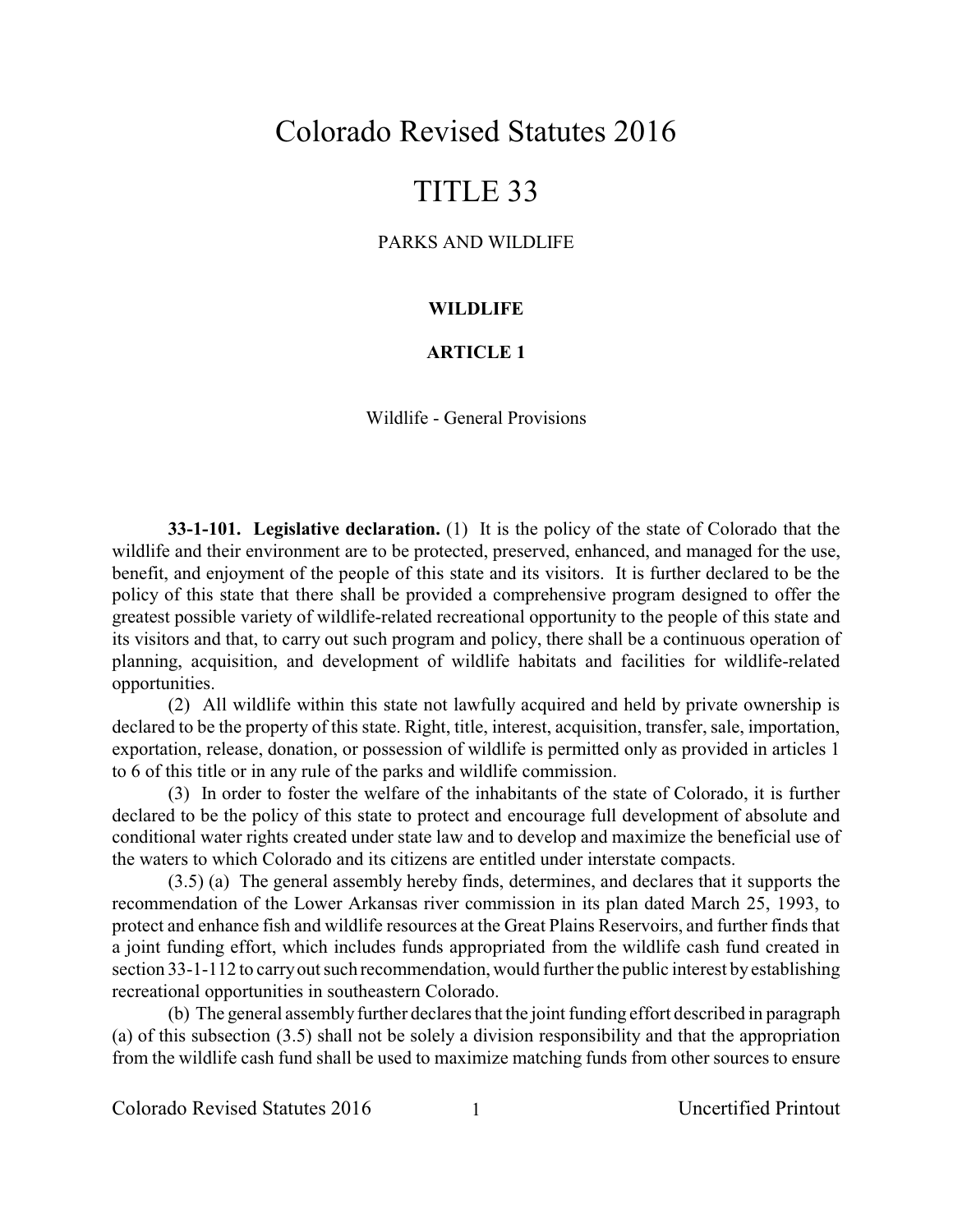full implementation of the recommendation.

(4) The state shall utilize hunting, trapping, and fishing as the primary methods of effecting necessary wildlife harvests.

(5) The general assembly declares that it is the policy of the state to prosecute hunters who violate multiple provisions of this title for each violation that contains unique elements.

**33-1-102. Definitions.** As used in this title, unless the context otherwise requires:

(1) "Antler point" means a projection of an antler that is at least one inch long and longer than the width of the base of such projection.

(1.5) "Bag limit" means the maximum amount, expressed in numbers, of wildlife that may be lawfully taken, caught, killed, or possessed by a person during one day or other specified period of time.

(2) "Big game" means elk, white-tailed deer, mule deer, moose, rocky mountain bighorn sheep, desert bighorn sheep, rocky mountain goat, pronghorn antelope, black bear, mountain lion, and all species of large mammals that may be introduced or transplanted into this state for hunting or are classified as big game by the commission.

(2.5) Repealed.

(3) "Carcass" means the dead body of any wildlife or a portion thereof.

(4) "Carcass tag" or "tag" means that portion of the license or separate identification which is required by statute or by rule or regulation of the commission to be attached to a wildlife carcass as evidence of lawful possession.

(4.3) "Colorado wildlife officer" means an employee of the division of parks and wildlife, or any other person who is commissioned by the director to enforce the wildlife statutes and rules of the commission and all laws of the state of Colorado, who is recognized as a peace officer in section 16-2.5-116, C.R.S.

 $(4.5)$  "Commercial wildlife park" means a privately owned wildlife park, containing lawfully acquired captive wildlife, on which wildlife are exhibited for educational, commercial, or promotional purposes.

(5) "Commission" or "parks and wildlife commission" means the parks and wildlife commission created in section 33-9-101.

(6) "Commissioner" means a member of the parks and wildlife commission.

(6.4) "Computer-assisted remote hunting" means the use of a computer or any other device, equipment, or software to remotely control the aiming and discharge of a weapon, including, but not limited to, firearms or archery equipment, at wildlife while the person engaged in the action is not physically present with, or in the immediate vicinity of, the wildlife.

(6.5) "Computer-assisted remote hunting facilities" means real property and improvements on the property associated with computer-assisted remote hunting. "Computer-assisted remote hunting facilities" also includes, but is not limited to, hunting blinds, weapons, offices, and rooms, equipped to facilitate computer-assisted remote hunting.

(7) "Department" means the department of natural resources.

- (8) "Director" means the director of the division of parks and wildlife.
- (9) (Deleted by amendment, L. 2003, p. 1629, § 64, effective August 6, 2003.)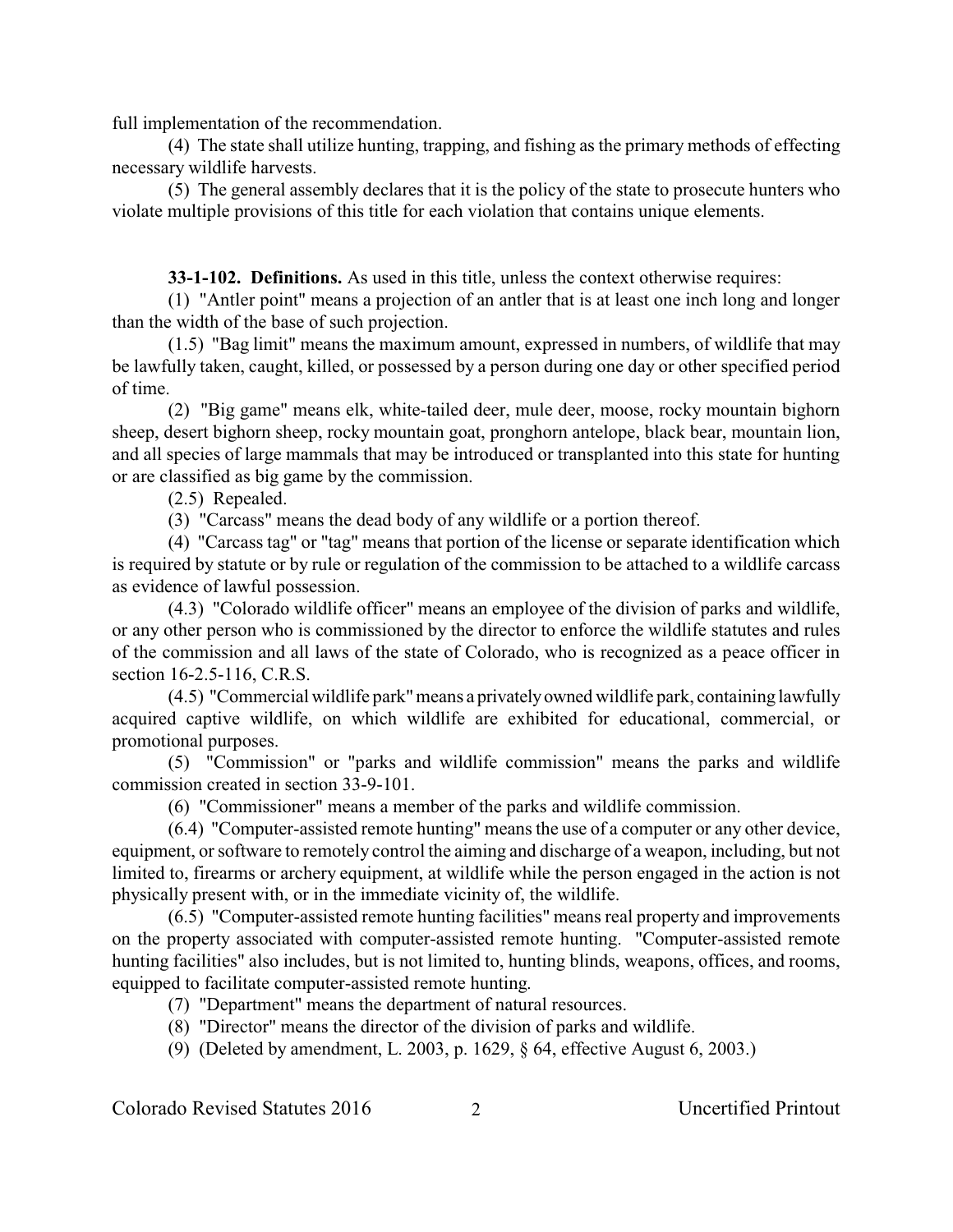(10) "Division" means the division of parks and wildlife and its employees, and, when necessary, the term may be construed as referring to the parks and wildlife commission.

(11) "Ecosystem" means a system of living organisms and their environment, each influencing the existence of the other and both necessary for the maintenance of life.

(12) "Endangered species" means any species or subspecies of native wildlife whose prospects for survival or recruitment within this state are in jeopardy as determined by the commission.

(13) "Executive director" means the executive director of the department of natural resources.

(13.5) "Exotic aquatic species" means those species, subspecies, and hybrids of fish, mollusks, crustaceans, aquatic reptiles, and aquatic amphibians not originating naturally, either presently or historically, in Colorado and not currently found in the drainage in question, except those which have been classified as native wildlife by the commission.

(14) "Export" means to transport any wildlife, or part of wildlife, out of this state.

(15) "Falconry" means the sport of hunting or taking quarry with a trained raptor.

(16) "Fishing" means any effort made to take any fish, amphibian, crustacean, or mollusk.

(17) "Furbearers"means those species with fur having commercial value and which provide opportunities for sport harvest, including badger, gray fox, kit fox, swift fox, opossum, hognosed skunk, spotted skunk, striped skunk, beaver, marten, mink, muskrat, ringtail, long-tailed weasel, short-tailed weasel, coyote, bobcat, red fox, and raccoon and all species of furbearers that may be introduced or transplanted into this state for commercial fur value and are classified as furbearers by the commission.

(18) "Game amphibian" means those species or subspecies of the class Amphibia classified as game amphibians by the commission.

(19) "Game crustacean" means those species or subspecies of the class Crustacea classified as game crustaceans by the commission.

(20) "Game fish" means all species of fish which currently exist or may be introduced or transplanted into this state for sport or profit and which are classified as game fish by the commission.

(21) "Game management unit" means a geographic area designated by the commission for the management of wildlife.

(22) "Game mollusk" means those species or subspecies of the phylum Mollusca classified as game mollusks by the commission.

(23) "Game wildlife" means those wildlife species which may be lawfully hunted or taken for food, sport, or profit and which are classified as game wildlife by the commission.

(24) "Harass"means to unlawfully endanger, worry, impede, annoy, pursue, disturb, molest, rally, concentrate, harry, chase, drive, herd, or torment wildlife.

(25) "Hours" means the designated period of the day or night when wildlife may be hunted or taken lawfully.

(25.5) "Hunt" means to pursue, attract, stalk, lie in wait for, or attempt to shoot, wound, kill, trap, capture, collect, or take wildlife. "Hunt" does not include stalking, attracting, searching, or lying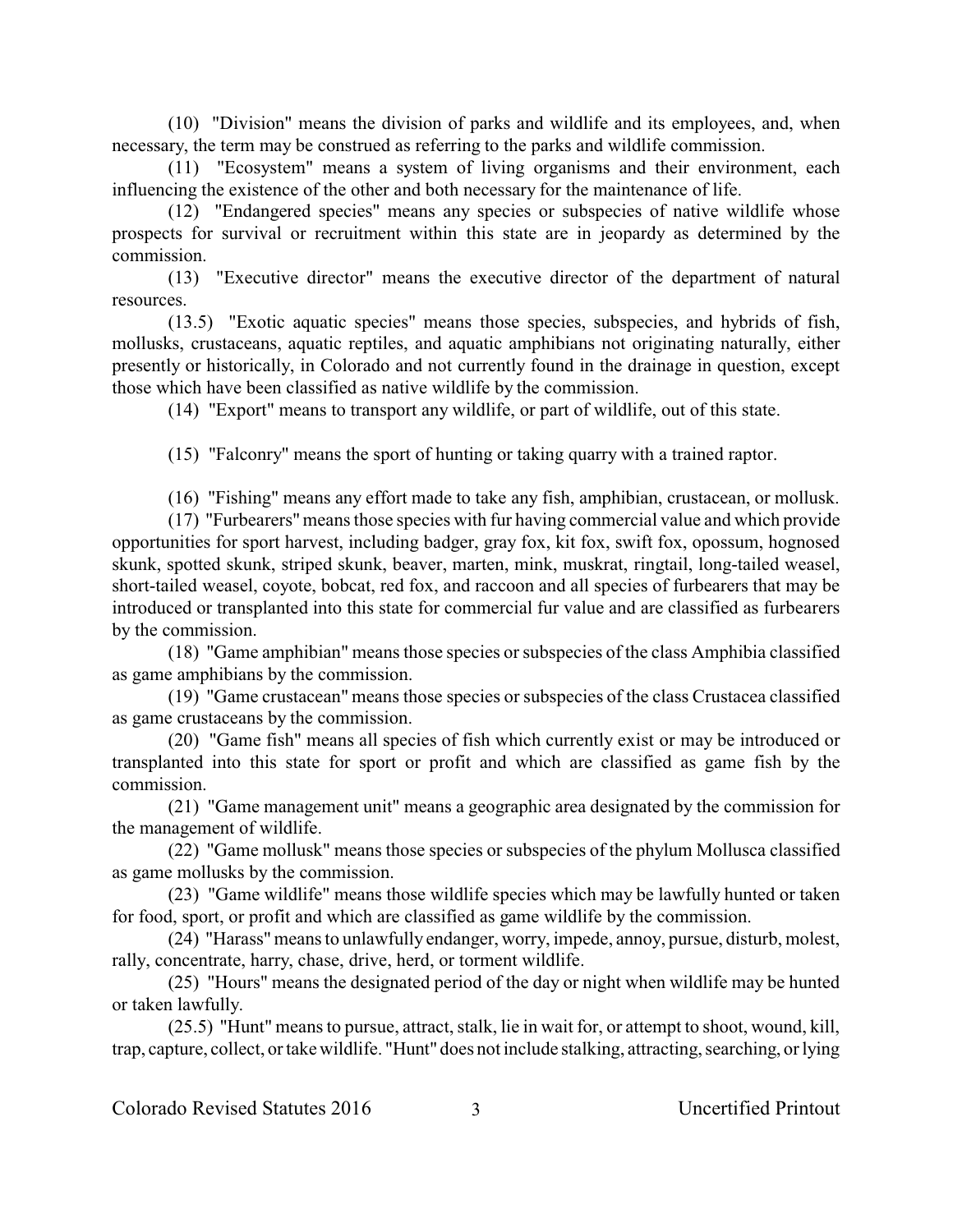in wait for wildlife by an unarmed person solely for the purpose of watching or taking photographs of wildlife.

(26) "Import" means to bring or introduce into or to attempt to bring or introduce into this state any native or nonnative or exotic wildlife.

(27) "License"means a permit, stamp, card, certificate, tag,seal, or other document provided for by statute or commission rule or regulation and issued or required by the division authorizing the hunting, fishing, trapping, taking, transportation, or possession of wildlife or other activity for which express authorization is required by articles 1 to 6 of this title.

(27.5) "Low-income senior" refers to an individual sixty-four years of age or older who shows proof of such fact to the division or license agent and who shows proof to the division or license agent in the form of a federal or state income tax return from the immediately preceding calendar year that the federal taxable income of any such individual is at or below one hundred percent of the official poverty line for an individual or a family, as appropriate to the applicant, defined by the federal office of management and budget based on federal bureau of the census data. If said tax return is not available, a return for the year immediately preceding such year shall suffice. The division shall, for purposes of this subsection (27.5), inform license agents of the most current official poverty line in effect. If a person's income is at a level where such person is not required to file an income tax return, such individual shall sign a statement under penalty of perjury in the second degree to such effect, which statement shall be prescribed bythe division and kept as required by the division with the record of sale of any license pursuant to section 33-4-102 (1.4) (v). No such affidavit shall be required to be notarized.

(28) "Motor vehicle" means a self-propelled vehicle, or a vehicle drawn by a self-propelled vehicle, by which persons or property may be moved, carried, or transported from one place to another by land or air.

(28.5) "Native wildlife" means those species and subspecies of wildlife which have originated naturally, either presently or historically, in Colorado; those which have been introduced into the wild in Colorado by the division; and those which have been classified as native wildlife by the commission.

(29) "Nongame wildlife" means all native species and subspecies of wildlife which are not classified as game wildlife by rule or regulation of the commission.

(29.5) "Nonnative wildlife" or "exotic wildlife"meansthose species, subspecies, and hybrids of wildlife not originating naturally, either presently or historically, in Colorado, except those which have been introduced into the wild in Colorado by the division or classified as native wildlife by the commission.

(30) "Nonresident" means any person who is not a resident of this state.

(31) "Optimum carrying capacity" means that point at which a given habitat can support healthy populations of wildlife species, having regard to the total ecosystem, without diminishing the ability of the habitat to continue that function.

(32) "Peace officer" means a sheriff, undersheriff, deputy sheriff, police officer, Colorado state patrol officer, or town marshal; a district attorney, assistant district attorney, deputy district attorney, or special deputy district attorney; an authorized investigator of a district attorney; an agent of the Colorado bureau of investigation; a Colorado wildlife officer or special wildlife officer; or a parks and recreation officer.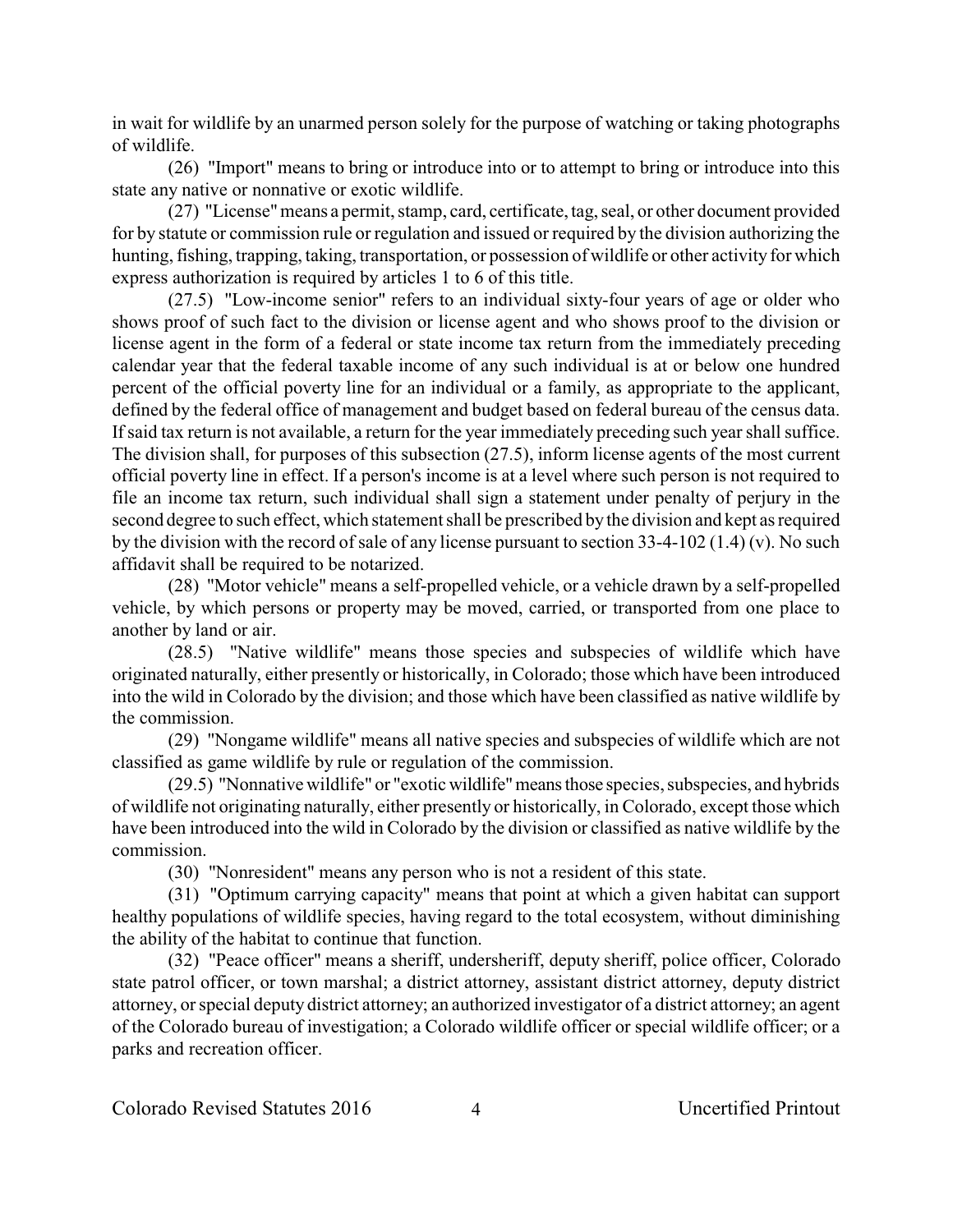(33) "Person" means any individual, association, partnership, or public or private corporation, any municipal corporation, county, city, city and county, or other political subdivision of the state, or any other public or private organization of any character.

(34) "Possession" means either actual or constructive possession of or any control over the object referred to.

(35) "Possession limit" means the maximum amount, expressed in numbers, of wildlife which may be lawfully possessed by any one person at any particular time.

(36) "Public road" means the traveled portion and the shoulders on each side of any road maintained for public travel by a county, city, or city and county, the state, or the United States government and includes all structures within the limits of the right-of-way of any such road.

(37) "Raptor"means all birds that are members of the order of Falconiformes or Strigiformes and, specifically, but not by way of limitation, means falcons, hawks, owls, and eagles or such other birds classified as raptors by the commission.

(38) (a) "Resident" means any person who has lived in this state for six consecutive months or more immediately preceding the date of application for or purchase of any license required under the provisions of articles 1 to 6 of this title or rules or regulations of the commission.

(b) The burden of establishing residence shall be on the person claiming such status at the time of application for a license. No person is entitled to claim multiple states of residence except as provided in paragraphs (c) and (d) of this subsection (38). The following evidence or any other reliable evidence may be used in establishing, but is not necessarily determinative of, residence:

(I) The residence of a person is the principal or primary home or place of abode of a person. A principal or primary home or place of abode is that home or place in which a person's habitation is fixed and to which the person, whenever absent, has the present intention of returning after a departure or absence therefrom, regardless of the duration of such absence. A residence is a permanent building or part of a building and may include a house, condominium, apartment, room in a house, or mobile home. No rental property, vacant lot, vacant house or cabin, or premises used solely for business shall be considered a residence.

(II) In determining the principal or primary place of abode, the following circumstances relating to the person may be taken into account: Business pursuits, place of employment, income sources, residence for income or other tax purposes, age, marital status, residence of parents, spouse, and children, if any, leaseholds, situs of personal and real property, existence of any other residences outside of Colorado and the amount of time spent at each such residence, and any motor vehicle or vessel registration.

(II.3) The residence address given for purposes of purchasing or obtaining licenses issued under this title shall be the same as the address given for Colorado state income tax purposes.

(II.6) A person shall not be considered to have gained resident status while retaining a domicile outside this state.

(III) In determining whether the principal or primary place of abode is in Colorado, the following documents may be taken into account: A current driver's license with address, recent property tax receipts, copies of recent resident income tax returns, current voter registration cards, current motor vehicle or vessel registrations, and other public records evidencing place of abode or employment.

(c) A person who is a resident of this state does not terminate residency upon entering the

Colorado Revised Statutes 2016 5 Uncertified Printout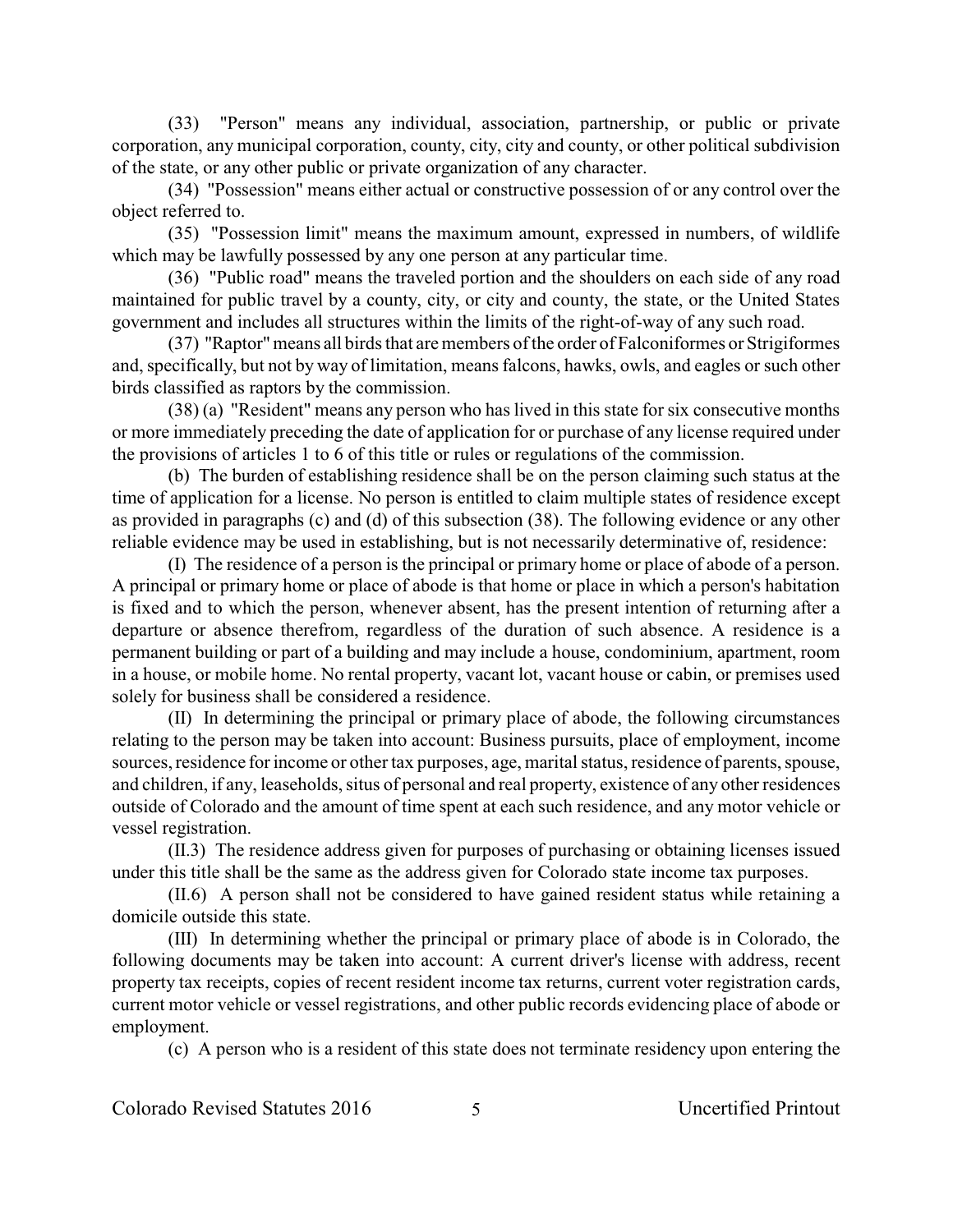armed services of the United States. A member of the armed services on active duty who resided in Colorado at the time the person entered military service and the person's dependents are presumed to retain their status as residents of Colorado throughout the member's active duty in the service, regardless of where stationed or for how long or of the factors listed in paragraph (e) of this subsection (38), unless the member changes his or her home of record to some state other than Colorado or fails to comply with the requirements established by article 22 of title 39, C.R.S., and rules promulgated by the department of revenue concerning the filing of a Colorado income tax return.

(d) For the purposes of this subsection (38), the following shall also be deemed residents of this state:

(I) Members of the armed services of the United States or any nation allied with the United States who are on active duty in this state under permanent orders and their dependents;

(II) Personnel in the diplomatic service of any nation recognized by the United States who are assigned to duty in this state and their dependents;

(III) Full-time students who are enrolled in and have been attending any accredited trade school, college, or university in this state for at least six months immediately prior to the date of application for any license. For the purposes of this subparagraph (III), the spouse and dependent children of any such student shall also be considered residents. The temporary absence of such student or the student's spouse or dependent children from this state while the student is still enrolled at any such trade school, college, or university shall not be deemed to terminate their residency. A student shall be deemed "full-time" if considered full-time under the rules or policy of the educational institution he or she is attending.

(IV) Colorado residents who attend school full-time out of state and pay nonresident tuition unless exempted from such tuition payments by the trade school, college, or university.

(d.5) The residency status of children under eighteen years of age is presumed to be that of the parent with whom the child resides the majority of the time pursuant to court order or legal guardian.

(e) Except as provided in paragraph (c), (d), or (d.5) of this subsection (38), a person is deemed, for the purposes of this title, to have terminated his or her Colorado residence if the person applies for, purchases, or accepts a resident hunting, fishing, or trapping license issued by another state or foreign country; registers to vote in another state or foreign country; or accepts a driver's license that shows an address other than in Colorado.

(f) If a person moves to any other state or foreign country with the intention of making it the person's permanent residence, the person shall be considered to have lost his or her residence in Colorado.

(39) "Season" means the period of time during which wildlife may be legally hunted or taken.

(40) "Sell" includes bartering, exchanging, trading, or giving or offering a gift and each such transaction made by any person whether as principal proprietor, agent, servant, or employee with or without remuneration.

(41) "Small game" means: Game birds, including grouse, ptarmigan, pheasant, quail, partridge, wild turkey, wild ducks, wild geese, sora and Virginia rails, coot, sandhill cranes, snipe, mergansers, band-tailed pigeons, doves, and crow; game mammals, including cottontail rabbit,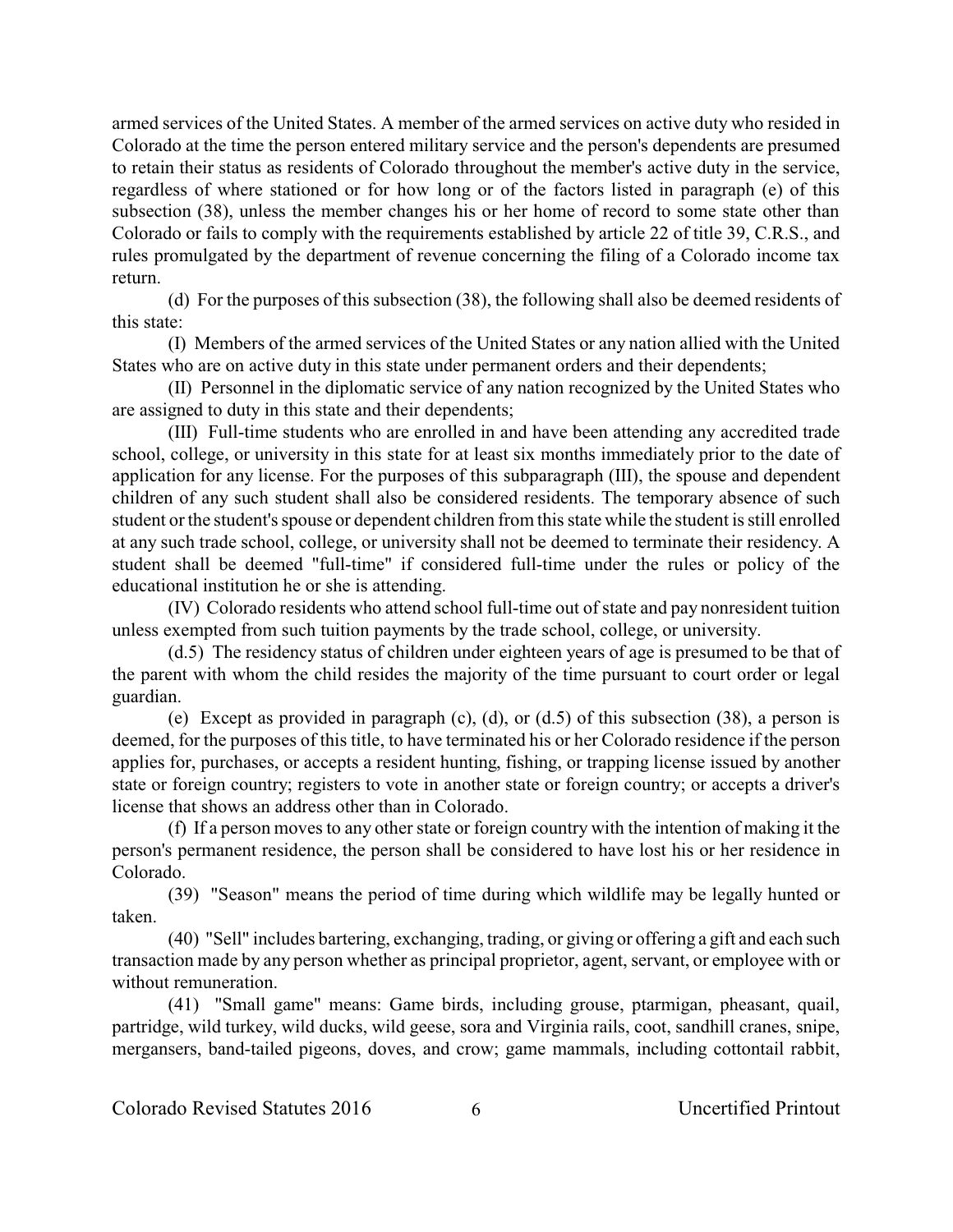snowshoe hare, fox squirrel, pine squirrel, Abert's squirrel, jackrabbits, marmot, and prairie dogs; and all species of small mammals and birds that may be introduced or transplanted into this state for hunting or are classified as small game by the commission.

(42) "State wildlife area"means all lands and waters, excluding offices, warehouses, and fish hatcheries, held by the division in fee title or by lease, easement, or agreement for the benefit of wildlife populations or for wildlife-related recreation.

(43) "Take" means to acquire possession of wildlife; but such term shall not include the accidental wounding or killing of wildlife by a motor vehicle, vessel, or train.

(44) "Threatened species"means any species or subspecies of wildlife which, as determined by the commission, is not in immediate jeopardy of extinction but is vulnerable because it exists in such small numbers or is so extremely restricted throughout all or a significant portion of its range that it may become endangered.

(45) "Transfer" means to pass, deliver, convey, receive, or hand over any license issued under articles 1 to 6 of this title from one person to another or to intentionally allow such a license to come into the possession of a person other than the person for whom it was originally procured.

(46) "Transport" means to ship, carry, convey, or transfer from one place to another and includes an offer to transport and the receipt or possession for transportation.

(47) "Trap" means any mechanical device, snare, deadfall, pit, or other device used for catching wildlife.

(48) "Trapping" means taking or attempting to take wildlife by the use of a trap.

(49) "Vessel" means every description of watercraft used or capable of being used as a means of transportation of persons or property on water.

(50) "Waters of the state" means any natural streams, reservoirs, and lakes within the territorial limits of the state of Colorado.

(51) "Wildlife" means wild vertebrates, mollusks, and crustaceans, whether alive or dead, including any part, product, egg, or offspring thereof, that exist as a species in a natural wild state in their place of origin, presently or historically, except those species determined to be domestic animals by rule or regulation by the commission and the state agricultural commission. Such determination within this statute shall not affect other statutes or court decisions determining injury to persons or damage to property which depend on the classification of animals by such statute or court decision as wild or domestic animals.

(52) "Wildlife sanctuary" means a place of refuge where a nonprofit entity, as defined in section 7-90-102 (40), C.R.S., provides care for abused, neglected, unwanted, impounded, abandoned, orphaned, or displaced wildlife for their lifetime and, with respect to anywildlife owned by such entity, does not:

(a) Use the animal for any type of entertainment;

(b) Sell, trade, or barter the animal or the animal's body parts, except as authorized by rule promulgated by the commission; or

(c) Breed the animal.

## **33-1-103. Wildlife commission - wildlife division - enterprise status. (Repealed)**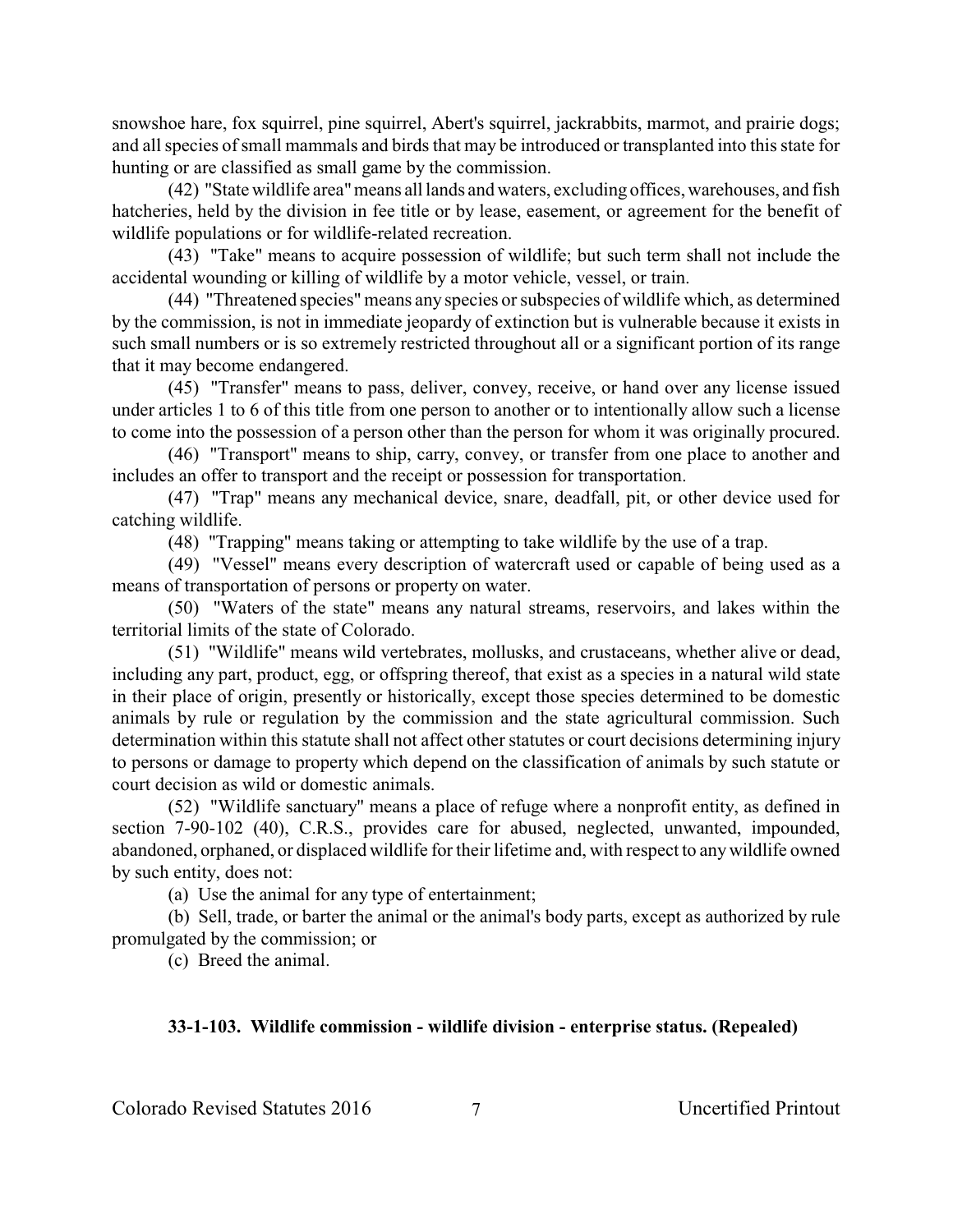**33-1-104. General duties of commission.**(1) The commission is responsible for all wildlife management, for licensing requirements, and for the promulgation of rules, regulations, and orders concerning wildlife programs.

(2) The commission shall establish objectives within the state policy, as set forth in section 33-1-101, which will enable the division to develop, manage, and maintain sound programs of hunting, fishing, trapping, and other wildlife-related outdoor recreational activities. Such objectives shall employ a multiple-use concept of management.

(3) The commission shall report to the executive director at such times and on such matters as the executive director may require. Publications of the commission circulated in quantity outside the division shall be subject to the approval and control of the executive director.

(4) Whenever the commission receives a dollar amount certification from the board of county commissioners of an eligible county pursuant to part 3 of article 25 of title 30, C.R.S., it shall review such certification, determine the amount to be certified to the general assembly, and certify said amounts pursuant to part 3 of article 25 of title 30, C.R.S.

(5) The commission may coordinate with the United States secretary of the interior and the United States secretary of agriculture to develop wildlife conservation and management plans consistent with this title for federal lands pursuant to 16 U.S.C. sec. 530, 16 U.S.C. sec. 1604, and 43 U.S.C. sec. 1712.

**33-1-105. Powers of commission.** (1) The commission has power to:

(a) (I) Acquire by gift, transfer, devise, lease, purchase, or long-term operating agreement such land and water, or interest in land and water, as in the judgment of the commission may be necessary, suitable, or proper for wildlife purposes or for the preservation or conservation of wildlife. The term "interest in land and water", as used in this section, means any and all rights and interests in land, including but not limited to fee title interests, future interests, easements, covenants, and contractual rights. Every such interest in land and water held by the commission when properly recorded shall run with the land or water to which it pertains for the benefit of the citizens of this state and may be protected and enforced by the commission in the district court of the county in which the land or water, or any portion thereof, is located. Game cash funds shall not be expended for water development projects except in those projects specifically authorized by the commission. Whenever the commission purchases any fee title interest in land or water as authorized by this section, it shall follow the procedures established in section 33-1-105.5.

(II) Repealed.

(b) Lease, exchange, or sell any property, water, land, or interest in land or water, including oil, gas, and other organic and inorganic substances which now are or may become surplus or which, in the proper management of the division, the commission desires to lease, exchange, or sell in accordance with the joint rule number 34 of the senate and house of representatives. All sales of property, water, or lands shall be at public sale, and the commission has the right to reject any or all bids. As used in this paragraph (b), "exchange" means the transferring of property, water, land, or interest in land or water to another person in consideration for the transfer to the commission of other property, water, land, or interest in land or water, or cash, or any combination thereof; except that

Colorado Revised Statutes 2016 8 Uncertified Printout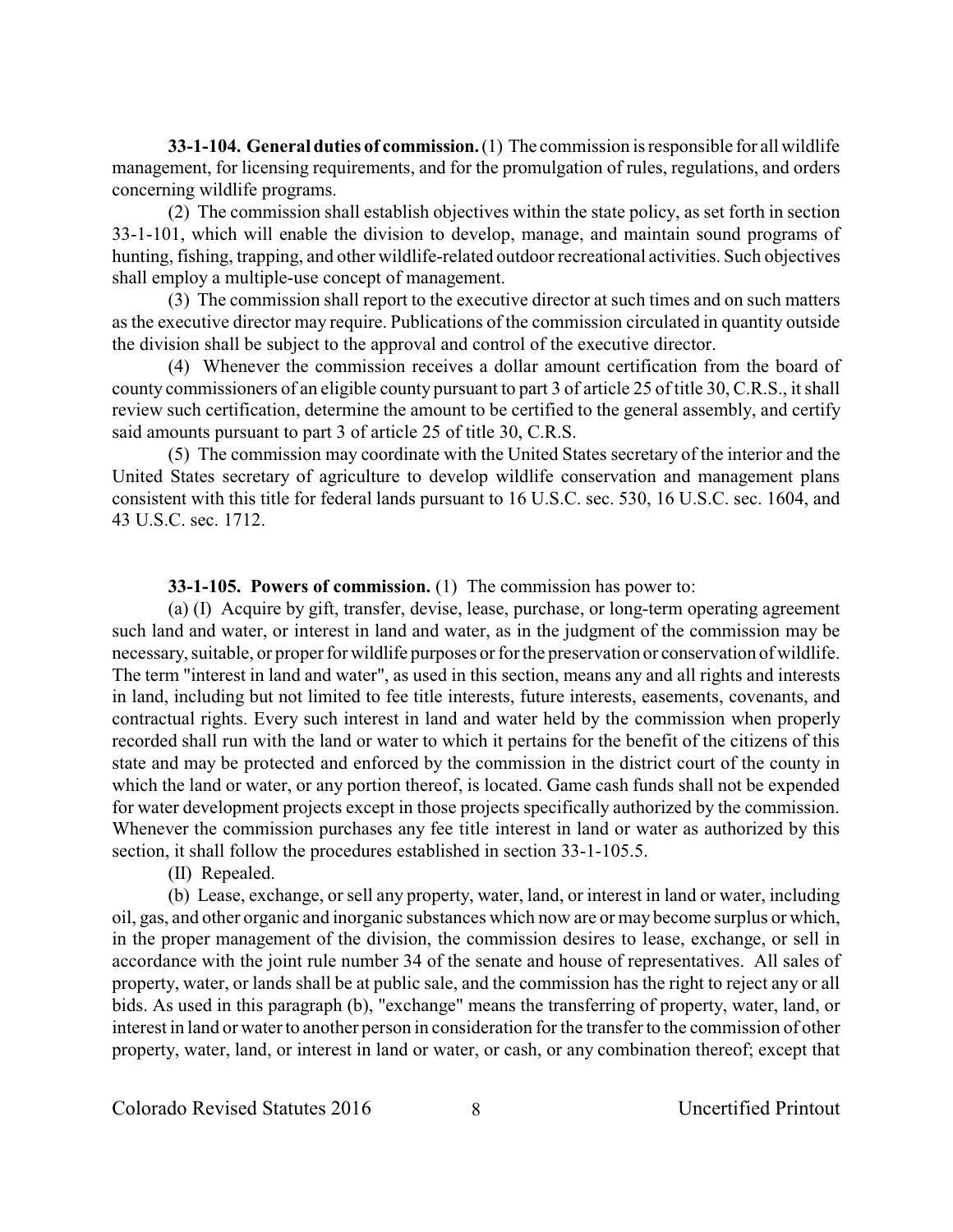any cash received may not exceed fifty percent of the total value of the consideration. A transaction otherwise qualifying as an exchange shall not be deemed a sale merely because dollar values have been assigned to any property, water, land, or interest in land or water, for the purpose of ensuring that the commission will receive adequate compensation.

(c) Construct or otherwise establish public facilities and conveniences at any site or on any land in which the commission holds an interest and operate and maintain all such lands, facilities, and conveniences and provide services with respect thereto, and, when appropriate, make reasonable fees or charges for their use or enter into contracts for their maintenance or operation;

(d) Capture, provide for propagation of, transport, buy, sell, or exchange any species of wildlife needed for the purpose of stocking any of the lands or waters of this state;

(e) Enter into cooperative agreements with state and other agencies, educational institutions, municipalities, political subdivisions, corporations, clubs, landowners, associations, and individuals for the development and promotion of wildlife programs;

(f) (I) Receive and expend:

(A) Grants, gifts, and bequests, including federal moneys, made available for the purposes for which the commission is authorized; and

(B) Moneys made available to the division for the purpose of mitigating or offsetting adverse impacts of development on wildlife or wildlife habitat.

(II) The commission may provide matching funds when appropriate moneys are available. The commission shall provide such information as may be required in order to secure matching funds. The receipt and expenditure of money so received by the commission shall be reported to the executive director prior to the time of submission of the commission's annual budget requests.

(g) Enter into agreements with landowners for public hunting and fishing areas. Such agreements shall be negotiated by the commission or its authorized agent and shall provide that, if the landowner opens the land under his control to public hunting and fishing, the commission shall compensate him in an amount to be determined by the parties to the agreement. Under the agreement, the commission shall control public access to the land to prevent undue damage and to properly manage attendant wildlife populations. The commission shall not be liable for damages caused by the public other than those specified in the agreement. Nothing in section 33-4-103 limits the authority of the commission both to enter into an agreement and to include the issuance of a hunting license in the agreement. Nothing in section 33-3-103.5 limits the authority of the commission to negotiate the waiver of game damage eligibility in an agreement.

(h) Provide for the destruction of any wildlife that poses a threat to public health, safety, or welfare;

(i) (I) Purchase, without using the bid process required by section 33-1-105.5, no more than two thousand acres of real property in Mesa county to build a multi-use shooting facility using moneys received from:

(A) Appropriated funds or nonappropriated grant moneys; or

(B) The federal government.

(II) The commission may contract with an independent contractor to build or operate the multi-use shooting facility authorized by this paragraph (i).

(III) The authority to purchase land under subparagraph (I) of this paragraph (i) expires on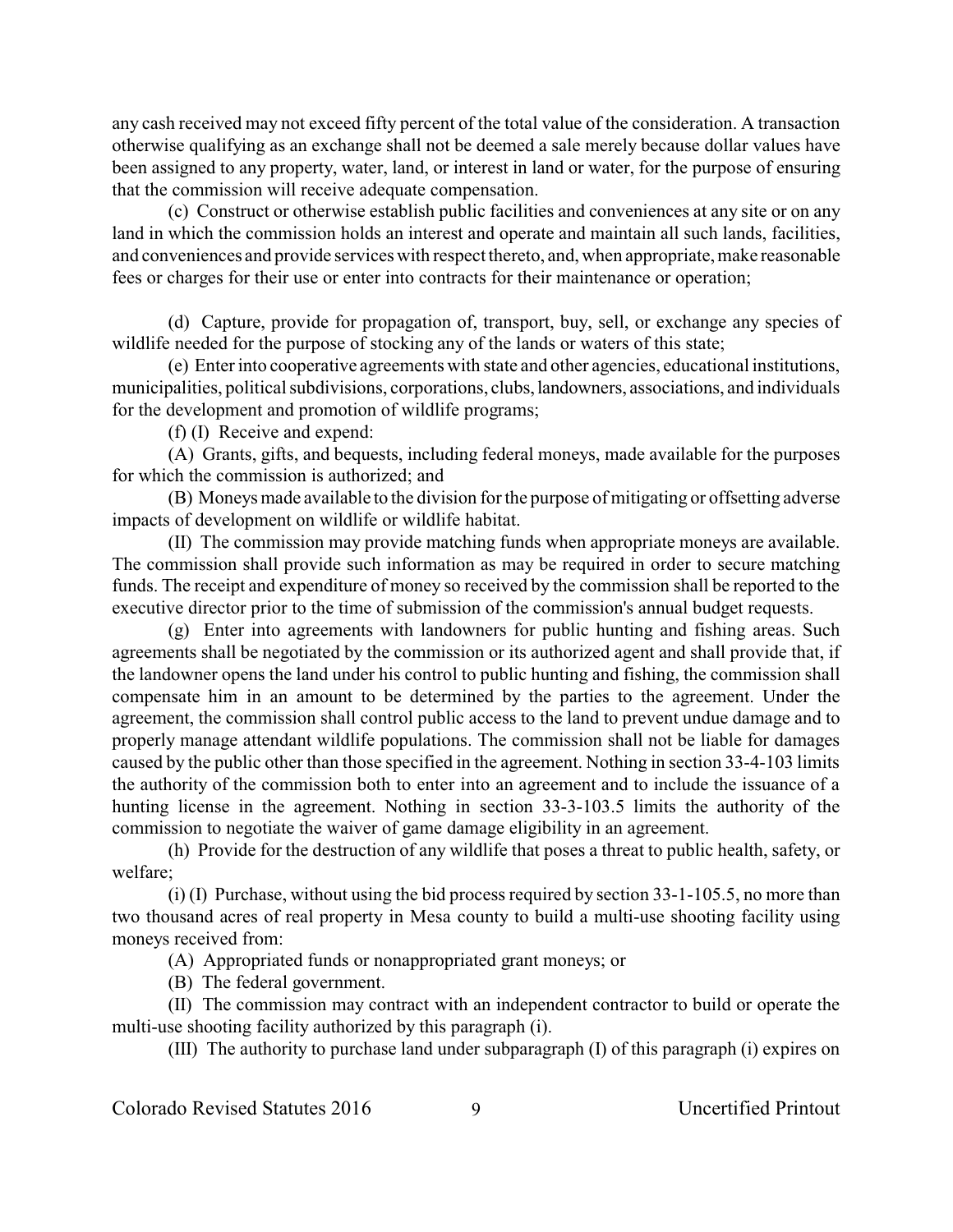July 1, 2020, but this expiration does not affect the authority to build and operate or to contract to build and operate the multi-use shooting facility.

(2) Nothing in articles 1 to 6 of this title shall be construed as authorizing the commission to change any penalty prescribed by law for the violation of the provisions of articles 1 to 6 of this title or to change the amount of any license fee established by statute.

(3) (a) In the event that the commission plans to acquire the fee title to any real property or to acquire an easement for a period to exceed twenty-five years or at a cost to exceed one hundred thousand dollars or to enter into any lease agreement for the use of real property for a period to exceed twenty-five years or at a cost to exceed one hundred thousand dollars, or to sell or otherwise dispose of the fee title to any real property that has a market value in excess of one hundred thousand dollars, after the commission has approved the transaction but before it has completed the transaction, the commission shall submit a report to the capital development committee that outlines the anticipated use of the real property, the maintenance costs related to the property, the current value of the property, any conditions or limitations that may restrict the use of the property, and, in the event real property is acquired, the potential liability to the state that will result from the acquisition. The capital development committee shall review the reports submitted by the commission and make recommendations to the commission concerning the proposed land transaction within thirty days from the day on which the report is received. The commission shall not complete the transaction without considering the recommendations of the capital development committee, if the recommendations are made in a timely manner.

(b) Repealed.

**33-1-105.5. Acquisition of property - procedure.** (1) Except as provided in subsection (7) of this section, before the commission purchases any fee title interest in real property or any interest in water pursuant to section 33-1-105 (1) (a), it shall solicit bid proposals from all interested parties through the issuance of a request for proposals. Notice of such request for proposals shall be published in a newspaper of general circulation in the area where the commission plans to purchase the real property or interest in water.

(2) The notices required to be published pursuant to subsection (1) of this section shall include, but shall not be limited to, the following information:

(a) The approximate amount of money available to the commission for the type of property, interest in water, and habitat to be acquired;

(b) The nature of the wildlife habitat, other property, or interest in water desired, including the type or types of recreational opportunities, if any;

(c) The expected terms and conditions of the proposed acquisitions;

(d) The name, address, and phone number of a contact person employed by the division who shall be responsible for providing further information relating to the bid process to any interested party;

(e) The deadlines for the submission of proposals and the address where proposals are to be sent; and

(f) Any other information deemed relevant by the commission.

(3) All proposals received by the commission shall be opened in a manner which is designed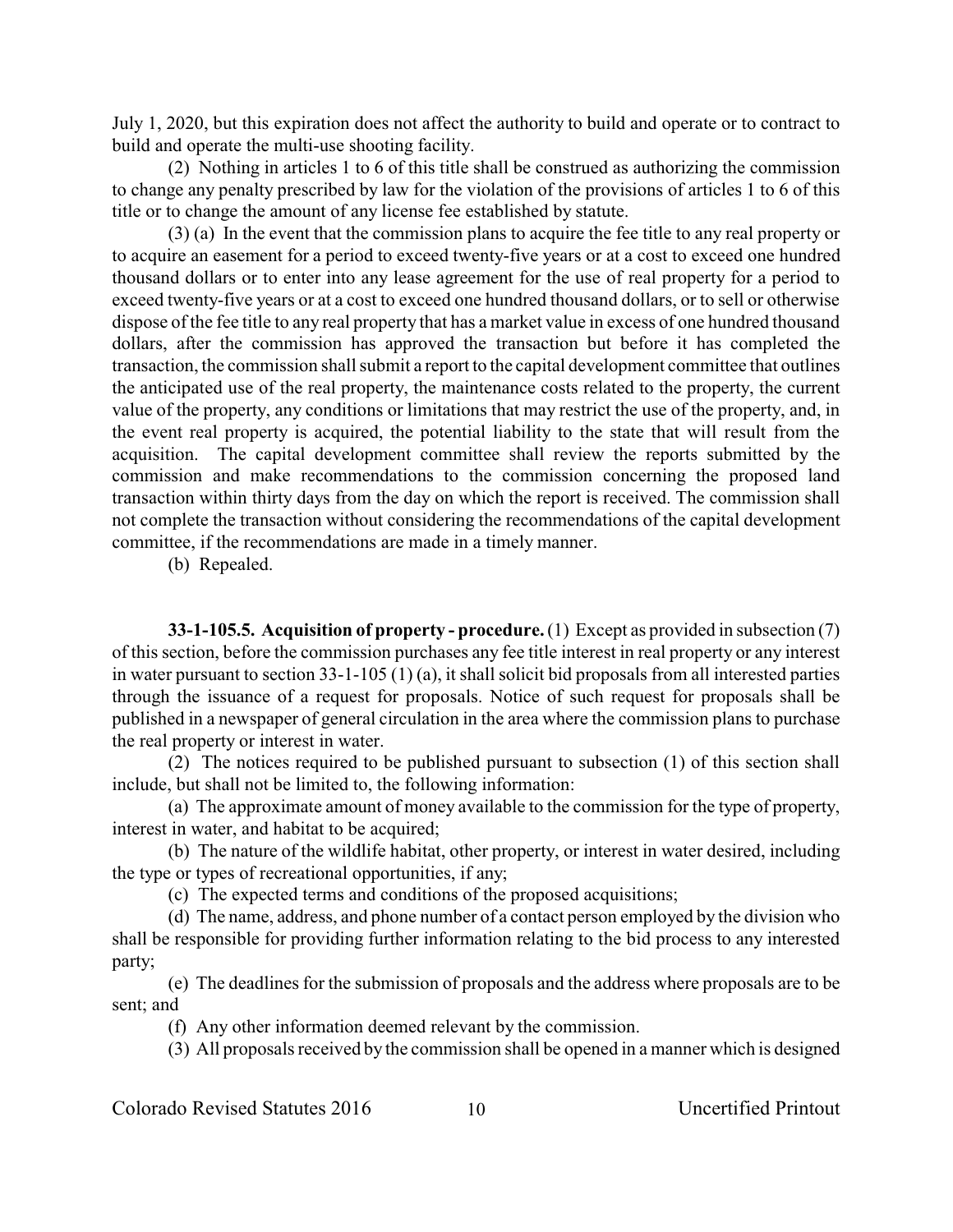to prevent the disclosure of the offering price information contained in such proposals to competing bidders. Once a successful bidder has been selected and the acquisition is completed, the acquisition price and any other information deemed relevant by the commission shall be made available to the public.

(4) The commission, or its designee, may conduct discussions with any person who submits a proposal pursuant to this section for the purpose of clarifying whether the bidder is responsive to, or has a full understanding of, the solicitation requirements. The commission, or its designee, shall, at the request of any person making a proposal, unless it deems such proposal nonresponsive to the bid solicitation, assist such person in restructuring the proposal for the purpose of making the most attractive possible proposal. Bidders shall be accorded fair and equal treatment with respect to any opportunity for discussion and revision of proposals. The commission, or its designee, shall not disclose any information regarding the offering prices of other proposals during the course of such discussions. Bidders may submit revisions to proposals after the initial submission of the proposal, so long as such revisions are made prior to the date listed in the request for proposals for final submission of all proposals. The commission has the right to reject any and all bids.

(5) The commission shall evaluate the proposals based on the following criteria:

(a) Whether the ability of the commission to attain the goals established in the long-range plan of the division is enhanced by the acquisition of the property or interest in water;

(b) Whether the acquisition results in the establishment of additional wildlife habitat or in the potential for additional habitat through the use of habitat improvement methods;

(c) Whether the acquisition will improve access to other public lands;

(d) Whether additional wildlife-oriented recreational opportunities will result from the acquisition;

(e) The size and location of the property or interest in water, including the proximity of the property or interest in water to other property controlled by the division; and

(f) Such other criteria as the commission may establish.

(6) Prior to acceptance of proposals by the commission, said proposals must be reviewed by boards of commissioners of counties with lands or water included in the proposals.

(7) The commission may decide not to use the bid process established in this section when the property or interest in water being purchased is located in such proximity to other property controlled by the division that, in the judgment of the commission, the bid process would not be effective, or when the property or interest in water to be purchased is offered through foreclosure, receivership, or auction, or when the property or interest in water is to be purchased from another governmental entity.In the event that the bid process is not used, the purchase of any fee title interest in real property or any interest in water shall be approved by the general assembly acting by bill.

(8) The commission may adopt such rules as are necessary to implement the acquisition process established in this section.

(9) The commission shall include in its annual report, which report shall be submitted to the capital development committee and to the agriculture, livestock, and natural resources committee of the house of representatives and the agriculture, natural resources, and energy committee of the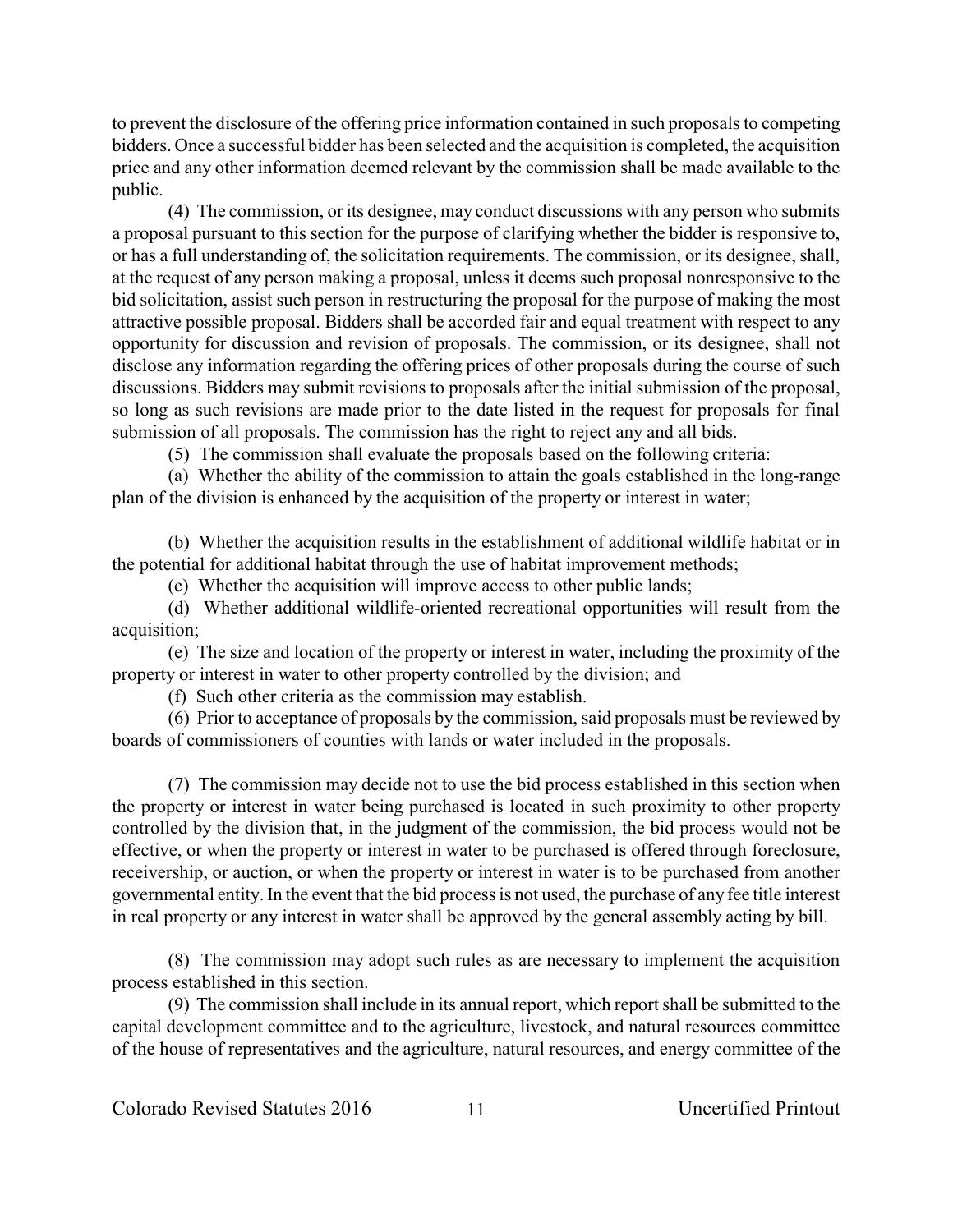senate, a listing of all acquisitions of real property or interests in water made pursuant to the provisions of this section. Such report shall describe all propertyand interests in water acquired since July 1, 1992, the acquisition cost of each such property or interest in water, and the appraised value of each such property or interest in water, and shall contain a description of all pending acquisitions of property and interests in water.

(10) Repealed.

**33-1-106. Authority to regulate taking, possession, and use of wildlife - rules.** (1) In order to provide an adequate, flexible, and coordinated statewide system of wildlifemanagement and to maintain adequate and proper populations of wildlife species, the commission shall have authority in this state, by appropriate rules and regulations, to:

(a) Determine under what circumstances, when, in which localities, by what means, what sex of, and in what amounts and numbers the wildlife of this state may be taken and, further, to shorten, extend, or close seasons on any species of wildlife in any specific locality or the entire state when it finds after investigation that such action is necessary to assure maintenance of adequate populations of wildlife or to preserve the proper ecological balance of the environment. In no event, however, shall the commission adopt any regulation concerning the taking of black bears which is in conflict with the provisions of section 33-4-101.3.

(b) Provide for the disposal of the usable portions of wildlife confiscated, abandoned, or unclaimed at meat processing and storage facilities or by taxidermists or otherwise obtained under the provisions of articles 1 to 6 of this title;

(c) Control the exportation, importation, transportation, release, possession, sale, transfer, and donation of wildlife;

(d) Establish requirements for persons who are engaged in the business of buying, selling, processing, or otherwise handling wildlife for the keeping of records of such transactions and to make such records available for inspection;

(e) Provide for the issuance of and require persons to obtain licenses for the purpose of hunting, fishing, trapping, taking, or possession of wildlife in accordance with the provisions of articles 1 to 6 of this title and the rules and regulations adopted pursuant thereto;

(f) Authorize fishing without a license on a statewide basis for up to two days during the calendar year.

(2) The commission shall adopt rules which regulate the conduct of fishing contests in public waters of the state. Such rules may prohibit the holding of such a contest on specific waters and at specific times of the year, but such rules shall not unreasonably restrict persons conducting such a contest from charging an entry fee, awarding prizes to participants, or using marked or tagged fish.

(3) (a) The state agricultural commission shall review the rules concerning captive wild ungulates submitted by the division and make recommendations to the parks and wildlife commission concerning the rules. The parks and wildlife commission shall not pass nor implement rules concerning captive wild ungulates without the approval of the state agricultural commission. If the parks and wildlife commission makes the possession of red deer unlawful in this state, the division shall compensate any person who owns or possesses any red deer on the effective date of the prohibition for the cost to replace such red deer with a legal elk of the same sex and comparable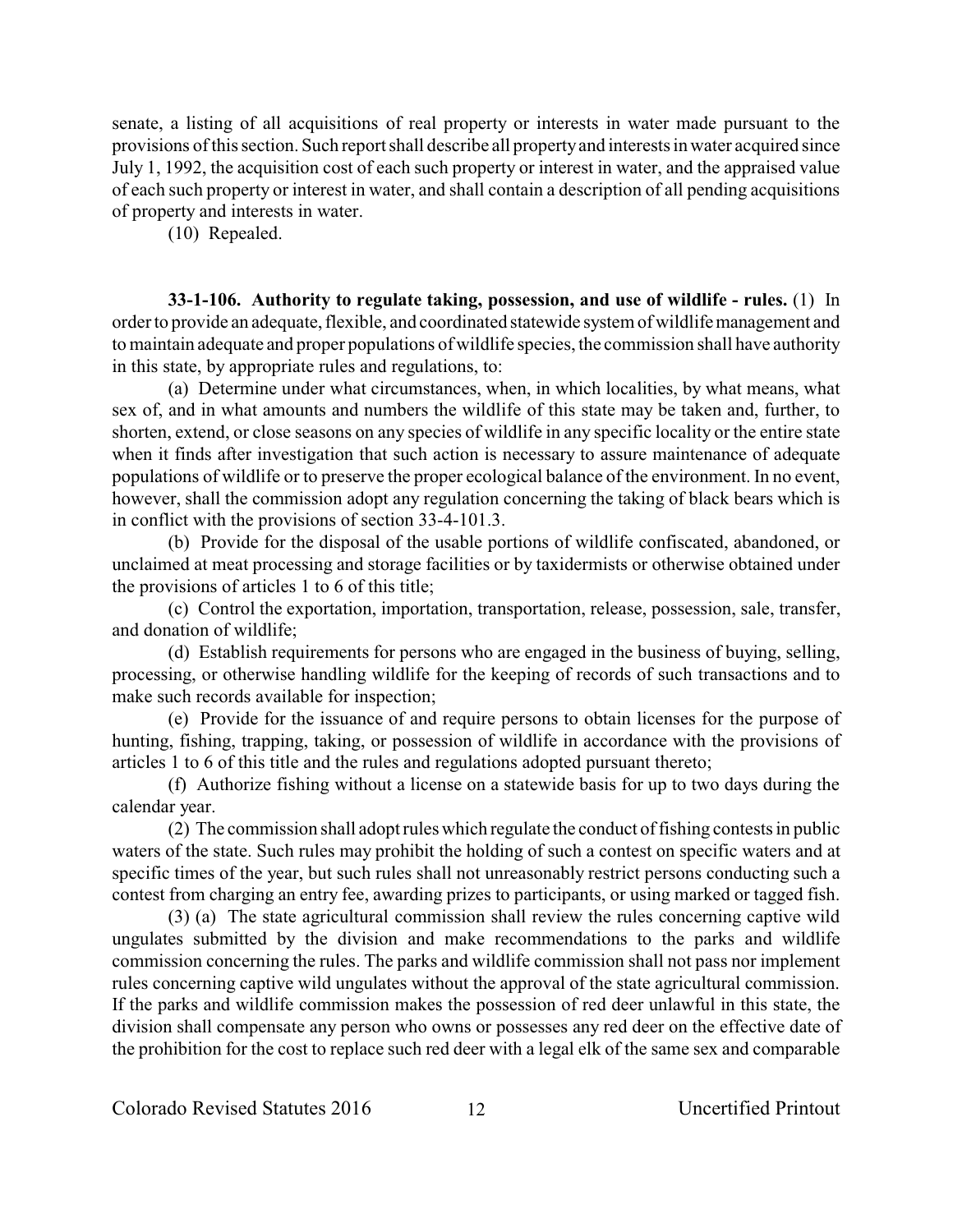age.

(b) For purposes of this subsection (3), "captive wild ungulates" means wildlife which are ungulates lawfully acquired and held in confinement for breeding for agricultural purposes, production of meat, or other animal products; except that "captive wild ungulates" does not include wildlife held or used for the purpose of hunting or domestic elk or fallow deer held by persons licensed pursuant to section 35-41.5-104, C.R.S.

(c) Captive wild mammals and alternative livestock which have escaped from an owner's control may be removed from the wild by the division of parks and wildlife at the owner's expense, but not sooner than seventy-two hours after the division has given the owner or his designee actual notice of such escape, or the owner has notified the division of such escape. The amount the division of parks and wildlife may charge an owner shall be limited to actual costs incurred by the division to accomplish such removal, subject to further limitation by the following maximum caps:

(I) For native wildlife and for nonnative or exotic wildlife, one thousand dollars per animal not to exceed in the aggregate five thousand dollars per incident; and

(II) For prohibited species, no maximum cap per animal and no maximum cap per incident.

(4) (a) The commission may propose rules concerning:

(I) Hunting of alternative livestock as defined in section 35-41.5-102 (1), C.R.S.;

(II) Maintaining the purity of the native species of elk in the elk herds of Colorado by preventing the introduction of red deer or hybrid nonnative species, whether by the importation of untested live animals, gametes, eggs, sperm, or other genetic material, into Colorado. For purposes of this subparagraph (II), "native species of elk" includes those subspecies native to North America including cervus elaphus roosevelti, cervus elaphus nannodes, cervus elaphus nelsoni, cervus elaphus manitobensis, cervus elaphus canadensis, and cervus elaphus merriavi.

(III) Requirements that owners of alternative livestock have samples taken for the purpose of identifying individual animals;

(IV) Perimeter fences for alternative livestock farms, licensed pursuant to article 41.5 of title 35, C.R.S., to prevent ingress of big game wildlife and egress of alternative livestock.

(b) The state agricultural commission shall review any rules proposed by the commission and may make recommendations to the commission concerning such rules. The state agricultural commission shall approve all rules promulgated pursuant to this section prior to adoption by the commission.

(c) For purposes of carrying out the rules promulgated pursuant to this section, at any reasonable time during regular business hours, the director or the director's designee shall have free and unimpeded access upon consent or upon obtaining an administrative search warrant to:

(I) All buildings, yards, pens, pastures, and other areas in which any alternative livestock is kept, handled, or transported; and

(II) All records required to be kept and to make copies of such records.

(5) Nothing in this section shall be construed to preclude the commissioner of agriculture from authorizing, pursuant to section 35-40-101, C.R.S., the taking of depredating animals.

(6) The commission may adopt rules governing wildlife sanctuaries.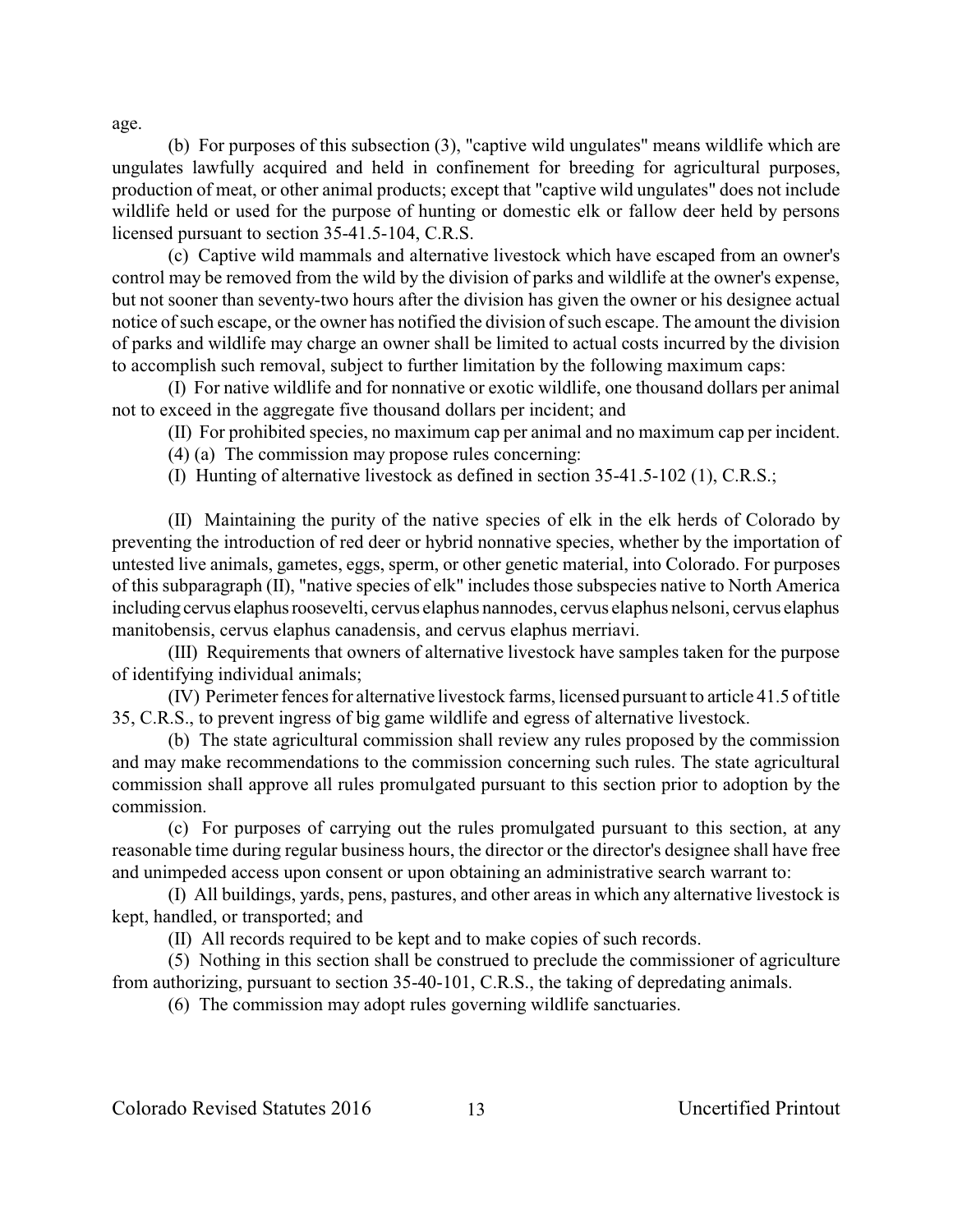**33-1-107. Regulation of areas under wildlife commission control.** (1) The commission shall adopt such rules or regulations as may be reasonably necessary for the administration, protection, and maintenance of all land and water, or interests in land and water, acquired by the commission. The term "interests in land and water", as used in this section, means any and all rights and interests in land or water less than the full fee interest. Specifically, the commission shall have power to adopt rules or regulations upon the following matters:

(a) Maintenance, enhancement, or management of property, vegetation, wildlife, signs, markers, buildings or other structures, and any object of scientific value or interest in any such area;

(b) Restriction, limitation, or prohibition concerning the use of any such area either as to time, manner, permitted activities, or numbers of people;

(c) Necessary sanitation, health, and safety measures.

(2) Rules or regulations that apply to any particular area shall be published as provided in section 33-1-108 and shall be prominently posted at any such area. Absence of posting shall not, however, relieve any person from the responsibility to comply with applicable rules or regulations if such rules or regulations have been published as provided in section 33-1-108.

**33-1-108. Rule-making procedure -judicial notice of rules.** (1) Rule-making procedures shall be as prescribed in article 4 of title 24, C.R.S., except as otherwise provided in articles 1 to 6 of this title. Notice of rules and regulations may also be given such other publicity as the commission may deem desirable.

(2) A certified copy, which may be certified by the director or his designee, of any rule, regulation, or order of the commission shall be prima facie evidence in any court of this state. A printed copy of any rule or regulation purporting or proved to have been adopted and published by the authority of the commission or as published in the code of Colorado regulations in accordance with the provisions of section 24-4-103, C.R.S., is presumptive evidence of such rule or regulation and of its adoption.

(3) All rules, regulations, and orders of the commission, lawfully adopted and in force on December 31, 1984, shall continue to be effective until revised, amended, repealed, or nullified, or until they have expired, pursuant to law.

### **33-1-109. Office of director of division created. (Repealed)**

**33-1-110. Duties of the director of the division.** (1) The director is the head of the division under the direction and supervision of the commission and the executive director and has general supervisory control of and authority over all activities, functions, and employees of the division.

(2) Repealed.

(3) The director shall prepare such reports as the executive director shall require the commission or director to submit.

(4) With the approval of the commission, the director shall authorize such scientific and other studies as are necessary and shall collect, classify, and disseminate statistics, data, and other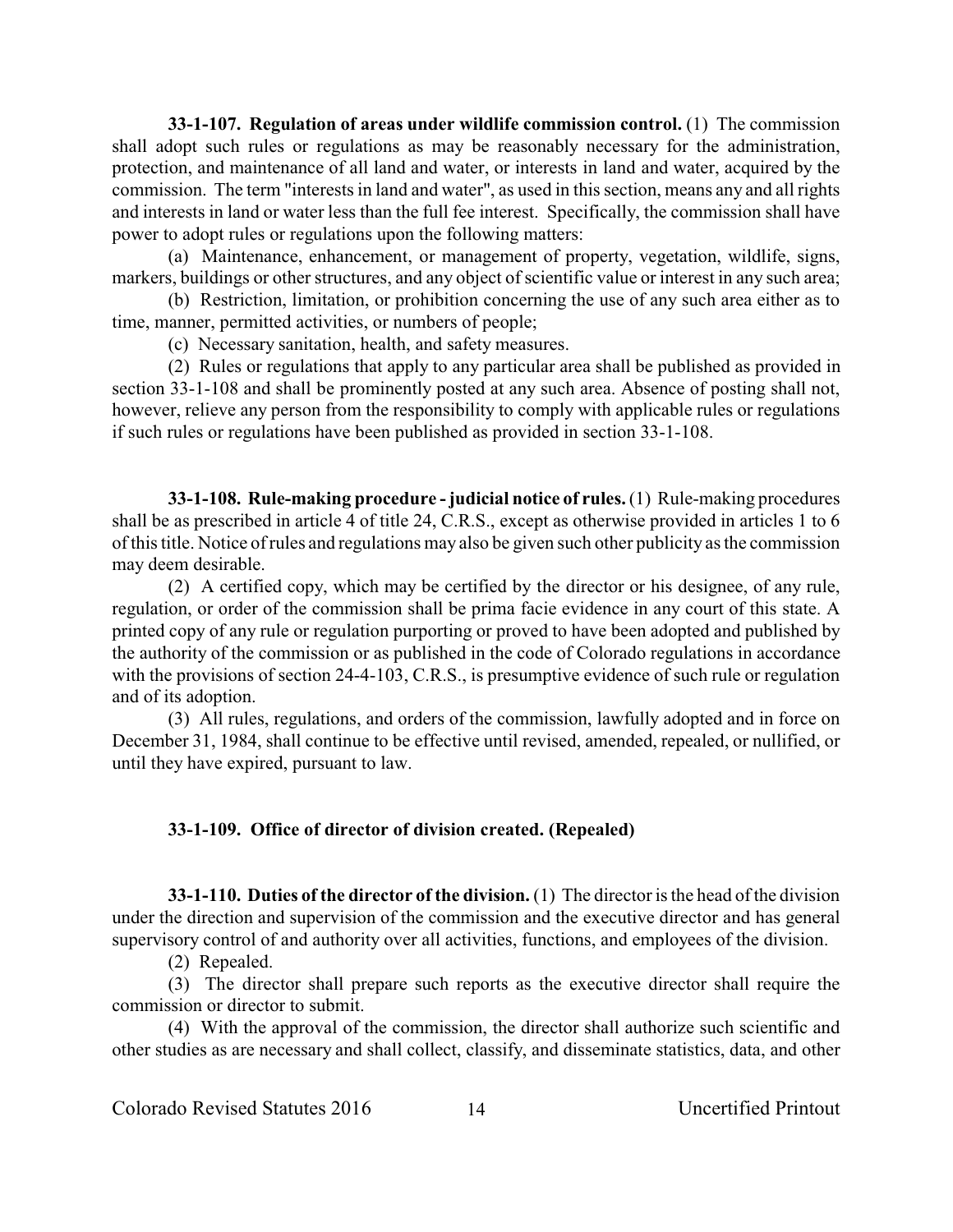information which in his discretion will tend to accomplish the objectives of articles 1 to 6 of this title and the state policy set forth in section 33-1-101.

(5) The director shall appoint Colorado wildlife officers and may appoint special wildlife officers to serve without pay, who shall have the powers and authority designated by the director. A special wildlife officer commission shall not be issued until the applicant has submitted to the division an application setting forth his or her qualifications to act as such an officer. Such qualifications shall include a minimum of forty hours of continuing law enforcement education per calendar year. The director may revoke the special wildlife officer commission of any such person at his or her pleasure.

(6) The director and the executive director shall consult with the commission in the establishment ofthe division's budget and the expenditures of all moneys appropriated to the division by the general assembly.

(6.5) The director, following notification of the commission, shall authorize an expenditure necessary to pay a local governing body for expenses incurred pursuant to section 35-5.5-110 (3), C.R.S.

(6.7) The director shall certify to the state controller that commitment or payment vouchers submitted bylocal habitat partnership committees are consistent with distribution management plans and guidelines approved by the commission. Such certification is the only requirement necessary to authorize the state controller to disburse funds from the habitat partnership cash fund.

(7) (a) The director, with approval of the commission, shall appoint a committee of nine persons to act as the "habitat partnership council", referred to in this section as the "council". The council shall have statewide responsibility and authority.

(b) (I) The council shall consist of the following members: Two sports persons who purchase big game licenses on a regular basis in Colorado; two persons representing livestock growers in Colorado; one person from the United States department of agriculture forest service; one person from the United States department of the interior bureau of land management; one person from the Colorado state university range extension program; one person representing agricultural crop producers; and one person from the Colorado division of parks and wildlife. All persons on the council shall be residents of the state of Colorado.

(II) Members of the council who will represent livestock growers and agricultural crop producers shall be chosen by the director from persons nominated by the local habitat partnership committees, pursuant to subparagraph (VI) of paragraph (d) of subsection (8) of this section.

(III) For the initial appointments to the council, the terms of the four members representing sports persons and livestock growers shall be two years for one member of each group and four years for the other member of each group, after which all appointments shall be for four years. The term lengths for the members representing the various agencies shall be at the discretion of the respective agencies. There shall be no limit on the number of terms a member may serve.

(c) The duties of the council are:

(I) To advise local habitat partnership committees;

(II) To assist in the dissemination ofinformation concerning the habitat partnership program;

(III) To review draft plans for compliance with program guidelines established by the commission and to recommend appropriate action by the commission;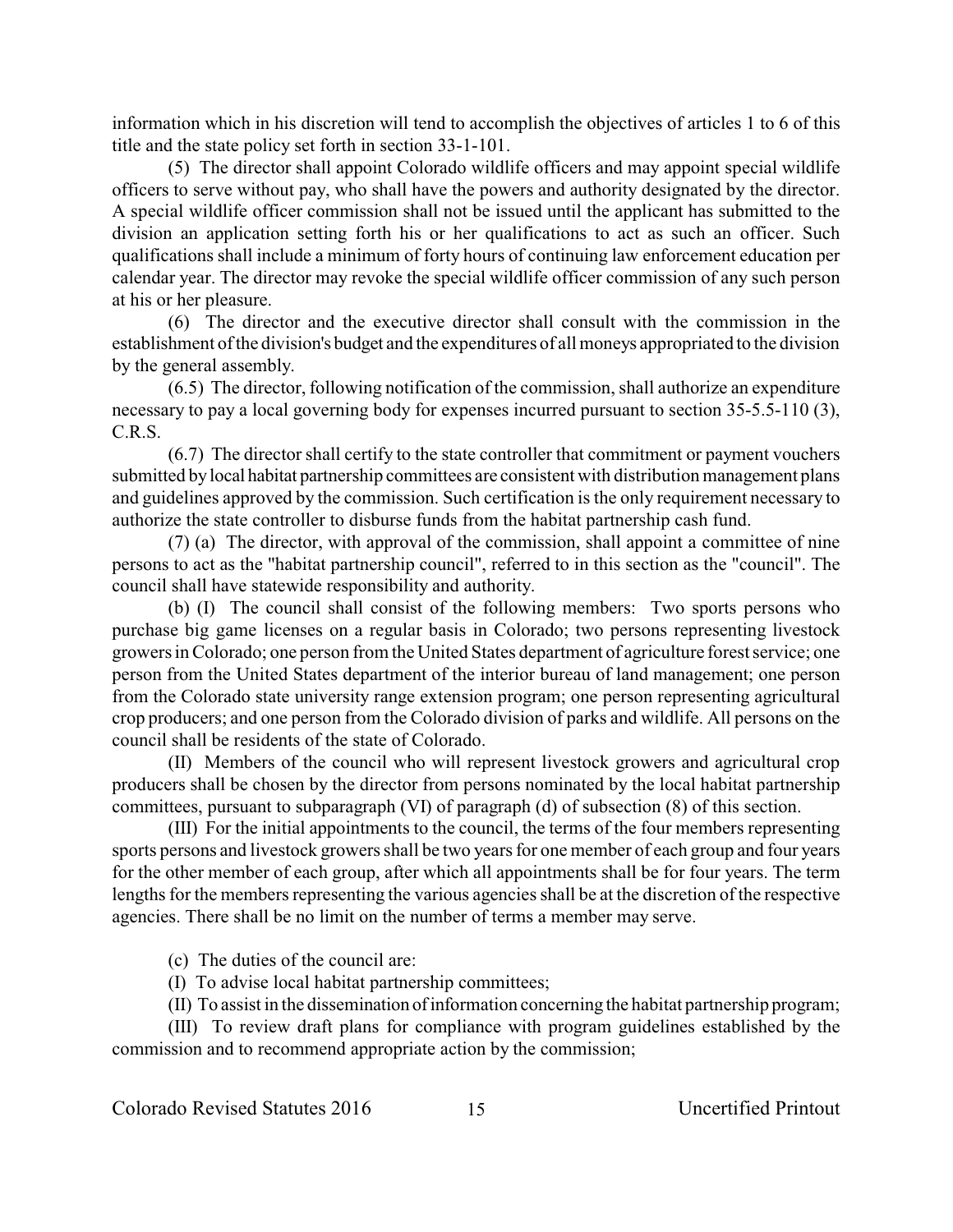(IV) To monitor program effectiveness and to propose to the commission changes in guidelines and land acquisition planning and review as appropriate;

(V) To advise the director whether or not payment vouchers submitted by local habitat partnership committees are consistent with distribution management plans approved by the commission;

(VI) To report to the commission and to the senate agriculture, natural resources, and energy committee and the house of representatives agriculture, livestock, and natural resources committee pursuant to section 33-1-112 (8).

(d) (Deleted by amendment, L. 96, p. 1727, § 1, effective June 3, 1996.)

(8) (a) The habitat partnership program is hereby created to assist the division of parks and wildlife by working with private land managers, public land management agencies, sports persons, and other interested parties to reduce wildlife conflicts, particularly those associated with forage and fence issues, and to assist the division of parks and wildlife in meeting game management objectives through duties as deemed appropriate by the director.

(b) The director, with the approval of the commission, shall have the authority to appoint a "habitat partnership committee", referred to in this section as a "committee", in any area of the state where conflicts between wildlife and private land owners and managers engaged in the management of public and private land exist.

(c) A committee shall consist of the following members: One sports person who purchases big game licenses on a regular basis in Colorado; three persons representing livestock growers in the area of the state in which the committee is being established; one person from each of the federal agencies that has land management responsibilities in such area of the state; and one person from the Colorado division of parks and wildlife. All persons on any such committee shall be residents of the state of Colorado.

(d) The duties of a committee are the following:

(I) To develop big game distribution management plans to resolve rangeland forage, growing hay crop, harvested crop aftermath grazing, and fence conflicts subject to commission approval;

(II) To monitor program effectiveness and to propose to the council changes in guidelines and land acquisition planning and review as appropriate;

(III) To request for the committee, on an annual basis, funds from the council consistent with the distribution management plan developed by any such committee;

(IV) To expend funds allocated by the council or acquired from other sources as necessary to implement distribution management plans;

(V) To make an annual report of expenditures and accomplishments of the committee to the council by August 15 of each year;

(VI) To nominate a person to act as a representative of agricultural livestock growers or crop producers to the habitat partnership council for the area of the state where such committee is organized;

(VII) To reduce wildlife and land management conflicts as the conflicts relate to big game forage and fence issues and other management objectives.

(e) The committee shall be authorized to procure from land owners, land managers, or other providers, materials or services necessary for carrying out activities identified in the distribution management plans pursuant to subparagraph (IV) of paragraph (d) of this subsection (8); except that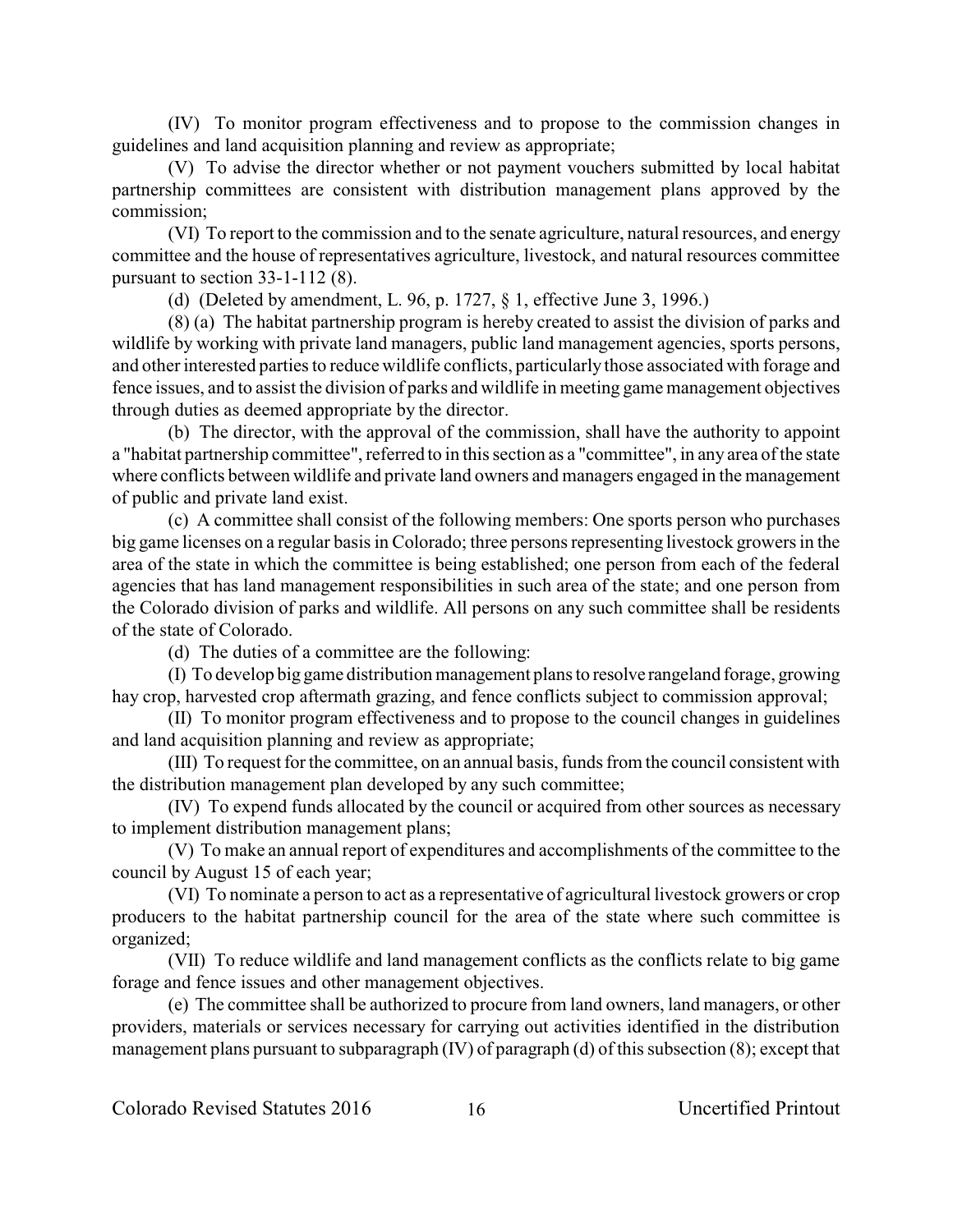all such procurements shall be certified as within the scope of the activities and funding levels authorized in such distribution management plans before any such procurement may be authorized.

**33-1-111. Hearings - administrative law judges.** Every hearing provided for in articles 1 to 6 of this title to be conducted by the commission or the division shall, except as provided in sections 33-4-101 and 33-6-106, be conducted by such agency or an administrative law judge designated by such agency pursuant to part 10 of article 30 of title 24, C.R.S., subject to appropriations for such administrative law judges made to the department of personnel, and every hearing shall comply with the provisions of articles 1 to 6 of this title and the provisions of article 4 of title 24, C.R.S.

**33-1-112. Funds - cost accounting - definition - repeal.** (1) (a) Except as provided in subsections (7) and (8) of this section, sections 33-1-112.5 and 33-6-105, and in part 7 of article 22 of title 39, C.R.S., all moneys received from wildlife license fees, and all moneys from all other wildlife sources, and all interest earned on such moneys shall be deposited in the state treasury and credited to the wildlife cash fund, which fund is hereby created, and such moneys shall be utilized for expenditures authorized or contemplated by and not inconsistent with the provisions of articles 1 to 6 of this title for wildlife activities and functions and for the financing of impact assistance grants pursuant to part 3 of article 25 of title 30, C.R.S. All moneys so deposited in the wildlife cash fund shall remain in such fund to be used for the purposes set forth in the provisions of articles 1 to 6 of this title and shall not be deposited in or transferred to the general fund of the state of Colorado or any other fund.

(b) For the fiscal year commencing July 1, 2008, there shall be transferred one million two hundred fifty thousand dollars from the wildlife cash fund to the division of wildlife aquatic nuisance species fund, created in section 33-10.5-108.

(2) There is hereby created a stores revolving fund in the amount of eight hundred thousand dollars, which amount shall be maintained to acquire stock for warehousing and distributing supplies to operating units of the division. The moneys in such fund shall under no circumstances be used for the payment of operating expenses but shall be maintained intact as a revolving fund of eight hundred thousand dollars, composed of the following assets: Cash, accounts receivable, and inventory supplies. The purpose of the fund is to provide better budgetary control, and nothing contained in this subsection (2) shall authorize the division to make any purchases or acquisitions in any manner except as provided by law.

(3) There is hereby created the vanpool program revolving account. Receipts from participants in vanpools operated by the division shall be deposited to said account and shall be used only to pay the monthly operating and maintenance costs of such vans which are attributable to the use of such motor vehicles in carrying persons to and from work and to pay that portion of the purchase cost of replacement motor vehicles which is attributable to the use of the motor vehicles in carrying persons to and from work.

(3.5) (a) There is hereby created the wildlife management public education fund. Moneys in such fund shall consist of the surcharge authorized by section 33-4-102 (8.5), such moneys as the

Colorado Revised Statutes 2016 17 Uncertified Printout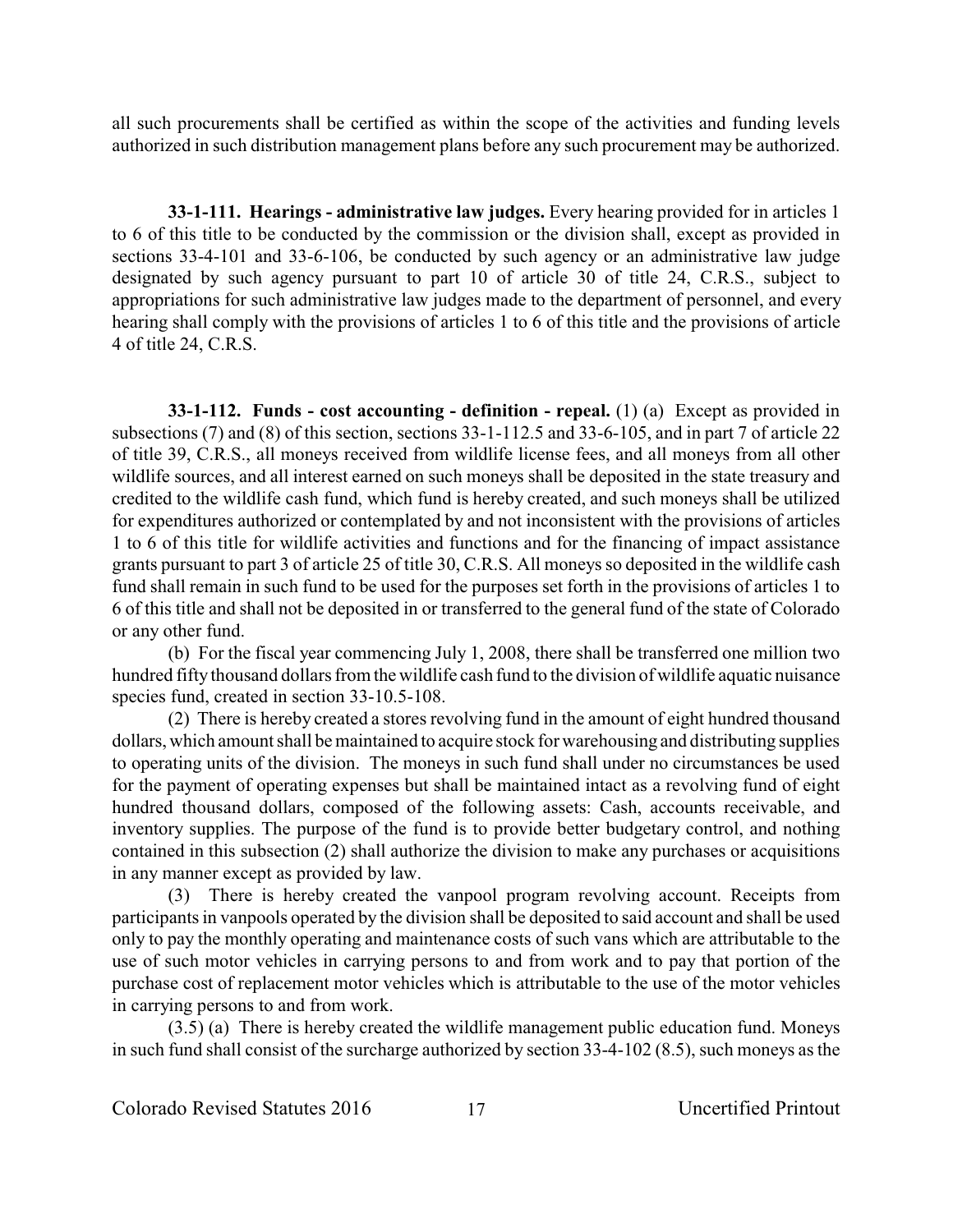general assembly allocates to the fund, and moneys collected from gifts, donations, contributions, bequests, grants, and funds or reimbursements made from other sources to the wildlife management public education advisory council created in section 33-4-120.

(b) Moneys in the wildlife management public education fund shall be subject to annual appropriation and shall be used by the wildlife management public education advisory council for carrying out its duties as set forth in section 33-4-120, including, but not limited to, the reasonable and necessary expenses incurred by council members in fulfilling their duties, as approved by the director.

(c) All receipts and interest derived from the investment of moneys in the wildlife management public education fund shall be credited to such fund.

(4) The director of the division, with the consent and approval of the executive director, is authorized and directed to establish an adequate system of accounting which shall provide accurate and timely records of:

(a) All moneys received and from what sources;

(b) All moneys expended and for what purposes;

(c) All licenses that are issued, numbering each type separately.

(5) In his annual budget request to the governor, the executive director shall clearly show the allocations of funds used for wildlife purposes among operations, land acquisition, and capital construction and for any other purposes.

(6) The cost of nongame programs established under articles 1 to 6 of this title shall be borne by the general fund, the nongame and endangered wildlife cash fund, the wildlife cash fund, and any other sources deemed appropriate by the general assembly.

(7) (a) (I) (A) There is hereby created in the state treasury the wildlife for future generations trust fund. The fund consists of moneys appropriated to the fund by the general assembly, moneys received from energy or mineral royalties or leases of energy or mineral rights on wildlife properties, and gifts, grants, and donations.

(B) For purposes of this subparagraph (I), "wildlife properties" means state wildlife areas and any other wildlife properties in which the division owns mineral interests.

(C) No less than fifty percent of the total moneys deposited in the fund other than interest shall be accrued and maintained intact, and the remaining balance of the moneys deposited into the fund may be expended subject to appropriation by the general assembly; except that the interest earned on moneys in the fund is continuously appropriated and may be expended on such property operation and maintenance and other wildlife projects and programs as the commission deems appropriate.

(II) The fund is under the control of and administered by the commission. The controller shall authorize disbursements from the fund as directed by the commission on receipt of a voucher from the commission stating that the disbursement is in accordance with this subsection (7).

(III) The commission shall submit an annual report of the moneys expended from the fund and matters accomplished by the expenditures from the preceding fiscal year to the senate agriculture, natural resources, and energy committee and the house of representatives agriculture, livestock, and natural resources committee, or their successor committees, by the convening date of each regular session of the general assembly in accordance with section 24-1-136 (9), C.R.S. The commission shall also submit to these committees a report on moneys proposed to be expended from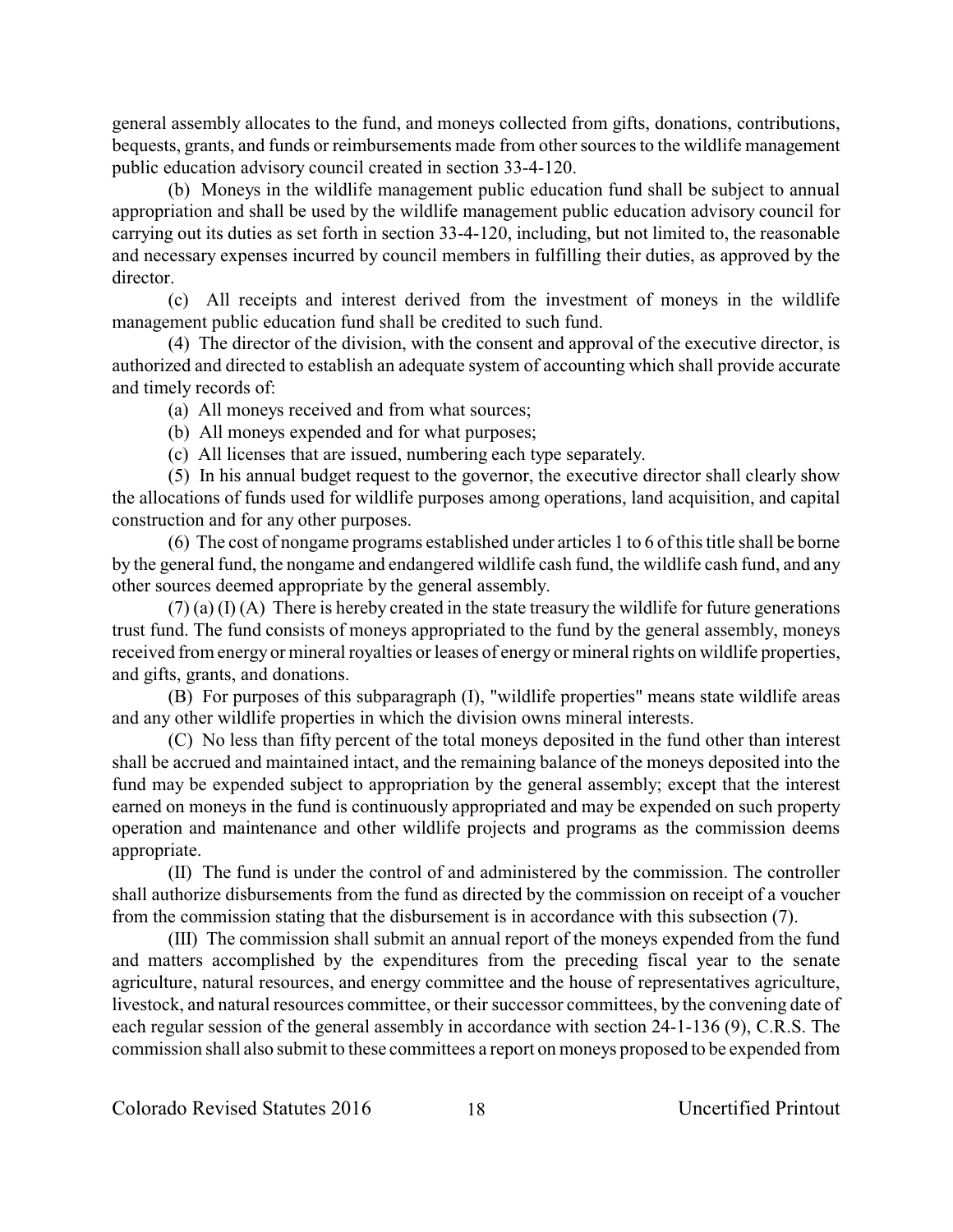the fund and the matters to be accomplished by the expenditures in the upcoming fiscal year.

(IV) All moneys and interest in the fund remain in the fund to be used for the purposes set forth in this subsection (7) and shall not be deposited in or transferred to the general fund or any other fund.

(b) There is hereby created a wildlife habitat account in the wildlife for future generations trust fund, created in paragraph (a) of this subsection (7). The state treasurer shall deduct five million dollars from the wildlife cash fund, created in subsection (1) of this section, and transfer such sum to the wildlife habitat account. The interest earned on such five million dollars shall be continuously appropriated and shall be used solely for operation and maintenance of properties, leases, and easements owned by the division.

(8) (a) There is hereby created in the state treasury the habitat partnership cash fund. The moneys in the habitat partnership cash fund shall consist of those moneys annually transferred from the wildlife cash fund in accordance with paragraph (e) of this subsection (8) for the partnership program and any gifts, grants, donations, and reimbursements made to the program from other sources. The moneys in the fund shall be used in accordance with the duties of the habitat partnership council as specified in section 33-1-110 (7) and (8), including, but not limited to, reasonable and necessary expenses incurred by council members in the fulfillment of their duties, as approved by the director. All interest derived from the investment of moneys in the habitat partnership cash fund shall be credited to the fund. Any balance remaining in the fund at the end of any fiscal year shall remain in the fund subject to the limitations provided in paragraph (e) of this subsection (8).

(b) The council shall submit an annual report to the commission, the senate and house agriculture committees, and the executive director of the department of natural resources specifically stating the items for which it has expended moneys from the fund and the purpose of such items.

(c) If the council ceases to exist, all moneys in the habitat partnership cash fund shall revert to the wildlife cash fund.

(d) (Deleted by amendment, L. 96, p. 1729, § 2, effective June 3, 1996.)

(e) (I) On July 1, 2002, and each year thereafter, there shall be transferred from the wildlife cash fund to the habitat partnership cash fund an amount equal to five percent of the net sales of big game licenses used in the geographic areas represented by local habitat partnership committees from the previous calendar year.

(II) All moneys in the habitat partnership cash fund shall be continuously appropriated to the division of parks and wildlife for the purpose of funding the habitat partnership program.

(III) Any balance in the habitat partnership cash fund at the end of the fiscal year shall not exceed the total amount of the wildlife cash fund transfer from the beginning of that fiscal year. Any excess moneys shall revert to the wildlife cash fund.

(IV) This paragraph (e) is repealed, effective July 1, 2023.

**33-1-112.5. Search and rescue fund.** (1) There is hereby created in the state treasury a search and rescue fund. Such fund is established to assist any agency or political subdivision of the state of Colorado for costs incurred in search and rescue activities involving persons holding hunting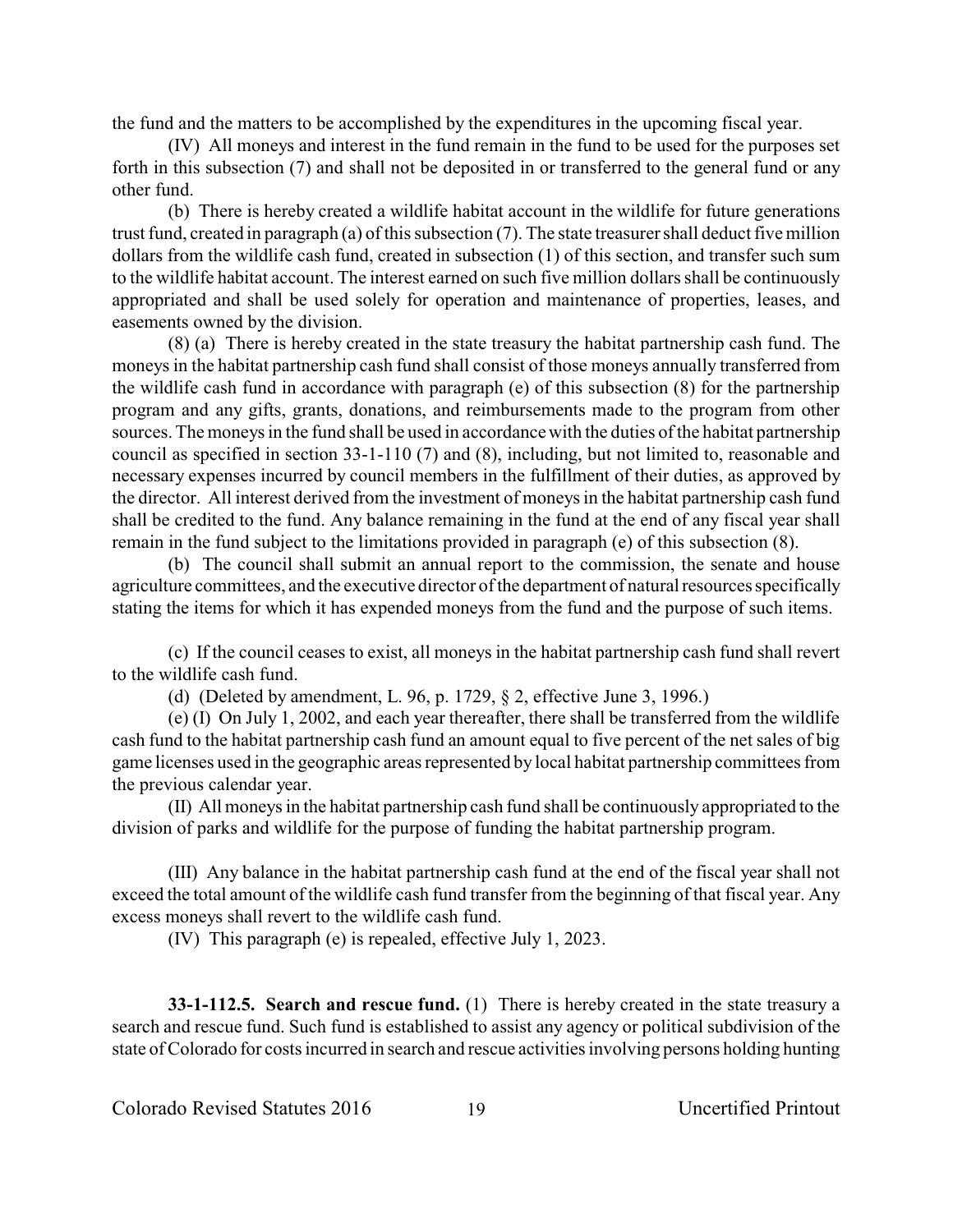or fishing licenses, vessel, snowmobile, or off-highway vehicle registrations, or a Colorado outdoor recreation search and rescue card. Reimbursable costs are limited to actual operational expenses. Reimbursable costs shall not include salaries paid to persons permanently employed by the agency or political subdivision.

(2) (a) A surcharge of twenty-five cents shall be assessed on each license listed in section 33-4-102 (1) and (1.4) that is sold by the division or one of its license agents pursuant to section 33- 4-101. Receipts and interest from the surcharge shall be deposited in the search and rescue fund created in subsection (1) of this section.

(b) A surcharge of twenty-five cents shall be assessed on each vessel, each snowmobile, and each off-highway vehicle registration that is sold by the division or one of its agents pursuant to section 33-13-103, 33-14-102, or 33-14.5-102. Receipts and interest from the surcharge shall be deposited in the search and rescue fund created in subsection (1) of this section. To coincide with annual registration renewal schedules, the surcharge shall be assessed on an annual basis beginning on October 1, 1992, for snowmobile registrations, January1, 1993, for vessel registrations, and April 1, 1993, for off-highway vehicle registrations.

(c) (I) The general assembly hereby creates the Colorado outdoor recreation search and rescue card program. The department of local affairs shall make a Colorado outdoor recreation search and rescue card available to the public in accordance with this paragraph (c) to backpackers, hikers, mountain and trail bikers, cross country skiers, and other persons who use the Colorado back country for recreation. The department of local affairs shall establish procedures for the licensing of vendors who sell the outdoor recreation search and rescue card, the printing of such cards, and the distribution of such cards to vendors for sale to the public.

(II) The Colorado outdoor recreation search and rescue card shall cost three dollars and shall be valid for one year from the date of purchase. The department shall charge vendors two dollars for each Colorado outdoor recreation search and rescue card, which shall be transmitted to the state treasurer, who shall credit the amount to the search and rescue fund created in subsection (1) of this section. The remaining one dollar shall be retained by the vendor as the vendor's fee.

(III) The department may issue a multi-year Colorado outdoor recreation search and rescue card that shall be valid for a period not to exceed five years. Such multi-year card may be offered at a reduced rate to vendors with a reduced vendor fee to reflect administrative cost savings and other considerations.

(IV) The general assembly finds and declares that the Colorado outdoor recreation search and rescue card program is a new program. The department of local affairs is therefore authorized to contract, pursuant to section 24-50-504 (2) (b), C.R.S., with a person, corporation, or entity for any elements of the administration of the program created by this paragraph (c).

(3) All agencies and political subdivisions of the state shall have the right to make a claim on the search and rescue fund for reimbursement of costs incurred in the performance of search and rescue activities involving those persons specified in subsection (1) of this section. Such claims shall be submitted to the department of local affairs for immediate consideration. Any reimbursement claims which have been certified by the sheriff of the county in which the search and rescue activity occurred shall be eligible for payment by the department of local affairs. The department of local affairs shall establish rules for the procedure through which claims shall be submitted and for payment of such claims.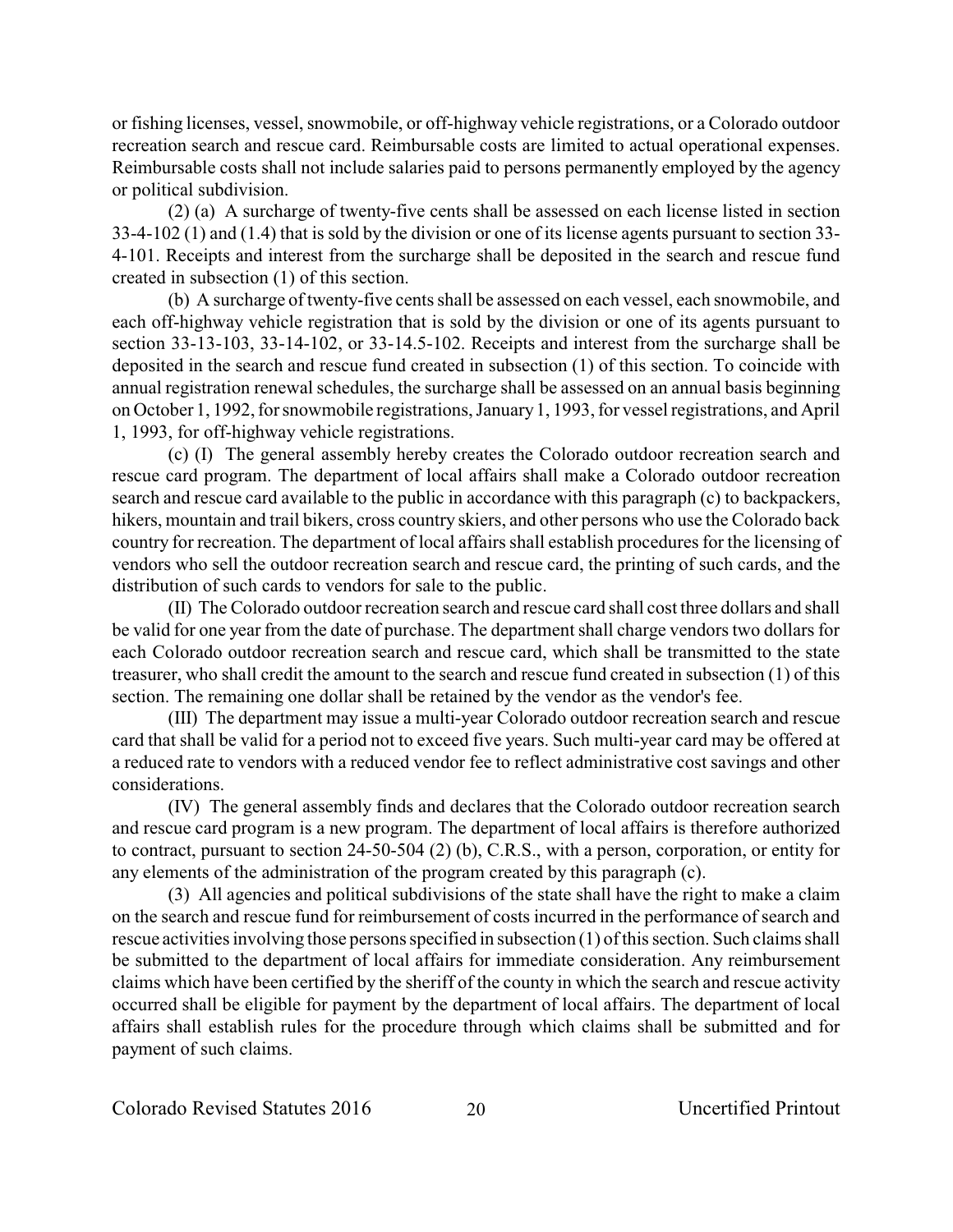(4) The search and rescue fund created in subsection (1) of this section shall be the sole source of funds for the reimbursement of costs incurred under this section in search and rescue activities involving those persons specified in subsection (1) of this section. The wildlife cash fund established in section 33-1-112 and the parks and outdoor recreation cash fund established in section 33-10-111 shall not be used for reimbursement of costs as provided in this section.

(5) The moneys in the search and rescue fund created in subsection (1) of this section shall be subject to annual appropriation by the general assembly for the direct and indirect costs of the administration of this section.

(6) At the close of any fiscal year, all of the moneys remaining in the search and rescue fund and appropriated for search and rescue expenses, after all approved claims and administrative costs have been paid, shall be divided among those counties that have applied to the department of local affairs for year-end grants or reimbursements from the search and rescue fund. The department of local affairs shall divide such moneys among the counties, first making payment for uncompensated searches and rescues of parents, siblings, spouses, children, or grandchildren of persons holding hunting or fishing licenses, vessel, snowmobile, or off-highway vehicle registrations, or the owner of a Colorado outdoor recreation search and rescue card and second making payment for search and rescue-related training and equipment, and for any other uncompensated searches. The department of local affairs shall establish operating procedures for applying for year-end grants or reimbursements from the moneys remaining in the search and rescue fund.

(7) and (8) (Deleted by amendment, L. 2001, p. 599, § 1, effective July 1, 2001.)

**33-1-113. Expenses of employees.** (1) In addition to their salaries, all employees of the division shall be reimbursed for all actual and necessary expenses incurred by them in the discharge of their official duties.

(2) In addition to the compensation paid employees of the division and in addition to reimbursement for expenses as provided in subsection (1) of this section, each employee of the division who is vested with the rights and powers of a Colorado wildlife officer, including and limited to area wildlife managers and district wildlife managers, shall, because of the number of hours and the extraordinaryservice performed by such employees and the requirement of purchasing necessary uniform items, be further reimbursed for maintenance and ordinary expenses incurred in the performance of their duties in such amount as shall be determined by the commission, but the amount authorized under this subsection (2) for any such employee of the division shall not exceed the sum of fifty dollars per month.

**33-1-114. Conservation magazine - revenue - Colorado outdoors magazine revolving fund.** (1) The division is authorized to distribute a conservation magazine and associated informational products. The revenue derived therefrom shall be deposited in the state treasury and credited to the Colorado outdoors magazine revolving fund, which fund is hereby created. The magazine, subject to the approval of the executive director, shall be issued in accordance with the provisions of section 24-1-136, C.R.S. Funds necessary for the publication and distribution of such magazine and associated products shall be expended from the revolving fund, and additional funds,

Colorado Revised Statutes 2016 21 Uncertified Printout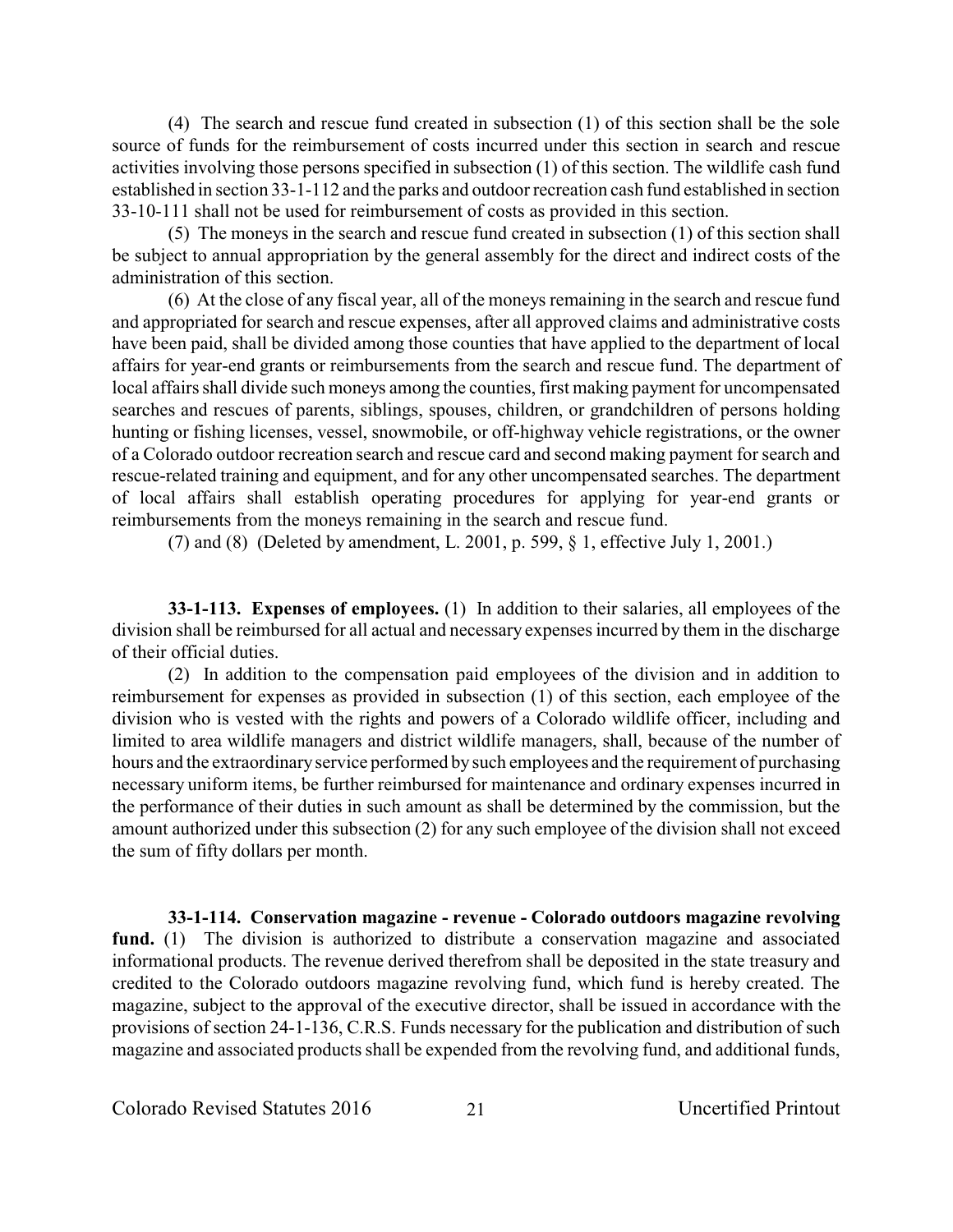if necessary, will be included in the division's annual budget of wildlife cash funds. Such conservation magazine and associated informational products may be sold by the division or by any person designated by such division pursuant to contract. Any surplus in the revolving fund in excess of one hundred thousand dollars shall revert to the wildlife cash fund at the close of each fiscal year.

(2) If a private business manufactures and produces for sale a product that is available on the commercial market and the division is not currentlyproducing such product, such product, or one substantially similar, shall not be produced or offered for sale by the division for so long as such product remains available from a private business.

**33-1-115. Migratory birds - possession of raptors - reciprocal agreements.** (1) The open season for all migratory game birds in the state of Colorado shall be the same as that fixed, or as may be fixed, under the administrative provisions of the federal "Migratory Bird Treaty Act", secs. 703 to 711 of title 16, U.S.C., as amended. Any change made by the United States department of the interior, fish and wildlife service, or any new ruling made by the secretary of the interior under said act which is applicable to the state of Colorado shall be in effect in the state of Colorado and shall be enforced by the division. The term "migratory birds" includes birds defined as such under the administrative provisions of said "Migratory Bird Treaty Act" and regulations adopted pursuant to the provisions of said act.

(2) (a) The commission shall issue licenses in accordance with its regulations to permit the possession of raptors for falconry and captive breeding purposes and to encourage individual efforts to propagate the species. The commission shall actively pursue the establishment of reciprocal agreements with other states and Canada as a signatory to the "Migratory Bird Treaty Act", which agreements shall allow for the taking, use, and transportation of raptors from each respective area by qualified and licensed applicants.

(b) Applicants from other states or Canadian provinces or territories which are signatories to the "Migratory Bird Treaty Act" and have reciprocal raptor agreements with Colorado may obtain nonthreatened raptors in reasonable numbers commensuratewith raptor populations within this state. The commission may issue nonresident take licenses to such applicants, and the fees for such licenses shall be equivalent to the fees for comparable licenses in the states, provinces, or territories with which Colorado holds such agreements.

(c) It is the intent of the general assembly for the commission to make the rules of this state conform to or be more stringent than the provisions of the "Migratory Bird Treaty Act", as amended, and the "Endangered Species Act of 1973", as amended. These rules may include, but not be limited to, captive breeding and the use of domestic captive bred raptors and the purchase, sale, transportation, importation, exportation, or exchange of raptors with persons having like licenses.

(3) Repealed.

**33-1-116. Powers of director of United States fish and wildlife service.** The director of the United States fish and wildlife service and his duly authorized agents have the right within this state to conduct fish hatching and fish culture activities and all other operations connected therewith that the said director may consider necessary and proper. Nothing in sections 33-1-116 to 33-1-119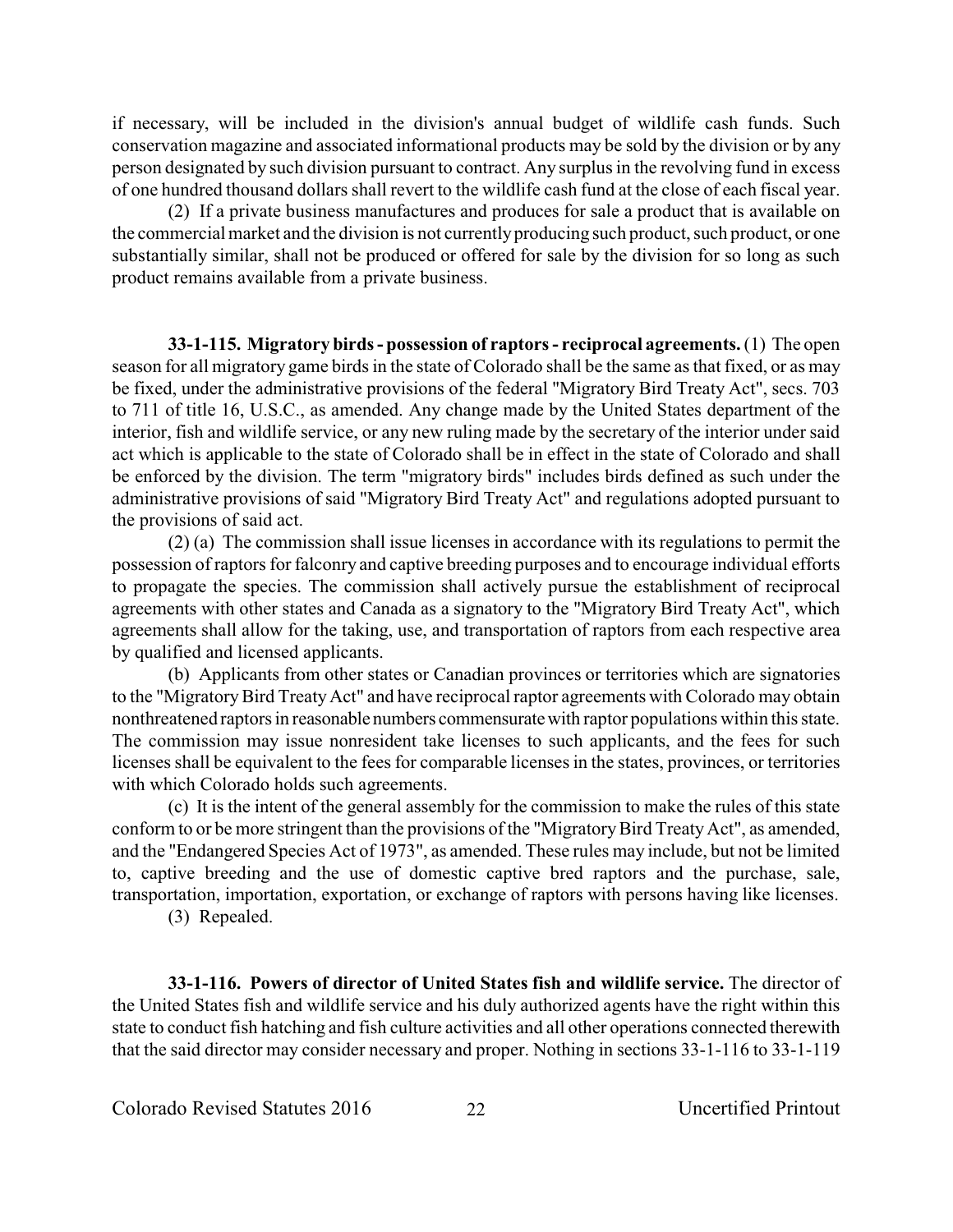shall be construed as permitting or granting to the said director or his duly authorized agents any jurisdiction over or the right to interfere with the activities or facilities of the division, nor shall anything in said sections be construed as contravening any of the laws of this state relating to public health, pollution, or water rights.

**33-1-117. Assent of state to Pittman-Robertson act.** The state of Colorado through the division assents to the provisions of the act of congress entitled "An Act to provide that the United States shall aid the states in wildlife restoration projects, and for other purposes.", approved September 2, 1937, and as amended. The division is authorized to perform such acts as may be necessary to conduct and establish cooperative wildlife restoration projects, as defined in such act, in compliance with such act and the rules and regulations promulgated by the secretaryof the interior thereunder. No moneys or funds accruing to the division pursuant to such act shall be used for any purpose other than for such projects and the administration of the division, but the division may pay into the general fund as a part of its administrative costs a reasonable rental or service charge, as it may determine, for office quarters and auditing, bookkeeping, and like services furnished to the division by the state. All moneys now in the wildlife cash fund, or accrued or accruing to or received or receivable by the division, pursuant to such act shall be appropriated to pay for the administrative expense of such division for the protection, preservation, restoration, and control of wildlife of the state and to cover expenses in enforcing the wildlife laws of the state. Such moneys are to be expended upon a voucher approved by the director or an employee of the department authorized by the executive director and a warrant drawn by the controller.

**33-1-118. Assent to Dingell-Johnson act.** The state of Colorado through the division assents to the provisions of the act of congress entitled "An Act to provide that the United States shall aid the states in fish restoration and management projects, and for other purposes.", approved August 9, 1950, and as amended. The division is authorized and directed to perform such acts as may be necessary to conduct and establish cooperative fish restoration and management projects as defined in and in compliance with such act of congress and the rules and regulations promulgated by the secretary of the interior thereunder. No moneys or funds accruing to the division as a result of compliance with such act shall be used for any purpose other than for such projects and the administration of such division.

**33-1-119. Federal aid projects income fund.** There is hereby created a fund designated as the federal aid projects income fund to which shall be deposited certain revenues and earnings derived from properties purchased and operated jointly by the United States government and the state of Colorado under the provisions of sections 33-1-116 to 33-1-119, and the provisions of the acts of congress referred to in this article, and the rules and regulations of the United States department of the interior. Such revenues and earnings so deposited shall be limited to those specific revenues and earnings to which each has a right under the provisions of cooperative agreements establishing such rights. All moneys deposited under the provisions of this section are specifically appropriated

Colorado Revised Statutes 2016 23 Uncertified Printout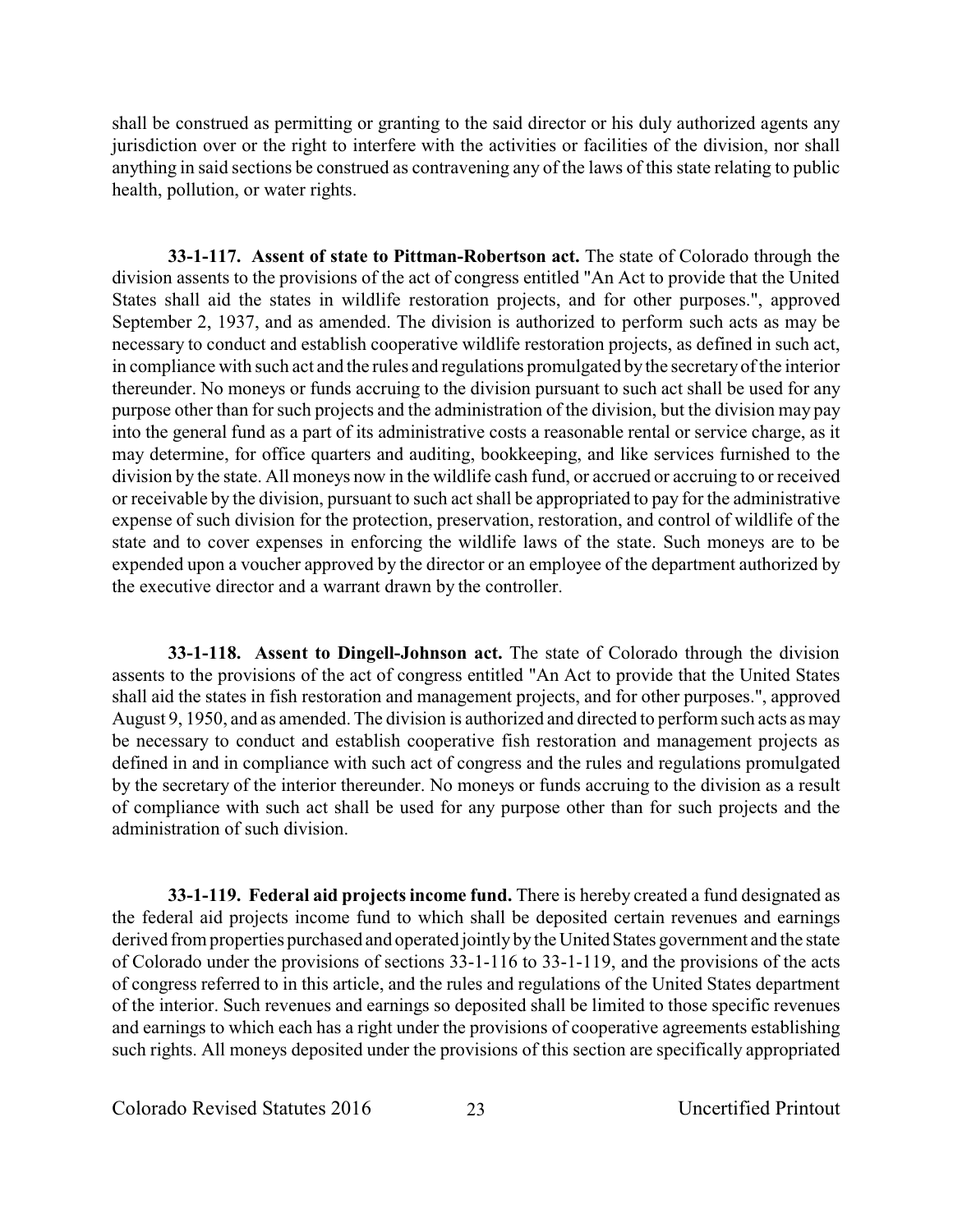for the purposes for which such moneys may accrue.

**33-1-120. Limitation on division and commission authority.** (1) Neither the commission nor the division shall enter into any mitigation agreements with any agency of the federal government relating to the transfer or exchange of land or water condemned by the federal government without the express consent of the general assembly.

(2) The provisions of subsection (1) of this section shall not be construed to prevent the commission or the division from entering into common agreements with a federal agency pertaining to the stocking of fish or management of other wildlife on federally owned lands.

(3) The programs of the commission and division, including the listing of threatened and endangered species, shall not be utilized by the commission or division to supersede, abrogate, or impair anywater right. For the purposes of this subsection (3), "impair" means requiring water users to forego water to which they are entitled under a water right.

**33-1-120.5. Oversight of the division - target dates for implementation of management review recommendations.** (1) As used in this section, unless the context otherwise requires, "management review recommendations"meansthe recommendations made byDeloitte Touche LLP in the management review final report dated June 5, 1995.

(2) There is hereby established a deadline of no later than January 1, 1998, for the division to implement the management review recommendations.

(3) The director shall:

(a) Establish a schedule for the implementation of the management review recommendations;

(b) Repealed.

(c) Make decisions concerning the implementation of or departure from review recommendations in conjunction with the executive director of the department of natural resources and the commission.

(4) The director shall have the authority to reimburse or compensate employees relocated due to the implementation of the management review in the following manner:

(a) (I) The cost of all reasonable and necessary moving expenses incurred by an employee for the packing and unpacking, insurance, transportation, storage in transit, and installation of household effects shall be reimbursed.

(II) Notwithstanding subparagraph (I) of this paragraph (a), no reimbursement shall be paid for expenses incurred for insurance, transportation, or storage in transit to the extent such expenses cover a period longer than sixty days, nor shall reimbursement be paid for expenses incurred for household effects exceeding eighteen thousand pounds weight.

(b) Reimbursement is authorized for expenses charged by commercial business establishments for renting trailers or trucks for the purpose of moving household effects and for towing house trailers containing the household effects of employees. If such expenses exceed one thousand dollars, the claim therefor shall be accompanied by two competitive bids. Reimbursement shall be made at the rate proposed in the lowest bid. Any employee who performs his or her own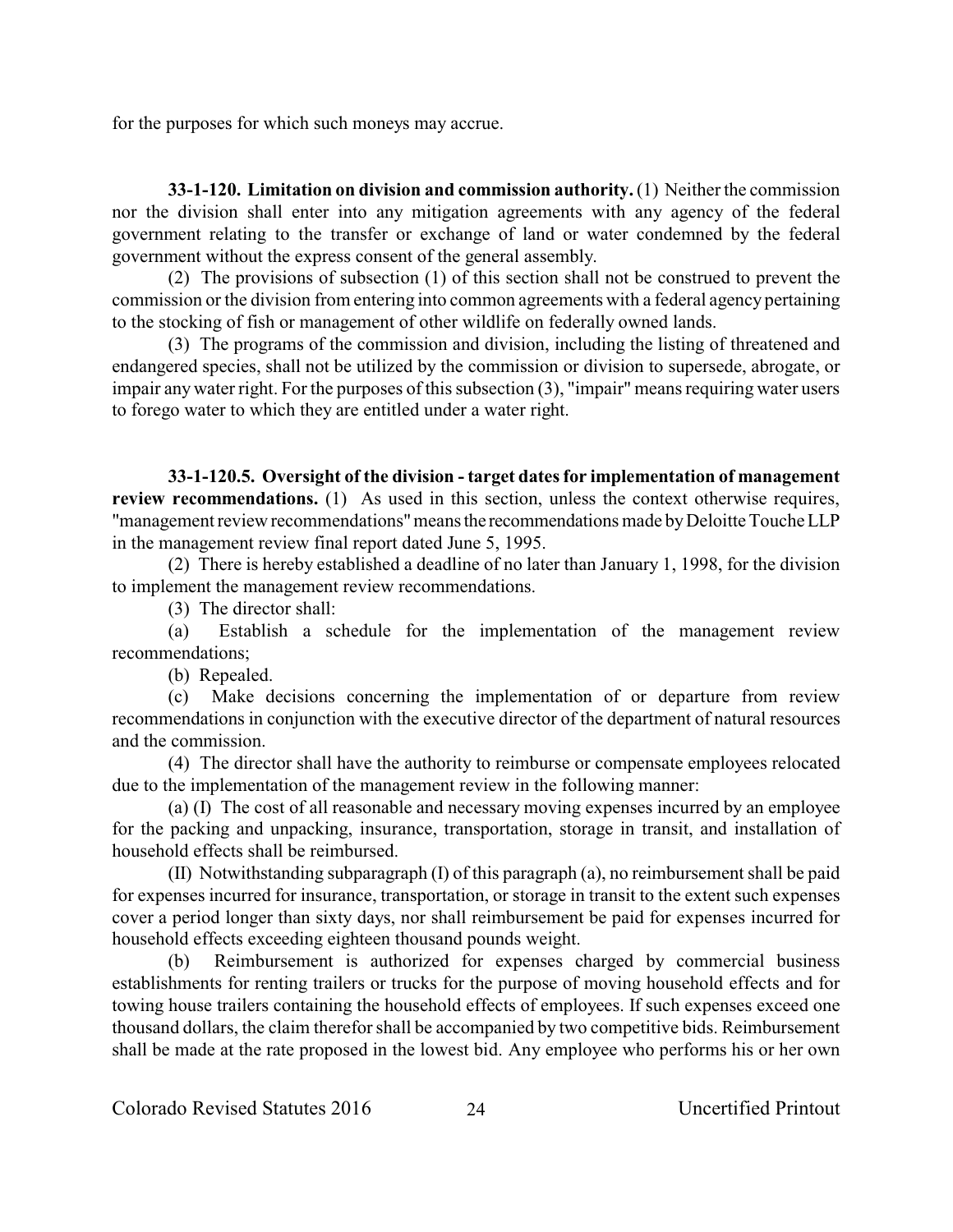packing and moving shall be reimbursed at the rate of fifty percent of the lowest commercial moving bid, not to exceed two thousand five hundred dollars.

(c) When the director requires an employee to relocate due to the implementation of the management review, such employee shall receive a per diem allowance for not more than sixty days for the necessary and reasonable expenses incurred in locating a primary residence at the new location. Such sixty-dayperiod shall be tolled during anyinterruption caused bysick leave, vacation, or other authorized leave of absence or ordered travel.

(d) No reimbursement rate under this subsection (4) shall exceed a rate established by executive order. The per diem rate for dependent children between the ages of twelve and eighteen years and the spouse or partner of an employee shall not exceed seventy-five percent of the rate established by executive order for employees. The per diem rate for dependent children of an employee who are less than twelve years of age shall not exceed fifty percent of the rate established by executive order for employees.

**33-1-121. Captive wildlife and alternative livestock board - created - duties repeal. (Repealed)** 

**33-1-122. Wildlife legislative interim committee. (Repealed)** 

## **33-1-123. Division - predator management plan - predator management advisory committee - creation - repeal. (Repealed)**

**33-1-124. Revenue bonds - authority - issuance - requirements - covenants.** (1) (a) The commission may, by resolution that meets the requirements of subsection (2) of this section, authorize and issue revenue bonds in an amount not to exceed ten million dollars in the aggregate for expenses of the division. Such bonds may be issued only after approval by both houses of the general assembly acting either by bill or joint resolution and after approval by the governor in accordance with section 39 of article V of the state constitution. Such bonds shall be payable only from moneys allocated to the division for expenses of the division pursuant to section 33-1-112.

(b) All bonds issued by the commission shall provide that:

(I) No holder of any such bond may compel the state or any subdivision thereof to exercise its appropriation or taxing power; and

(II) The bond does not constitute a debt of the state and is payable only from the net revenues allocated to the division for expenses as designated in such bond.

(2) (a) Any resolution authorizing the issuance of bonds under the terms of this section shall state:

(I) The date of issuance of the bonds;

(II) A maturity date or dates during a period not to exceed thirty years from the date of issuance of the bonds;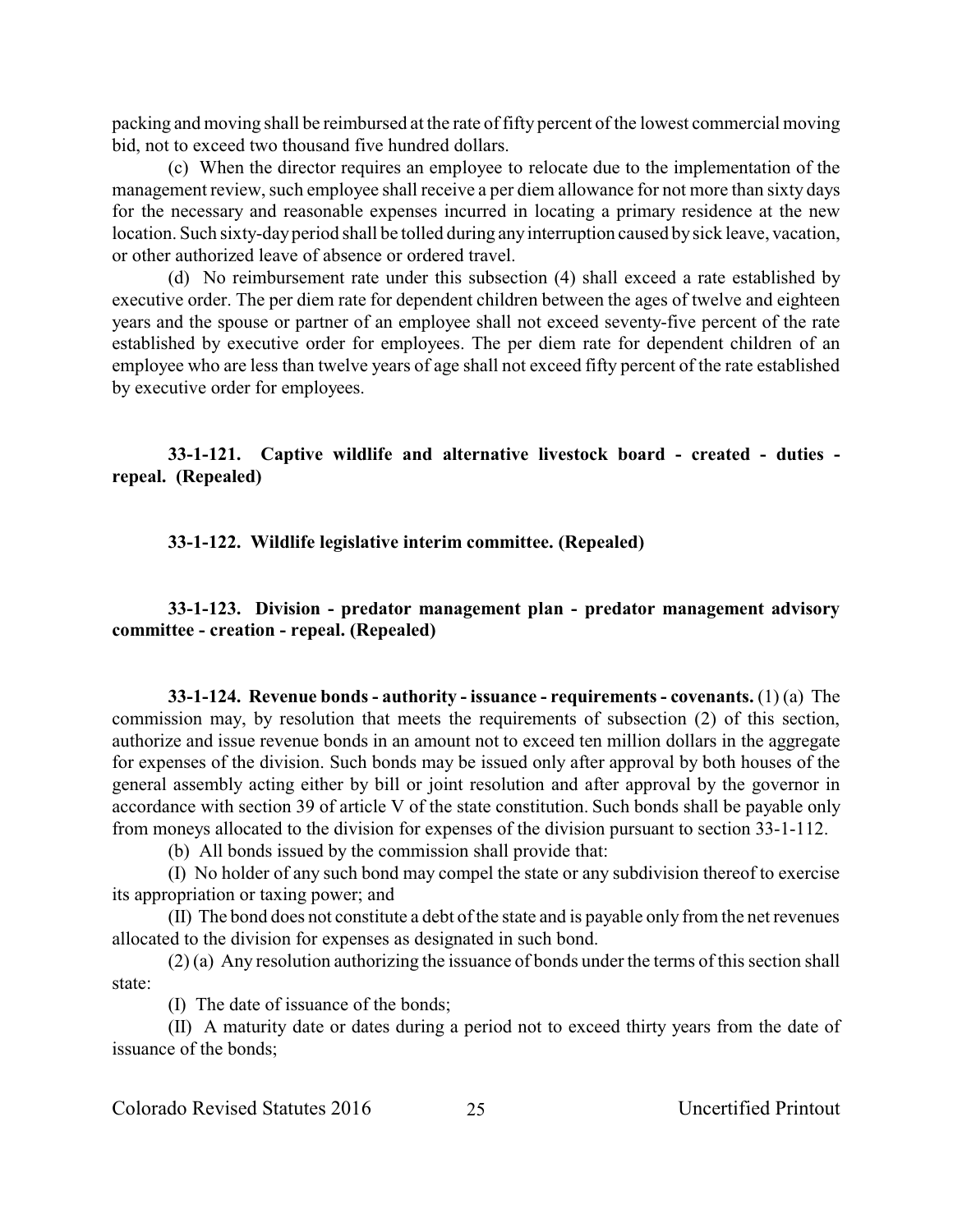(III) The interest rate or rates on, and the denomination or denominations of, the bonds; and

(IV) The medium of payment of the bonds and the place where the bonds will be paid.

(b) Any resolution authorizing the issuance of bonds under the terms of this section may:

(I) State that the bonds are to be issued in one or more series;

(II) State a rank or priority of the bonds; and

(III) Provide for redemption of the bonds prior to maturity, with or without premium.

(3) Any bonds issued pursuant to the terms of this section may be sold at public or private sale. If bonds are to be sold at a public sale, the commission shall advertise the sale in such manner as the commission deems appropriate. All bonds issued pursuant to the terms of this section shall be sold at a price not less than the par value thereof, together with all accrued interest to the date of delivery.

(4) Notwithstanding any provisions of law to the contrary, all bonds issued pursuant to this section are negotiable.

(5) (a) A resolution pertaining to issuance of bonds under this section maycontain covenants as to:

(I) The purpose to which the proceeds of sale of the bonds may be applied and to the use and disposition thereof;

(II) Such matters as are customary in the issuance of revenue bonds including, without limitation, the issuance and lien position of other or additional bonds; and

(III) Books of account and the inspection and audit thereof.

(b) Any resolution made pursuant to the terms of this section shall be deemed a contract with the holders of the bonds, and the duties of the commission under such resolution shall be enforceable by any appropriate action in a court of competent jurisdiction.

(6) Bonds issued under this section and bearing the signatures of the commission in office on the date of the signing shall be deemed valid and binding obligations regardless of whether, prior to delivery and payment, any or all of the persons whose signatures appear thereon have ceased to be members of the commission.

(7) (a) Except as otherwise provided in the resolution authorizing the bonds, all bonds of the same issue under this section shall have a prior and paramount lien on the net revenues pledged therefor. The commission may provide for preferential security for any bonds, both principal and interest, to be issued under this section to the extent deemed feasible and desirable by such commission over any bonds that may be issued thereafter.

(b) Bonds of the same issue or series issued under this section shall be equally and ratably secured, without priority by reason of number, date, sale, execution, or delivery, by a lien on the net revenue pledged in accordance with the terms of the resolution authorizing the bonds.

## **ARTICLE 2**

Nongame and Endangered Species Conservation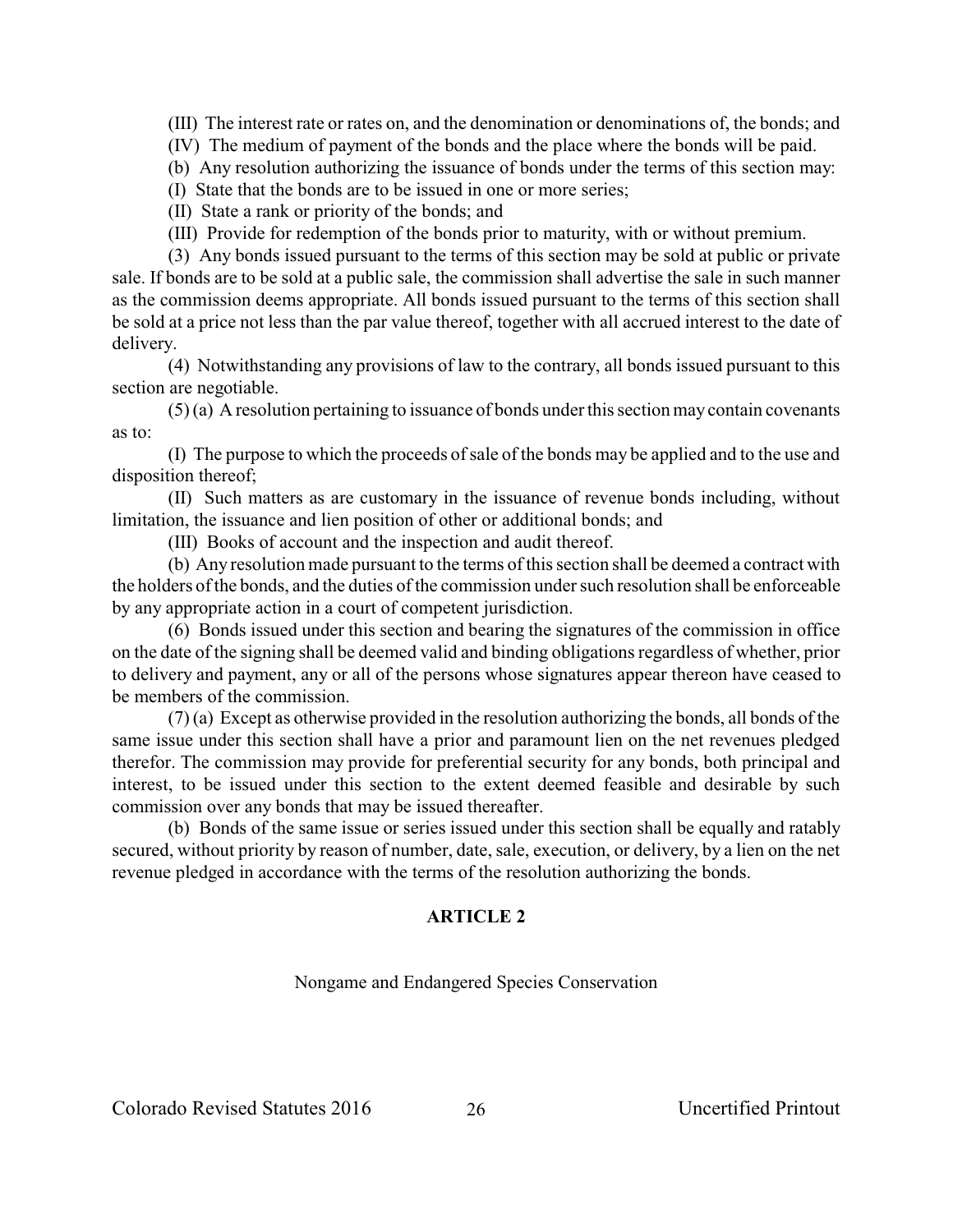**33-2-101. Short title.** This article shall be known and may be cited as the "Nongame, Endangered, or Threatened Species Conservation Act".

**33-2-102. Legislative declaration.** The general assembly finds and declares that it is the policy of this state to manage all nongame wildlife, recognizing the private property rights of individual property owners, for human enjoyment and welfare, for scientific purposes, and to ensure their perpetuation as members of ecosystems; that species or subspecies of wildlife indigenous to this state which may be found to be endangered or threatened within the state should be accorded protection in order to maintain and enhance their numbers to the extent possible; that this state should assist in the protection of species or subspecies of wildlife which are deemed to be endangered or threatened elsewhere; and that adequate funding be made available to the division annually by appropriations from the general fund.

**33-2-103. Definitions.** As used in this article, unless the context otherwise requires:

(1) "Management" means the collection and application of biological information for the purposes of increasing the number of individuals within species and populations of wildlife up to the optimum carrying capacity of their habitat and maintaining such levels. The term includes the entire range of activities that constitute a modern, scientific resource program including, but not limited to, research, census, law enforcement, habitat acquisition and improvement, and education. Also included within the term, when and where appropriate, is the periodic or total protection of species or populations. "Management" may include artificial propagation to maintain threatened or endangered species populations, in concert with the exercise of water rights, and may also include restriction of stocking of species which are in competition with threatened or endangered species for the available habitat.

**33-2-104. Nongame species - regulations.** (1) The division shall conduct investigations on nongame wildlife in order to develop information relating to population, distribution, habitat needs, limiting factors, and other biological and ecological data to determine management measures necessary for their continued ability to sustain themselves successfully. On the basis of such determinations, the commission shall issue regulations and develop management programs designed to ensure the continued ability of nongame wildlife to perpetuate themselves successfully. Such regulations shall set forth species or subspecies of nongame wildlife which the commission deems in need of management pursuant to this section, giving their common and scientific names by species and, where necessary, by subspecies. The commission shall conduct ongoing investigations of nongame wildlife and mayfrom time to time amend such regulations byadding or deleting therefrom species or subspecies of nongame wildlife.

(2) The commission shall by regulation establish limitations relating to the taking, possession, transportation, exportation, processing, sale or offering for sale, or shipment as may be deemed necessary to manage nongame wildlife.

Colorado Revised Statutes 2016 27 Uncertified Printout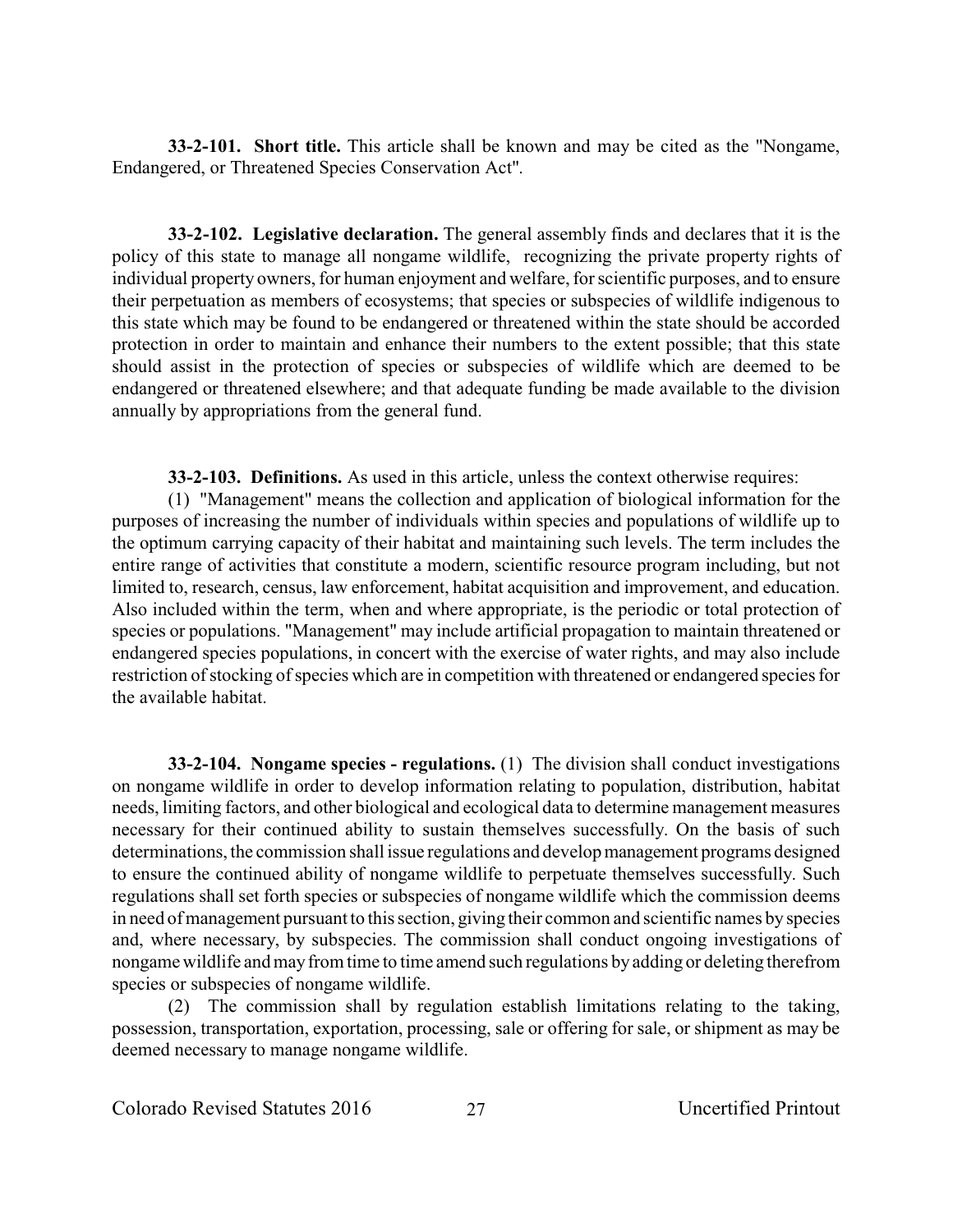(3) Except as provided in regulations issued by the commission, it is unlawful for any person to take, possess, transport, export, process, sell or offer for sale, or ship nongame wildlife deemed by the commission to be in need of management pursuant to this section. Subject to the same exception, it is also unlawful for any common or contract carrier to knowingly transport or receive for shipment nongame wildlife deemed by the commission to be in need of management pursuant to this section.

**33-2-105. Endangered or threatened species.** (1) On the basis of investigations of nongame wildlife provided for in section 33-2-104 and other available scientific and commercial data and after consultation with other state wildlife agencies, the Colorado water conservation board, the Colorado water and power development authority, water conservancy districts, and other water conservation districts of the state, and other water resource development agencies within the state, appropriate federal agencies, and other interested persons and organizations, the commission shall by regulation adopted pursuant to the procedures specified in sections 33-1-111 and 24-4-103, C.R.S., establish a list of those species and, where necessary, subspecies of wildlife indigenous to this state which are determined to be endangered or threatened within this state, giving their common and scientific names by species and, where necessary, by subspecies.

(2) The commission shall:

(a) Conduct, by July 1, 1986, and at least once every five years thereafter, a review of all species included in the state lists of endangered or threatened species established pursuant to subsection (1) of this section; and

(b) Determine on the basis of such review whether any such species should:

- (I) Be removed from such list;
- (II) Be changed in status from an endangered species to a threatened species; or
- (III) Be changed in status from a threatened species to an endangered species.

(3) Except as otherwise provided in this article, it is unlawful for any person to take, possess, transport, export, process, sell or offer for sale, or ship and for any common or contract carrier to knowingly transport or receive for shipment any species or subspecies of wildlife appearing on the list of wildlife indigenous to this state determined to be endangered within the state pursuant to subsection (1) of this section.

(4) Except as otherwise provided in this article, it is unlawful for any person to take, possess, transport, export, process, sell or offer for sale, or ship and for any common or contract carrier to knowingly transport or receive for shipment any species or subspecies of wildlife appearing on the list of wildlife indigenous to this state determined to be threatened within the state pursuant to subsection (1) of this section.

**33-2-105.5. Reintroduction of endangered species - legislative declaration.** (1) The general assembly determines and declares that pursuant to the tenth amendment of the United States constitution, the state of Colorado has primacy over affairs that are of statewide concern and that matters concerning the environment, including the introduction or reintroduction of species that are currently not found or no longer found in this state is a statewide concern and should be conducted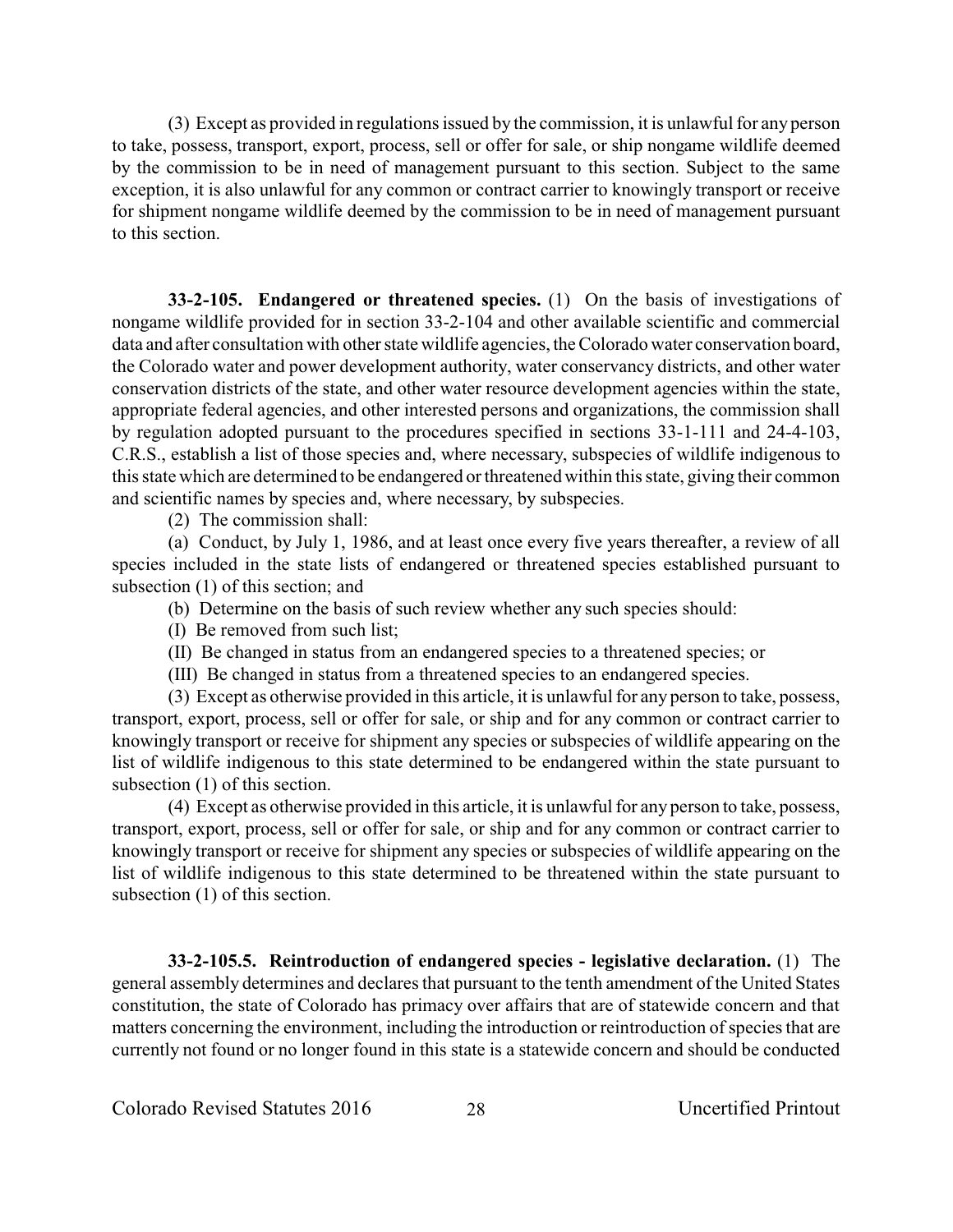by the state through specific legislation. Reintroduction drives enormous land use questions and impacts property and water rights throughout Colorado.

(2) Before any species may be introduced or reintroduced into this state through action by any state or local government entity, the general assembly shall act by bill to specifically name such species and to specify the manner of introduction or reintroduction. The species to be introduced or reintroduced shall be:

(a) Not, or no longer, found in this state; and

(b) A candidate for listing or has been placed in the threatened or endangered species list pursuant to the federal "Endangered Species Act of 1973", 16 U.S.C. sec. 1531 et seq., as amended.

**33-2-105.6. Reintroduction of the bonytail fish and the black-footed ferret repeal.** (1) In accordance with section 33-2-105.5, the general assembly hereby determines that the following species were not, as of April 18, 2000, found in the state and are listed under the federal "Endangered Species Act of 1973", 16 U.S.C. sec. 1531 et seq., as amended, and therefore require approval by the general assembly prior to reintroduction by the division. The general assembly hereby approves the reintroduction of the following species into the state of Colorado:

(a) (I) The bonytail (*gila elegans*).

(II) The reintroduction of the bonytail shall be conducted consistent with the five-year stocking plan for endangered Colorado river fish species in Colorado, as approved by the Colorado river fishes recovery program biology committee on September 1, 1998, or as may be amended.

(b) (I) The black-footed ferret (*mustela nigripes*).

(II) The reintroduction of the black-footed ferret shall be conducted consistent with the approach described in the black-footed ferret cooperative management plan dated June 1995, developed by the division, the United States fish and wildlife service, and the United States bureau of land management, as modified by the availability of programmatic safe harbor agreements and enhancement-of-survival permits under 16 U.S.C. sec. 1539 (a) (1) (A). The reintroduction program must provide for regular updates for the local community on the status of the reintroduction and involve representatives of local government and affected interests in resolving issues that may arise during the reintroduction effort.

(2) Reintroduction of the species listed in subsection (1) of this section shall commence before December 31, 2002.

(3) The division shall submit annual reports, no later than January 15 of each year, to the house agriculture, livestock, and natural resources committee and the senate agriculture, natural resources, and energy committee on the status of the reintroduction of the bonytail and the blackfooted ferret and the progress towards meeting the goals of the recovery program and the removal of the species from the federal "Endangered Species Act of 1973", 16 U.S.C. sec. 1531 et seq., as amended.

(4) In addition to the requirements of paragraph (b) of subsection (1) of this section, the reintroduction of the black-footed ferret shall be conducted in accordance with the following requirements:

(a) Each annual report prepared pursuant to subsection (3) of this section shall include an

Colorado Revised Statutes 2016 29 Uncertified Printout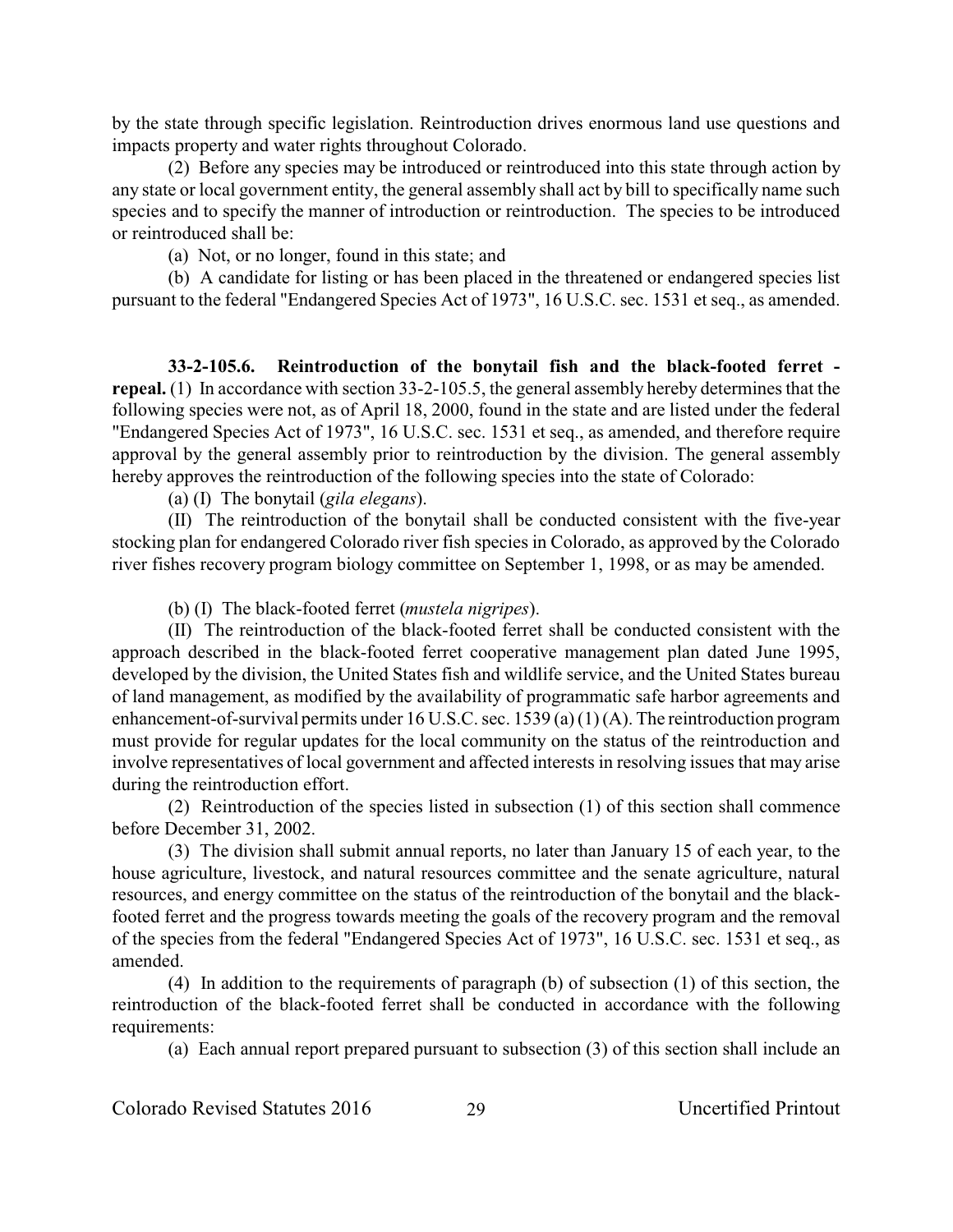assessment evaluating whether the reintroduction of the black-footed ferret will impair any use of private land or beneficial use of water existing at the time of such reintroduction. If the assessment in any annual report concludes that any such use of land will be impaired by reintroduction of the black-footed ferret, the annual report shall also describe the reason for the impact and possible actions to reduce such impact.

(b) Any effort to reintroduce the black-footed ferret in any areas outside the experimental population boundaries described in the black-footed ferret cooperative management plan, as amended, dated June 1995, requires further legislative approval; except that a reintroduction of black-footed ferrets occurring on or after August 7, 2013, does not require further legislative approval if the reintroduction occurs on private land with landowner consent or on the land of a political subdivision of the state with the subdivision's approval and the reintroduction is in accordance with a programmatic safe harbor agreement and an enhancement-of-survival permit under 16 U.S.C. sec. 1539 (a) (1) (A) that:

(I) Authorize the incidental take of black-footed ferrets that may result from the implementation of conservation actions, specific land uses, and the return of the landowner's real estate to baseline conditions; and

(II) Provide landowners with assurances that the federal government will not impose further land, water, or resource-use restrictions or additional commitments of land, water, or finances beyond that agreed to in the agreement.

(c) The state of Colorado shall ensure enforcement of the provisions of the black-footed ferret cooperative management plan dated June, 1995, up to and including litigation if the memorandum of understanding between Colorado and any federal agency implementing such plan is violated.

(d) If requested, the state of Colorado shall relocate any black-footed ferrets within the state of Colorado that were reintroduced pursuant to the black-footed ferret cooperative management plan dated June 1995, and that move outside of the experimental population boundaries described in the plan into the area originally designated in the plan.

(e) Nothing in the black-footed ferret cooperative management plan, as amended, dated June 1995, affects current prairie dog management efforts on private lands or on the land of a political subdivision of the state.

(f) (I) Until July 1, 2019, only three political subdivisions are authorized to reintroduce black-footed ferrets under this section. A political subdivision of the state shall not reintroduce black-footed ferrets under this section unless the division of parks and wildlife certifies that the authorization would not result in more than three political subdivisions of the state reintroducing black-footed ferrets under this section.

(II) The division shall administer this paragraph (f) by:

(A) Tracking the number of political subdivisions that are authorized to release black-footed ferrets under this section; and

(B) Denying certification to a political subdivision of the state if certification would result in more than three political subdivisions introducing black-footed ferrets under this section.

(III) This section is repealed, effective July 1, 2019.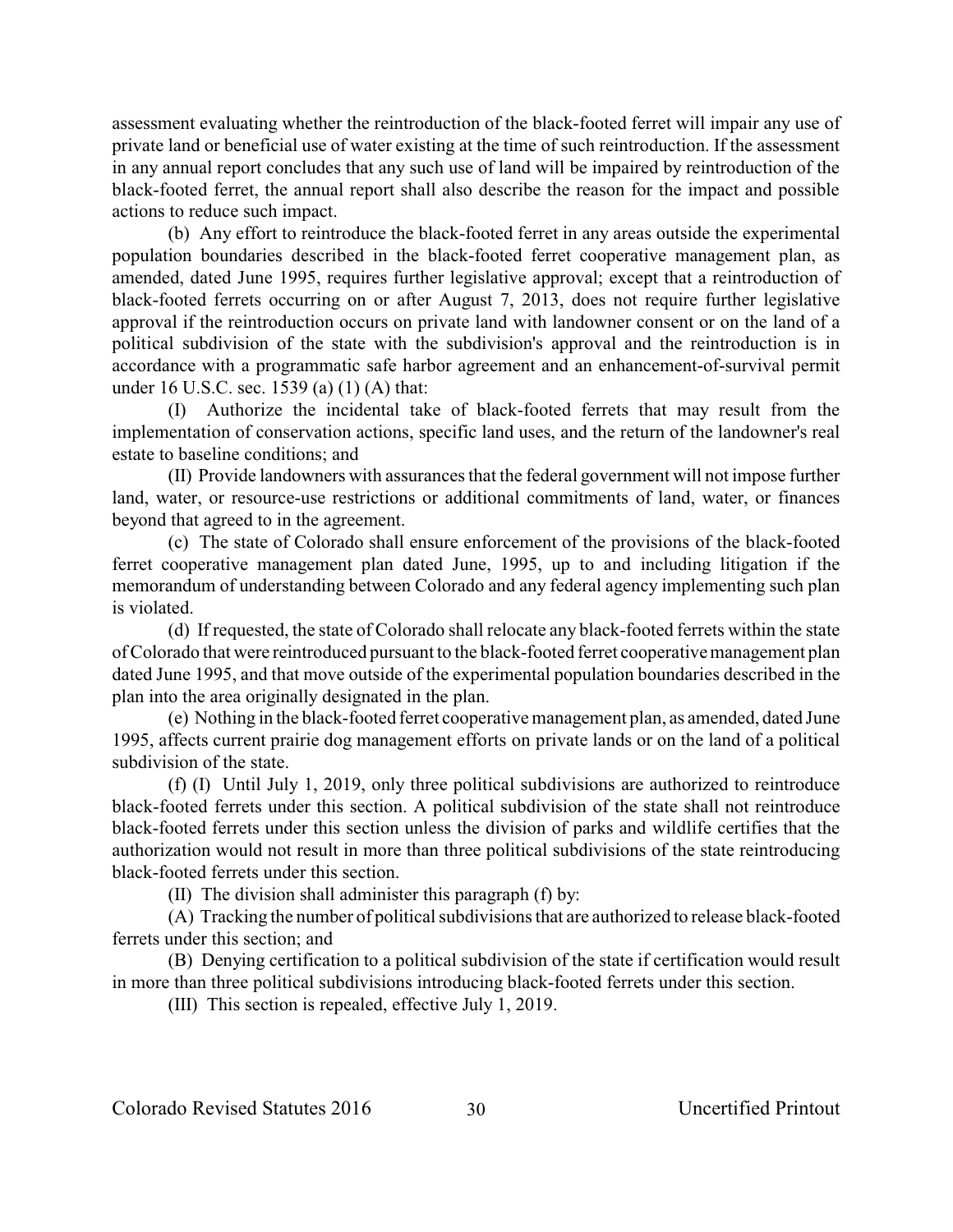**33-2-105.7. Reintroduction of species - legislative declaration - report.** (1) (a) As used in this section, unless the context otherwise requires, "introduction" means the release of a nonaquatic wildlife species that is currently not found or no longer found in this state into the environment of Colorado, and shall include reintroduction; except that introduction shall not include any nonaquatic wildlife species the actual initial release of which occurred prior to May 24, 2000, or any release that has previously been approved by the general assembly acting by bill.

(b) The general assembly determines and declares that the introduction of species is a matter of statewide concern and should be conducted by the state through specific legislation. Such introduction may cause substantial harm to the state's overall ecosystem, including native plants and animal wildlife. The introduction of wildlife species also has far-reaching impacts on benefits from the use of both public and private lands within the state.

(2) Before any wildlife species may be introduced, the department shall prepare a report that includes, at a minimum, the following information:

(a) The potential ecological and economic impacts, including whether the introduction of a wildlife species will prevent or impair the then-existing use or uses of private land, and the benefits of the introduction;

(b) The probable survival rates of the introduced animals;

(c) The possible impacts should the introduction not take place; and

(d) An assessment evaluatingwhetherthe introduction of the wildlife species will impair any use of private land or beneficial use of water existing at the time of such introduction. If the assessment concludes that any such use will be impaired by the introduction, the report shall also describe the reason for the impact and possible actions to reduce such impact.

(3) The department shall deliver the report prepared pursuant to subsection (2) of this section to the general assembly, in accordance with section 24-1-136 (9), C.R.S., within thirty days after its completion.

(4) The department shall annually prepare a report for each of the five years after an introduction occurs that shall include, at a minimum, the following information:

(a) The status of the introduction effort;

(b) A report on the estimated survival rates of the introduced wildlife species and their progeny;

(c) If the survival rate of the introduced wildlife species and their progeny is below the initial projected range, an assessment of why the survival rate is lower than expected and the steps that have been considered and put in place to increase survival rates; and

(d) The recovery goals and anticipated timelines of the recovery program.

**33-2-106. Management programs.** (1) The division shall establish such programs including acquisition of land or aquatic habitat as are deemed necessary for management of nongame, endangered, or threatened wildlife.

(2) In carrying out programs authorized by this section, the division may enter into agreements with federal agencies or political subdivisions of this state or with private persons for administration and management of any area established under this section or utilized for management of nongame, endangered, or threatened wildlife.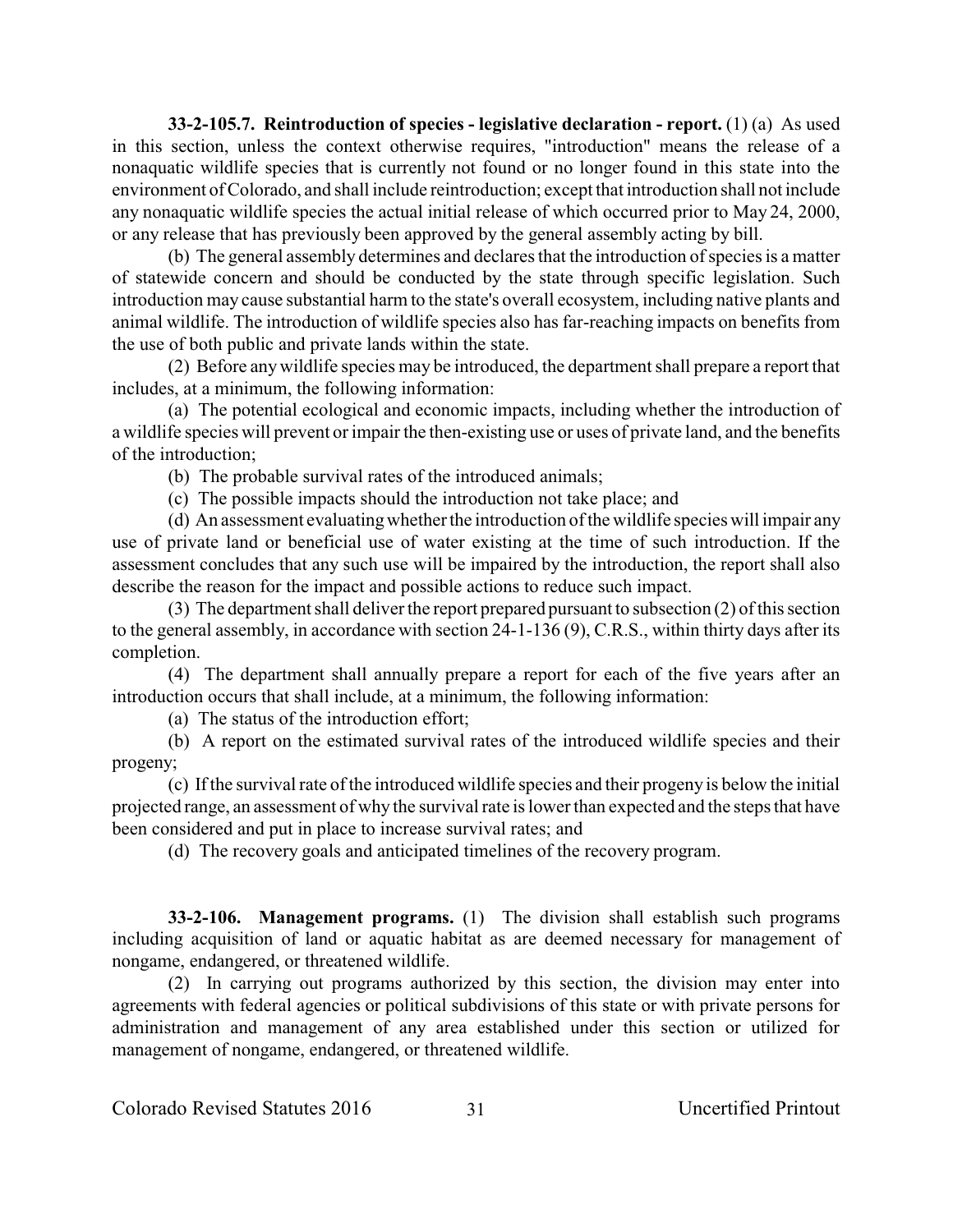(3) The commission may permit, under such terms and conditions as may be prescribed by regulation, the taking, possession, transportation, exportation, or shipment of species or subspecies of wildlife which appear on the state lists of endangered or threatened species for scientific, zoological, or educational purposes, for propagation in captivity of such wildlife, or for other special purposes.

(4) Upon good cause shown and where necessary to alleviate damage to property or to protect human health, endangered or threatened species may be removed, captured, or destroyed but only pursuant to permit issued by the division and, where possible, by or under the supervision of an agent of the division. Provisions for removal, capture, or destruction of nongame wildlife for the purposes set forth in this subsection (4) shall be set forth in regulations issued by the commission pursuant to section 33-2-104 (1).

**33-2-107. Regulations.** The commission shall issue such regulations as are necessary to carry out the purposes of this article.

#### **33-2-108. Funding. (Repealed)**

# **ARTICLE 3**

Damage by Wildlife

#### PART 1

#### GENERAL PROVISIONS

**33-3-101. Definitions.** As used in this article, unless the context otherwise requires: (1) "Division" means the division of parks and wildlife.

**33-3-102. State's liability for damage.** The state of Colorado is liable for certain damages caused by wildlife, but only to the extent provided in this article.

**33-3-103. No liability for damage - when.** (1) The state shall not be liable for:

(a) Damage to livestock caused by coyotes, bobcats, or dogs. It is the intent of the general assembly that the division shall use whatever proper means are available to effectively minimize depredation to livestock by coyotes and bobcats.

Colorado Revised Statutes 2016 32 Uncertified Printout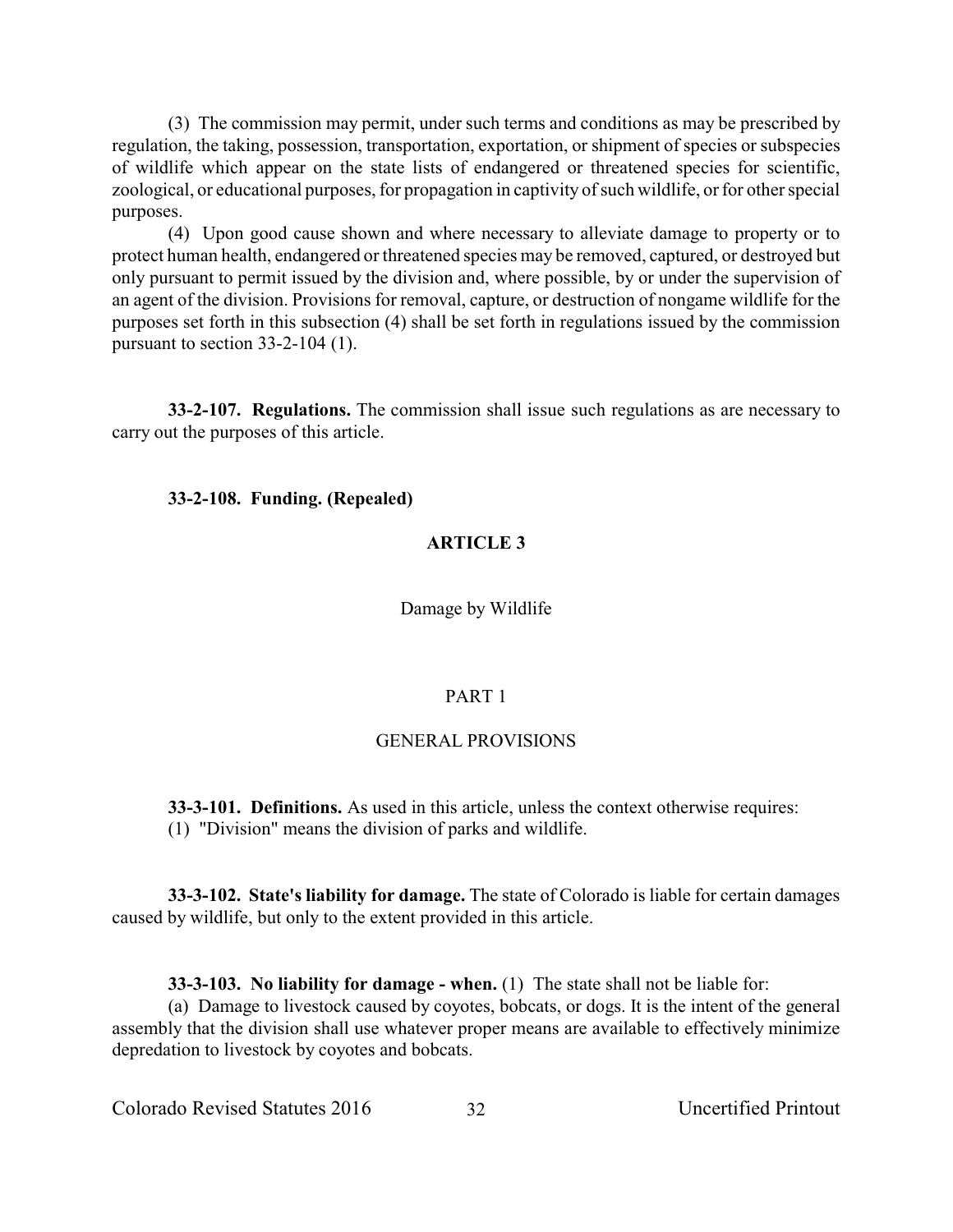(b) Damage to motor vehicles caused by wildlife;

(c) Injury to or the death of any person caused by wildlife;

(d) Damages, if the division has furnished to the claimant sufficient and appropriate damage prevention materials and the claimant has refused to accept or use such materials exclusively for game damage prevention, and if the provisions of section 33-3-103.5 have been complied with by the division and the claimant;

(e) Damages, if the claimant has willfully failed to maintain damage prevention materials throughout the normal life of such materials, and such materials have not been damaged or destroyed by wildlife;

(f) Damages caused by wildlife if the claimant has unreasonably restricted hunting on land under his control or has unreasonably restricted passage to other land by restricting access across land under his control. In determining whether or not there has been an unreasonable restriction on hunting or availability of access by the claimant, the division shall consider onlywhether or not such restriction has significantly and adversely reduced a necessary harvest of wildlife.

(g) Damages caused by wildlife, if claimant charges a fee in excess of five hundred dollars per person, per season, for the purpose of big game hunting access on or across claimant's property.

(2) (Deleted by amendment, L. 2009, (SB 09-024), ch. 323, p. 1723, § 1, effective June 1, 2009.)

**33-3-103.5. Game damage prevention materials - definitions.** (1) This section shall be applicable in determining the liability of the state under paragraph (e) of subsection (3) of this section and section  $33-3-103$  (1) (d) and (1) (e).

(2) (a) (I) Every landowner shall be eligible to receive sufficient and appropriate temporary game damage prevention materials pursuant to this section.

(II) Permanent game damage prevention materials shall be available only to a landowner who does not unreasonably restrict hunting of species likely to cause damage on land under the landowner's control or restrict the hunting of species likely to cause damage on any other lands by restricting access across lands under the landowner's control, and:

(A) Who charges not more than five hundred dollars per person, per season, for big game hunting access on or across the landowner's property; or

(B) Who charges a fee in excess of five hundred dollars per person, per season, for big game hunting access on or across the landowner's property, if the landowner has requested and been denied game damage prevention materials from the habitat partnership program created in section 33-1-110 (8) and the division determines that excessive game damage is occurring, and may continue to occur in the future.

(III) The division shall not deny a landowner game damage claims or game damage prevention materials on the grounds that the landowner received a voucher pursuant to the wildlife conservation landowner hunting preference program for wildlife habitat improvement under section 33-4-103.

(IV) As used in this section:

(A) "Temporary game damage prevention materials" means materials of an adequate substance that are utilized to protect private property for a period of time agreed upon by the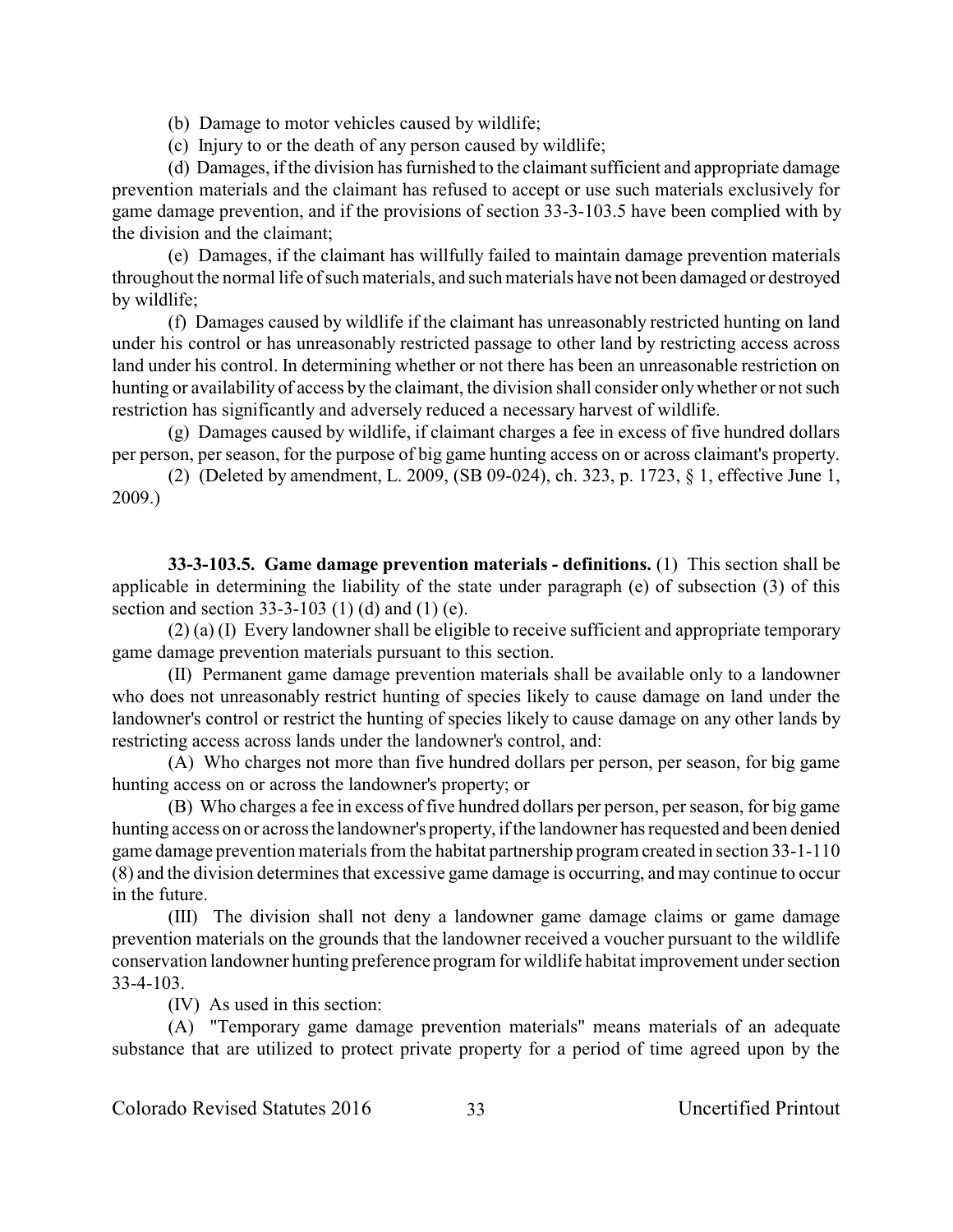landowner and the division. Such materials may include, but are not limited to, transferable panels or pyrotechnics.

(B) "Permanent game damage prevention materials" means materials of an adequate substance that are erected in such a way to protect private property for the expected normal life of the materials. The normal life of the materials shall be as specified in a written agreement between the landowner and the division.

(b) The division has the responsibility to supply useable, sufficient, and appropriate game damage prevention materials to a requesting landowner, and the landowner shall keep such materials in good repair throughout their normal life, if such materials have not been destroyed or damaged by wildlife.

(3) (a) The division shall respond to a landowner making an inquiry related to game damage within two business days after receiving the inquiry.

(b) (I) Within five business days after receiving a request for game damage prevention materials, the division shall consult with the landowner to discuss the sufficient and appropriate materials to prevent or mitigate the game damage. Temporary game damage prevention materials shall be delivered to the landowner within fifteen business days after the consultation, unless otherwise agreed to by the division and the landowner.

(II) For a landowner eligible to receive permanent game damage prevention materials pursuant to subparagraph (II) of paragraph (a) of subsection (2) of this section, such materials shall be provided within forty-five days after the date that the landowner makes the initial request for the materials.

(c) The division shall deliver game damage prevention materials to the specific site as directed by the landowner, if such delivery may be made by truck.

(d) When agreed upon by the landowner, the division may construct permanent stackyards or orchard fencing in those areas of high wildlife damage potential within the limitations of appropriation by the general assembly for that purpose.

(e) (I) If the division does not provide game damage prevention materials within the amount of time established by paragraph (b) of this subsection (3), the division shall have the sole responsibility to supply and erect the damage prevention materials, and the state shall be liable for game damages incurred on and after the date by which the division should have provided the game damage prevention materials.

(II) When erecting game damage prevention materials pursuant to subparagraph (I) of this paragraph (e), the division may use division employees, individuals under contract to the division, or voluntary workers. If the division uses voluntary workers to assist in erecting game damage prevention materials, the division shall keep in force workers' compensation insurance as necessary to protect the landowner from liability resulting from injuries or death of said voluntary workers while engaged in the erection of such game damage prevention materials. If the division uses contract workers to assist in erecting game damage prevention materials as provided in this section, the division shall require the contractor to provide evidence of workers' compensation insurance as necessary to protect the landowner from liability resulting from injuries or death of said contract workers while engaged in the erection of such game damage prevention materials.

(4) If the game damage prevention materials that the division provides to a landowner fail to prevent game damage due to insufficiency or inappropriateness of such materials, or if the

Colorado Revised Statutes 2016 34 Uncertified Printout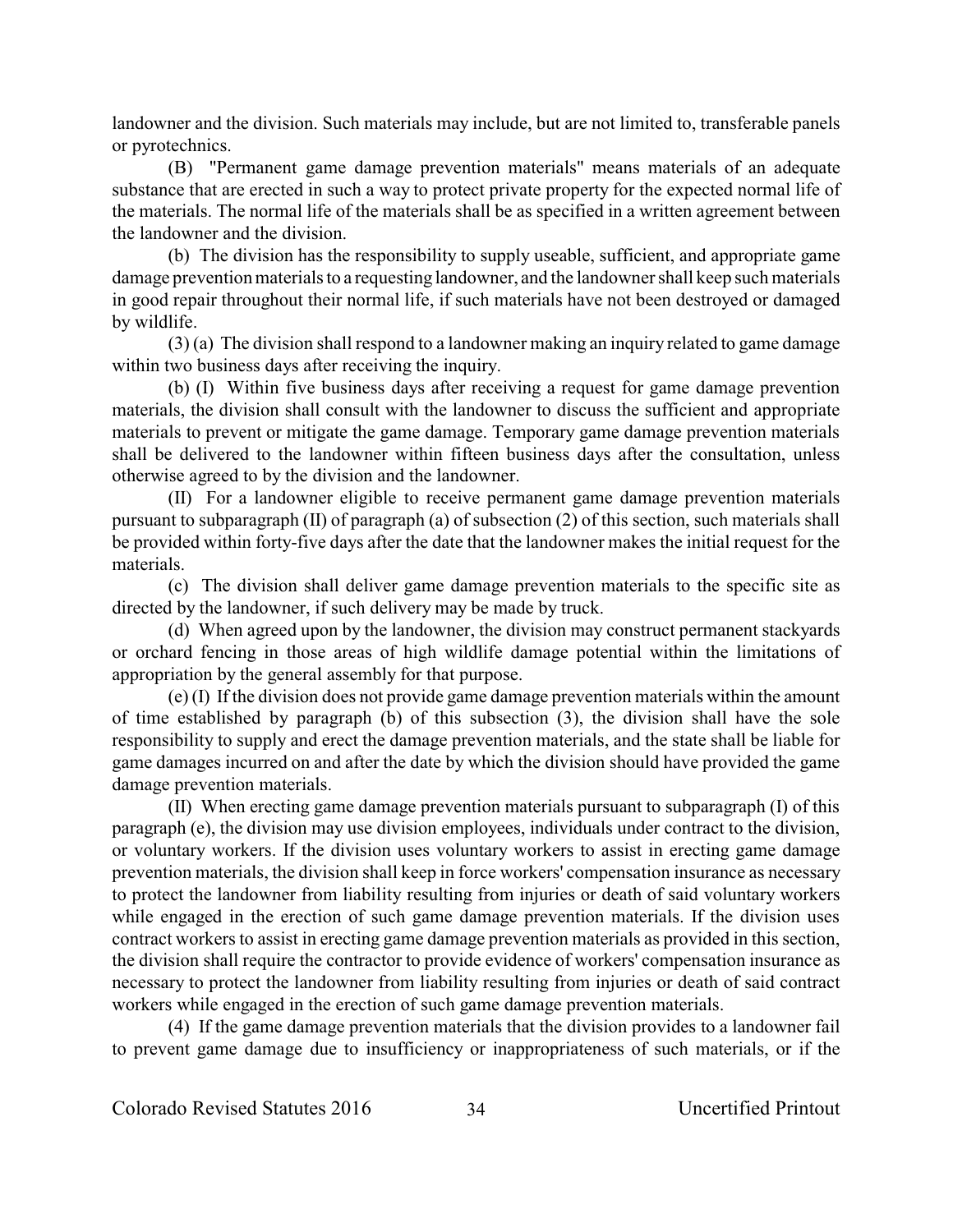division's insufficient or inappropriate erection of such materials fail to prevent game damage, the state shall be liable for damages caused by such materials or erection.

**33-3-104. State shall be liable - when.** (1) Subject to the limitations contained in sections 33-3-103 (1) and 33-3-103.5, and in part 2 of this article, the state shall be liable only for:

(a) Damages to livestock or personal property used in the production of raw agricultural products, which under this article shall be no more than five thousand dollars per head of livestock injured or killed, caused by big game; except that damages to livestock shall be limited to physical trauma resulting in injury or death;

(b) Damages to real or personal property, when such damages are caused by wildlife that is being moved or is otherwise under the direct control of division personnel at the time the damage occurs;

(c) Damage to real or personal property caused by the use of damage prevention materials if the use of such materials or equipment is under the control of any personnel who are under the direction of division personnel at the time damage occurs;

(d) Damages caused by those species of wildlife enumerated in section 33-1-102 (2) to orchards, nurseries, crops under cultivation, and harvested crops, damages to lawful fences as defined in section 35-46-101 (1), C.R.S., when such damages exceed ten percent of the value of the specific fence involved, and damages to livestock forage in excess of ten percent of historic use levels for privately owned and fenced ranch or farm units which are specifically limited to hay meadows, pasture meadows, artificially seeded rangelands, and grazing land which is deferred to seasonal uses. Damages to aftermath on alfalfa shall be paid to the full extent of such damages without regard to historic numbers of wildlife. Historic levels shall be designated by the claimant at the time of making a claim. Historic levels shall be expressed in average numbers of wildlife present on the property in question based on the twenty-year period ending January 1, 1973. If the division does not agree with the claimant on normal historic levels or any element of a damage settlement, the matter shall be submitted to arbitration within ten days of notice by either party. The arbitration panel shall consist of one arbitrator chosen by the landowner, one arbitrator chosen by the division, and one arbitrator chosen by the other two arbitrators. If the two arbitrators cannot agree within ten days on a third arbitrator, a request by either party shall be made to the district court for the judicial district of the county in which the damage is located for appointment of a third impartial arbitrator. The division and the landowner shall equally share the cost of the use of the third arbitrator. Historic levels or any element settled by arbitration may be included in an appeal to a court of competent jurisdiction, and the court shall not be bound by the finding of the arbitration panel.

(2) Repealed.

(3) The burden of proof shall be with the claimant for all claims for damages enumerated in paragraph (d) of subsection (1) of this section, pursuant to rules established by the commission pertaining to wildlife damage.

(4) If the commission has not promulgated rules relating to damage by wildlife, pursuant to sections 33-1-104 and 33-1-108, the division shall not refuse to pay a claim for wildlife damage.

(5) If for any reason a pertinent rule of the commission relating to wildlife damage is

Colorado Revised Statutes 2016 35 Uncertified Printout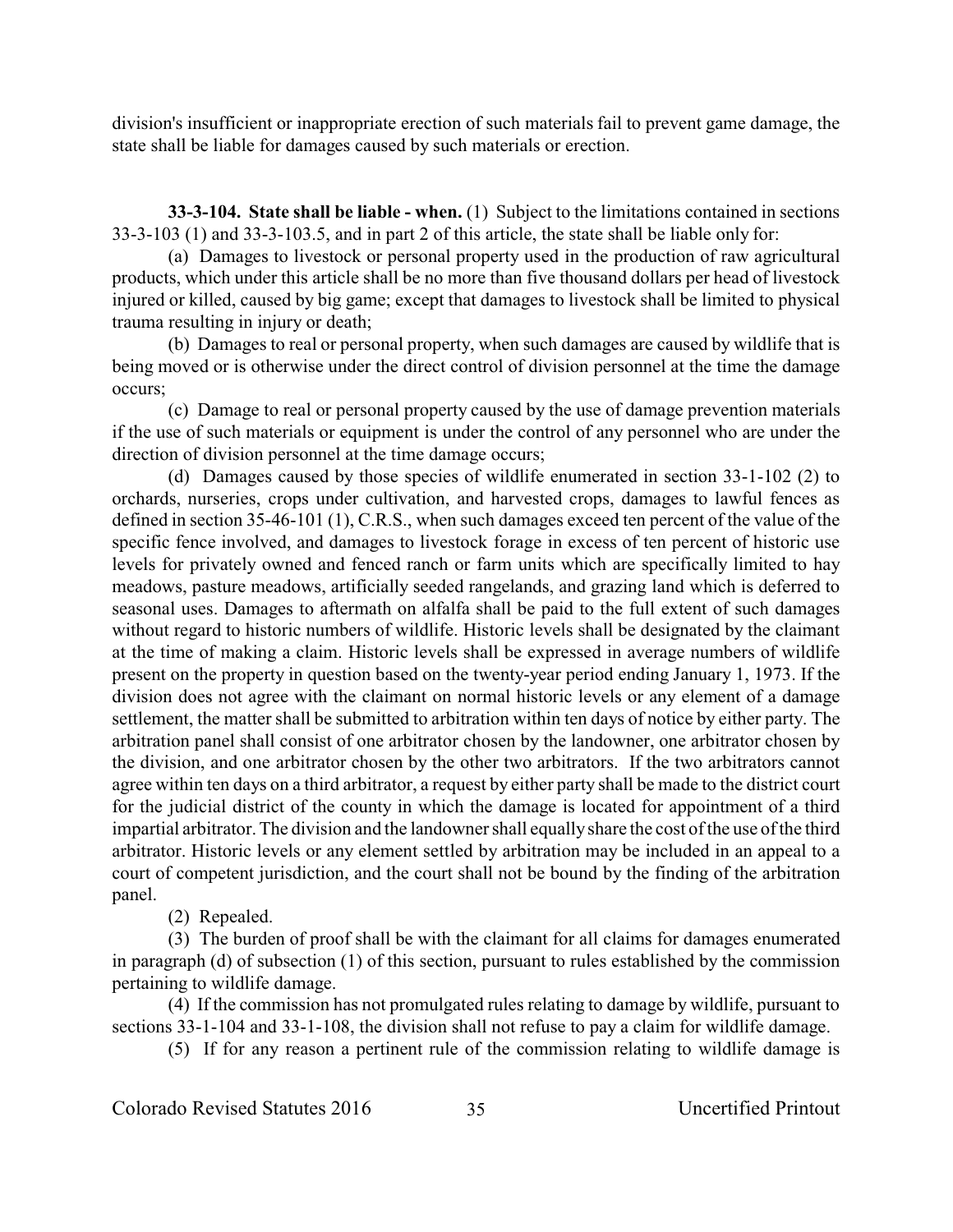declared void or suspended, the provisions of subsection (4) of this section shall not be applicable.

(6) For the year 1979, any damage claims received by the division after June 21, 1979, shall not be denied until and unless considered under the rules promulgated by the commission relating to damage by wildlife. If such rules are not promulgated by January 1, 1980, the provisions of subsection (4) of this section shall apply.

(7) Repealed.

(8) All rules concerning damages by wildlife adopted or amended by the commission on or after July 1, 1979, shall be subject to sections 24-4-103 (8) (c) and (8) (d) and 24-4-108, C.R.S.

(9) Reimbursement for wildlife damages shall be reduced by the amount of claim awarded by an insurance company for the same damages.

**33-3-105. Wildlife migration areas - division to keep records.** It is the duty of the division to maintain records of areas used by wildlife for migration purposes, and the division shall furnish information concerning wildlife migration areas to persons requesting such information.

**33-3-106. Excessive damage to property - permit to take wildlife - when - harassment by dogs.** (1) (a) Where wildlife is causing excessive damage to property, as determined by the division after consultation with the property owner, the division is authorized to issue a permit to the property owner, the property owner's designee, or to such other person selected bythe division to kill a specified number of the species of wildlife causing such excessive damage. Upon request by the property owner, whenever the wildlife causing the excessive damage exceeds the wildlife objective set by the division for that species for that geographical area for the current year, the division is encouraged to issue a permit under this section. Any determination by the division that the damage being caused is not excessive may, upon application by the property owner, be reviewed by the commission.

(b) No permit to take wildlife pursuant to this subsection (1) shall be issued or used in violation of any local restriction on firearm use.

(2) Any wildlife killed, as permitted under subsection (1) of this section, shall remain the property of the state and shall be field dressed promptly, and such killing shall be reported to the division within forty-eight hours; except that the killing of a bear or mountain lion shall be reported within five days.

(3) Nothing in this section shall make it unlawful to trap, kill, or otherwise dispose of bears, mountain lions, or dogs without a permit in situations when it is necessary to prevent them from inflicting death, damage, or injury to livestock, real property, a motor vehicle, or human life and additionally, in the case of dogs, when it is necessary to prevent them from inflicting death or injury to big game and to small game, birds, and mammals. Any wildlife killed as permitted under this subsection (3) shall remain the property of the state, and such killing shall be reported to the division within five days. The division may bring a civil action against the owner of any dog inflicting death or injury to any big game and to small game, birds, and mammals for the value of each game animal injured or killed. The minimum value of each animal shall be as set forth in section 33-6-110.

(4) (Deleted by amendment, L. 2003, p. 1939, § 2, effective May 22, 2003.)

Colorado Revised Statutes 2016 36 Uncertified Printout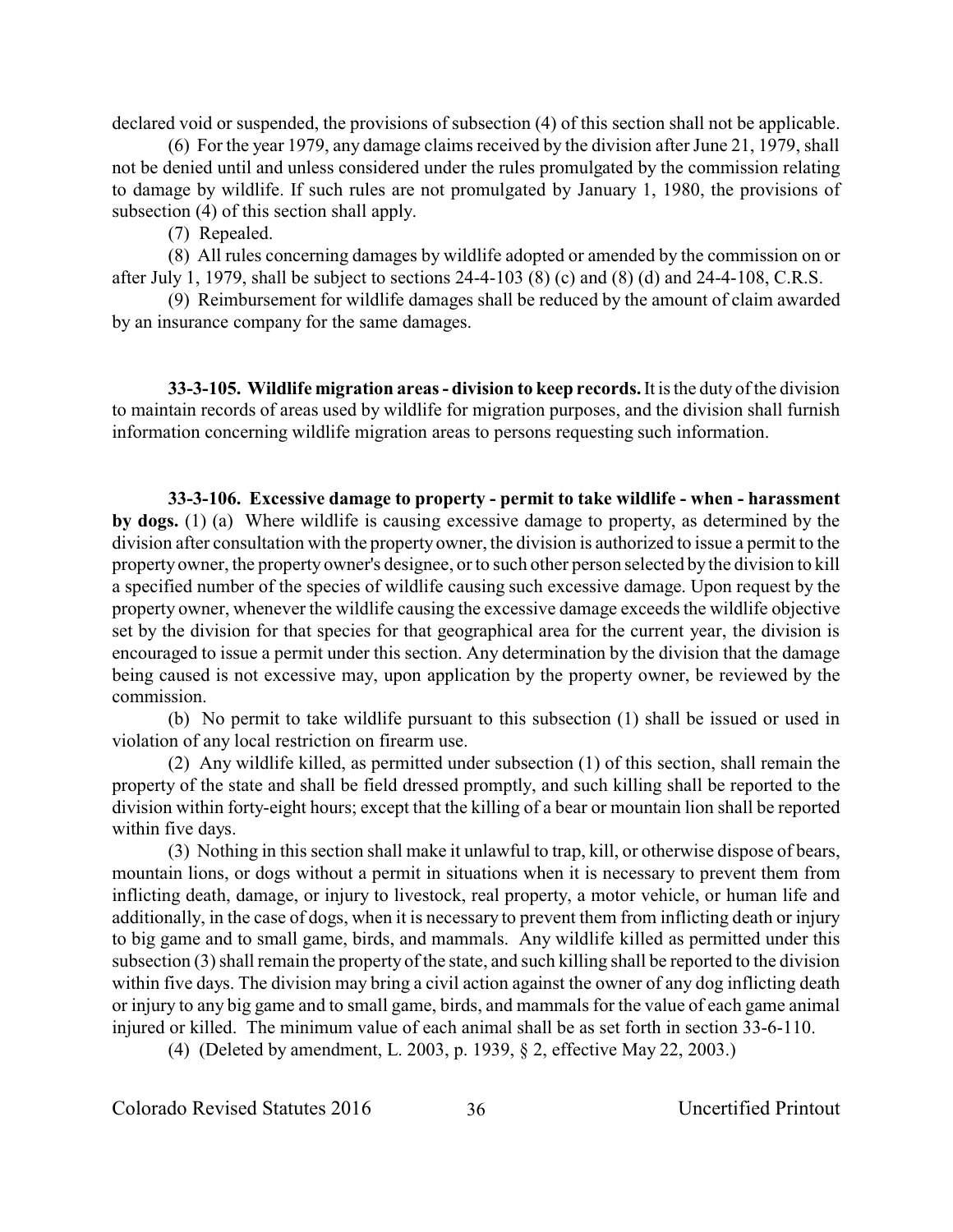**33-3-107. Claims procedure.** (1) When any person has sustained damages to property caused by any wildlife, he shall notify the division of such damages within ten days after the discovery thereof. In the case of recurring damage, the division shall be notified within ten days after the discovery of each new or different occurrence of damage.

(2) Proof of loss forms shall be filed within ninety days after the last notice of loss is submitted to the division under subsection (1) of this section. The division, within thirty days after the filing of such proof of loss forms, shall make an investigation of the alleged loss, and, where possible, shall attempt to reach an agreement with the claimant upon an amount of settlement. The commission may review settlement agreements between the division and the claimant and may disapprove any settlement which it finds to be unreasonable; but said review is not required in every case and the commission may determine that it will review only certain categories of settlements or that it will not review any settlements. The commission shall review all claims which the division recommends for denial and all claims upon which the division and claimant are unable to reach a settlement; except that a claimant whose claim is within the monetary jurisdictional limitations of the small claims division of county court may waive such review by the commission and commence an action which shall entitle such claimant to a trial de novo in the small claims division of the county court of the county in which the damage or any portion thereof is alleged to have occurred. Such waiver shall be in writing and shall be mailed to the commission within ten days after such claimant receives notification from the division of the denial of his claim, or within ten days after the claimant receives from the division an offer of settlement unacceptable to such claimant. The division may be represented by a full-time employee in small claims court.

(2.5) For payment to a claimant, the controller shall draw a warrant upon a voucher approved by the division and the state treasurer shall pay the amount of settlement out of the wildlife cash fund.

(3) The division shall furnish forms to be used for the notice and proof of loss required under this section.

**33-3-108. Review by the commission.** If the commission reviews a claim pursuant to the provisions of section 33-3-107, the commission may either confirm a decision of the division denying a claim or may extend to the claimant an offer of settlement. If the claimant disagrees with the commission's determination or refuses to accept the commission's offer of settlement, the claimant may file an action for damages in the district or county court of the judicial district or county in which the damage or any portion thereof is alleged to have occurred. Such action shall be filed within sixty days after the claimant receives notice of denial by the commission, which notice shall set forth the reasons for denial, or within sixty days after the claimant receives an offer of settlement from the commission. If the action is not filed within said sixty-day period, such action shall be forever barred.

**33-3-109. Review by commission waived.** If a claimant waives the right to commission

Colorado Revised Statutes 2016 37 Uncertified Printout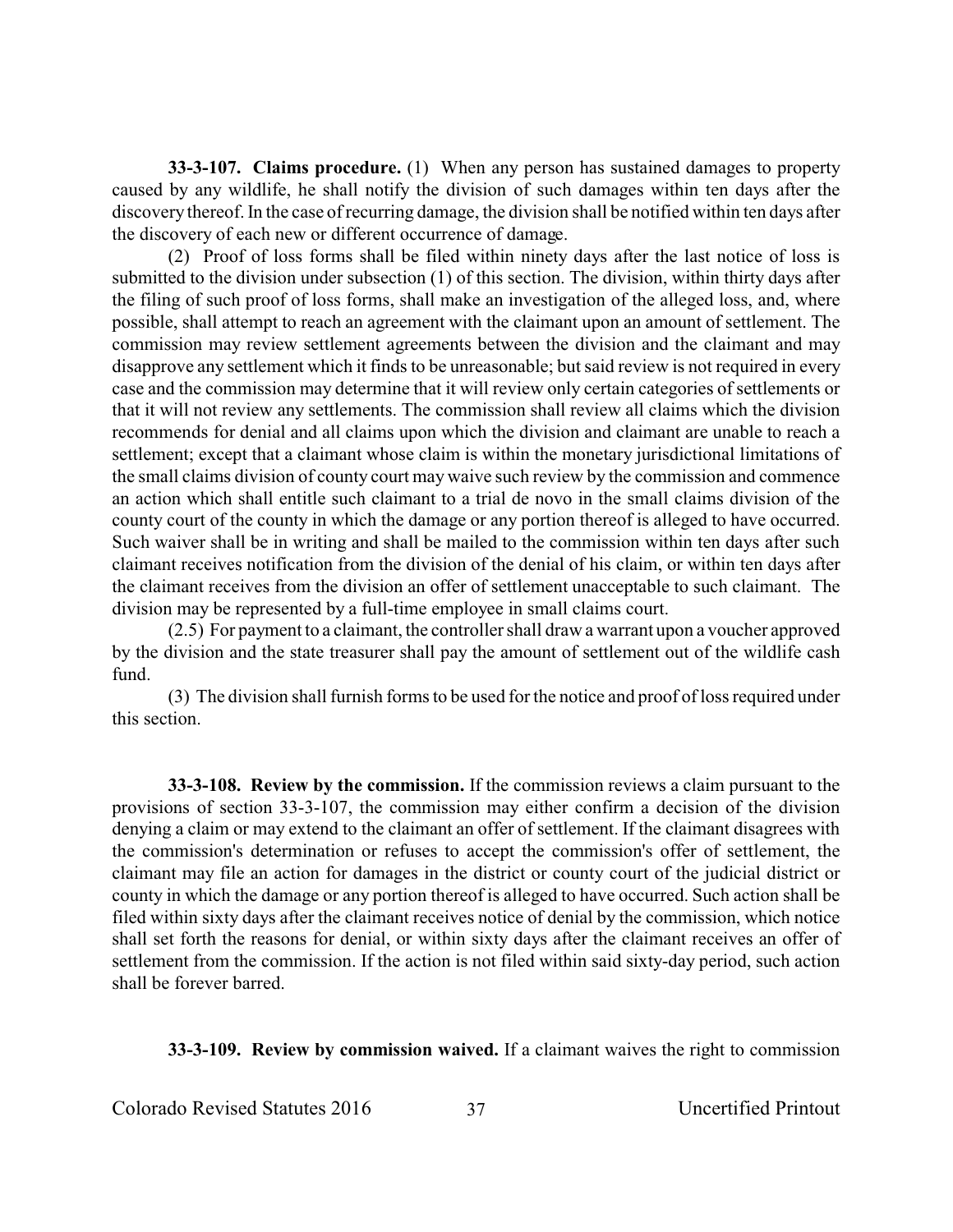review pursuant to the provisions of section 33-3-107, such claimant may commence an action for damages and, in connection therewith, shall be entitled to a trial de novo in the small claims division of the county court of the county in which the damage or any portion thereof is alleged to have occurred. Such action shall be filed within sixty days after the claimant receives notice of denial by the division, which notice shall set forth the reasons for denial, or within sixty days after the claimant receives an offer of settlement from the division. If the action is not filed within said sixty-day period, such action shall be forever barred.

**33-3-110. Payment of claim.** A certified copy of the judgment of the district or county court shall be forwarded to the division, and, in the event the judgment includes an award to the claimant, the controller is authorized to draw a warrant for the payment of the same upon a voucher approved by the division, and the state treasurer shall pay the same out of the wildlife cash fund.

**33-3-111. Annual report to the general assembly.** (1) Commencing with the second regular session of the sixty-seventh general assembly, the division shall report at least annually, by January 31 of each year, to the senate agriculture and natural resources committee and the house of representatives agriculture, livestock, and natural resources committee, or their successor committees, on game damage and game damage prevention issues. Such report shall include, at a minimum:

(a) (I) The herd management objectives set by the division and whether those objectives are being met. In providing this information, the division shall supply the actual number of herd animals by game unit.

(II) If any of the herd management objectives of the division are not being met, the division shall set forth in detail its plans, strategies, and efforts that it is using or intends to use in order to achieve compliance with the objectives.

(b) The number of requests for game damage prevention materials, the timeliness of the division in responding to such requests, the quantity and types of temporaryand permanent materials issued, the number of requests for materials denied, and, to the extent that such information is available, the adequacy of materials in preventing game damage;

(c) The number of permits to take wildlife requested pursuant to section 33-3-106, the number of permits issued, the amount of wildlife killed under such permits, the number of permits denied, and the reasons for denial;

(d) The number of claims for damages submitted under this section, how many of those claims were settled and the monetary amounts of the settlements, the number of claims pending at the time of the report, the number of claims denied, and the reasons for denial;

(e) Any other costs incurred by the division in administering this article.

## PART 2

## FORAGE LOSSES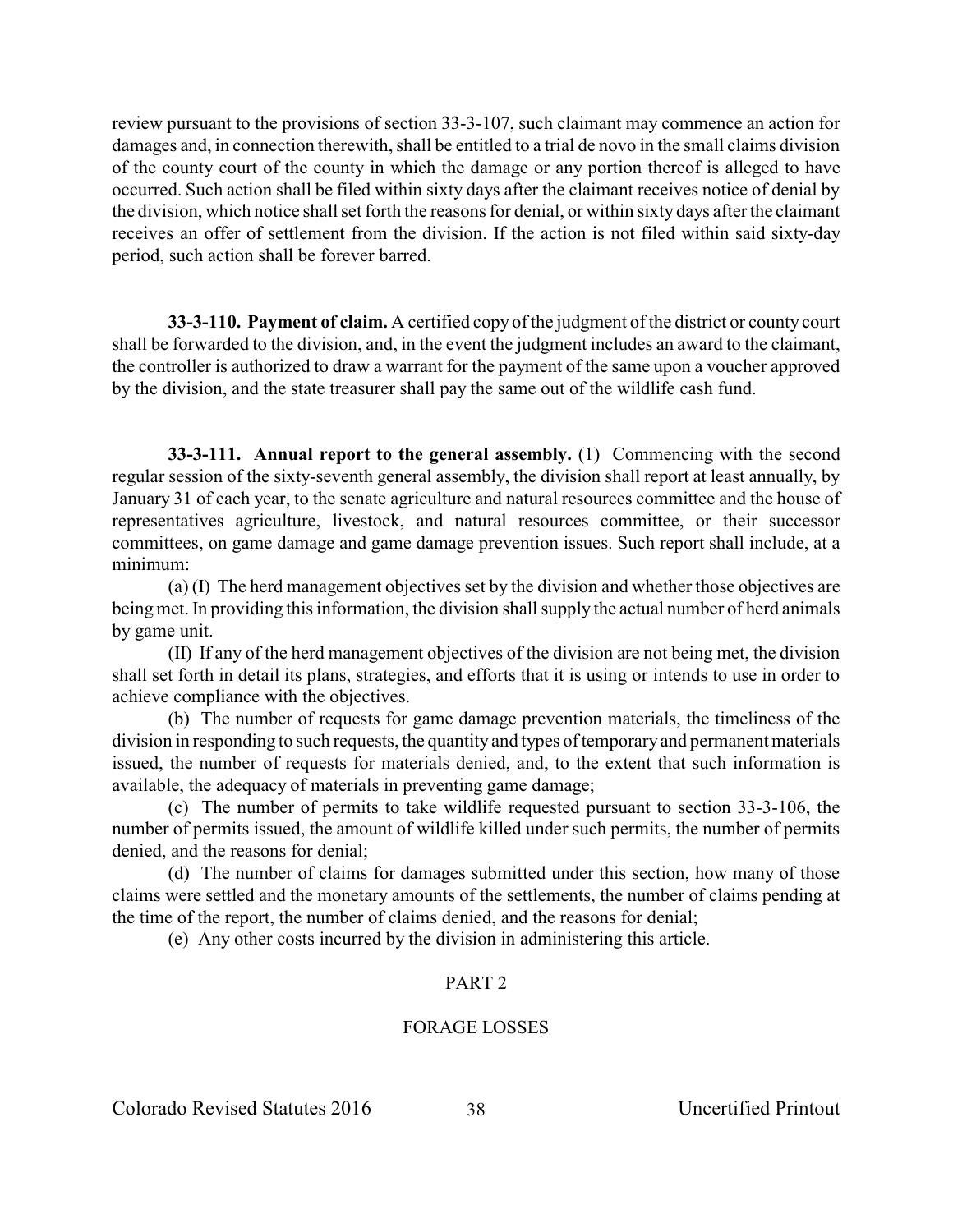**33-3-201. Scope of part - definitions.** (1) This part 2 shall govern claims for damage arising from the foraging of wild ruminants on privately owned or leased private land and for which damage the state is liable under section 33-3-104 (1) (d). Except where inconsistent with a specific provision of this part 2, the provisions of part 1 of this article shall also apply to such claims.

(2) For purposes of this part 2, "wild ruminants" includes elk and other ruminants within the definition of big game as set forth in section 33-1-102 (2).

**33-3-202. Head counts.** The claimant's head count of wild ruminants shall be made upon no less than twenty-four hours' notice to the division, which may arrange to have its personnel present when the count is made. The time of day at which the count is made shall be at the claimant's discretion. If the division chooses not to have personnel present, the claimant's head count shall be conclusive. Subsequent head counts may be made at intervals of ten days.

**33-3-203. Claims procedure.** (1) When any person has sustained damage to livestock forage caused by wild ruminants, such person shall notify the division of such damages within ten days after the discovery thereof. In the case of recurring damage, the division shall be notified within ten days after the discovery of each new or different occurrence of damage.

(2) (a) Proof of loss forms shall be filed within ninety days after the last notice of loss is submitted to the division under subsection (1) of this section. The division, within thirty days after the filing of such proof of loss forms, shall make an investigation of the alleged loss, and, where possible, shall attempt to reach an agreement with the claimant upon an amount of settlement. All such agreements shall be completed and the settlement amount paid in full within sixty days after terms and conditions have been agreed upon; otherwise, at the claimant's option, the matter shall proceed to arbitration or to court as provided in this article.

(b) (I) If the division does not agree with the claimant on normal historic levels, or any element of a damage settlement, the matter shall be submitted to arbitration within ten days of notice by either party unless the claimant waives arbitration. The arbitration panel shall consist of one arbitrator chosen by the landowner, one arbitrator chosen by the division, and one arbitrator chosen by the other two arbitrators. If the two arbitrators cannot agree within ten days on a third arbitrator, a request by either party shall be made to the district court for the judicial district of the county in which the damage is located for appointment of a third impartial arbitrator. The division and the landowner shall equally share the cost of the use of the third arbitrator.

(II) In any case which goes to arbitration, all arbitrators chosen shall reside within fiftymiles of the subject property. The arbitration proceeding shall be conducted pursuant to part 2 of article 22 of title 13, C.R.S. The decision of the arbitration panel shall be binding and shall be subject to judicial review only for statutory compliance with the provisions of this article and the said act. The claimant or the division may seek such review by filing an action for same in the county or district court in the county or judicial district where the subject damage is alleged to have occurred within thirty days after receipt of the arbitration panel's decision.

(c) Any waiver of arbitration shall be in writing and shall be mailed to the division within

Colorado Revised Statutes 2016 39 Uncertified Printout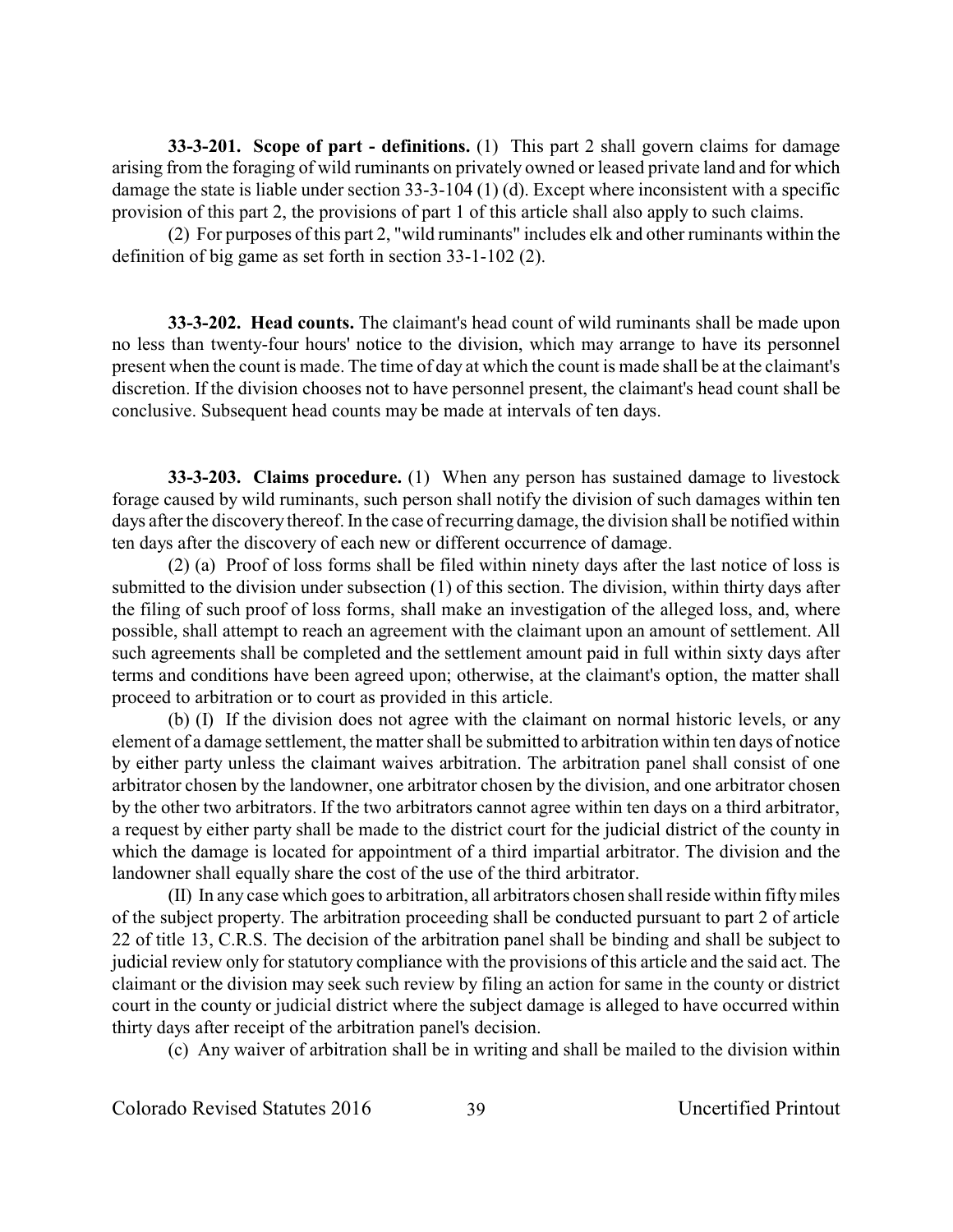ten days after the claimant receives notification from the division of the denial of the claim, or within ten days after the claimant receives from the division an offer of settlement unacceptable to such claimant.

(d) In adjudication of any claim, should the court find that the claimant has made or the division has contested the claim without a substantial legal or factual basis, the court shall award the other party reasonable attorney fees, not to exceed the actual amount incurred, upon the submission of satisfactory proof thereof.

(3) For payment to a claimant, the controller shall draw a warrant upon a voucher approved by the division and the state treasurer shall pay the amount of settlement out of the wildlife cash fund.

(4) The division shall furnish forms to be used for the notice and proof of loss required under this section.

**33-3-204. Waiver of arbitration - action for damages.** If a claimant waives the right to arbitration pursuant to the provisions of section 33-3-203, the commission shall review the claim as provided in section 33-3-107. Such claimant may commence an action for damages and, in connection therewith, shall be entitled to a trial de novo in any court of the county in which the damage or any portion thereof is alleged to have occurred. The division may be represented by a full-time employee in small claims court. Such action shall be filed within sixty days after the claimant receives notice of denial by the commission, which notice shall set forth the reasons for denial, or within sixty days after the claimant receives an offer of settlement from the commission. If the action is not filed within said sixty-day period, such action shall be forever barred.

## **ARTICLE 4**

### Licenses, Certificates, and Fees

**33-4-101. License agents - reports - board of claims - penalty for failure to account.** (1) The director may designate sole proprietors, partnerships, or corporations as license agents to sell hunting, fishing, trapping, and other licenses of the division. License agents shall be paid a commission, in an amount to be determined by rule by the commission, on all moneys collected for licenses sold. All agents authorized to sell licenses shall keep accurate records of all sales of licenses and shall make such reports to the division regarding license sales as may be required by the division. Such agents shall be required to give evidence of financial responsibility, in the form of a savings account, deposit, or certificate of deposit meeting the requirements of section 11-35-101,C.R.S., or an irrevocable letter of credit meeting the requirements of section 11-35-101.5, C.R.S., or a bond, in such amount as may be fixed by the division based upon performance criteria established by the wildlife commission by rule, which may be less than the full value of consignment

Colorado Revised Statutes 2016 40 Uncertified Printout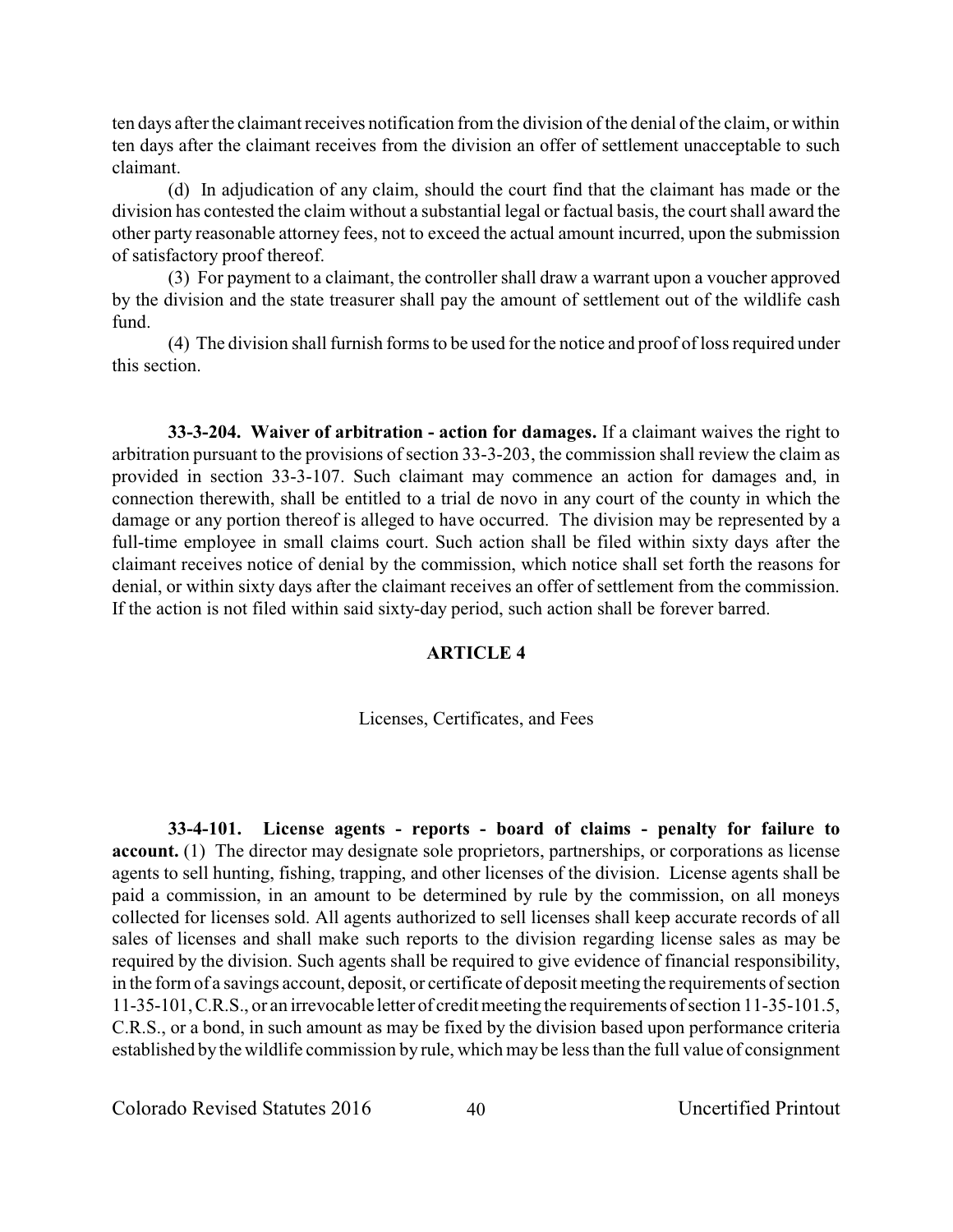in an amount adequate to ensure the remittance of all moneys collected from such license sales, less amounts allowed as commissions, and the making of reports required by the division. The commission may promulgate rules for the establishment and cancellation of license agencies. All license moneys received shall be kept separate and apart from any other moneys of the agent authorized to sell licenses and shall at all times belong to the state. All moneys due from the sale of wildlife licenses shall belong to the state and shall draw interest at the rate of one and one-half percent per month from the date due.

(2) The executive director, state auditor, and attorney general, or their duly designated representatives, shall constitute a board of claims for the hearing of all claims for relief when any license agent is unable to account for licenses and claims that the same have been destroyed, lost, or stolen. The findings of the board of claims are subject to review pursuant to section 24-4-106, C.R.S. Claims for relief in an amount totaling three hundred dollars or less shall not be determined by the board of claims, except as otherwise provided in this section, but shall be settled by the division. If the division offers to make settlement and such settlement is not accepted by the claimant, the claimant may submit his claim to the board of claims.

(3) Every agent designated to sell licenses shall account for all licenses delivered to such agent. If any license agent is not able to account for any license, such agent shall be responsible for themaximum fee for which each unaccounted-for license could have been issued, except as provided in subsections (4) to (8) of this section.

(4) Any agent designated to sell licenses may make a claim under oath for relief from responsibility for licenses which have been lost, stolen, or destroyed and for which such agent is unable to account, but no claim for relief shall be considered unless the agent making the claim informs the division of such loss, theft, or destruction within thirty days after such loss, theft, or destruction is discovered, said notice to set forth in detail all pertinent information then known to the agent. Upon receipt of any claim for relief, it is the duty of the division to make an investigation of the claim as soon as practicable, and for that purpose the claimant shall make available such records, information, or other pertinent data as may be in his possession or under his control. A written report of such investigation shall be filed by the division with the board of claims.

(5) As soon as practicable after receipt of the investigator's report and in no event later than one hundred twenty days after receipt of notice of a claim for relief, the board of claims shall set a date for the hearing on such claim for relief, and the claimant may appear at the hearing if he so desires. The claimant shall be given not less than ten days' written notice of the date of the hearing, such notice to be mailed to his last-known address.

(6) The board of claims may give relief to any claimant in the following circumstances and subject to the following limitations:

(a) If the board of claims is satisfied that any licenses were destroyed due to fire, flood, act of God, or any other cause beyond the control of the claimant and that destruction was not due in part to his negligence, then the board of claims may entirely relieve the claimant of the responsibility to account for such licenses or make such lesser adjustment as the board of claims may deem proper.

(b) If the board of claims is satisfied that any licenses were either lost, stolen, or destroyed under circumstances other than those set forth in paragraph (a) of this subsection (6), the board of claims may, in its discretion, make an adjustment of the amount due for any such licenses. The board of claims, in determining what adjustment, if any, shall be allowed for any lost, stolen, or destroyed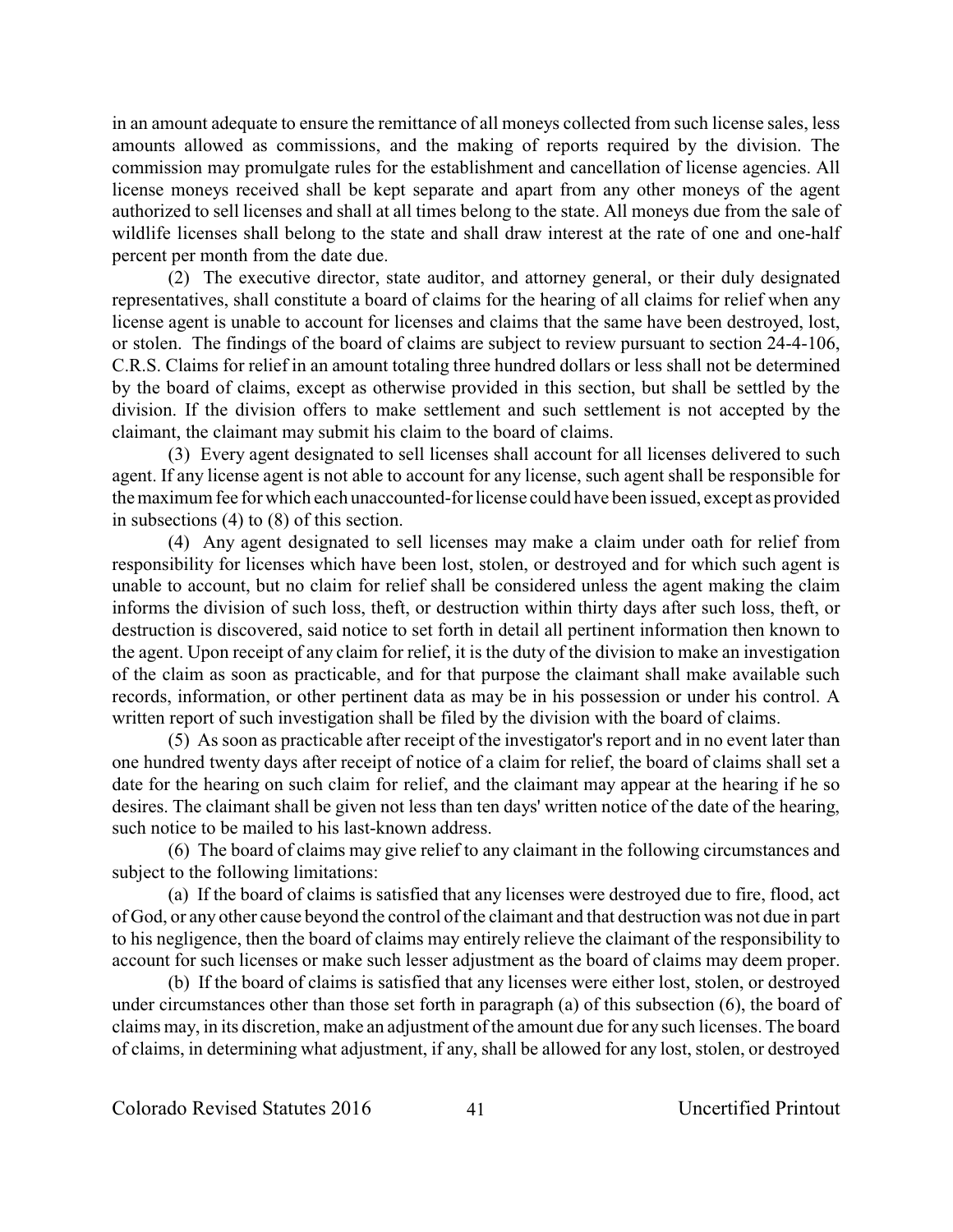licenses, may consider the following:

(I) Whether or not, or the extent to which, the loss was due to the negligence or carelessness of the claimant in the handling of licenses, but no adjustment shall be made in the case of gross negligence or gross carelessness upon his part;

(II) Such other evidence as the board of claims may consider pertinent.

(7) The board of claims, in the event that it makes any adjustment upon a claim, may, in its discretion, require the use of such protection against the possibility of future loss, theft, or destruction of licenses as it may deem proper, including, but not limited to, the posting of corporate or personal surety bonds.

(8) It is the legislative intent of subsections (2) to (7) of this section to provide in proper cases for the relief of license agents where licenses have been lost, stolen, or destroyed, which relief, however, shall be strictly construed, it being the further intent of such sections to encourage the proper and careful handling of licenses by license agents.

(9) The commission may promulgate rules and regulations for the cash sale of licenses, at a price which is discounted five percent from the face value thereof, to license agents of the division for resale to the public at the face value stated on such a license. Only the license agents of the division in good standing may qualify to purchase and sell under this subsection (9); except that no evidence of financial responsibility shall be required to qualify under this subsection (9). A post or base exchange of the United States government located in Colorado may qualify as a license agent for the purpose of this subsection (9). Failure to comply with all applicable rules and regulations of the commission and lawful directives of the division regarding license agents shall be grounds for the suspension or termination of the license agency, and, upon suspension or termination, all unsold licenses shall be returned immediately to the division for return of cash in the amount paid by the license agent for the licenses. The commission, in connection with a program which it may adopt under this subsection (9), shall provide for redemption by the division, at least annually, of any unsold licenses in the amount paid by the license agent for such unsold licenses. The provisions of subsections (1) to (8) of this section, except the provisions of subsection (1) regarding the designation of license agents, shall not apply to licenses sold under this subsection (9).

(10) The commission may authorize certain employees to sell licenses for the face value thereof at the headquarters and regional offices of the division. Such employees are not entitled to five percent of the face value of the licenses and are not required to give evidence of financial responsibility. Such employees may make claims under oath for relief from responsibility for licenses or moneys which have been lost, stolen, or destroyed and for which the employees are unable to account in accordance with the provisions of subsections (4) to (8) of this section.

(11) Any license agent who fails, upon demand of the division, to account for licenses or who fails to pay over to the division or its authorized representative moneys received from the sales of licenses:

(a) When the amount in question is less than two hundred dollars, is guilty of amisdemeanor and, upon conviction thereof, shall be punished by a fine of not less than one hundred dollars nor more than one thousand dollars, or by imprisonment in the county jail for not more than one year, or by both such fine and imprisonment;

(b) When the amount in question is two hundred dollars or more, commits a class 6 felony and shall be punished as provided in section 18-1.3-401, C.R.S., which punishment shall include a

Colorado Revised Statutes 2016 42 Uncertified Printout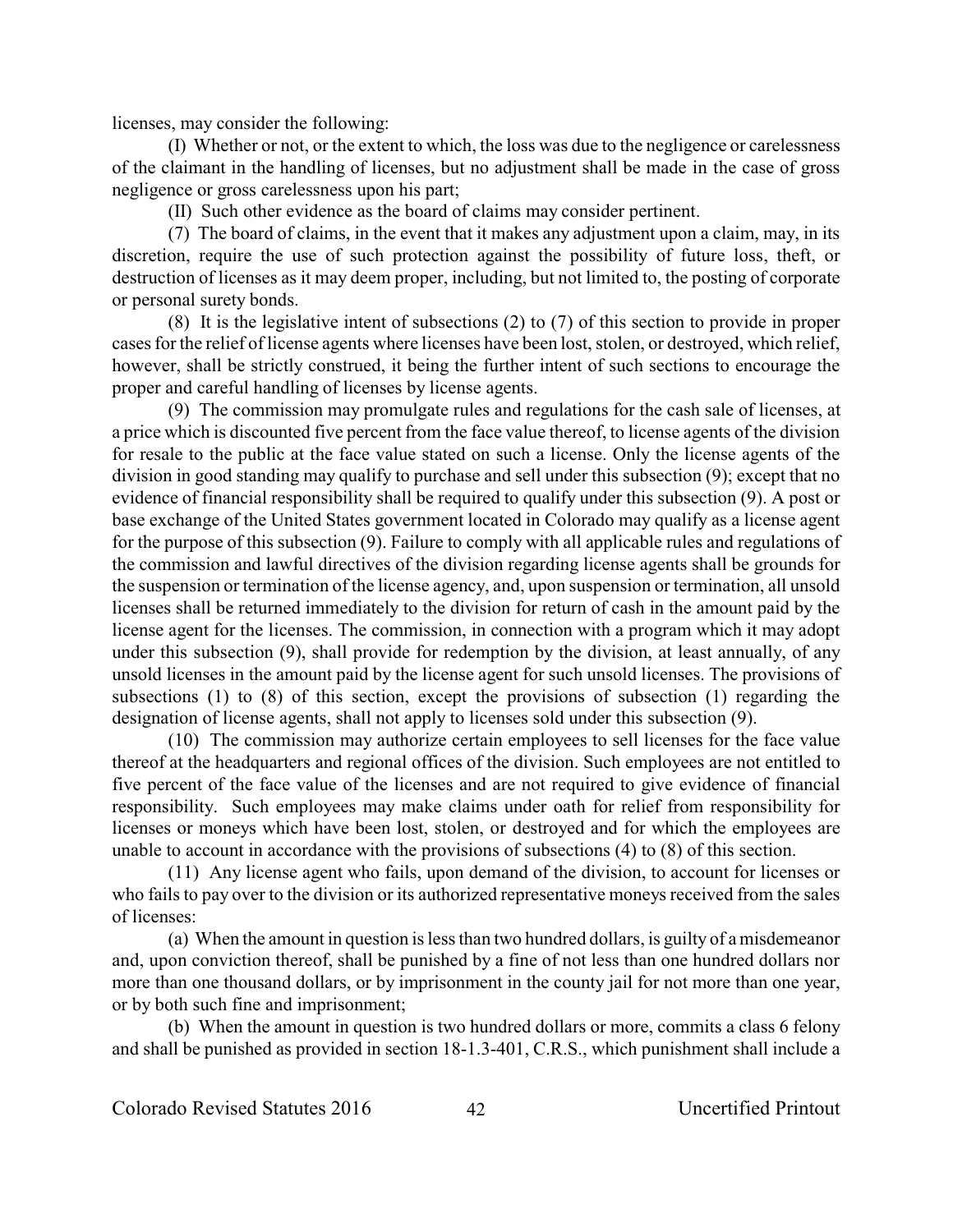fine in an amount set out in section  $18-1.3-401$  (1) (a) (III), C.R.S.

**33-4-101.3. Black bears - declaration of intent - spring season hunting prohibited prohibited means of taking - penalty.** (1) It is the intent of the voters of Colorado in adopting this measure to prohibit the taking of black bears when female black bears are rearing their cubs. It is the further intent of the voters of Colorado to promote the concept of fair chase in the taking of black bears by eliminating the use of bait and dogs. In considering proposed changes to the restrictions on the taking of black bears which are established in this measure, the Colorado general assembly shall take notice of the fact that this measure was adopted by a vote of the people at the 1992 general election.

(2) During the period from March 1 through September 1 of any calendar year, it is unlawful for any person to take a black bear by any means including but not limited to firearm or bow and arrow.

(3) It is unlawful for any person to take a black bear with the use of bait, or with the use of one or more dogs, at any time during any calendar year. In the event that a dog or dogs accidentally chases a black bear while the owner or person in control of such dog or dogs is in legal pursuit of other game, such owner or person in control of the dog or dogs shall not be charged with the illegal taking of a black bear so long as the dog or dogs are called off as soon as the mistake is realized and the black bear is not injured or killed.

(4) The provisions of this section shall not apply to employees or agents of the division of parks and wildlife or to field agents of the United States department of agriculture when such employees or agents are acting in their official capacity, nor shall this section apply to any person who lawfully takes a black bear in defense of livestock, real property, a motor vehicle, or human life pursuant to section 33-3-106.

(5) For purposes of this section, "bait" means to place, expose, deposit, distribute, or scatter salt, minerals, grain, animal parts, or other food, so as to constitute a lure, attraction, or enticement for black bears on or over any area where hunters are attempting to take black bears.

(6) Any person who violates any provision of this section is guilty of a class 1 misdemeanor and, upon conviction thereof, shall be punished as provided in section 18-1.3-501, C.R.S. In addition, persons convicted pursuant to this section shall have their wildlife license privileges suspended for five years and persons convicted of a second or subsequent offense pursuant to this section shall have their wildlife license privileges suspended permanently.

(7) For the purposes of this section, "agent" means any qualified individual trained in wildlife procedures and operating under the direction of the division of parks and wildlife.

**33-4-102. Types of licenses and fees - rules.** (1) Except as otherwise provided in subsection (1.6) of this section, the division is authorized to issue the following resident and nonresident licenses and shall collect the following fees therefor: **Fees** 

|                 | r ees              |
|-----------------|--------------------|
| <b>Resident</b> | <b>Nonresident</b> |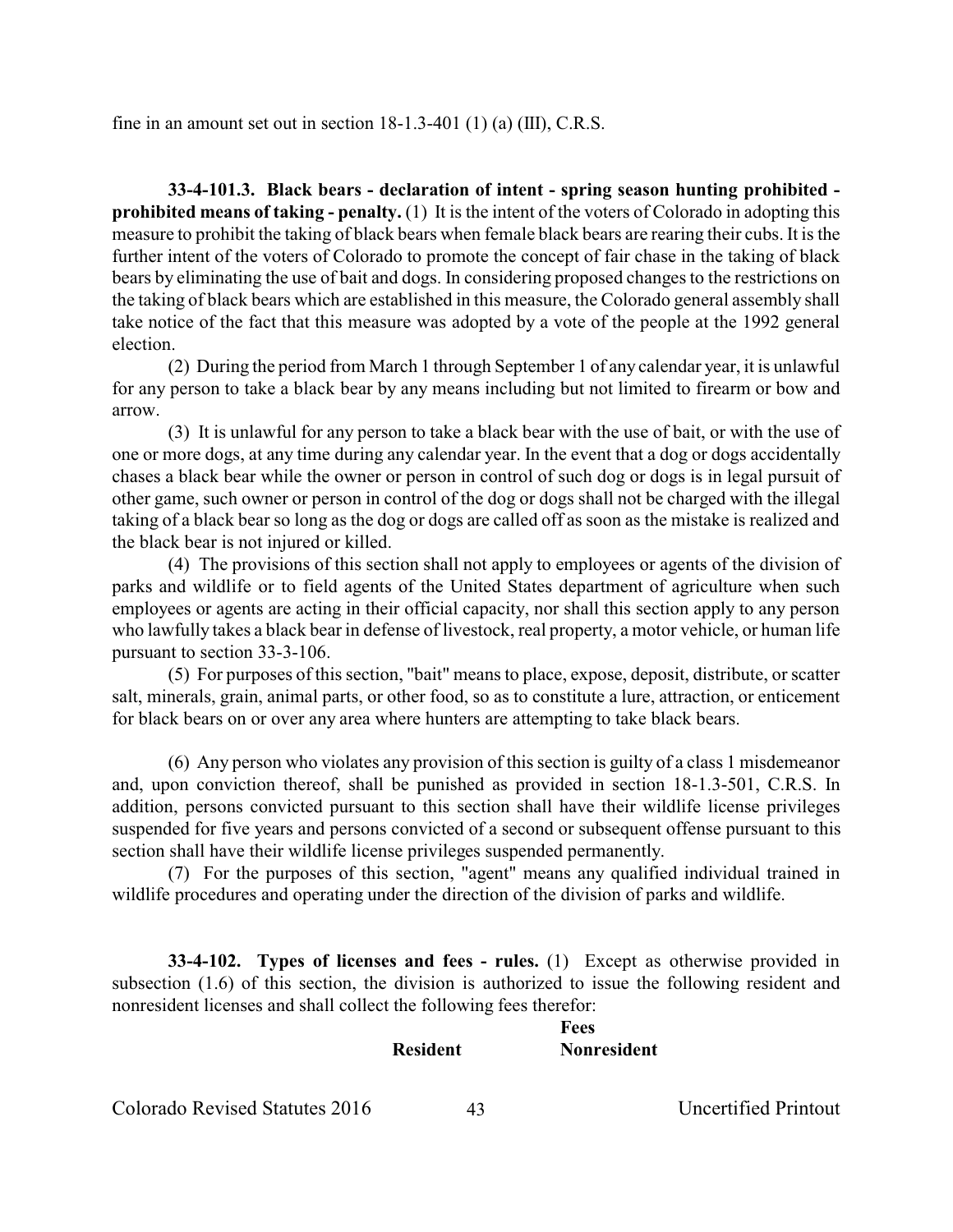| (a) to $(p)$ Repealed.        |                 |               |          |               |  |
|-------------------------------|-----------------|---------------|----------|---------------|--|
| (q) Bonus trout stamps        |                 | \$11.00       |          | \$11.00       |  |
| $(r)$ to $(u)$ Repealed.      |                 |               |          |               |  |
| (v) 3-year possession/hunting |                 |               |          |               |  |
| raptor license                | \$100.00        | Not available |          |               |  |
| (w) Annual possession/hunting |                 |               |          |               |  |
| raptor license                | Not available   | \$55.00       |          |               |  |
| (x) Repealed.                 |                 |               |          |               |  |
| (y) Peregrine falcon          | capture license |               | \$200.00 | Not available |  |
| $(1.1)$ to $(1.3)$ Repealed.  |                 |               |          |               |  |

(1.4) The division is authorized to issue the following resident and nonresident licenses and shall collect the following fees therefor, except as otherwise provided pursuant to subsection (1.6) of this section:

|                                                                             | <b>Fees</b> |               |                     |             |
|-----------------------------------------------------------------------------|-------------|---------------|---------------------|-------------|
|                                                                             |             | Resident      |                     | Nonresident |
| (a) Extra rod stamp                                                         | \$5.00      | $\mathcal{S}$ | 5.00                |             |
| (b) Fishing - $1$ day                                                       | 8.00        |               | 8.00                |             |
| (c) Fishing - 5 days                                                        |             | Not available |                     | 20.00       |
| (d) Fishing - annual                                                        | 25.00       |               | 55.00               |             |
| (e) Senior annual fishing                                                   | Free        |               | Not available       |             |
| (f) Small game hunting                                                      | 20.00       | 55.00         |                     |             |
| (g) Small game $-1$ day $10.00$                                             |             | 10.00         |                     |             |
| (h) Furbearer license                                                       | 25.00       |               | 200.00              |             |
| (i) (Deleted by amendment, L. 94, p. 1220, $\S$ 3, effective May 22, 1994.) |             |               |                     |             |
| (j) Turkey, fall                                                            |             | 15.00 100.00  |                     |             |
| $(i.3)$ Turkey, spring                                                      | 20.00       |               | 100.00              |             |
| $(i.6)$ Turkey (youth)                                                      | 10.00       |               | 75.00               |             |
| (k) Combination fishing and                                                 |             |               |                     |             |
| small game hunting                                                          |             |               | 40.00 Not available |             |
| (1) Pronghorn<br>30.00                                                      |             | 270.00        |                     |             |
| 40.00<br>(m) Bear, fall                                                     |             | 450.00        |                     |             |
| (n) Repealed.                                                               |             |               |                     |             |
| (o) Deer                                                                    | 30.00       |               | 270.00              |             |
| $(p)$ Elk                                                                   | 45.00       |               | 450.00              |             |
| (q) Mountain goat                                                           | 250.00      |               | 1,500.00            |             |
| (r) Moose                                                                   | 250.00      |               | 1,500.00            |             |
| (s) Mountain lion                                                           | 40.00       |               | 450.00              |             |
| (t) Rocky mountain bighorn                                                  |             |               |                     |             |
| sheep                                                                       |             | 250.00        |                     | 1,500.00    |

Colorado Revised Statutes 2016 44 Uncertified Printout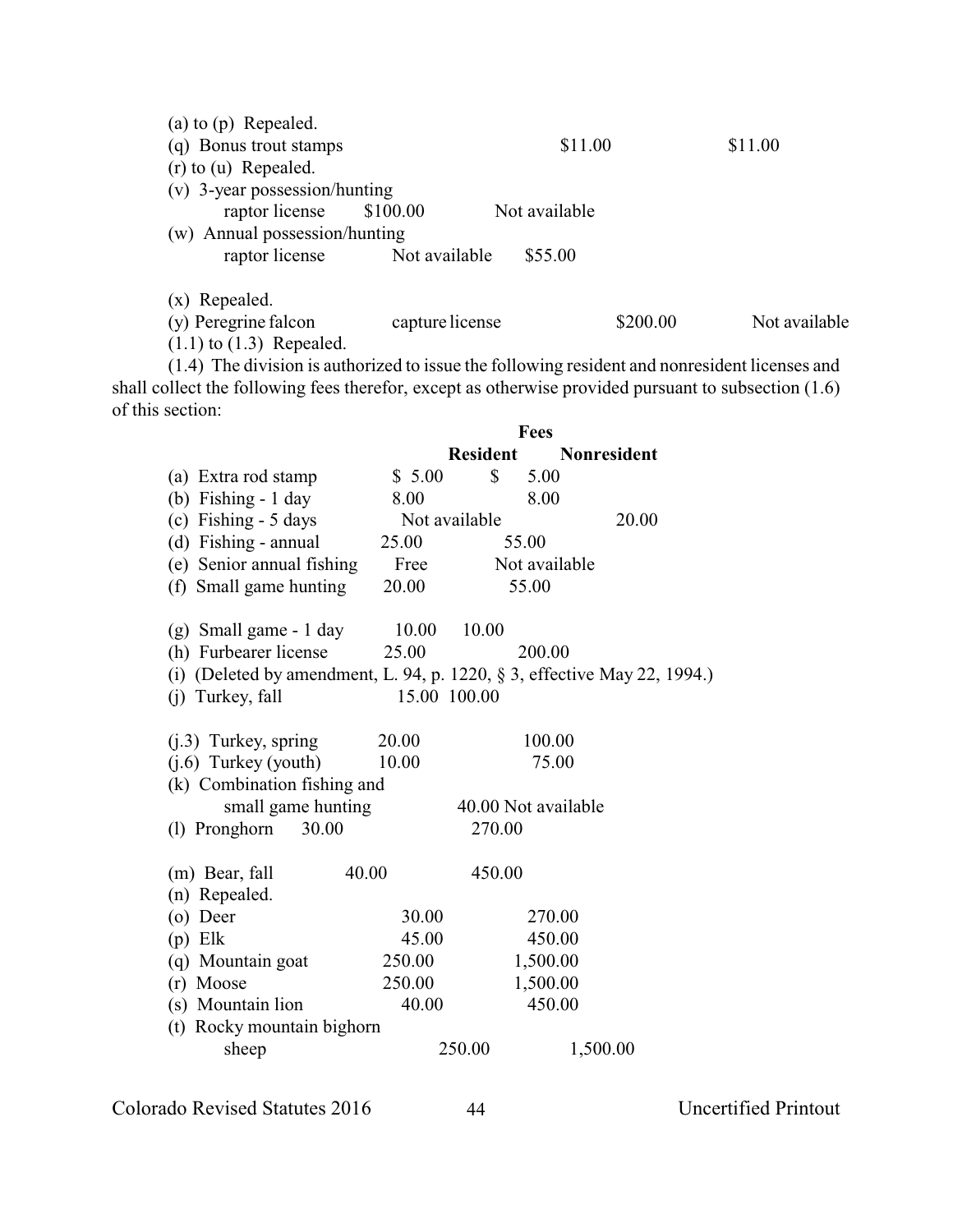| (u) Desert bighorn sheep 250.00                                                  |              | 1,000.00    |       |               |
|----------------------------------------------------------------------------------|--------------|-------------|-------|---------------|
| $(v)$ (I) Resident low-income                                                    |              |             |       |               |
| senior lifetime fishing                                                          |              | Free        |       | Not available |
| (II) (Deleted by amendment, L. 97, p. 766, $\S$ 1, effective May 1, 1997.)       |              |             |       |               |
| (w) Youth big game (deer,                                                        |              |             |       |               |
| elk, pronghorn)                                                                  | $10.00$ each | 100.00 each |       |               |
| (x) Youth small game hunting                                                     |              | 1.00        |       | 1.00          |
| Repealed.<br>(v)                                                                 |              |             |       |               |
| (z) Colorado wildlife habitat                                                    |              |             |       |               |
| stamp, purchased in conjunction                                                  |              |             |       |               |
| with the purchase of a hunting                                                   |              |             |       |               |
| or fishing license                                                               |              | 10.00       | 10.00 |               |
| (aa) "Lifetime" Colorado                                                         |              |             |       |               |
| wildlife habitat stamp 300.00                                                    |              | 300.00      |       |               |
| $(1.5)$ (Deleted by amendment, L. 2005, p. 469, § 1, effective January 1, 2006.) |              |             |       |               |

(1.6) (a) By promulgation of appropriate rule, the commission may from time to time authorize the issuance of any of the licenses provided for in this section for a fee less than that specified in this section, and may by promulgation of appropriate rule later raise such license fee up to the statutory limit, when in the judgment of the commission one of the following conditions applies:

(I) When the commission determines that it would be beneficial to issue such license in conjunction with another type of license and creates a combination license;

(II) When the commission determines it is proper for management of the division or otherwise beneficial to the management of state wildlife resources. Licenses so discounted may be limited to certain geographic areas, by sex, or as otherwise deemed appropriate by the commission.

(III) When the commission determines that an activity is regulated at both the state and federal levels and that issuance of a multi-year state license or collection of a reduced state annual license fee, or both, would help to coordinate such state and federal regulation and reflect the administrative cost savings realized through such coordination;

(IV) When the commission determines pursuant to section 24-75-402 (3), C.R.S., that a reduction in the amount of the fee is necessary to reduce the uncommitted reserves of the fund to which all or any portion of the fee is credited. After the uncommitted reserves of the cash fund are sufficiently reduced, the commission by rule or as otherwise provided by law may increase the amount of the fee as provided in section 24-75-402 (4), C.R.S.

(b) The nonresident big game fees described in subsection (1.4) of this section shall annually be adjusted in accordance with changes in the United States bureau of labor statistics consumer price index for the Denver-Boulder-Greeley consolidated metropolitan statistical area for all urban consumers and all goods or its successor index. Such adjustment shall not be effective until the commission notifies the joint budget committee of such adjustment.

(c) Repealed.

(1.7) Nothing in this section shall be construed to invalidate any senior lifetime license previously issued by the division.

(1.8) Any moneys realized as a result of the fee increases related to fishing specified in

Colorado Revised Statutes 2016 45 Uncertified Printout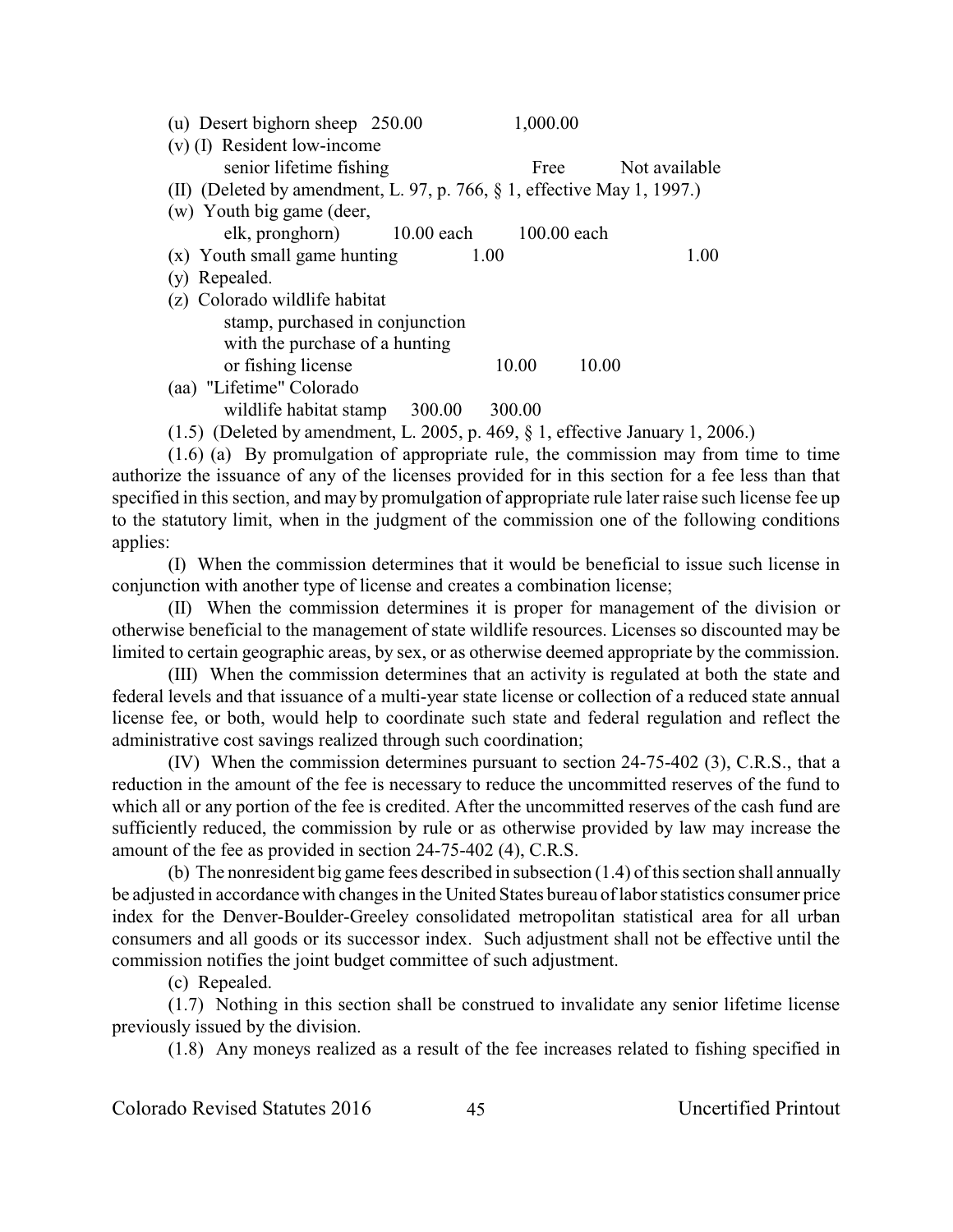subsection (1.4) of this section shall be allocated for use in the fisheries and hatcheries presently operated by the division.

(1.9) (a) (I) The general assembly hereby finds, determines, and declares that:

(A) Service members returning from post-September 11, 2001, overseas contingency operations who have been injured during combat face a challenging period of rehabilitation upon their return to the United States;

(B) Many of these service members are so severely injured that they require medical assistance for many years, or even the rest of their lives, as they reenter mainstream life;

(C) Although the scope of care provided by the United States armed services wounded warrior programs varies with each service member, based on the needs of the individual, these service members may be assigned, upon return to Colorado, to a medical treatment facility such as Evans army hospital at Fort Carson, Colorado;

(D) Wounded warrior programs are direct efforts by the United States armed services to care for service members during their long transition from combat-related injury to civilian life and to provide assistance to those service members in recovery, rehabilitation, and reintegration that is worthy of their service and sacrifice; and

(E) For those wounded warriors who suffer injuries so severe that they will require intense, ongoing care or assistance for many years or the rest of their lives, a significant part of the healing process is enabling and encouraging these service members to experience some of the recreational activities they enjoyed prior to their service-related injuries.

(II) The general assembly therefore recognizes the need to provide opportunities for Colorado's severely injured "wounded warriors" to enjoy the natural resources of the state as part of their rehabilitative care. Furthermore, offering reduced-cost or free big game hunting licenses to such recovering service members is a small, but recognizable, acknowledgment of their selfless service and sacrifice.

(b) The commission may promulgate rules to reduce or eliminate big game license fees and establish a big game hunting license preference for members of the United States armed services wounded warrior programs who are residents of, or stationed in, Colorado and who have been so severely injured that they will require years of intense, ongoing care or assistance.

(c) As used in this subsection (1.9), "United States armed services wounded warrior programs" means:

(I) The Army wounded warrior (AW2) program;

(II) The Air Force wounded warrior (AFW2) program;

(III) The Navy safe harbor program;

(IV) The Coast Guard wounded warrior regiment; and

(V) Any successor program administered by a branch of the United States armed services to provide individualized support for service members who have been severely injured in overseas contingency operations undertaken since September 11, 2001.

(d) The commission may adopt rules to implement this subsection (1.9), including rules defining "severely injured" and establishing residency requirements for service members eligible under this subsection (1.9).

(2) Except as otherwise provided in subsection (1.6) of this section, the division is authorized to issue the following special licenses and shall collect the following fees therefor: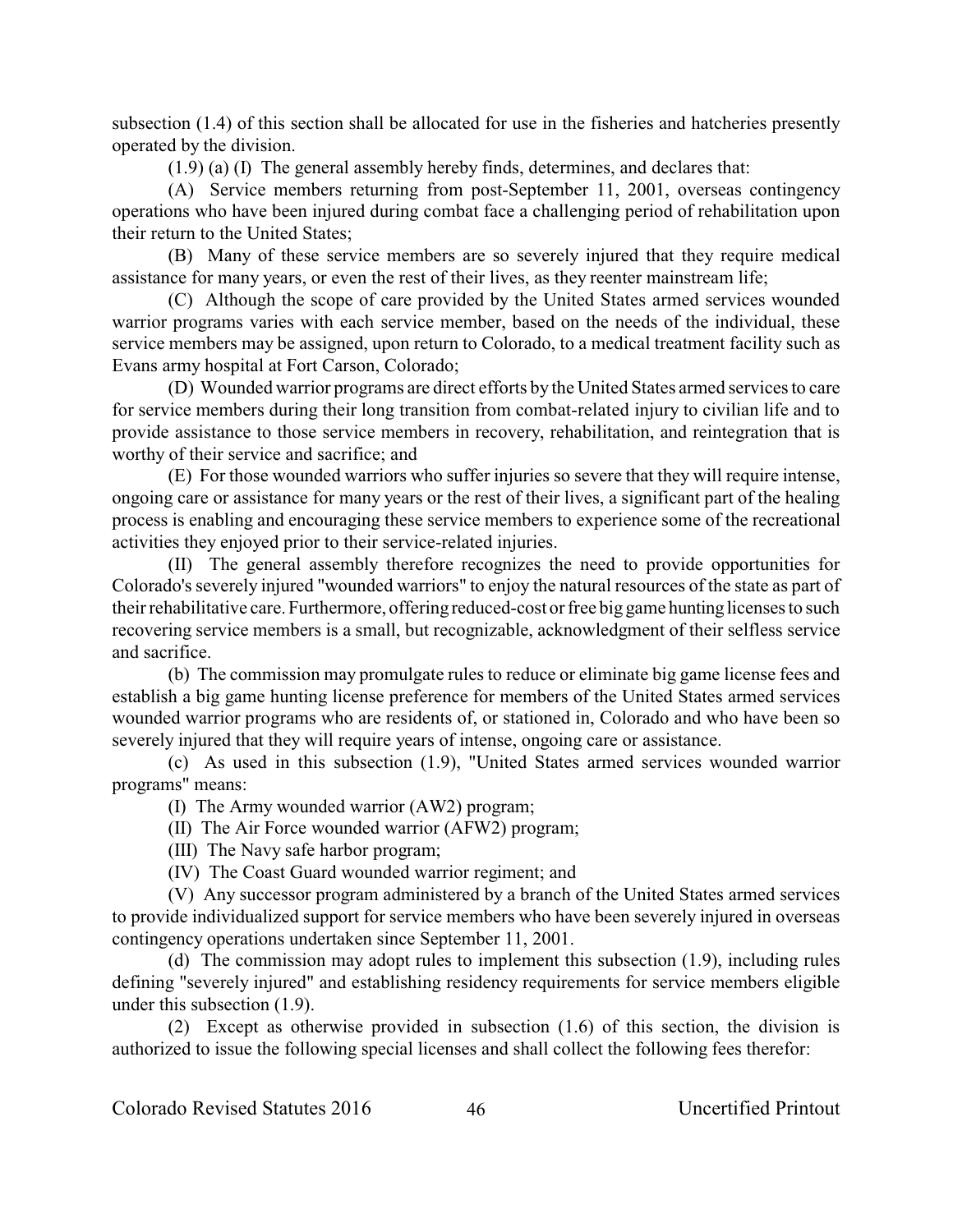#### **Fees**

(a) Scientific collecting license for the collection of wildlife species outside of established seasons and bag limits \$ 20.00

(b) Importation license, issued for the purpose of importing wildlife into the state

50.00

. . . . . . . . . . . . . . . . . . . . . . . . . . . . . . . . . . . . . . . . . . . . . . . . . . . . . . . . . . . . (c) Field trial license

15.00

(d) Commercial lake license, issued for the operation of privately owned lakes for purposes of charging customers to fish; no live fish or viable gametes may be sold or transported from the premises 150.00

(e) Private lake license, issued for the operation of privately owned lakes for the purpose of fishing when no fee is charged; no fish or gametes may be sold or live fish or viable gametes transported from the premises 10.00

(f) Commercial wildlife park license, issued for the operation of privately owned wildlife parks and for related buying, selling, or trading of lawfully acquired wildlife or for charging customers to hunt on such a park 100.00

(g) Noncommercial park license, issued to persons who wish to keep lawfully acquired native birds except raptors as pets 20.00

(h) (Deleted by amendment, L. 91, p. 199, § 4, effective June 7, 1991.)

. . . . . . . . . . . . . . . . . . . . . . . . . . . . . . . . . . . . . . . . . . . . . . . . . . . . . . (i) Wildlife sanctuary license 100.00

(3) Any license issued by the division for which a fee is not provided in subsection (1) or (2) of this section shall not exceed forty dollars.

(4) Repealed.

(5) Any person may obtain more than one one-day or five-day fishing license during a calendar year. The effective date shall appear on every such fishing license. Said date may be the date it is procured or any future date during the fishing season specified by the license.

(6) (a) Moneys received in payment for any licenses issued under this title shall not be refunded except for proven error committed by the division in issuing licenses or upon the death of a licensee in possession of a big game license if death occurs before the starting date of the season specified on said license or if authorized by the director under rules of the commission.

(b) Repealed.

(7) Any person claiming residency in Colorado as set forth in section 33-1-102, for the purpose of purchasing a resident license of any kind, must produce evidence of such residency at the time of purchase.

(8) In the event of the loss, theft, or destruction of a small game, fishing, furbearer, or

Colorado Revised Statutes 2016 47 Uncertified Printout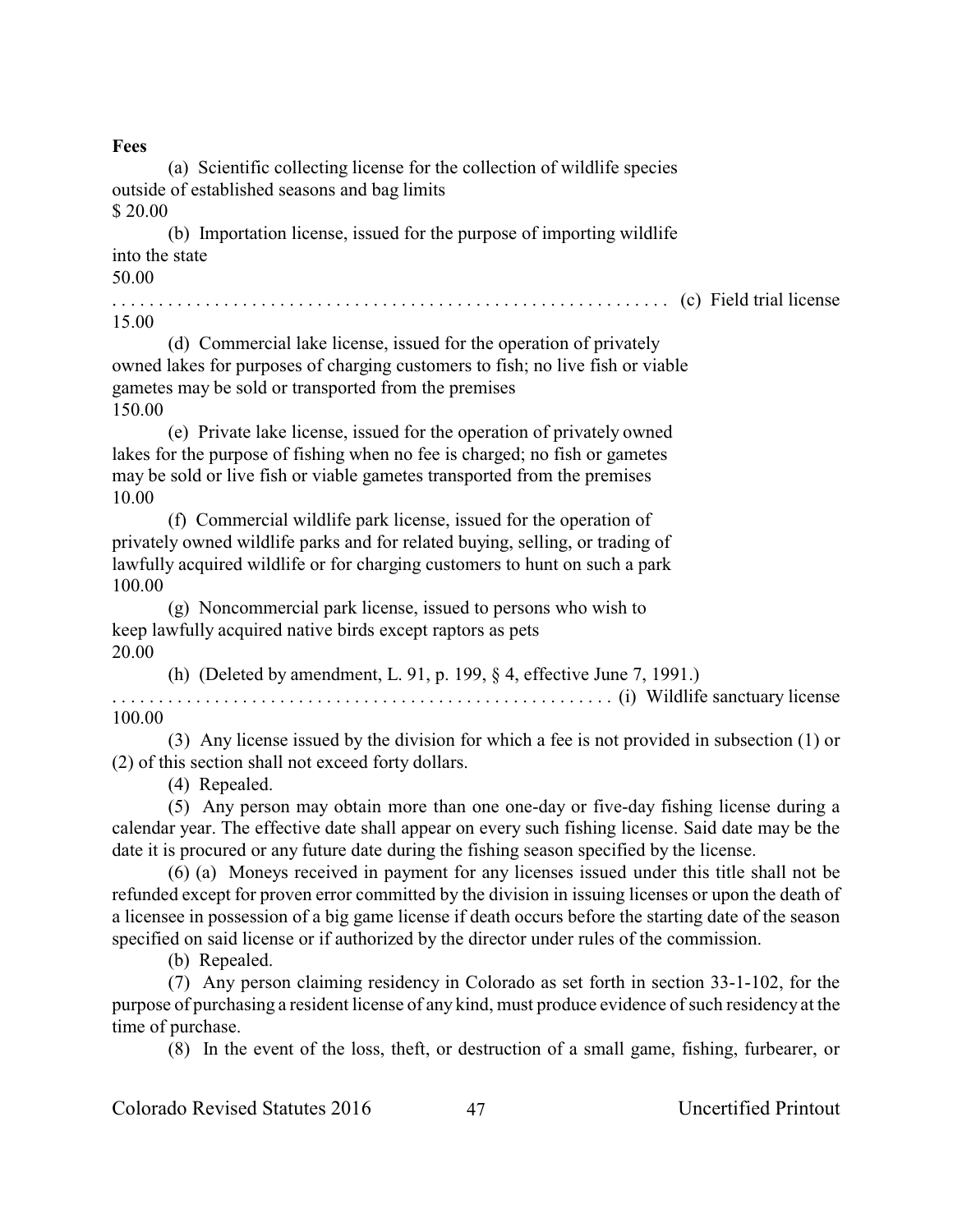combination small game and fishing license, the person to whom the license was issued may purchase a new license from any license agency or may obtain a duplicate license from the division upon payment of a fee, not to exceed five dollars, to be established by the commission by rule and regulation and completion of an affidavit as set forth below. In the event of the loss, theft, or destruction of any other license issued by the division, the person to whom the license was issued may receive a duplicate license from the division upon payment of a fee of fifty percent of the cost of the original license, not to exceed twenty-five dollars, and completion of an affidavit statingwhere and by whom said license was issued and the circumstances under which said license was lost, stolen, or destroyed. In the event the division determines that the original license has been lost or destroyed in the mail, the person to whom the license was issued may obtain a duplicate license from the division without charge by submitting to the division a signed affidavit stating that such license was never received.

(8.5) (a) Except for the annual Colorado wildlife habitat stamp and the lifetime Colorado wildlife stamp, a surcharge of seventy-five cents shall be assessed on each license listed in subsection (1.4) of this section that is sold by the division or one of its license agents pursuant to section 33-4-101. Revenues derived from the assessment of such surcharge, together with any interest earned thereon, shall be deposited in the wildlife management public education fund created in section 33-1-112 (3.5) (a).

(b) to (e) (Deleted by amendment, L. 2005, p. 469, § 1, effective January 1, 2006.)

(9) All licenses issued pursuant to this section expire on the date written or printed thereon, unless otherwise provided by the commission or by any other law.

(10) Repealed.

(11) With respect to licenses which are issued in limited numbers for the taking of game wildlife, the division is authorized to collect from each license applicant a nonrefundable processing fee not to exceed three dollars.

 $(12)$  (a) A person holding a valid aquaculture facility permit pursuant to section 35-24.5-109, C.R.S., may charge a fee for fishing at the production facility; no state fishing license is required.

(b) Several satellite stations of a fish production facility may operate under one aquaculture license provided all such satellite stations are listed on such license.

(13) (a) The commission shall establish a license classification for zoological parks. Each licensed zoological park shall be subject to the following requirements:

(I) The primary purpose of the park shall be the exhibition of captive wild or exotic animals for the education of the general public; except that this subparagraph (I) shall not be construed to prohibit the carrying on of reasonable incidental activities such as propagation, purchase, sale, and exchange of animals;

(II) The park shall be operated under the direction of a professional staff that has generally recognized formal or practical training in the husbandry of the types of animals kept in the park;

(III) The park shall have a state-licensed veterinarian on staff or under contract with the park and available to provide professional consultation and care when needed;

(IV) The park shall maintain regular hours during which it is open to the public;

(V) The animals kept at the park shall be confined by at least one fence or other enclosure surrounding the area in which they are housed or displayed and by at least one additional fence, no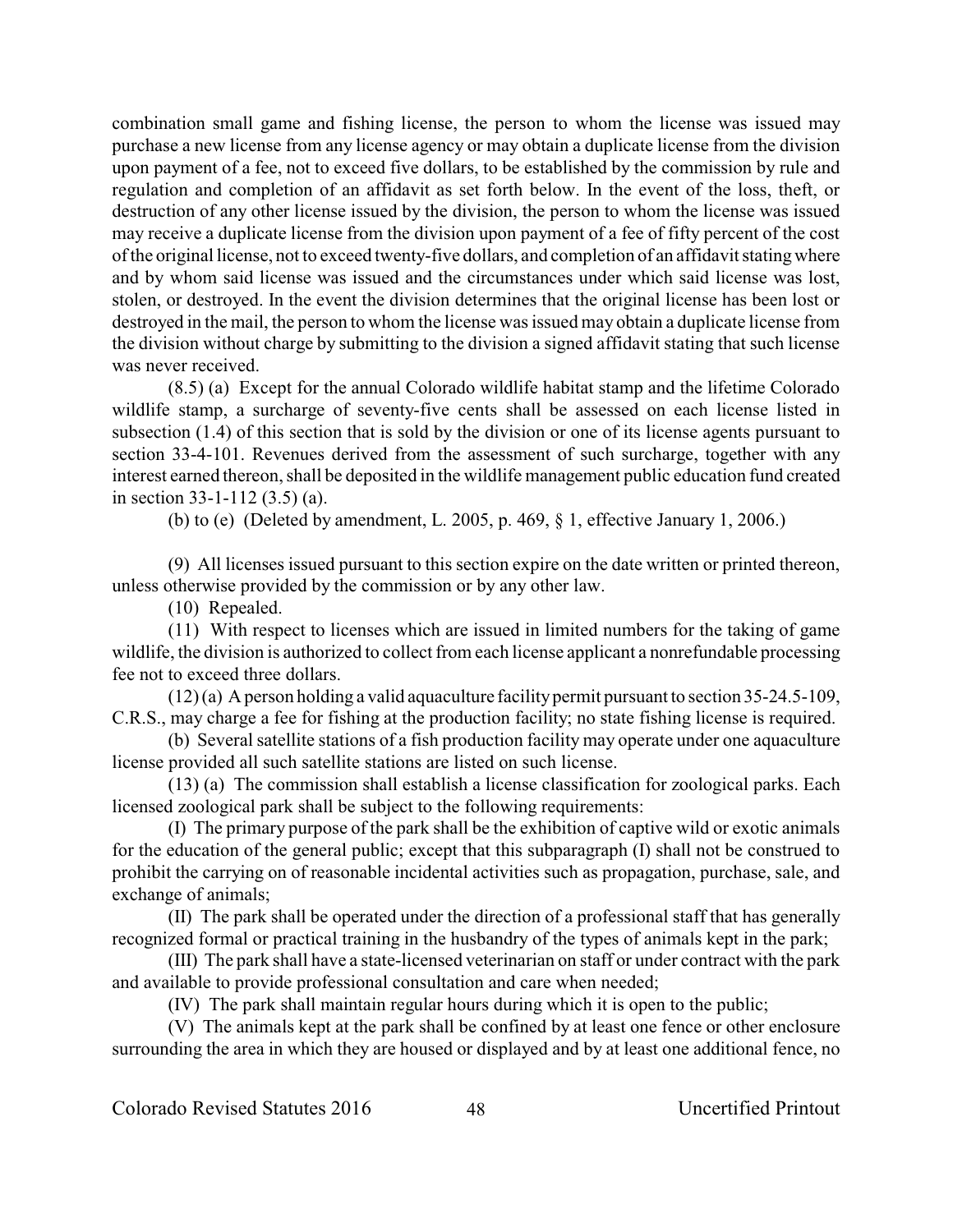less than eight feet in height, surrounding the perimeter of the park.

(b) A licensed zoological park may move animals within Colorado in connection with the buying, selling, exchanging, or loaning of such animals with another licensed or accredited zoological park or in connection with the export of such animals from Colorado.

(c) No licensed zoological park may import noncervid ruminants or camelids into Colorado unless, in each such instance, the animal has been subjected to the following process:

(I) Before importation, the animal is tested for tuberculosis and found not to be infected;

(II) After such test, the animal is imported and held in isolation in an isolation facility for a continuous period of least sixty days; and

(III) After the end of such isolation period, the animal is again tested for tuberculosis. If the test result is negative, the animal may then be incorporated into the animal population of the park.

(d) Importation and testing of cervid animals by licensed zoological parks shall be subject to regulation by the division.

(e) A license issued to a zoological park shall cover the park and also other property used in conjunction with the park for the selling, buying, brokering, trading, or breeding of or caring for animals used at the park. Animals may be moved between the park and such other property as may be reasonably necessary for the operation of the park.

(f) The annual fee for a zoological park license shall not exceed the annual fee for a commercial park license.

 $(g)$  (I) Except as provided in subparagraph (II) of this paragraph  $(g)$ , this subsection (13) does not apply to any zoological park that is accredited by the American zoo and aquarium association. Any intrastate transfer and movement of wildlife by a zoological park accredited by the American zoo and aquarium association to another zoological park accredited by the American zoo and aquarium association is not subject to the rules of the commission regarding movement and disease testing.

(II) Any intrastate transfer and movement of wildlife by a zoological park accredited by the American zoo and aquarium association to any person or entity not accredited by the American zoo and aquarium association is subject to the rules of the commission regarding movement and disease testing.

(14) (a) The commission shall establish a license classification for wildlife sanctuaries. Each license for a wildlife sanctuary shall be subject to the following requirements:

(I) The purpose of the wildlife sanctuary shall be to operate as a place of refuge where abused, neglected, unwanted, impounded, abandoned, orphaned, or displaced wildlife are provided care for their lifetime;

(II) The wildlife sanctuary shall be operated under the direction of a professional staff that has generally-recognized formal or practical training in the husbandry of the types of wildlife kept at the sanctuary; and

(III) The wildlife sanctuary shall have a state-licensed veterinarian on staff or under contract with the sanctuary and available to provide professional consultation and care when needed.

(b) An application for a license for a wildlife sanctuary shall include the following:

(I) The name, complete street address, mailing address if different from the street address, and telephone number of the facility;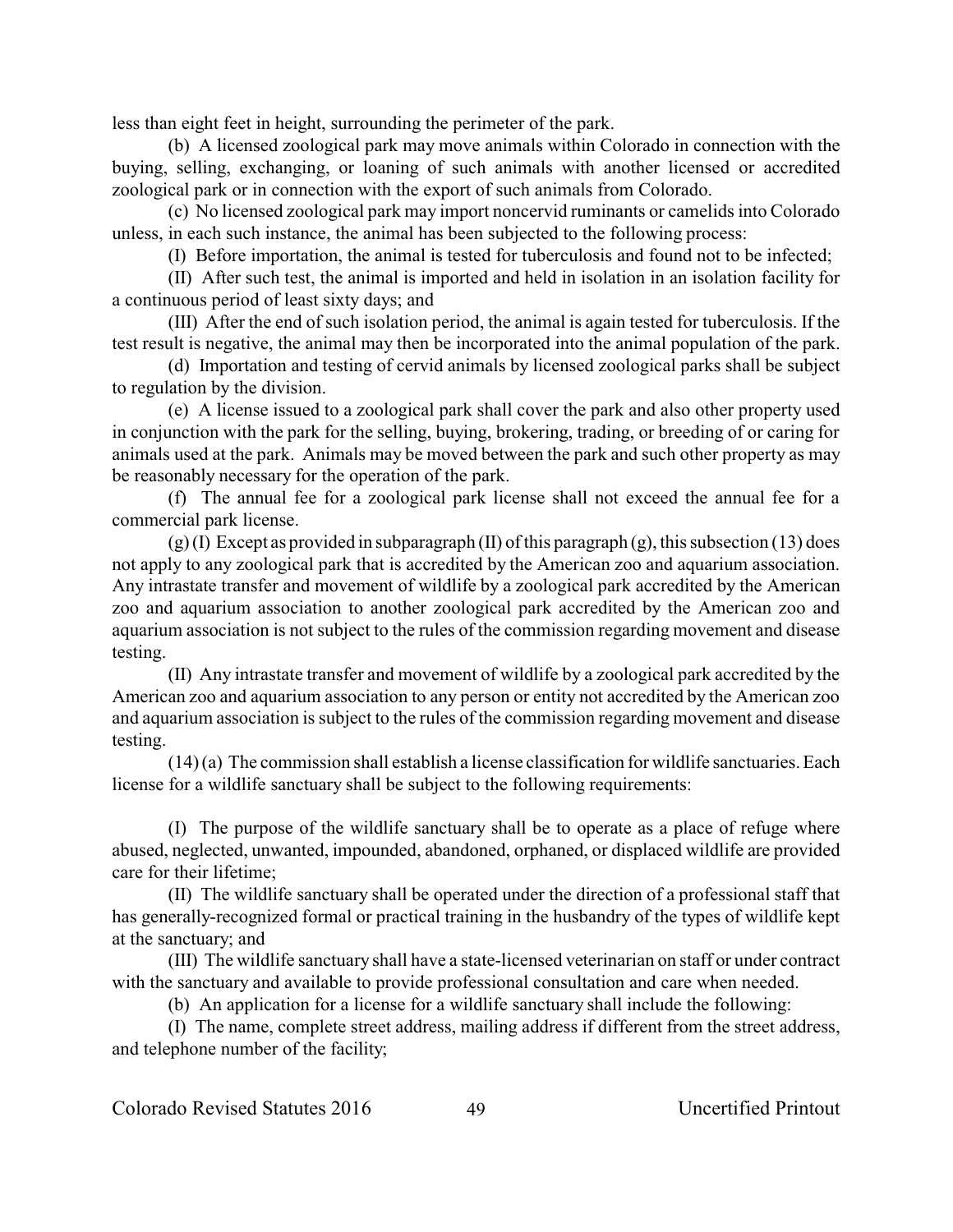(II) Evidence of the wildlife sanctuary's status under section 501 (c) (3) of the federal "Internal Revenue Code";

(III) The specific location where wildlife is housed;

(IV) The current wildlife inventory, including the common and scientific name, gender, age, and origin of each animal; and

(V) A signed statement by a licensed veterinarian stating the veterinarian is the veterinarian of record for the applicant and the veterinarian's complete address, telephone number, and license number. The veterinarian shall certify that the veterinarian has observed each of the applicant's animals at least once during the previous three months and that the wildlife have been appropriately immunized and cared for.

(c) The annual fee for a license for a wildlife sanctuary shall not exceed one hundred dollars.

(15) Notwithstanding any provision of this article to the contrary, revenue generated from the fees increased byHouse Bill 05-1266, enacted at the first regular session of the sixty-fifth general assembly, shall be used to implement key priorities in the commission's strategic plan.

**33-4-102.5. Issuance of migratory waterfowl stamp - prohibition against hunting** without stamp. (1) As used in this section, unless the context otherwise requires, "migratory" waterfowl" means any wild goose or duck.

(2) All persons sixteen years of age or older shall procure a state migratory waterfowl stamp before hunting or taking any migratory waterfowl within Colorado. Such stamp shall be in the possession of the person while hunting or taking any migratory waterfowl.

(3) (a) The fee for each stamp shall be five dollars, and the stamp shall remain valid through the last day of June following its issuance. Each stamp shall be validated by the signature of the licensee written across the face of the stamp.

(b) Notwithstanding the amount specified for the fee in paragraph (a) of this subsection (3), the commission by rule or as otherwise provided by law may reduce the amount of the fee if necessary pursuant to section 24-75-402 (3), C.R.S., to reduce the uncommitted reserves of the fund to which all or any portion of the fee is credited. After the uncommitted reserves of the fund are sufficiently reduced, the commission by rule or as otherwise provided by law may increase the amount of the fee as provided in section 24-75-402 (4), C.R.S.

(4) The commission may enter into a contract with a nonprofit waterfowl conservation organization for the purpose of providing the form and design of the migratory waterfowl stamp. Such contract shall provide that such nonprofit waterfowl conservation organization shall select a form and design. At least one of the alternative pieces of artwork considered for final selection shall be the work of an artist who is a resident of Colorado. In addition, such contract shall designate the ownership of the publication rights for any art prints or other facsimiles of the migratory waterfowl stamp and the disposition of any proceeds. The division shall not be an eligible contractor, unless no contract can be negotiated with a nonprofit waterfowl conservation organization.

(5) All moneys received pursuant to the issuance of the migratory waterfowl stamp shall be used for the sole benefit of migratory waterfowl habitats and shall be subject to an annual appropriation.

(6) Repealed.

Colorado Revised Statutes 2016 50 Uncertified Printout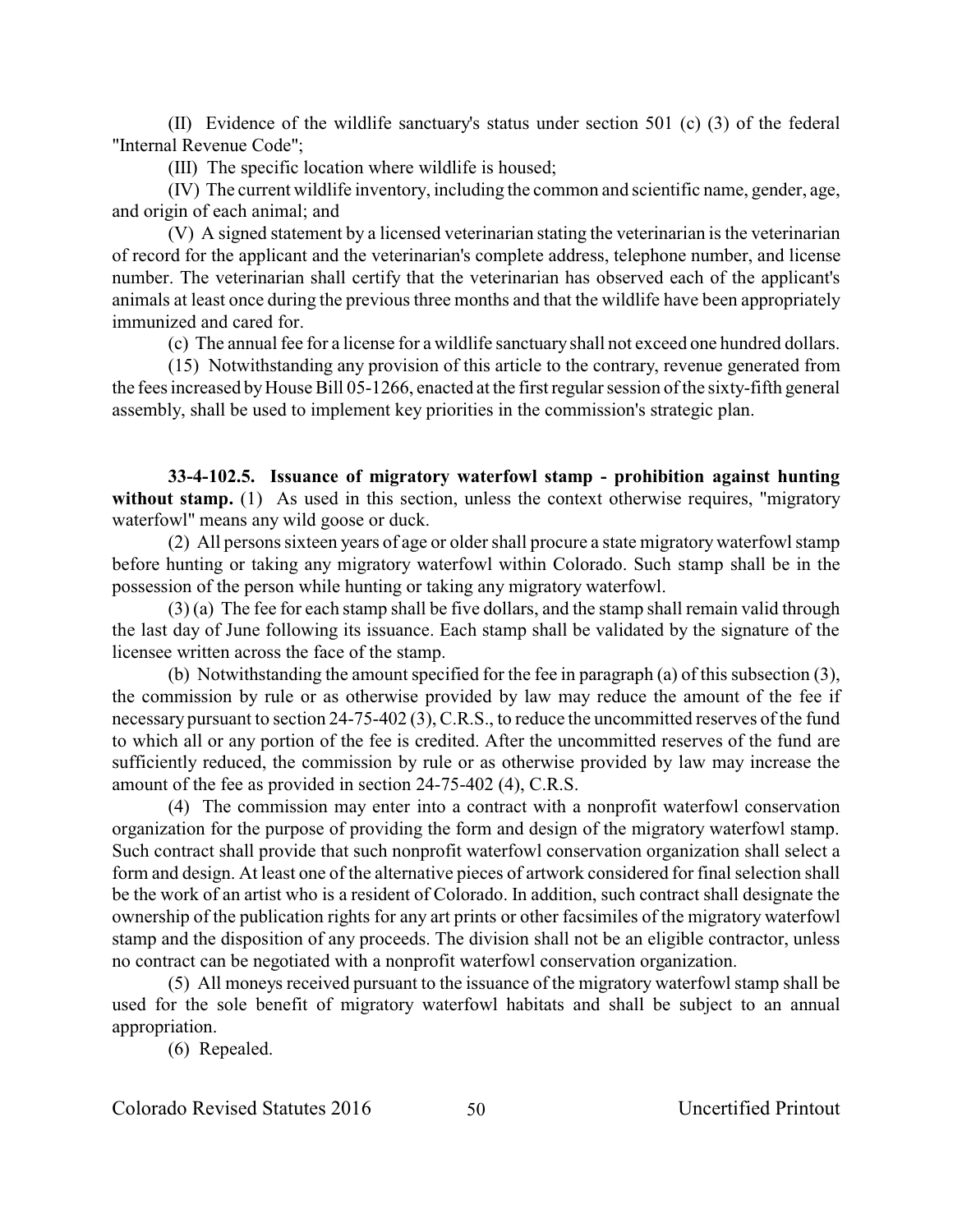**33-4-102.7. Colorado wildlife habitat stamp - review committee - rules - study repeal.** (1) The general assembly hereby finds, determines, and declares that:

(a) Protecting wildlife habitat and obtaining public access are important elements to preserving wildlife and wildlife-related recreational opportunities in Colorado;

(b) The general assembly specifically recognizes that hunting of big game species is an activity that hundreds of thousands of residents and visitors to Colorado enjoy, which contributes significantly to state and local economies; and

(c) Priorities for the expenditure of funds generated from the sale of habitat stamps shall include protecting big game winter range and migration corridors, acquiring public access to wildlife-related recreation, including fishing, hunting, and wildlife viewing, protecting habitat for species of concern, and preserving the diversity of wildlife enjoyed by Coloradans.

(1.5) A person eighteen years of age or older and under sixty-five years of age shall purchase a Colorado wildlife habitat stamp, or shall have purchased a lifetime Colorado wildlife habitat stamp, when applying for or purchasing a hunting or fishing license. No habitat stamp purchase is required prior to application for or purchase of such person's first two one-day hunting or fishing licenses, but a habitat stamp shall be purchased prior to applying for or purchasing a third one-day hunting or fishing license. No person is required to purchase more than one Colorado wildlife habitat stamp within a twelve-month period. Any person acquiring a license issued pursuant to section 33-4-104 and any person who is mobility-impaired, as defined by commission rules, is exempt from the requirement to purchase a Colorado wildlife habitat stamp.

(2) Such stamp, or an authorized facsimile of such stamp, shall be in the possession of the person while hunting or fishing.

(3) Fees for each stamp shall be as established in section 33-4-102 (1.4).

(4) (a) All moneys received pursuant to the issuance of the Colorado wildlife habitat stamp shall be used for the benefit of wildlife habitat or access to wildlife habitat, including costs associated with the operation and maintenance, such as weed control and fencing, of those lands purchased in fee simple by the division or those access easements acquired by the division under the Colorado wildlife habitat protection program. Revenues collected from the sale of the stamp are subject to annual appropriation. The Colorado wildlife habitat stamp review committee shall annually review proposed projects for expenditure of Colorado wildlife habitat stamp funds and make recommendations to the director and the commission. In consultation with the habitat stamp committee, the commission shall, in its discretion, ensure that, in the allocation of revenues under this section, sufficient priority is given to conserve and protect winter range and vital habitats, including migration corridors, for deer, elk, and other big game wildlife species; to improve public access for hunting, access for anglers to the waters of the state, and access for other wildlife-related recreation; to protect habitat for species of concern; and to preserve the diversity of wildlife enjoyed by Coloradans.

(b) Repealed.

(c) Real property interest acquisitions made by the commission pursuant to this section shall emphasize the acquisition of easements and ensure that all other avenues are pursued prior to fee simple acquisition. Conservation easements, as described in section 38-30.5-104 (2), C.R.S., and fee

Colorado Revised Statutes 2016 51 Uncertified Printout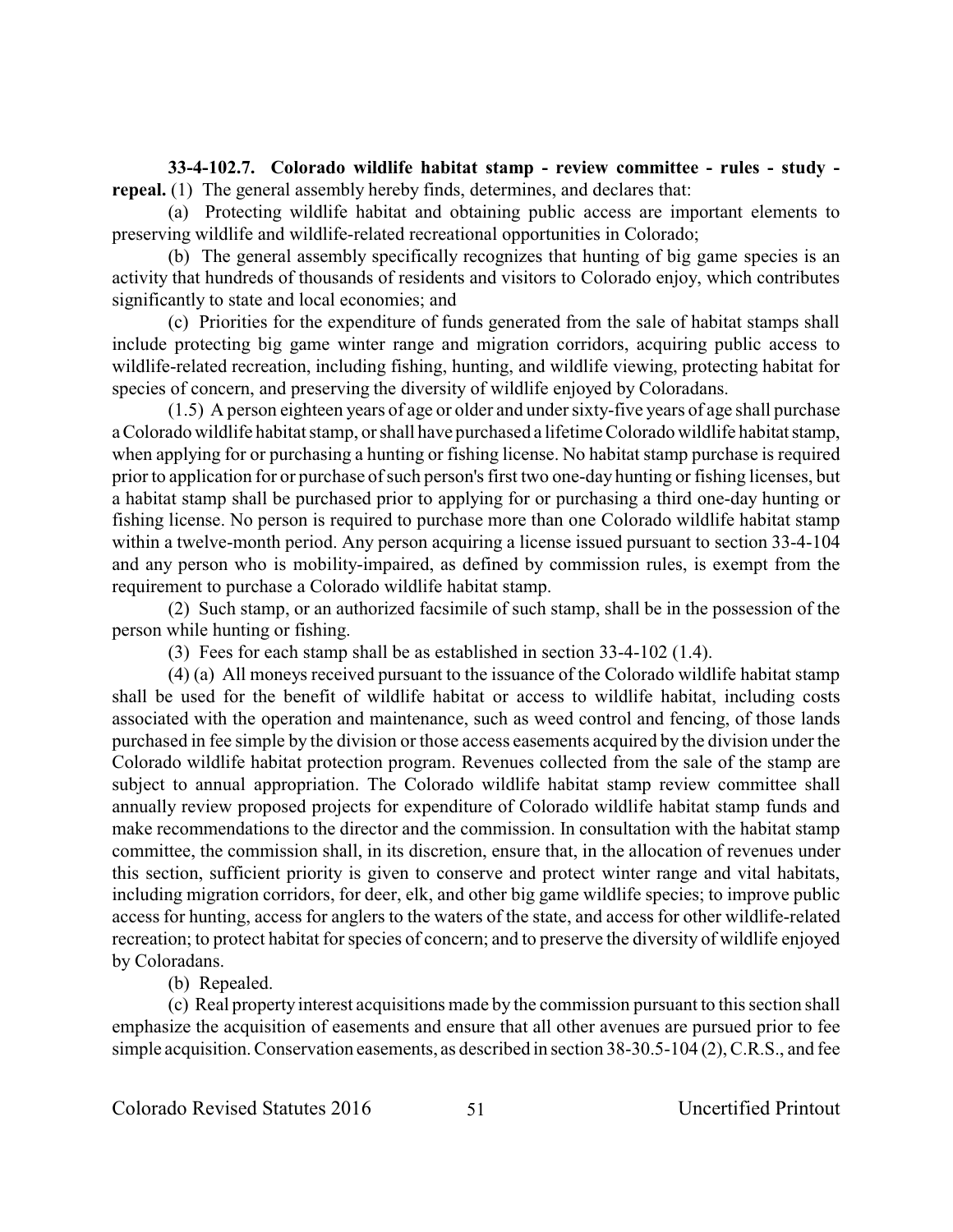simple title purchases are allowed. All fee simple title purchases made with revenues collected pursuant to this section, not including purchases of water for maintenance or enhancement of aquatic habitats, such as minimum storage pools or direct flow rights purchased specifically to protect habitat, shall be primarily for the purpose of providing access to the public for wildlife-related recreation, and shall be made available to the public for hunting or fishing, subject to commission rules. The commission shall not use the power of eminent domain to obtain fee simple title or a conservation easement on real property. The commission shall comply with a seller's agreement or sections 33-1-105 and 33-1-105.5 prior to purchasing real property.

(d) No third-party conservation easement shall be obtained using proceeds from the sale of habitat stamps unless the requesting organization contributes at least fifteen percent of the purchase price of the easement or fifteen percent of the purchase price is secured using other sources of nondivision funding; however, if, in the commission's discretion, sufficient hunting or fishing access is provided, the fifteen percent contribution requirement may be waived.

(5) The Colorado wildlife habitat stamp committee is hereby created. The committee shall be composed of four sports persons; two representatives of national or regionally recognized conservation organizations whose missions are focused on nongamewildlife andwhose membership is composed primarily of nongame wildlife users; two landowners actively engaged in agriculture; one citizen at large; and two division of parks and wildlife representatives as ex officio members, at least one of whom shall be a wildlife biologist. The sports persons shall be representative of the four quadrants of the state. Members shall be appointed by the governor and confirmed by the senate. Staggered appointments shall be made so that not more than two members' terms expire in any one year, and thereafter appointments shall be for terms of four years each. Members shall be limited to two consecutive four-year terms.

(6) Repealed.

(7) The commission may adopt rules concerning the Colorado wildlife habitat stamp.

(8) (a) This section is repealed, effective July 1, 2027.

(b) Prior to such repeal, the committee created in this section shall be reviewed as provided for in section 2-3-1203, C.R.S.

(9) Repealed.

**33-4-103. Landowner preference for hunting license - legislative declaration rules.** (1) **Legislative declaration.**(a) The general assembly herebyfinds, determines, and declares that the wildlife resources of the state are in danger of decline from increasing population pressures and the loss of wildlife habitat. In order to encourage private landowners to provide habitat that increases wildlife populations for the benefit of all hunters, discourage the harboring of game animals on private lands during public hunting seasons, and relieve hunting pressure on public lands by increasing game hunting on private lands, the general assembly finds that it is necessary to provide an incentive-based system to landowners to provide habitat for wildlife through a hunting license allocation program that allows hunters access to the state's wildlife under the cooperative control of the private landowner.

(b) The landowner preference program is designed to encourage hunter access to private land by enabling landowners to apply for licenses using applications based upon land ownership and

Colorado Revised Statutes 2016 52 Uncertified Printout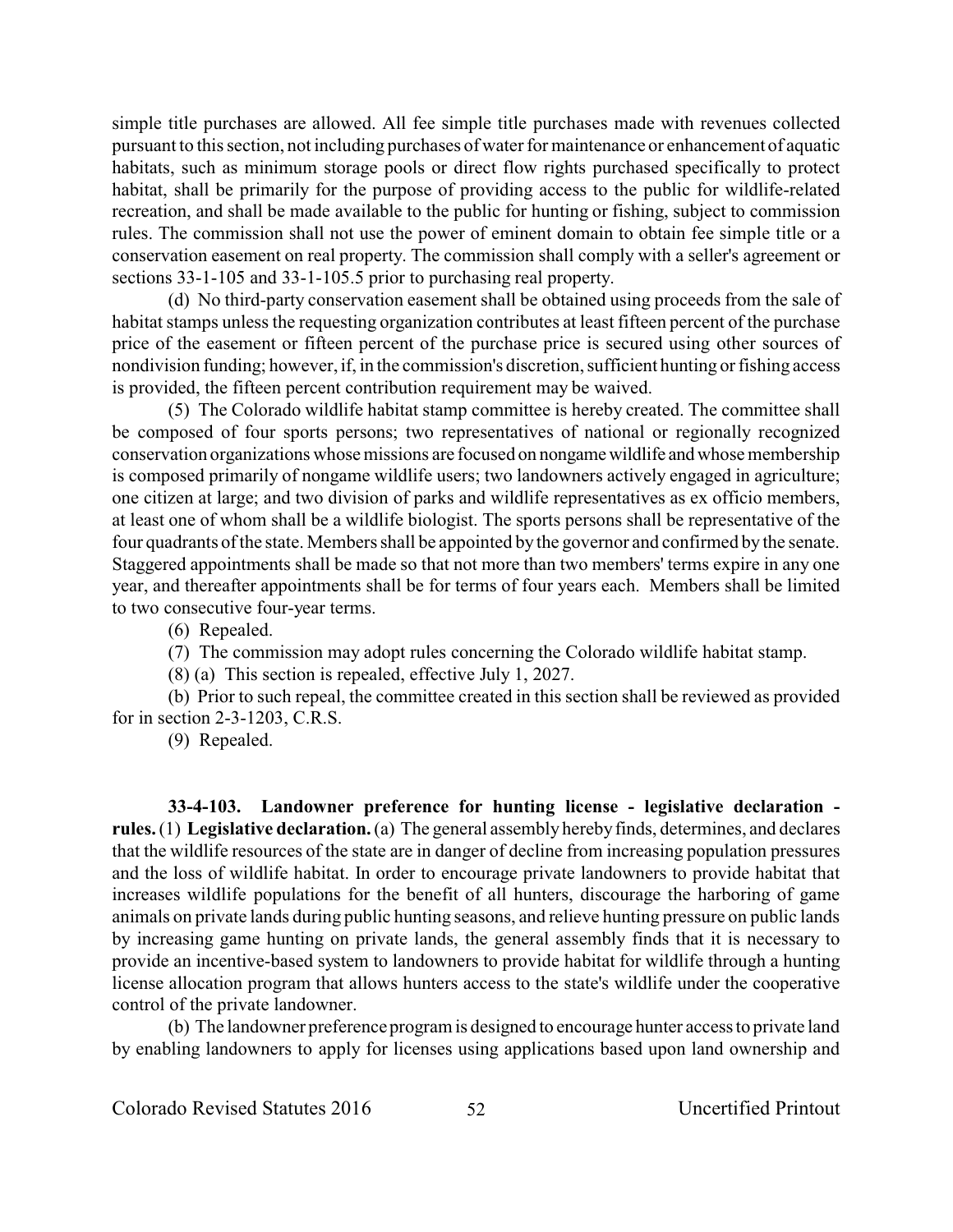wildlife benefit.

(2) **Eligibility.** (a) A landowner who is an owner, as shown by a recorded deed, of a parcel of agricultural land of one hundred sixty acres or more and whose land meets the following requirements is eligible for the landowner preference program, also referred to in this section as the "program". The land must:

(I) Be inhabited by the species being applied for in significant numbers throughout the year or in substantial numbers for shorter times;

(II) Provide for the species being applied for wintering habitat, transitional habitat, calving areas, solitude areas, migration corridors, or an important food source; and

(III) Have a history of game damage or a huntable population of the species being applied for.

(b) For owners of one hundred sixty to six hundred thirty-nine acres, the division shall verify the size of the property and that the propertymeets the eligibility requirements of this subsection (2) before issuing the applications under subsection (3) of this section.

(c) Owners of properties registered under the "wildlife conservation application program" that existed prior to July 1, 2013, remain eligible to participate in the program until the earlier of:

(I) July 1, 2016;

(II) The date when the ownership of the property is transferred to a person who is not within the immediate family of the owner; or

(III) The date when the owner of land no longer is in compliance with this section or any rule promulgated under this section.

(3) **Applications - availability.** (a) After determining a landowner is eligible and in compliance with this section, the division shall issue the landowner applications for licenses permitting the hunting of deer, elk, pronghorn, and such other species, except for moose, rocky mountain big horn sheep, desert big horn sheep, and rocky mountain goat, that meet the commission's animal management objectives for the game management unit where the propertylies, in an amount determined by this subsection (3).

(b) (I) In game management units west of interstate highway 25:

(A) Ten percent of the number of licenses established for each management area where firearm hunting licenses are totally limited are available for eligible landowners; and

(B) An additional ten percent of the number of licenses established for each management area where firearm hunting licenses are totally limited are available for eligible landowners if these licenses are restricted to use on private land in the designated management area.

(II) In game management units east of interstate highway 25:

(A) Fifteen percent of the number of licenses established for each management area where firearm hunting licenses are totally limited are available for eligible landowners; and

(B) An additional ten percent of the number of licenses established for each management area where firearm hunting licenses are totally limited are made available for eligible landowners if these licenses are restricted to use on private land by the applicant's immediate family members or youth under eighteen years of age.

(III) The division shall make licenses not used byeligible landowners available to the general public.

(c) (I) The applications available under this subsection (3) are allocated to a participant based

Colorado Revised Statutes 2016 53 Uncertified Printout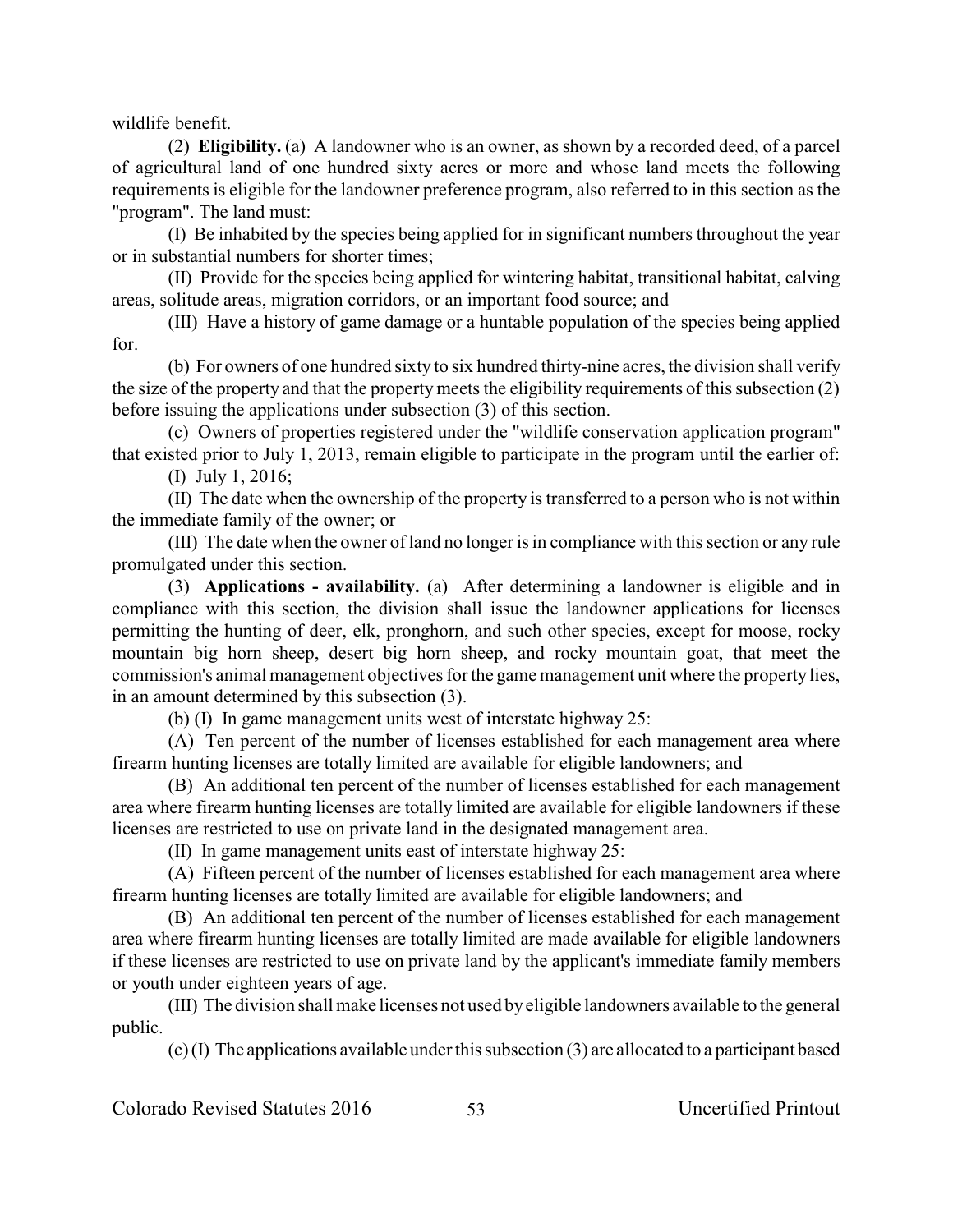upon the following schedule:

(A) For owners of one hundred sixty to one thousand two hundred thirty-nine acres, one application;

(B) For owners of six hundred forty to one thousand two hundred thirty-nine acres, an additional application for a license restricted to private land if the division has verified that the land meets the conditions required for eligibility under paragraph (a) of subsection (2) of this section; and

(C) For owners of one thousand two hundred forty or more acres, one additional application for each additional six hundred acres more than one thousand two hundred forty acres, not to exceed nineteen applications or the limit imposed by subparagraph (II) of this paragraph (c).

(II) Landowners mayobtain more than eight applications onlyif the division has verified that the land is the size reported by the landowner and meets the conditions required for eligibility under paragraph (a) of subsection (2) of this section.

(4) **Requirements - vouchers.** In addition to the limitation on the number of applications available under the program, the program has the following additional requirements and authorizations:

(a) Successful applicants receive a voucher that may be transferred to any person who is eligible for a big game license for that species, to be used for the purchase of a license to be used only within the applicant's game management unit for that species and in accordance with any restrictions imposed by this section.

(b) The transfer of a license voucher by a landowner must include permission to access and hunt the lands yielding the license under the program during the entire season that the license is issued. The permission must not discriminate among hunters entering the property or contain restrictions other than manner of access, including foot, horseback, or vehicular restrictions reasonably necessary to prevent damage to property.

(c) Except as authorized by paragraph (a) of this subsection (4), a voucher that has been transferred by any person who is not the landowner or land manager is void. A voucher that is brokered for another person is void. A hunting license obtained for use with a void voucher is also void.

(d) If a landowner submits one or more applications that fail to yield a license, the division shall give a preference in succeeding years to one application of that landowner for each application of the same landowner that failed to yield a license.

(e) (I) In game management units where hunting is totally limited for a species, and where eligible landowners do not use the number of landowner preference licenses established for a species for that management area, the division shall make the unused licenses available to private landowners in that particular game management unit or data analysis unit as a first priority before making them available to the general public hunter.

(II) A landowner may receive no more than three times the number of leftover applications than the number of initial applications authorized under paragraph (c) of subsection (3) of this section.

(f) If a landowner or hunter fails to comply with this section or any rule promulgated under this section, the division may disqualify the person from participation in the program for up to five years.

(5) The commission shall adopt rules to implement this section prior to July 1, 2014.

Colorado Revised Statutes 2016 54 Uncertified Printout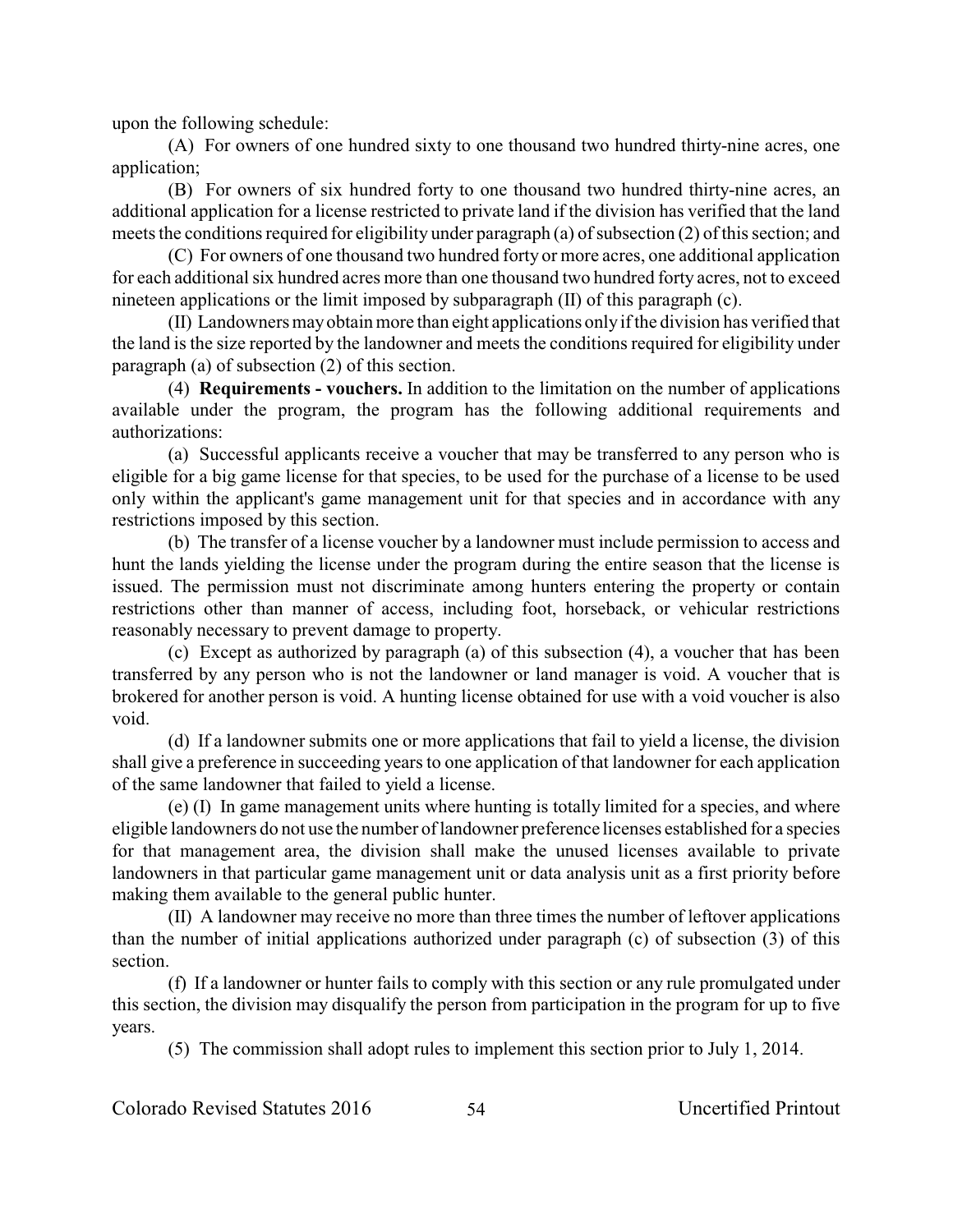**33-4-104. Free licenses issued - members or veterans of armed forces - when rules.** (1) Any active or retired member of the United States armed forces while stationed as a resident patient at any United States armed forces hospital or convalescent station located within Colorado, any resident patient at a veterans administration hospital and resident patients of any state institution for the treatment of persons with mental illness or other mental health institution in Colorado while under supervision of a proper staff member thereof, and any resident who is totally and permanentlydisabled as determined by the social security administration or the division of labor standards and statistics or pursuant to rule of the commission may obtain a fishing license free of charge, valid for taking fish during the period of residency only, under rules of the commission.

(2) Any Colorado resident on active duty outside this state with any branch of the armed forces of the United States may obtain, from the division of parks and wildlife, a fishing license free of charge, valid for taking fish while such person is in this state on temporary leave from such duty, but not to exceed a total of thirty days during any year.

(3) (a) Any resident of this state who has received a purple heart for service in the United States armed forces or who is a disabled veteran may obtain from the division of parks and wildlife, free of charge, a lifetime resident combination small game hunting and fishing license.

(b) For the purposes of this subsection (3), "disabled veteran" means an individual who is a resident as defined in section 33-1-102 (38), has served on active duty in the armed forces, has been separated therefrom under honorable conditions, and has established to the division of parks and wildlife the presence of a service-connected disability which has been rated by the veterans administration at sixty percent or more through disability retirement benefits or a pension because of a public statute administered by the veterans administration or the department of the Army, Navy, or Air Force.

(4) The commission may adopt appropriate rules to establish a preference for active duty members of the United States armed forces who are stationed at any military facility located in Colorado or are Colorado residents upon their return from service outside of the United States for licenses left over after completion of the division's annual limited license draw. The preference may allow for such a member of the United States armed forces to apply for preference points for any limited license draw that occurred during the member's absence.

(5) A person assigned to the warrior transition battalion may obtain from the division a fishing license free of charge.

### **33-4-105. Licenses for residents sixty-four years of age or over. (Repealed)**

### **33-4-105.5. Landowner preference for hunting license. (Repealed)**

## **33-4-106. Miscellaneous licenses, permits, stamps, cards, passes, and certificates - fees. (Repealed)**

Colorado Revised Statutes 2016 55 Uncertified Printout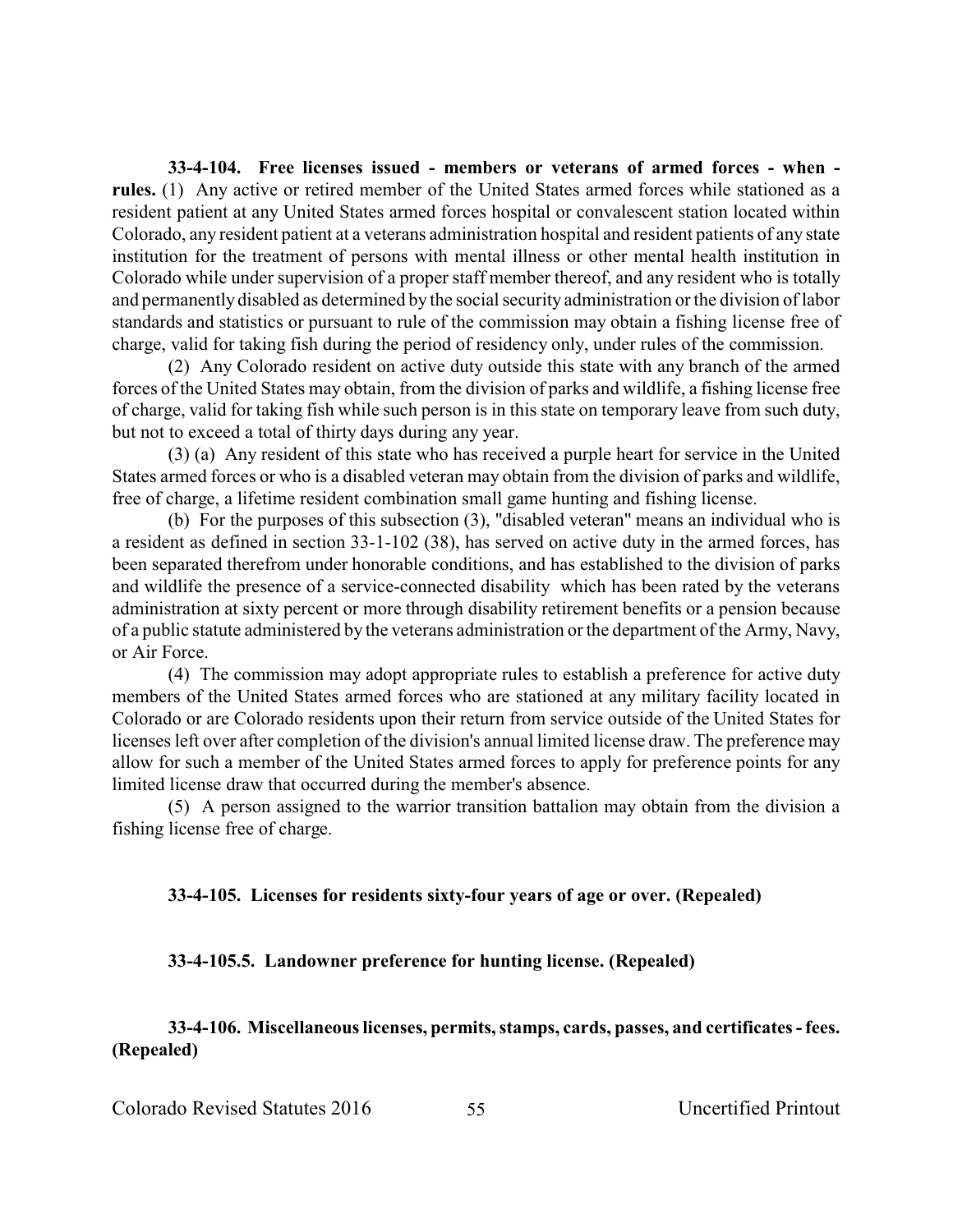**33-4-107. Permit to collect for scientific purposes. (Repealed)** 

**33-4-108. Certificate of lawful possession. (Repealed)** 

**33-4-109. Specimens may be held - when. (Repealed)** 

**33-4-110. Duplicate tags. (Repealed)** 

**33-4-111. Taxidermists must have license. (Repealed)** 

**33-4-112. License agents - reports - board of claims. (Repealed)** 

**33-4-113. Certificate of competency and safety - when necessary. (Repealed)** 

**33-4-114. Course in hunter safety and competency. (Repealed)** 

## **33-4-115. Division of wildlife to coordinate statewide programs. (Repealed)**

**33-4-116. Big game hunting licenses - auction or raffle - use of proceeds rules.** (1) (a) The division is authorized to issue up to two either-sex rocky mountain bighorn sheep licenses, two either-sex rocky mountain goat licenses, two either-sex shiras moose licenses, four either-sex mule or white-tailed deer licenses, four either-sex rocky mountain elk licenses, and four either-sex pronghorn licenses each year through a competitive auction or raffle.

(b) A nonprofit organization directly involved in the conservation of wildlife in Colorado or the division may be authorized by the commission to conduct the license auction or raffle. All such auctions and raffles shall be conducted pursuant to Colorado law.

(2) (a) Except as specified in this subsection (2), all proceeds from the auction or raffle of rocky mountain bighorn sheep, rocky mountain goat, and shiras moose licenses shall be used by the division for the benefit of rockymountain bighorn or desert sheep, rockymountain goats, and shiras moose in Colorado, and all proceeds from the auction or raffle of mule and white-tailed deer, rocky mountain elk, and pronghorn licenses shall be used by the division for the benefit of mule and whitetailed deer, rocky mountain elk, and pronghorn in Colorado.

Colorado Revised Statutes 2016 56 Uncertified Printout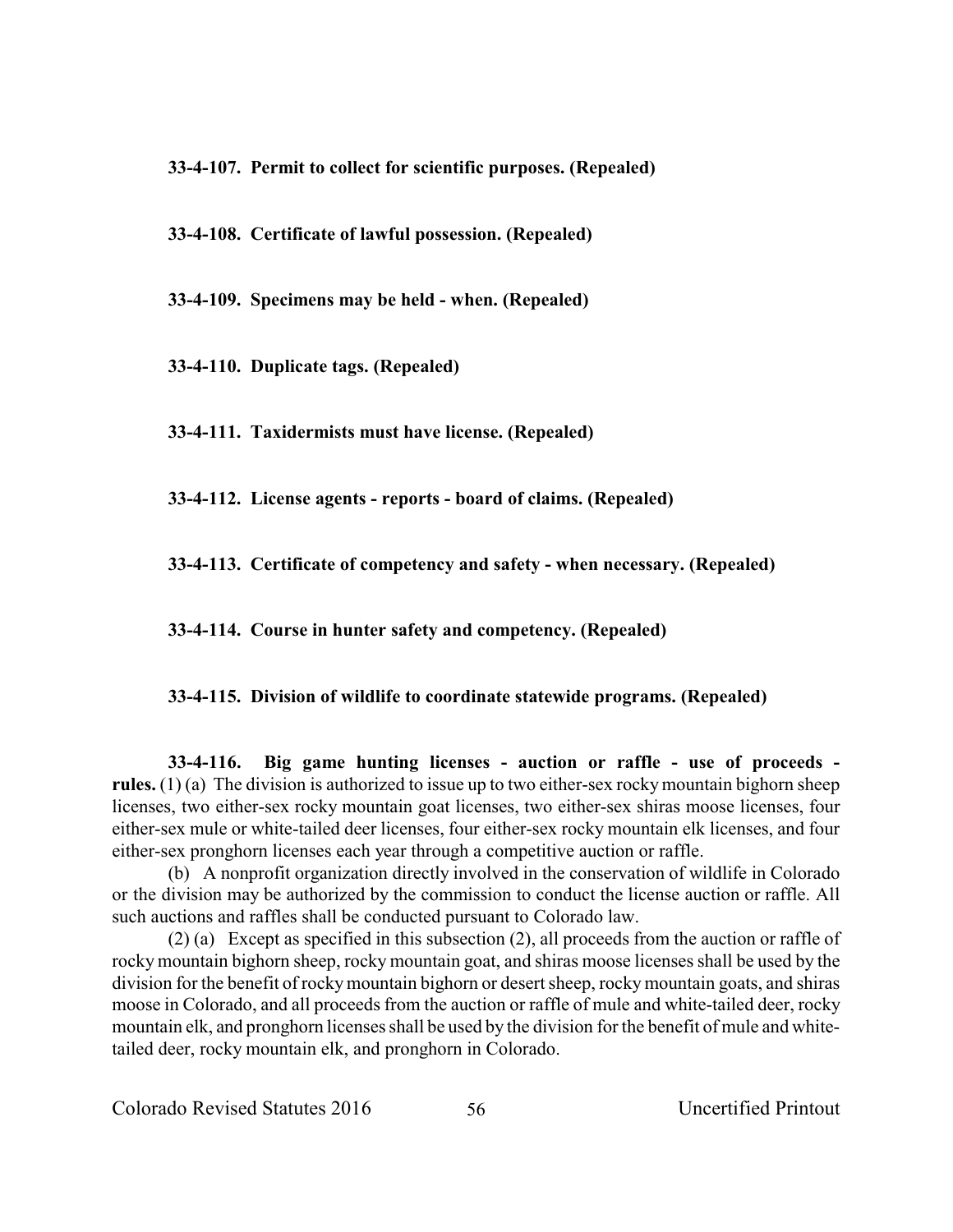(b) If an auction or raffle is conducted by a nonprofit organization, the organization may retain up to twenty-five percent of the proceeds of the auction or raffle to cover auction or raffle costs and to fund projects of its own choosing that benefit wildlife in Colorado.

(c) The proceeds from the auctions and raffles shall be in addition to any moneys otherwise provided for the management of rocky mountain bighorn or desert sheep, rocky mountain goats, shiras moose, mule and white-tailed deer, rocky mountain elk, and pronghorn.

(3) The commission may promulgate rules pertaining to auction and raffle licenses, the conduct of the auctions and raffles, record-keeping requirements, the expenditure of proceeds, including requiring consultation by the division with advisory committees comprised of representatives of the participating nonprofit organizations prior to the expenditure of any proceeds, and any other rules necessary to implement the auction and raffle program.

# **33-4-116.5. Auction or raffle of deer, elk, and pronghorn licenses - use of proceeds. (Repealed)**

**33-4-117. Youth licenses - terminally ill hunters - special restrictions and privileges.** (1) A person under the age of eighteen years may obtain a youth small game hunting license, issued pursuant to section 33-4-102 (1.4) (x), for a fee of one dollar upon showing a hunter education certificate as required by section 33-6-107 (8). The one-dollar fee includes the search and rescue fund surcharge imposed under section 33-1-112.5 (2) (a).

(2) Every person under sixteen years of age hunting with a youth small game hunting license shall at all times be accompanied by a person eighteen years of age or older as required by section 33-6-107 (3.5); except that a person of any age who purchases a small game hunting license issued pursuant to section 33-4-102 (1.4) (f) is exempt from this restriction.

(3) (Deleted by amendment, L. 2003, p. 1031, § 7, effective July 1, 2003.)

(4) Youth big game licenses, entitling the holder to hunt deer, elk, or pronghorn, may be purchased by persons who are at least twelve years of age but under eighteen years of age for the fees specified in section 33-4-102 (1.4) (w). Said fees include the search and rescue fund surcharge imposed under section 33-1-112.5 (2) (a). Persons under sixteen years of age hunting deer, elk, or pronghorn must be accompanied by a person eighteen years of age or older as required by section 33-6-107 (4).

(4.5) The commission is authorized to establish a special licensing program for hunters eligible for a youth license under the provisions of this section, and to adopt rules that establish a hunting license preference for youth hunters. In connection with such a program the commission is also authorized, within its discretion, to establish a special licensing program for adult mentors of youth hunters and to adopt rules that establish a hunting license preference for such adult mentors.

(5) (Deleted by amendment, L. 2004, p. 83, § 1, effective August 4, 2004.)

 $(6)$  The commission is authorized to establish a special licensing program for hunters twentyone years of age or younger who suffer from a terminal illness or a life-threatening disease or injury and to adopt rules that establish a hunting license preference for such hunters.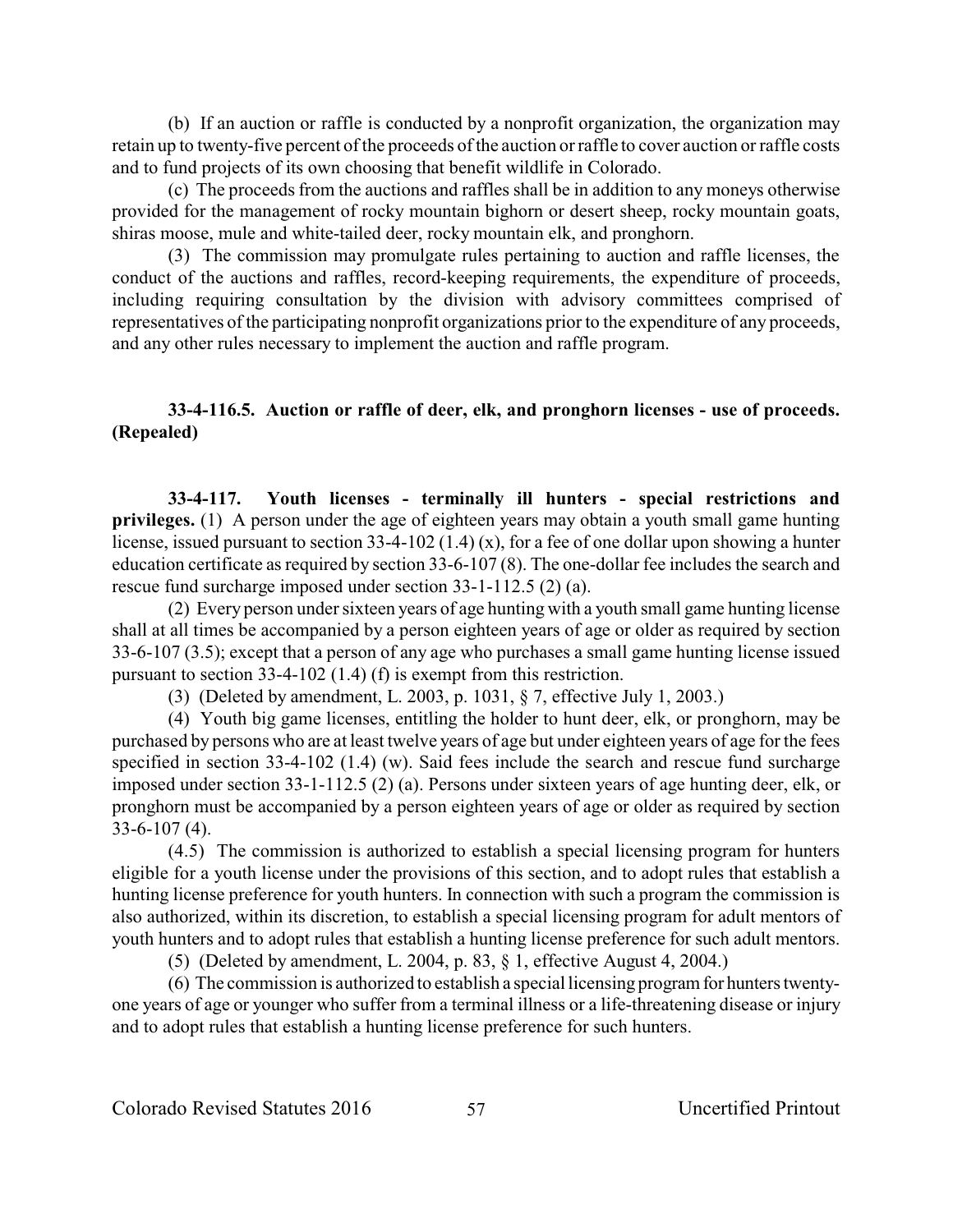## **33-4-118. Hiking certificates. (Repealed)**

**33-4-119. Mobility-impaired hunters.** (1) The commission is authorized to establish a special licensing program for mobility-impaired hunters.

(2) The commission is authorized to adopt appropriate rules that define "mobility-impaired" and establish a hunting license preference for the mobility-impaired.

**33-4-120. Wildlife management public education advisory council creation.** (1) (a) The director of the division shall appoint nine individuals, at least three of which are from the western slope, to act as the wildlife management public education advisory council, referred to in this section as the council. The council shall have statewide responsibility and authority.

(b) (I) The council shall consist of the following members:

(A) Two sports persons who purchase big game licenses on a regular basis in Colorado, one of whom is from the western slope;

(B) Two sports persons who purchase fishing licenses on a regular basis in Colorado, one of whom is from the western slope;

(C) One person representing local counties in rural areas of Colorado, the economies of which have a substantial income from hunting or fishing recreation;

(D) One person representing municipalities in rural areas of Colorado, the economies of which have a substantial income from hunting or fishing recreation;

(E) One person representing the division of parks and wildlife;

(F) One person, who shall not be an employee of the division, with a substantial background in media and marketing operations; and

(G) One person representing agricultural producers.

(II) The council members appointed pursuant to sub-subparagraphs (A) and (B) of subparagraph (I) of this paragraph (b) shall be nominated by organized sports person groups with regional or statewide membership. The council members appointed pursuant to sub-subparagraphs (C) and (D) of subparagraph (I) of this paragraph (b) shall be nominated by organizations that represent the interests of such counties and municipalities.

(III) All members of the council shall be residents of the state of Colorado.

(IV) Everyeffort shall be made by the director to appoint members from all geographic areas of the state.

(c) A member shall serve for no more than two terms; except that no member representing the division of parks and wildlife shall be so limited. The appointments to the council shall be as follows:

(I) The initial terms for the two members representing sports persons who hunt shall be two years for one member of said group and four years for the other member of said group.

(II) The initial terms for the two members representing sports persons who fish shall be two years for one member of said group and four years for the other member of said group.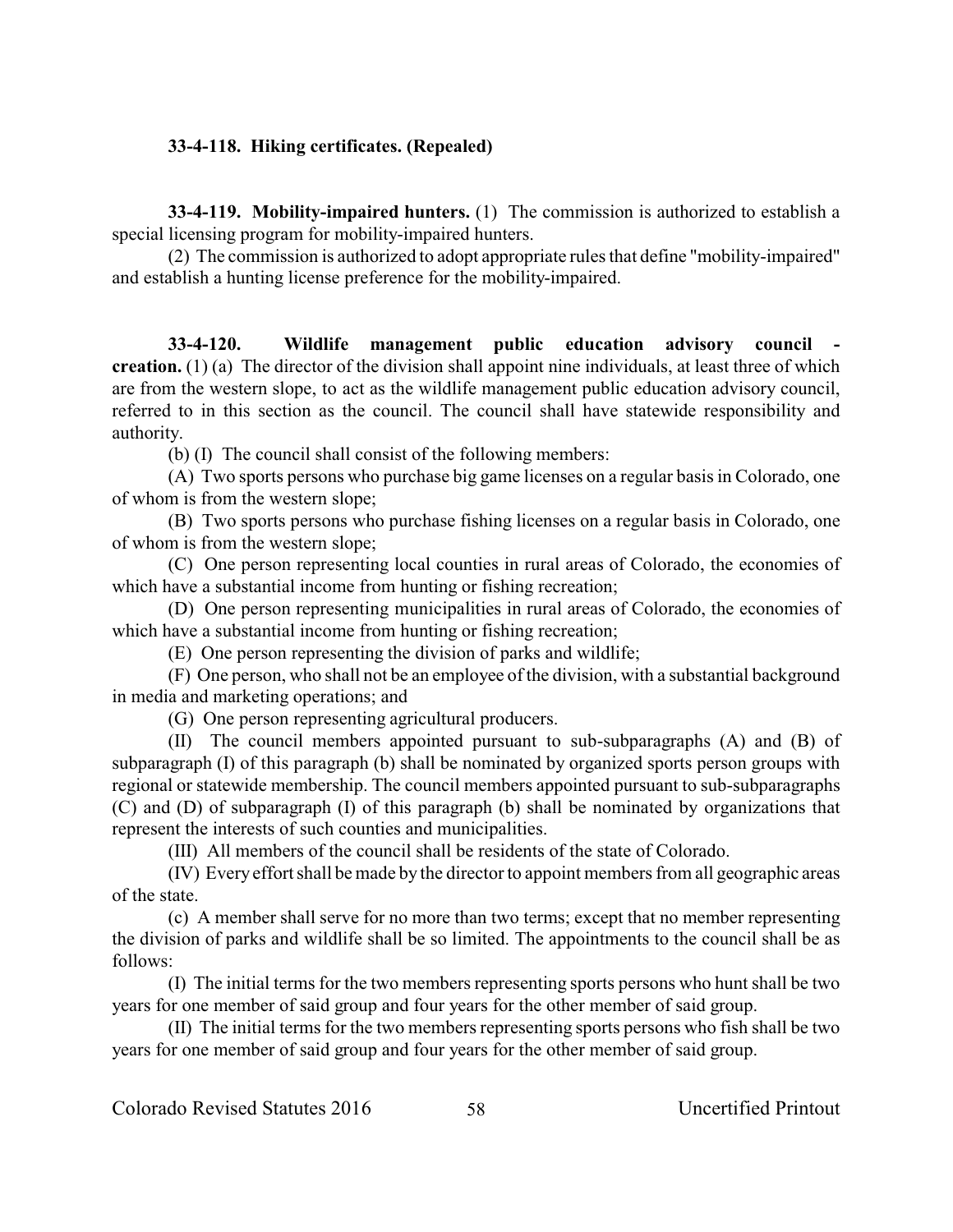(III) The initial term length for the member representing the division shall be at the discretion of the director of the division.

(IV) The initial term length for the member representing counties and for the member representing agricultural producers shall be four years.

(V) The initial term length for the member representing municipalities and for the member with substantial experience in media and marketing operations shall be two years.

(VI) After the initial appointments, all subsequent appointments shall be for four years.

(d) Members of the council shall be compensated from the wildlife cash fund created in section 33-1-112 (1), for the reasonable and necessary expenses they incur in connection with their activities for the council.

(e) The council shall perform the following duties:

(I) Oversee the design of a comprehensive media-based public information program to educate the general public about the benefits of wildlife, wildlife management, and wildlife-related recreational opportunities in Colorado, specifically hunting and fishing;

(II) Prepare an operational plan for the director's approval no later than December 1, 1998;

(III) Expend moneys from the wildlife management public education fund in accordance with the operational plan approved by the director; except that all such expenditures shall be within the scope of the activities and funding levels authorized in such operational plan.

(f) Repealed.

(2) Nothing in this section shall be construed to be a mechanism to substitute funding that would otherwise be available for expenditure by the division, or to replace or reduce the obligation of the division to carry out public information programs under this title.

(3) Repealed.

## **ARTICLE 5**

### Protection of Fishing Streams

**33-5-101. Legislative declaration.** It is declared to be the policy of this state that its fish and wildlife resources, and particularly the fishing waters within the state, are to be protected and preserved from the actions of any state agency to the end that they be available for all time and without change in their natural existing state, except as may be necessary and appropriate after due consideration of all factors involved.

**33-5-102. Projects affecting streams - submission of plans.** No agency of the state, referred to in this article as an "applicant", shall obstruct, damage, diminish, destroy, change, modify, or vary the natural existing shape and form of any stream or its banks or tributaries by any type of construction without first notifying the commission of such planned construction. Such notice shall

Colorado Revised Statutes 2016 59 Uncertified Printout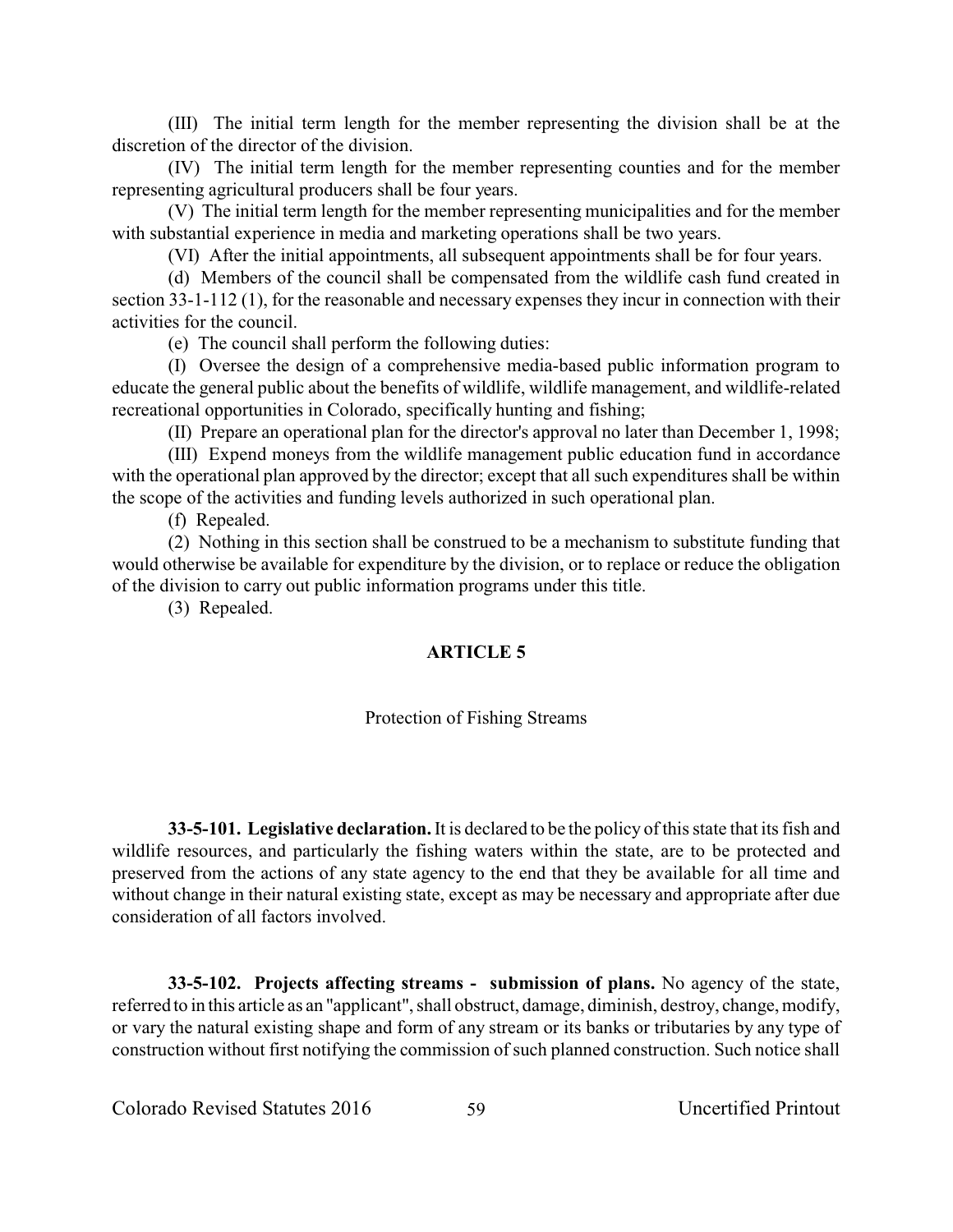be on forms furnished by the commission and shall be submitted not less than ninety days prior to the date of the commencement of planned construction. The notice shall include detailed plans and specifications of so much of the project as may or will affect, as set forth in this section, any stream.

**33-5-103. Examination of plans.** The commission shall promptly examine and investigate all plans submitted to it pursuant to the provisions of section 33-5-102. If the commission determines that the plans and specifications are technically inadequate to accomplish the purposes set forth in section 33-5-101, it shall notify the applicant and may render aid in preparing adequate plans and specifications.

**33-5-104. Notice by commission.** Within thirty days after the receipt of any plans submitted to it, the commission shall notify the applicant if the planned construction or project will adversely affect the stream involved. If an applicant is notified that the planned construction will adversely affect any stream involved, the commission shall accompany such notice with recommendations or alternative plans which will eliminate or diminish such adverse effect.

**33-5-105. Arbitration.** (1) If the commission notifies an applicant that the construction will adversely affect the stream involved, the applicant, within fifteen days after receiving the recommendations and alternatives of the commission, shall notify the commission if it refuses to modify its plans in accordance with such recommendations or alternatives.

(2) Upon receipt of such refusal, the commission shall determine if it desires to have the matter arbitrated. Within ten days after an affirmative decision and after notice to the other agency or agencies involved, the commission shall notify, in writing, the governor. No further action shall be taken to advance the planned construction until the governor issues a written decision within thirty days after receipt of written notice which shall be binding on all parties concerned, and there shall be no judicial review thereof.

**33-5-106. Vested water rights.** This article shall not operate or be so construed as to impair, diminish, or divest any existing or vested water rights acquired under the laws of this state or the United States, nor shall this article apply in emergency situations.

**33-5-107. Irrigation projects exempt.** This article shall not apply to any irrigation project.

# **ARTICLE 5.5**

Fish Health Board

Colorado Revised Statutes 2016 60 Uncertified Printout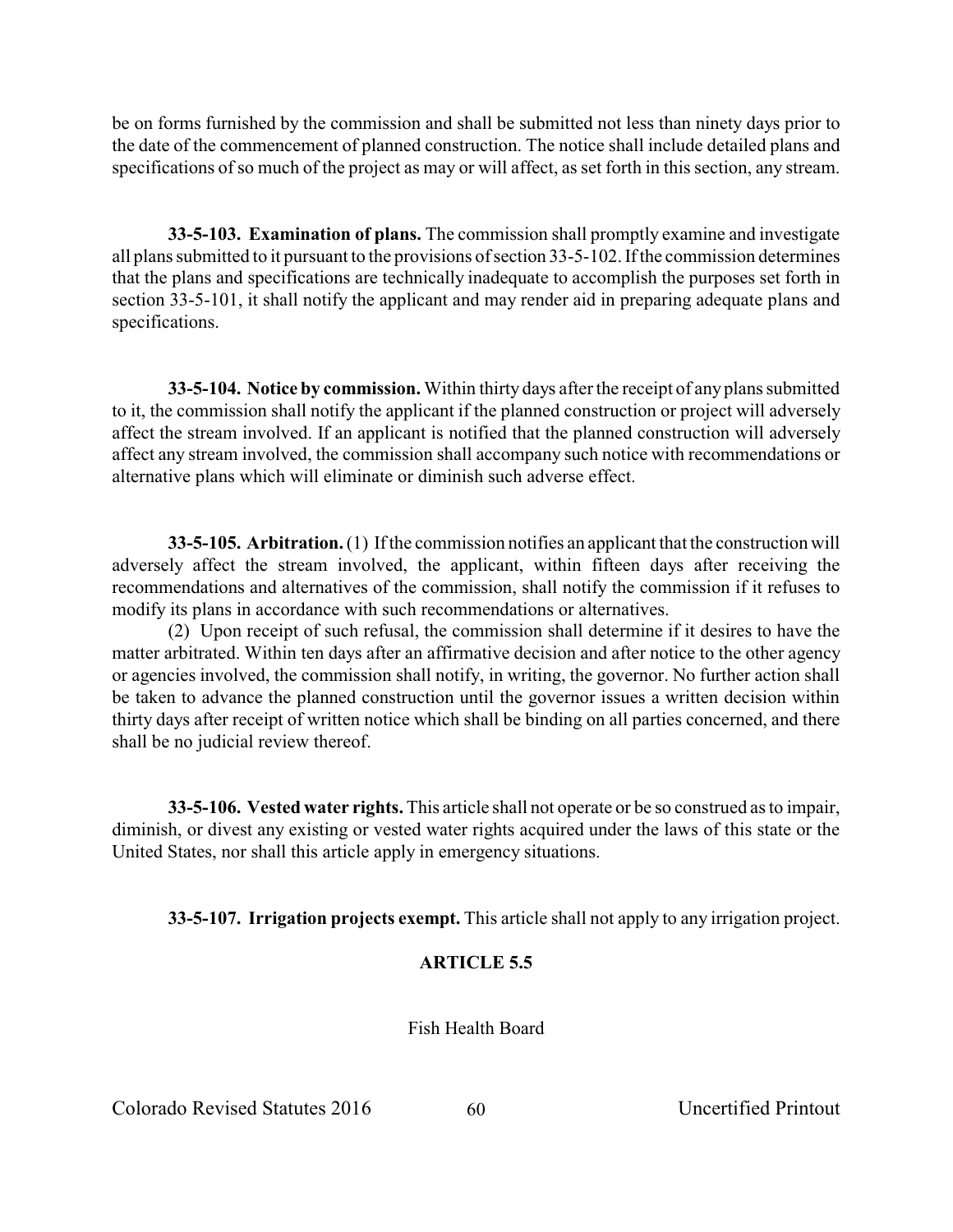**33-5.5-101. Fish health board - created.** (1) There is hereby created and established in the division a fish health board, which shall consist of five members, each of whom shall be appointed no later than sixty days after June 7, 1991. The members of the board shall be as follows:

(a) One member who is not a commercial aquaculturist and who may be an employee of the department of agriculture, appointed by the commissioner of agriculture;

(b) One member who may be an employee of the division, appointed by the director;

(c) Two members who are engaged in the private business of aquaculture and who shall, insofar as is possible, represent the various segments of the aquaculture industry and the various geographic areas of the state, appointed by the commissioner of agriculture; and

(d) One member who is an employee of the United States fish and wildlife service, appointed by the regional director thereof.

(2) The term of office of said members shall be three years; but of the members first appointed to the board, two members shall be appointed for one-year terms, two members shall be appointed for two-year terms, and the remaining member shall be appointed for a three-year term. The assignment of such initial terms shall be made by the director. Each member shall serve until his or her successor has been appointed and qualified, and any member shall be eligible for reappointment. The appointing entity shall fill any vacancy by appointment for the remainder of an unexpired term. The commissioner of agriculture and the director of the division shall be ex officio nonvoting members of the board. Board members shall serve without compensation except for actual and necessary traveling expenses. The board shall meet at least once each year and additionally as necessary.

(3) The fish health board shall annually elect a chairman and a vice-chairman, each of whom shall serve at the pleasure of the board.

(4) A majority of the fish health board shall constitute a quorum, and, if a quorum is present, in person or by telephone, the board may act upon a vote of a majority of those present.

(5) The fish health board shall constitute a "public entity" and each member and employee of the board shall constitute a "public employee"within the meaning of the "Colorado Governmental Immunity Act", article 10 of title 24, C.R.S.

(6) The fish health board shall exercise its powers and perform its duties and functions specified in this article under the department and the executive director thereof as if the same were transferred to the department by a **type 2** transfer, as such transfer is defined in the "Administrative Organization Act of 1968", article 1 of title 24, C.R.S.

**33-5.5-102. Duties of the fish health board.** (1) The fish health board shall review or initiate and consider, prior to presentation to the commission for adoption, every rule which is to regulate or control, or otherwise relates to, fish health, the spread of aquatic disease within private aquaculture facilities or cultured aquatic stock, or the importation into the state or the distribution of any exotic aquatic species.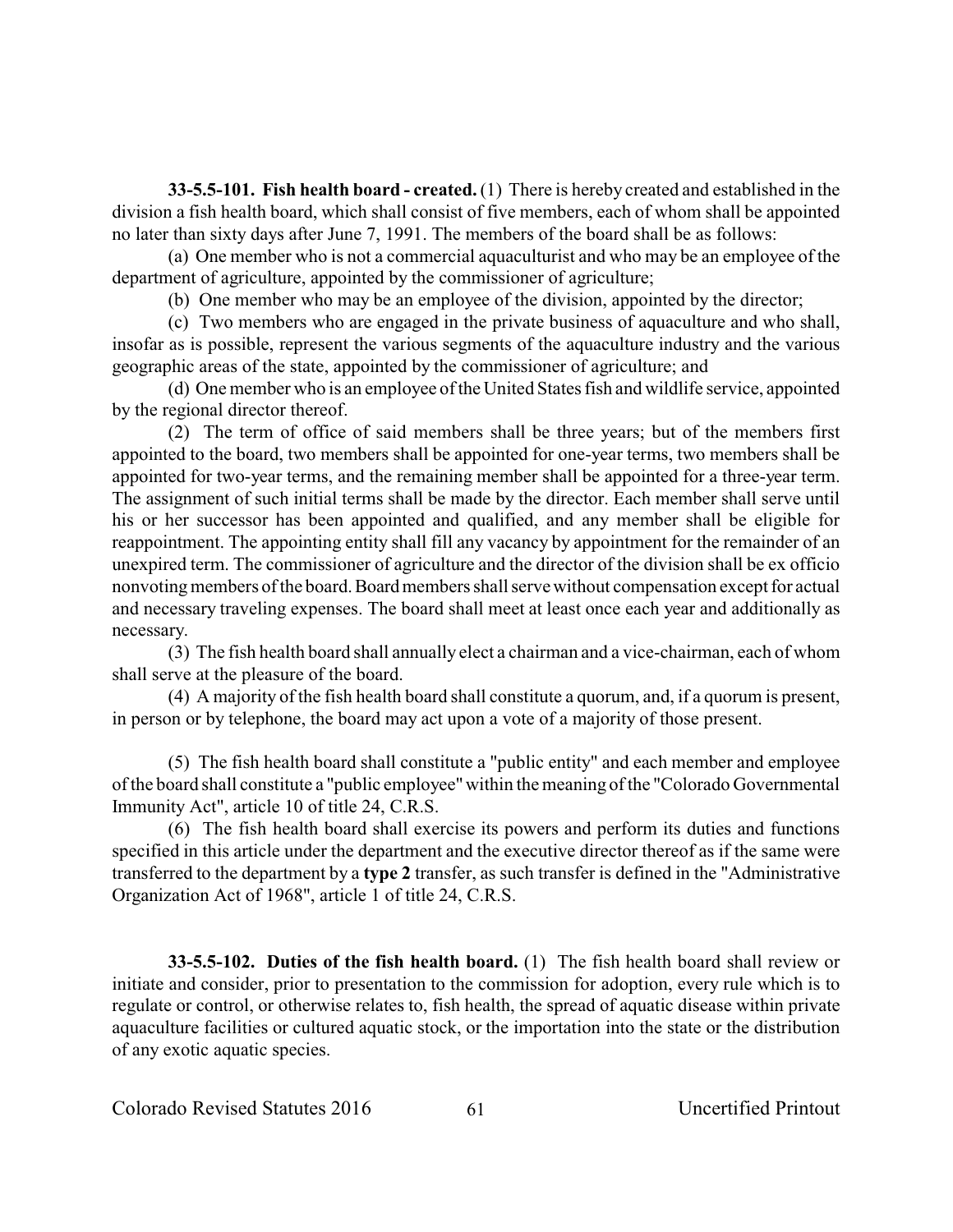(2) After considering any proposed rule, the fish health board shall vote to approve or disapprove the rule.

(3) The proposed rules approved by the fish health board shall be sent to the commission with the recommendation to adopt. The commission shall, through its normal regulatory review procedure, timely review the rule and act either to adopt or to decline to adopt the rule. In the event the commission declines to adopt the rule, it shall convey its decision to the board, along with an explanation of the reason for its decision.

(4) The proposed rules disapproved by the fish health board shall not be forwarded to the commission unless the director determines that a situation or condition exists which threatens to have a serious impact on existing aquatic populations and that the proposed regulation should be considered by the commission in spite of the recommendation of the fish health board. The director shall then forward the rule to the commission along with a recommendation of disapproval from the fish health board.

(5) Nothing in this section shall be construed to diminish or supersede the authority of the division or the commission to regulate or manage wild populations of aquatic organisms in the waters of the state or in facilities controlled or managed by the division or by the United States fish and wildlife service.

(6) The fish health board shall review any orders for the destruction of aquatic organisms or quarantines of aquaculture facilities which last beyond thirty days, and all such orders shall be conditioned upon the board's approval; except that destruction orders may be approved by the director of the division upon a determination that a situation exists which threatens imminent danger to existing aquatic populations or to human health and safety, and that no more reasonable means exist to control the condition.

(7) Destruction of aquatic organisms or quarantines shall be done in accordance with applicable regulations of the division.

(8) The board shall periodically review division rules relating to destruction or quarantine of aquaculture stock or facilities and recommend appropriate changes to the commission.

### **ARTICLE 6**

Law Enforcement and Penalties - Wildlife

### PART 1

#### GENERAL PROVISIONS

**33-6-101. Powers and duties of officers.** (1) Every Colorado wildlife officer or other commissioned officer of the division shall enforce the provisions of articles 1 to 6 of this title. Every other peace officer, as defined in section 33-1-102 (32), may assist the Colorado wildlife officers in

Colorado Revised Statutes 2016 62 Uncertified Printout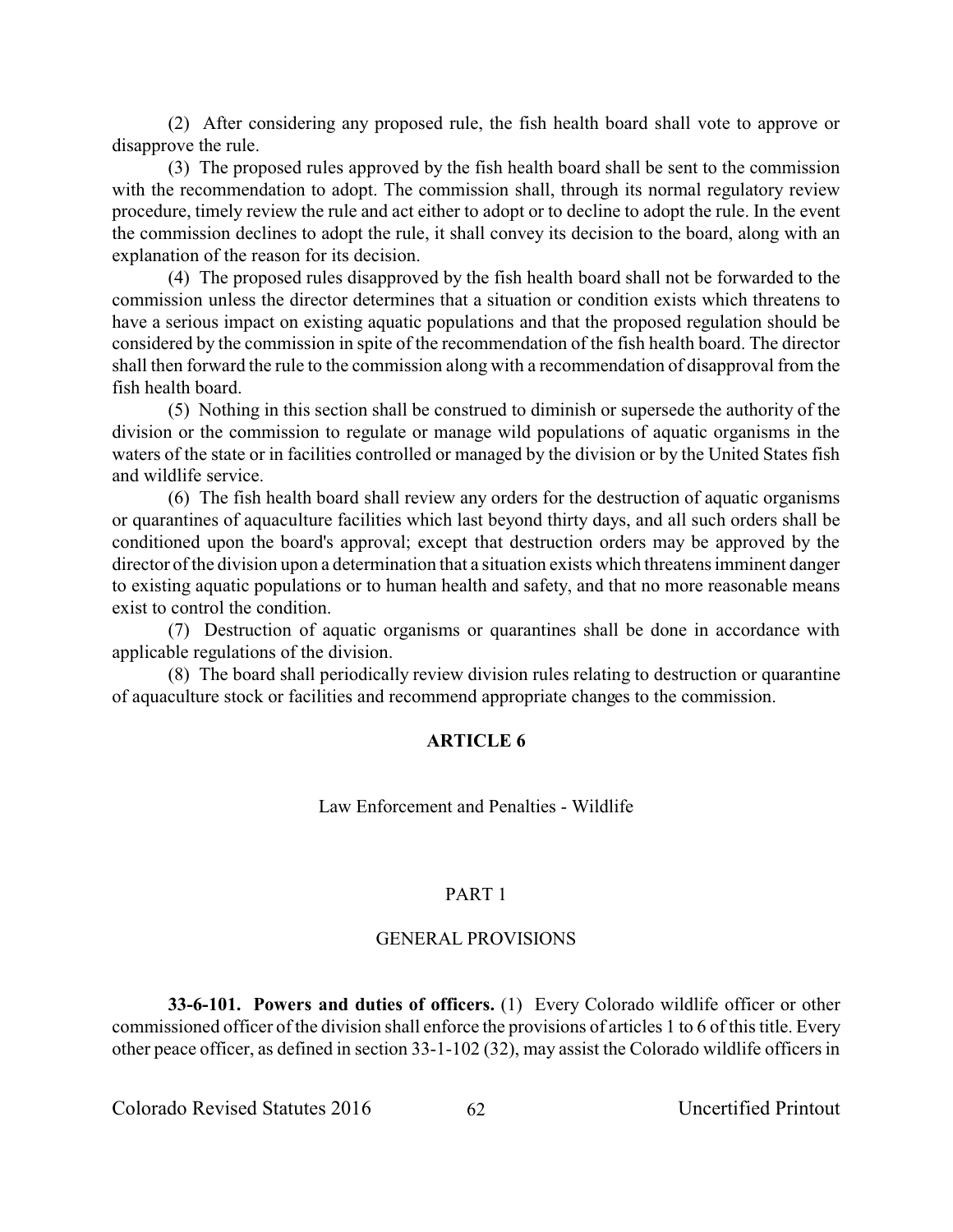the enforcement of articles 1 to 6 of this title. Each such officer has the full power and authority to arrest any person who he or she has probable cause to believe is guilty of a violation of articles 1 to 6 of this title, and, in accordance with the constitutions and laws of the United States and the state of Colorado, to open, enter, and search all places of concealment where he or she has probable cause to believe wildlife held in violation of articles 1 to 6 of this title is to be found or where other material evidence relating to a violation of articles 1 to 6 of this title is to be found and to seize the same. Each such officer shall have the authority to secure and execute search or arrest warrants.

(2) Any peace officer, as defined in section 33-1-102 (32), empowered with enforcing the provisions of articles 1 to 6 of this title has the authority to go onto any lands or waters, public or private, to demand of any person, who he has reason to believe has exercised the benefits conferred by any license provided for in articles 1 to 6 of this title, the immediate production of such license and any wildlife in possession; and such peace officer shall have the right and opportunity to inspect such licenses and wildlife.

(3) When protection of the public health, safety, or welfare requires, any officer having the power to enforce the provisions of articles 1 to 6 of this title shall have the authority to make use of any motor vehicle or other means of transportation, whether privately or publicly owned, to aid him in the performance of his duties. Payment of reasonable compensation shall be made for the use of such motor vehicle or other means of transportation.

(4) Repealed.

**33-6-102. Items constituting public nuisance - when - seizure.** (1) Every motor vehicle, vessel, firearm, seine, net, trap, explosive, poisonous or stupefying substance, or other personal property used in the hunting, taking, or harassing of wildlife in violation of the provisions of articles 1 to 6 of this title is declared to be a public nuisance. Every such item shall be subject to seizure, confiscation, and forfeiture or destruction as provided in this section, unless the possession of said property is not unlawful and the owner of said property was not a party to the violation and would suffer undue hardship by the sale, confiscation, or destruction of the property.

(2) (a) Any personal property subject to seizure, confiscation, and forfeiture or destruction under the provisions of this section, which is seized as a part of or incident to a criminal proceeding for violation of the provisions of articles 1 to 6 of this title and for which disposition is not provided by another statute of this state, shall be disposed of as provided in this section.

(b) (I) The division shall be in violation of this section if it seizes any personal property that is not part of or incident to a criminal proceeding for violation of articles 1 to 6 of this title and does not return such property on demand.

(II) If the division violates subparagraph (I) of this paragraph (b) or any other provision of law when seizing personal property, the division shall be charged one hundred dollars per day per violation plus any attorney's fees incurred by the owner of the property.

(3) Any such property, the possession of which is illegal and which in the opinion of the court having jurisdiction over the criminal proceeding is not properly the subject of a sale, may be destroyed pursuant to a warrant for the destruction of personal property issued by the court and directed to the division. The court shall stay the execution of any such warrant during the period in which the property is used as evidence in any pending criminal or civil proceeding.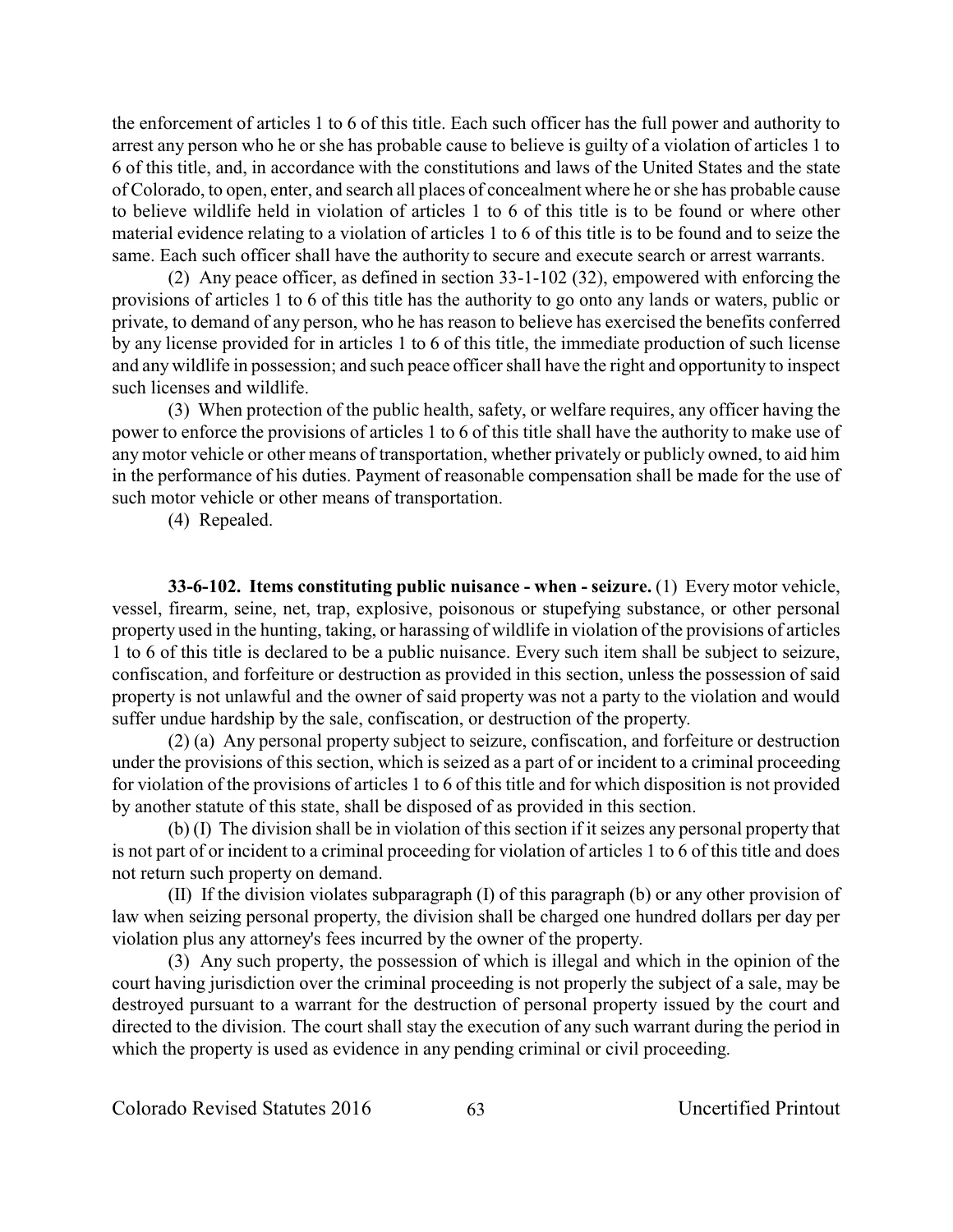(4) Except as otherwise provided in this section, the court may order any such property sold by the division in the manner provided for sales on execution. The proceeds of the sale shall be applied as follows:

(a) To the fees and costs of removal and sale;

(b) To the payment of the state's costs on such action; and

(c) The balance, if any, or any portion thereof not otherwise distributed pursuant to this paragraph (c), to the wildlife cash fund. Instead of being deposited in the wildlife cash fund, such balance or any portion thereof may be transmitted, upon order of the court, as follows:

(I) To the seizing agency, if the court finds that the proceeds can be used by such agency;

(II) To any person who suffers bodily injury or property damage as a result of the action which constitutes the violation, if said person petitions the court therefor.

(5) In lieu of ordering the sale or destruction of such property, the court may, if it finds that it can be used by the agency which seized it, order it delivered to the agency for such use.

(6) The division shall not undertake any seizure of property pursuant to this section unless the division has complied with parts 3 and 5 of article 13 of title 16, C.R.S., as applicable.

**33-6-103. Prosecution of offenses.** If the possession, use, importation, exportation, transportation, storage, sale, or offering or exposing for sale of wildlife is prohibited or restricted by articles 1 to 6 of this title or by rule or regulation of the commission, the prohibition or restriction, where not otherwise specifically provided, shall extend to and include every part of such wildlife, and a violation as to each animal or part thereof shall be a separate offense. Two or more offenses may be charged in the same complaint, information, or indictment, and proof as to part of an animal shall be sufficient to sustain a charge as to the whole of it. Violations as to any number of animals of the same kind may be charged in the same count and punished as a separate offense as to each animal.

**33-6-104. Imposition of penalty - procedures.** (1) Any person who violates any of the provisions of articles 1 to 6 of this title or any rule of the commission that does not have a specific penalty listed is guilty of a misdemeanor and, upon conviction thereof, shall be punished by a fine of fifty dollars, a surcharge as described in section 24-33.5-415.6, C.R.S., and an assessment of five license suspension points.

(2) At the time that any person is charged with violating any misdemeanor provisions of articles 1 to 6 of this title or any rule of the commission, the officer shall issue a summons and complaint to the alleged offender or, in the case of a violation for which a fine of a fixed amount is prescribed, may give the alleged offender an opportunity to voluntarily pay the fine and surcharge in the form of a penalty assessment. Penalty assessments shall not be issued for violations for which minimum and maximum fines have been established. The penalty assessment notice given to the alleged offender shall contain the information required in and be in the form of a summons and complaint and shall specify in dollars the amount of the penalty to be assessed for the alleged offense and the amount of the surcharges to be collected pursuant to sections 24-4.2-104 (1) and 24-33.5- 415.6, C.R.S. If the alleged offender accepts such notice and pays the fine and the surcharges entered

Colorado Revised Statutes 2016 64 Uncertified Printout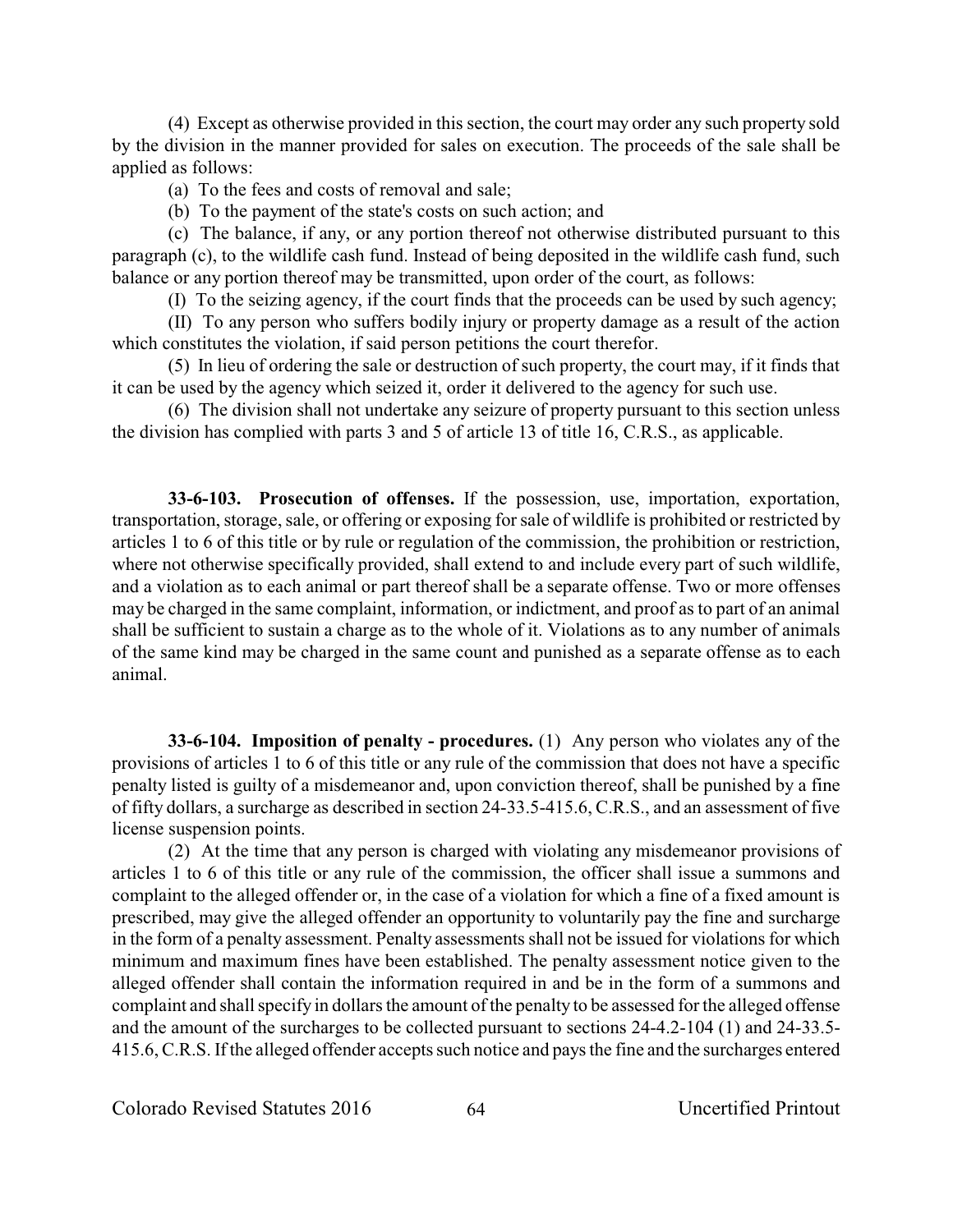thereon to the division within fifteen days of issuance of the notice, such acceptance and payment shall constitute an acknowledgment of guilt by such person of the violation set forth in the penalty assessment notice. Any person who accepts a penalty assessment notice but who does not furnish satisfactory evidence of identity or who the officer has reasonable and probable grounds to believe will disregard a written promise to pay the specified fine and surcharges may be taken by the officer to the nearest known post-office facility and be required to remit the amount of the specified fine and surcharges to the division immediately by mail in United States currency or other legal tender by money order or personal check. Refusal or inability to remit the specified fine and surcharges by mail when required shall constitute a refusal to accept a penalty assessment notice. The officer shall advise the person arrested of the license suspension points to be assessed in accordance with section 33-6-106. Checks tendered by the violator to and accepted by the division and on which payment is received by the division shall be deemed sufficient receipt. If the fine and surcharges are not so paid, then the officer who issued the penalty assessment notice shall docket the summons and complaint with a court of competent jurisdiction for appearance by the person to answer the charges therein contained at such time and place as is specified in the summons and complaint.

**33-6-105. Disposition of fines and surcharges.** (1) (a) Except as otherwise provided in paragraph (b) of this subsection (1), all moneys collected for fines under articles 1 to 6 of this title, either by payment of a penalty assessment or assessed by a court upon conviction and resulting from issuance of a citation by a wildlife officer of the division of parks and wildlife, shall be transmitted to the state treasurer, who shall credit one-half to the general fund and one-half to the wildlife cash fund or, for offenses involving nongame wildlife, to the nongame and endangered wildlife cash fund.

(b) When an arrest has been made or the citation for any wildlife offense has been issued by a park officer of the division of parks and wildlife or by any other Colorado peace officer, as defined in this title, the state treasurer shall credit one-half of the moneys collected to the general fund and one-half to the Colorado town, city, county, city and county, or state agencywhose officer issued the citation.

(2) It is the duty of every clerk of a court before which prosecutions and appeals of violators of articles 1 to 6 of this title are heard, within twenty days after any such trial, appeal, disposition, or dismissal thereof, to notify the division, in writing, of the result thereof and the amount of fines collected, if any, and the disposition of such fines.

(3) The provisions of the "Colorado Crime Victim Compensation Act", article 4.1 of title 24, C.R.S., shall not apply to articles 1 to 6 of this title, and the costs imposed by said act shall not be levied on criminal actions for violations of articles 1 to 6 of this title.

(4) No fine, penalty, or judgment assessed or rendered under the provisions of articles 1 to 6 of this title shall be suspended, reduced, or remitted otherwise than as expressly provided by law.

(5) All moneys collected by the division as surcharges on penalty assessments issued pursuant to section 33-6-104 shall be transmitted to the court administrator of the judicial district in which the offense was committed for credit to the victims and witnesses assistance and law enforcement fund established in that judicial district.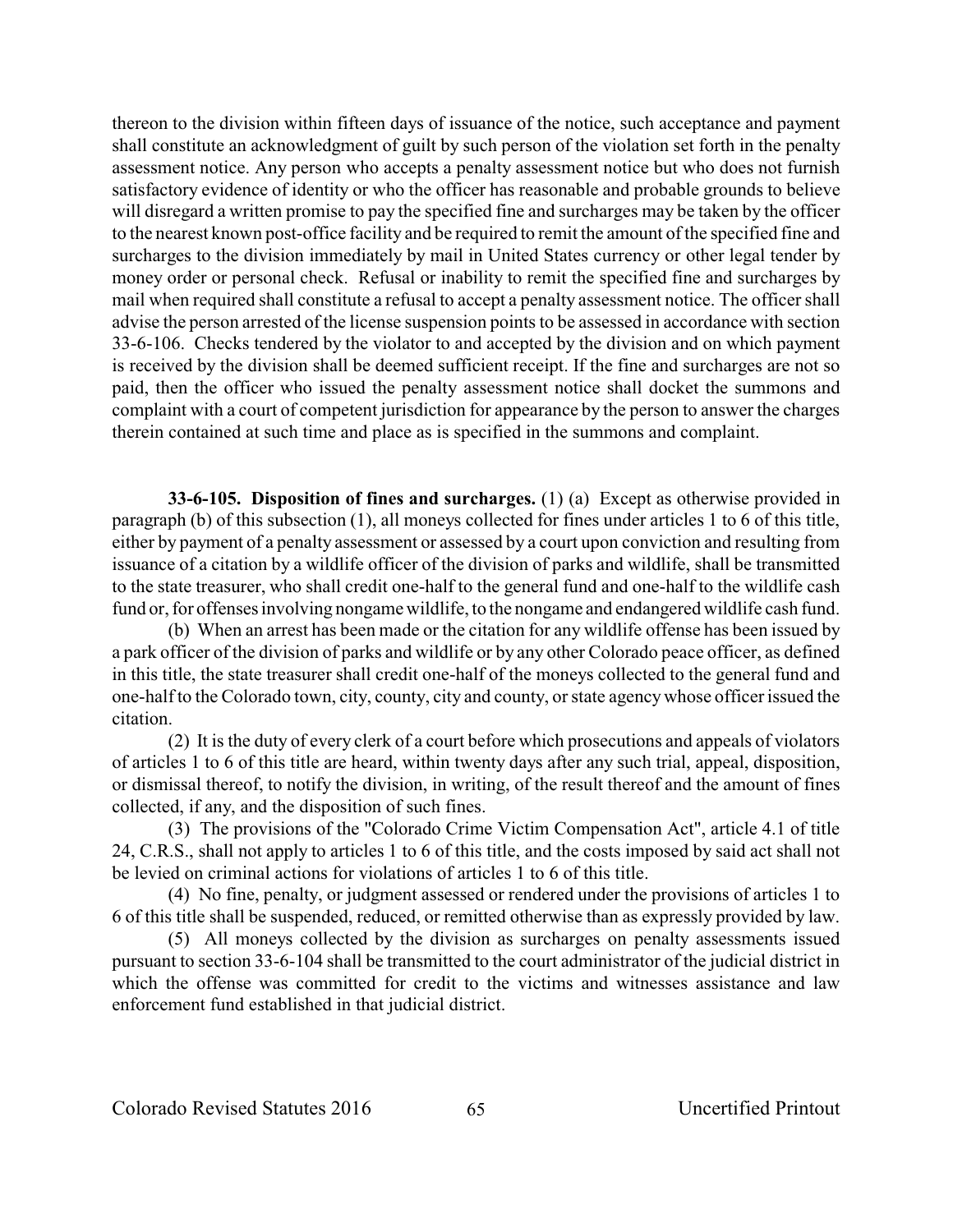**33-6-106. Suspension of license privileges - repeal.** (1) The commission, or a hearing officer who has been delegated authority by the commission, has the exclusive authority to suspend the privilege of applying for, purchasing, or exercising the benefits conferred by any or all licenses issued by the division for a period not to exceed five years, except as otherwise provided in articles 1 to 6 of this title, if a person:

(a) Has been convicted of violations of articles 1 to 6 of this title totaling twenty or more points in any consecutive five-year period;

(b) While a Colorado resident:

(I) Has been convicted of wildlife violations of another state, or any Canadian province, United States territory, or federal agencywhich is a member of the "Wildlife Violator Compact", part 26 of article 60 of title 24, C.R.S., for which equivalent charges exist in this state, and such convictions, individually or when combined with convictions specified in paragraph (a) of this subsection (1), would total twenty or more points in any consecutive five-year period.

(II) (Deleted by amendment, L. 2003, p. 1940, § 4, effective May 22, 2003.)

(c) Has been convicted of any violation of title 18, C.R.S., that was committed while hunting, trapping, fishing, or engaging in a related activityor of anyfederal wildlife violations within Colorado and such federal convictions, individually or when combined with convictions specified in paragraph (a) of this subsection (1), total twenty or more points;

(d) Is found to meet the requirements for reciprocal suspension as provided in the "Wildlife Violator Compact", part 26 of article 60 of title 24, C.R.S.;

(e) Has been convicted of any violation under section  $33-6-114.5$  (2), (3), (4), (5), or (6).

(2) For the purposes of license suspension under subsection (1) of this section, the payment of a penalty assessment, a court conviction, a plea of nolo contendere, the acceptance of a deferred or suspended sentence by the court, the adjudication of a juvenile as delinquent for any violation of this title that would have resulted in a conviction if prosecuted as an adult, or forfeiture of bail shall be deemed a conviction.

(3) Any person who is to be considered for suspension, including permanent suspension, shall be given due notice of such action and shall be given the opportunity to appear and show cause why his or her license privileges should not be suspended. Such notice shall be in the form of a certified letter, return receipt requested, sent to the last-known address of the person, stating the violations and the date of hearing. Proof of such mailing and attempted delivery shall be sufficient proof of the notice required by this subsection (3).

(4) Except as otherwise provided in subsection (4.5) of this section, any hearing on the suspension of license privileges for Colorado residents shall be held in a regional or area office of the division nearest to the residence of the respondent or, in the case of nonresidents, in such other location as may be determined by the division. Such hearing shall be conducted by a hearing examiner on behalf ofthe commission. The hearing examiner mayadminister oaths and affirmations, issue subpoenas for the attendance of witnesses and the production of books and papers, and apply to the district court for enforcement thereof. The hearing examiner shall not be subject to the provisions of part 10 of article 30 of title 24, C.R.S. The director shall appoint such hearing examiners, who may be employees of the division.

(4.5) With respect to any suspension of the license of a resident pursuant to the provisions of a compact with another state, territory, or province for failure to comply with the terms of a

Colorado Revised Statutes 2016 66 Uncertified Printout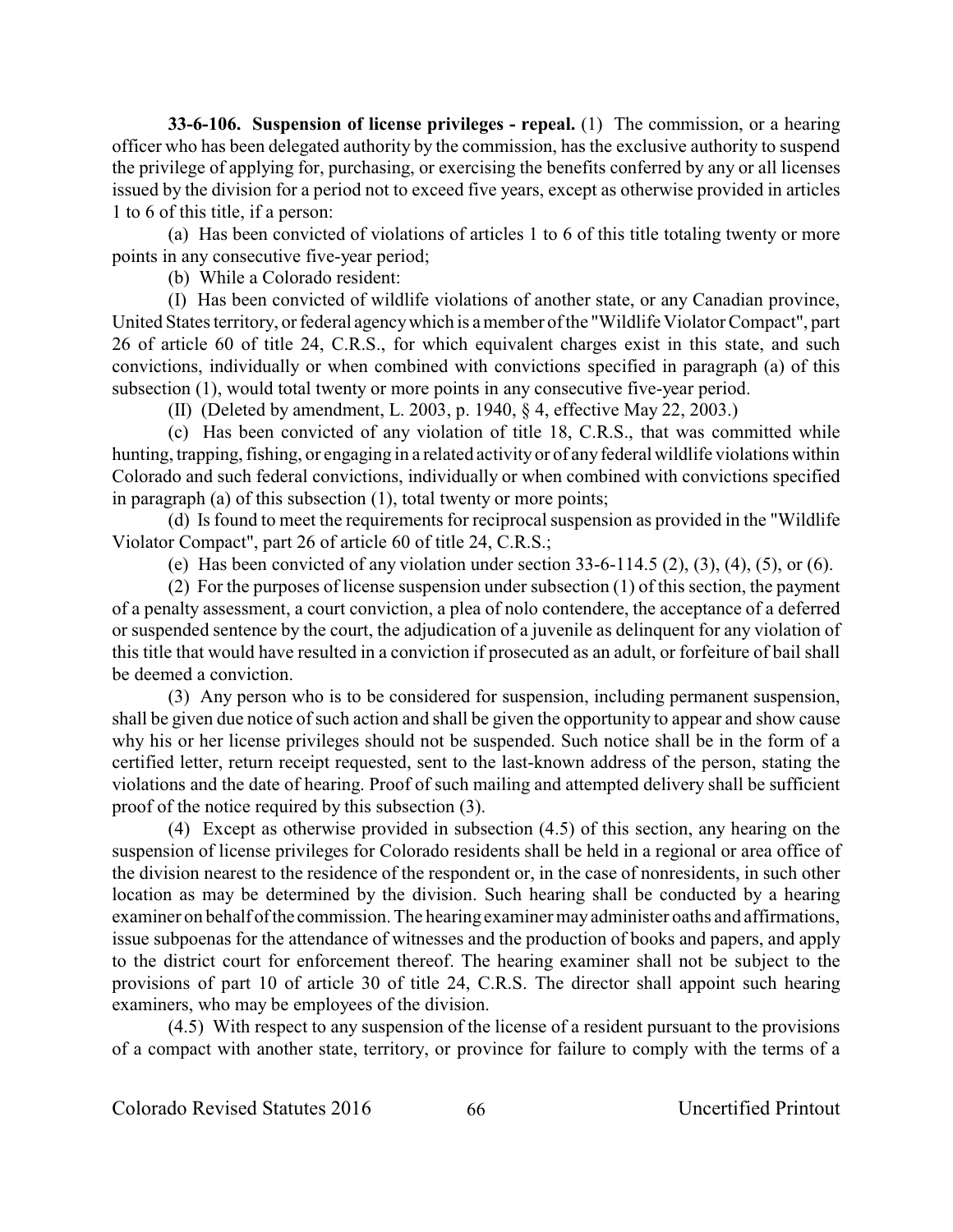summons, complaint, summons and complaint, penalty assessment notice, or other official notice of an alleged wildlife violation issued by a wildlife officer or other authorized peace officer in such other state, territory, or province, the hearing shall be conducted by the commission at the time and place of a regularly scheduled meeting without the need for any prior hearing by the hearing examiner. The commission shall have the authority with respect to any such suspension to suspend the resident's privileges until satisfactory evidence of compliance with the terms of the summons, complaint, summons and complaint, penalty assessment notice, or other official notice of violation has been furnished to the division.

(5) Notice of any resulting suspension shall be sent to the person by certified mail, return receipt requested, to the last-known address of such person and to license agents and other persons who should be notified of such suspensions.

(6) Any person whose license privileges have been suspended shall not be entitled to purchase, apply for, or exercise the benefits conferred by any license issued by the division until such person's suspension has expired. Any person who violates this subsection (6) is guilty of a misdemeanor and, upon conviction, shall be punished by a fine of five hundred dollars. Conviction under this subsection (6) shall result in an automatic two-year extension of the existing suspension added to the end of the original suspension unless such person was under a lifetime suspension when such violation occurred. If a person is under a lifetime suspension and violates this subsection (6), such person shall be guilty of a misdemeanor and shall be punished by a fine of not less than one thousand dollars nor more than ten thousand dollars or by imprisonment in the county jail for not more than ninety days, or by both such fine and imprisonment.

(7) The commission may delegate the exercise of its exclusive authority to suspend wildlife license privileges to any hearing examiner appointed by the division. The hearing examiner's decision may be appealed to the commission by filing a notice of appeal with the commission within thirty days after receipt of the hearing examiner's decision.

(8) If a person's privilege of applying for, purchasing, or exercising the benefits conferred by any or all licenses issued by the division is suspended three or more times pursuant to this section, such person shall receive a lifetime suspension of such privileges.

(9) (a) A person may petition the commission to end a suspension once every five years either:

(I) After half of a suspension of at least ten years but less than a lifetime has elapsed; or

(II) After fifteen years of a lifetime suspension has elapsed.

(b) If a person petitions the commission to end a suspension, the commission shall hold a hearing to determine whether to end the suspension within one hundred twenty days after receiving the petition; except that a person may petition the commission no more than three times. Upon receiving a fourth or subsequent petition, the commission may deny the petition without a hearing.

(c) (I) The commission may end a suspension if:

(A) The person is unlikely to violate this article again;

(B) The person has not been convicted of or pled guilty or nolo contendere to any violation of articles 1 to 6 of this title after the suspension was imposed; and

(C) The suspension is the person's first in Colorado.

(II) In determining whether to end a suspension under this subsection (9), the commission may consider whether the person has been convicted of or pled guilty or nolo contendere to any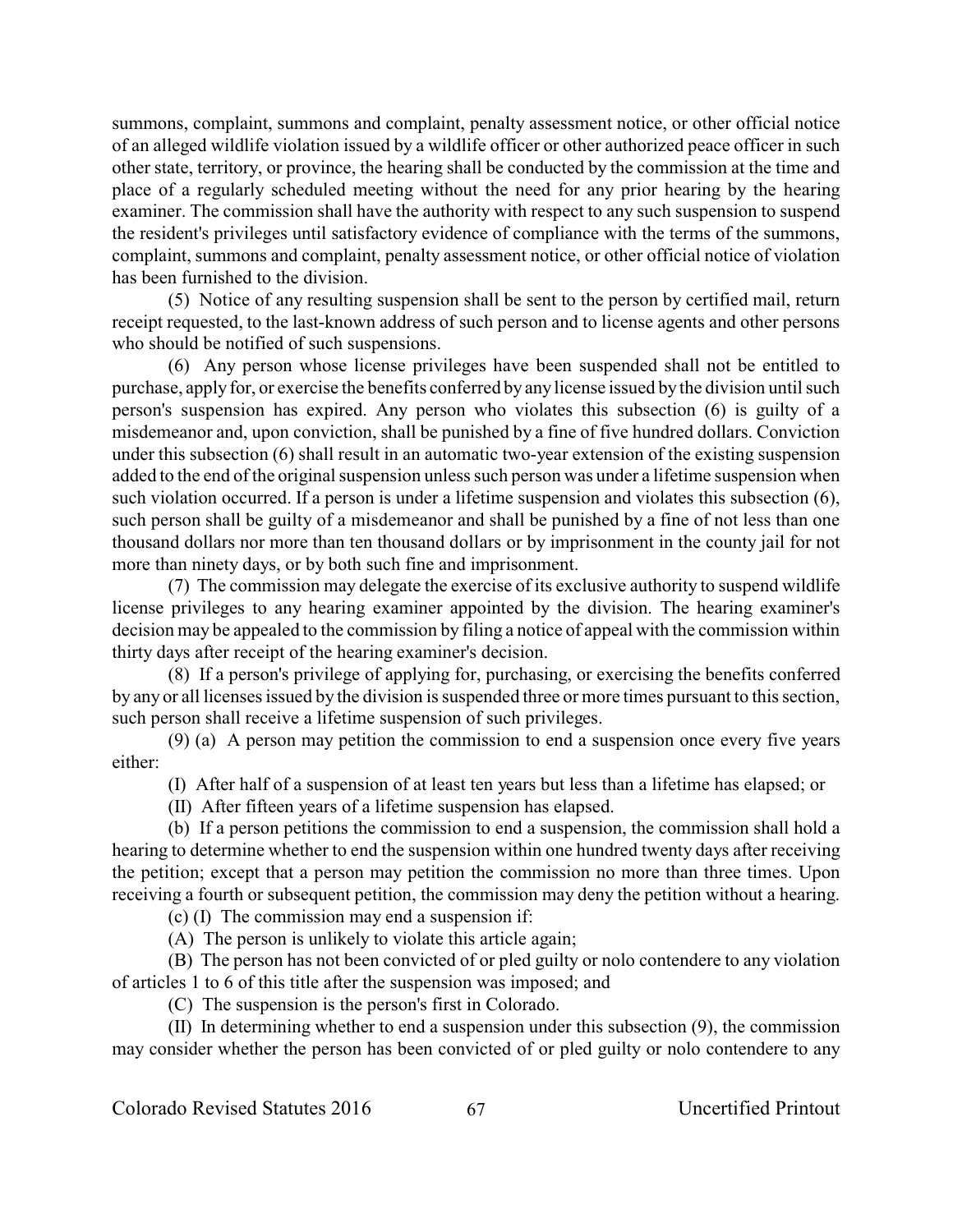misdemeanor or felony.

(d) If a suspension is ended, the commission may require the petitioner to:

(I) Pay a reinstatement fee, not to exceed three hundred dollars;

(II) Perform service, not to exceed forty hours, under the division's direction on wildlife or state park projects; or

(III) Attend a hunter's safety or hunter outreach course.

(e) The commission shall hold a hearing required by this subsection (9) at one of its regularly scheduled meetings but not more than quarterly.

(f) This subsection (9) is repealed, effective July 1, 2017. Prior to the repeal, the commission shall review the petition program under this subsection (9) to determine whether the number of petitions granted justifies the continuance of the program. Based upon this review, the commission shall make recommendations to the general assembly whether to continue this subsection (9) by October 1, 2016.

**33-6-107. Licensing violations - penalties - rule.** (1) (a) Except as otherwise provided in articles 1 to 6 of this title or by rule of the commission, a person shall not procure or use more than one license of a certain type in a calendar year. A person who violates this subsection (1) is guilty of a misdemeanor and, upon conviction thereof, shall, with respect to wildlife other than big game, be punished by a fine of fifty dollars and an assessment of ten license suspension points or shall, with respect to big game, be punished by a fine of two hundred dollars and an assessment of fifteen license suspension points.

(b) A license procured in violation of this subsection (1) is void.

(2) (a) Any person who makes a false statement or provides false information in connection with applying for or purchasing a license, or any license agent who knowingly uses or accepts false information in connection with selling or issuing a license, is guilty of a misdemeanor and, upon conviction, shall be punished by the following fines:

(I) For each license that is not a big game license, a fine that is equal to twice the cost of the most expensive license for such species and ten license suspension points shall be assessed.

(II) For each big game license, a fine that is equal to twice the cost of the most expensive license for such species and an assessment of fifteen license suspension points shall be assessed.

(b) All licenses obtained with false information are void.

(3) Except as otherwise provided in articles 1 to 6 of this title or by rule of the commission, any person, regardless of age, who hunts or takes wildlife in this state shall procure a proper and valid license therefor and shall have the valid license on his or her person when exercising the benefits it confers. A person who violates this subsection (3) is guilty of a misdemeanor and, upon conviction, shall be punished by a fine and an assessment of license suspension points as follows:

(a) For each license that is not a big game license, the fine shall be equal to twice the cost of the most expensive license for such species and ten license suspension points shall be assessed.

(b) For each big game license, fifteen license suspension points and a fine that is equal to twice the cost of the most expensive license for such species shall be assessed.

(3.5) Except as provided in subsection (9) of this section, it is unlawful for any person under sixteen years of age to hunt wildlife with a youth license issued pursuant to section 33-4-102 (1.4)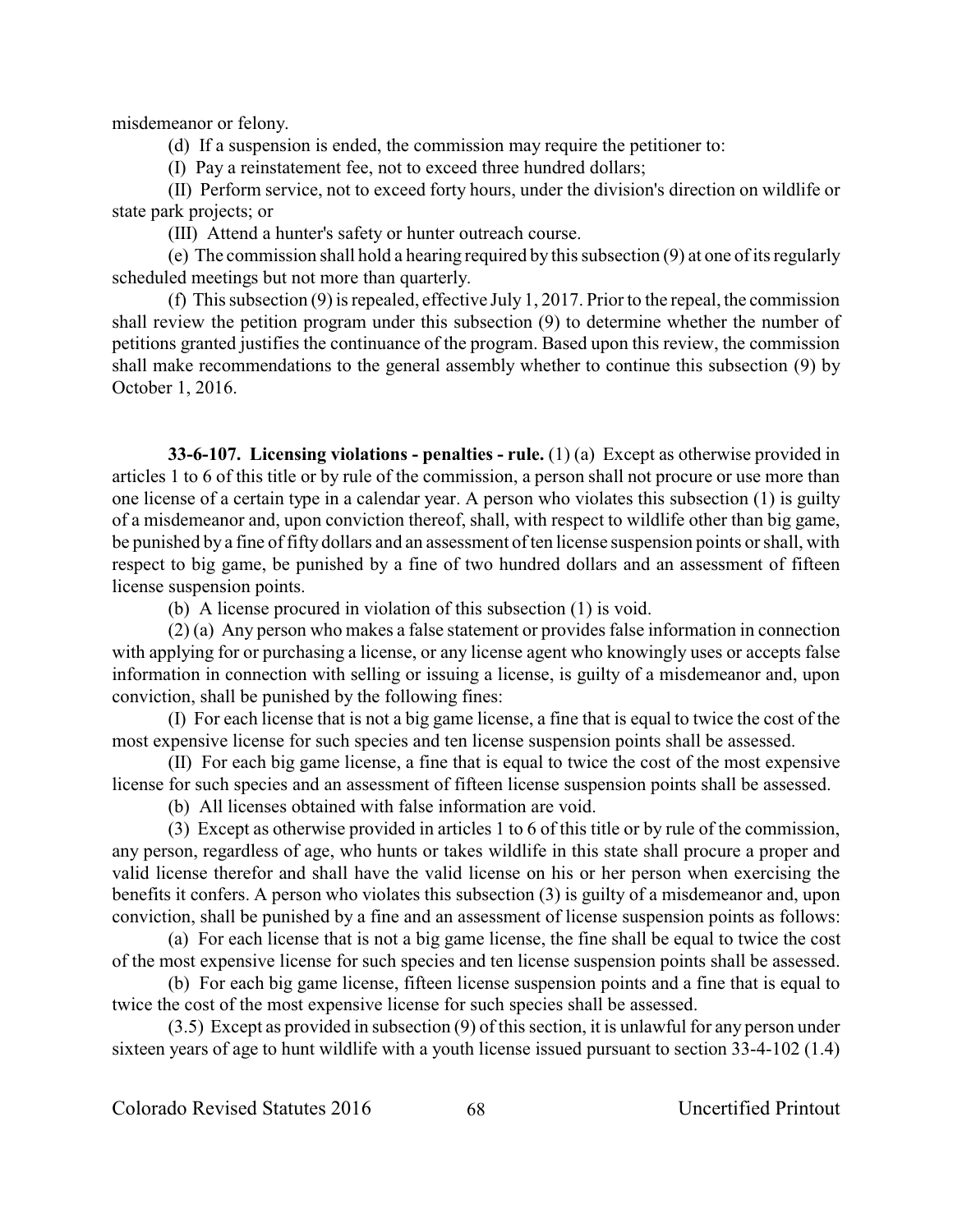(x) unless such person is at all times personally accompanied by, and in voice and reasonable visual contact with, a person eighteen years of age or older who holds a valid hunter education certificate or who was born before January 1, 1949. Any person who violates this subsection (3.5) is guilty of a misdemeanor and, upon conviction thereof, shall be punished by a fine of fifty dollars and an assessment of five license suspension points.

(4) It is unlawful for any person under twelve years of age to hunt or take big game, and it is unlawful for persons between the ages of twelve and fifteen years of age to hunt or take big game except when at all times personallyaccompanied by, and in voice and reasonable visual contact with, a person eighteen years of age or older who holds a valid hunter education certificate or who was born before January 1, 1949. Any person who violates this subsection (4) is guilty of a misdemeanor and, upon conviction thereof, shall be punished by a fine of fifty dollars and an assessment of ten license suspension points.

(5) Any person who possesses live wildlife in this state and who is required by commission rule or regulation to have a license for such possession shall have the required license at the site where the wildlife is kept. Any person who violates this subsection (5) is guilty of a misdemeanor and, upon conviction thereof, shall be punished by a fine of fifty dollars and an assessment of ten license suspension points.

(6) A person sixteen years of age or over who fishes for or takes fish, amphibians, mollusks, or crustaceans in this state shall have a proper and valid fishing license on his or her person. Persons under sixteen years of age are not required to have a fishing license and shall be entitled to the full bag or possession limit set by the commission. A person who violates this subsection (6) is guilty of a misdemeanor and, upon conviction thereof, shall be punished by a fine of fifty dollars and an assessment of ten license suspension points.

(7) It is unlawful to alter, transfer, sell, loan, or assign a lawfully acquired license to another person, or to use another person's lawfully acquired license. A person who violates this subsection (7) is guilty of a misdemeanor and, upon conviction thereof, shall be punished by a fine of two hundred dollars and an assessment of fifteen license suspension points, and licenses so used are void.

(8) (a) Unless otherwise permitted by commission rule, it is unlawful for any person born on or after January 1, 1949, to purchase or obtain any hunting license, hunt, or trap unless the person has been issued a hunter education certificate by the division, attesting to the person's successful completion of a division-certified hunter education course taught by a division-certified instructor or equivalent education and training recognized by the division under paragraph (b), (c), or (e) of this subsection (8) or subsection (10) of this section.

(b) In order to increase hunter recruitment and retention, the commission may promulgate a rule establishing alternative requirements to obtain a certificate of hunter education. The alternatives may include: Options to demonstrate knowledge of hunting, safety, and ethics; course delivery options; issuing temporary or apprentice certificates of hunter education; and an option to test out of the hunter education course.

(c) The commission shall promulgate a rule allowing veterans, including active-duty, reserve-duty, or national guard personnel, to obtain a hunter education certificate without attending a hunter education course if the veteran successfully passes a test-out option as developed by the commission. To qualify, a veteran must be discharged under honorable conditions.

(d) Unless the certificate of hunter education has been verified by the division, any person

Colorado Revised Statutes 2016 69 Uncertified Printout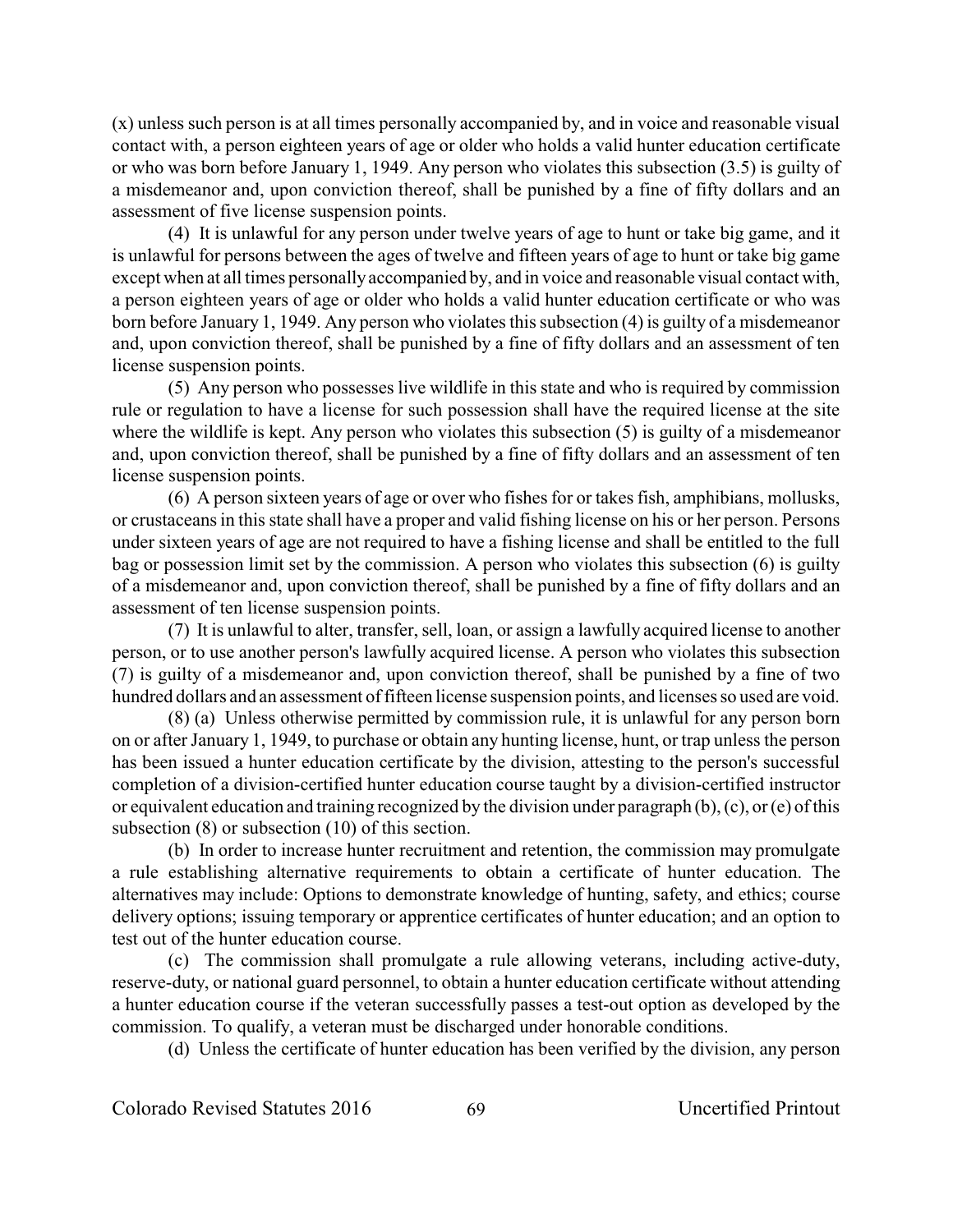required to obtain a certificate of hunter education shall have the certificate on his or her person while hunting, trapping, or taking wildlife.

(e) For the purposes of this subsection (8), the division shall recognize, in addition to Colorado hunter education certificates issued on or after January 1, 1985, those Colorado hunter education certificates issued before January 1, 1985, and any valid temporary hunter education certificate issued by the division, and the division may recognize the hunter education programs of or certificates of other states or countries as being sufficient for the purposes of purchasing a hunting license in Colorado.

(f) Any person who violates this subsection (8) or any rule implementing this subsection (8) is guilty of a misdemeanor and, upon conviction thereof, shall be punished by a fine of fifty dollars and an assessment of ten license suspension points.

(9) For the purposes of this section, any person, any member of such person's family, or any employee of the person may hunt, trap, or take black-billed magpies, common crows, starlings, English or house sparrows, common pigeons, coyotes, bobcats, red foxes, raccoons, jackrabbits, badgers, marmots, prairie dogs, pocket gophers, Richardson's ground squirrels, rock squirrels, thirteen-lined ground squirrels, porcupines, crayfish, tiger salamanders, muskrats, beavers, exotic wildlife, and common snapping turtles on lands owned or leased by the person without securing licenses to do so, but only when such wildlife is causing damage to crops, real or personal property, or livestock. Any person may kill skunks or rattlesnakes when necessary to protect life or property. The pelts or hides of any mammals taken under this subsection (9) may be transferred, possessed, traded, bartered, or sold by a person who holds an appropriate small game license.

(10) (a) The division may issue an apprentice certificate of hunter education to a person who:

(I) Is at least ten years of age;

(II) Is being taught to hunt by a mentor who is eighteen years of age or older and who holds a valid hunter education certificate or who was born before January 1, 1949; and

(III) Complies with any requirements established by rule of the commission.

(b) While hunting, a person issued an apprentice certificate of hunter education shall be personally accompanied by, in voice contact with, and in visual contact with a mentor who is eighteen years of age or older and who holds a valid hunter education certificate or who was born before January 1, 1949.

(c) An apprentice certificate of hunter education:

(I) May be used in lieu of a certificate of hunter education issued under subsection (8) of this section to purchase or obtain a license to take wildlife; and

(II) Is valid for no more than one year after issuance.

**33-6-108. Possession as prima facie evidence.** The possession of wildlife shall be prima facie evidence that the person having such possession is engaged or has been engaged in hunting, fishing, or trapping.

**33-6-109. Wildlife - illegal possession.** (1) It is unlawful for any person to hunt, take, or have in such person's possession any wildlife that is the property of this state as provided in section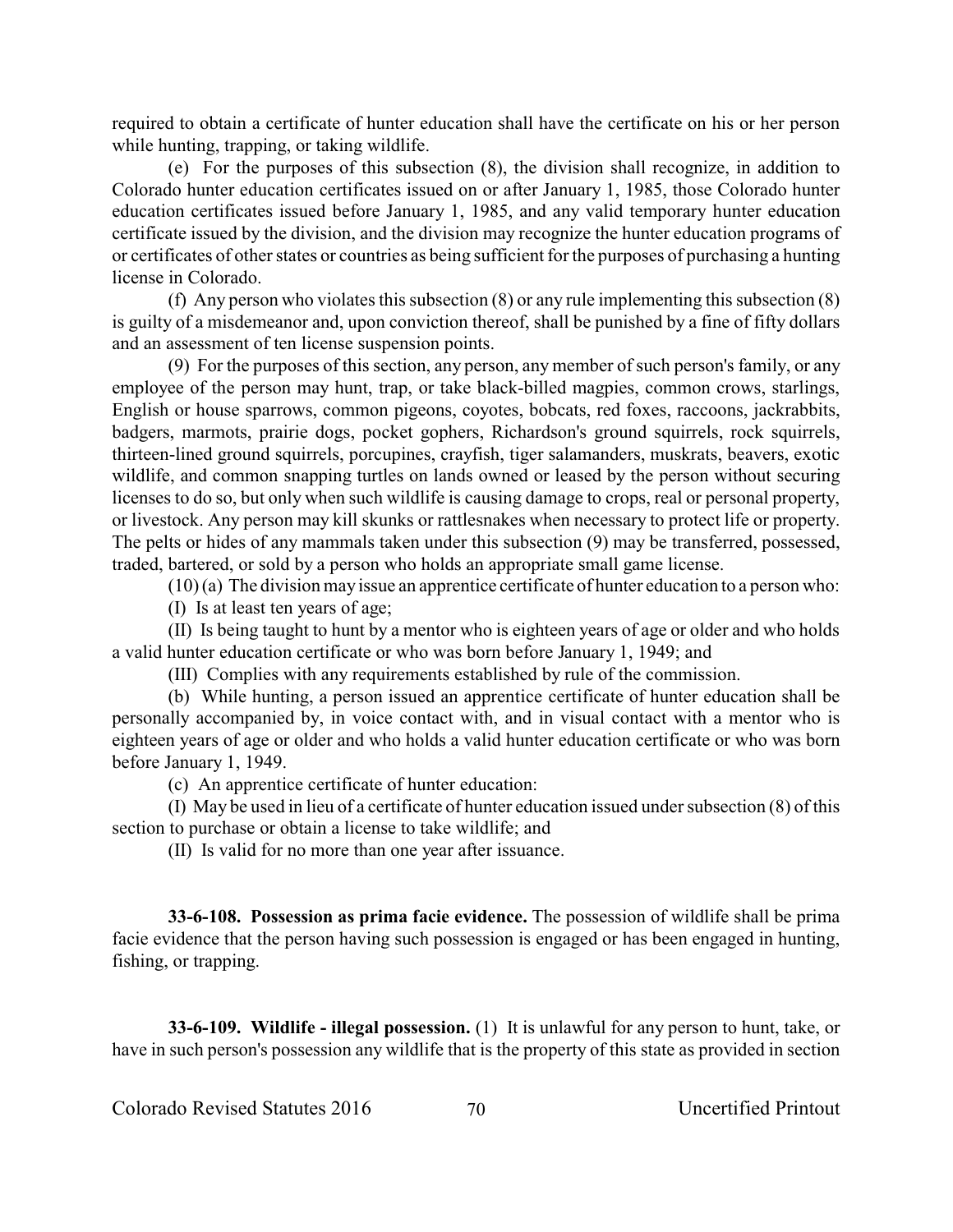33-1-101, except as permitted by articles 1 to 6 of this title or by rule or regulation of the commission.

(2) It is unlawful for any person to have in his possession in Colorado any wildlife, as defined by the state or country of origin, that was acquired, taken, or transported from such state or country in violation of the laws or regulations thereof.

(2.5) This section does not apply to the illegal possession of live native or nonnative fish or viable gametes (eggs or sperm) which is governed by section 33-6-114.5.

(3) A person who violates subsection (1) or (2) of this section is guilty of a misdemeanor and, depending upon the wildlife involved, shall be punished upon conviction by a fine or imprisonment, or both, and license suspension points or suspension or revocation of license privileges as follows:

(a) For each animal listed as endangered or threatened, a fine of not less than two thousand dollars and not more than one hundred thousand dollars, or by imprisonment for not more than one year in the county jail, or by both such fine and such imprisonment, and an assessment of twenty points. Upon conviction, the commission may suspend any or all license privileges of the person for a period of from one year to life.

(b) For each bald eagle, golden eagle, rockymountain goat, desert bighorn sheep, American peregrine falcon, or rocky mountain bighorn sheep, a fine of not less than one thousand dollars and not more than one hundred thousand dollars, or by imprisonment for not more than one year in the county jail, or both such fine and such imprisonment, and an assessment of twenty points. Upon conviction, the commission may suspend any or all license privileges of the person for a period of one year to life. A person who possesses all or a part of a bald eagle or golden eagle shall not be in violation of this section if the possession is authorized by 50 CFR 22.

(c) For each elk, bear, moose, or mountain lion, a fine of one thousand dollars and an assessment of fifteen points.

(d) For each pronghorn, deer, or big game species as defined in the state or country of origin and not listed in paragraph (a), (b), or (c) of this subsection (3), a fine of seven hundred dollars and an assessment of fifteen points.

(e) For each violation of paragraph (c) or (d) of this subsection (3) where any combination of three or more animals are taken or possessed, a minimum fine per animal as set forth in such paragraphs, to a maximum of ten thousand dollars per animal, or imprisonment for not more than one year in the county jail, or by both such fine and such imprisonment. Upon conviction, the commission may suspend any or all license privileges of the person for a period of from one year to life.

(f) For each raptor not covered by paragraph (a) or (b) of this subsection (3) and for each wild turkey, a fine of two hundred dollars and an assessment of ten points.

(g) For all fish, mollusks, crustaceans, amphibians, or reptiles not covered by paragraph (a) of this subsection (3), a fine of thirty-five dollars and an assessment of five points for the first such animal and, for each additional such animal taken or possessed at the same time, an additional fine of ten dollars per animal and an additional assessment of one point per animal.

(h) For any wildlife not covered by paragraphs (a) to (g) of this subsection (3), a fine of fifty dollars and an assessment of five points for the first such animal and, for each additional such animal taken or possessed at the same time, an additional fine of twenty-five dollars per animal and an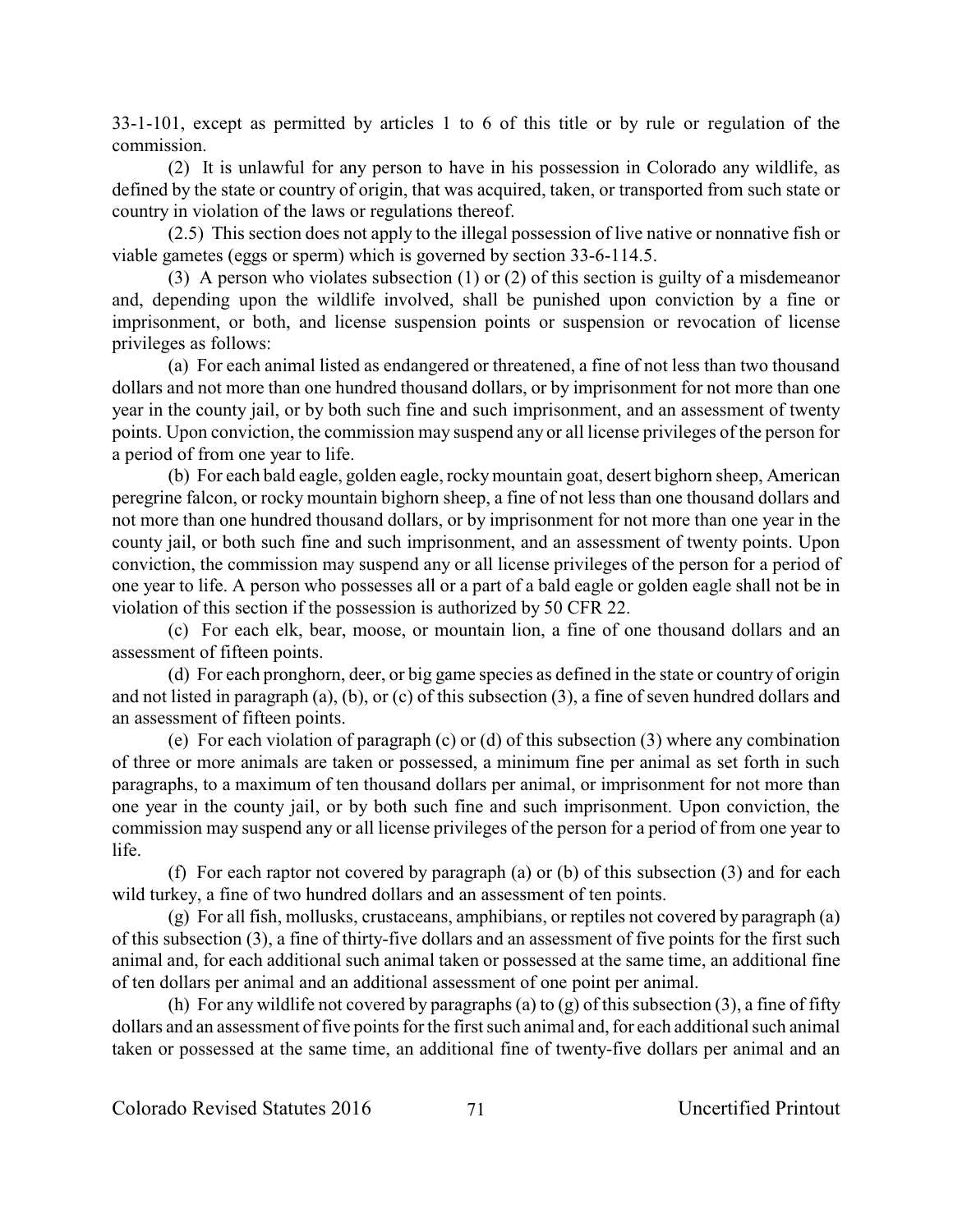additional assessment of five points per animal.

(3.4) (a) In addition to the criminal penalties listed in subsection (3) of this section, there shall be assessed a further penalty in the following amount for each of the following big game animals illegally taken:

(I) For each bull elk with at least six points on one antler beam, ten thousand dollars;

(II) For each mule deer buck with an inside antler spread of at least twenty-two inches, ten thousand dollars;

(III) For each whitetail deer buck with an inside antler spread of at least eighteen inches, ten thousand dollars;

(IV) For each bull moose, ten thousand dollars;

(V) For each bighorn sheep with a horn length of at least one-half curl, twenty-five thousand dollars;

(VI) For each mountain goat, ten thousand dollars;

(VII) For each pronghorn antelope with a horn length of at least fourteen inches, four thousand dollars.

(b) (I) Notwithstanding the provisions of section 24-4.2-104 (1) (b) (II), C.R.S., no victims and witnesses assistance and law enforcement fund surcharge shall be levied against the additional amount of the penaltyimposed under this subsection (3.4). The victims and witnesses assistance and law enforcement fund surcharge shall only be levied against the amount of the fine imposed under subsection (3) of this section.

(II) Notwithstanding the provisions of section 33-6-105, all moneys collected as additional penalties under this subsection (3.4) shall be transmitted to the state treasurer, who shall credit such moneys to the Colorado town, city, county, or city and county where the arrest for the offense was made or the citation for the offense was issued. Such additional penalties may be used to further law enforcement or wildlife related programs.

(4) It is unlawful for any person to have in his possession in Colorado any nonnative or exotic wildlife except in accordance with the rules and regulations of the commission. Any person who violates this subsection (4) is guilty of a misdemeanor and, upon conviction thereof, shall be punished by a fine of not less than two hundred fifty dollars nor more than one thousand dollars. In addition, such person shall be assessed ten suspension points per incident for possessing an animal on the prohibited species list and five suspension points per incident for possessing any other nonnative or exotic wildlife species.

**33-6-110. Division action to recover possession and value of wildlife unlawfully taken.** (1) The division may bring and maintain a civil action against any person, in the name of the people of the state, to recover possession or value or both possession and value of any wildlife taken in violation of articles 1 to 6 of this title. A writ of replevin may issue in such an action without bond. No previous demand for possession shall be necessary. If costs or damages are adjudged in favor of the defendant, the same shall be paid out of the wildlife cash fund. Neither the pendency of such civil action nor a criminal prosecution for the same taking shall be a bar to the other; nor shall anything in this section affect the right of seizure under other provisions of articles 1 to 6 of this title. The following shall be considered the minimum value of the wildlife unlawfully taken or possessed

Colorado Revised Statutes 2016 72 Uncertified Printout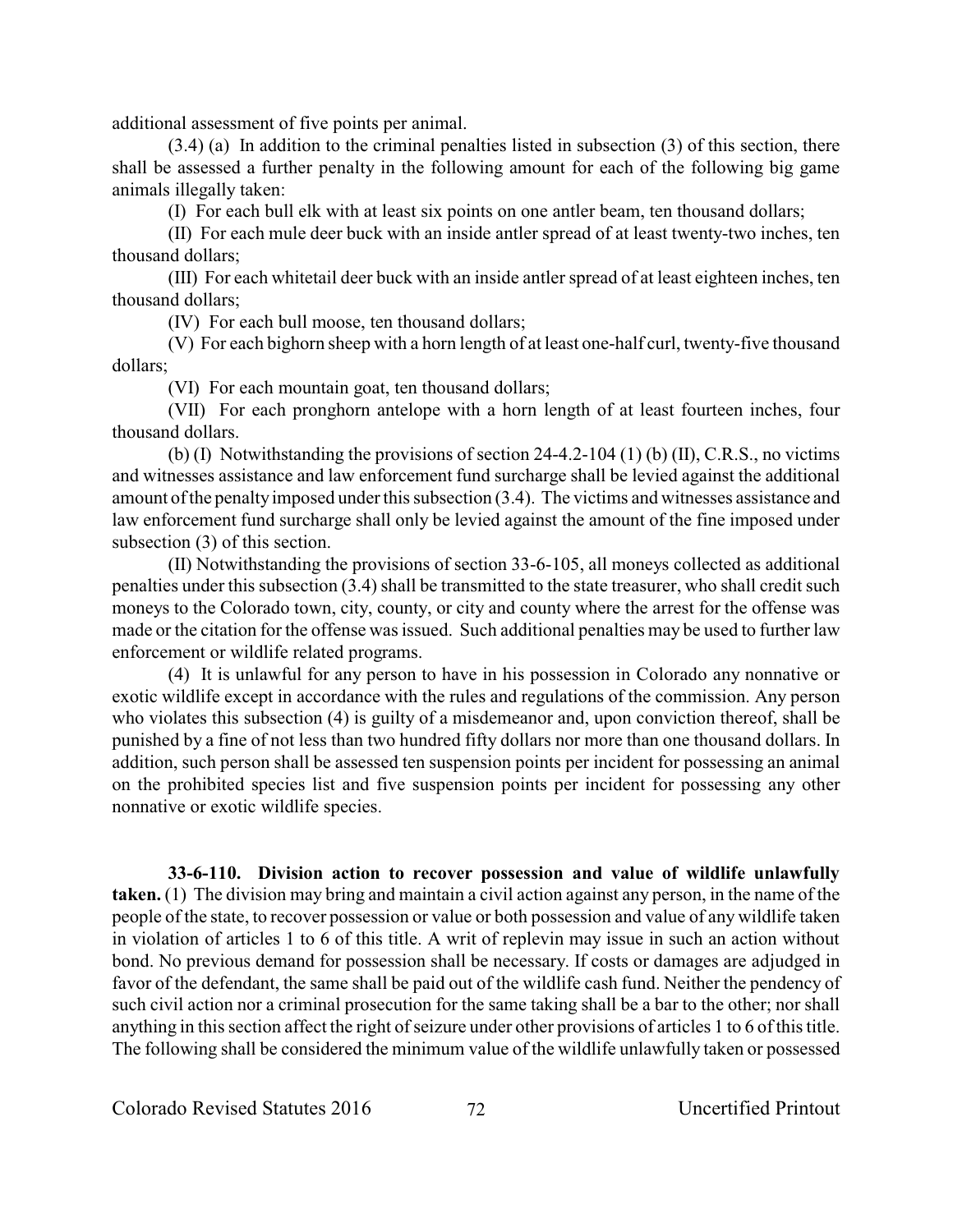and may be recovered in addition to recovery of possession of the wildlife:

(a) For each eagle, member of an endangered species, rocky mountain goat, moose, rocky mountain bighorn sheep, or lynx \$ 1,000

. . . . . . . . . . . . . . . . . . . . . . . . . (b) For each elk or member of a threatened species or subspecies \$ 700

. . . . . . . . . . . . . . . . . . . . . . . . . . . . . . . (c) For each pronghorn, deer, black bear, or mountain lion \$ 500

(d) For each raptor not covered by paragraph (a) or (b) of this subsection

(1) and each wild turkey

\$ 200

(e) For each member of nongame or small game species or subspecies not covered by paragraph (a) or (b) of this subsection (1)

\$ 100

(f) For each game fish not covered by paragraph (a) or (b) of this subsection (1)

\$ 35

(2) No verdict or judgment recovered by the state in such an action shall be for a sum less than the sum fixed in this section but may be for such greater sum as the evidence may show the value of the wildlife to have been when living and uninjured.

**33-6-111. Inspection of license and wildlife - check stations - failure to tag - eluding an officer.** (1) Any person who hunts, traps, fishes, or possesses wildlife for any purpose shall produce all applicable licenses issued to him by the division, all firearms, all records required to be maintained by articles 1 to 6 of this title or by any rule or regulation of the commission, all wildlife, and any personal identification documents when requested to do so by a district wildlife manager or other peace officer, as defined in section 33-1-102 (32) empowered to enforce articles 1 to 6 of this title. Any person who refuses to permit inspection of such personal identification documents, licenses, firearms, records, or wildlife is guilty of a misdemeanor and, upon conviction thereof, shall be punished by a fine of fifty dollars and an assessment of five license suspension points.

(2) The division is authorized to establish check stations, as needed, at locations within the state to aid in the management of wildlife and the enforcement of articles 1 to 6 of this title and the rules or regulations of the commission. Persons who encounter check stations, whether in possession of wildlife or not, shall stop and produce licenses issued by the division, firearms, and wildlife for inspection by division personnel. Any person who violates this section is guilty of a misdemeanor and, upon conviction thereof, shall be punished by a fine of one hundred dollars and an assessment of five license suspension points.

(3) Any person who fails to void his license or carcass tag as required by commission rule or regulation is guilty of a misdemeanor and, upon conviction thereof, shall be punished by a fine of fifty dollars and an assessment of ten license suspension points.

(4) It is unlawful for any person to elude or attempt to elude by any means a Colorado wildlife officer or other peace officer after having received a visual or audible signal such as a red

Colorado Revised Statutes 2016 73 Uncertified Printout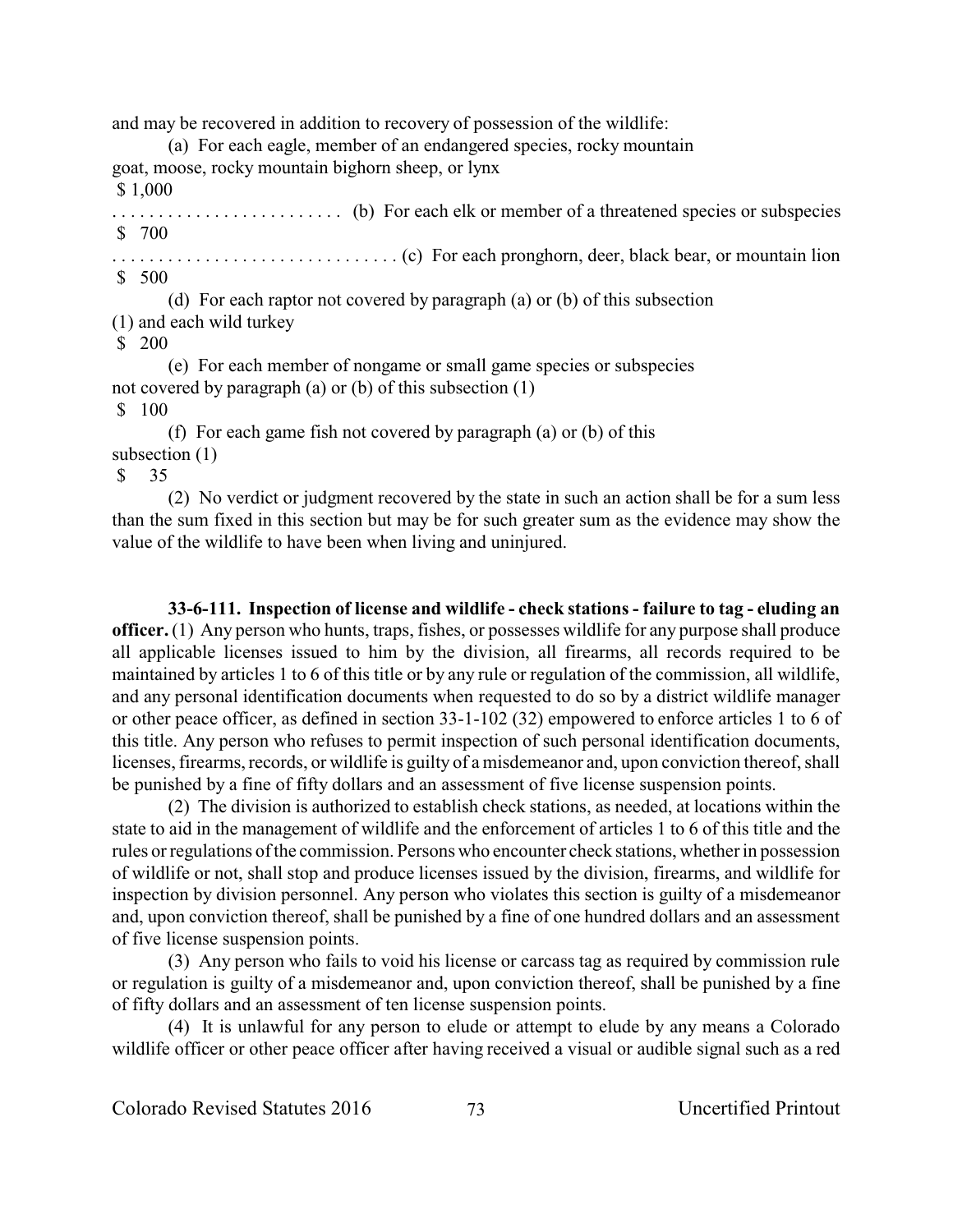or red and blue light, siren, or voice command directing him to stop. Any person who violates this subsection (4) is guilty of a misdemeanor and, upon conviction thereof, shall be punished by a fine of not less than one hundred dollars nor more than one thousand dollars and an assessment of ten license suspension points. In addition, the court shall require the person to pay for any damages caused to any public or private real or personal property damaged while eluding an officer.

**33-6-112. Evidence of wildlife sex and species.** The commission may establish by rules or regulations requirements for preserving the evidence of sex or species or both sex and species of wildlife taken under the provisions of articles 1 to 6 of this title. It is unlawful for any person to possess any wildlife or considerable portion thereof in violation of such rules or regulations. For the purposes of this section, the evidence of species or sex may be one or more of the following: Head, antlers, horns, testes, scrotum, udder, spurred leg, wing, skin, or plumage in sufficient amount to allow the evidence of species or sex to be determined by ordinary inspection. Any person who violates this section is guilty of a misdemeanor and, upon conviction thereof, shall, with respect to big game, be punished by a fine of one hundred dollars and an assessment of ten license suspension points or shall, with respect to all other wildlife, be punished by a fine of fifty dollars and an assessment of five license suspension points.

**33-6-113. Illegal sale of wildlife.** (1) (a) Except as otherwise provided in articles 1 to 6 of this title or by rule of the commission, it is unlawful for any person to knowingly sell or purchase, or knowingly offer for sale or purchase, wildlife or to solicit another person in the illegal hunting or taking of wildlife for the purposes of monetary or commercial gain or profit.

(b) For the purposes of this section, it is deemed to be a sale of wildlife if a person, for monetary or other consideration, provides unregistered outfitting services as defined in article 55.5 of title 12, C.R.S.

(2) Any person who violates this section:

(a) With respect to big game, endangered species, or eagles, commits a class 5 felony and shall be punished as provided in section 18-1.3-401, C.R.S. Upon such conviction, the commission may suspend any or all wildlife license privileges of the person for a minimum of one year to life.

(b) With respect to all other wildlife, is guilty of a misdemeanor and, upon conviction thereof, shall be punished by a fine of not less than one hundred dollars nor more than one thousand dollars or by imprisonment in the county jail for not more than one year, or by both such fine and imprisonment, and an assessment of twenty license suspension points.

**33-6-113.5. Illegal businesses on division property.** (1) It is unlawful to provide goods or services for compensation on property owned or managed by the division unless permitted by commission rule.

(2) A person who violates this section is guilty of a misdemeanor and, upon conviction thereof, shall be punished by a fine of not less than one hundred dollars nor more than one thousand dollars or by imprisonment in the county jail for not more than one year, or by both such fine and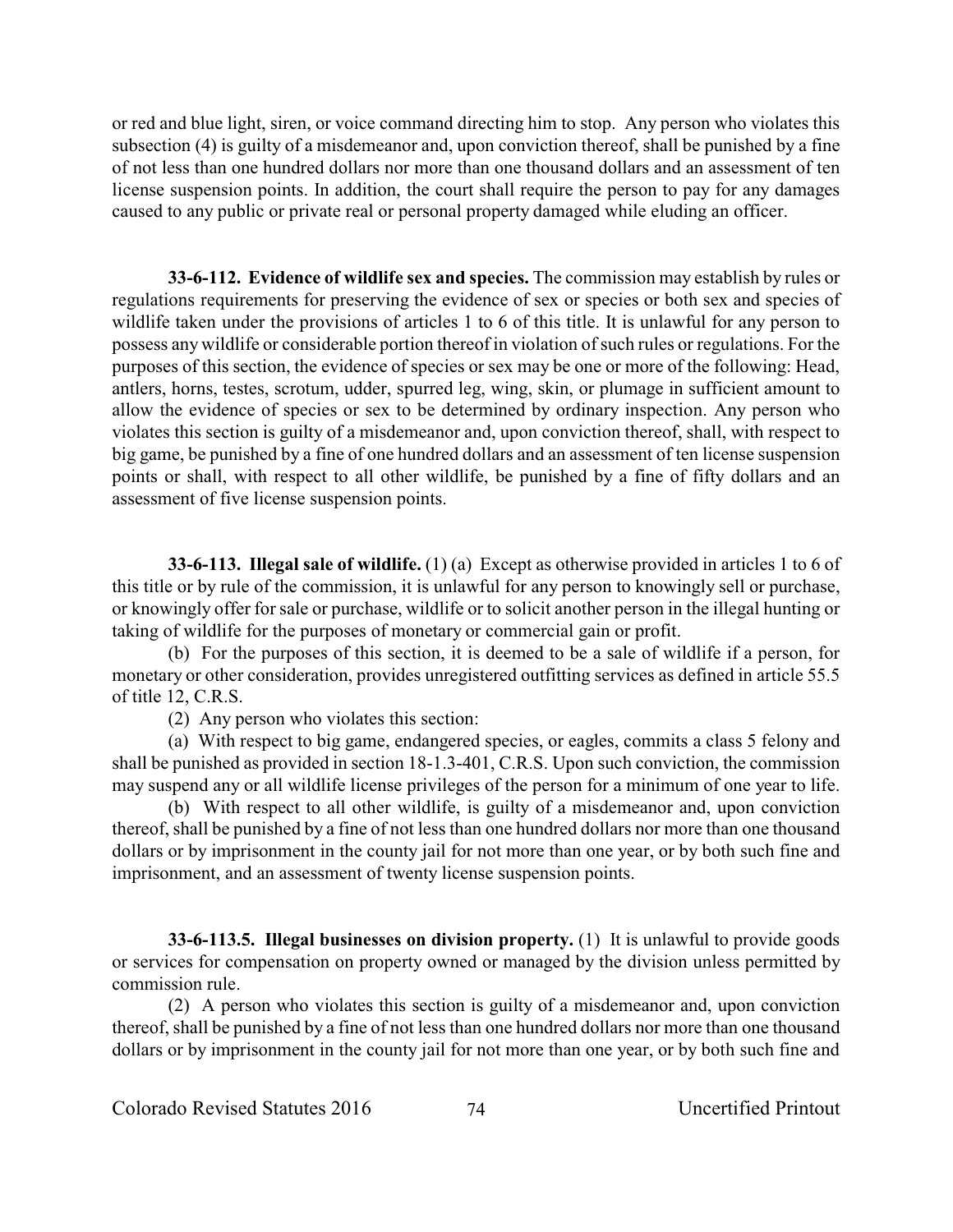imprisonment, and an assessment of twenty license suspension points.

**33-6-114. Transportation, importation, exportation, and release of wildlife.** (1) It is unlawful for any person to transport or to export any wildlife or portion thereof within or from this state except in accordance with the rules or regulations of the commission.

(2) It is unlawful for any person to import any live wildlife into this state unless an importation license is obtained prior to importation, a current and valid health certificate accompanies each shipment, and such importation is in accordance with the rules and regulations of the commission.

(3) It is unlawful for any person to release, or knowingly allow the escape of, any live native or nonnative or exotic wildlife in Colorado except in accordance with the rules and regulations of the commission.

(3.5) This section does not apply to the transportation, importation, exportation, and release of live native or nonnative fish or viable gametes (eggs and sperm) which are governed by section 33-6-114.5.

(4) Any person who violates this section is guilty of a misdemeanor and, upon conviction thereof, shall be punished by a fine of fifty dollars for violations involving native wildlife and by a fine of not less than two hundred fifty dollars nor more than one thousand dollars for violations involving nonnative or exotic wildlife. In addition, for violations involving either native wildlife or nonnative or exotic wildlife, five license suspension points per incident may be assessed by the division against an individual's license privileges.

(5) This section shall not apply to aquatic nuisance species, which shall be governed by article 10.5 of this title.

**33-6-114.5. Native and nonnative fish - possession, transportation, importation, exportation, and release - penalties.** (1) It is unlawful for any person to possess, transport, import, or export any live native or nonnative fish or viable gametes (eggs or sperm) except in accordance with the rules and regulations of the commission.

(2) It is unlawful for any person to possess live native or nonnative fish or viable gametes (eggs or sperm) which are infected with any disease designated by rule and regulation of the commission as a disease detrimental to existing fish populations or habitats unless the division is notified within two business days after the discovery of the presence of such a disease.

(3) It is unlawful for any person to possess live native or nonnative fish or viable gametes (eggs or sperm) which are of a species designated by rule and regulation of the commission as detrimental to existing fish populations or habitats.

(4) It is unlawful for any person to import any live native or nonnative fish or viable gametes (eggs or sperm) into this state unless, in accordance with the rules and regulations of the commission, both a current and valid importation license and health certificate are obtained prior to importation.

(5) It is unlawful for any person to release any live native or nonnative fish or viable gametes (eggs or sperm) in this state except in accordance with the rules and regulations of the commission.

Colorado Revised Statutes 2016 75 Uncertified Printout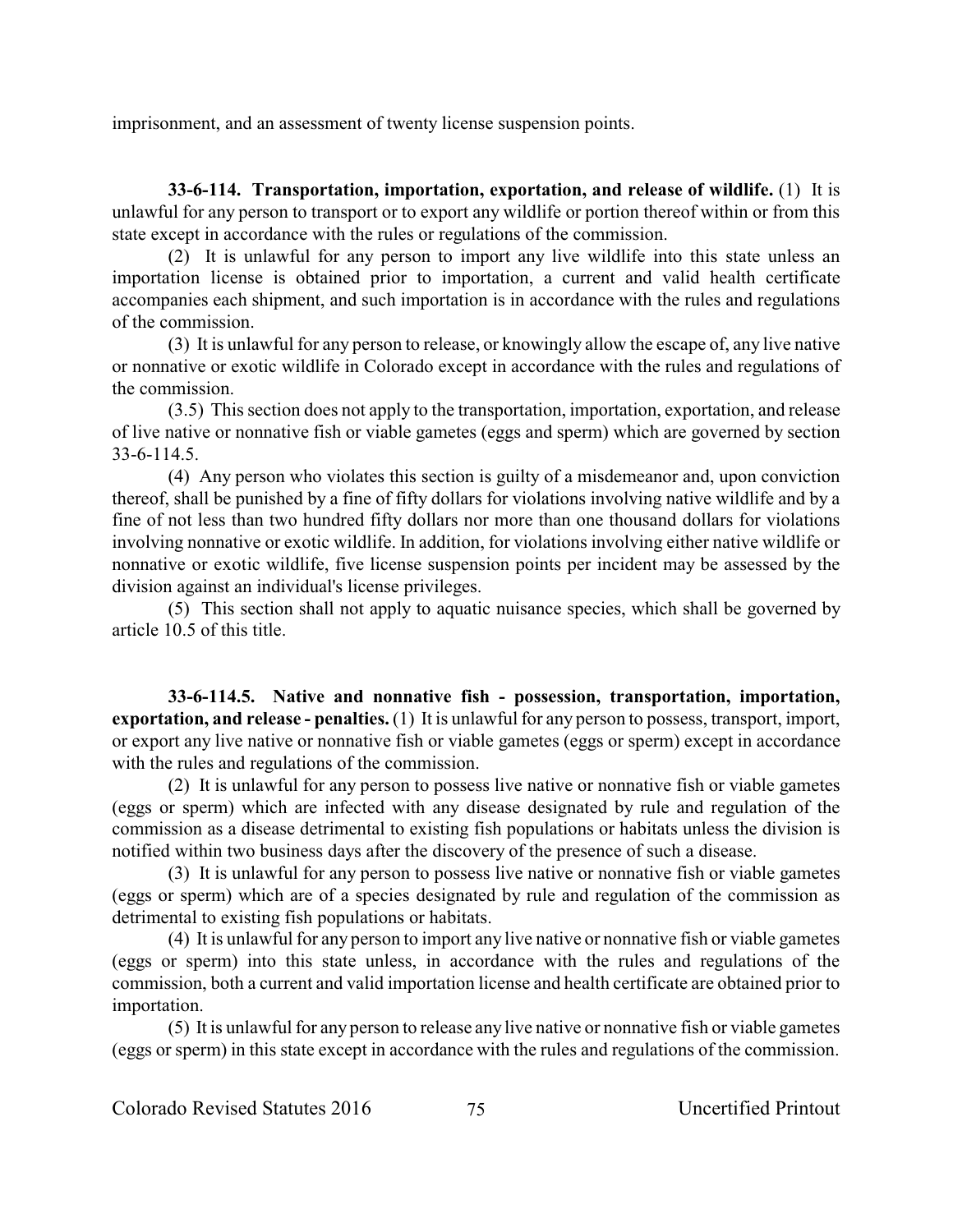(6) It is unlawful for any person to transport, import, export, or release any live native or nonnative fish or viable gametes (eggs or sperm) in violation of any quarantine order or disposition plan issued in accordance with any provisions of articles 1 to 6 of this title or any rule or regulation of the commission.

 $(7)$  (a) Any person who violates subsection  $(2)$ ,  $(3)$ , or  $(4)$  of this section is guilty of a class 1 misdemeanor and, upon conviction thereof, shall be punished by a fine of not less than five hundred dollars nor more than five thousand dollars.

(b) Any person who violates subsection (5) or (6) of this section is guilty of a misdemeanor and, upon conviction thereof, shall be punished by a fine of not less than five hundred dollars nor more than five thousand dollars. Such person is liable for all damages and costs associated with such unlawful release, including, but not limited to, the costs of eradication or removal.

(c) Repealed.

(8) This section shall not apply to aquatic nuisance species, which shall be governed by article 10.5 of this title.

**33-6-115. Theft of wildlife - tampering with trap.** (1) It is unlawful for any person to take from another person, without his permission, any wildlife lawfully acquired and possessed by him. Anyperson who violates this subsection (1) is guilty of a misdemeanor and, upon conviction thereof, shall be punished by a fine of not less than one hundred dollars nor more than five hundred dollars and an assessment of twenty license suspension points. Any person having wildlife taken from him unlawfully as prohibited in this subsection (1) shall be entitled to compensation as ordered by the court.

(2) It is unlawful for any person to interfere with, disturb, remove, or otherwise tamper with any trap, snare, or other device that has been legally set. Any person who violates this subsection (2) is guilty of a misdemeanor and, upon conviction thereof, shall be punished by a fine of two hundred dollars and an assessment of ten license suspension points.

**33-6-115.5. Hunting, trapping, and fishing - intentional interference with lawful activities.** (1) No person shall willfully prevent or interfere with the lawful participation of any individual in the activity of hunting, trapping, or fishing in accordance with this article.

(2) A person commits intentional interference with lawful hunting, trapping, and fishing activities if he:

(a) Acts with intent to alarm, distract, or frighten prey and causes prey to flee by:

(I) Use of any natural or artificial source of noise or light;

(II) Giving chase to prey on foot or by use of any vehicle;

(III) Throwing objects or making movements;

(b) Intentionally harasses any person lawfully participating in the activity of hunting, trapping, and fishing by use of threats or actions;

(c) Erects barriers with the intent to deny ingress to lawfully designated hunting, trapping, and fishing areas;

Colorado Revised Statutes 2016 76 Uncertified Printout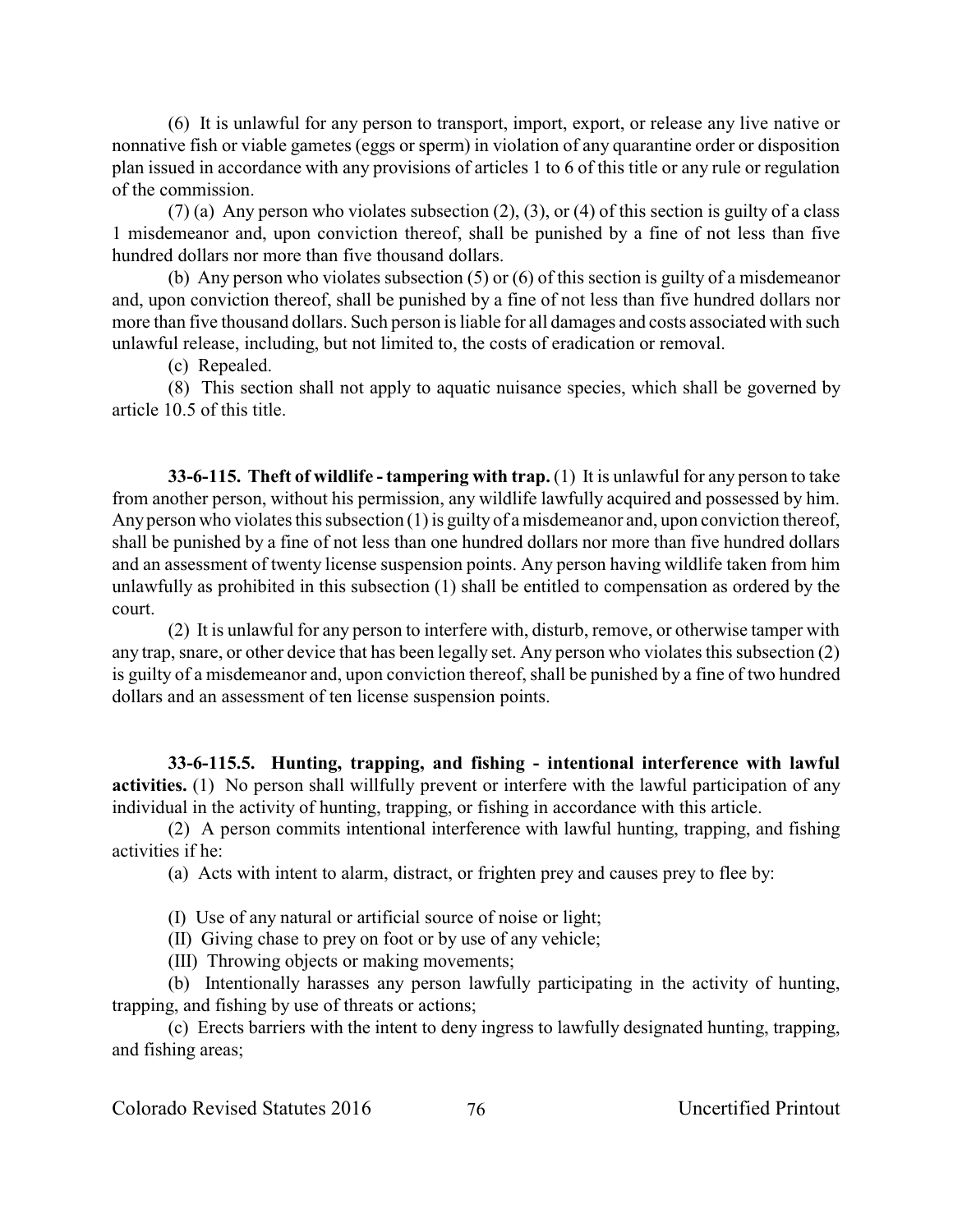(d) Intentionally interjects himself into the line of fire;

(e) Engages in any other conduct with the intent to disrupt or prevent lawful hunting, trapping, and fishing activities.

(3) Anyperson who violates this section commits amisdemeanor and, upon conviction, shall be punished by a fine of not less than five hundred dollars nor more than one thousand dollars and an assessment of twenty license suspension points.

(4) Any person convicted of a violation of this section shall be liable for all damages incurred by the individual whose lawful activity was obstructed and for all court costs of prosecution.

(5) Nothing in this section shall limit the actions of law enforcement officers and personnel of the division of parks and wildlife in the performance of their official duties nor apply to landowners, tenants, or leaseholders exercising their legal rights to the enjoyment of land, including, but not limited to, farming, ranching, and restricting trespass, nor will anything in this section be construed to prohibit any incidental interference arising from the lawful use of land or water.

**33-6-116. Hunting, trapping, or fishing on private property - posting public lands.** (1) It is unlawful for any person to enter upon privately owned land or lands under the control of the state board of land commissioners to hunt or take any wildlife by hunting, trapping, or fishing without first obtaining permission from the owner or person in possession of such land.

(2) It is unlawful for any person to post, sign, or indicate that any public lands within this state, not held under an exclusive control lease, are privately owned lands.

(3) Any person who violates this section is guilty of a misdemeanor and, upon conviction thereof, shall be punished by a fine of one hundred dollars and an assessment of twenty license suspension points.

**33-6-117. Willful destruction of wildlife - legislative intent.** (1) (a) Except as is otherwise provided in articles 1 to 6 of this title or by rule of the commission, it is unlawful for a person:

(I) To hunt or take, or to solicit another person to hunt or take, wildlife and detach or remove, with the intent to abandon the carcass or body, only the head, hide, claws, teeth, antlers, horns, internal organs, or feathers or any or all of such parts;

(II) To intentionally abandon the carcass or body of taken wildlife; or

- (III) To take and intentionally abandon wildlife.
- (b) A person who violates this subsection (1), with respect to:

(I) Big game, eagles, and endangered species, commits a class 5 felony and shall be punished as provided in section 18-1.3-401, C.R.S., and, in addition, shall be punished by a fine of not less than one thousand dollars nor more than twenty thousand dollars. For offenses committed on or after July 1, 1985, the fine shall be in an amount within the presumptive range set out in section 18-1.3- 401 (1) (a) (III), C.R.S. Upon such conviction, the commission shall assess twentylicense suspension points and suspend the wildlife license privileges for one year to life of the person convicted.

(II) All other wildlife species, is guilty of a misdemeanor and, upon conviction thereof, shall be punished by a fine of not less than one hundred dollars nor more than one thousand dollars or by imprisonment in the county jail for not more than one year, or by both such fine and imprisonment,

Colorado Revised Statutes 2016 77 Uncertified Printout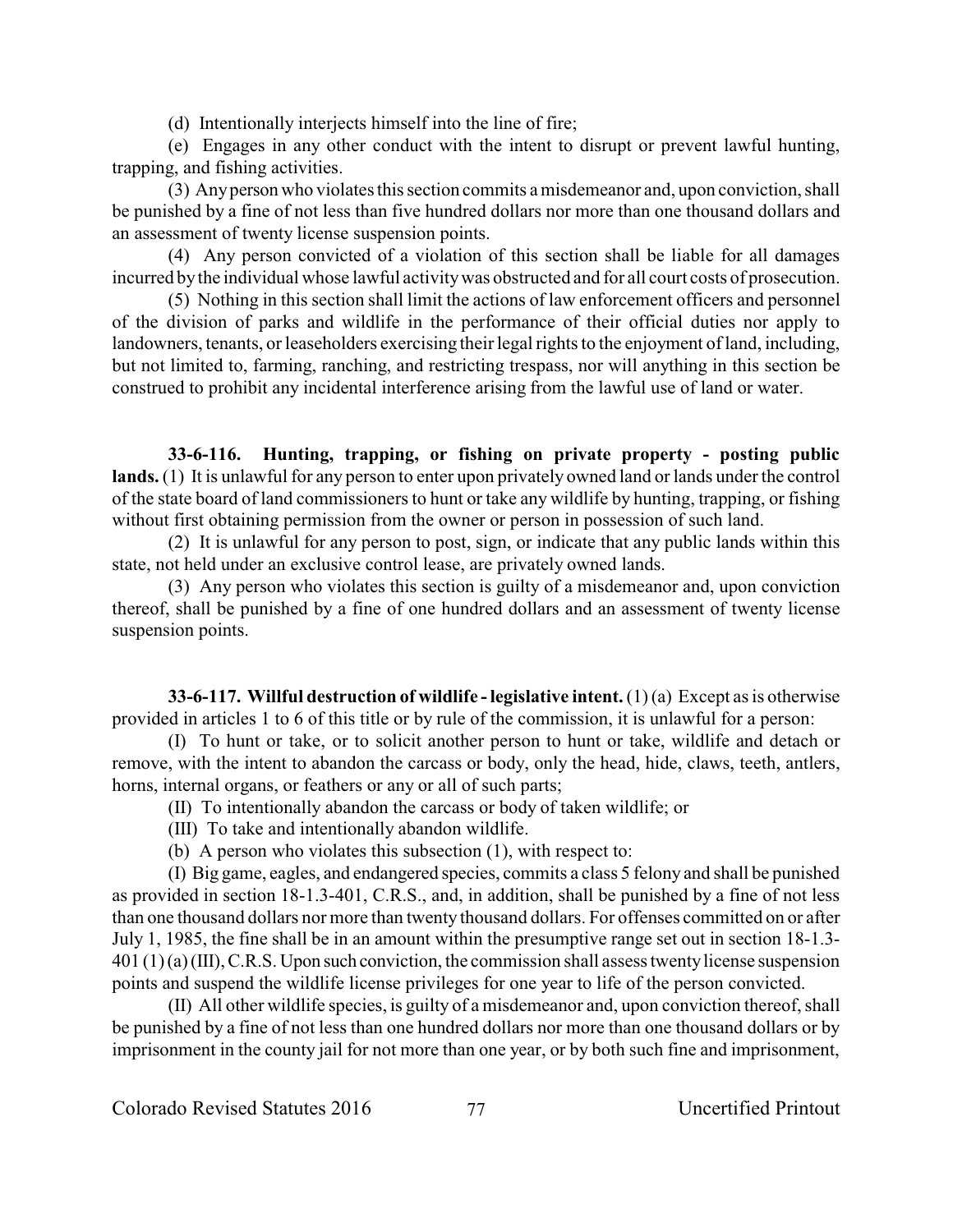and an assessment of twenty license suspension points.

(2) The purpose and intent of this section is to protect the wildlife of this state from wanton, ruthless, or wasteful destruction or mutilation for their heads, hides, claws, teeth, antlers, horns, internal organs, or feathers, from being taken and abandoned, or any or all of the foregoing, and the provisions of this section shall be so construed.

**33-6-118. Killing of big game animals in contest prohibited.** It is unlawful for any person to advertise, conduct or offer to conduct, or otherwise promote or participate in any contest or competition involving two or more persons and the monetarypayment or awarding of any other prize when the object of the contest or competition involves the killing of any big game or the display for comparison of any big game or any part thereof. Certificates issued by organizations solely for registration and recognition of animals legally taken are not prohibited. Anyperson who violates this section is guilty of a misdemeanor and, upon conviction thereof, shall be punished by a fine of five hundred dollars and an assessment of twenty license suspension points.

**33-6-119. Pursuit of wounded game - waste of edible game wildlife - use of wildlife as bait.** (1) (a) Except as provided in section 33-6-116 (1), it is unlawful for a person who shoots at, wounds, or may have wounded game wildlife to fail to make a reasonable attempt to locate the game wildlife suspected of injury and take it into his or her possession. A person who violates this paragraph (a) is guilty of a misdemeanor and, upon conviction thereof, shall, with respect to big game, be punished by a fine of one hundred dollars and an assessment of fifteen license suspension points or shall, with respect to small game, be punished by a fine of fifty dollars and an assessment of fifteen license suspension points.

(b) If wounded game goes onto private property, the person who wounded the game shall make a reasonable attempt to contact the landowner or person in charge of such land before pursuing the wounded game.

(c) If the hunter is unaware of the location of wildlife after shooting at it, failing to go immediately to the location of such wildlife when the shot was fired is not a reasonable attempt to locate game.

(2) Except as otherwise provided in articles 1 to 6 of this title or by rule of the commission, it is unlawful for a person to fail to reasonably attempt to dress or care for and provide for human consumption the edible portions of game wildlife. A person who violates this subsection (2) is guilty of a misdemeanor and, upon conviction thereof, shall, with respect to big game, be punished by a fine of three hundred dollars and an assessment of fifteen license suspension points or shall, with respect to all other game wildlife, be punished by a fine of one hundred dollars and an assessment of ten license suspension points.

(3) It is unlawful for any person to use wildlife as bait unless otherwise provided by rule or regulation of the commission. Any person who violates this section is guilty of a misdemeanor and, upon conviction thereof, shall be punished by a fine of one hundred dollars and an assessment of ten license suspension points.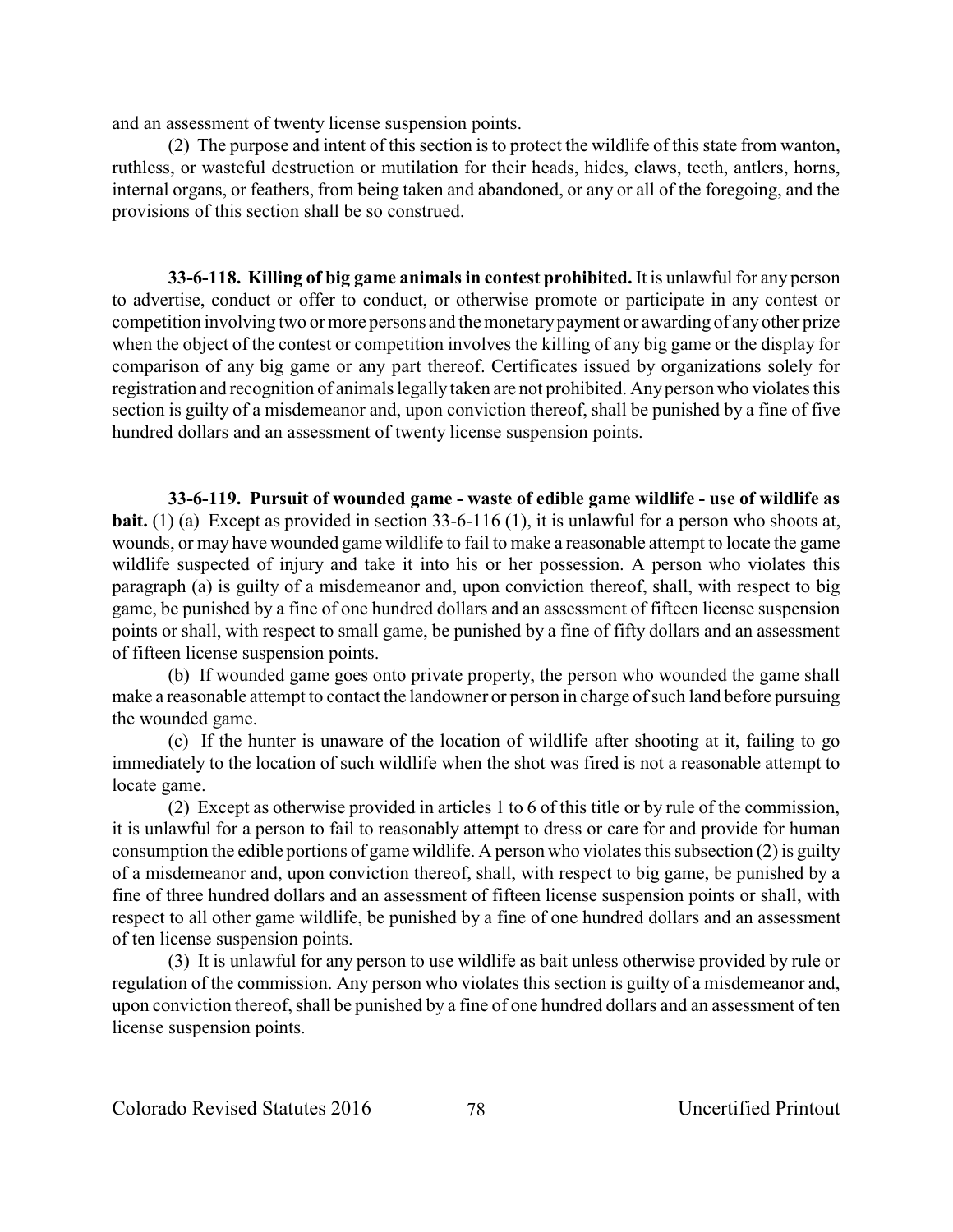**33-6-120. Hunting, trapping, or fishing out of season or in a closed area.** (1) It is unlawful for any person to fish, trap, hunt, or take any wildlife outside of the season established by or in an area closed by commission rule. Any person who violates this section is guilty of a misdemeanor and, upon conviction, shall be punished by a fine and an assessment of license suspension points as follows:

(a) For each incident that is not related to the hunting or taking of a big game animal, the fine shall be equal to twice the cost of the most expensive license for such species and ten license suspension points shall be assessed;

(b) For the hunting or taking of big game, fifteen license suspension points and a fine that is equal to twice the cost of the most expensive license for such species shall be assessed.

**33-6-121. Hunters to wear fluorescent pink or daylight fluorescent orange garments.** (1) Unless otherwise provided by commission rule, it is unlawful for any person to hunt or take elk, deer, pronghorn, moose, or black bear with any firearm unless the person is wearing fluorescent pink or daylight fluorescent orange garments that meet the following requirements:

(a) Garments are solid fluorescent pink or daylight fluorescent orange colored material and are of sufficient brightness to be seen conspicuously from a reasonable distance.

(b) Garments shall be a minimum of five hundred square inches and shall be worn as an outer garment above the waist, part of which shall be a hat or head covering visible from all directions.

(2) Any person who violates the provisions of this section is guilty of a misdemeanor and, upon conviction thereof, shall be punished by a fine of fifty dollars and an assessment of five license suspension points.

**33-6-122. Hunting in a careless manner.** It is unlawful for any person to hunt or take wildlife in a careless manner or to discharge a firearm or release an arrow in a careless manner which endangers human life or property. For the purposes of this section, "careless" means failing to exercise the degree of reasonable care that would be exercised by a person of ordinary prudence under all the existing circumstances in consideration of the probable danger of injuryor damage. Any person who violates this section is guilty of a misdemeanor and, upon conviction thereof, shall be punished by a fine of not less than one hundred dollars nor more than one thousand dollars or by imprisonment in the county jail for up to one year, or by both such fine and imprisonment, and an assessment of twenty license suspension points.

**33-6-123. Hunting under the influence.** It is unlawful for any person who is under the influence of alcohol or any controlled substance, as defined in section 18-18-102 (5), C.R.S., or any other drug to a degree that renders such person incapable of safely operating a firearm or bow and arrow to hunt or take any wildlife in this state. The fact that any person charged with a violation of this section is or has been entitled to use such controlled substance or drug under the laws of this

Colorado Revised Statutes 2016 79 Uncertified Printout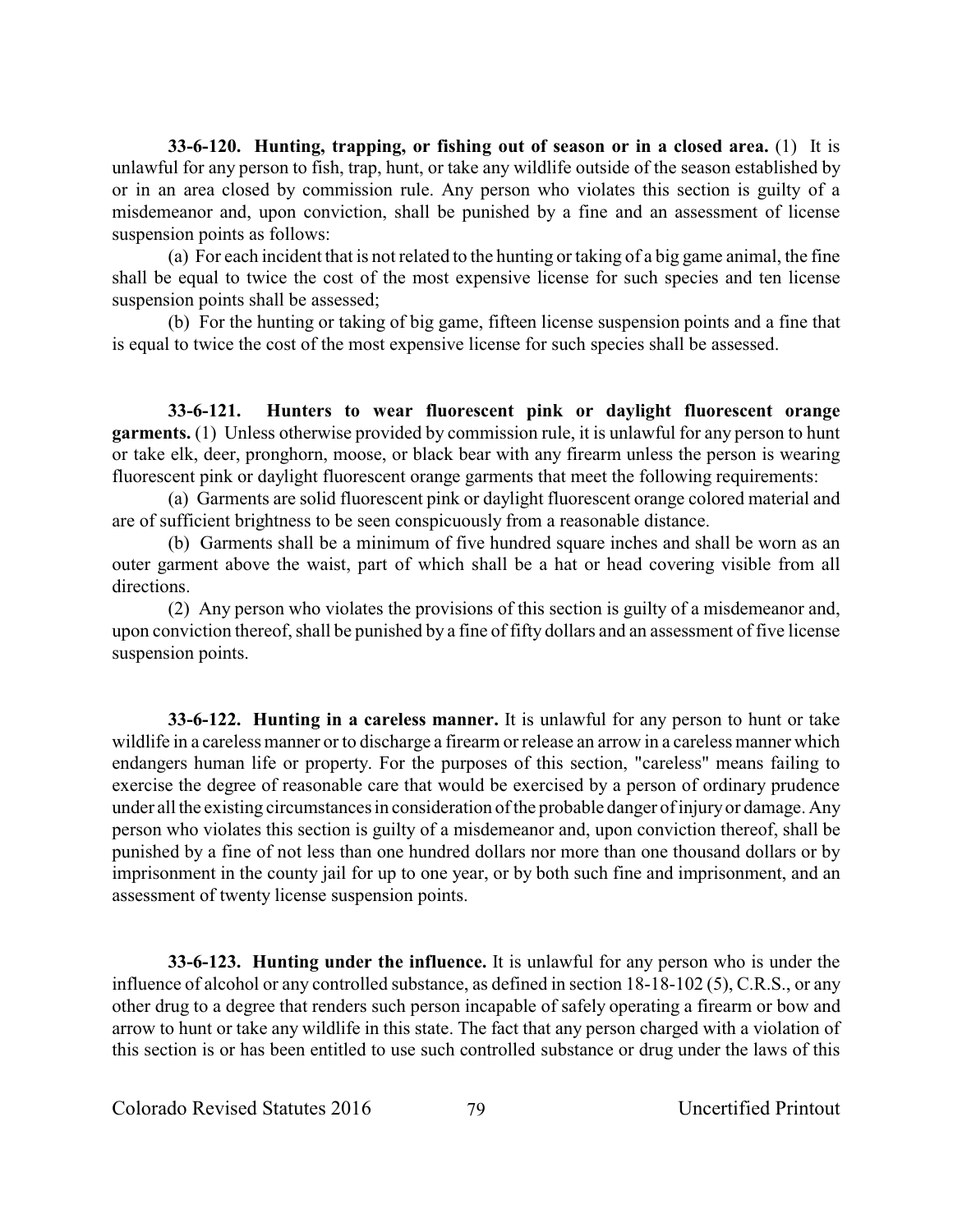state shall not constitute a defense against any charge of violating this section. For the purposes of this section, being under the influence of any drug shall include the use of glue-sniffing, aerosol inhalation, or the inhalation of any other toxic vapor. Any person who violates this section is guilty of a misdemeanor and, upon conviction thereof, shall be punished by a fine of not less than one hundred dollars nor more than one thousand dollars or by imprisonment in the county jail for not more than one year, or by both such fine and imprisonment, and an assessment of twenty license suspension points.

**33-6-124. Use of a motor vehicle or aircraft - rules.** (1) (a) Unless otherwise permitted by commission rule, it is unlawful for a person to hunt, take, or harass wildlife from or with a motor vehicle. A person who violates this paragraph (a) is guilty of a misdemeanor and, upon conviction thereof, shall be punished by a fine of two hundred dollars and an assessment of ten license suspension points.

(b) Unless otherwise permitted by commission rule, it is unlawful for any person to discharge a firearm or release an arrow from a motor vehicle with the intent to take wildlife. A person who violates this paragraph (b) is guilty of a misdemeanor and, upon conviction thereof, shall be punished by a fine of two hundred dollars and an assessment of ten license suspension points.

(2) It is unlawful for any person airborne in any aircraft to spot or locate any wildlife and communicate its location to a person on the ground as an aid to hunting or pursuing wildlife; and it is unlawful for such airborne person or person on the ground receiving such communication to pursue, hunt, or take game on the same day or the day following such flight. A person who violates this subsection (2) is guilty of a misdemeanor and, upon conviction thereof, shall be punished by a fine of two thousand dollars and an assessment of fifteen license suspension points.

(3) It is unlawful for two or more people on the ground, in a motor vehicle, or in a vessel to use electronic devices to communicate information in the furtherance of a violation of articles 1 to 6 of this title or of a commission rule. A person who violates this subsection (3) is guilty of a misdemeanor and, upon conviction thereof, shall be punished by a fine of two hundred dollars and an assessment of fifteen license suspension points.

(4) A person who violates section 33-14.5-108 (3) (a) while engaged in the act of hunting, fishing, trapping, or a related activity at the time of the unlawful activity shall be punished by a penalty of ten license suspension points; except that, if the person was within a federal wilderness area at the time of the unlawful activity, the person shall be punished by a penalty of fifteen license suspension points. A person who violates section 33-14.5-108 (3) (b) while engaged in the act of hunting, fishing, or trapping or a related activity at the time of the unlawful activity shall be punished by a penalty of five license suspension points.

**33-6-125. Possession of a loaded firearm in a motor vehicle.** It is unlawful for any person, except a person authorized by law or by the division, to possess or have under his control any firearm, other than a pistol or revolver, in or on any motor vehicle unless the chamber of such firearm is unloaded. Any person in possession or in control of a rifle or shotgun in a motor vehicle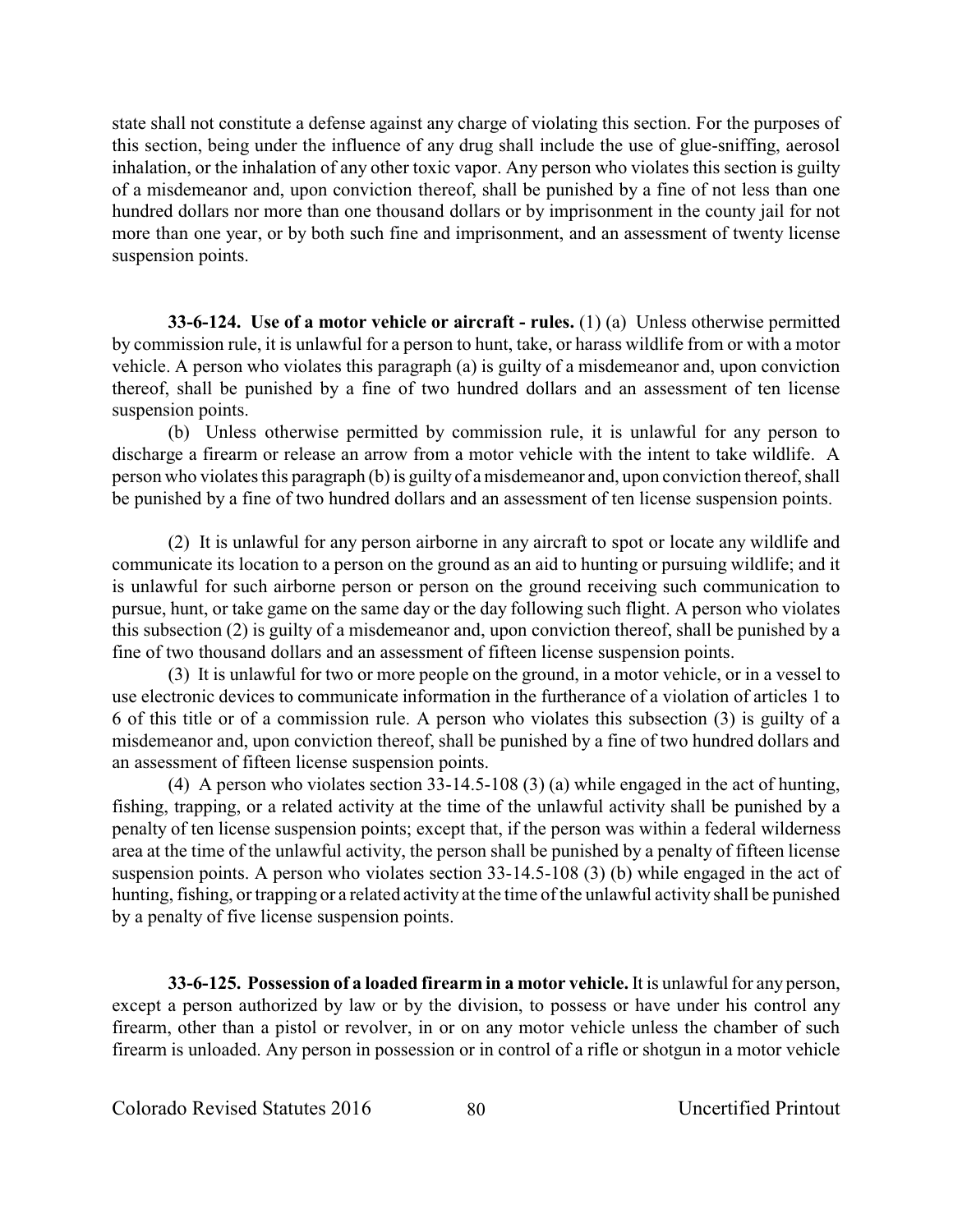shall allow any peace officer, as defined in section 33-1-102 (32), who is empowered and acting under the authority granted in section 33-6-101 to enforce articles 1 to 6 of this title to inspect the chamber of any rifle or shotgun in the motor vehicle. For the purposes of this section, a "muzzleloader" shall be considered unloaded if it is not primed, and, for such purpose, "primed" means having a percussion cap on the nipple or flint in the striker and powder in the flash pan. Any person who violates this section is guilty of a misdemeanor and, upon conviction thereof, shall be punished by a fine of fifty dollars and an assessment of fifteen license suspension points.

**33-6-126. Shooting from a public road.** It is unlawful for any person, except a duly authorized peace officer acting in the line of duty, to discharge any firearm or release an arrow from, upon, or across anypublic road. Any person who violates this section is guilty of a misdemeanor and, upon conviction thereof, shall be punished by a fine of fifty dollars and an assessment of five license suspension points.

**33-6-127. Hunting with artificial light, night vision, or thermal imaging devices.** (1) (a) Unless otherwise provided by commission rule and except as provided in section 33-6-107 (9) for persons owning or leasing land, members of their family, or their agents, it is unlawful for any person to utilize any artificial light as an aid in hunting or taking any wildlife. For the purposes of this subsection (1), the possession of any firearm with cartridges in the chamber or magazine or loaded with powder and ball or a strung bow, unless the bow is cased, while attempting to project any artificial light into areas where wildlife may be found is prima facie evidence of a violation of this section.

(b) A person who violates this subsection (1) is guilty of a misdemeanor and, upon conviction thereof, shall be punished by a fine of two hundred dollars and an assessment of twenty license suspension points.

(2) (a) Unless otherwise provided by commission rule and except as provided in section 33- 6-107 (9) for persons owning or leasing land, members of their family, or their agents, it is unlawful for a person to utilize electronic night vision equipment, electronically enhanced light-gathering optics, or thermal imaging devices as an aid in hunting or taking wildlife outside legal hunting hours according to commission rules.

(b) A person who violates this subsection (2) is guilty of a misdemeanor and, upon conviction, shall be punished by a fine of two thousand dollars and an assessment of twenty license suspension points.

**33-6-128. Damage or destruction of dens or nests - harassment of wildlife.** (1) Unless permitted by the division, it is unlawful for any person to willfully damage or destroy any wildlife den or nest or their eggs or to harass any wildlife. Any person who violates this subsection (1) is guilty of a misdemeanor and, upon conviction thereof, shall be punished by a fine of one hundred dollars and an assessment of ten license suspension points. For the purposes of this subsection (1), nothing shall prohibit the removal of wildlife dens or nests when necessary to prevent damage to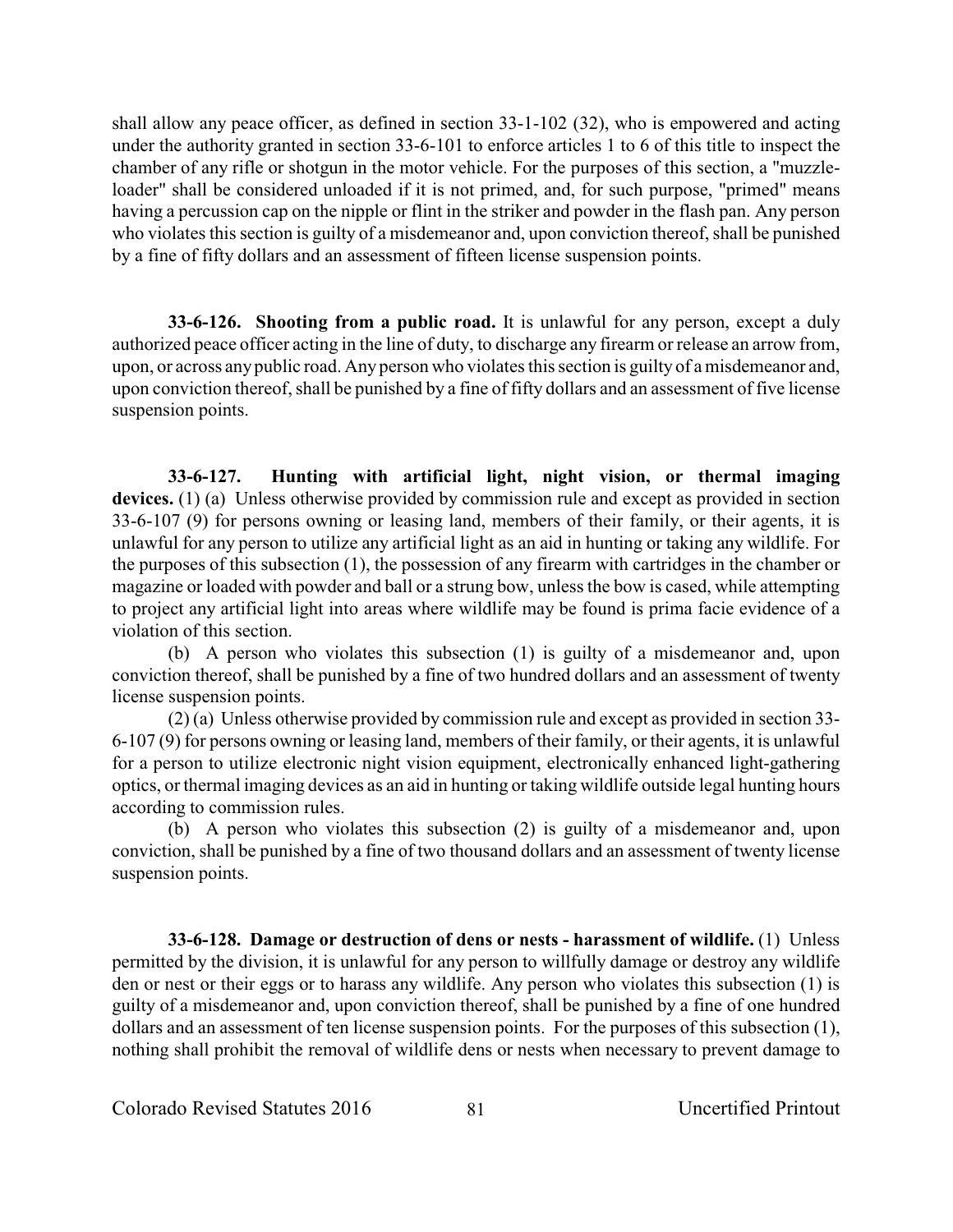property or livestock or while trapping.

(2) Unless otherwise allowed by commission rule or regulation, it is unlawful for any person to knowingly or negligently allow or direct a dog which he owns or which is under his control to harass wildlife, whether or not the wildlife is actually injured by such dog. Any person who violates this subsection (2) is guilty of a misdemeanor and, upon conviction thereof, shall be punished by a fine of two hundred dollars.

(3) A Colorado wildlife officer or other peace officer may capture or kill any dog he or she determines to be harassing wildlife. The provisions of this subsection (3) shall not apply to dogs that are under the direct personal control of a person.

**33-6-129. Damage to property or habitat under division control.** (1) It is unlawful for any person to remove, damage, deface, or destroy any real or personal property or wildlife habitat under the control of the division. Any person who violates this subsection (1) is guilty of a misdemeanor and, upon conviction thereof, shall be punished by a fine of not less than one hundred dollars nor more than one thousand dollars, or by imprisonment in the county jail for not more than one year, or by both such fine and imprisonment. In addition, the court may require the defendant to reimburse the division for any damages.

(2) It is unlawful for any person to use any division property in violation of any commission rule or regulation. Any person who violates this subsection (2) is guilty of a misdemeanor and, upon conviction thereof, shall be punished by a fine of fifty dollars.

**33-6-130. Explosives, toxicants, and poisons not to be used.** (1) Unless permitted by law or by the division, it is unlawful for any person to use toxicants, poisons, drugs, dynamite, explosives, or anystupefying substances for the purpose of hunting, taking, or harassing anywildlife. Any person who violates this subsection (1) is guilty of a misdemeanor and, upon conviction thereof, shall be punished by a fine of two hundred dollars and an assessment of twenty license suspension points.

(2) The division shall cooperate with the department of agriculture in developing policies and procedures for the issuance by said department of permits for the use of poison by livestock owners or operators.

**33-6-131. Knowingly luring bears.** (1) Unless otherwise permitted by commission rule, it is unlawful for any person to place food or edible waste in the open with the intent of luring a wild bear to such food or edible waste.

(2) (a) This section shall not apply to acts related to agriculture, as defined in section 35-1- 102 (1), C.R.S.

(b) For the purposes of this section, "food or edible waste" shall not include live animals or food that is grown in the open prior to such food being harvested.

(3) Any person who violates this section shall be given a warning. Upon a second or subsequent violation of this section, such person is guilty of a misdemeanor and, upon conviction,

Colorado Revised Statutes 2016 82 Uncertified Printout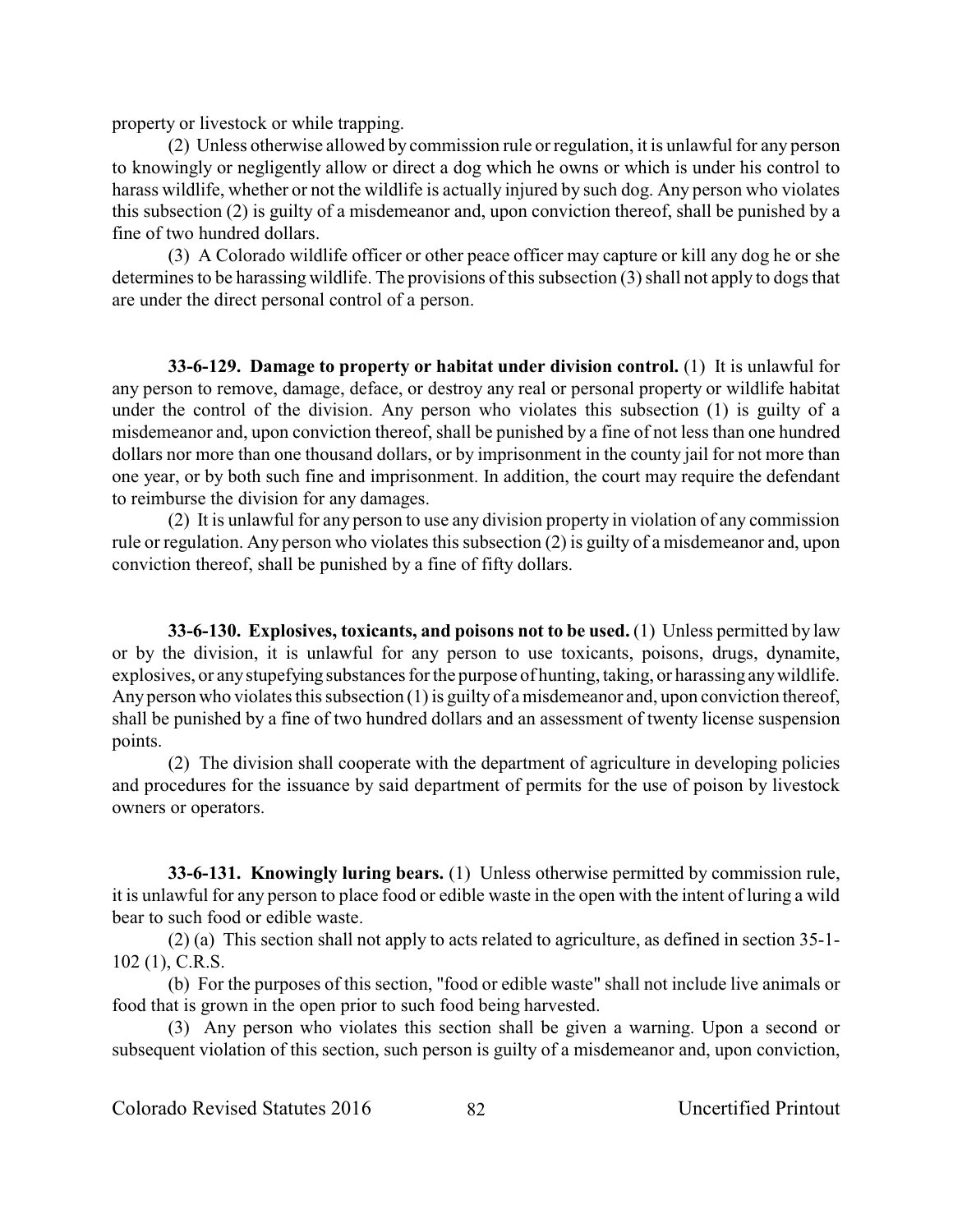shall be punished by a fine not to exceed:

- (a) One hundred dollars for a first offense;
- (b) Five hundred dollars for a second offense;
- (c) One thousand dollars for a third or subsequent offense.

**33-6-132. Computer-assisted remote hunting prohibited.** (1) It is unlawful for any person to engage in computer-assisted remote hunting in Colorado. This subsection (1) shall apply if either the wildlife hunted or any device, equipment, or software, including, without limitation, the person's own computer, used to remotely control the weapon is located in Colorado.

(2) It is unlawful for any person to establish or operate computer-assisted remote hunting facilities in Colorado.

(3) Any person who violates this section is guilty of a misdemeanor and, upon conviction thereof:

(a) For a first offense, shall be punished by a fine of not less than one thousand dollars nor more than ten thousand dollars and an assessment of twenty license points;

(b) For any subsequent offenses, shall be punished by a fine of not less than ten thousand dollars nor more than one hundred thousand dollars or by imprisonment in the county jail for not more than one year, or by both such fine and imprisonment. In addition to imposing such punishments, the commission may suspend any wildlife privileges of the person for a minimum of one year to a maximum of a lifetime suspension.

(4) This section shall not apply to persons who provide only:

(a) General-purpose equipment, including computers, cameras, and fencing and building materials;

(b) General-purpose computer software, including operating systems and communication programs; or

(c) General-purpose telecommunications hardware or networking services for computers, including adapters, modems, servers, routers, and other facilities associated with internet access.

(5) Nothing in this section shall preclude the division of parks and wildlife from establishing a special licensing program for mobility-impaired hunters pursuant to section 33-4-119 and rules adopted pursuant to section 33-4-119 or from granting reasonable accommodations for persons with disabilities in accordance with the federal "Americans with Disabilities Act of 1990", 42 U.S.C. sec. 12101 et seq.

# PART<sub>2</sub>

# TRAPS, POISONS, AND SNARES

**33-6-201. Legislative declaration - scope and purpose of part.** (1) The general assembly finds, determines, and declares that:

(a) The purpose of this part 2 is to implement section 12b of article XVIII of the state constitution, adopted by the people at the 1996 general election.

Colorado Revised Statutes 2016 83 Uncertified Printout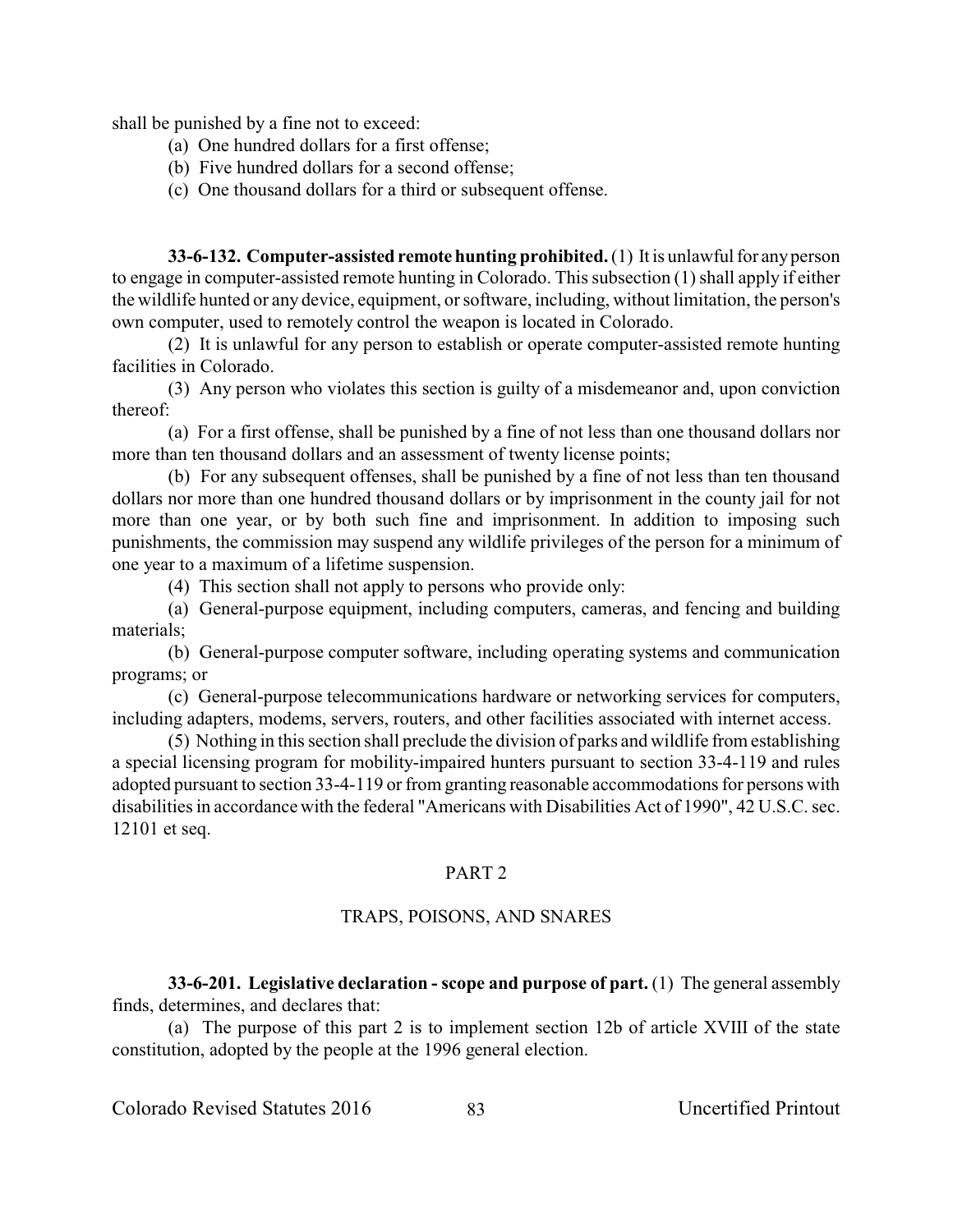(b) The provisions of this part 2 are intended to honor the expressed desire of the people of Colorado to promote humane methods of animal control and discourage the use of inhumane methods while preserving the ability to protect human life, health, safety, and property by taking wildlife when there is no practical alternative.

(c) Whenever possible, this part 2 should be read in conjunction and harmony with the other provisions of this title and with sections 35-40-101 and 35-40-102, C.R.S.; except that, in case of conflict, the provisions of this part 2 shall prevail.

**33-6-202. Definitions.** As used in this part 2, unless the context otherwise requires:

(1) "Department of health" means a governmental entity with the responsibility to prevent or alleviate diseases and other biological or environmental hazards to human health or safety. The term specifically includes, without limitation, the department of public health and environment, created in section 25-1-102, C.R.S., and every department or agency at the county or local level that is charged with comparable powers and duties.

(2) "Human health or safety"means the physical health or safetyof individual human beings. The term does not encompass economic, aesthetic, or social values or the health of ecosystems.

**33-6-203. General prohibition - penalties.** (1) Except as otherwise provided in this part 2, it is unlawful to take wildlife with any leghold trap, any instant kill body-gripping design trap, or by poison or snare in the state of Colorado. Penalties shall be as provided in section 33-6-109 unless a different penalty is specifically provided in this part 2.

(2) Except as otherwise provided in this part 2, any person who attempts to take wildlife using any leghold trap, instant kill body-gripping design trap, poison, or snare commits a class 1 petty offense and, upon conviction thereof, shall be punished by a fine of forty dollars and an assessment of four license suspension points.

(3) An owner or lessee of private property or an employee of such owner or lessee, as such terms are defined and used in sections 33-6-207 and 33-6-208, who takes wildlife using any leghold trap, instant kill body-gripping design trap, poison, or snare on such private property under circumstances that give rise to the exemption set forth in section 33-6-207 (1) but without complying with the notice and certification requirements of section 33-6-208 (1) (c) commits a class 2 petty offense and, upon conviction thereof, shall be punished by a fine of twenty-five dollars; except that, upon conviction of a second or subsequent offense, the fine shall be fifty dollars.

(4) Any person convicted of violating subsection (1) or (2) of this section shall be subject to twice the applicable penalty if the offense occurred pursuant to an unlawful entry onto the privately owned or leased property of another.

**33-6-204. General exemptions - conduct "authorized by law".** (1) Section 33-6-203 shall not apply to:

(a) The taking of birds or of rodents, other than beaver or muskrat, as authorized by law; or

(b) The taking of fish or other nonmammalian aquatic wildlife by the division.

Colorado Revised Statutes 2016 84 Uncertified Printout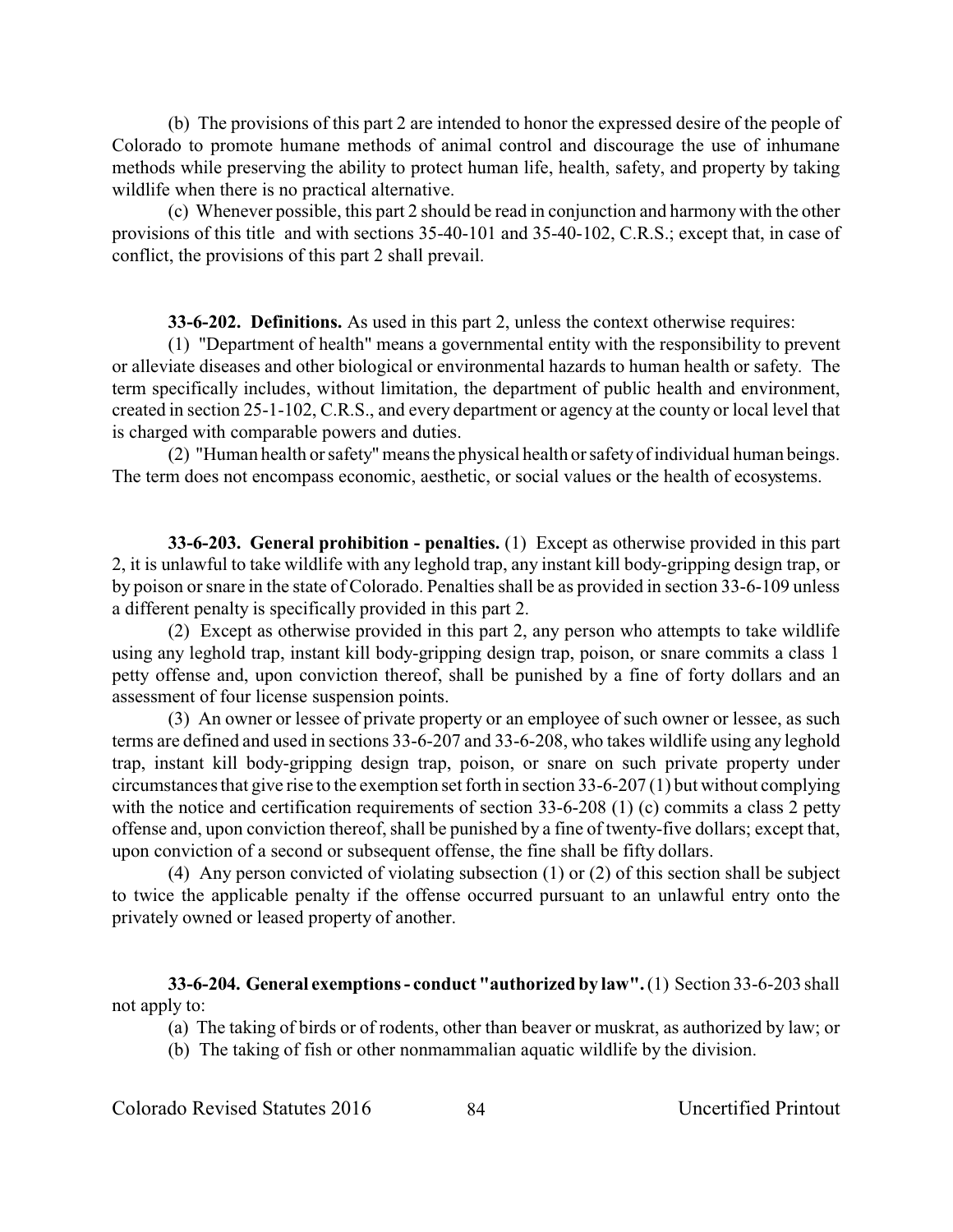(2) Nothing in this part 2 shall be construed to prohibit the taking of wildlife with firearms, fishing equipment, archery equipment, or other implements in hand as authorized by law.

**33-6-205. Exemption - departments of health.** (1) Section 33-6-203 shall not apply to the taking of wildlife by federal, state, county, or municipal departments of health for the purpose of protecting human health or safety.

(2) (a) To ensure that the taking of wildlife pursuant to subsection (1) of this section is accomplished in as competent, safe, effective, and humane a manner as is possible, a department of health may contract with an independent contractor or, by appropriate intergovernmental agreement, enlist the aid of qualified employees or agents of the division, the United States department of agriculture, the state department of agriculture, or a local police department or animal control agency for the taking of wildlife.

(b) The commission is authorized to adopt and enforce reasonable rules for the licensing and supervision of persons desiring to act as independent contractors under this section. This paragraph (b) shall not supersede the licensure requirements of the "Pesticide Applicators' Act", article 10 of title 35, C.R.S.

**33-6-206. Exemptions - nonlethal methods.** (1) Notwithstanding section 33-6-203, but subject to regulation by the commission, authorized persons may use nonlethal snares, traps specifically designed not to kill, or nets to take wildlife for purposes of:

- (a) Bona fide scientific research;
- (b) Falconry;
- (c) Relocation permitted in accordance with rules of the division; or
- (d) Medical treatment of the animal being captured.

**33-6-207. Exemption - landowners' protection of crops and livestock - definitions authority of division and of department of agriculture.** (1) Section 33-6-203 shall not apply to the owner or lessee of a parcel of private property, nor to the employees of such owner or lessee, so long as all of the following conditions are met:

(a) The property is primarily used for commercial livestock or crop production;

(b) The use of the methods otherwise prohibited by section 33-6-203 occurs only on the property;

(c) Such use does not exceed one thirty-day period per year for each parcel of private property; and

(d) The owner or lessee can present on-site evidence to the division that ongoing damage to livestock or crops has not been alleviated by the use of methods other than those prohibited by section 33-6-203.

(2) As used in this section and in section 33-6-208:

- (a) "Crops" includes all plants raised for profit.
- (b) "Employee" means a person hired or retained by, or under a written or oral contract or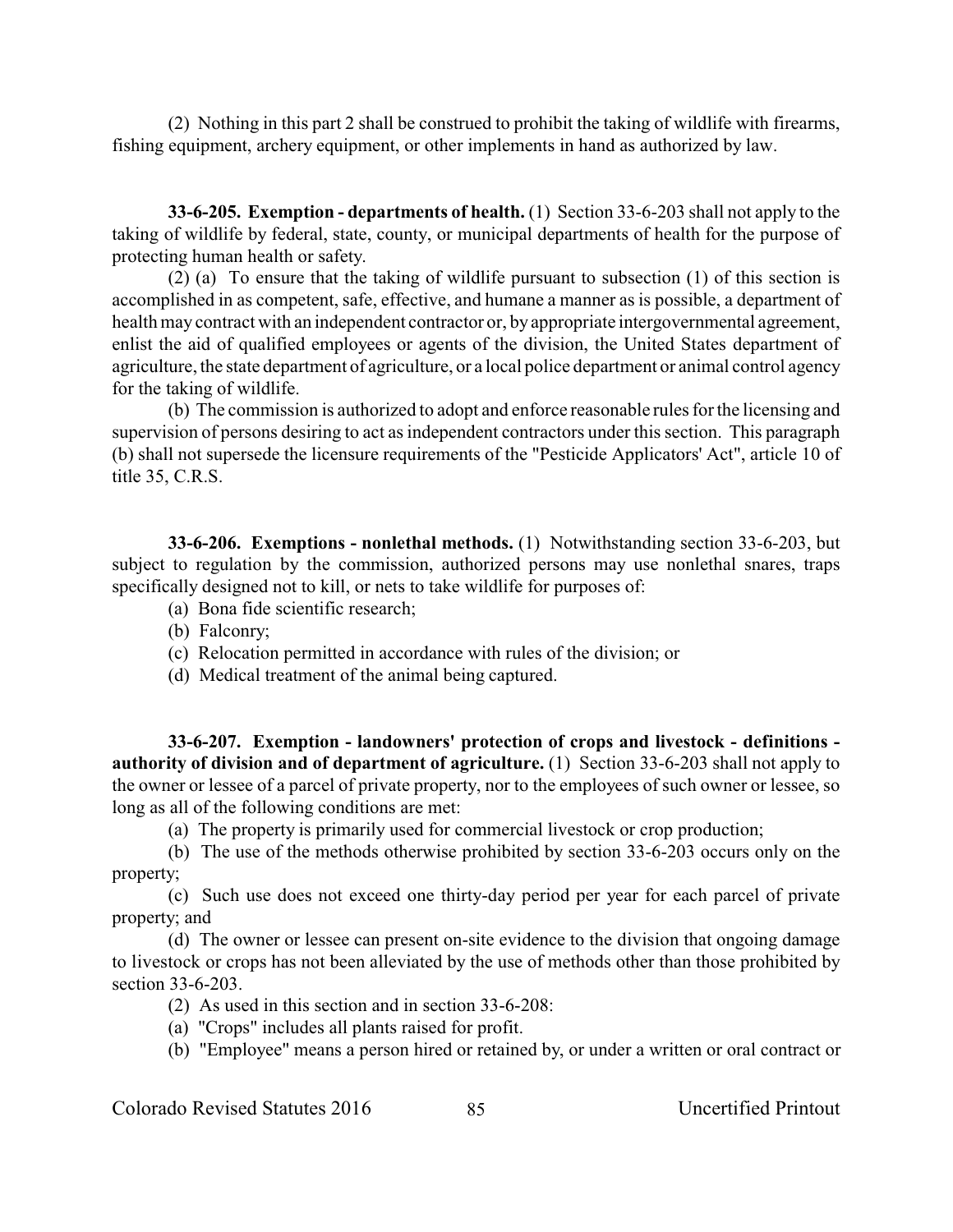cooperative agreement with, an owner or lessee to perform services of any kind.

(c) "Lessee" means a person, other than the owner, who has a present possessory interest in real property. If the possessory interest is held by a corporation, partnership, association, or other entity, "lessee" includes the individual shareholders, principals, partners, or members of such entity. If the possessory interest is held in trust, "lessee" includes a beneficiary of such trust.

(d) "Livestock" includes all animals raised for profit.

(e) "Ongoing damage" means measurable physical harm to livestock or crops that has resulted or will result in economic loss to an owner or lessee and appears likely to continue or recur in the near future.

(f) (I) "On-site evidence" means physical evidence or documented observations gathered from the property on which trapping, snaring, or poisoning activity is proposed under subsection (1) of this section. Such evidence includes, but is not limited to:

(A) Carcasses or parts thereof;

(B) Physical injuries to livestock;

(C) Identifying tracks, tooth marks, fur, or other evidence of the presence and harmful activity of a depredating species;

(D) Photographs;

(E) Record entries.

(II) Where direct evidence has not been preserved, current or recent losses may be considered as "on-site evidence" so long as such losses are documented.

(g) "Owner" means the holder of record title to real property. If the title to real property is held by a corporation, partnership, association, or other entity, "owner" includes the individual shareholders, principals, partners, or members of such entity. If the title to real property is held in trust, "owner" includes a beneficiary of such trust.

(h) "Parcel of private property" means either of the following, at the option of the owner or lessee thereof:

(I) A parcel of private property that has been individually recorded in the office of the county clerk in the county in which the parcel is located; or

(II) A single, contiguous parcel of private property under one ownership or lease.

(i) "Primarily used for commercial livestock or crop production" means used to produce agricultural products that originate from the land's productivity for the primary purpose of obtaining a monetary profit.

(j) "Private property" means real property whose record title is not held, wholly or in part, by any state, local, or federal government or agency thereof.

(3) The division and, in the case of depredating animals as defined in section 35-40-100.2 (4), C.R.S., the department of agriculture shall have the authority to adopt and enforce reasonable rules governing trapping, snaring, and poisoning activity under subsection (1) of this section. Such rules may include, without limitation, reasonable restrictions on the devices and, to the extent permissible under section 33-6-209, the poisons to be used and the manner of their use, including a requirement for serial numbering or other identification of devices if such is deemed necessary or desirable. The general assembly specifically endorses the implementation of a coordinated trade-in or pooling program to encourage the phasing out of older, less humane devices and the use, in their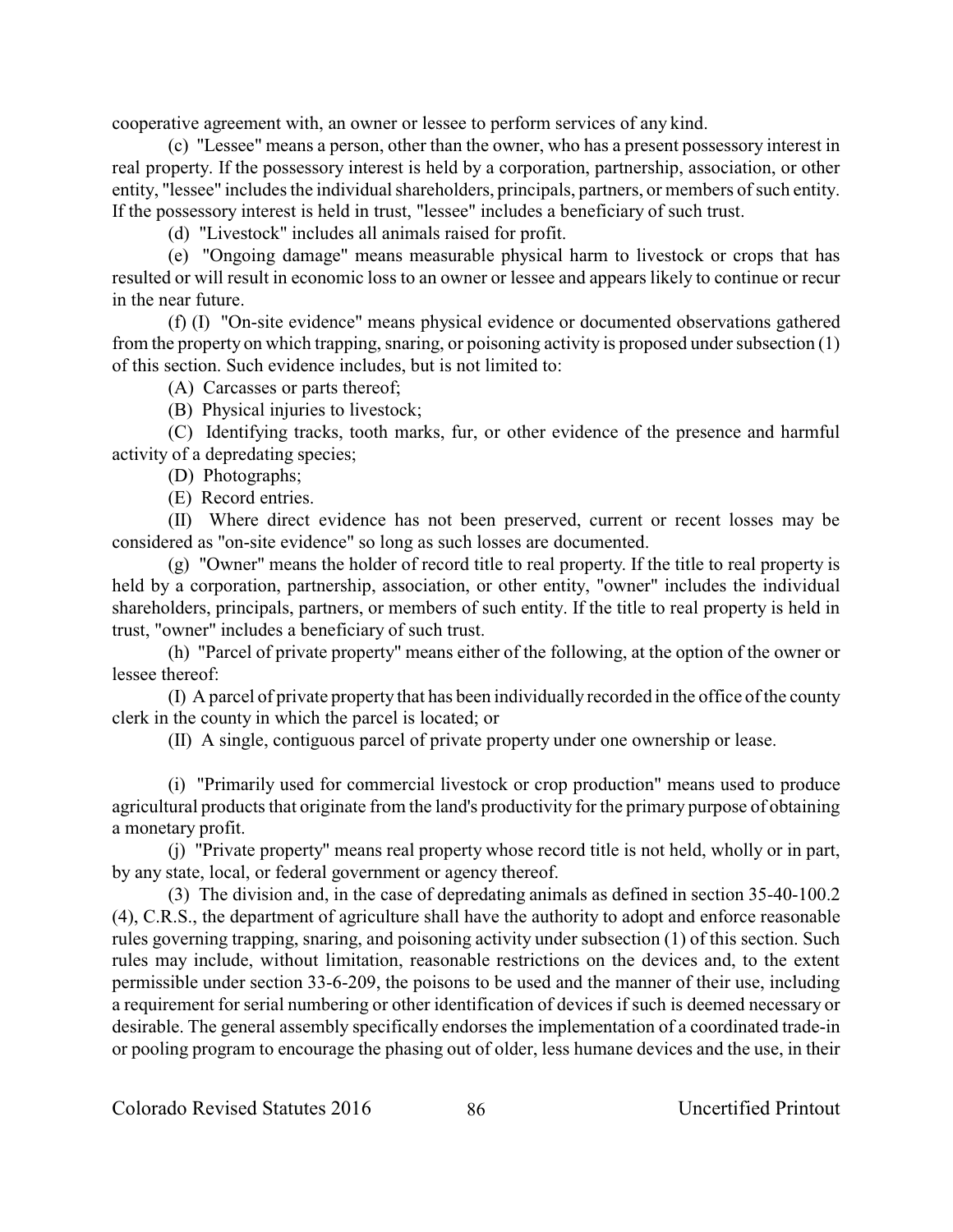place, of newer, more humane ones.

**33-6-208. Thirty-day period - administration - conditions precedent to use of exemption.** (1) For purposes of the exemption specified in section 33-6-207:

(a) Where an owner or lessee raises livestock or crops on two or more separate parcels of private property, the exemption stated in section 33-6-207 shall apply separately to each parcel.

(b) The division shall verify that the owner or lessee has made reasonable efforts to alleviate ongoing damage to livestock or crops through reasonable efforts using methods other than those prohibited by section 33-6-203. The use of at least two of the following methods is presumed to represent reasonable efforts:

(I) Routine gathering of livestock in areas where predators are known to be present;

- (II) The use of guard animals;
- (III) The use of flashing lights, boom guns, or other scare tactics;
- (IV) The presence of human herders or guards;

(V) Any other industry-accepted method that is effective in reducing losses and whose use is approved by the agriculture commission and the parks and wildlife commission for that purpose.

(c) (I) An owner or lessee seeking to use the exemption stated in section 33-6-207 shall notify the division by telephone, telefacsimile, or first-class mail before the beginning of each period during which trapping, snaring, or poisoning activity is to take place. Within ten days after giving such notice, the owner or lessee shall provide the division with a written certification that there exists on-site evidence of ongoing damage to livestock or crops and that the owner or lessee has made reasonable efforts to alleviate such damage by the use of alternative methods.

(II) The owner or lessee need not present on-site evidence of damage or of reasonable efforts using alternative methods before commencing trapping, snaring, or poisoning activity, but the owner or lessee shall be prepared to do so upon request of the division at any time within the thirty-day period. The division may, at its option, send an employee or agent to visit the site and verify compliance with the requirements of this section and of section 33-6-207.

**33-6-209. Poisons - labeling - definitions.** (1) Neither the department of public health and environment or any other state or local agency shall impose or continue in effect a labeling requirement for poisons that differs from the requirements imposed by the United States environmental protection agency or by the "Pesticide Act", article 9 of title 35, C.R.S.

(2) For purposes of this section, "poison" means any substance or mixture of substances intended for destroying wildlife, which substance or mixture of substances is registered or required to be registered by the United States environmental protection agency or by the "Pesticide Act", article 9 of title 35, C.R.S.

# **ARTICLE 7**

Snowmobiles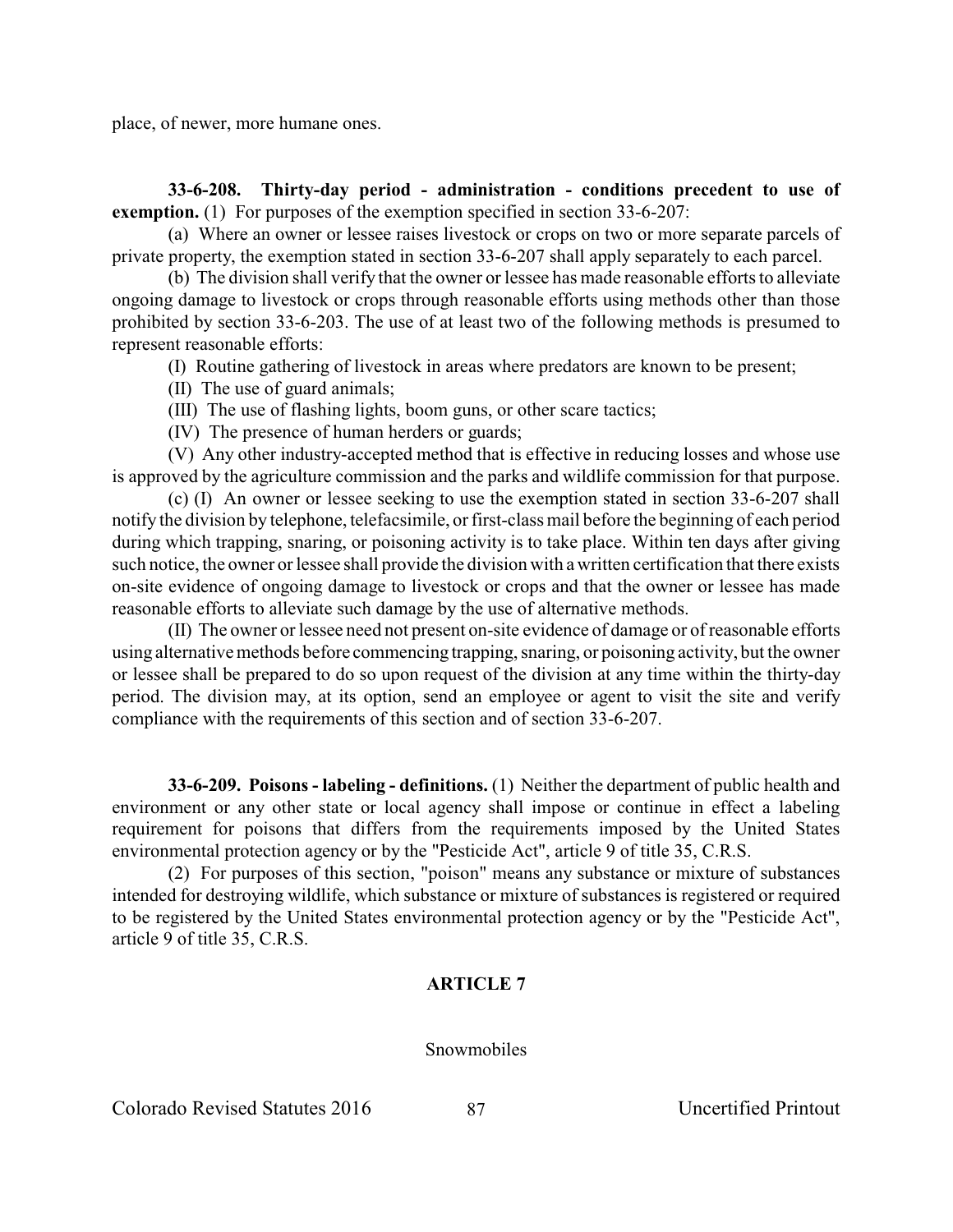## **33-7-101 to 33-7-120. (Repealed)**

# **ARTICLE 8**

Nongame, Endangered, or Threatened Species Conservation

## **33-8-101 to 33-8-110. (Repealed)**

## **ADMINISTRATION**

## **ARTICLE 9**

## Administration of Parks and Wildlife

**33-9-101. Commission - creation - composition - terms - vacancies - removal - meetings - strategic plan - legislative declaration.** (1) (a) Effective July 1, 2012, there is hereby created the parks and wildlife commission, also referred to in this article as the "commission".

- (b) Repealed.
- (2) The commission consists of thirteen members, as follows:
- (a) Two members who are ex officio nonvoting members, as follows:
- (I) The executive director; and
- (II) The commissioner of the department of agriculture;

(b) Eleven voting members who are appointed, in accordance with subsection (3) of this section, by the governor with the consent of the senate.

(3) (a) The eleven voting members of the commission are as follows:

(I) Three members who are sports persons who can demonstrate a reasonable knowledge of wildlife issues and who have obtained a hunting or fishing license issued under this title for at least each of the three years prior to their appointments. One of the members appointed pursuant to this subparagraph (I) must be an outfitter registered pursuant to article 55.5 of title 12, C.R.S.

(II) Three members who are actively involved in production agriculture as owners or lessees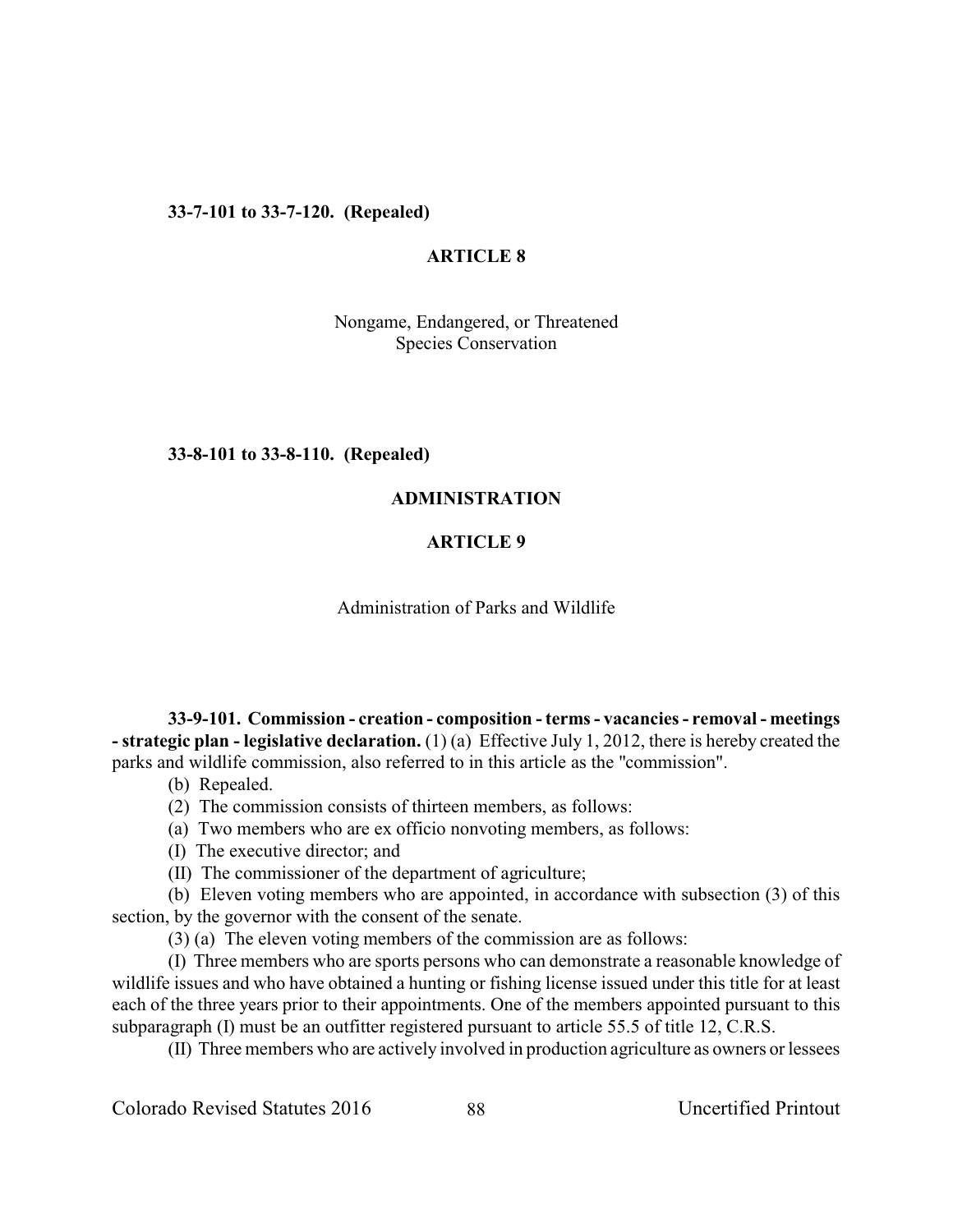of the agricultural property and owners or partial owners of the commodities produced on the land and who can demonstrate a reasonable knowledge of wildlife issues;

(III) Three members who can demonstrate that they regularly engage in outdoor recreation and utilize parks resources. One member appointed under this subparagraph (III) shall represent a nonprofit organization that supports and promotes the conservation and enhancement of Colorado's wildlife and habitat; recognizes and promotes primarily nonconsumptive wildlife use; and has expertise in wildlife issues, wildlife habitat, or wildlife management; and

(IV) Two members appointed from the public at-large.

(b) (I) In appointing members to the commission under paragraph (a) of this subsection (3), the governor shall make appointments that ensure that a reasonable balance of the following areas of knowledge and experience, as they relate to parks and wildlife, are represented: Outdoor business, service as a current or former local elected official, youth outdoor education, wildlife biology or science, energy, conservation, beneficial uses of water, land conservation and conservation easements, and diversified trails interests and activities. In order to satisfy the requirements of this paragraph (b), the governor shall give preference to persons with experience or expertise in multiple areas of knowledge.

(II) Regardless of the particular interests or qualifications possessed by each member appointed to the commission pursuant to paragraph (a) of this subsection (3), each commissioner represents diverse parks, wildlife, and outdoor recreation throughout Colorado and is committed to the long-term financial stability and sustainability of the department.

(c) Of the voting members appointed to the commission, there shall not be a difference of more than one person between those members affiliated with any major political party.

(d) To the extent possible, voting members shall be appointed to the commission in a manner that ensures balanced geographical representation of diverse areas of the state. At least four voting members shall be appointed from west of the continental divide.

(e) (I) Except as provided in paragraph (f) of this subsection (3), terms of members serving pursuant to paragraph (b) of subsection (2) of this section are for four years.

(II) No member serving pursuant to paragraph (b) of subsection (2) of this section is permitted to serve more than two consecutive terms.

(f) (I) Initial appointments of voting members of the commission are as follows: Two members to serve until July 1, 2013; three members to serve until July 18, 2014; three members to serve until July 18, 2015; and three members to serve until July 18, 2016. All subsequent appointments are for terms of four years.

(II) In making initial appointments to the commission under subparagraph (I) of this paragraph (f), the governor may select persons serving on the former parks and wildlife board, as that board existed on June 30, 2012. However, a person so appointed is ineligible to serve any of the initial appointments that would result in extending for more than two years the date on which the person's parks and wildlife board term would have expired.

(4) The governor shall fill vacancies on the commission for any unexpired term, with the consent of the senate. The member appointed to fill a vacancy shall be from the same category described in paragraph (a) of subsection (3) of this section as the member vacating the position.

(5) The governor is permitted to remove members of the commission only for cause.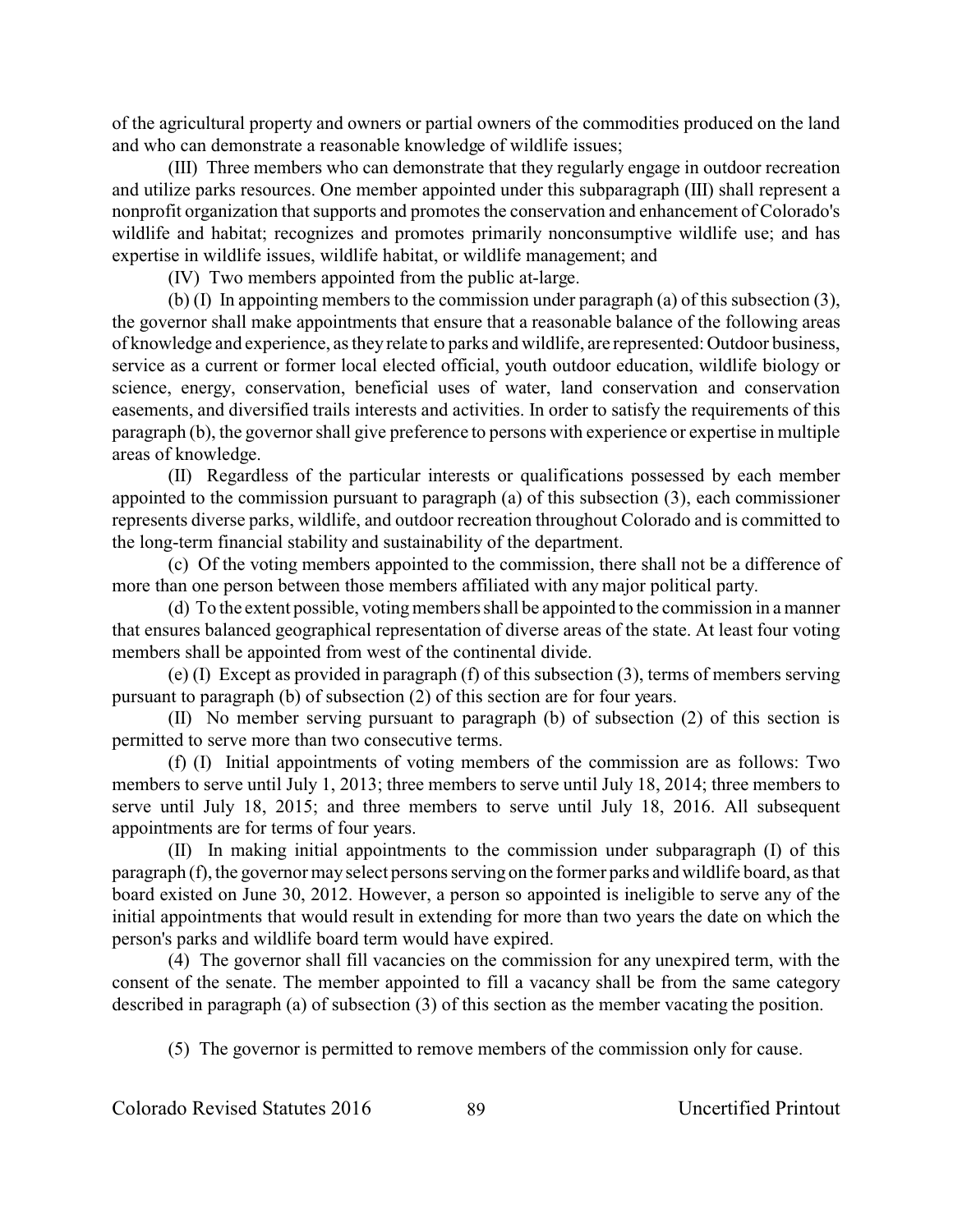(6) Six voting commissioners constitute a quorum for purposes of conducting the business of the commission.

(7) For purposes of mailing and service, the commission's principal office is in the office of the executive director.

(8) For each day actually engaged in the duties of the commission, the commission members are entitled to receive a per diem amount of fifty dollars, together with all actual and necessarytravel expenses to be paid after the expenses are incurred. Mileage rates are as provided in section 24-9- 104, C.R.S.

(9) The commission shall exercise its powers and perform its duties and functions under the department and the executive director of the department as if the same were transferred to the department by a **type 1** transfer, as defined in the "Administrative Organization Act of 1968", article 1 of title 24, C.R.S.

(10) (a) (I) The initial meeting of the commission shall be convened by the executive director.

(II) At the first meeting, the commission shall:

(A) Elect a chair and vice-chair from the members serving pursuant to paragraph (b) of subsection (2) of this section, who shall serve in that capacity for a term of one year but who may be reelected for additional terms; and

(B) Designate two members to serve as representatives to the state board of the great outdoors Colorado trust fund established under article XXVII of the state constitution. One representative must be a commissioner with wildlife knowledge appointed pursuant to subparagraph (I) of paragraph (a) of subsection (3) of this section, and the other representative must be a commissioner with experience in outdoor recreation appointed pursuant to subparagraph (III) of paragraph (a) of subsection (3) of this section.

(b) The commission shall meet as often as necessary and may adopt policies and procedures necessary to carry out its duties. The commission shall conduct at least two meetings per calendar year at locations west of the continental divide.

(11) (a) In addition to discharging its regular duties and functions, the commission shall specifically discuss and formulate a five-year strategic plan to address ongoing or new issues resulting after, and identify increased efficiencies and cost savings that may be realized from, the 2011 merger of the former division of wildlife and the former division of parks and outdoor recreation into the division of parks and wildlife. The strategic plan must address how the merger has affected policies, objectives, strategies, and estimated annual fiscal costs and savings associated with the duties and programs of the division.

(b) The commission shall finalize the strategic plan required by this subsection (11) by December 31, 2013. In developing the strategic plan, the commission shall place special emphasis on obtaining meaningful statewide input.

(c) Notwithstanding section 24-1-136 (11), C.R.S., for every year included in the strategic plan, the commission shall submit a report annuallyto the house committee on agriculture, livestock, and natural resources and the senate committee on agriculture, natural resources, and energy, or any successor committees, regarding the progress and status of the strategic plan. In order to reduce costs associated with preparing and transmitting such reports, the commission is authorized to send the reports in an electronic format.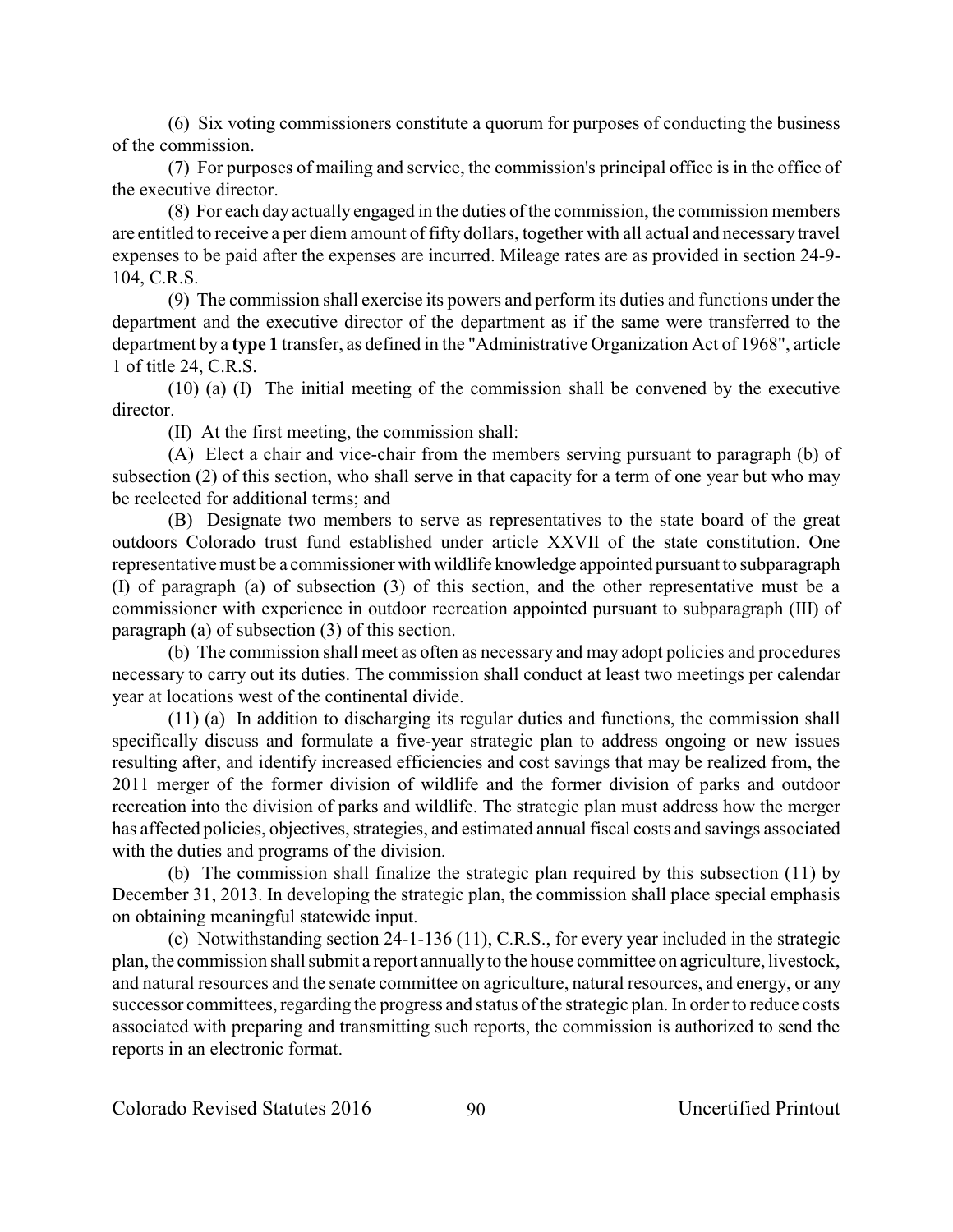(12) (a) The general assembly hereby finds, determines, and declares that it is the policy of the state that:

(I) Colorado's wildlife, natural, scenic, and scientific resources must be protected, preserved, enhanced, and managed for the use, benefit, and enjoyment of the people of the state and its visitors;

(II) Colorado's agriculture plays a vital role in providing the state's wildlife, natural, scenic, and scientific resources the habitat and conditions that allow these resources to thrive;

(III) A comprehensive program designed to offer the greatest possible variety ofrecreational opportunity to the people of the state and its visitors is provided;

(IV) There must be a continuous operation of planning, acquisition, development, and management of wildlife habitats, state parks, outdoor recreation lands, trails, waters, and facilities in a manner that recognizes the private property rights of individual property owners; and

(V) Both education and outreach activities must be used to promote natural resources stewardship.

(b) The general assembly further finds and declares that the mission of the commission and the division is to perpetuate the wildlife resources of the state, to provide a quality state parks system, and to provide enjoyable and sustainable outdoor recreation opportunities that educate and inspire current and future generations to serve as active stewards of Colorado's natural resources.

**33-9-102. Powers and duties of commission - rules.** (1) The commission is vested with all the powers, responsibilities, obligations, functions, and duties that previously were under the jurisdiction of the former wildlife commission or the former board of parks and outdoor recreation as of June 30, 2011.

(2) In addition to any other specific grant of rule-making authority, the commission may adopt or revise any rules, in accordance with article 4 of title 24, C.R.S., that the commission deems necessary or convenient to effect the purposes of, and fulfill its duties under, this title.

(3) The commission shall designate a commission member with wildlife knowledge appointed pursuant to section 33-9-101 (3) (a) (I) to serve as a representative to the state board of the great outdoors Colorado trust fund established under article XXVII of the state constitution. The commission shall designate a commission member with parks and outdoor recreation knowledge appointed pursuant to section 33-9-101 (3) (a) (III) to serve as a representative to the state board of the great outdoors Colorado trust fund established under article XXVII of the state constitution.

(4) (a) Except as provided in paragraph (b) of this subsection (4), in promulgating a rule to increase or decrease a park fee or charge under articles 10 to 32 of this title, the commission shall consider the effect that the change in the fee or charge would have on park usage, the demand for the service for which the fee or charge is used, and opportunities to implement differential pricing.

(b) The commission may raise or lower park fees and charges described in paragraph (a) of this subsection (4) if the commission reasonably anticipates that the total annual revenues realized from such fees and charges will not increase by more than twenty percent over the annual amount earned from fees and charges as they existed on July 1, 2011.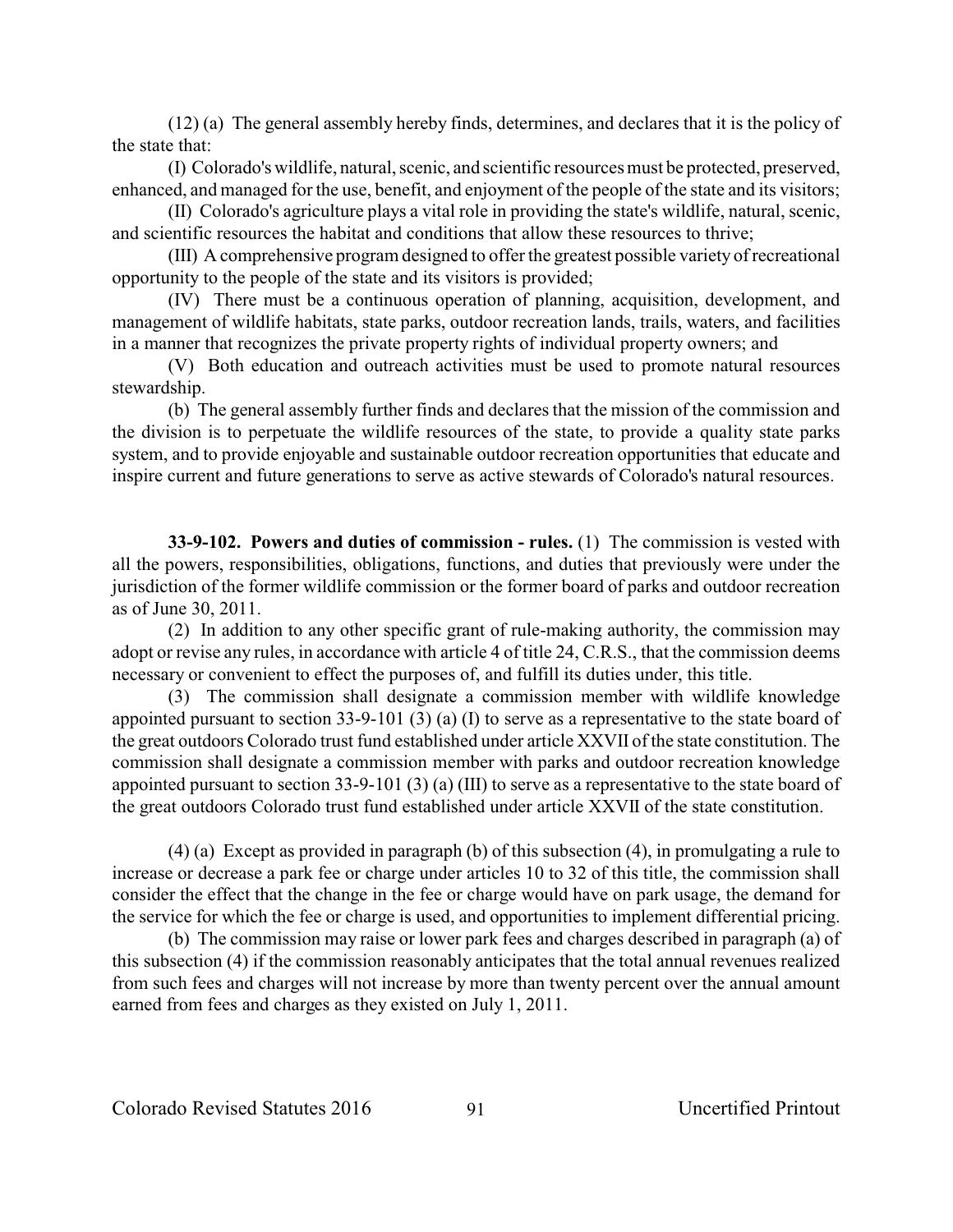**33-9-103. Office of director of division created - duties.** (1) (a) The office of director of the division is hereby created. The commission, with the consent of the executive director, shall appoint the director. The director shall devote his or her entire time to the service of the state in the discharge of his or her official duties and shall not hold any other public office. The appointment or removal of the director is subject to section 13 of article XII of the state constitution. The director shall possess such qualifications as may be established by the commission, the executive director, and the state personnel director.

(b) (Deleted by amendment, L. 2012.)

(2) The director shall execute, administer, perform, and enforce the rights, powers, duties, functions, and obligations vested previouslyin the director of the division of wildlife and the director of the division of parks and outdoor recreation, including those duties described under sections 33-1- 110 and 33-10-109.

(3) The director shall exercise all the powers and perform all the functions of the commission in the interim between its meetings, subject to the ratification of the commission. The director shall act as recording secretary for the commission and is the custodian of all minutes and other records of the commission. The director shall perform such duties as prescribed by the commission, by the executive director, or by law; except that the director has no authority to promulgate rules.

**33-9-104. Division - creation - duties.** (1) There is hereby created a division of parks and wildlife in the department of natural resources, also referred to in this article as the "division". The division is under the jurisdiction of the commission.

(2) The division shall exercise its powers and perform its duties and functions specified in this title under the department of natural resources and the executive director thereof as if the same were transferred to the department by a **type 1** transfer as defined in the "Administrative Organization Act of 1968", article 1 of title 24, C.R.S. The division has all the powers, duties, obligations, and functions previously exercised by the division of wildlife or the division of parks and outdoor recreation, as those divisions existed on June 30, 2011.

**33-9-105. Enterprise status of commission and division.** (1) The division and the commission constitute an enterprise for the purposes of section 20 of article X of the state constitution, so long as the commission retains the authority to issue revenue bonds and the division receives less than ten percent of its total annual revenues in grants, as defined in section 24-77-102 (7), C.R.S., from all Colorado state and local governments combined. So long as they constitute an enterprise pursuant to this section, the division and the commission are not subject to any of the provisions of section 20 of article X of the state constitution.

(2) The enterprise created pursuant to this section has all the powers and duties of the commission and the division as authorized under this title.

(3) Nothing in this section limits or restricts the authority of the division to expend its revenues consistent with this title.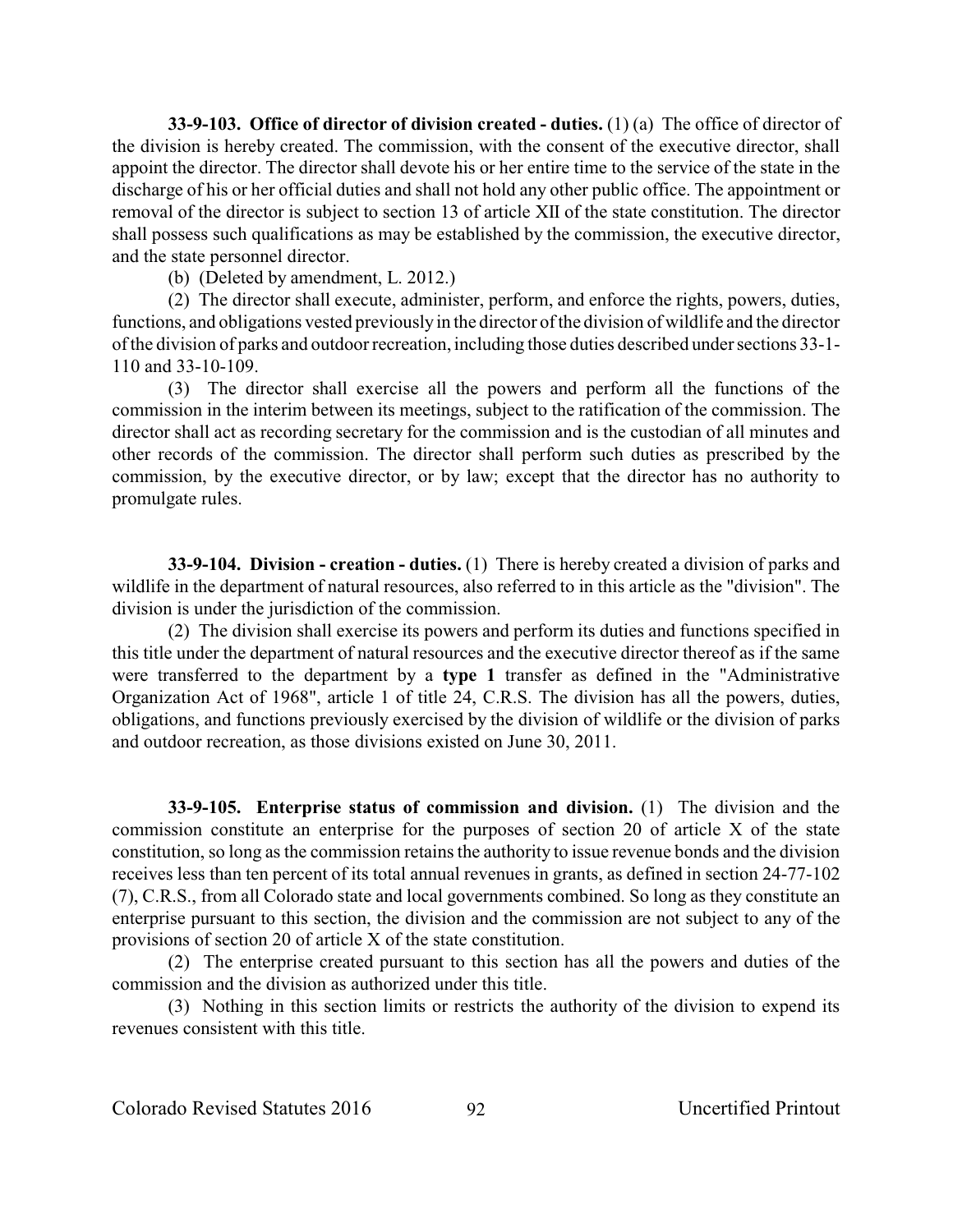#### **33-9-106. Reports.**

(1) (Deleted by amendment, L. 2012.)

(2) Beginning in 2013 and notwithstanding section 24-1-136 (11), C.R.S., the executive director shall report annually to the joint house agriculture, livestock, and natural resources committee and the senate agriculture, natural resources, and energy committee, or any successor committees, regarding the administration of the division, including an evaluation of division resources and their utilization and an identification of opportunities for efficiencies. Each such report must summarize stakeholder outreach conducted during the prior year and must also identify disposition of assets and cost savings, both planned and realized, since the previous year, including savings pertaining to personnel, equipment, services, and provisioning.

**33-9-107. Reaffirmation of assent to federal Pittman-Robertson and Dingell-Johnson acts.** Nothing in this article alters or affects the state's assent to the federal acts described in sections 33-1-117 and 33-1-118, which assent prohibits diversion of license fees paid by hunters and sport fishermen to purposes other than administration of the fish and wildlife agency.

**33-9-108. Transfer of functions - employees - property - records - rules - contracts lawsuits - statutory references.** (1) (a) The commission shall execute, administer, perform, and enforce the rights, powers, duties, functions, and obligations vested previously in the former wildlife commission or the former board of parks and outdoor recreation.

(b) (I) The division shall execute, administer, perform, and enforce the rights, powers, duties, functions, and obligations vested previously in the division of wildlife or the division of parks and outdoor recreation.

(II) The director shall execute, administer, perform, and enforce the rights, powers, duties, functions, and obligations vested previously in the director of the division of wildlife or the director of the division of parks and outdoor recreation.

(2) (a) All positions of employment in the wildlife commission and the board of parks and outdoor recreation concerning the powers, duties, and functions transferred to the parks and wildlife commission pursuant to this article and determined to be necessary to carry out the purposes of this title by the parks and wildlife commission are transferred to the commission and are employment positions therein. All such employees are employees of the commission for purposes of section 24- 50-124, C.R.S., and retain all rights under the state personnel system and to retirement benefits pursuant to the laws of this state, and their services shall be deemed continuous.

(b) All positions of employment in the division of wildlife and the division of parks and outdoor recreation concerning the powers, duties, and functions transferred to the division of parks and wildlife pursuant to this article and determined to be necessary to carry out the purposes of this title by the director are transferred to the division and are employment positions therein. All such employees are employees of the division for purposes of section 24-50-124, C.R.S., and retain all rights under the state personnel system and to retirement benefits pursuant to the laws of this state, and their services shall be deemed continuous.

Colorado Revised Statutes 2016 93 Uncertified Printout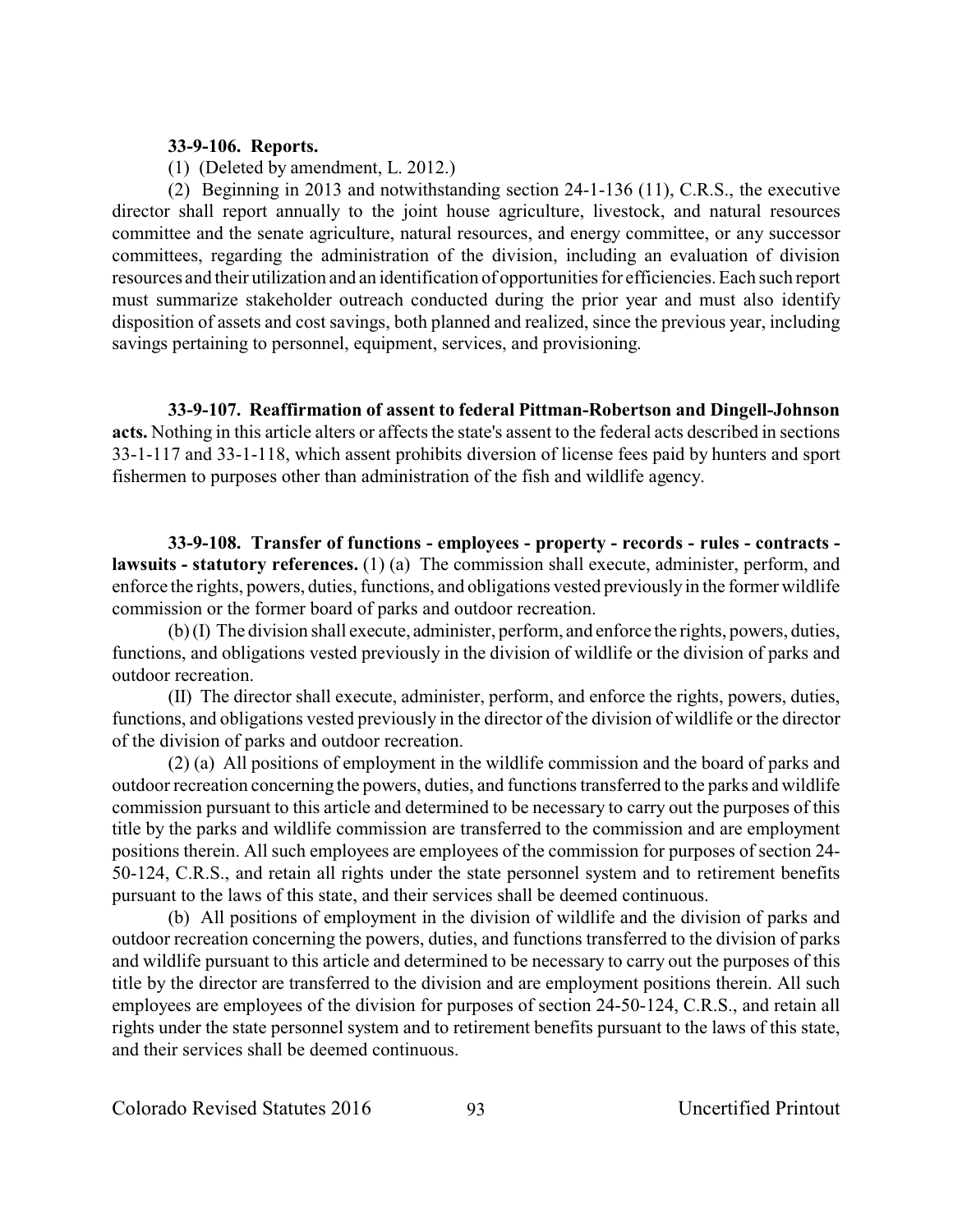(3) (a) All items of property, real and personal, including office furniture and fixtures, books, documents, and records of the wildlife commission or the board of parks and outdoor recreation are transferred to the parks and wildlife commission and become the property thereof.

(b) All items of property, real and personal, including office furniture and fixtures, books, documents, and records of the division of wildlife or the division of parks and outdoor recreation are transferred to the division of parks and wildlife and become the property thereof.

(c) All personal and real property acquired in whole or in part with license fees or federal grant funds is subject to accountability and control by the division to assure that the property serves the purpose for which it was originally acquired throughout its useful life.

(4) (a) Whenever the wildlife commission or the board of parks and outdoor recreation is referred to or designated by any contract or other document, the reference or designation applies to the parks and wildlife commission. All contracts entered into by the wildlife commission or the board of parks and outdoor recreation prior to June 30, 2011, are hereby validated, with the commission succeeding to all rights and obligations under such contracts. Any cash funds, custodial funds, trusts, grants, and any appropriations of funds from prior fiscal years available to satisfy obligations incurred under such contracts shall be transferred and appropriated to the commission for the payment of such obligations.

(b) Whenever the division of wildlife or the division of parks and outdoor recreation is referred to or designated by any contract or other document, the reference or designation applies to the division of parks and wildlife. All contracts entered into by the former divisions prior to June 30, 2011, are hereby validated, with the division succeeding to all rights and obligations under such contracts. Any cash funds, custodial funds, trusts, grants, and any appropriations of funds from prior fiscal years available to satisfy obligations incurred under such contracts are transferred and appropriated to the division for the payment of such obligations.

(5) (a) Unless otherwise specified:

(I) Whenever any law refers to the wildlife commission, the board of parks and outdoor recreation, or the parks and wildlife board, that law shall be construed as referring to the parks and wildlife commission; and

(II) Whenever any law refers to the division of wildlife or the division of parks and outdoor recreation, that law shall be construed as referring to the division of parks and wildlife.

(b) The revisor of statutes is hereby authorized to change all references in the Colorado Revised Statutes to the wildlife commission, the board of parks and outdoor recreation, or the parks and wildlife board from such references to the parks and wildlife commission, as appropriate. The revisor of statutes is also authorized to change all references in the Colorado Revised Statutes to the division of wildlife or the division of parks and outdoor recreation from such references to the division of parks and wildlife, as appropriate. In connection with this authority, the revisor of statutes is hereby authorized to amend or delete provisions of the Colorado Revised Statutes so as to make the statutes consistent with the powers, duties, and functions transferred pursuant to this article.

(6) All rules and orders of the wildlife commission or the board of parks and outdoor recreation continue to be effective and shall be enforced by the commission until superseded, revised, amended, repealed, or nullified pursuant to law. The commission shall adopt any rules

Colorado Revised Statutes 2016 94 Uncertified Printout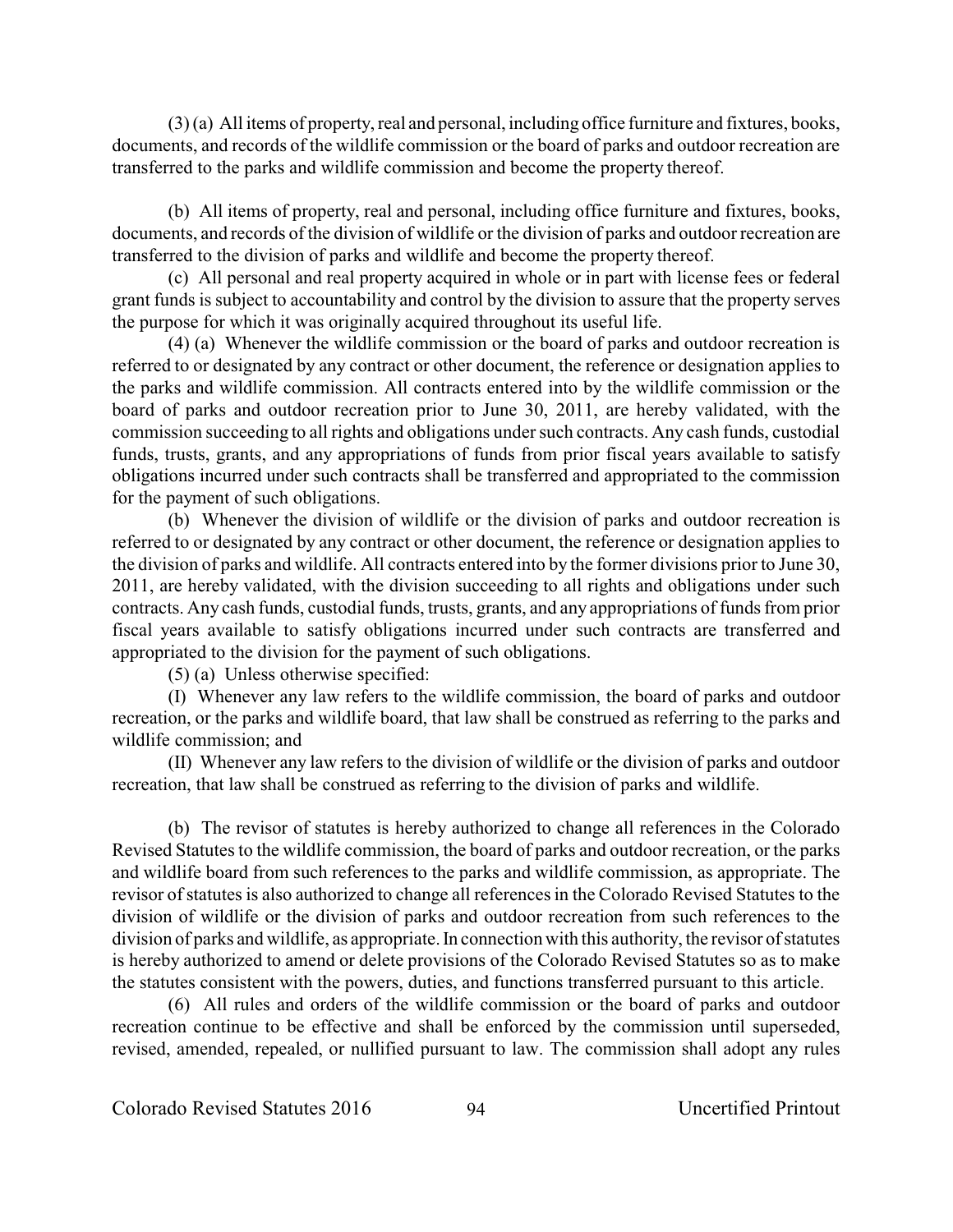necessary for the administration of the division and as otherwise authorized by this title.

(7) All commissioned peace officers of the division of parks and wildlife have all the powers, duties, functions, special protections, and responsibilities that such officers exercised or enjoyed under the division of wildlife or the division of parks and outdoor recreation.

(8) No suit, action, or other proceeding, judicial or administrative, lawfully commenced, or which could have been commenced, by or against the wildlife commission, the board of parks and outdoor recreation, the parks and wildlife board, the division of wildlife, or the division of parks and outdoor recreation, or any officer thereof in such officer's official capacity or in relation to the discharge of the official's duties, is abated by reason of the transfer of duties and functions to the parks and wildlife commission or the division under this article.

**33-9-109. Funds - appropriations to former divisions in 2011 general appropriations act.** (1) Nothing in this article alters or affects funds previously administered by the former wildlife commission or the former board of parks and outdoor recreation; except that the parks and wildlife commission shall administer such funds.

(2) The commission shall adopt policies, procedures, or accounting methods to ensure transparency and prevent the unauthorized commingling or impermissible use of moneys in distinct funds, to ensure that moneys are expended consistent with the purposes for which they are received, collected, or appropriated, and to ensure that appropriate records are maintained for audit purposes.

(3) (a) The commission shall segregate all moneys received pursuant to section  $3(1)(b)(II)$ of article XXVII of the state constitution from all other moneys and shall spend these moneys solely for development and improvement of new and existing state parks, recreation areas, and recreational trails.

(b) The commission shall segregate all moneys received pursuant to section 5 (1) (a) (I) of article XXVII of the state constitution and spend these moneys solely for investments in the wildlife resources of Colorado, including the protection and restoration of crucial wildlife habitats, appropriate programs for maintaining Colorado's diverse wildlife heritage, wildlife watching, and educational programs about wildlife and wildlife environment, consistent with the purposes set forth under section 1 (1) (a) of article XXVII.

(c) The commission shall segregate all moneys received pursuant to section 5 (1) (a) (II) of article XXVII of the state constitution and spend these moneys solely for investments in the outdoor recreation resources of Colorado, including the state parks system, trails, public information and environmental education resources, and water for recreational facilities, consistent with the purposes set forth under section 1 (1) (a) of article XXVII.

(4) Repealed.

**33-9-110. Black bears - methods to address bear-human conflicts - study - report repeal. (Repealed)** 

**33-9-111. Disclosure of knowing misrepresentation by a peace officer required -**

Colorado Revised Statutes 2016 95 Uncertified Printout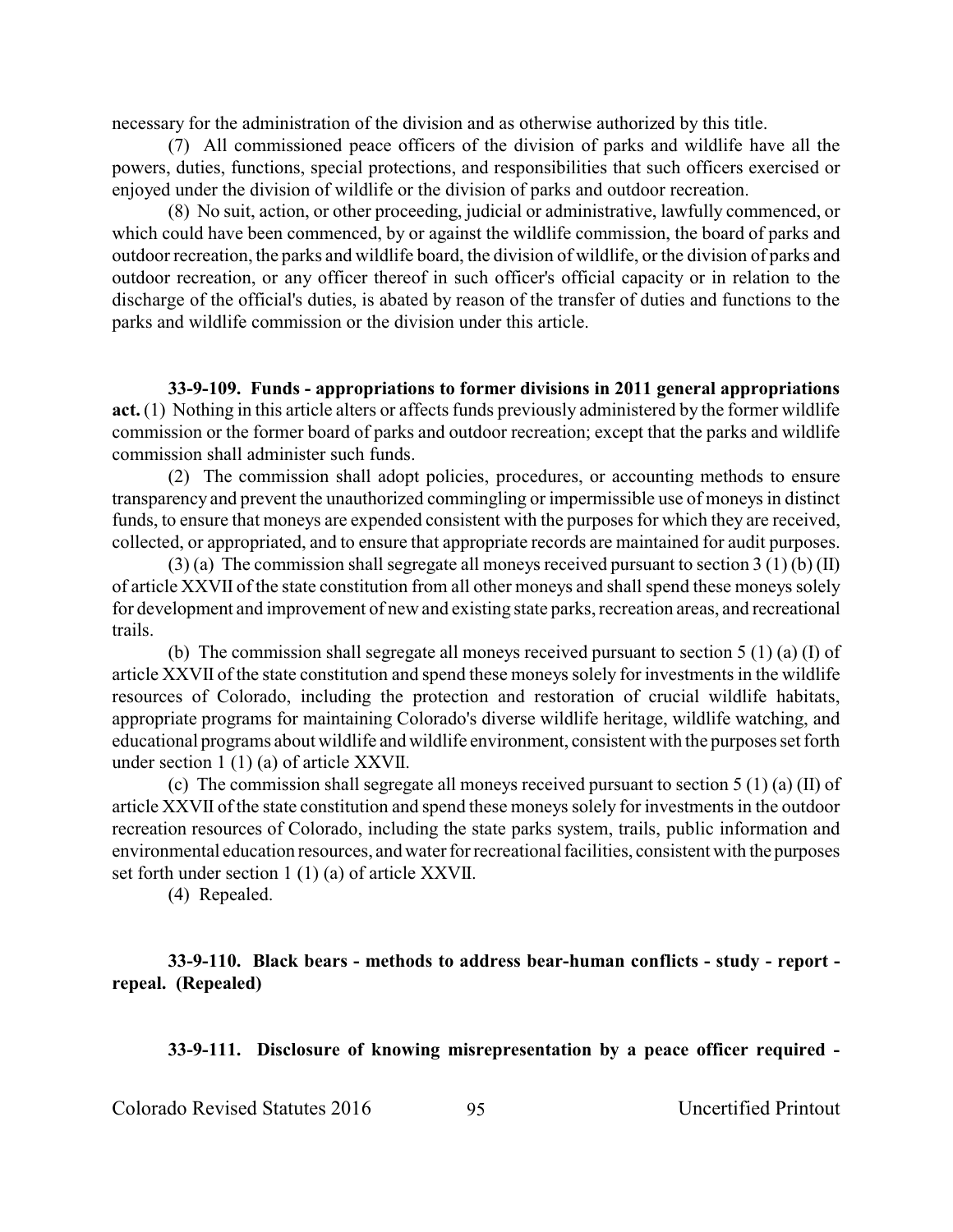**disclosure waivers - reports - definitions.** (1) Subject to the limitations of this section, if the division employs, employed, or deputized on or after January 1, 2010, a peace officer who applies for employment with another Colorado law enforcement agency, the division shall disclose to the hiring agency information, if available, indicating whether the peace officer's employment history included any instances in which the peace officer had a sustained violation for making a knowing misrepresentation:

(a) In any testimony or affidavit relating to the arrest or prosecution of a person or to a civil case pertaining to the peace officer or to the peace officer's employment history; or

(b) During the course of any internal investigation by a law enforcement agency, which investigation is related to the peace officer's alleged criminal conduct; official misconduct, as described in section 18-8-404 or 18-8-405, C.R.S.; or use of excessive force, regardless of whether the alleged criminal conduct, official misconduct, or use of excessive force occurred while the peace officer was on duty, off duty, or acting pursuant to a service contract to which the division is a party.

(2) The disclosure described in subsection (1) of this section is required only upon the presentation of a written waiver to the division, which waiver explicitly authorizes the division to disclose the information described in said subsection (1), has been signed by the applicant peace officer, and identifies the Colorado law enforcement agency that is considering the applicant peace officer for employment. If the division receives such a waiver, the division shall provide the disclosure to the Colorado law enforcement agency that is considering the applicant peace officer for employment not more than seven days after such receipt.

(3) The division is not required to provide the disclosure described in subsection (1) of this section if the division is prohibited from providing such disclosure pursuant to a binding nondisclosure agreement to which the division is a party, which agreement was executed before August 5, 2015.

(4) (a) The division shall notify the local district attorney whenever the division determines there is a sustained finding that any peace officer of the division has made a knowing misrepresentation:

(I) In any testimony or affidavit relating to the arrest or prosecution of a person or to a civil case pertaining to the peace officer or to the peace officer's employment history; or

(II) During the course of any internal investigation by a law enforcement agency, which investigation is related to the peace officer's alleged criminal conduct; official misconduct, as described in section 18-8-404 or 18-8-405, C.R.S.; or use of excessive force, regardless of whether the alleged criminal conduct, official misconduct, or use of excessive force occurred while the peace officer was on duty, off duty, or acting pursuant to a service contract to which the division is a party.

(b) The division shall provide the notice described in paragraph (a) of this subsection (4) not more than seven days after the division determines there is a sustained finding that a peace officer of the division has made a knowing misrepresentation, as described in said paragraph (a).

(5) The division is not liable for complying with the provisions of this section.

(6) As used in this section, unless the context requires otherwise, "state or local law enforcement agency" means:

(a) The Colorado state patrol created pursuant to section 24-33.5-201, C.R.S.;

(b) The Colorado bureau of investigation created pursuant to section 24-33.5-401, C.R.S.;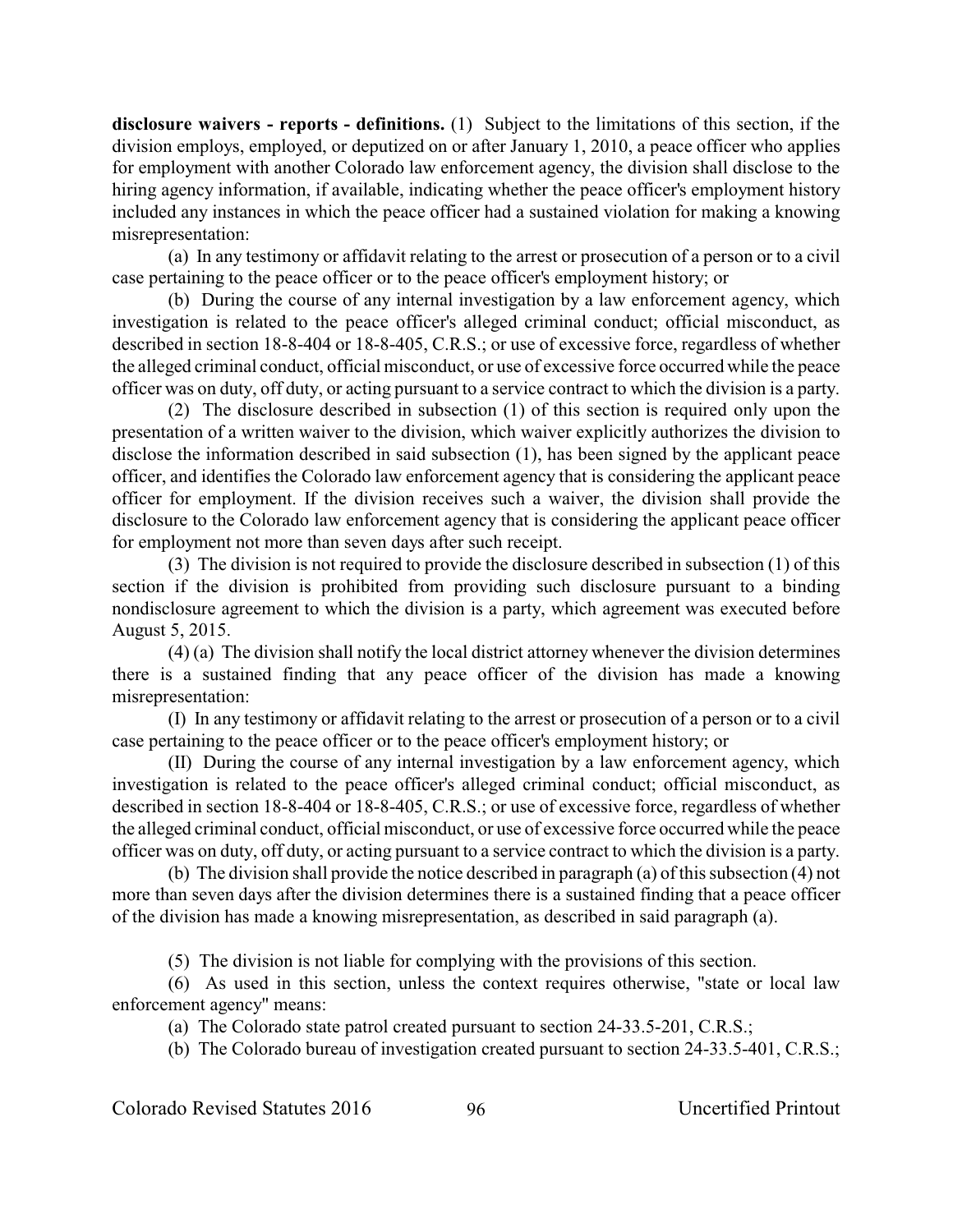(c) A county sheriff's office;

(d) A municipal police department;

(e) The division of parks and wildlife within the department of natural resources created pursuant to section 24-1-124, C.R.S.; or

(f) A town marshal's office.

**33-9-112. Peace officer hiring - required use of waiver - definitions.** (1) The division shall require each candidate that it interviews for a peace officer position who has been employed by another law enforcement agency or governmental agency to execute a written waiver that explicitly authorizes each law enforcement agency or governmental agency that has employed the candidate to disclose the applicant's files, including internal affairs files, to the division and releases the division and each law enforcement agency or governmental agency that employed the candidate from any liability related to the use and disclosure of the files. A law enforcement agency or governmental agency may disclose the applicant's files by either providing copies or allowing the division to review the files at the law enforcement agency's office or governmental agency's office. A candidate who refuses to execute the waiver shall not be considered for employment by the division. The division shall, at least twenty-one days prior to making the hiring decision, submit the waiver to each law enforcement agency or governmental agency that has employed the candidate. A state or local law enforcement agency or governmental agency that receives such a waiver shall provide the disclosure to the division not more than twenty-one days after such receipt.

(2) A state or local law enforcement agency is not required to provide the disclosures described in subsection (1) of this section if the agency is prohibited from providing the disclosure pursuant to a binding nondisclosure agreement to which the agency is a party, which agreement was executed before June 10, 2016.

(3) A state or local law enforcement agency or governmental agency is not liable for complying with the provisions of this section or participating in an official oral interview with an investigator regarding the candidate.

(4) As used in this section, unless the context otherwise requires:

(a) "Files" means all performance reviews, any other files related to job performance, administrative files, grievances, previous personnel applications, personnel-related claims, disciplinary actions, and all complaints, early warnings, and commendations, but does not include nonperformance or conduct-related data, including medical files, schedules, pay and benefit information, or similar administrative data or information.

(b) "State or local law enforcement agency" means:

(I) The Colorado state patrol created pursuant to section 24-33.5-201, C.R.S.;

(II) The Colorado bureau of investigation created pursuant to section 24-33.5-401, C.R.S.;

(III) A county sheriff's office;

(IV) A municipal police department;

(V) The division of parks and wildlife within the department of natural resources created pursuant to section 24-1-124, C.R.S.; or

(VI) A town marshal's office.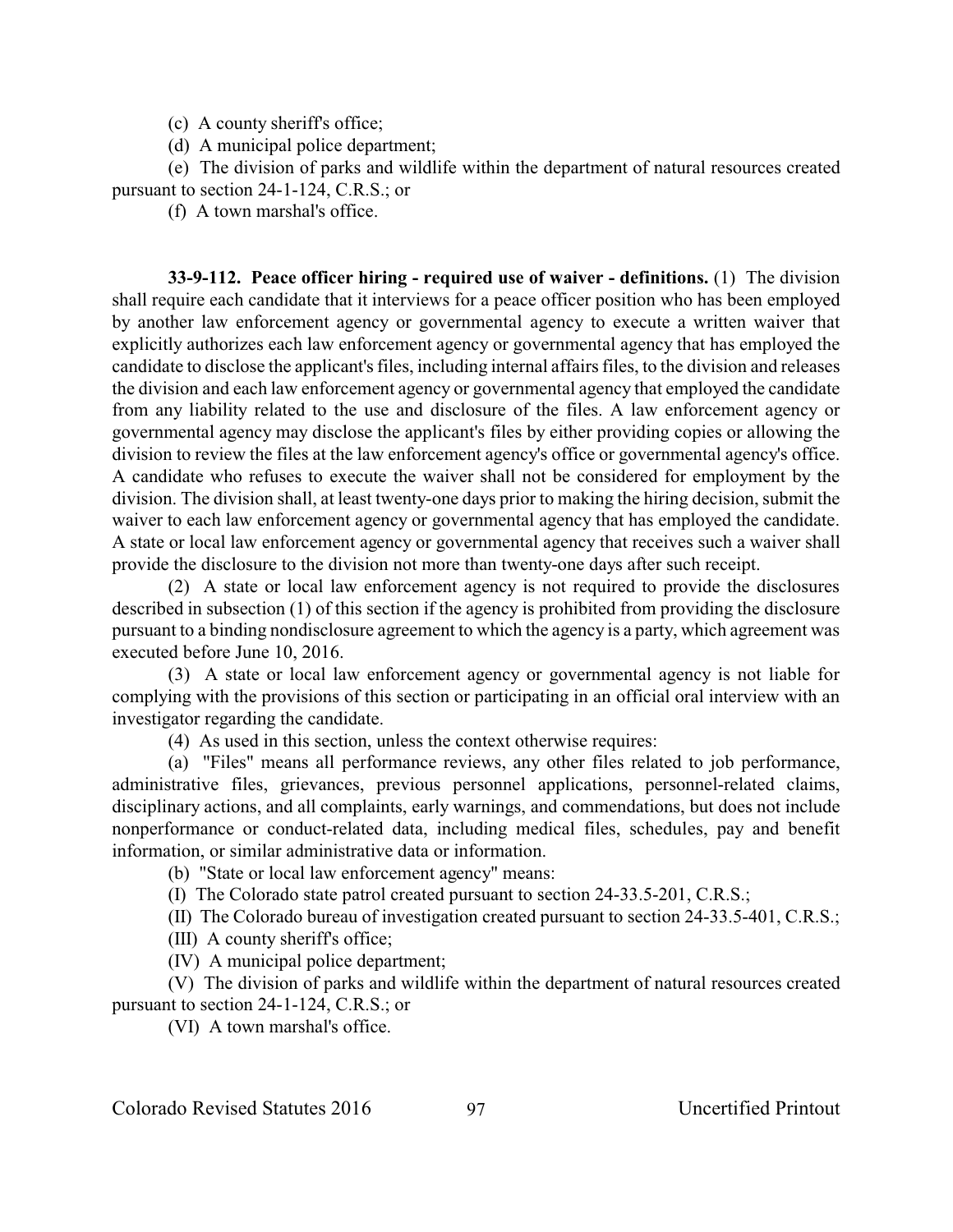#### **PARKS**

#### **ARTICLE 10**

### Parks - General Provisions

**33-10-101. Legislative declaration.** (1) It is the policy of the state of Colorado that the natural, scenic, scientific, and outdoor recreation areas of this state are to be protected, preserved, enhanced, and managed for the use, benefit, and enjoyment of the people of this state and visitors of this state. It is further declared to be the policy of this state that there shall be provided a comprehensive program of outdoor recreation in order to offer the greatest possible variety of outdoor recreational opportunities to the people of this state and its visitors and that to carry out such program and policy there shall be a continuous operation of acquisition, development, and management of outdoor recreation lands, waters, and facilities.

(2) In implementing the policy set forth in subsection (1) of this section, the state shall:

(a) Develop state parks and state recreation areas suitable for such recreational activities as camping, picnicking, hiking, horseback riding, environmental education, sightseeing, hunting, boating, fishing, swimming, and other water sports, and other recreational activities;

(b) Advise the citizens of this state and visitors of the location of state parks and recreation areas through the distribution of Colorado state park and recreation area guides and the use of other appropriate informational devices;

(c) Not be responsible for development of neighborhood parks or recreation areas that are mainly designed to provide facilities for team or individual sports;

(d) Charge a fee for required passes or permits for the use of any state park or state recreation area where appropriate supervision and maintenance is required and when certain facilities, as determined by the parks and wildlife commission, are maintained at any such area;

(e) Allow sport hunting, trapping, and fishing as a wildlife management tool and as the primary method of effecting a necessary wildlife management on lands under the control of the division of parks and wildlife.

**33-10-102. Definitions.** As used in articles 10 to 15 of this title, unless the context otherwise requires:

(1) Repealed.

(2) "Camping" means the erecting of a tent or shelter of natural or manmade material, the placing of a sleeping bag or other bedding material on the ground, the parking of a motor vehicle, motor home, or traveler, or the mooring of a vessel for the apparent purpose of overnight occupancy.

(3) to (6) Repealed.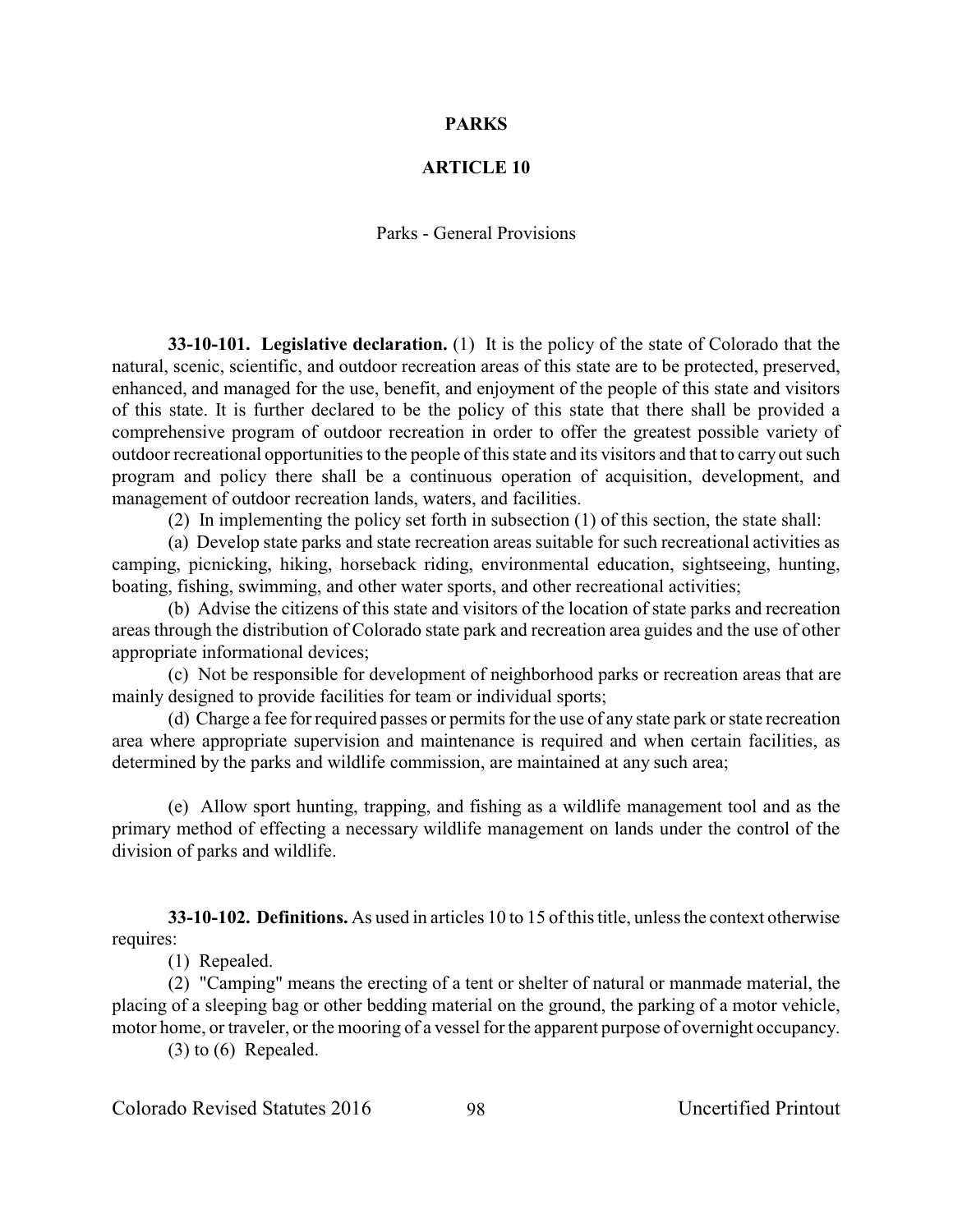(7) "Fishing" shall have the same meaning as that specified in section 33-1-102.

(8) "Hours", unless otherwise stated, means the hours of the day or night when recreational activities shall take place on land and water under the control of the division.

(9) Repealed.

(10) "Littering" means the indiscriminate depositing of trash, garbage, or other waste on public or private lands or waters of this state.

(11) and (12) Repealed.

(13) "Outdoor recreation" means any activity conducted in an outdoor environment by persons, such as hiking, camping, boating, fishing, hunting, and the like.

(14) "Outdoor recreation resources" means the land and water areas which provide or may in the future provide opportunities for outdoor recreation.

(15) "Parks and recreation officer" or "special parks and recreation officer" means a person who is appointed by the director and authorized to enforce the park laws and the rules of the commission and who shall cooperate with the division in the enforcement of the wildlife laws and rules.

(16) "Pass" or "registration" means a document issued by the division authorizing the use of land and water under the control of the division or the use of vessels or snowmobiles within this state. The term "pass" shall include a permit or card, and the term "registration" shall include decals issued by the division.

(17) "Peace officer" means a sheriff, undersheriff, deputy sheriff, police officer, Colorado state patrol officer, or town marshal; a district attorney, assistant district attorney, deputy district attorney, or special deputy district attorney; an authorized investigator of a district attorney; an agent of the Colorado bureau of investigation; a Colorado wildlife officer or special wildlife officer; or a parks and recreation officer. A parks and recreation officer has the powers of a peace officer as set forth in sections 16-2.5-101 and 16-2.5-117, C.R.S., and has the authority to enforce the laws of the state of Colorado while in the performance of his duties.

(18) "Permit" means a document issued pursuant to commission rule and includes such documents as campground permits, electrical hookup permits, group picnic area permits, and other permits as authorized by the commission.

(19) "Person" means any individual, association, partnership, or public or private corporation, any municipal corporation, county, city, city and county, or other political subdivision of the state, or any other public or private organization of any character.

(20) "Public road" means the traveled portion and the shoulders on each side of any road maintained for public travel by a county, city, or city and county, the state, or the United States government and includes all structures within the limits of the right-of-way of any such road.

(21) "Resident" means any person who has been domiciled in this state for six consecutive months or more immediately preceding the date of application for or purchase of any registration or aspen leaf passport under articles 10 to 15 of this title or the rules of the commission, who resides in this state with the genuine intent of making this state his or her place of permanent abode, and who, when absent, intends to return to this state. A person who is a resident of this state does not terminate residency upon entering the armed services of the United States. A member of the armed services domiciled in Colorado at the time he or she entered military service is presumed to retain his or her status as a domiciliary of Colorado throughout his stay in the service, regardless of where

Colorado Revised Statutes 2016 99 Uncertified Printout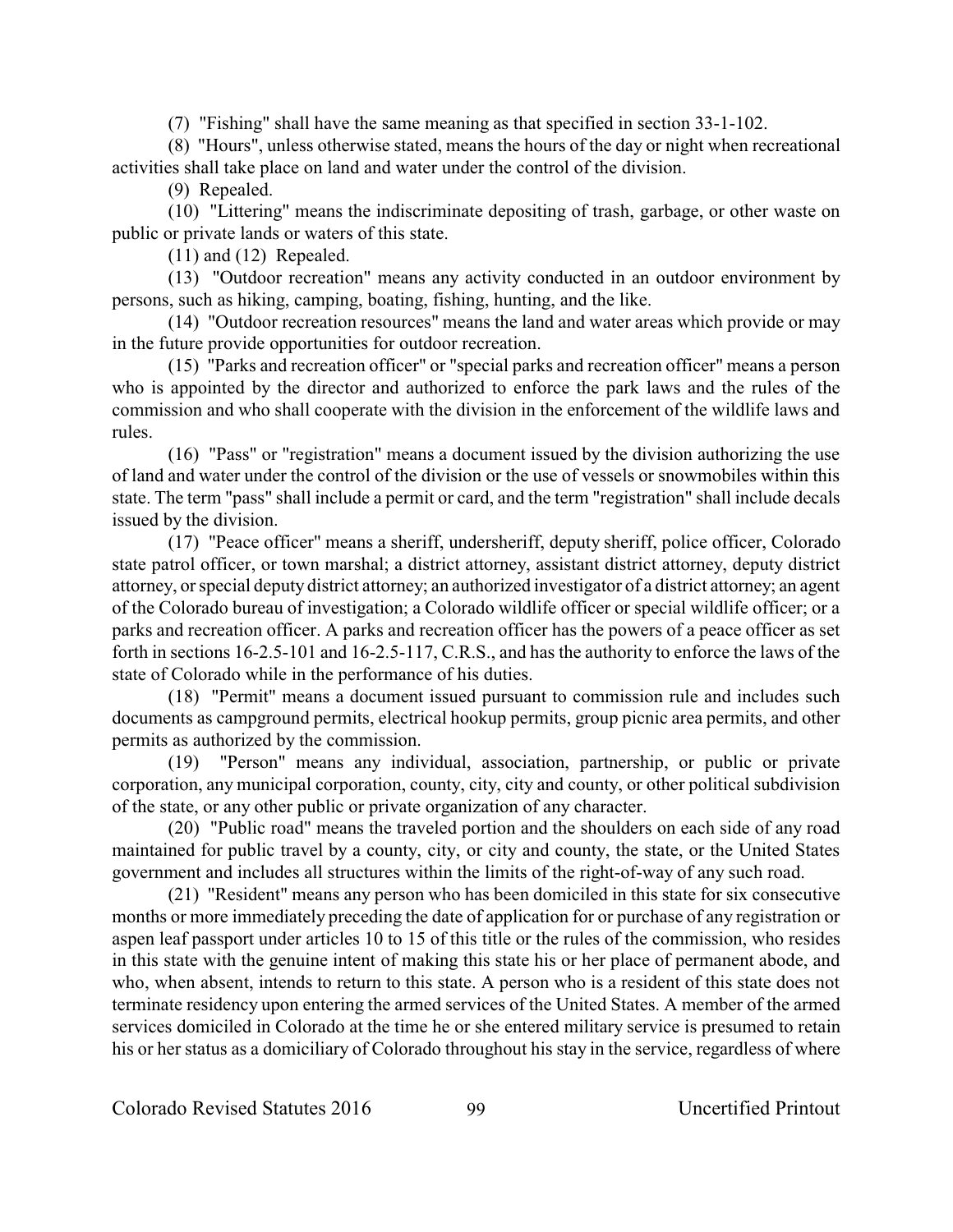he or she may be assigned to duty or for how long. For the purposes of this subsection (21), the following are deemed residents of this state:

(a) Members of the armed services of the United States or any nation allied with the United States who are on active duty in this state under permanent orders and their spouses and dependent children;

(b) Personnel in the diplomatic service of any nation recognized by the United States who are assigned to duty in this state;

(c) Students who are enrolled in and have been attending any school, college, or university in this state for at least six months immediately prior to the date of application for any registration. Students who are temporarily absent from this state while still enrolled at any such school, college, or university shall be deemed residents for the purposes of this subsection (21).

(22) "Sell" includes offering or possessing for sale, bartering, exchanging, or trading.

(23) "State park" means a relatively spacious fee title area having outstanding scenic and natural qualities and often containing significant archaeological, ecological, geological, and other scientific values so as to make imperative the preservation of the area by the division for the enjoyment, education, and inspiration of residents and visitors.

(24) "State recreation area" means a relatively spacious and scenically attractive land and water area under the control of the division offering a broad range of outdoor recreational opportunities. A relatively spacious water body with limited land area under the control of the division maybe classified as a state recreation area if it offers a full range of water-based recreational activities such as boating, water skiing, hunting, trapping, fishing, and swimming and has sufficient adjacent land acreage for the associated camping and picnicking. A relatively spacious land area without a significant water body may be classified as a state recreation area if it offers a full range of land-based recreational activities such as camping, picnicking, bicycling, hiking, horseback riding, environmental education, target shooting, hunting, trapping, and motorized recreation.

(25) "Transfer" means to pass, deliver, convey, or hand over from one person to another.

(26) "Trapping" shall have the same meaning as that specified in section 33-1-102.

(27) "Vessel" means every description of watercraft used or capable of being used as a means of transportation of persons and property on the water, other than single-chambered, airinflated devices or seaplanes.

(28) "Waters of the state" means any natural streams, reservoirs, and lakes within the territorial limits of the state of Colorado.

(29) "Wildlife" shall have the same meaning as that specified in section 33-1-102.

# **33-10-103. Division and board created. (Repealed)**

# **33-10-104. Board composition - jurisdiction. (Repealed)**

**33-10-105. Board regions. (Repealed)** 

Colorado Revised Statutes 2016 100 Uncertified Printout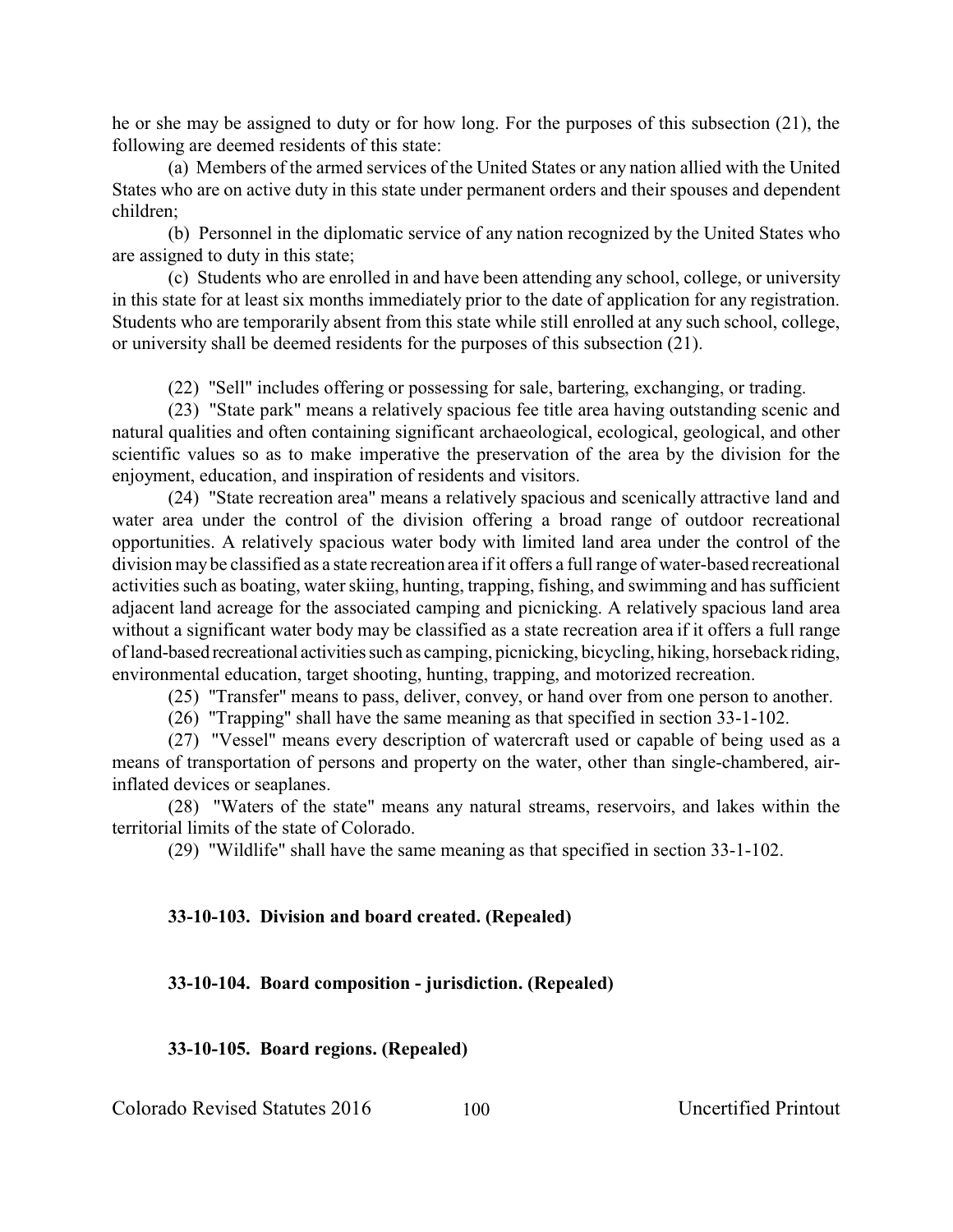## **33-10-106. Duties of the commission - rules.** (1) The commission shall:

(a) Promulgate rules and orders relating to parks and outdoor recreation programs which are necessary to carry out the purposes of articles 10 to 15 and 32 of this title;

(b) Administer the provisions of articles 10 to 15 and 32 of this title through the division and control, manage, develop, and maintain all state parks and state recreation areas, consistent with the state policy as set forth in section 33-10-101;

(c) Establish parks and outdoor recreation uses for the areas, lakes, properties, and facilities under its control or which may be acquired or come under its control or supervision after July 1, 1972, where such areas, lakes, properties, or facilities are suitable for such uses;

(d) Relate the parks and outdoor recreation programs to the populations and economies of the regions to be served and attempt to acquire pursuant to legislative authorization suitable lands for parks and outdoor recreation before their price has placed them beyond the means of the public treasury;

(e) Through the division, enforce the laws and rules relating to parks and outdoor recreation areas;

(f) Assure maximum development and protection of wildlife habitat consistent with park and outdoor recreation operations and provide full opportunity for the hunter and fisherman to harvest the surplus wildlife resources on all state park and outdoor recreation areas whenever public safety can be maintained;

(g) Review dollar amount certifications submitted to it by eligible counties pursuant to part 3 of article 25 of title 30, C.R.S., determine the amounts to be certified to the general assembly, and certify said amounts pursuant to part 3 of article 25 of title 30, C.R.S.;

(h) Select areas in proximity to lakes, streams, or reservoirs to be studied by the division for purposes of determining their suitability for the establishment of trails under article 11 of this title;

(i) Designate trails to be part of the Colorado greenway trails system based on recommendations of the division pursuant to section 33-10-108 (1) (h);

(j) (I) Promulgate rules as necessary to implement section 33-10-108.5, including, without limitation:

(A) Procedures for entering into contracts or agreements for interpretive or educational services;

(B) If a contract or agreement calls for the provision of interpretive or educational materials by a private organization, guidelines for approval of the interpretive or educational materials, including both printed matter and the content of any lecture, guided tour, audiovisual program, or other presentation, to ensure that factual representations are scientifically valid and objectively supported and that, where there is more than one responsible viewpoint on an issue, all such responsible viewpoints are presented in a balanced manner; and

(C) Procedures for renewal and dissolution of contracts or agreements for interpretive or educational services.

(II) In adopting rules pursuant to this paragraph (j), the commission shall consult with the director and personnel of the division and shall not initiate any special or additional rule-making hearings outside the commission's normal rule-making schedule. The intent of this subparagraph (II)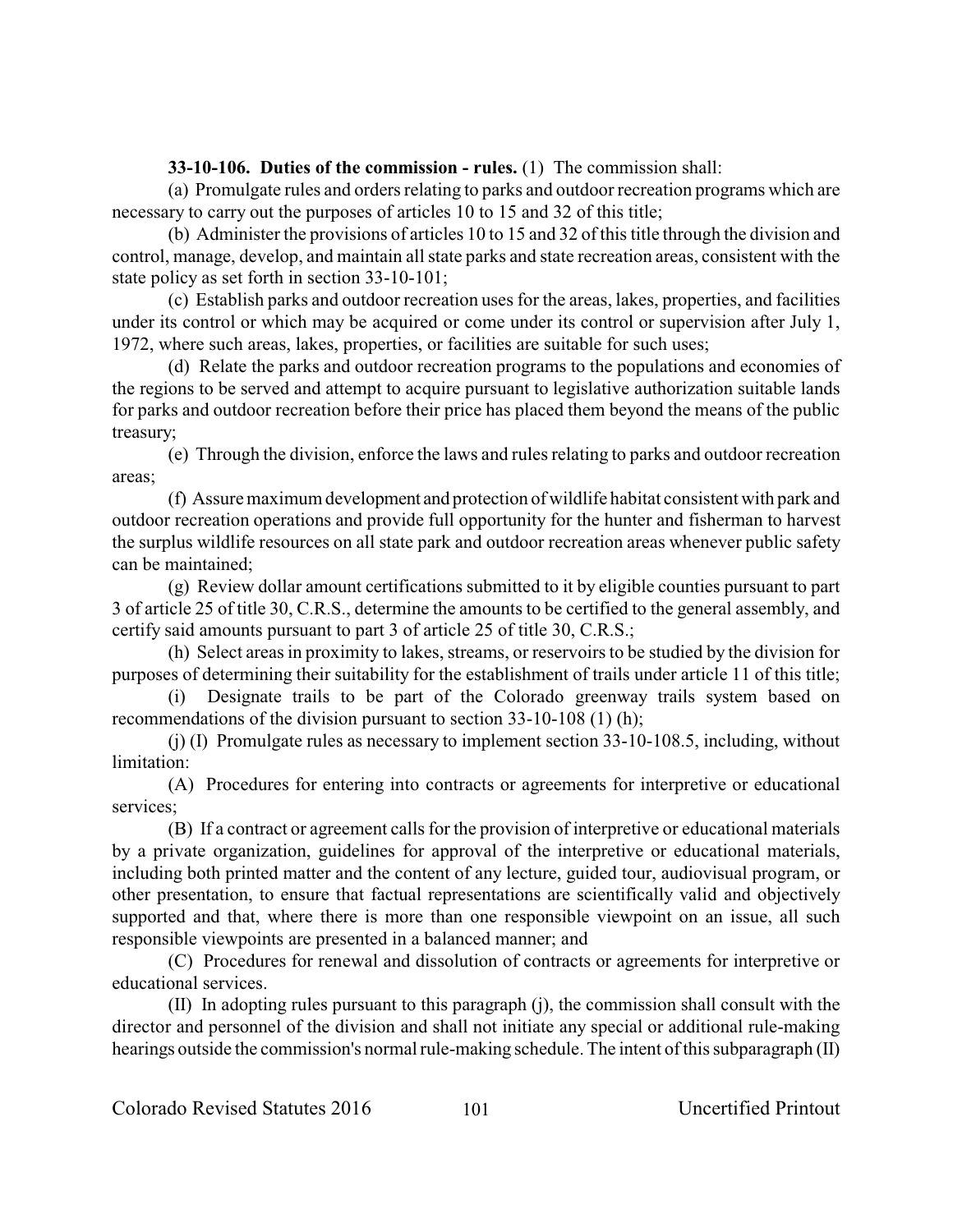is to allow the commission and the division to implement section 33-10-108.5 within existing appropriations.

(III) Whenever the commission negotiates a contract or agreement affecting a specific state park, natural area, or facility, the commission shall promptly give written notice to the staff assigned to that park, area, or facility.

(2) The commission shall adopt such rules as may be reasonably necessary for the administration, protection, and maintenance of all state parks and recreation areas under the direct control of the division. Specifically, the commission has the power to adopt rules for such areas on the following matters:

(a) Preservation of property, vegetation, wildlife, signs, markers, or buildings or other structures, and any object of scientific value or interest;

(b) Restriction or limitation of the use of any such area either as to time, manner, or permitted activities;

(c) Prohibition of activities or conduct which may be reasonably expected to substantially interfere with the use and enjoyment of such areas by the general public or which may constitute a general nuisance;

(d) Necessary sanitation, health, and safety measures;

(e) Camping and picnicking, including the place, time, and manner in which such activities are permitted;

(f) Use of motor vehicles and vessels, as to place, time, and manner of operation;

(g) Control and limitation of fires and designation of places where fires are permitted;

(h) Requirements essential for the proper management of state parks and outdoor recreation functions and uses.

(3) Rules that apply to any particular area under the control of the division shall be prominently posted at such area, and general parks and outdoor recreation rules applying to all state parks and recreation areas shall be prominently posted at all public entrances to any such areas and at such other places as the division deems necessary. Permission to enter and use any state park or recreation area under the control of the division shall be conditioned upon compliance with the rules governing any such area, and any person who violates such rules may be cited for violations thereof, or required to leave the area for a twenty-four-hour period by division personnel or by other persons specifically authorized to enforce such rules by the division, or both.

(4) (a) Rule-making procedures are as prescribed in article 4 of title 24, C.R.S., except as otherwise provided in articles 10 to 15 and 32 of this title. Notice of rules may also be given other publicity as the commission may deem desirable.

(b) A certified copy, which may be certified by the director or the director's designee, of any rule or order of the commission constitutes prima facie evidence in any court of this state. A printed copy of any rule purporting or proved to have been adopted and published by the authority of the commission or as published in the code of Colorado regulations in accordance with section 24-4-103, C.R.S., is presumptive evidence of such rule and its adoption.

(c) All rules and orders of the commission, lawfully adopted and in force on December 31, 1984, continue to be effective until revised, amended, repealed, or nullified, or until they have expired, pursuant to law.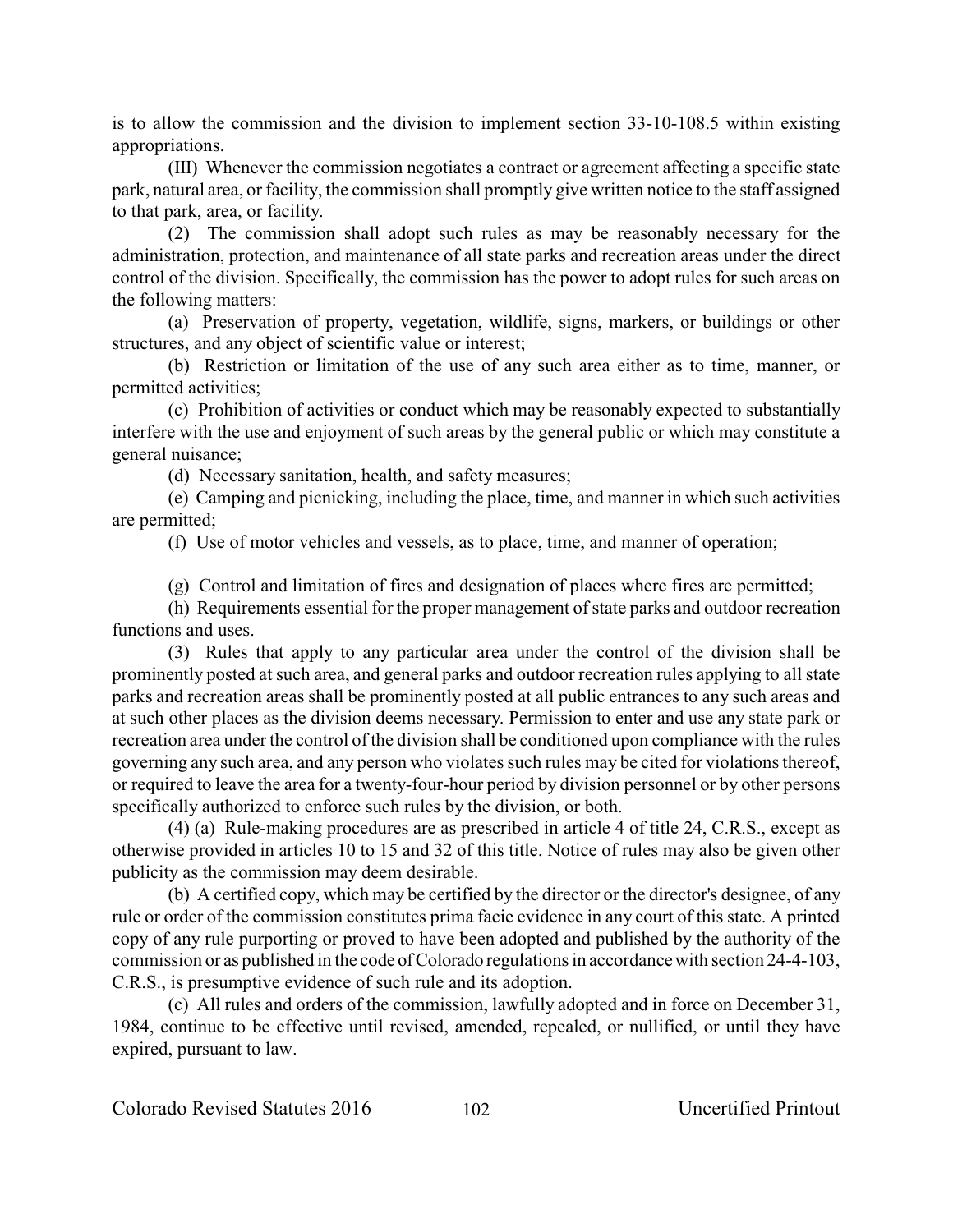**33-10-107. Powers of commission - rules - definitions.** (1) The commission has power to: (a) Acquire bygift, transfer, lease, purchase, or long-term operating agreement such land and water, or interests in land and water, as the director, with the approval of the executive director, deems necessary, suitable, or proper for parks and outdoorrecreation purposes or for the preservation or conservation of sites, scenes, open space, and vistas of public interest. As used in this section, "interest in land and water" means any and all rights and interest in land less than the full fee interest, including future interests, easements, covenants, and contractual rights. Every interest in land and water held by the commission when properly recorded runs with the land or water to which it pertains for the benefit of the citizens of this state and may be protected and enforced by the commission in the district court of the county in which the land or water, or any portion thereof, is located.

(b) Lease, exchange, or sell any property, water rights, land, or interest in land or water rights, including oil, gas, and other organic and inorganic substances which now are or may become surplus or which, in the proper management of the division, the commission desires to lease, exchange, or sell. All sales of property, water rights, or lands shall be at public sale, and the commission has the right to reject any or all bids. As used in this paragraph (b), "exchange" means the transferring of property, water rights, land, or interest in land or water rights to another person in consideration for the transfer to the commission of other property, water rights, land, or interest in land or water rights, or cash, or any combination thereof; except that any cash received may not exceed fifty percent of the total value of the consideration. A transaction otherwise qualifying as an exchange is not deemed a sale merely because dollar values have been assigned to any property, water rights, land, or interest in land or water rights, for the purpose of ensuring that the commission will receive adequate compensation.

(c) Construct, lease, or otherwise establish public parks or outdoor recreational facilities and conveniences at any site or on any land controlled by the commission or in which it holds an interest, operate and maintain any such lands, facilities, and conveniences, and provide services with respect thereto, and, when appropriate, make reasonable charges for their use or enter into contracts for their maintenance or operation;

(d) Enter into cooperative agreements with state and other agencies, educational institutions, municipalities, political subdivisions, corporations, clubs, landowners, associations, and individuals for the development and promotion of parks and outdoor recreation programs;

(e) (I) Receive and expend:

(A) Grants, gifts, and bequests, including federal moneys, made available for the purposes for which the commission is authorized; and

(B) Moneys made available to the division for the purpose of mitigating or offsetting adverse impacts of development on state parks or state recreation areas.

(II) The commission may provide matching funds whenever appropriate moneys are available. The commission shall provide such information as may be required in order to secure matching funds. The receipt and expenditure of money so received shall be reported to the executive director prior to the time of submission of the commission's annual budget requests.

(f) Contract with the political subdivisions of the state for development, operation, and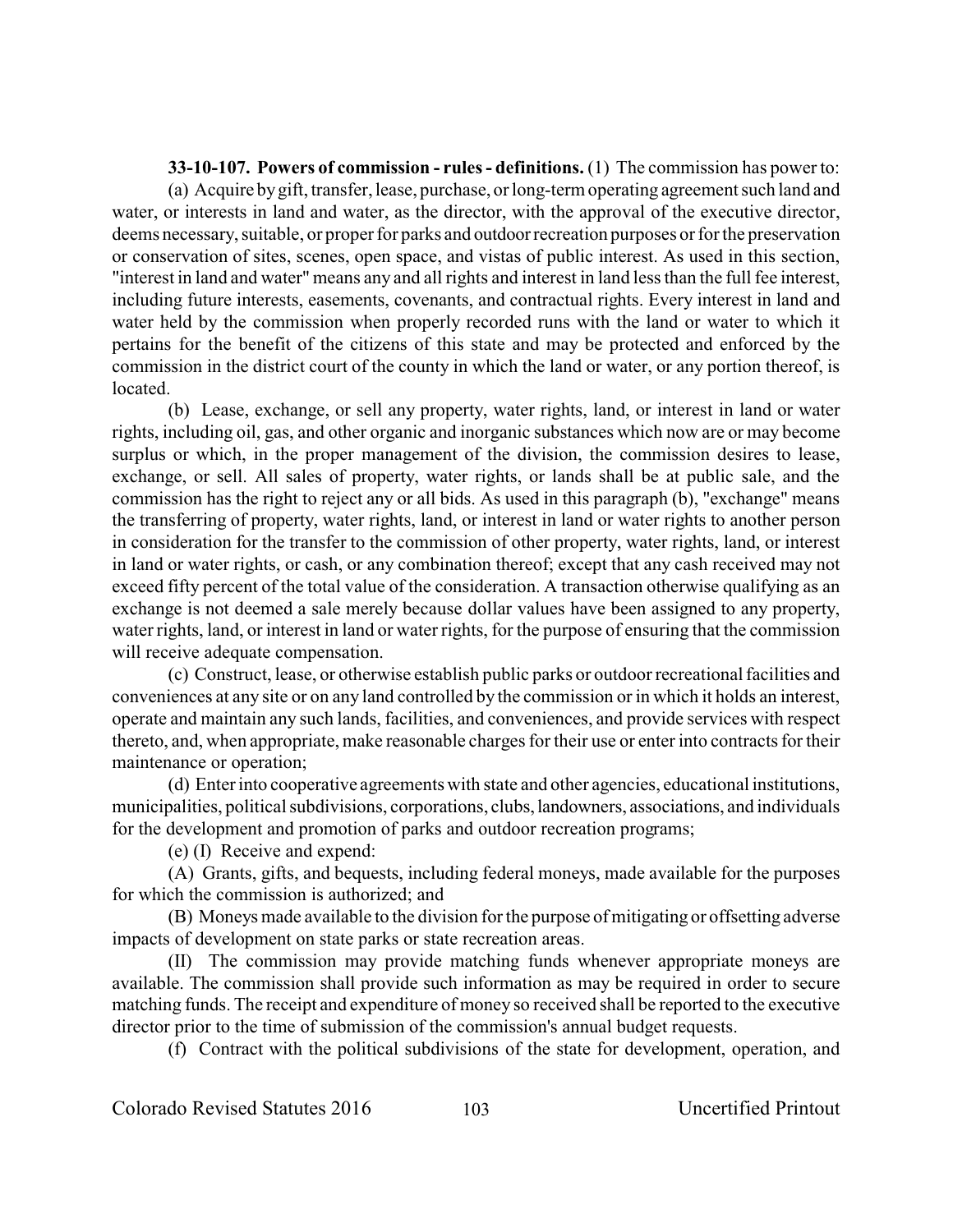maintenance of parks and outdoor recreation areas owned by any such political subdivision, but any such contract need not transfer possession or right of possession from said political subdivision;

(g) Encourage the organization of public parks and outdoor recreational activities in political subdivisions of the state;

(h) Establish by rules pursuant to section 33-10-111 (5) the amounts of fees for certificates, permits, licenses, and passes and any other special charges in order to provide for cash revenues necessary for the continuous operation of the state park and recreation system, subject to section 33- 10-115; except that no such fees shall be used for capital construction other than controlled maintenance activities. Except as provided in section 33-10-111 (1), fees and charges collected pursuant to this paragraph (h) shall be credited to the division of parks and outdoor recreation cash fund.

(2) In the event that the commission plans to acquire the fee title to any real property at a cost that exceeds one hundred thousand dollars or to acquire an easement for a period that exceeds twenty-five years or at a cost that exceeds one hundred thousand dollars or to enter into any lease agreement for the use of real property for a period that exceeds twenty-five years or at a cost that exceeds one hundred thousand dollars, or to sell or otherwise dispose of such property, after the commission has approved of the transaction but before it has completed the transaction, the commission shall submit a report to the capital development committee that outlines the anticipated use of the real property, the maintenance costs related to the property, the current value of the property, any conditions or limitations that may restrict the use of the property, and, in the event real property is acquired, the potential liability to the state that will result from the acquisition. The capital development committee shall review the reports submitted by the commission and make recommendations to the commission concerning the proposed land transaction within thirty days from the day on which the report is received. The commission shall not complete the transaction without considering the recommendations of the capital development committee, if the recommendations are made in a timely manner.

**33-10-108. Duties of the division of parks and wildlife - definitions.** (1) The division, unless otherwise provided by law, has the following duties:

(a) To enter into contracts and agreements with the United States or any appropriate agency thereof for purposes authorized under the federal "Land and Water Conservation Fund Act of 1965", as amended, and to keep financial and other records relating thereto;

(a.5) To enter into contracts and agreements with private organizations for purposes authorized under section 33-10-108.5 and to keep financial and other records relating thereto;

(b) To furnish such reports and information as may be reasonably necessary to enable appropriate officials and agencies of the United States to perform their duties under the federal "Land and Water Conservation Fund Act of 1965", as amended;

(c) To prepare, maintain, and keep up to date a comprehensive plan for the development of the outdoor recreation resources of this state;

(d) To receive and disburse federal moneys to carry out the purposes of a comprehensive statewide outdoor recreation plan, but, of such allocation, not more than seventy-five percent, exclusive of administrative costs, shall be retained for development of the state-operated facilities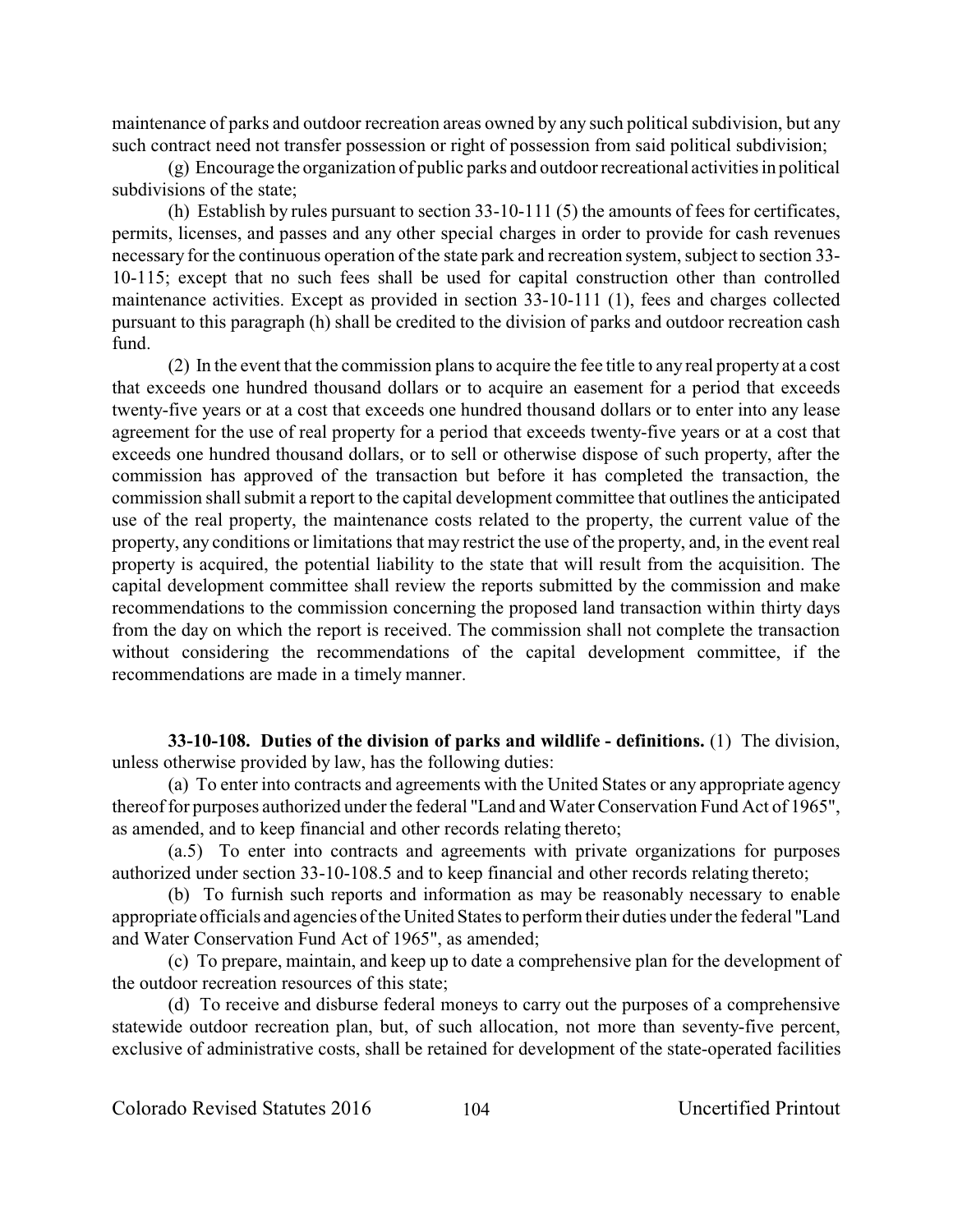by the division. In the event that requests on behalf of any county, city, or other political subdivision do not fully utilize the federal aid funds available, the state may use such funds.

(e) To undertake projects for the development of the state resources for outdoor recreation, but areas acquired or developed pursuant to any program participated in by this state under the authority of this section or section 33-10-114 shall be publicly maintained and operated for outdoor recreational purposes by the division;

(f) To enter into and administer agreements with the United States, or anyappropriate agency thereof, for the planning, acquisition, and development of projects involving participating federal aid funds on behalf of any county, city, or other political subdivision if such county, city, or other political subdivision gives necessary assurances to the division that it has available sufficient funds to meet its share of the cost of the project and that the acquired or developed areas will be operated and maintained in perpetuity at its expense for public outdoor recreation use. Funds distributed to a city, county, or any other political subdivision pursuant to this section and not utilized shall, pursuant to rules adopted by the commission, revert to the division for its use. Any administrative costs assessed by the division to any county, city, or other political subdivision for local projects shall be for actual administrative costs incurred by the division, not to exceed five percent of federal aid funds distributed to such political subdivision.

(g) To provide technical assistance and information to counties, cities, or other political subdivisions of the state for local planning, financing, construction, operation, and maintenance of recreational trails, including trails along lakes, streams, or reservoirs, in accordance with article 11 of this title;

(h) To study the availability of areas selected by the commission pursuant to section 33-10- 106 (1) (h) for the establishment of trails under article 11 of this title and to recommend trails to be included in the Colorado greenway trails system.

(2) Pursuant to a contract or agreement with an organization authorized by section 33-10- 108.5, the division may provide personnel services to help the organization carry out its interpretive or educational program and provide space at or within any state park, natural area, or facility, as defined in said section, for interpretive or educational materials provided by the organization.

(3) (a) Pursuant to a contract, intergovernmental agreement, or memorandum of understanding, the division may allow fire mitigation personnel and accompanying equipment and material under the control or supervision of a fire department to enter state parks, state recreation areas, and natural areas for the purpose of mitigating forest land or wildland fires in or around such parks, recreation areas, and natural areas. Permissible activities to be undertaken bya fire department under this paragraph (a) include, without limitation, prescribed burning as a component of wildfire mitigation or forest or wildland management and exercises to promote the training of firefighting personnel.

(b) As used in this subsection (3):

(I) "Fire department" shall have the same meaning as set forth in section 29-20-105.5 (2) (a), C.R.S.

(II) "Natural area" shall have the same meaning as set forth in section 33-33-103 (8).

# **33-10-108.5. Interpretive and educational services - agreements with nonprofit groups -**

Colorado Revised Statutes 2016 105 Uncertified Printout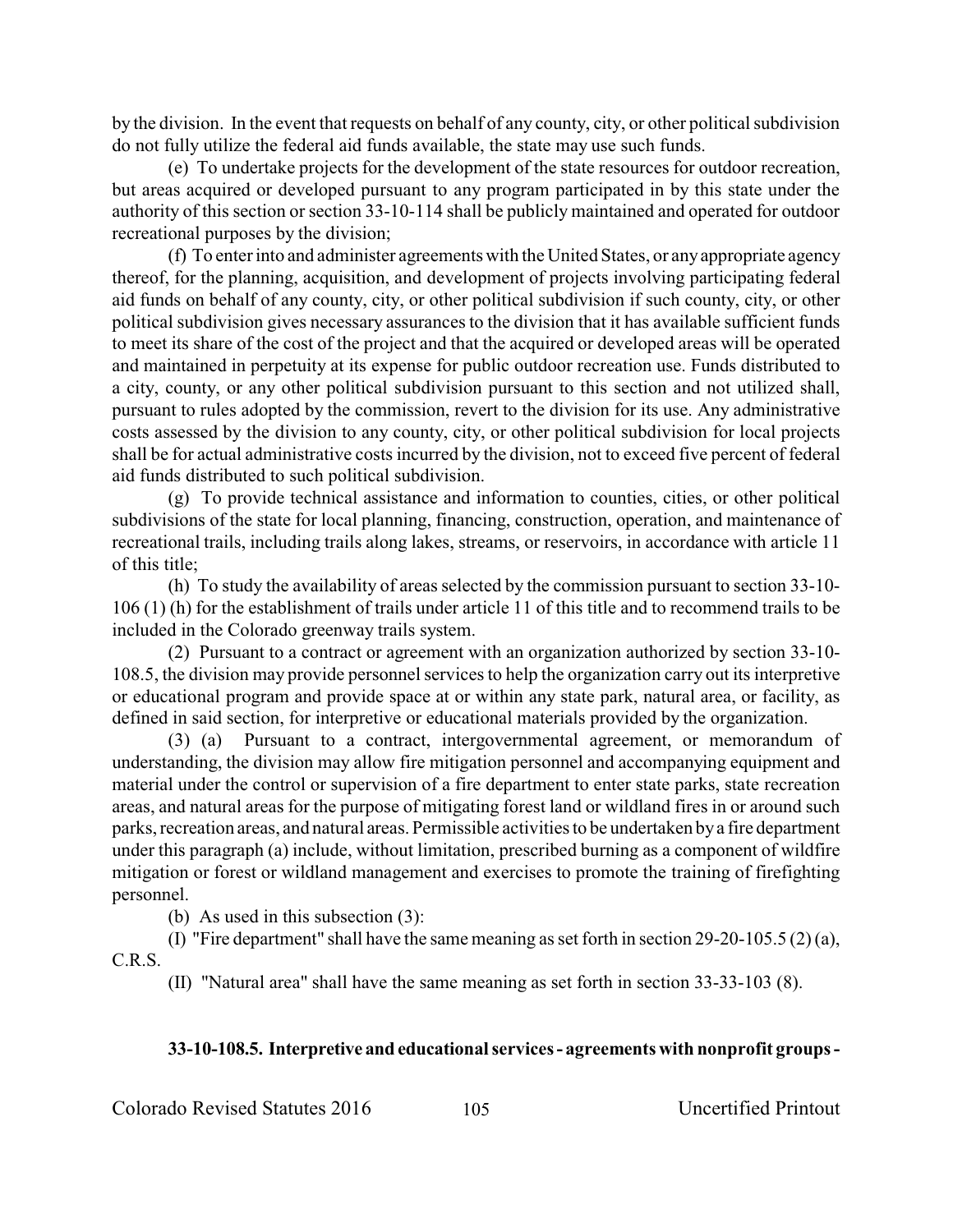**definitions.** (1) To provide interpretive or educational services at state parks, natural areas, and facilities, the division may enter into a contract or agreement with any private nonprofit, scientific, historic, volunteer, or educational organization organized primarily for the purpose of providing interpretive or educational services at such parks, natural areas, and facilities. An eligible organization may include, but is not limited to, a group designated as "friends of" an identified state park or area.

(2) In accordance with a contract or agreement under this section, an organization may:

(a) Offer interpretive or educational materials for sale at the state park, natural area, or facility for which the organization provides services under the terms of the contract. Net proceeds received from sales under this paragraph (a) shall be used to provide interpretive or educational services at the state park, natural area, or facility.

(b) Acquire display materials and equipment for exhibit at the state park, natural area, or facility for which the organization provides services under the terms of the contract;

(c) Support special state park, natural area, or facility interpretive or educational programs and other interpretive projects related to a specific park, natural area, or facility; or

(d) Support state park, natural area, or facility resource centers.

(3) As used in this section, "state parks, natural areas, and facilities" means:

- (a) State parks;
- (b) State recreation areas;
- (c) Natural areas, as defined in section 33-33-103 (8); and

(d) Any state-owned facility related to or adjoining a park or area listed in paragraphs (a) to (c) of this subsection (3), whether indoor or outdoor, and including the department's management offices and other buildings.

# **33-10-109. Powers and duties of director.** (1) It is the duty of the director to:

(a) Appoint such personnel, subject to the provisions of section 13 of article XII of the state constitution, as are necessary for the efficient operation of the division, including such personnel designated as parks and recreation officers. An employee of the division may be certified as a parks and recreation officer by the issuance of a parks and recreation officer law enforcement card. The commission card, signed by the director, shall evidence that such parks and recreation officer has satisfied the certification requirements established by the division, including basic certification from the peace officers standards and training board. Certified parks and recreation officers shall have the power to enforce the provisions of articles 10 to 15 and 32 of this title relating to parks and outdoor recreation areas and shall cooperate with the division of parks and wildlife in the enforcement of laws, rules, and regulations.

(b) Exercise general supervisory control over all activities, functions, and employees of the division;

(c) Repealed.

(d) Prepare such reports as the executive director requires the commission or director to submit;

(e) Authorize, with approval of the commission, such studies as are necessary to collect, classify, and disseminate statistics, data, and other information which, in the director's discretion,

Colorado Revised Statutes 2016 106 Uncertified Printout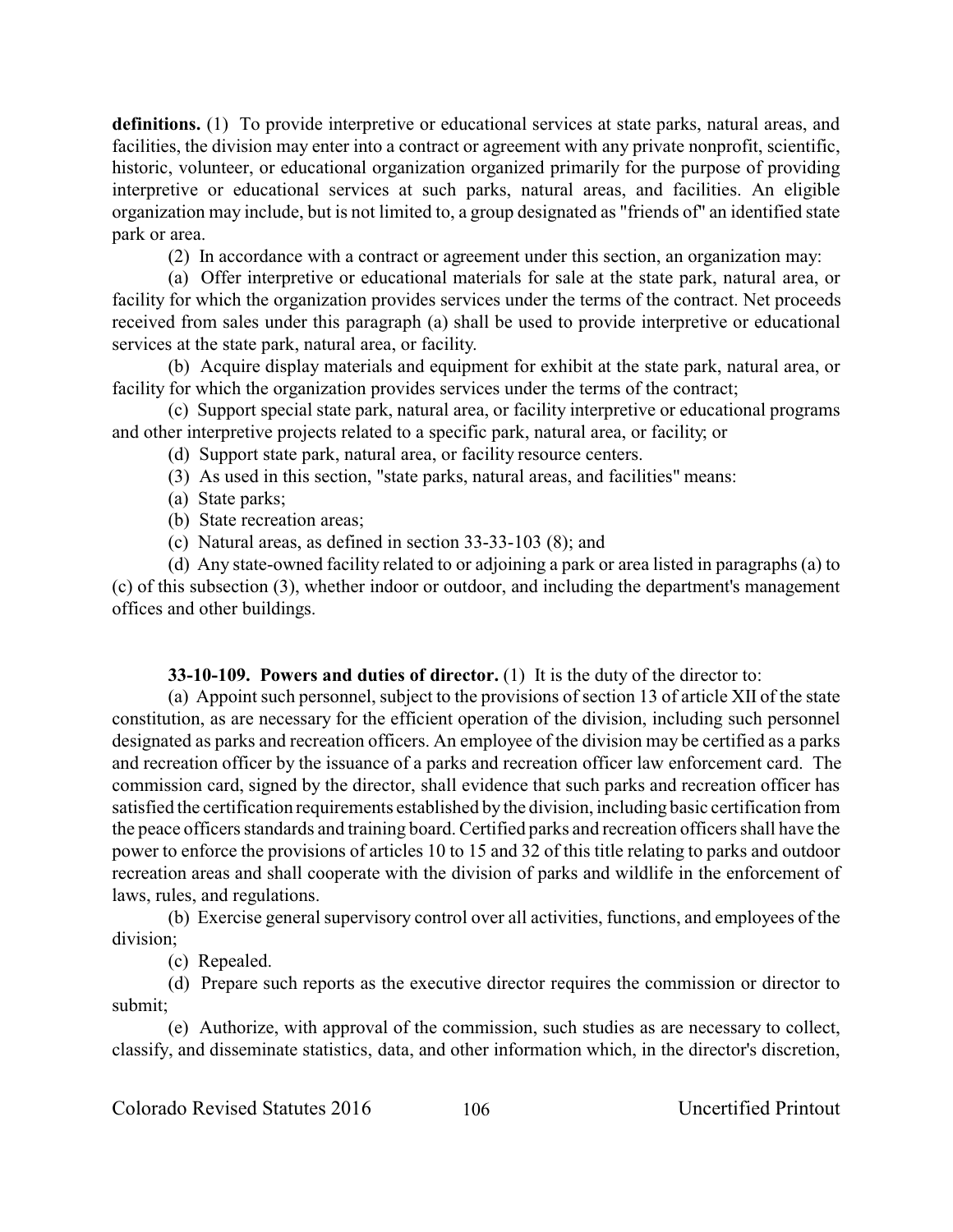tend to accomplish the objectives of articles 10 to 15 and 32 of this title, consistent with the state policy as set forth in section 33-10-101;

(f) Appoint special parks and recreation officers who have the power to enforce articles 10 to 15 and 32 of this title and rules of the commission. Special parks and recreation officers commissions shall not be issued until the applicant has submitted an application to the division setting forth his or her qualifications. The director may revoke such appointments at any time.

(g) (I) Obtain from powersports vehicle manufacturers the engine rotations per minute needed to conduct the SAE J1287, as defined in section 25-12-102, C.R.S., and to make the information available to law enforcement agencies in Colorado;

(II) Provide, at the director's discretion, training programs to local law enforcement agencies concerning the enforcement of section 25-12-110 (1) and (2), C.R.S;

(III) Cooperate with federal agencies, Colorado agencies, and political subdivisions of Colorado to enforce section 25-12-110 (1) and (2), C.R.S.; and

(IV) Issue an annual report, by January 15 of each year, to the executive director and the agriculture, livestock, and natural resources committee of the house of representatives and the agriculture, natural resources, and energy committee of the senate, or any successor committees, containing the following information:

(A) The results of a survey of federal, state, and local governments to ascertain the success of the cooperation, education, training, and enforcement components of this paragraph (g) and section 25-12-110, C.R.S;

(B) The expenditures of moneys appropriated for providing training and purchasing of equipment to enforce section 25-12-110 (1) and (2), C.R.S., and any other sources of funding, public or private, for the implementation of this act deemed important by the director; and

(C) The progress and status of the cooperation efforts required by subparagraph (III) of this paragraph (g).

**33-10-110. Expenses of employees.** (1) In addition to their salaries, all employees of the division shall be reimbursed for all actual and necessary expenses incurred by them in the discharge of their official duties.

(2) In addition to the compensation paid employees of the division and in addition to reimbursement for all actual and necessary expenses as provided in subsection (1) of this section, each employee of the division who is vested with the rights and powers of a certified parks and recreation officer, including the chief enforcement officer and the assistant chief enforcement officer, shall, because of the number of hours and the extraordinary service performed by such an employee, be further reimbursed for maintenance and ordinary expenses incurred in the performance of his duties in such amount as shall be determined by the director, but the amount authorized under this subsection (2) for any such employee of the division shall not exceed the sum of fifty dollars per month.

**33-10-111. Parks and outdoor recreation cash fund - parks for future generations trust fund - created - fees - accounting expenditures for roads and highways - definition -**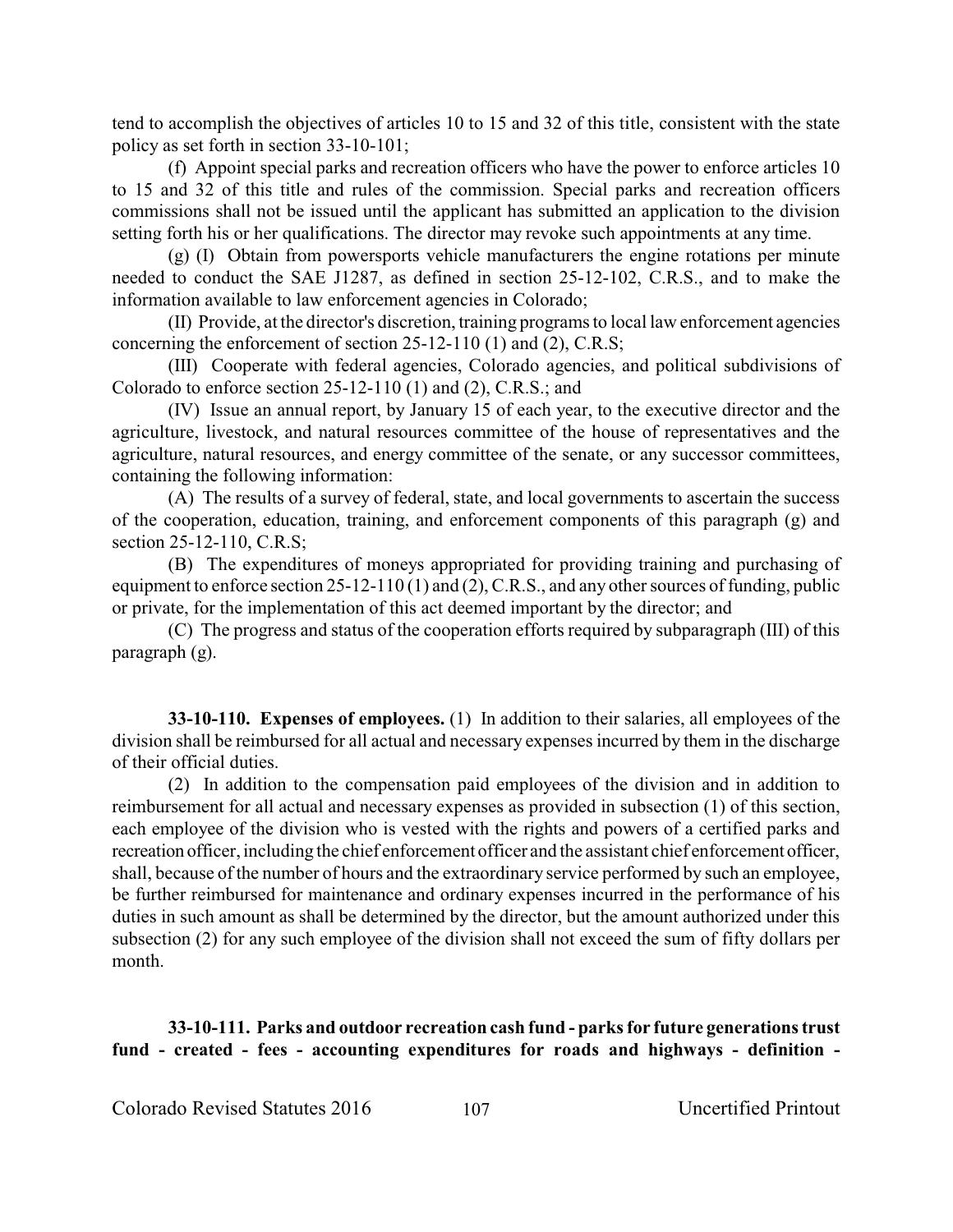**repeal.** (1) Except as provided in subsection (6) of this section and sections 33-14-106, 33-14.5-106, and 33-15-103, all moneys derived pursuant to articles 10 to 15 of this title from division facilities and fees, and all interest earned on such moneys, shall be credited to the parks and outdoor recreation cash fund, which is hereby created, together with all moneys donated, transferred, or appropriated from whatever source for the use of the division in administering, managing, and supervising the state parks and outdoor recreation system and in the financing of impact assistance grants pursuant to part 3 of article 25 of title 30, C.R.S. All cash receipts from state-owned desert, saline, and internal improvement lands shall be credited to the parks and outdoor recreation cash fund.

(2) The director, with the consent and approval of the executive director, is authorized and directed to establish an adequate system of accounting which will accurately record:

(a) All moneys received and from what sources;

(b) All moneys expended and for what purposes;

(c) All passes, permits, and registrations that are issued, numbering each type separately.

(3) In his annual budget request to the governor, the executive director shall clearly show the allocation of funds used for parks and outdoor recreation purposes among operations, land acquisition, capital construction, and other purposes.

(4) At each regular session, the general assembly shall determine the amounts to be expended by the division for the acquisition of rights-of-way for the construction, improvement, repair, and maintenance of public roads and highways in state recreation areas and parks and shall appropriate such amounts from the state allocation provided by section 43-4-206, C.R.S., from the highway users tax fund to the division as are necessary to accomplish these purposes.

(5) (a) Subject to this subsection (5), the commission may set fees by rule for the use of facilities and programs of the division, including discounts for marketing purposes. The commission shall:

(I) Before adopting any such rule, provide the joint budget committee with the proposed rule and the commission's analysis of the proposed rule;

(II) By November 1 of each year, submit a list of such fees to the general assembly's joint budget committee, the finance committees of the senate and the house of representatives, the house agriculture, livestock, and natural resources committee, and the senate agriculture, natural resources and energy committee.

(b) (I) All actions of the commission to change fees are subject to the requirements of the "State Administrative Procedure Act", article 4 of title 24, C.R.S. Whenever the commission desires to change any fee, the commission shall conduct rule-making, with timely notice and an opportunity for comment by interested parties.

(II) In its annual budget request to the general assembly, the commission shall include the amount of any fee changed, proposed, or under consideration by the commission.

(III) and (IV) Repealed.

(c) This subsection (5) is repealed, effective September 1, 2017.

(6) (a) (I) (A) There is hereby created in the state treasury the parks for future generations trust fund. The fund consists of moneys appropriated to the fund by the general assembly, moneys received from energy or mineral royalties or leases of energy or mineral rights on park properties, and gifts, grants, and donations.

(B) For purposes of this subparagraph (I), "park properties" means each state park and state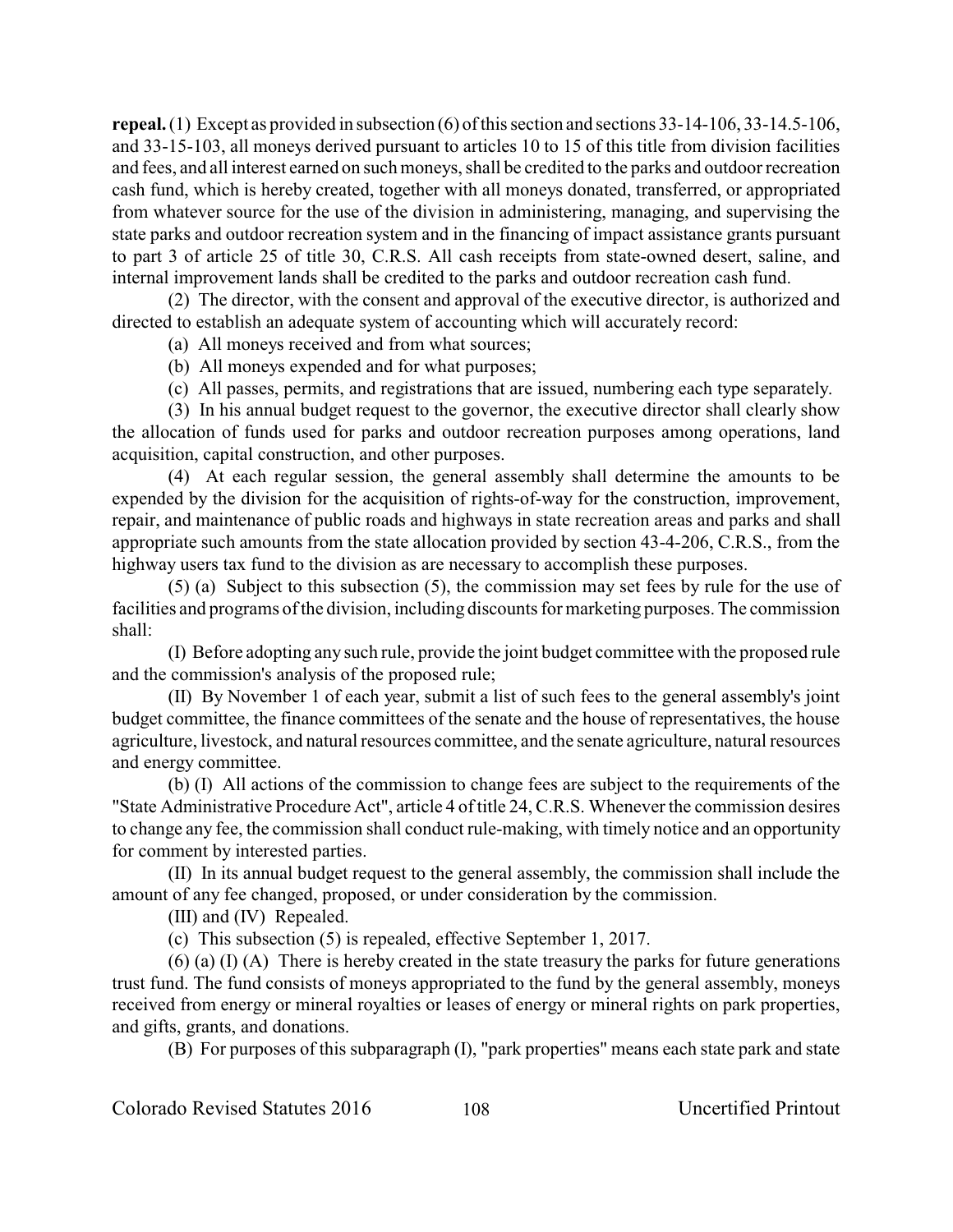recreation area and any other park properties in which the division owns mineral interests.

(II) No less than fifty percent of the total moneys deposited in the fund other than interest shall be accrued and maintained intact, and the remaining balance of the moneys deposited into the fund may be expended subject to appropriation by the general assembly; except that the interest earned on moneys in the fund is continuously appropriated and may be expended on such property operation and maintenance and other park projects and programs as the commission deems appropriate.

(b) The fund is under the control of and administered by the commission. The controller shall authorize disbursements from the fund as directed by the commission on receipt of a voucher from the commission stating that the disbursement is in accordance with this subsection (6).

(c) The commission shall submit an annual report of the moneys expended from the fund and matters accomplished by the expenditures from the preceding fiscal year to the senate agriculture, natural resources, and energy committee and the house of representatives agriculture, livestock, and natural resources committee, or their successor committees, by the convening date of each regular session of the general assembly in accordance with section 24-1-136 (9), C.R.S. The commission shall also submit to these committees a report on moneys proposed to be expended from the fund and the matters to be accomplished by the expenditures in the upcoming fiscal year.

(d) All moneys and interest in the fund remain in the fund to be used for the purposes set forth in this subsection (6) and shall not be deposited in or transferred to the general fund or any other fund.

**33-10-111.5. Parks and outdoor recreation emergency reserve cash fund - stores revolving fund - created.** (1) There is hereby created in the state treasury a fund to be known as the parks and outdoor recreation emergency reserve cash fund. Moneys in an amount as specified in subsection (2) of this section from the parks and outdoor recreation cash fund created in section 33-10-111 that are not otherwise expended pursuant to that section shall be credited to the parks and outdoor recreation emergency reserve cash fund. Such fund shall be available to be used if there are insufficient funds in the parks and outdoor recreation cash fund at the end of any fiscal year for appropriations affecting the division made in that fiscal year.

(2) For the fiscal year 2008 and for each fiscal year thereafter, the balance in the parks and outdoor recreation emergency reserve cash fund shall increase by one percent of the overall appropriation to the division of parks and wildlife for state park operations; except that the balance in the parks and outdoor recreation emergency reserve cash fund shall not exceed ten percent of the total amount appropriated for state park operations.

(3) The parks and outdoor recreation cash fund shall not be unreasonably used to offset any general fund restriction or reduction that is imposed on the department of natural resources.

(4) There is hereby created a stores revolving fund in the amount of two hundred thousand dollars, which amount shall be maintained to acquire stock for warehousing and distributing supplies for retail sales to visitors. The moneys in such fund shall under no circumstances be used for the payment of operating expenses but shall be maintained intact as a revolving fund of two hundred thousand dollars, composed of the following assets: Cash, accounts receivable, and inventory supplies. The purpose of the fund is to provide better budgetary control, and nothing contained in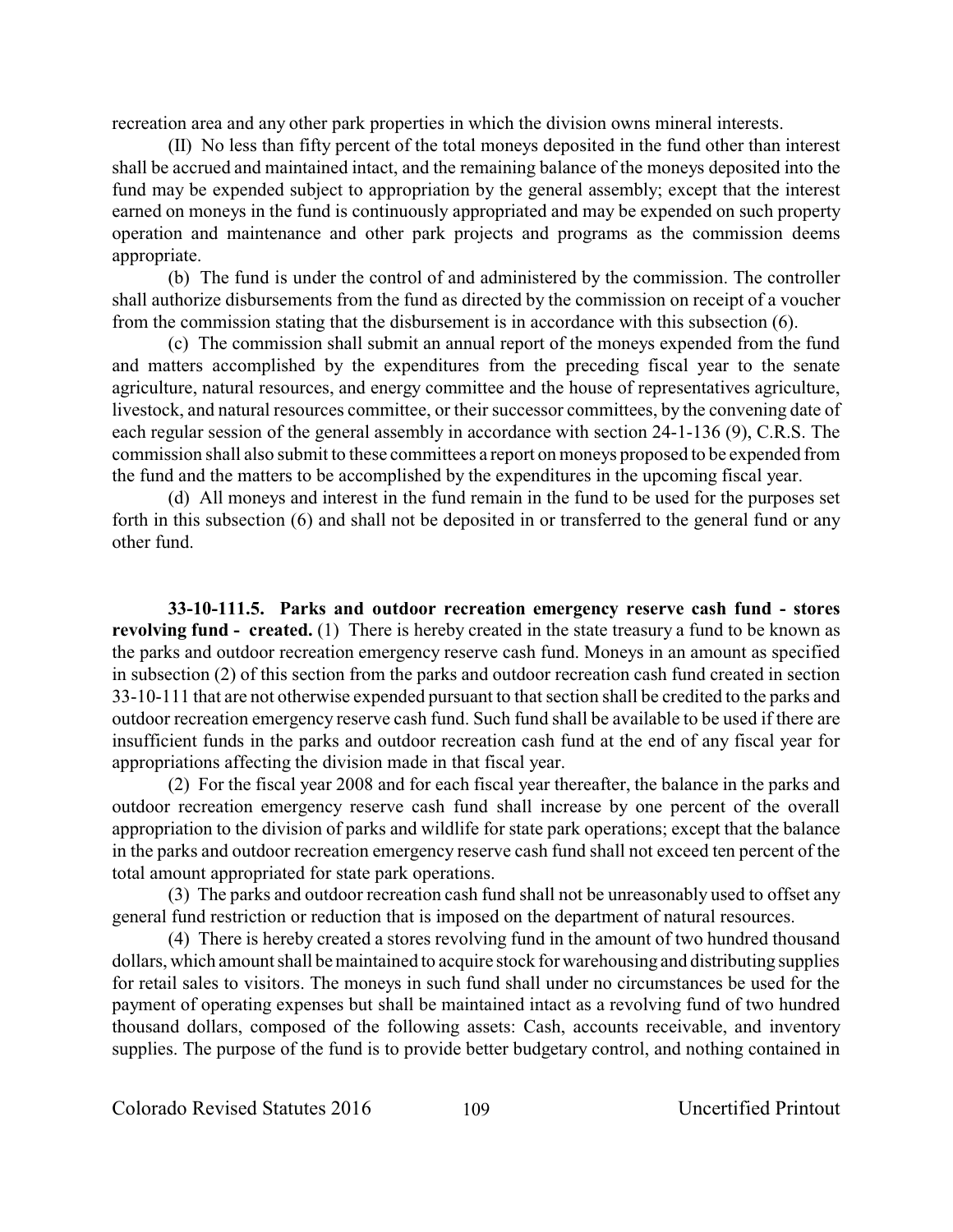this subsection (4) shall authorize the division to make any purchases or acquisitions in any manner except as provided by law. Any surplus in the revolving fund in excess of two hundred thousand dollars shall revert to the parks and outdoor recreation cash fund at the close of each fiscal year.

**33-10-112. Federal aid projects income fund.** There is hereby created a fund designated as the federal aid projects income fund to which shall be credited certain revenues and earnings derived from properties purchased and operated jointly by the United States government and the state of Colorado under the provisions of this article, and the provisions of the acts of congress referred to therein, and the rules and regulations of the United States department of the interior. Such revenues and earnings so credited shall be limited to those specific revenues and earnings to which each has a right under the provisions of cooperative agreements establishing such rights. All moneys credited under the provisions of this section are specifically appropriated for the purposes for which such moneys may accrue.

**33-10-113. Designation of agency.** The division is authorized to accept and administer funds provided for the planning and development of the outdoor recreation resources of this state pursuant to the provisions of the act of congress entitled the "Land and Water Conservation Fund Act of 1965", as amended. In connection with obtaining for the state of Colorado the benefits of any such programs, the division shall coordinate its activities with and represent the interest of all agencies of the state and of counties, cities, and other local governments having an interest in the planning, development, and maintenance of outdoor recreation resources within the state.

**33-10-114. Limitation on division andcommission authority.** (1) Neither the commission nor the division shall enter into any mitigation agreements with any agency of the federal government relating to the transfer or exchange of land or water condemned by the federal government without the express consent of the general assembly.

(2) Nothing in subsection (1) of this section prevents the commission or the division from entering into common agreements with a federal agency pertaining to the administration or management of federally owned lands.

**33-10-115. Use of parks and recreational areas by nonprofit search and rescue organizations - definitions - rules.** (1) This section shall be known and may be cited as the "Colorado Search and Rescue State Parks Usage Act".

(2) As used in this section:

(a) "Park, recreation area, or facility" means:

(I) A state park;

(II) A state recreation area; or

(III) A state-owned facility that is open to the public and related to or adjoining a state park or a state recreation area.

Colorado Revised Statutes 2016 110 Uncertified Printout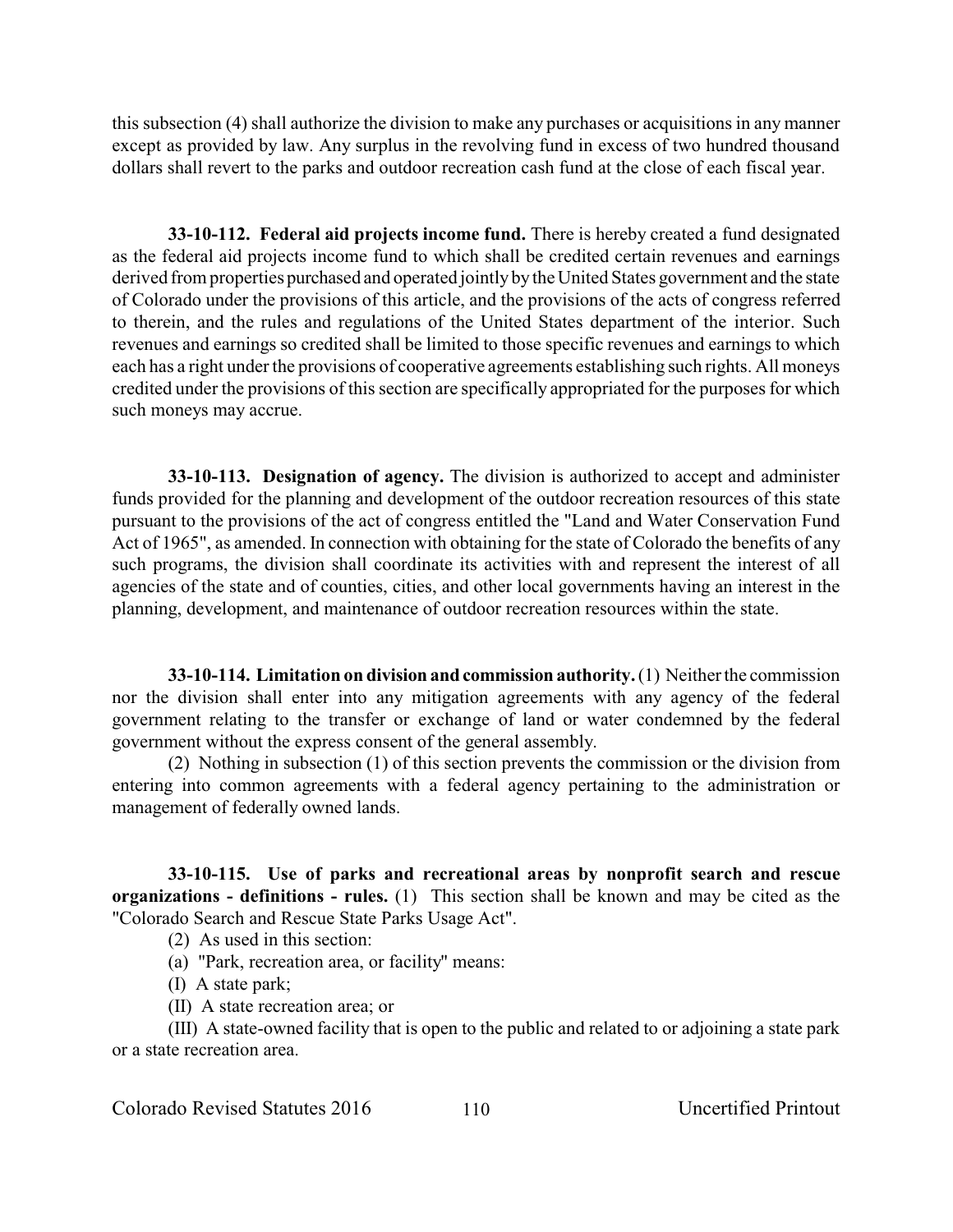(b) "Public or nonprofit search and rescue organization" means a not-for-profit entity that performs search and rescue, disaster relief, or national defense missions in Colorado. The term includes, without limitation, the Colorado civil air patrol, governmental search and rescue organizations, and the Colorado search and rescue board.

(c) "Training activities"means official drills, exercises, live missions, or other such activities that provide instruction to search and rescue personnel, that are conducted at any time of the day, including, without limitation, overnight or over several days and nights.

(3) A public or nonprofit search and rescue organization shall be exempt from all park fees when the organization is using a park, recreation area, or facility to conduct training activities.

(4) The commission shall promulgate rules as are reasonably necessary to implement this section.

#### **ARTICLE 10.5**

### Aquatic Nuisance Species

**33-10.5-101. Legislative declaration.** The general assembly hereby recognizes the devastating economic, environmental, and social impacts of aquatic nuisance species on the aquatic resources and water infrastructure of the state. The general assembly further recognizes the potential of recreational vessels to be a significant source of the spread of aquatic nuisance species in Colorado. Therefore, the general assembly finds, determines, and declares that the purposes of enacting this article are to implement actions to detect, prevent, contain, control, monitor, and, whenever possible, eradicate aquatic nuisance species from the waters of the state and to protect human health, safety, and welfare from aquatic nuisance species. It is the intent of the general assembly to foster and encourage, to the greatest extent possible, voluntary compliance with this article. It is the intent of the general assembly that prevention, containment, and eradication of aquatic nuisance species in waters of the state in which such species have been detected or are likely to be introduced shall be the division's highest priorities.

**33-10.5-102. Definitions.** As used in this article, unless the context otherwise requires:

(1) "Aquatic nuisance species" means exotic or nonnative aquatic wildlife or any plant species that have been determined by the commission to pose a significant threat to the aquatic resources or water infrastructure of the state.

(2) "Authorized agent" means any person, employee, or representative of local, state, or federal government or any subdivision of the government that is authorized by the government or governmental subdivision to temporarily stop, detain, and inspect a conveyance for aquatic nuisance species.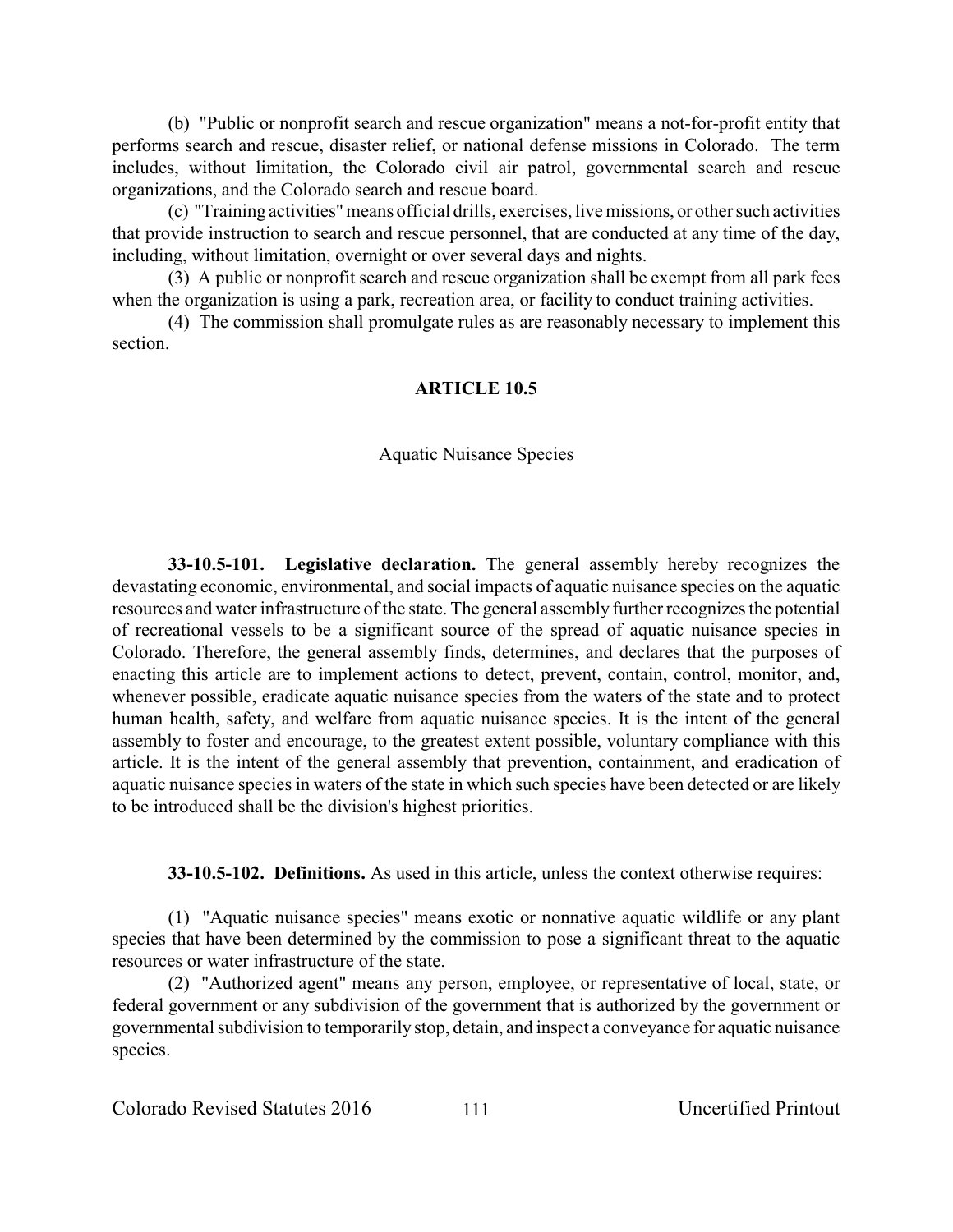(3) Repealed.

(4) "Conveyance" means a motor vehicle, vessel, trailer, or any associated equipment or containers, including, but not limited to, live wells, ballast tanks, and bilge areas that may contain or carry an aquatic nuisance species.

(5) "Decontaminate" means to wash, drain, dry, or chemically or thermally treat a conveyance in accordance with rules promulgated by the commission in order to remove or destroy an aquatic nuisance species.

(6) "Division" means the division of parks and wildlife created in section 33-9-104.

(7) "Equipment" means an article, tool, implement, or device capable of containing or transporting water.

(8) "Inspect" means to examine a conveyance pursuant to procedures established by the commission by rule in order to determine whether an aquatic nuisance species is present, and includes examining, draining, or chemically treating water in the conveyance.

(9) "Qualified peace officer" means a Colorado wildlife officer, special parks officer, or special wildlife officer; a parks and recreation officer; a peace officer in the department of public safety; and a peace officer with jurisdiction over any waters of the state.

**33-10.5-103. Powers and duties of the division - annual report.** (1) In order to prevent, control, contain, monitor, and, whenever possible, eradicate aquatic nuisance species from the waters of the state, the division is authorized to establish, operate, and maintain aquatic nuisance species check stations in order to inspect conveyances pursuant to section 33-10.5-104.

(2) Upon a reasonable belief that an aquatic nuisance species may be present, the division may:

(a) Require the owner of a conveyance to decontaminate the conveyance; or

(b) Decontaminate or impound and quarantine the conveyance pursuant to section 33-10.5- 104.

(3) The division may monitor the waters of the state for the presence of aquatic nuisance species, but only if the division has received permission to monitor from the persons controlling access to such waters.

(4) The division shall, in cooperation with the department of public safety, the Colorado office of economic development, the Colorado tourism office, the water conservation board created in section 37-60-102, C.R.S., and the department of agriculture, develop a strategic statewide plan to prevent, control, monitor, educate persons about, and, whenever possible, eradicate aquatic nuisance species.

(5) Beginning on January 15, 2009, and on or before January 15 of each year thereafter, the division and the water conservation board created in section 37-60-102, C.R.S., shall make an annual report of the efforts in addressing aquatic nuisance species in Colorado for the preceding calendar year to the joint house agriculture, livestock, and natural resources committee and the senate agriculture, natural resources, and energy committee, or its successor committee. Each such report shall set forth a complete operating and financial statement covering the aquatic nuisance species operations of the division during the year.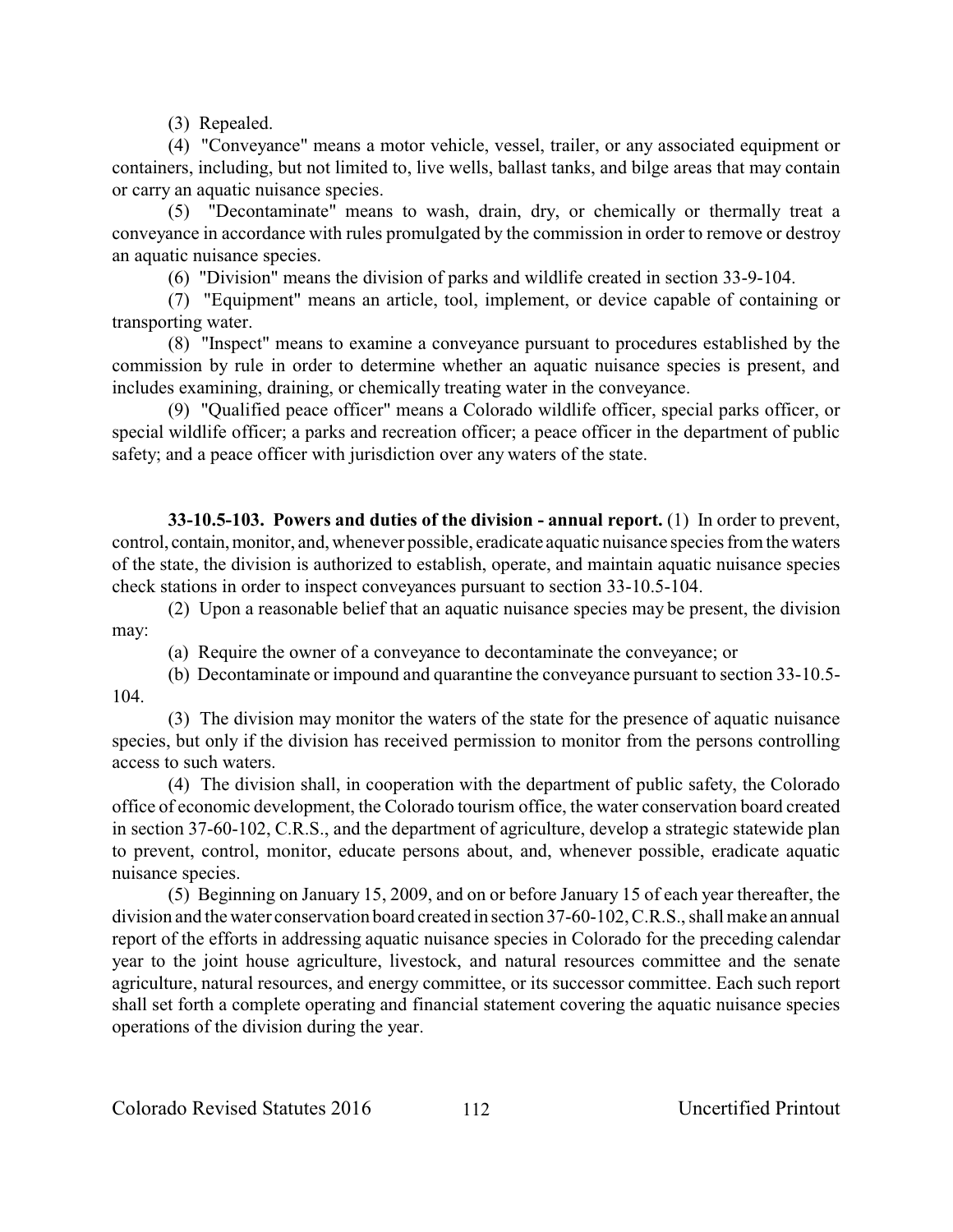**33-10.5-104. Inspection of conveyances - impoundment and quarantine.** (1) (a) Every qualified peace officer is authorized to enforce this article; except that such officer shall have a reasonable belief that a conveyance maycontain an aquatic nuisance species before the officer orders the conveyance decontaminated or impounded and quarantined.

(b) Every qualified peace officer is authorized to stop and inspect for the presence of aquatic nuisance species a conveyance:

(I) Prior to a vessel being launched onto waters of the state;

(II) Prior to departing from the waters of the state or a vessel staging area;

(III) That is visibly transporting any aquatic plant material; and

(IV) Upon a reasonable belief that an aquatic nuisance species may be present.

(2) Except as provided in subsection (4) of this section, a qualified peace officer may impound and quarantine a conveyance if:

(a) The qualified peace officer finds or reasonably believes that an aquatic nuisance species may be present after conducting an inspection authorized by this article;

(b) The person transporting the conveyance refuses to submit to an inspection authorized by this article for the presence of an aquatic nuisance species; or

(c) The person transporting the conveyance refuses to comply with an order authorized by this article to decontaminate the conveyance.

(3) The impoundment and quarantine of a conveyance may continue for the reasonable period necessary to inspect and decontaminate the conveyance and ensure that the aquatic nuisance species has been completely eradicated from the conveyance and is no longer living.

(4) Notwithstanding any provision to the contrary, no motor vehicle that is drawing a conveyance shall be impounded or quarantined pursuant to this article; however, the conveyance being drawn is still subject to impoundment and quarantine under this section.

(5) An authorized agent shall have the authority to stop, detain, and inspect a conveyance for the presence of an aquatic nuisance species; however, unless the authorized agent is a qualified peace officer, the authorized agent has no authority to impound and quarantine or order a conveyance decontaminated.

**33-10.5-105. Prohibition of aquatic nuisance species - penalties.** (1) No person shall:

(a) Possess, import, export, ship, or transport an aquatic nuisance species;

(b) Release, place, plant, or cause to be released, placed, or planted into the waters of the state an aquatic nuisance species; or

(c) Refuse to comply with a proper order issued under this article.

(2) A person who knowingly or willfully violates subsection (1) of this section:

(a) For a first offense, is guilty of a class 2 petty offense, as defined by section 18-1.3-503, C.R.S., and, upon conviction, shall be subject to a fine of one hundred fifty dollars and shall be issued a warning of the increased penalties for subsequent violations from the division;

(b) For a second offense, is guilty of a misdemeanor and, upon conviction, shall be fined one thousand dollars; and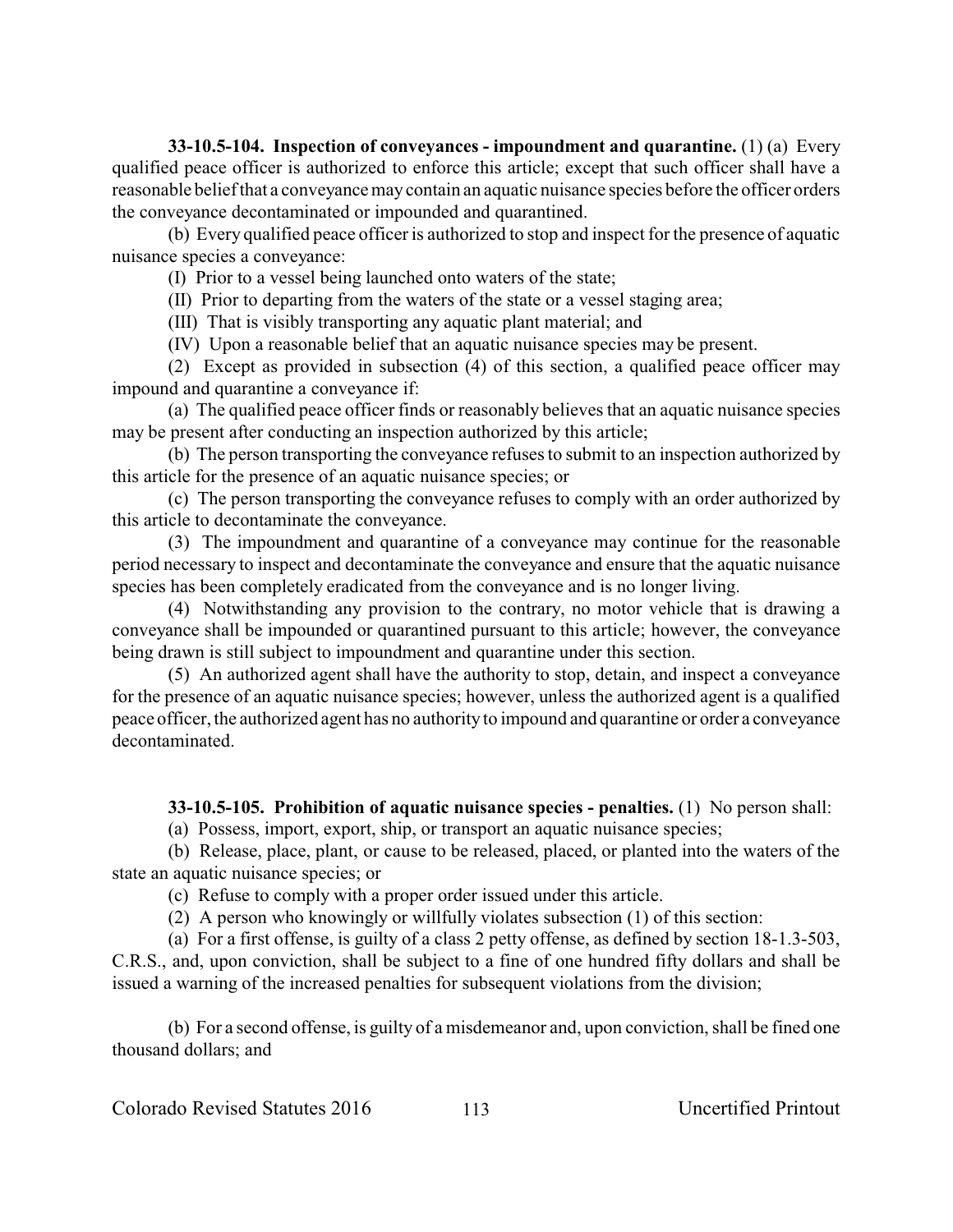(c) For a third and any subsequent offense, commits a class 2 misdemeanor and, upon conviction, shall be punished as provided in section 18-1.3-501, C.R.S.

**33-10.5-106. Duty to report.** A person who knows that an aquatic nuisance species is present at a specific location shall immediately report such knowledge and all pertinent information to the division.

**33-10.5-107. Commission to promulgate rules.** (1) The commission is authorized to promulgate rules pursuant to article 4 of title 24, C.R.S., as necessary to prevent, control, contain, monitor, and, whenever possible, eradicate aquatic nuisance species. In promulgating such rules, the commission shall consult with any affected state, federal, and tribal governmental entities and subdivisions thereof, including special districts, water conservancy districts, and water supply agencies.

(2) The commission shall promulgate rules to administer and enforce this article. Such rules shall include:

(a) Procedures for the inspection of conveyances for the presence of aquatic nuisance species;

(b) Procedures for the impoundment and quarantine of conveyances pursuant to section 33- 10.5-104, including notification of the location and contact information to owners of impounded conveyances;

(c) Procedures for the decontamination of conveyances and destruction of aquatic nuisance species removed from conveyances;

(d) Methods to establish proof that a conveyance has been decontaminated;

(e) Processes for the facilitation of the reporting required by section 33-10.5-106; and

(f) Policies for the monitoring and identification of the waters of the state or geographic areas that are or may be infested with aquatic nuisance species.

**33-10.5-108. Division of parks and outdoor recreation aquatic nuisance species fund creation - division of wildlife aquatic nuisance species fund - creation.** (1) (a) There is hereby created in the state treasury the division of parks and outdoor recreation aquatic nuisance species fund, which shall be administered by the division of parks and wildlife in the department of natural resources and shall consist of all moneys transferred by the treasurer as specified in section 39-29- 109.3 (2) (m), C.R.S. All moneys in the fund are continuously appropriated to the division of parks and wildlife for the purpose of implementing the provisions of this article. All moneys in the fund at the end of each fiscal year shall remain in the fund and shall not revert to the general fund or any other fund.

(b) In the use of such moneys, priority shall be given to containment and eradication of aquatic nuisance species in the waters of the state in which such species have been detected and prevention of the introduction of nuisance species in areas determined to be most vulnerable to such an introduction.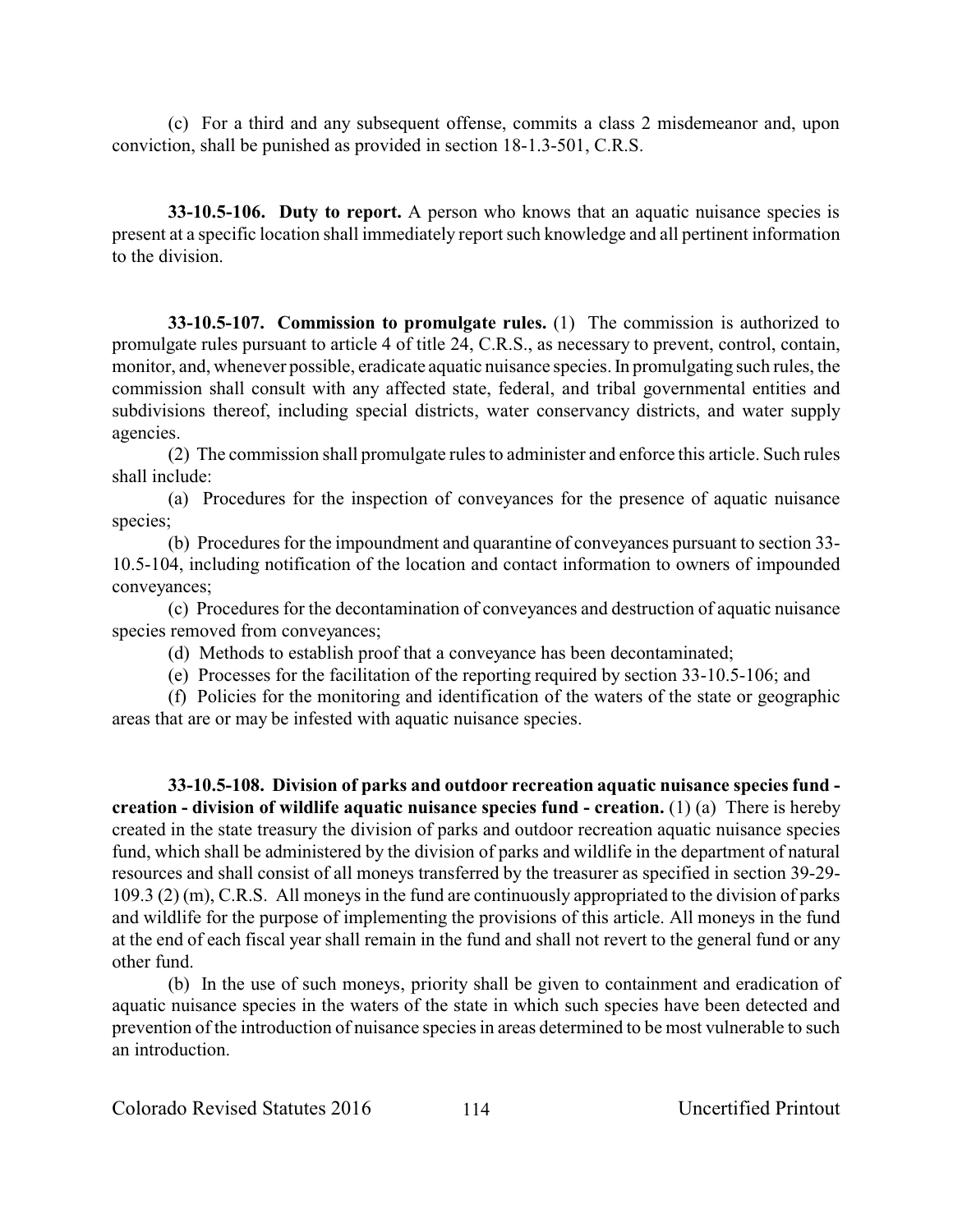(2) (a) There is hereby created in the state treasury the division of wildlife aquatic nuisance species fund, which shall be administered by the division of parks and wildlife in the department of natural resources and shall consist of all moneys transferred by the treasurer as specified in sections 33-1-112 and 39-29-109.3 (2) (m), C.R.S. All moneys in the fund are continuously appropriated to the division of parks and wildlife for the purpose of implementing the provisions of this article. All moneys in the fund at the end of each fiscal year shall remain in the fund and shall not revert to the general fund or any other fund.

(b) In the use of such moneys, priority shall be given to containment and eradication of aquatic nuisance species in the waters of the state in which such species have been detected and prevention of the introduction of nuisance species in areas determined to be most vulnerable to such an introduction.

#### **ARTICLE 11**

#### Recreational Trails

**33-11-101. Short title.** This article shall be known and may be cited as the "Recreational Trails System Act of 1971".

**33-11-102.** Legislative declaration. (1) In order to provide for the greatly increasing outdoor needs of a rapidly expanding Colorado population for public access to, travel within, and enjoyment and appreciation of the out-of-doors areas of Colorado and for the conservation, development, and use of natural resources against fire and other natural and geological hazards, it is hereby declared to be the public policy of this state and among the purposes of this article to: Increase the accessibility and encourage the use of such natural resources by the residents of this state and by nonresidents; provide opportunity for the development of public and private facilities for persons visiting and utilizing the natural resources of this state; encourage an increase in riding, hiking, bicycling, and other compatible recreational activities as influences for the improvement of the health and welfare of the people; and to provide for the needs of specialized recreational motor vehicles. It is recognized that joint simultaneous trail use by motorized and nonmotorized interests may at times be incompatible, and it is the intent of this article to provide separate trails and facilities for each of such motorized and nonmotorized interests, when feasible.

(2) To implement the provisions of subsection (1) of this section and as additional purposes of this article, the state may: Establish and maintain trails on a statewide basis to connect, when feasible and practical, the units of the parks and outdoor recreation system, federal recreational lands, and other trails systems; perpetuate and provide the use of and access to regions and trails of special or historic interest within the state; assist local governments in serving the requirements of the urban and other population centers of the state; encourage the multiple use of public rights-of-way and

Colorado Revised Statutes 2016 115 Uncertified Printout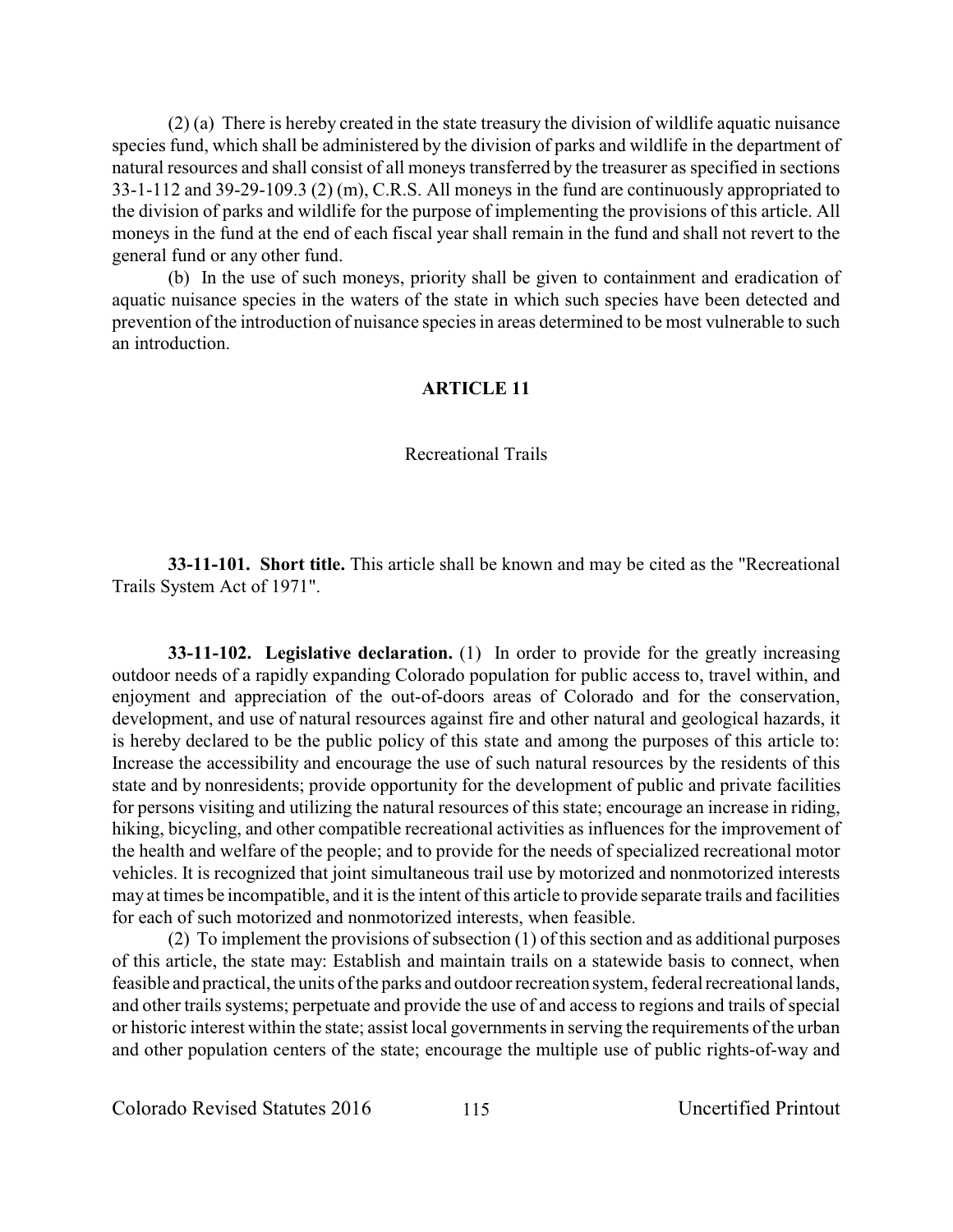utilize to the fullest extent the existing and future scenic roads, highways, parkways, and federally administered trailswhere feasible as recreational trails; encourage the development and maintenance of recreational trails by counties, cities, and special improvement districts and assist in such development and maintenance byall means available; coordinate trail plans and development among legal jurisdictions and with the state and federal governments; encourage, when possible, the development of trails on federal lands by the federal government; and promote at all levels of government a more complete use of all or any portion of public property for recreational purposes.

(3) A further purpose of this article is to promote the establishment and operation of a statewide network of trails, to be known as the "Colorado greenway trails system", along and between the state's lakes, streams, or reservoirs linking cities, towns, communities, and river basins. The Colorado greenway trails system shall be established and operated in a manner that promotes recreational opportunities along lakes, streams, or reservoirs, that provides access to and is a part of an integrated trail system, that protects water rights and real property rights, and that minimizes conflicts between recreationists and others to minimize adverse impacts on natural features and sensitive habitats.

**33-11-103. Definitions.** As used in this article, unless the context otherwise requires:

(1) "Committee" means the Colorado recreational trails committee.

(2) "Local government" means a city, town, county, city and county, or political subdivision of the state charged by law with and engaged in the administration of a parks or recreation program.

(3) "Motorized trails" means trails for the use of motorized vehicles where designated in the trail plan and as posted on the trail, as may be required by law.

(4) "Nonmotorized trails" means riding, hiking, bicycling, and other recreational trails for the use of the public on which motorized vehicles are prohibited except in emergencies.

(5) "Recreational trail" means a trail which is used for a recreational purpose, such as hiking, horseback riding, snowshoeing, cross-country skiing, bicycling, or the riding of motorized recreational vehicles along routes of scenic, natural, historic, geologic, or water-oriented interest.

(6) "Riders" and "riding" means, respectively, horseback riders and horseback riding, snowmobile riders and snowmobiling, and recreational vehicle riders and recreational vehicle riding.

(7) "Trail corridor"means the recreational trail plus a scenic or recreational easement, if such easement is acquired as a part of the recreational trail and if it is essential to the recreational experience of the trail user.

**33-11-104. Acquisition.** (1) In order to provide recreational trails in a statewide system of positive recreational value, the division may acquire reasonable trail rights-of-way or easements. In selecting the rights-of-way, full consideration shall be given to minimizing the adverse effects upon the adjacent landowner or user and his operation. Development and management of each segment of the trails system shall be designed to harmonize with and complement any established multipleuse plans for that specific area in order to insure continued maximum benefits from the land. Acquisition shall be, whenever possible, through donations, purchased with donated funds, or

Colorado Revised Statutes 2016 116 Uncertified Printout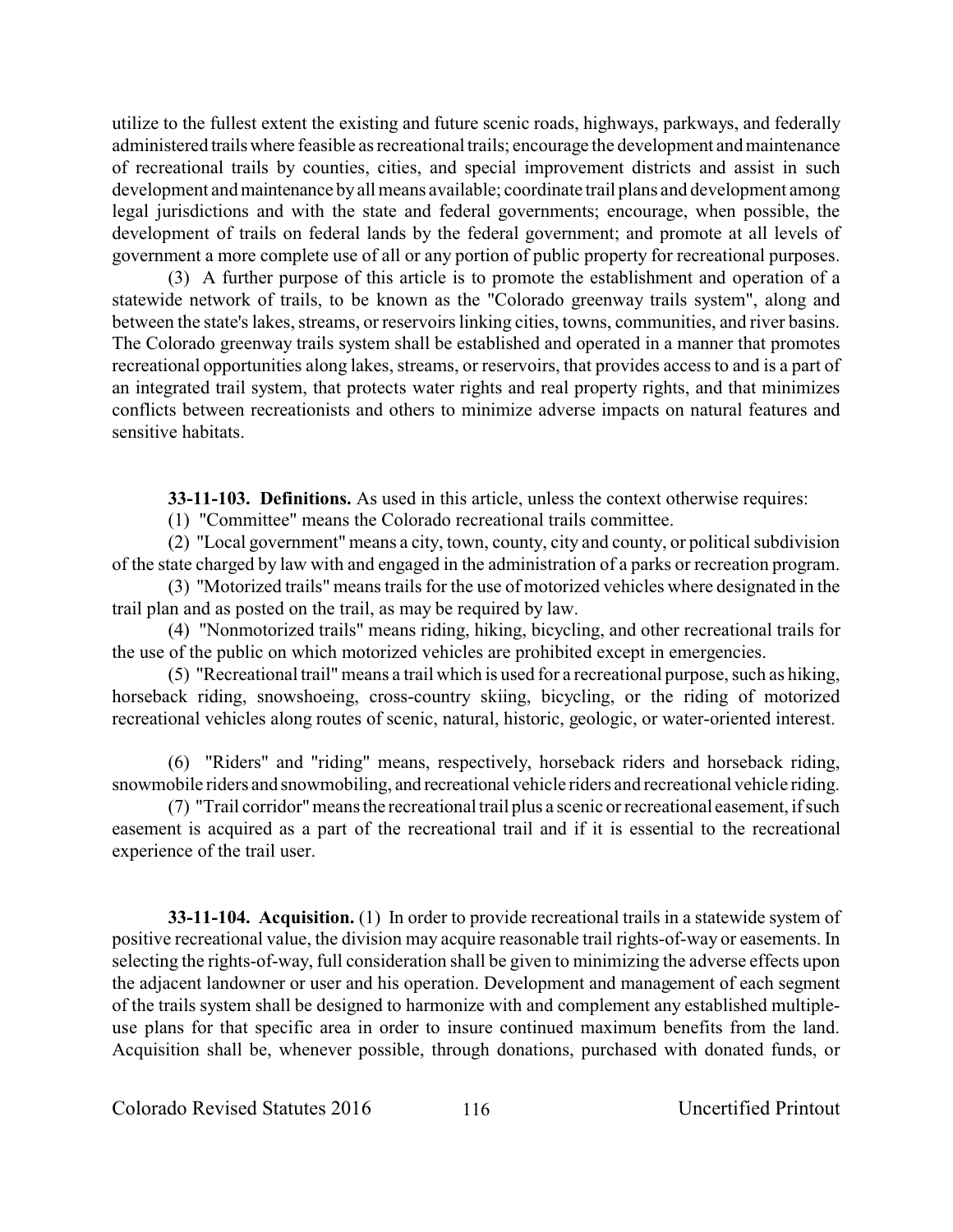through easements and exchanges. When such methods fail, the division may authorize expenditure of state appropriations for acquisition in fee. Agreements for less than fee shall be for terms of not less than twenty-five years whenever possible.

(2) The division may abandon all or any portion of a trail or easement acquired for trail purposes which is no longer necessary for such purposes, or it may transfer any trail or easement acquired for trail purposes to a local government having jurisdiction over the area in which the trail or easement is located if such local government agrees to maintain and operate the trail.

(3) The division shall notify the owner of land through which any trail or easement acquired for trail purposes passes prior to entering into an operating agreement for that trail with any local government, and it shall secure the consent of the landowner prior to the transfer of any trail or easement acquired for trail purposes to a local government.

(4) Nothing in this article shall permit the acquisition of recreational trails by proceedings in eminent domain by any state agency or any unit of local government or any agency thereof; except that, when a recreational trail is included within a highway right-of-way, the department of transportation may acquire such contiguous land as a part of the right-of-way as is necessary to permit the uninterrupted continuation of the recreational trail.

(5) Nothing in this section modifies, impairs, or supersedes the authority of the commission or the ability of the division to acquire any interest in water or water rights pursuant to section 33-10-107 (1) (a).

(6) Trails acquired pursuant to this article shall not be used for purposes of annexation or access to private lands. Access to private property may be allowed upon consent of the landowner. Nothing in this subsection (6) shall preclude the annexation of private lands with the consent of the landowner.

**33-11-105. Recreational trails committee.** (1) There is hereby created the Colorado recreational trails committee, which is advisory and consists of nine members, eight of whom are appointed by the commission. One member shall be appointed from the governing committee of the state board of the great outdoors Colorado trust fund created by section 6 of article XXVII of the state constitution. The terms of the members appointed by the commission are four years. No member shall serve more than two consecutive terms. One member shall be appointed from each congressional district, one member shall be appointed from the state at large, and one member shall represent and be appointed by the state board of the great outdoors Colorado trust fund. The committee shall include in its membership representation of the broad spectrum of trail users. Vacancies on the committee shall be filled for the unexpired term by the appropriate appointing authority set forth in this subsection (1).

(2) The committee shall meet not less than four times annually to advise the division on all matters directly or indirectly pertaining to trails and their use, extent, and location and the objectives and purposes of this article.

(3) Repealed.

**33-11-106. Responsibilities of committee.** (1) The committee, with the approval of the

Colorado Revised Statutes 2016 117 Uncertified Printout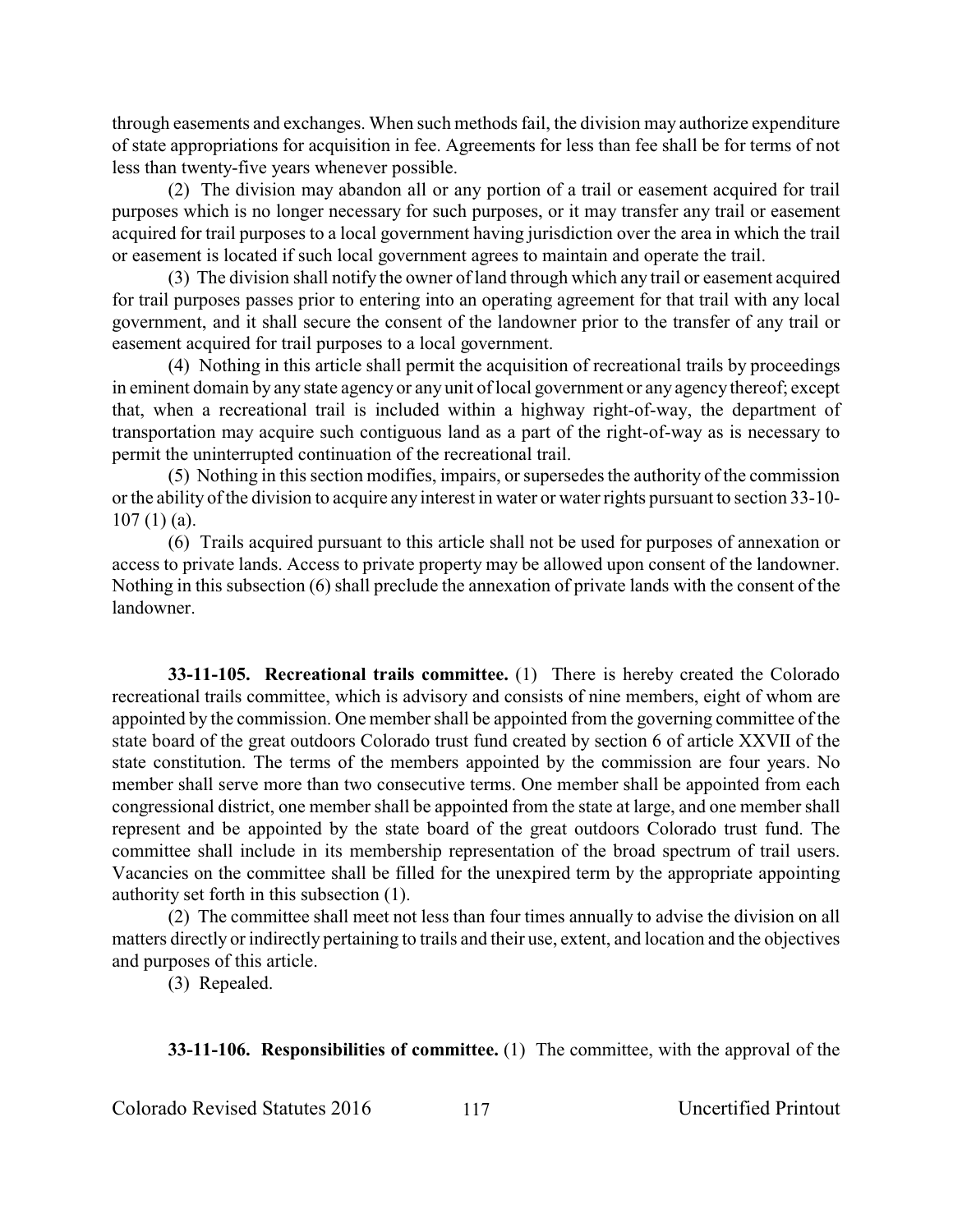commission, shall coordinate trail development among local governments and shall assist local governments in the formation of their trail plans and advise the commission quarterly of its findings. In carrying out this responsibility, the committee shall review records of easements and other interests in land which are available and may be adapted for recreational trail usage, including public lands, utility easements, floodplains, railroad and other rights-of-way, geological hazard areas, gifts of land or interests therein, and steep slope areas. The committee shall advise the commission in the development of uniform standards for trail construction that may be adopted by the commission for statewide use and that shall be made available to participating local governments. The committee shall offer plans and methods for funding a trails system through user fees or other financing methods.

(2) Repealed.

**33-11-107. Availability offunds.** The commission is authorized to make funds appropriated by the general assembly for the purposes of this article available to local governments and nonprofit organizations in accordance with criteria developed by the committee and adopted by the commission. The committee shall advise the commission of its recommendations for the allocation of such funds among participating local governments and nonprofit organizations.

**33-11-108. State trails system.** (1) The commission shall designate a state trails system. The trails comprising such system shall meet criteria established by the commission and shall be consistent with the objectives of this article.

(2) The commission shall establish a procedure whereby federal, state, and local governments and nongovernmental organizations maypropose trails for inclusion within the system.

(3) In consultation with appropriate federal, state, and local governments and nongovernmental organizations, the commission shall establish a procedure for review and public hearings upon proposals for the inclusion of trails in the system.

(4) The commission may participate in the planning, establishment, development, and longterm operation and maintenance of segments of national scenic trails which might be authorized by the congress of the United States.

(5) The establishment of trails to or along lakes, streams, or reservoirs shall not constitute any determination relative to the suitability of the river segment for designation as a wild, scenic, or recreational river under the federal "Wild and Scenic Rivers Act".

**33-11-109. Trail categories - rules.** (1) Any of the following categories of trails may be established:

(a) Cross-state trails which connect scenic, historical, geological, or other significant features which are characteristic of the state;

(b) Water-oriented trails which provide a designated path to or along lakes, streams, or reservoirs in which water and other water-oriented recreational opportunities are the primary points of interest;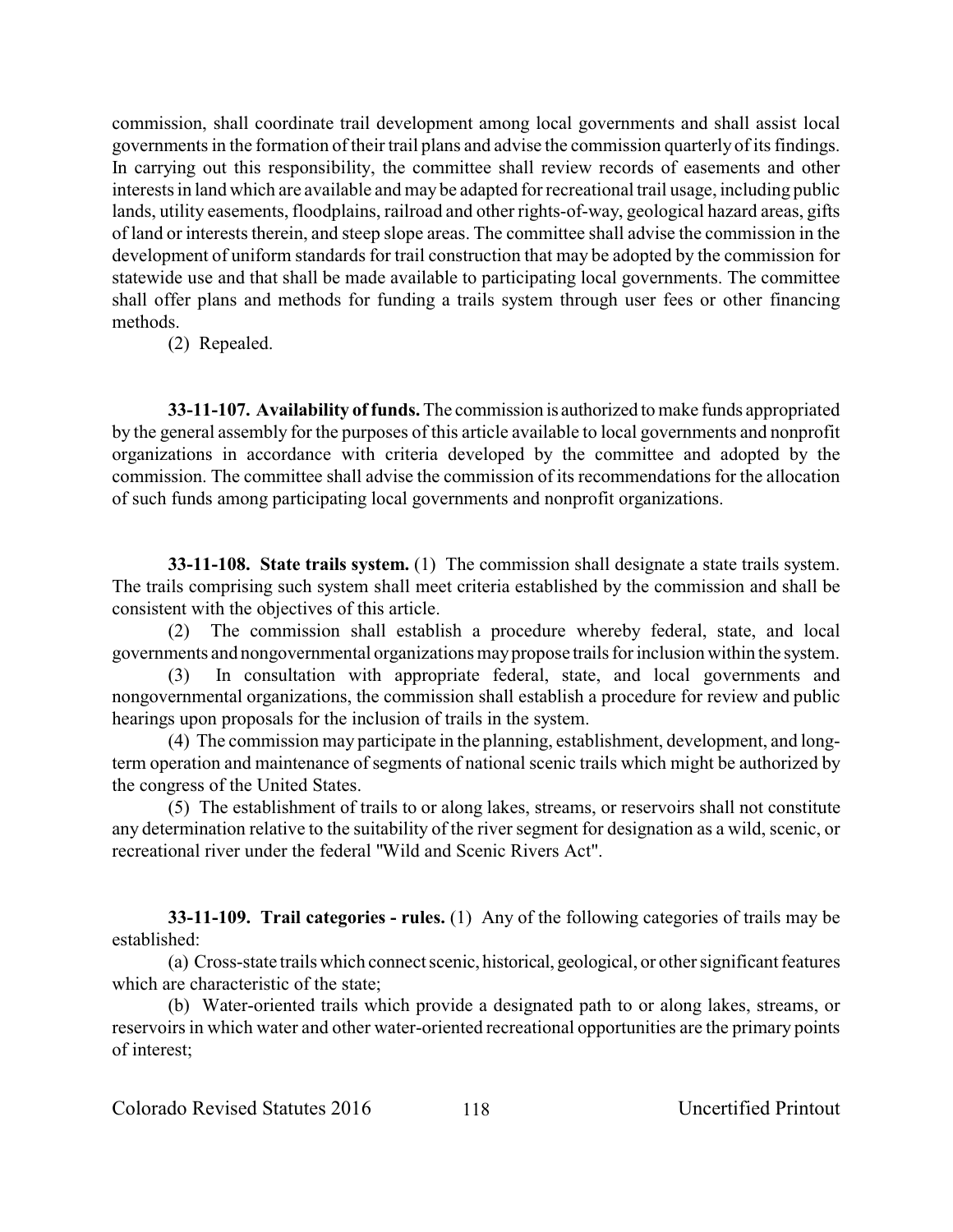(c) Scenic-access trails which give access to quality recreation, scenic, historic, or cultural areas of statewide or nationwide significance;

(d) Urban trails which provide opportunities within an urban setting for walking, bicycling, horseback riding, or other compatible activities. Where appropriate, urban trails shall connect parks, scenic areas, historical points, and neighboring communities.

(e) Historical trails which identify and interpret routes which were significant in the historical settlement and development of the state.

(2) The planning and designation of trails for the state trails system shall take into account and give due regard to the interests of federal agencies, state agencies, individuals, and interested recreation organizations. The categories set forth in subsection (1) of this section need not be used to label specific trails, but the division shall assure that full consideration is given to including trails from all categories within the system.

(3) The commission, through the division, is authorized to conduct studies, and to promulgate such rules as may be necessary for establishing and managing the Colorado greenway trails system. The commission shall consult and cooperate with the Colorado water conservation board, transportation commission, Colorado water resources and power development authority, and all other appropriate units of state government and political subdivisions of the state, including any county, city, city and county, and water conservation and conservancy district; any other public and private persons; and any appropriate federal agencies to establish a Colorado greenway trails system that minimizes adverse impacts on activities, natural features, and sensitive habitats adjacent to trails.

**33-11-110. Uniform signs and markers.** The commission may establish uniform signs and markers, which signs and markers may include appropriate and distinctive symbols. Where trails cross lands administered by federal agencies, such markers may be provided and erected by the appropriate federal agency at appropriate points along trails and maintained by the federal agency administering the trails in accordance with standards mutually established by the division and the federal agency concerned. Where trails cross lands of state or local governmental agencies, the division may provide such uniform signs and markers to such agencies in accordance with written agreements and may require such agencies to erect and maintain them in accordance with standards established in such agreements.

**33-11-111. Cooperation with state agencies.** The department of transportation, the state board of land commissioners, the urban drainage and flood control district, and other state agencies and political subdivisions having jurisdiction or control over or information concerning the use, abandonment, or disposition of highway or utility rights-of-way or other properties that may be suitable for the purpose of improving or expanding the state trails system shall cooperate with the division to assure, to the extent practicable, that any such properties that are suitable for trail purposes may be made available for such use.

**33-11-112. Trails enforcement.** It is unlawful for any person, except a parks and recreation

Colorado Revised Statutes 2016 119 Uncertified Printout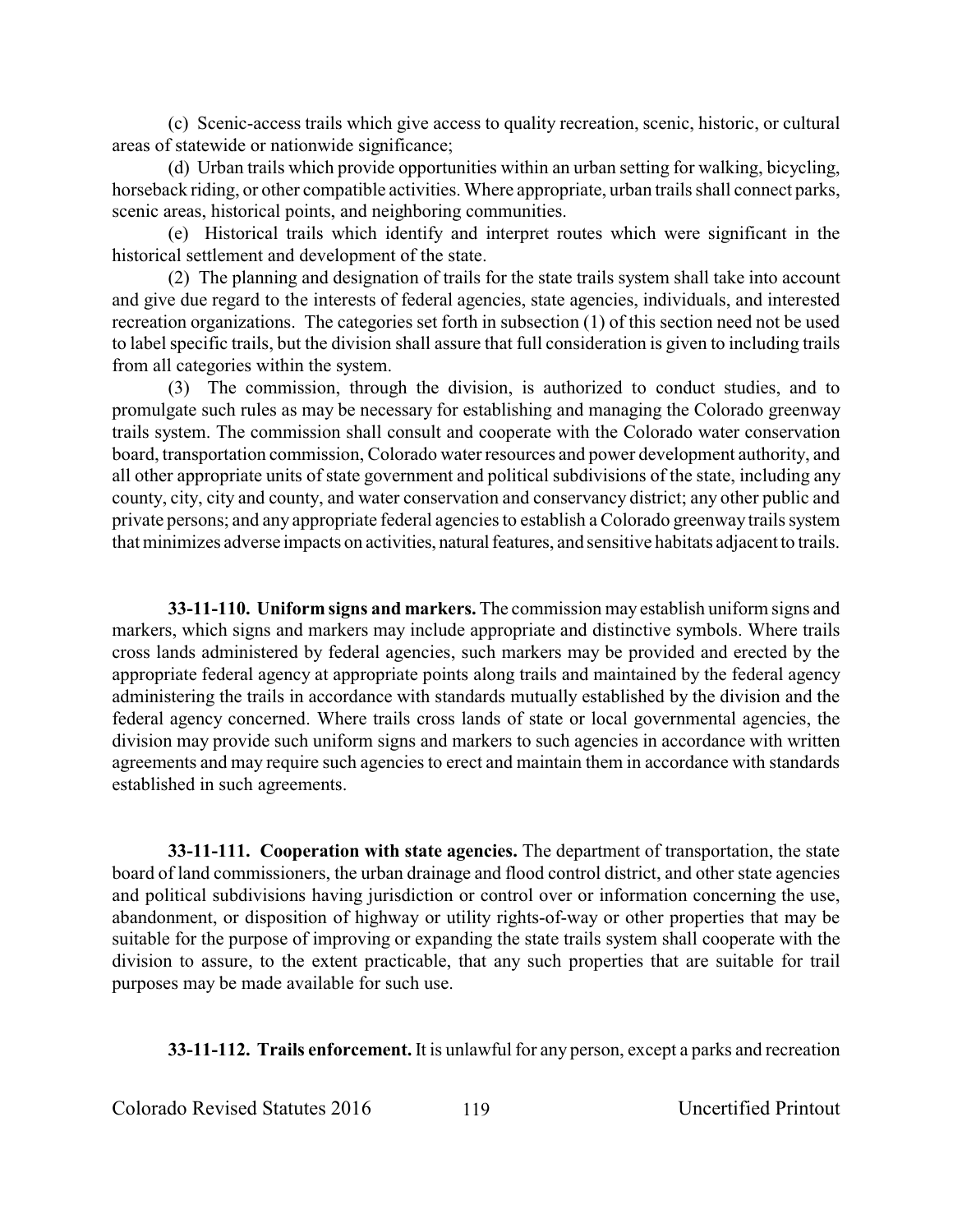officer or other peace officer, to operate a motorized vehicle on a signed and designated nonmotorized trail. Any person who violates this section is guilty of a class 2 petty offense and, upon conviction, shall be punished by a fine of one hundred fifty dollars.

## **ARTICLE 12**

#### Passes and Registrations

**33-12-100.2. Legislative declaration.** The general assembly hereby finds, determines, and declares that the system of state parks and state recreation areas is vital to the economic health and well-being of the entire state of Colorado and that such system of parks and recreation areas provides an important benefit to the citizens of this state and to the tourists from outside the state who visit and make use of such state parks and recreation areas. Because of the nature and operation of such state parks and recreation areas, the system can be largely self-supporting, and the users of such resources can help to fund the system's operation and maintenance. The general assembly declares and intends that as a matter of state policy the system of state parks and state recreation areas should be financed as much as reasonably possible through revenues derived from the users of such system.

**33-12-101. Passes and registrations - rules - definition.** (1) (a) Except as specified in section 33-12-103 (1) (b), every pass or registration expires on the date printed or written on the face of the document. The commission may adopt rules establishing a subscription program through which a person to whom an annual pass has been issued pursuant to this article is notified, prior to the expiration of the pass, of the opportunity to renew the pass by mail or other means determined by the commission. As used in this article, "document" means pass or registration.

(b) When, in articles 10 to 15 and 32 of this title or a rule adopted pursuant thereto, the doing of an act between certain dates or from one date to another is allowed or prohibited, the period of time indicated includes both dates specified.

(2) Money received in payment for passes and registrations issued under articles 10 to 15 of this title shall not be refunded, except as follows:

(a) For proven errors committed by the division in issuing passes or registrations;

(b) For bona fide emergencies as may be determined by the division.

(3) In the event of loss or destruction of a pass or registration, the person to whom the document was issued, upon payment of a fee of fifty percent of the cost of the original document, but not to exceed five dollars, may obtain a replacement pass or registration by signing an affidavit stating where and by whom said document was issued and the circumstances under which the document was lost or destroyed. If the division determines that a pass or registration has been lost or destroyed in the mail, the person to whom the document was issued may obtain a replacement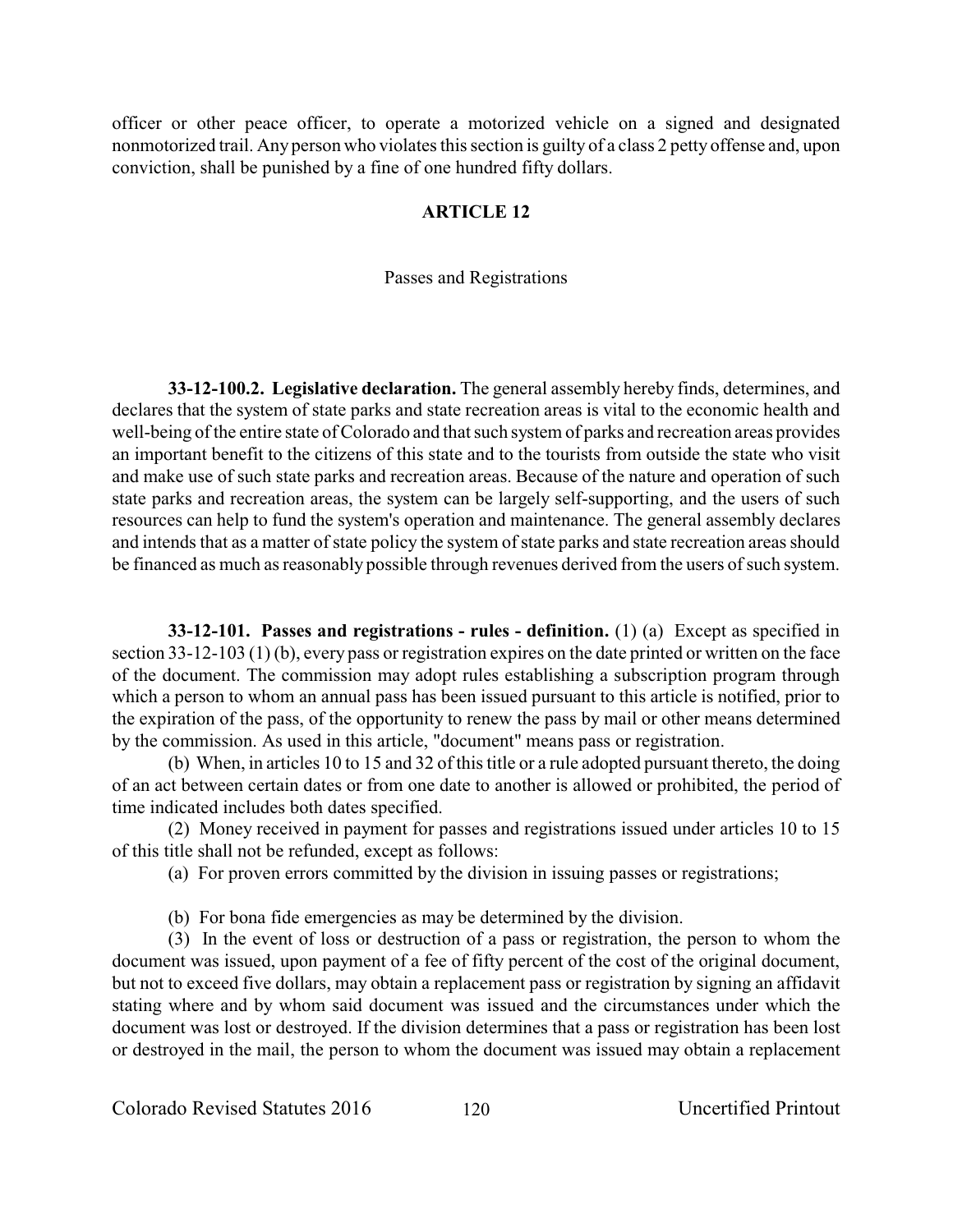pass or registration without charge by signing an affidavit stating that such document was never received. The division shall supply agents selling such documents with affidavit forms for obtaining a replacement pass or registration.

## **33-12-102. Types of passes and registrations - fees - repeal. (Repealed)**

**33-12-103. Aspen leaf annual pass - aspen leaf lifetime pass - rules - report.** (1) (a) A resident of this state, as defined in section 33-10-102, may obtain from the division an aspen leaf annual pass, which pass is valid from the date the pass is purchased through the last day of the month of purchase in the following year. The commission shall determine the age of eligibility for the aspen leaf pass.

(b) (I) A resident of this state, as defined in section 33-10-102, may obtain from the division an aspen leaf lifetime pass, which is valid from the date the pass is purchased through the lifetime of the pass holder. The age of eligibility for the aspen leaf lifetime pass is the same as that for the aspen leaf annual pass pursuant to paragraph (a) of this subsection (1). Notwithstanding any provision of law to the contrary, the fee for the aspen leaf lifetime pass is as set by rule of the commission; except that the fee shall not exceed five times the cost of the aspen leaf annual pass.

(II) (A) The aspen leaf lifetime pass shall not be sold on or after March 1, 2014.

(B) Prior to that date but during the second regular session of the sixty-ninth general assembly, the department shall prepare and deliver a report to the senate agriculture and natural resources committee and the house of representatives agriculture, livestock, and natural resources committee, or their successor committees, evaluating the aspen leaf lifetime pass. The report shall include, at a minimum, the number of aspen leaf lifetime passes sold and the financial impacts of the aspen leaf lifetime pass.

(2) Except as provided by rule of the commission, for the purpose of this section, the holder of an aspen leaf annual pass or aspen leaf lifetime pass shall own in whole or in part any vehicle used to enter a park area, the vehicle shall have a current valid registration issued by the department of revenue, and the pass holder shall be present in the vehicle. An aspen leaf pass or aspen leaf lifetime pass entitles the holder to enter state park and recreation areas during the period that the pass is valid and when such areas are open.

(3) Each aspen leaf annual pass issued shall be affixed to the vehicle for which it was issued in the manner prescribed by rule promulgated by the commission. Each aspen leaf lifetime pass shall be displayed by the person to whom it was issued, in the manner prescribed by the commission by rule, when the person enters a state park or state recreation area.

(4) The continued use of the aspen leaf annual pass and the aspen leaf lifetime pass shall be subject to the holder's observance of rules concerning the state park or the state recreation area. For a violation of any of such rules, the division has the power to suspend the pass for six months; for a second violation, for one year; and, for a third violation, indefinitely. Any person aggrieved by an action of the division taken pursuant to this subsection (4) may appeal such action in accordance with the procedures provided in article 4 of title 24, C.R.S.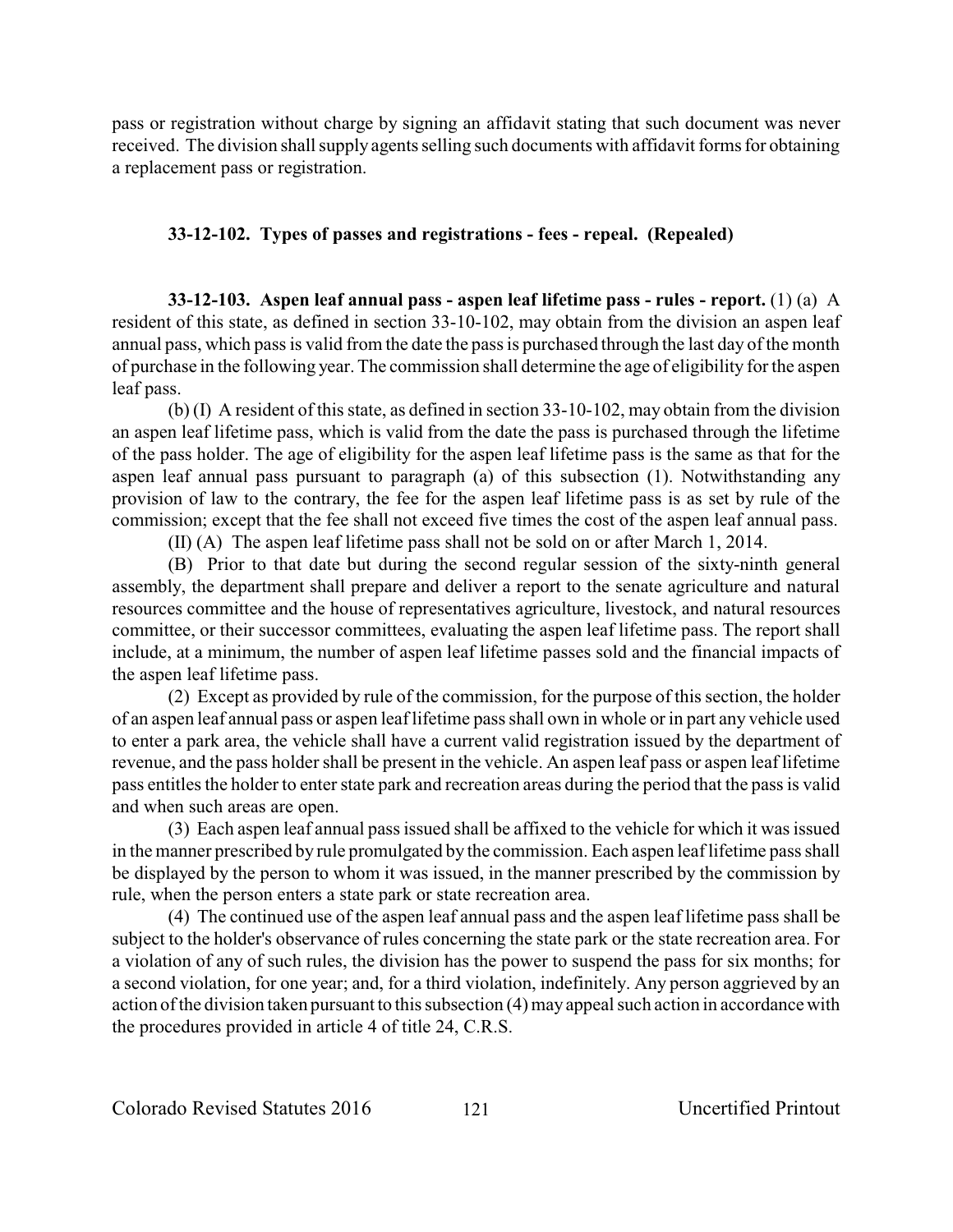**33-12-103.5. Columbine annual pass - rules.** (1) As used in this section, unless the context otherwise requires, a person is "disabled" if the person has been determined to be totally and permanently disabled by the social security administration, the division of workers' compensation, or pursuant to rule or regulation of the division.

(2) (a) A disabled resident may obtain from a regional office or the central office of the division, or at such other locations as may be determined by the division, a Columbine annual pass. The pass shall be valid from the date the pass is purchased through the last day of the month of purchase in the following year. A columbine annual pass shall entitle the disabled resident to enter state park and recreation areas during the period that the pass is valid and when such areas are open.

(b) The commission, by rule, shall provide for a transferable columbine annual pass that is valid when temporarily affixed to any vehicle used to bring such pass holder into a park.

(3) The continued use of the columbine annual pass shall be subject to the holder's observance of rules and regulations concerning the state park or state recreation area.

**33-12-104. Pass and registration agents - reports - board of claims - unlawful acts rules.** (1) The director may designate sole proprietors, partnerships, or corporations having permanent business locations in this state as pass and registration agents to sell, at their permanent business locations, passes and registrations. Pass and registration agents shall be paid a commission on all moneys collected for passes and registrations sold by such agents in an amount determined by the commission by rule. All agents authorized to sell passes and registrations shall keep accurate records of all sales of passes and registrations and shall make such reports to the division regarding pass and registration sales as may be required. Such agents shall be required to give evidence of financial responsibility, in the form of a savings account, deposit, or certificate of deposit meeting the requirements of section 11-35-101, C.R.S., or an irrevocable letter of credit meeting the requirements of section 11-35-101.5, C.R.S., or a bond, in such amount as may be fixed by the division to insure the remittance of all moneys collected from such pass and registration sales, less amounts allowed as commissions, and the making of reports required by the division. The commission may promulgate rules for the establishment and cancellation of pass and registration agencies. All pass and registration moneys received shall be kept separate and apart from any other moneys of the agent authorized to sell passes and registrations and shall at all times belong to the state. All moneys due from the sale of passes and registrations belong to the state and shall draw interest at the rate of one and one-half percent per month from the time that the agency is cancelled by the division until paid.

(2) The executive director, state auditor, and attorney general, or their duly designated representatives, shall constitute a board of claims for the hearing of all claims for relief when any agent is unable to account for passes and registrations and claims that the same have been destroyed, lost, or stolen. The findings of the board of claims are subject to review pursuant to section 24-4-106, C.R.S. Claims for relief in an amount totaling one hundred dollars or less shall not be determined by the board of claims, except as otherwise provided in this section, but shall be settled by the division. If the division offers to make settlement and such settlement is not accepted by the claimant, the claimant may submit his claim to the board of claims.

Colorado Revised Statutes 2016 122 Uncertified Printout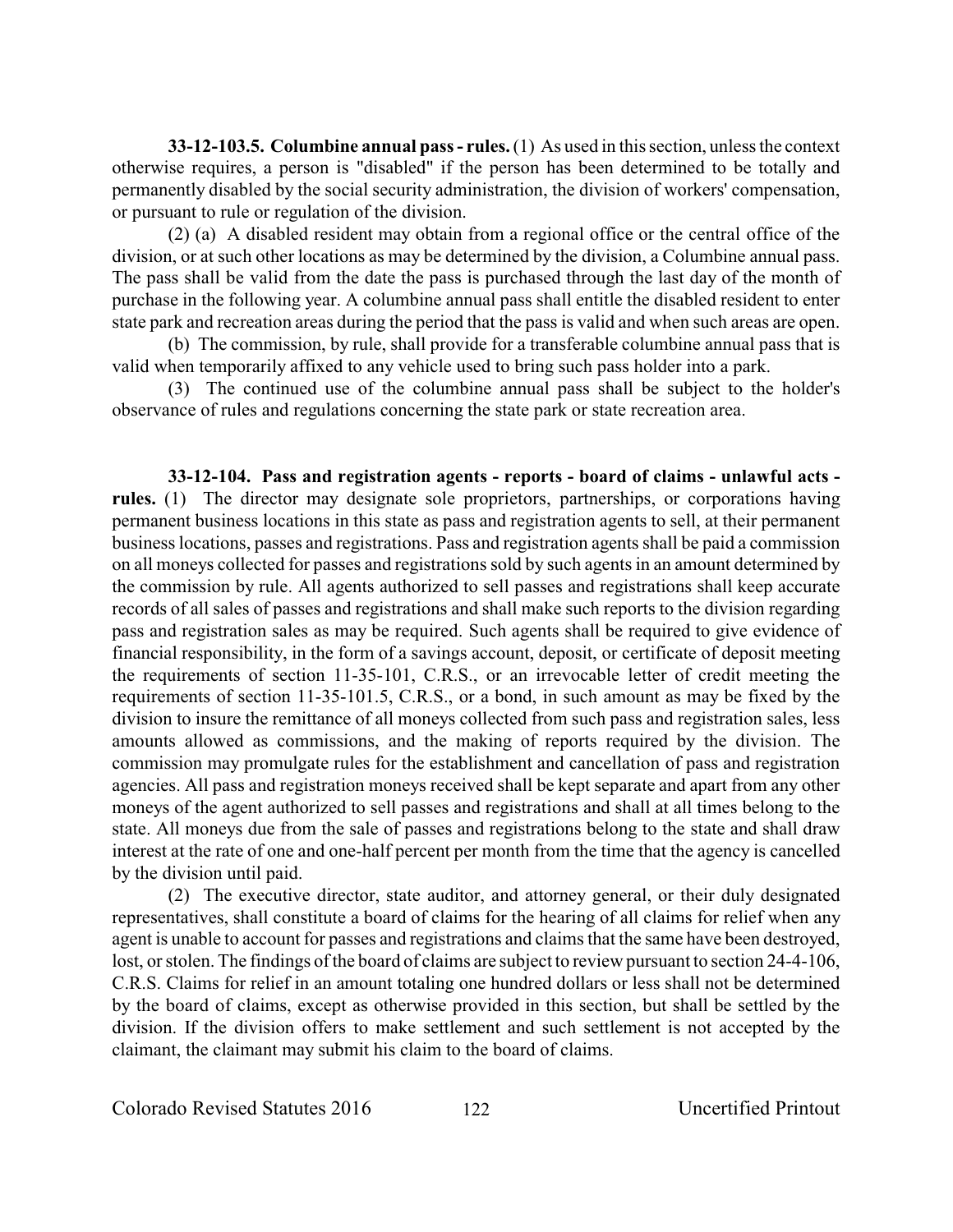(3) Every agent authorized to sell passes and registrations shall account for all passes and registrations delivered to such agent. If any agent is not able to account for any pass or registration, such agent shall be responsible for the maximum amount for which each unaccounted-for pass or registration could have been issued, except as provided in subsections (4) to (8) of this section.

(4) Any agent authorized to sell passes and registrations may make a claim under oath for relief from responsibility for passes and registrations which have been lost, stolen, or destroyed and for which such agent is unable to account, but no claim for relief shall be considered unless the agent making the claim informs the division of such loss, theft, or destruction within thirty days after such loss, theft, or destruction is discovered, said notice to set forth in detail all pertinent information then known to the agent. Upon receipt of any claim for relief, it is the duty of the division to make an investigation of the claim as soon as practicable, and for that purpose the claimant shall make available such records, information, or other pertinent data as may be in his possession or under his control. A written report of such investigation shall be filed with the board of claims.

(5) As soon as practicable after receipt of the investigator's report and in no event later than one hundred twenty days after receipt of notice of a claim for relief, the board of claims shall set a date for the hearing on such claim for relief, and the claimant may appear at the hearing if he so desires. The claimant shall be given not less than ten days' written notice of the date of the hearing, such notice to be mailed to his last-known address.

(6) The board of claims may give relief to any claimant in the following circumstances and subject to the following limitations:

(a) If the board of claims is satisfied that any passes or registrations were destroyed due to fire, flood, act of God, or any other cause beyond the control of the claimant and that destruction was not due in part to his negligence, then the board of claims may entirely relieve the claimant of the responsibility to account for such passes and registrations or make such lesser adjustment as the board of claims may deem proper.

(b) If the board of claims is satisfied that any passes or registrations were either lost, stolen, or destroyed under circumstances other than those set forth in paragraph (a) of this subsection (6), the board of claims may, in its discretion, make an adjustment of the amount due for any such passes or registrations. The board of claims, in determining what adjustment, if any, shall be allowed for any lost, stolen, or destroyed passes and registrations, may consider the following:

(I) Whether or not, or the extent to which, the loss was due to the negligence or carelessness of the claimant in the handling of passes and registrations, but no adjustment shall be made in the case of gross negligence or gross carelessness upon his part;

(II) Such other evidence as the board of claims may consider pertinent.

(7) The board of claims, in the event that it makes any adjustment upon a claim, may, in its discretion, require the use of such protection against the possibility of lost, stolen, or destroyed passes and registrations as it may deem proper, including, but not limited to, the posting of corporate or personal surety bonds.

(8) It is the legislative intent of subsections (2) to (7) of this section to provide in proper cases for the relief of agents where passes or registrations have been lost, stolen, or destroyed, which relief, however, shall be strictly construed, it being the further intent of such subsections to encourage the proper and careful handling of such documents by pass and registration agents.

(9) The commission may promulgate rules for the cash sale of passes and registrations to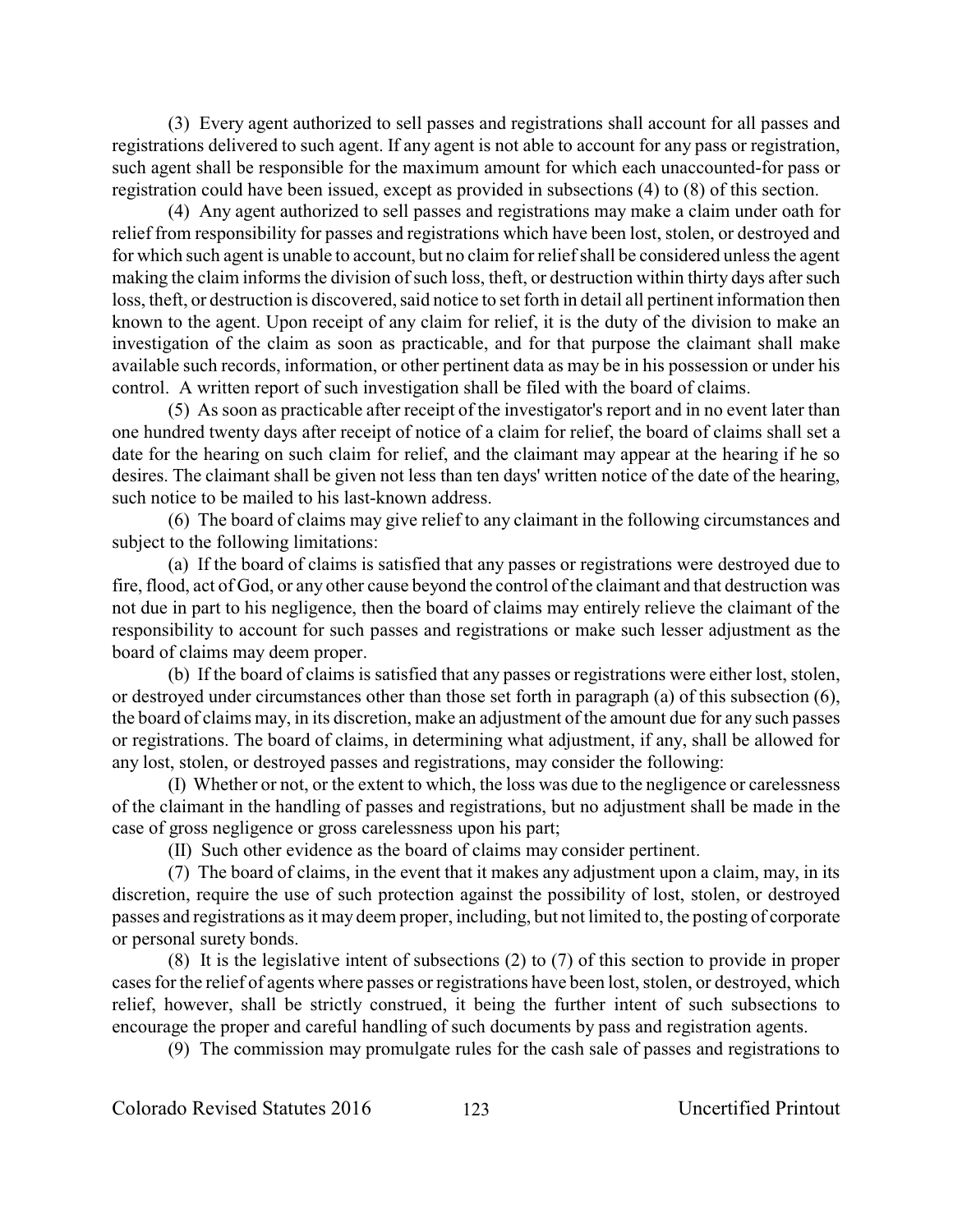pass and registration agents of the division for resale to the public. Only agents of the division in good standing may qualify to purchase and sell under this subsection (9); except that no evidence of financial responsibility shall be required to qualify under this subsection (9). A post or base exchange of the United States government located in Colorado may qualify as an agent for the purpose of this subsection (9). Failure to comply with all applicable rules of the commission and lawful directives of the division regarding pass and registration agents constitutes grounds for the suspension or termination of such an agent, and, upon suspension or termination, all unsold passes and registrations shall be returned immediately to the division for return of cash in the amount paid by the agent for the passes and registrations. The commission, in connection with a program that it may adopt under this subsection (9), shall provide for redemption by the division, at least annually, of any unsold passes and registrations in the amount paid by the agent for such unsold passes and registrations. Subsections (1) to (8) of this section, except the provisions of subsection (1) regarding the designation of pass and registration agents, do not apply to passes and registrations sold under this subsection (9).

(10) The commission may authorize certain employees to sell passes and registrations at the headquarters and regional offices of the division. Such employees are not entitled to a discount off of the face value of the passes and registrations and are not required to give evidence of financial responsibility. Such employees maymake claims under oath for relief from responsibility for passes and registrations or moneys that have been lost, stolen, or destroyed and for which the employees are unable to account in accordance with subsections (4) to (8) of this section.

(11) Any pass or registration agent who fails, upon demand of the division or its authorized representative, to account for passes and registrations or who fails to pay over to the division or its authorized representative moneys received from the sale of passes and registrations:

(a) When the amount in question is less than two hundred dollars, is guilty of a misdemeanor and, upon conviction, shall be punished by a fine of not less than two hundred dollars nor more than one thousand dollars, or by imprisonment in the county jail for not more than one year, or by both such fine and imprisonment;

(b) When the amount in question is two hundred dollars or more, commits a class 6 felony and shall be punished as provided in section 18-1.3-401, C.R.S., which punishment shall include a fine in an amount set out in section  $18-1.3-401$  (1) (a) (III), C.R.S.

**33-12-105. Licensing violations.** (1) Except as otherwise provided in section 33-12-104, it is unlawful for any person to transfer, sell, or assign any pass or registration issued under articles 10 to 15 of this title to another person. Any person who violates this subsection (1) is guilty of a class 2 petty offense and, upon conviction, shall be punished by a fine of two hundred dollars.

(2) Any person who makes any false statement or gives any false information in connection with purchasing or selling a pass or registration or who makes any alteration of a pass or registration is guilty of a class 2 petty offense and, upon conviction, shall be punished by a fine of two hundred dollars, and any such statement, information, or alteration shall render such pass or registration void.

(3) Any person who fails to obtain or make readily available for inspection by a parks and recreation officer or other peace officer an appropriate and valid pass is guilty of a class 2 petty offense and, upon conviction, shall be punished by a fine of twenty-five dollars.

Colorado Revised Statutes 2016 124 Uncertified Printout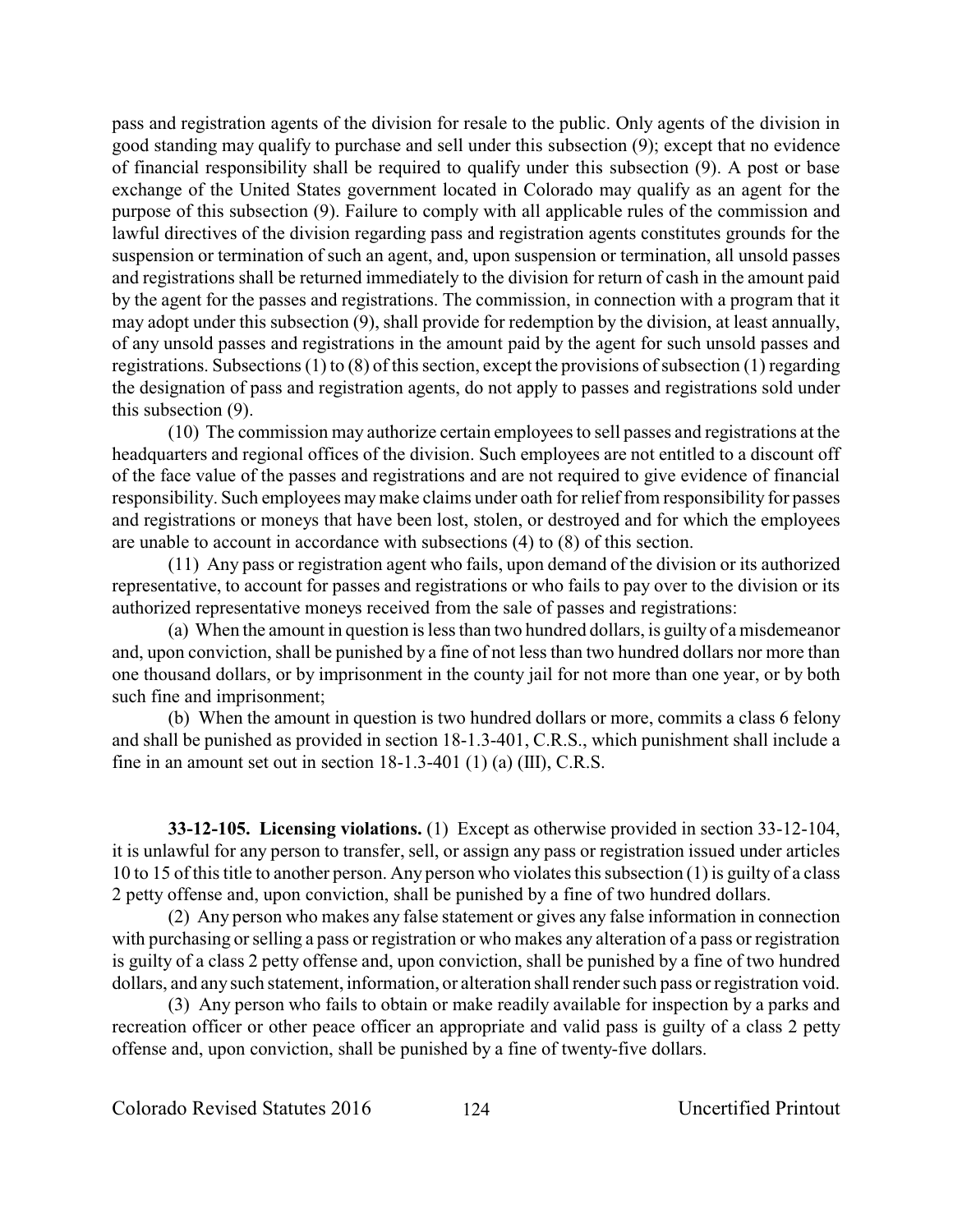**33-12-106. Park entrance privileges - identified veterans - wounded warriors - search and rescue organizations conducting training activities - legislative declaration - rules.** (1) Any resident who displays on the resident's vehicle a Colorado disabled veteran's license plate pursuant to section 42-3-304 (3) (a), C.R.S., shall be allowed free entrance to any state park or recreation area, not to include campgrounds, on any day of the year such park or area is open. For the purpose of this section, display of such license plates shall entitle the disabled veteran and passengers in such veteran's vehicle to enter such park or recreation area free of charge.

(2) Repealed.

(2.3) The commission may promulgate rules to allow free entrance to any state park or recreation area, not to include campgrounds, yurts, or other amenities and services offered, for veterans on one day each year. The commission may determine by rule which day veterans are allowed free entrance to state parks and recreation areas.

(2.4) (a) The commission shall promulgate a rule to allow veterans, including active duty personnel, free entrance to any state park or recreation area, not to include campgrounds, yurts, or other amenities and services, for the month of August each year. The commission may promulgate a rule setting evidence standards to show a person is a veteran and issue a sticker or other device that identifies a person as a veteran for future entrance. The commission may also charge a fee for issuing the sticker or other device that identifies a person as a veteran, but the fee must be based on the direct and indirect cost of issuing the sticker or other device.

(b) The general assembly shall annually appropriate moneys to the division to implement this subsection (2.4). If the general assembly does not make the appropriation, the commission need not offer free entrance to veterans to state parks or recreational areas until the money is appropriated.

(2.7) (a) (I) The general assembly hereby finds, determines, and declares that:

(A) Service members returning from post-September 11, 2001, overseas contingency operations who have been injured during combat face a challenging period of rehabilitation upon their return to the United States;

(B) Many of these service members are so severely injured that they require medical assistance for many years, or even the rest of their lives, as they reenter mainstream life;

(C) Although the scope of care provided by the United States armed services wounded warrior programs varies with each service member, based on the needs of the individual, these service members may be assigned, upon return to Colorado, to a medical treatment facility such as Evans army hospital at Fort Carson, Colorado;

(D) Wounded warrior programs are direct efforts by the United States armed services to care for service members during their long transition from combat-related injury to civilian life and to provide assistance to those service members in recovery, rehabilitation, and reintegration that is worthy of their service and sacrifice; and

(E) For those wounded warriors who suffer injuries so severe that they will require intense, ongoing care or assistance for many years or the rest of their lives, a significant part of the healing process is enabling and encouraging these service members to experience some of the outdoor recreational activities they enjoyed prior to their service-related injuries.

(II) The general assembly therefore recognizes the need to provide opportunities for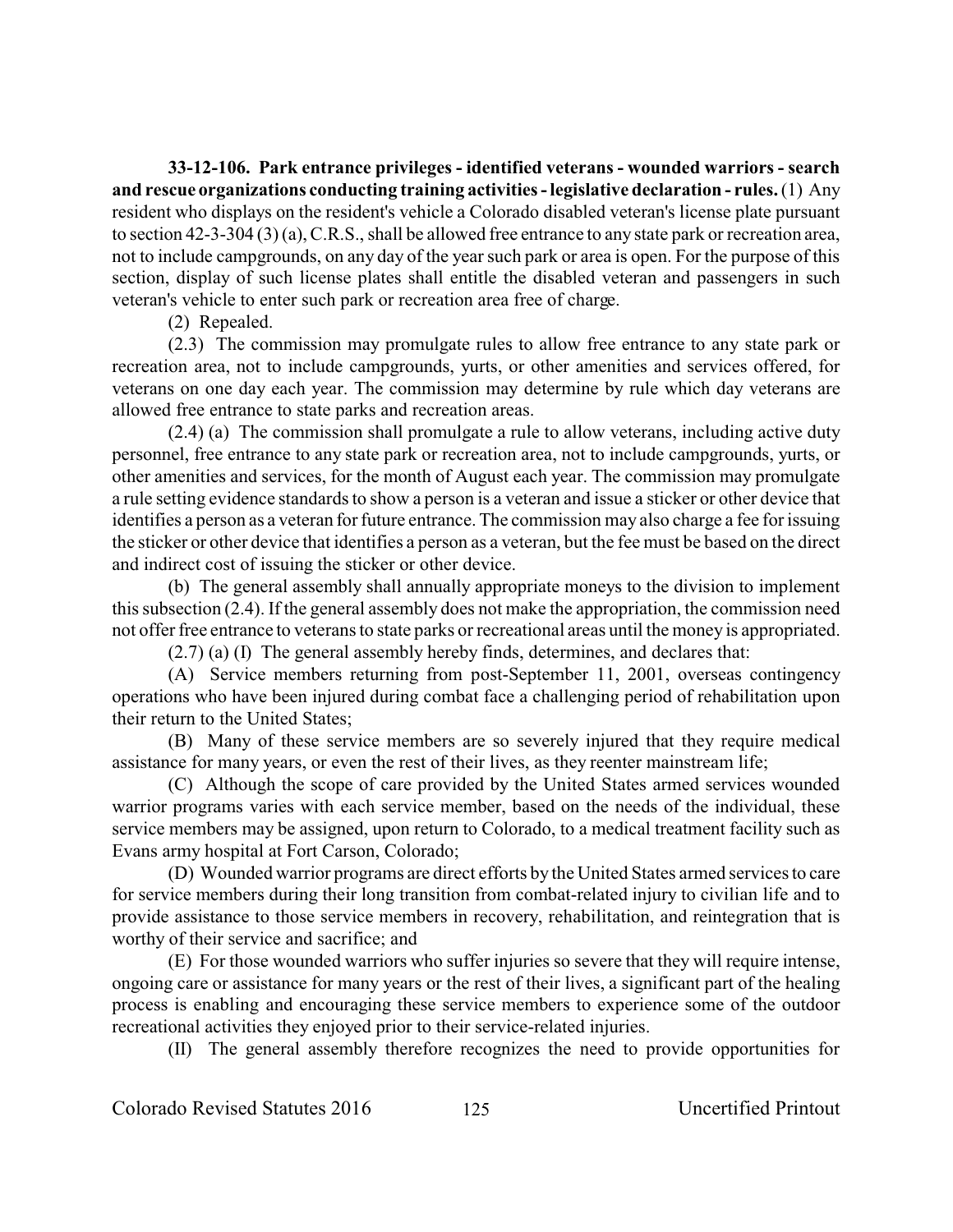Colorado's severely injured "wounded warriors" to enjoy the natural resources of the state as part of their rehabilitative care. Furthermore, offering free entrance to state parks and recreation areas to such recovering service members is a small, but recognizable, acknowledgment of their selfless service and sacrifice.

(b) The commission may promulgate rules to allow free entrance to any state park or recreation area, not to include campgrounds, yurts, or other amenities or services offered, for participants in the United States armed services wounded warrior programs who are residents of, or stationed in, Colorado. Any such rules must also allow for free admission of persons accompanying the wounded warrior program participant in the same vehicle.

(c) As used in this subsection (2.7), "United States armed services wounded warrior programs" means:

(I) The Army wounded warrior (AW2) program;

(II) The Air Force wounded warrior (AFW2) program;

(III) The Navy safe harbor program;

(IV) The Coast Guard wounded warrior regiment; and

(V) Any successor program administered by a branch of the United States armed services to provide individualized support for service members who have been severely injured in overseas contingency operations undertaken since September 11, 2001.

(3) Pursuant to section 33-10-115, a public or nonprofit search and rescue organization shall be allowed free entrance to any state park or recreation area on any day of the year such park or area is open, subject to availability.

## **33-12-107. Agreements with special districts to collect special district tolls for access road maintenance furnished by special districts. (Repealed)**

## **ARTICLE 12.5**

### Arkansas River Recreational Act

**33-12.5-101. Short title.** This article shall be known and may be cited as the "Arkansas River Recreational Act".

**33-12.5-102. Legislative declaration.** The general assembly recognizes that the Arkansas river is a major recreation attraction and a vital resource for residents and nonresidents alike and hereby declares that it is the policy of this state to safeguard the recreational quality of the Arkansas river and the adjacent lands by granting the commission the authority to regulate recreational use on the Arkansas river. It is not the intent of the general assembly to in any way interfere with private

Colorado Revised Statutes 2016 126 Uncertified Printout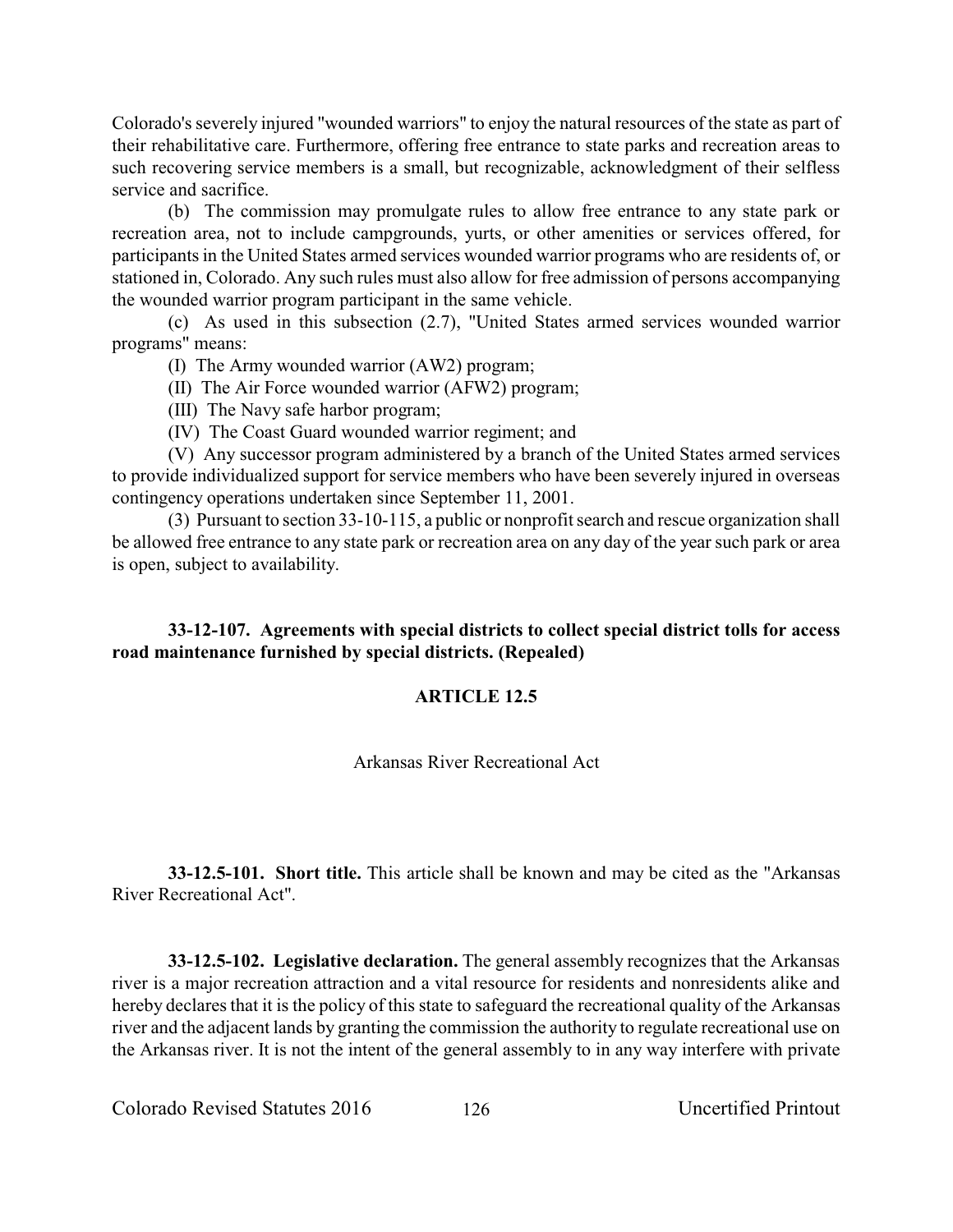landowner rights along the river or with the determination, administration, or change of water rights in the drainage of the Arkansas river and its tributaries and the legal utilization thereof.

**33-12.5-103. Powers of the commission.** (1) The commission has the authority, consistent with section 33-12.5-102, to regulate the manner, type, time, location, and amount of recreational and commercial use on that portion of the Arkansas river that runs from the confluence of the Lake Fork and the East Fork of the Arkansas river to the Pueblo reservoir.

(2) Subject to section 33-12.5-102, the commission also has the authority to enter into agreements with municipalities, water conservancy districts, and private individuals to effect reservoir operation in order to provide water flows beneficial to recreation and consistent with section 33-12.5-104.

(3) The commission shall, to the maximum extent possible but consistent with section 33- 12.5-102, keep the regulation of the recreational uses of the Arkansas river to a minimum.

**33-12.5-104. Effect of article - rights of property owners - water rights.** (1) Nothing in this article shall be construed as:

(a) Diminishing the rights of owners of property as provided in the constitution and statutes of this state or in the constitution of the United States;

(b) Modifying or amending existing laws, court decrees, or court decisions or affecting future court proceedings or decrees in anymanner with respect to the determination, administration, or change of water rights;

(c) Granting the commission any vested water rights or right to apply for or obtain any decree for a water right for recreational purposes;

(d) Prohibiting or in any way regulating the construction, modification, rehabilitation, or operation of reservoirs, diversion structures, or other facilities necessary for the storage, diversion, or conveyance of water in the drainage of the Arkansas river and its tributaries as otherwise permitted by law;

(e) Superseding, abrogating, or impairing rights to divert water and applywater to beneficial uses in accordance with sections 5 and 6 of article XVI of the Colorado constitution, the provisions of articles 80 to 93 of title 37, C.R.S., or Colorado court decisions with respect to the determination and administration of water rights. Nothing in this article shall be construed, enforced, or applied so as to cause or result in material injury to water rights. The question of whether such material injury to water rights exists and the remedy thereof shall be determined by the water court.

(f) Allowing the commission or the division to require minimum stream flows or minimum water levels in any lakes or impoundments.

# **33-12.5-105. Repeal of article. (Repealed)**

# **ARTICLE 13**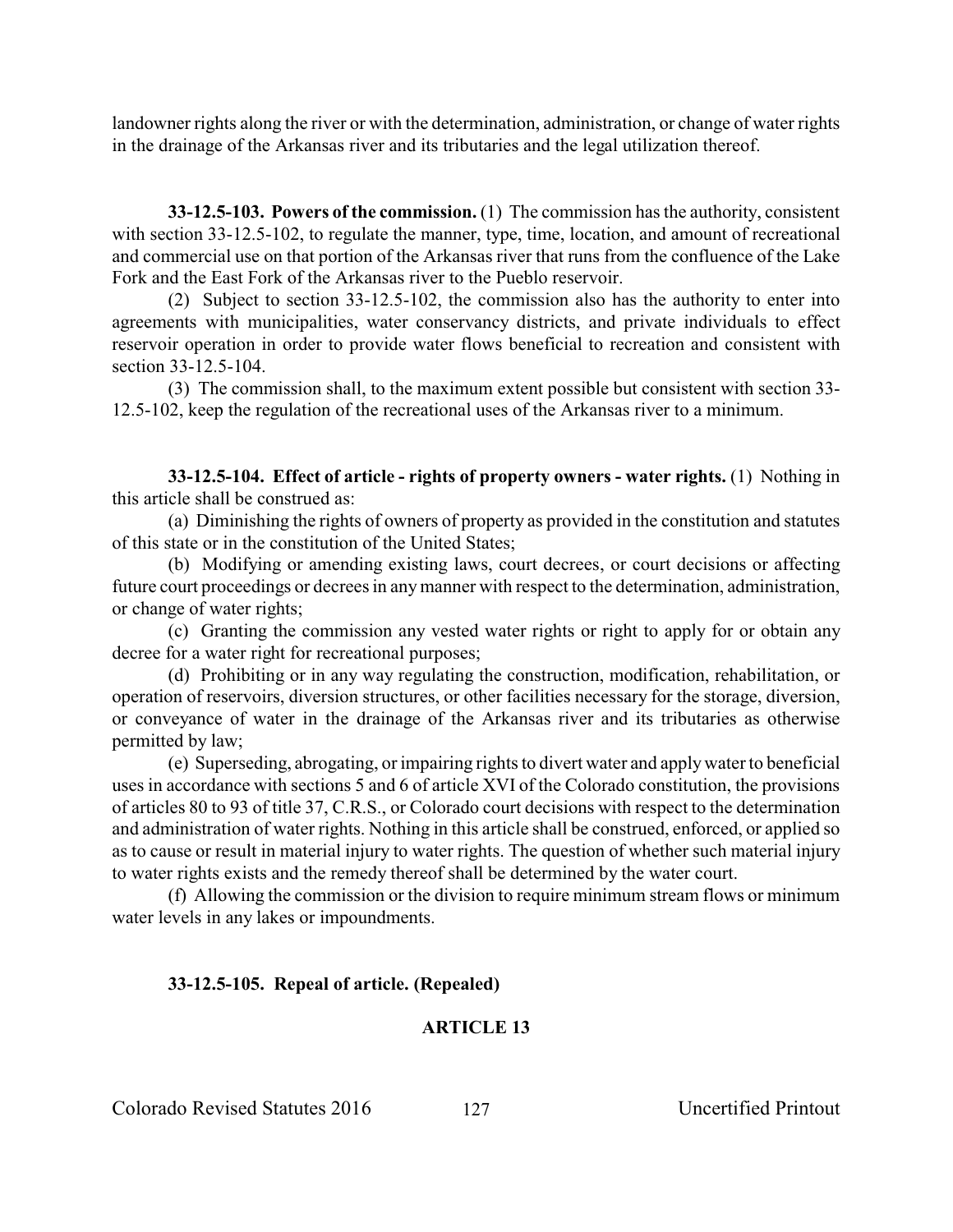### Vessels

**33-13-101. Legislative declaration.** It is the policyof this state to administer the registration and numbering of vessels in accordance with federal laws pertaining thereto and to promote the safety of persons and property in connection with the use, operation, and equipment of vessels.

**33-13-102. Definitions.** As used in this article, unless the context otherwise requires:

(1) "Motorboat" means any vessel propelled by machinery, whether or not such machinery is the principal source of propulsion including "personal watercraft" as defined in subsection (3.3) of this section.

(2) "Operate" means to navigate or otherwise use a vessel.

(3) "Owner" means a person who claims lawful possession of a vessel by virtue of legal title or an equitable interest which entitles him to such possession.

(3.3) "Personal watercraft" means a motorboat that uses an inboard motor powering a water jet pump as its primary source of motive power and is designed to be operated by a person sitting, standing, or kneeling on the vessel, rather than the conventional manner of sitting or standing inside the vessel. "Personal watercraft" includes a motorboat known as a "specialty prop-craft", which is similar in appearance to a personal watercraft but powered by an outboard or motor driven propeller.

(3.7) "Sailboard"means a sail propelled vessel with no freeboard and equipped with a swivel mounted mast, not secured to a hull by guys or stays.

(4) "Sailboat" means any vessel propelled by the effect of wind on a sail, including sailboards. For the purposes of this article, any vessel propelled by both sail and machinery of any sort shall be deemed a motorboat, when being so propelled.

(5) "Vessel" means every description of watercraft used or capable of being used as a means of transportation of persons and property on the water, other than single-chambered air-inflated devices or seaplanes.

(5.5) "Vessel staging area" means any parking lot, boat ramp, or other location that any vessel is transported to or from by a motor vehicle and where such vessel is placed into operation on or in the water. "Vessel staging area" does not include any location to which a vessel is transported primarily for the purpose of service, maintenance, repair, or sale.

(6) "Whitewater" means natural running water with intermittent rapids.

**33-13-103. Numbering of vessels required - rules.** (1) It is unlawful for any person to operate or use a vessel on the waters of this state or to possess a vessel at a vessel staging area unless the vessel has been numbered and a certificate of the number, referred to in this article as a "registration", has been issued to the vessel by the division. The operator of the vessel shall produce the registration for inspection upon demand of any officer authorized to enforce articles 10 to 15 and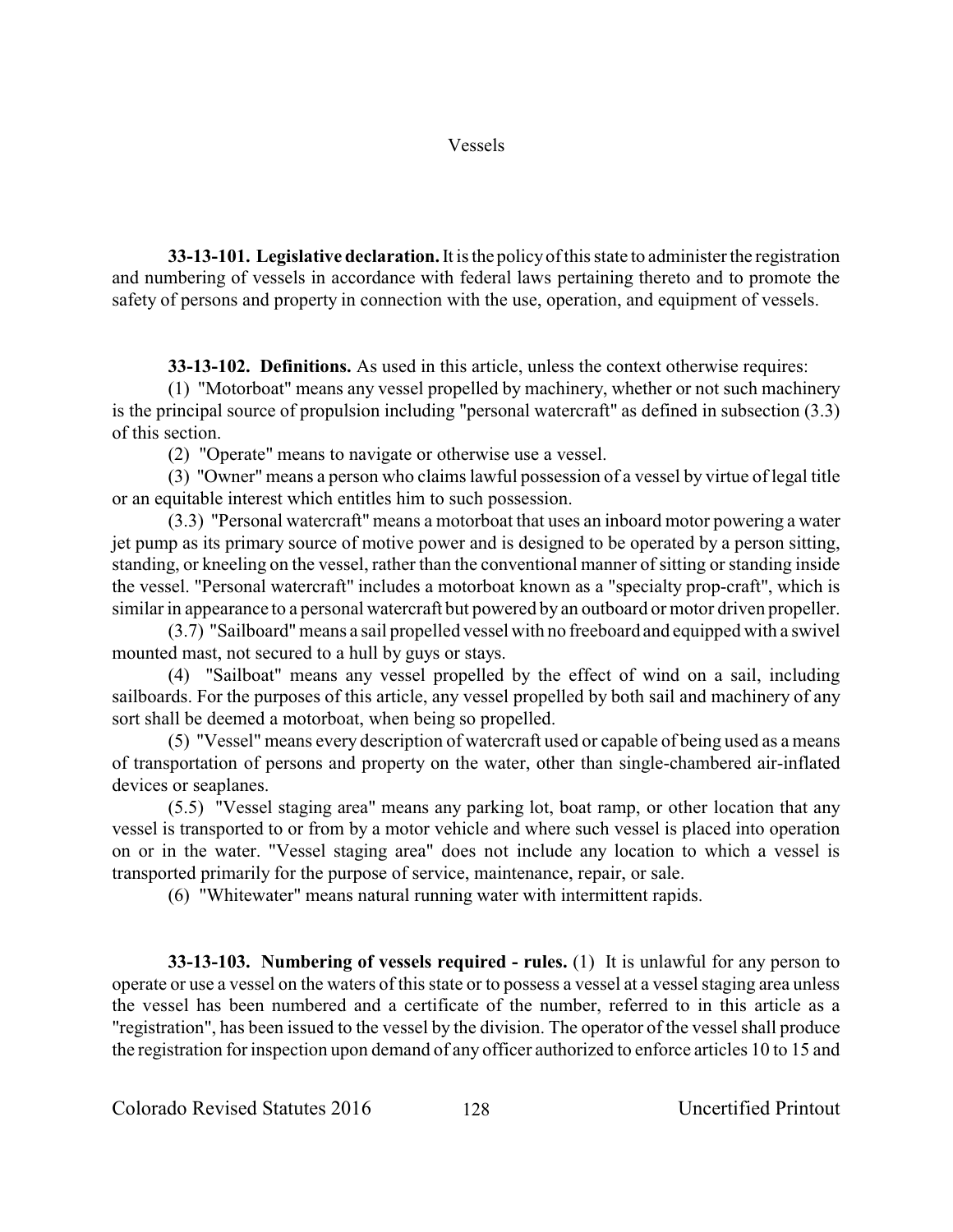32 of this title. The following are exempt from the requirements of this subsection (1) and from the vessel registration fee as specified pursuant to section 33-10-111 (5):

(a) Any vessel which is neither a motorboat nor a sailboat as defined in section 33-13-102; except that canoes, kayaks, and nonmotorized rafts exempted by this paragraph (a) shall be marked as required by subsection (5) of this section;

(b) Vessels holding a valid marine document issued by the United States;

(c) Vessels which are numbered in accordance with applicable federal law or in accordance with a federally approved numbering system of another state when the registration is valid and the identifying number set forth in the registration is displayed on each side of the bow of such vessel, which vessel is not used within this state during a period of not more than sixty consecutive days;

(d) A vessel from a country other than the United States temporarily using the waters of this state;

(e) A vessel belonging to a class of vessels which has been exempted after the division has found that the numbering of vessels of such class will not materially aid their identification, and, if an agency of the federal government has a numbering system applicable to the class of vessels to which the vessel in question belongs, after the division has further found that the vessel would also be exempt from numbering if it were subject to federal law;

(f) Any vessel defined as a sailboard in section 33-13-102 (3.7) shall be marked as required by subsection (5) of this section.

(2) Every registration issued pursuant to this article shall continue in full force and effect for a period ending December 31 of the year of issuance of the registration unless sooner terminated or discontinued in accordance with the provisions of this article. A registration may be renewed by the owner in the same manner as that provided for obtaining the initial registration. The same number shall be reissued if the application for renewal is received by the division within thirty days before the date of expiration.

(3) The commission shall prescribe by rule a system of numbering that complies with the federal system for numbering vessels.

(4) Any person who violates subsection (1) of this section is guilty of a class 2 petty offense and, upon conviction, shall be punished by a fine of fifty dollars.

(5) It is unlawful for any person to operate or use a canoe, kayak, sailboard, or nonmotorized raft which is not required to be registered under subsection (1) of this section on the waters of this state unless it has been marked with the owner's name and current address in a legible, clearly visible, and durable fashion. Any person who violates this subsection (5) is guilty of a petty offense and, upon conviction thereof, shall be punished by a fine of fifteen dollars.

**33-13-104. Application for vessel number.** (1) The owner of each vessel requiring numbering by this state shall file an application for a number with the division or any representative approved by the division on forms approved and furnished by the division. The application shall be signed by the owner of the vessel and shall be accompanied by a fee as specified pursuant to section 33-10-111 (5); except that those vessels owned and operated by the state or any political subdivision thereof shall be registered without payment of a registration fee. Upon receipt of the application in approved form, the division or its representative shall issue to the applicant a registration stating the

Colorado Revised Statutes 2016 129 Uncertified Printout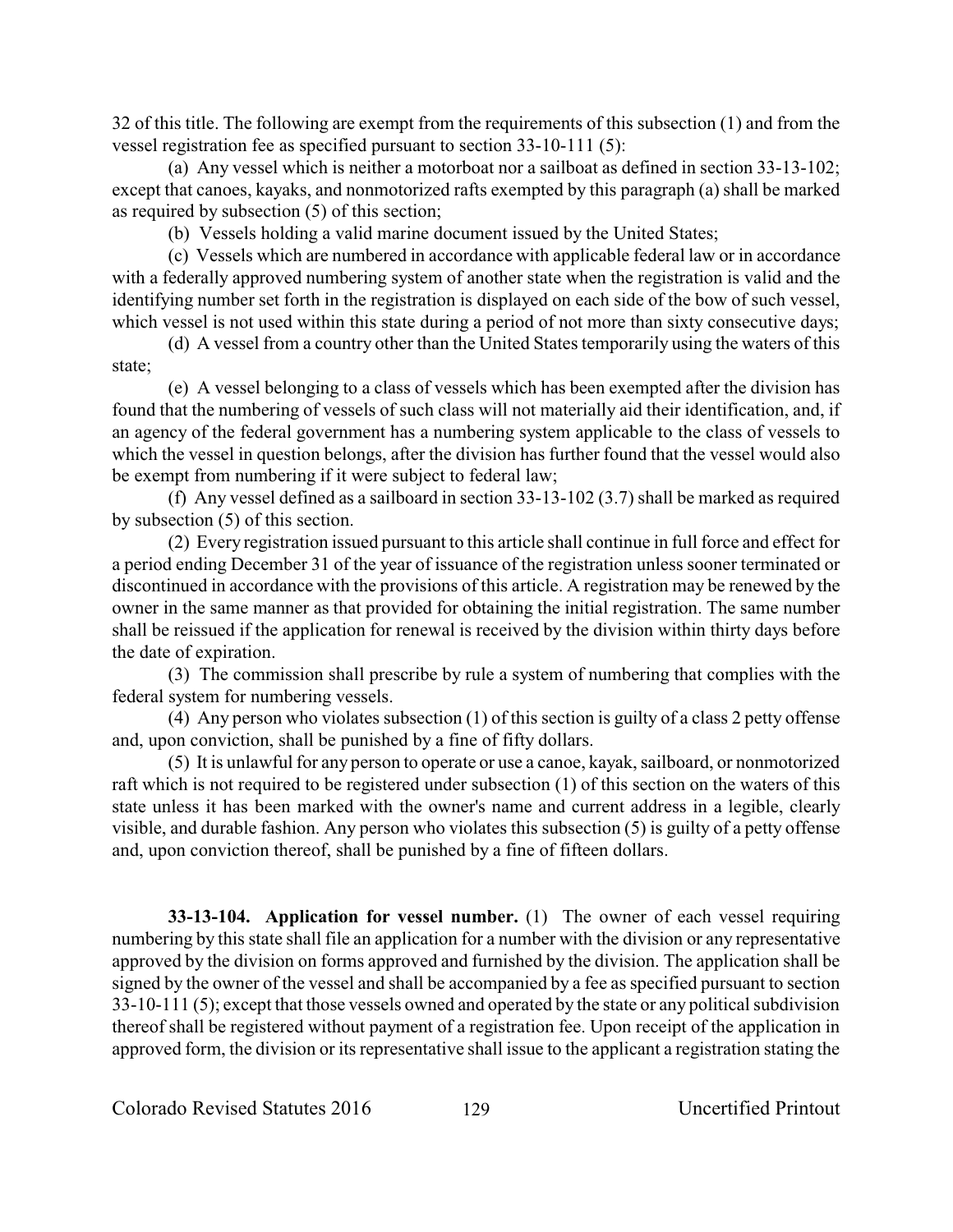number issued to the vessel. The number issued shall be painted on or attached to each side of the bow on the forward half of the vessel or, if there are no such sides, at a corresponding location on both sides of the foredeck of the vessel for which it is issued. The number issued shall read from left to right in block characters of good proportion having a minimum of three inches in height, excluding border or trim, and of a color that contrasts with the color of the background, and so maintained as to be clearly visible and legible. No other number shall be carried on the bow of the vessel. Any person who fails to display a vessel number as required in this subsection (1) is guilty of a class 2 petty offense and, upon conviction, shall be punished by a fine of twenty-five dollars.

(2) The registration shall be of pocket size and shall be on board and available at all times for inspection whenever the vessel for which it is issued is in operation in this state. Any person who violates this subsection (2) is guilty of a class 2 petty offense and, upon conviction, shall be punished by a fine of fifty dollars. If a registration is lost or destroyed, the owner shall, within fifteen days, notify the division. The notification shall be in writing, shall describe the circumstances of the loss or destruction, and shall be accompanied by a fee for a replacement registration as required under section 33-12-101.

(3) When a numbered vessel is lost, destroyed, or abandoned, the registration issued for the vessel shall be surrendered to the division within fifteen days after any such event. When the owner of a numbered vessel changes his or her address from that shown on the registration, the owner shall notify the division within fifteen days of such change and, as a part of such notification, shall furnish the division with his or her new address. The commission may provide in its rules for the surrender of the registration bearing the former address and its replacement with a registration bearing the correct address or for the alteration of an outstanding registration to show the new address of the owner.

(4) All fees collected under this section shall be credited to the parks and outdoor recreation cash fund and shall be used for the administration of this article.

**33-13-105. Seizure of vessels by officers.** (1) (a) Every parks and recreation officer and other peace officer of this state may seize and hold any vessel if such officer has probable cause to believe that the vessel is not in the lawful possession of the operator or person in charge thereof.

(b) It is the duty of any officer seizing any vessel, on being informed of any such vessel, to immediately notify the appropriate law enforcement agencies and the owner if known. Such notification shall contain a description of such vessel and any other helpful facts that may assist in locating or establishing the ownership thereof or in prosecuting any person for a violation of article 4 of title 18, C.R.S., or other state laws.

(2) "Hull identification number" means any identifying number, serial number, engine number, or other distinguishing number or mark, including letters, if any, placed on a vessel or engine by its manufacturer or by authority of the division or in accordance with the laws of another state or country, excluding the vessel registration number.

(3) (a) Whenever a vessel is seized pursuant to subsection (1) of this section, the law enforcement agency or a governmental entity may commence an action in a court of competent jurisdiction to determine whether said vessel shall be destroyed, sold, converted to the use of the seizing agency, or otherwise disposed of by an order of said court.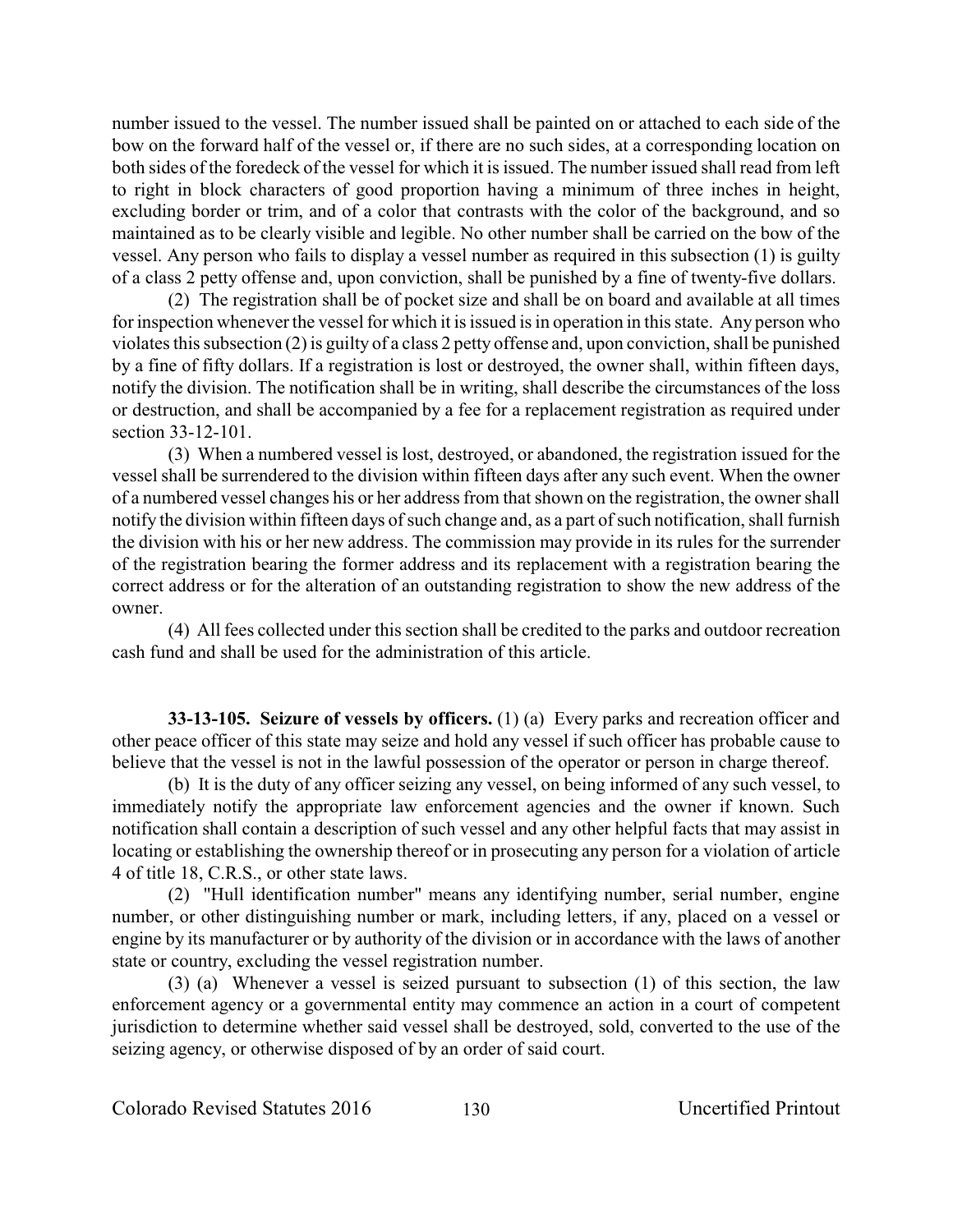(b) (I) Any forfeiture proceeding initiated pursuant to this section shall be conducted in conformance with section 16-13-505, C.R.S.

(II) For purposes of applying section 16-13-505, C.R.S., to a seizure hearing conducted pursuant to this section, "contraband" includes any vessel seized in accordance with this section.

(4) Nothing in this section shall preclude the return of the seized vessel to the owner by the seizing agency following presentation of satisfactory evidence of ownership and, if determined necessary, requiring the owner to obtain an assignment of a hull identification number for the vessel from the division.

(5) and (6) (Deleted by amendment, L. 96, p. 725, § 1, effective January 1, 1997.)

(7) If the court having jurisdiction orders the vessel sold by the division, the proceeds of the sale shall be forwarded to the treasurer who shall credit such proceeds to the general fund.

**33-13-106. Equipment requirements.** (1) No person shall operate a personal watercraft unless each person aboard is wearing a personal flotation device of a type approved by the United States Coast Guard that is in a good and serviceable condition.

(2) A person operating a personal watercraft equipped by the original manufacturer with an engine cutoff switch lanyard shall attach such lanyard to his or her person, clothing, or personal flotation device, as appropriate for the specific vessel.

(3) Every vessel, other than a personal watercraft, operated on the waters of this state shall at all times have aboard:

(a) One personal flotation device of a type approved by the commandant of the United States Coast Guard in good and serviceable condition and in a readily accessible place of storage for each person on board; except that sailboard operators may wear a wet suit, as defined by the commission, in lieu of carrying a personal flotation device as required by this paragraph (a);

(b) When in operation during hours of darkness, a light sufficient to make the vessel's presence and location known to any and all other vessels within a reasonable distance;

(c) If not an entirely open vessel and if carrying or using any inflammable or toxic fluid in any enclosure for any purpose, an efficient natural or mechanical ventilation system which shall be capable of removing any resulting gases prior to and during the time such vessel is occupied by any person.

(4) Every vessel operated on the waters of this state shall have such additional equipment that is designed to promote navigational safety and that the commission may find to be necessary or desirable for the safe operation of vessels upon the waters of this state.

(4.5) No person shall operate a vessel that has entered the water unless each child under the age of thirteen who is aboard such vessel is wearing a personal flotation device, unless such child is below deck or in an enclosed cabin. Such flotation device shall be of a type approved by the United States Coast Guard and shall be in good and serviceable condition.

(5) Any person who violates subsection  $(1)$ ,  $(2)$ ,  $(3)$ ,  $(4)$ , or  $(4.5)$  of this section is guilty of a class 2 petty offense and, upon conviction, shall be punished by a fine of fifty dollars.

(6) The commission may exempt vessels from subsection  $(1)$ ,  $(2)$ ,  $(3)$ ,  $(4)$ , or  $(4.5)$  of this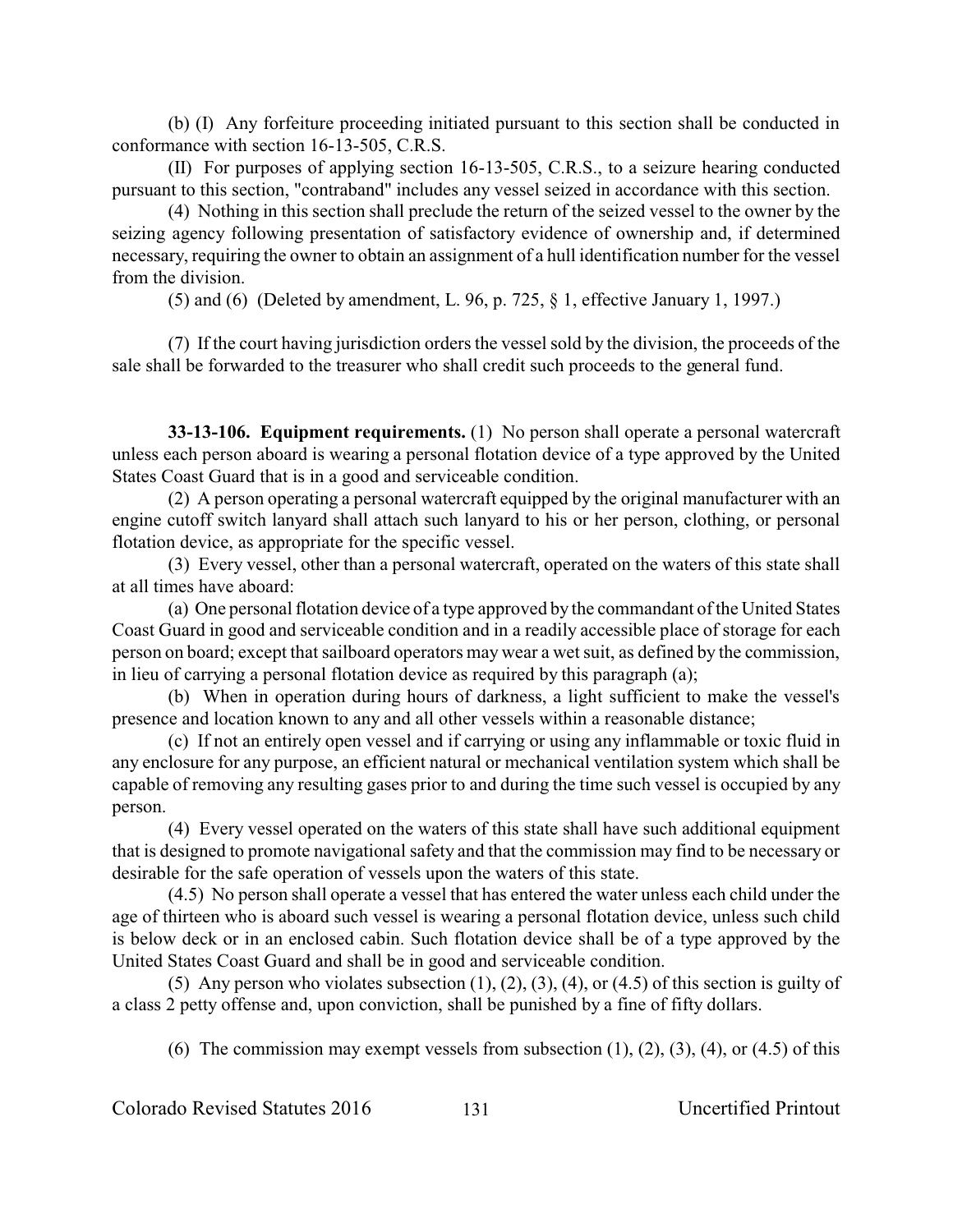section under certain conditions or upon certain waters.

**33-13-107. Vessel liveries.** (1) The owner or operator of a vessel livery shall keep a record of the name and address of each person who hires any vessel that is designed or permitted to be operated as a vessel, the hull identification number of the vessel, and the departure date and time and the expected date and time of return of the vessel. Such records shall be preserved for at least thirty days after the vessel is to be returned and shall be subject to inspection by the division. Any person who violates this subsection (1) is guilty of a class 2 petty offense and, upon conviction, shall be punished by a fine of one hundred dollars.

(2) Neither the owner or operator of a vessel livery nor such owner's or operator's agent or employee shall permit any vessel to depart from his or her premises unless such vessel is equipped and registered as required by this article and rules promulgated pursuant to this article. Any person who violates this subsection (2) is guilty of a class 2 petty offense and, upon conviction, shall be punished by a fine of one hundred dollars.

**33-13-107.1. Minimum age of motorboat operators - youth education.** (1) No person under sixteen years of age shall operate a motorboat in this state except as provided in this section.

(2) A person fourteen years of age or older who has not reached his or her sixteenth birthday may operate a motorboat only if he or she:

(a) Completes a boating safety course approved by the division of parks and wildlife; and

(b) Has a boating safety certificate issued by the boating safety course provider in his or her possession.

(3) No person shall permit or knowingly authorize a motorboat to be operated by a person under sixteen years of age; except that a person fourteen years of age or older who has not reached his or her sixteenth birthday may be permitted or authorized to operate a motorboat if he or she has met the boating safety and certificate requirements of subsection (2) of this section.

(4) No owner or operator of a vessel livery or an agent or employee of such owner or operator shall lease, hire, or rent a motorboat to or for operation by any person under sixteen years of age; except that a person fourteen years of age or older who has not reached his or her sixteenth birthday may be permitted or authorized to operate a motorboat if he or she has met the boating safety and certificate requirements of subsection (2) of this section.

(5) Any person who violates this section is guilty of a class 2 petty offense and, upon conviction thereof, shall be punished by a fine of fifty dollars.

(6) It is the intent of the general assembly that no general fund dollars be appropriated for the purpose of implementing the requirements of this section.

**33-13-108. Prohibited vessel operations - rules.** (1) (a) No person shall operate or give permission for the operation of a vessel:

(I) Which is not equipped as required by this article or rules and regulations promulgated pursuant thereto;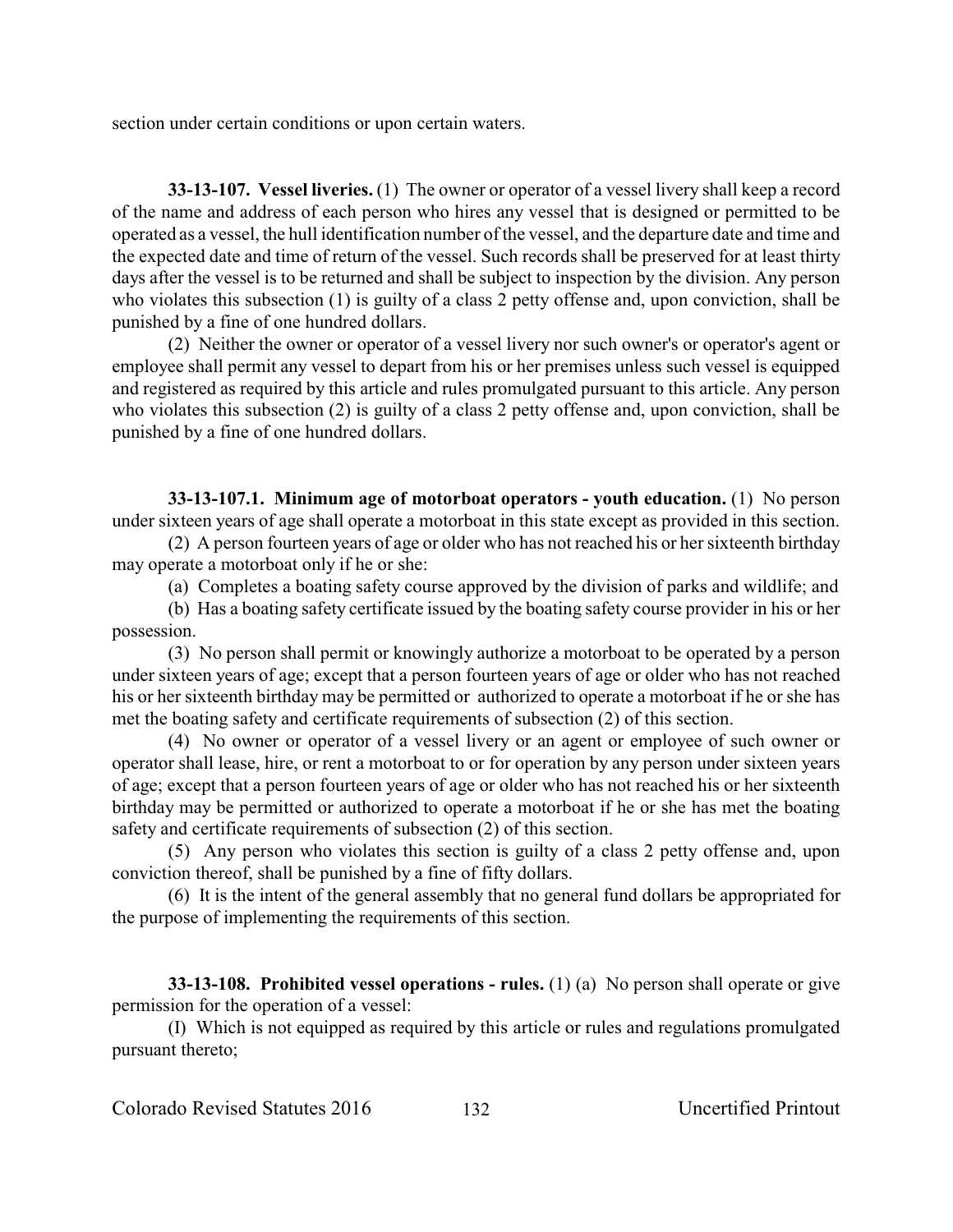(II) Which emits noise in excess of the permissible level established in standards promulgated by the commission in accordance with article 4 of title 24, C.R.S.;

(III) Above a wakeless speed in areas zoned as wakeless, as defined by commission rule;

(IV) In a manner that violates any rule promulgated by the commission for safe use and operation of vessels.

(a.5) No person shall operate a personal watercraft between one half hour after sunset and one half hour before sunrise.

(b) Any person who violates paragraph (a) or (a.5) of this subsection (1) is guilty of a class 2 petty offense and, upon conviction thereof, shall be punished by a fine of fifty dollars.

(2) (a) It is unlawful for any person to operate a vessel in a careless or imprudent manner without due regard for zoning, traffic, and other attendant circumstances or as to endanger any person, property, or wildlife. For purposes of this paragraph (a), careless or imprudent vessel operation includes, but is not limited to, the following:

(I) Becoming airborne or completely leaving the water while crossing the wake of another vessel at an unsafe distance from the vessel creating the wake or when visibility around such vessel is obstructed;

(II) Unsafely weaving through vessel traffic;

(III) Operating at such a speed and proximity to another vessel so as to require the operator of either vessel to abruptly swerve or to abruptly cut speed in order to avoid collision.

(b) Any person who violates paragraph (a) of this subsection (2) is guilty of a class 2 petty offense and, upon conviction thereof, shall be punished by a fine of one hundred dollars.

(3) It is unlawful for any person to operate a vessel in a reckless manner. Any person who violates this subsection (3) is guilty of a misdemeanor and, upon conviction, shall be punished by a fine of not less than two hundred dollars nor more than one thousand dollars, or by imprisonment in the county jail for not more than one year, or by both such fine and imprisonment.

(4) Repealed.

**33-13-108.1. Operating a vessel while under the influence.** (1) (a) It is a misdemeanor for any person to operate or be in actual physical control of a vessel in this state while:

(I) Under the influence of alcohol;

(II) The amount of alcohol, as shown by analysis of the person's blood or breath, in the person's blood is 0.08 or more grams of alcohol per one hundred milliliters of blood or 0.08 or more grams of alcohol per two hundred ten liters of breath at the time of the commission of the alleged offense or within two hours after operating a vessel, if the evidence establishes beyond a reasonable doubt that the person did not consume any alcohol between the time of operation and the time of testing;

(III) Under the influence of any controlled substance as defined in section 18-18-102 (5), C.R.S., or any other drug that renders the person incapable of safely operating a vessel;

(IV) Under the influence of any combination of alcohol and any controlled substance as defined in section 18-18-102 (5), C.R.S., or any other drug, when the combination of alcohol and controlled substance or any other drug renders the person incapable of safely operating a vessel.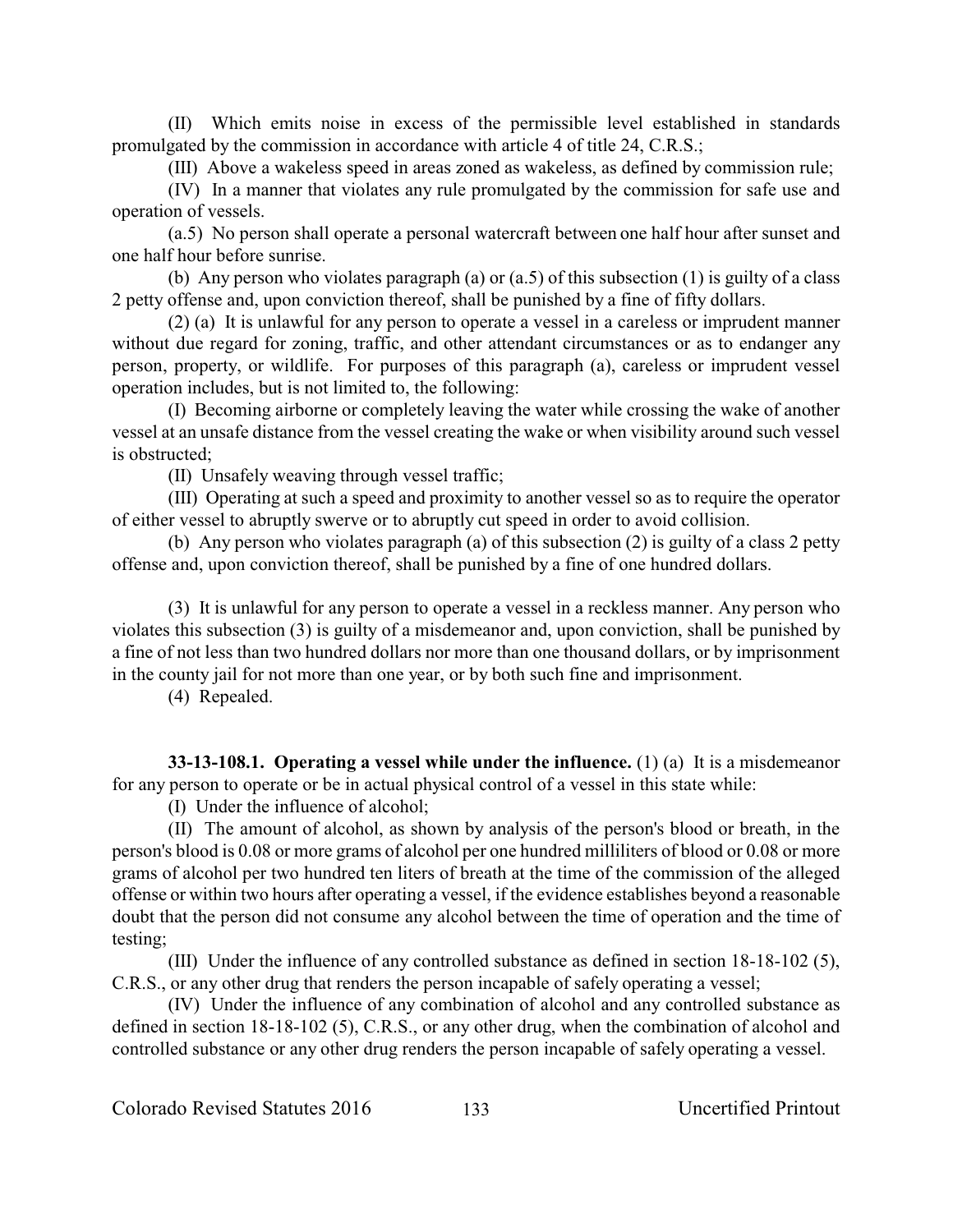(b) For the purposes of this subsection (1), "under the influence of any controlled substance or any other drug" shall include the use of glue-sniffing, aerosol inhalation, or the inhalation of any other toxic vapor.

 $(2)$  (a) In any prosecution of a violation of paragraph (a) of subsection (1) of this section, the amount of alcohol in the defendant's blood or breath at the time of the commission of the alleged offense or within a reasonable time thereafter, as shown by analysis of the defendant's blood or breath, shall give rise to the following presumption: If there was at that time 0.08 or more grams of alcohol per one hundred milliliters of blood as shown by analysis of the person's blood or 0.08 or more grams of alcohol per two hundred ten liters of breath as shown by analysis of the person's breath, it shall be presumed that the defendant was under the influence of alcohol.

(b) The limitation of this subsection (2) shall not be construed as limiting the introduction, reception, or consideration of any other competent evidence bearing upon the question of whether or not the defendant was under the influence of alcohol.

(3) In any prosecution for a violation of subsection (1) of this section, the defendant shall be entitled to offer direct and circumstantial evidence to show that there is a disparity between what the tests show and other facts so that the trier of fact could infer that the tests were in some way defective or inaccurate. Such evidence may include testimony of nonexpert witnesses relating to the absence of any or all of the common symptoms or signs of intoxication for the purpose of impeachment of the accuracy of the analysis of the person's blood or breath.

(4) (a) A person who operates a vessel or who is in actual physical control of a vessel on the waters of this state shall be deemed to have expressed consent to the provisions of this subsection (4).

(b) Any person who operates or is in actual physical control of a vessel on the waters of this state may be required to submit to a test or tests of breath or blood for the purpose of determining the alcoholic content of the person's blood or breath if arrested for any misdemeanor offense arising out of acts alleged to have been committed while the person was operating a vessel in violation of subsection (1) of this section. If the person requests that the test be a blood test, then the test shall be of the person's blood; but, if the person requests that a specimen of blood not be drawn, then a specimen of the person's breath shall be obtained and tested.

(c) Any person who operates or is in actual physical control of a vessel on the waters of this state may be required to submit to a test or tests of the person's blood, saliva, and urine for the purpose of determining the drug content within the person's system if arrested for any misdemeanor offense arising out of acts alleged to have been committed while the person was operating a vessel in violation of subsection (1) of this section.

(5) Any person who is required to submit to testing or who requests that a specimen of blood, breath, saliva, or urine be taken or drawn shall cooperate with the person authorized to obtain the specimens, including the signing of any release forms required by any person who is authorized to take or withdraw such specimens. If the person refuses to sign any release forms, the refusal shall be considered a refusal to take the tests, if said forms conform to subsection (6) of this section. No peace officer shall physically restrain any person for the purpose of obtaining a specimen of his blood, breath, saliva, or urine for testing.

(6) The arresting officer having probable cause to believe a person has violated this section

Colorado Revised Statutes 2016 134 Uncertified Printout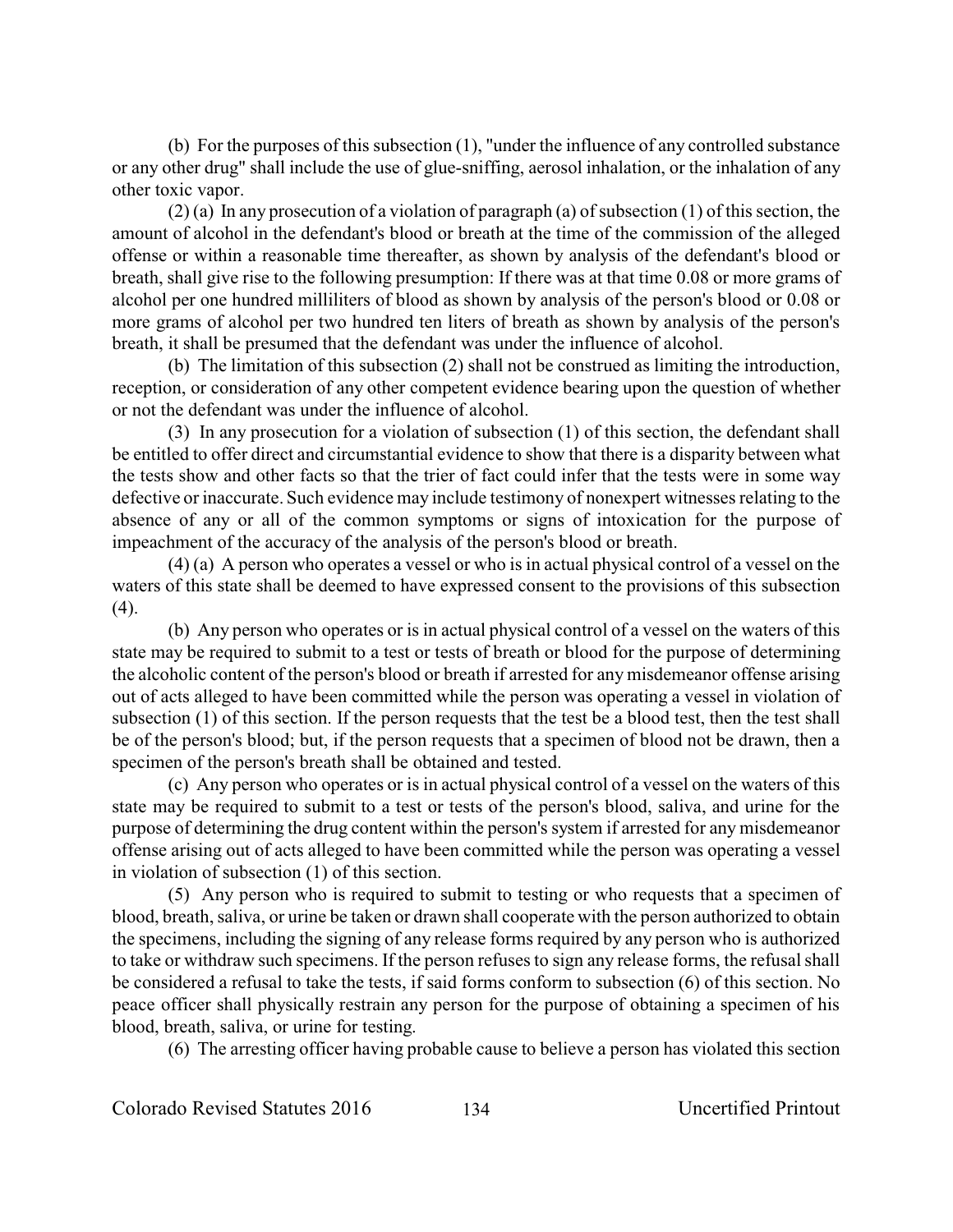shall direct the administration of the tests in accordance with rules prescribed by the state board of health with utmost respect for the constitutional rights, dignity, and health of the person being tested. No person except a physician, a registered nurse, a paramedic as certified in part 2 of article 3.5 of title 25, C.R.S., an emergency medical service provider as defined in part 1 of article 3.5 of title 25, C.R.S., or a person whose normal duties include withdrawing blood samples under the supervision of a physician or registered nurse shall withdraw blood to determine the alcoholic or drug content of the blood for purposes of this section. No civil liability attaches to a person authorized to obtain blood, breath, saliva, or urine specimens or to a hospital in which the specimens are obtained as provided in subsection (4) of this section as a result of the act of obtaining the specimens from any person submitting thereto if the specimens were obtained according to the rules of the state board of health; except that this provision does not relieve the person from liability for negligence in obtaining a specimen sample.

(7) Any person who is dead or unconscious shall be tested to determine the alcoholic content of the person's blood as provided in subsection (4) of this section. In addition to the tests prescribed, the blood of a dead person shall be checked for carbon monoxide content and for the presence of drugs, as prescribed by the department of public health and environment. All information obtained will be made a part of the accident report.

(8) If a person refuses to submit to tests as provided for in subsection (4) of this section and the person subsequently stands trial for a violation of subsection (1) of this section, the refusal to submit to the tests shall be admissible into evidence at the trial, and a person may not claim the privilege against self-incrimination with regard to admission of refusal to submit to any tests.

(9) The fact that any person charged with a violation of subparagraph (II) or (III) of paragraph (a) of subsection (1) of this section is or has been entitled to use the controlled substance or drug under the laws of this state shall not constitute a defense against any person charged with the violation.

(10) No court shall accept a plea of guilty to a non-alcohol-related or non-drug-related boating offense from a person charged with a violation of subsection (1) of this section unless the prosecuting attorney makes a good faith representation that a prima facie case could not be established if the defendant were brought to trial on the original alcohol-related or drug-related offense.

(11) When a peace officer has reasonable grounds to believe that a person is operating a vessel while under the influence of alcohol or that the operator has been involved in a boating accident resulting in injury or death, the peace officer may request the operator to provide a sample of the operator's breath for a preliminary screening test. The test shall be given using a device approved by the executive director of the department of public health and environment as being accurate to within ten percent of the actual reading obtained by the officer upon administering the test. The results of this preliminary screening test may be used for the purpose of deciding whether an arrest should be made and whether to administer a test pursuant to paragraph (b) of subsection (4) of this section but shall not be used in any court action except to prove that a test was properly authorized pursuant to this section. The results of the test shall be made available to the operator or the operator's attorney upon request. The preliminary screening test shall not constitute the test for the purposes of subsection (4) of this section.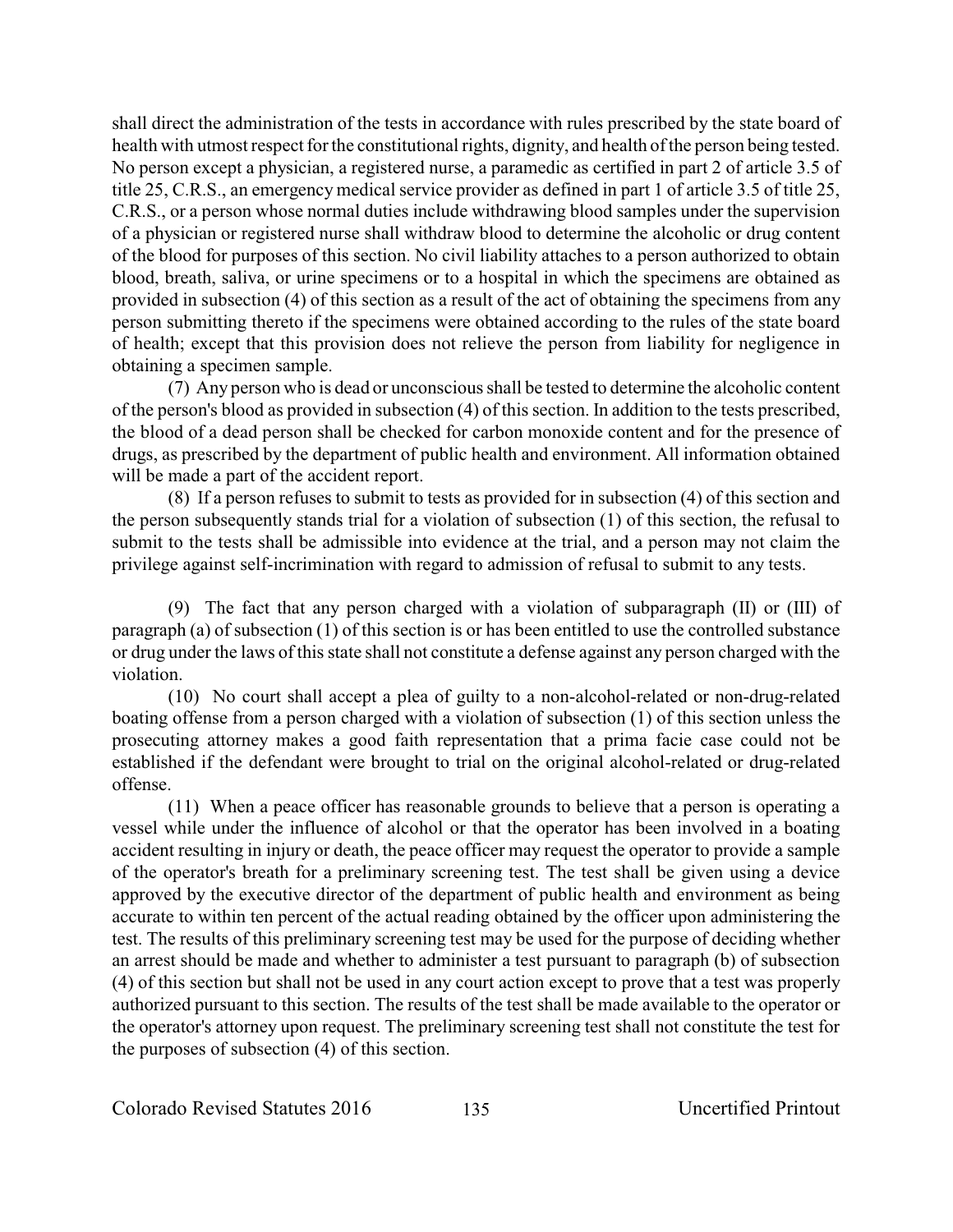(12) (a) Every person who is convicted of a violation of subsection (1) of this section shall be punished by imprisonment in the county jail for not less than five days nor more than one year, and, in addition, the court may impose a fine of not less than two hundred dollars nor more than one thousand dollars. Except as provided in paragraph (c) of this subsection (12), the minimum period of imprisonment provided for the violation shall be mandatory. In addition to any other penalty that is imposed, every person who is convicted of a violation to which this paragraph (a) applies shall perform no more than ninety-six hours of useful public service.

(b) Upon a conviction of a subsequent violation of subsection (1) of this section that occurred within five years of the date of a previous violation of subsection (1) of this section, the offender shall be punished by imprisonment in the county jail for not less than sixty days nor more than one year, and, in addition, the court may impose a fine of not less than five hundred dollars nor more than one thousand five hundred dollars. The minimum period of imprisonment as provided for the violation shall be mandatory, but the court may suspend up to fifty-five days of the period of imprisonment if the offender complies with paragraph (c) of this subsection (12). In addition to any other penalty that is imposed, every person convicted of a violation to which this paragraph (b) applies shall perform not less than sixty hours nor more than one hundred twenty hours of useful public service. The performance of the minimum period of service shall be mandatory, and the court shall have no discretion to suspend the mandatory minimum period of performance of the service.

(c) The sentence of any person subject to paragraph (a) or (b) of this subsection (12) may be suspended to the extent provided for in said paragraphs if the offender receives a presentence alcohol and drug evaluation and, based on that evaluation, if the offender satisfactorily completes an appropriate level I or level II alcohol and drug driving safety education or treatment program and abstains from the use of alcohol for a period of one year from the date of sentencing. The abstinence shall be monitored by the treatment facility by the administration of disulfiram or by any other means that the director of the treatment facility deems appropriate. If, at any time during the one-year period, the offender does not satisfactorily comply with the conditions of the suspension, that sentence shall be reimposed, and the offender shall spend that portion of the sentence that was suspended in the county jail.

(d) In addition to any other penalty provided by law, the court may sentence a defendant who is convicted pursuant to this section to a period of probation for the purposes of treatment not to exceed two years.

(e) For the purposes of this subsection (12), "useful public service" has the meaning set forth in section 42-4-1301.4, C.R.S., and the useful public service program authorized therein shall be utilized for the purposes of this subsection (12). An offender sentenced to a useful public service program shall complete the same within the time established by the court. In addition to any other penalties, fines, fees, or costs prescribed in this section, the court shall assess an amount not to exceed the amount established in section 42-4-1301.4, C.R.S., upon any person required to perform useful public service. The amount shall be used only to pay for the costs authorized in section 42-4- 1301.4, C.R.S.

(f) For the purposes of this subsection (12), "alcohol and drug driving safety education or treatment" has the meaning set forth in section 42-4-1301.3, C.R.S., and the alcohol and drug driving safety program and the presentence alcohol and drug evaluations authorized in said section shall be utilized for the purposes of this subsection (12). The presentence alcohol and drug evaluation shall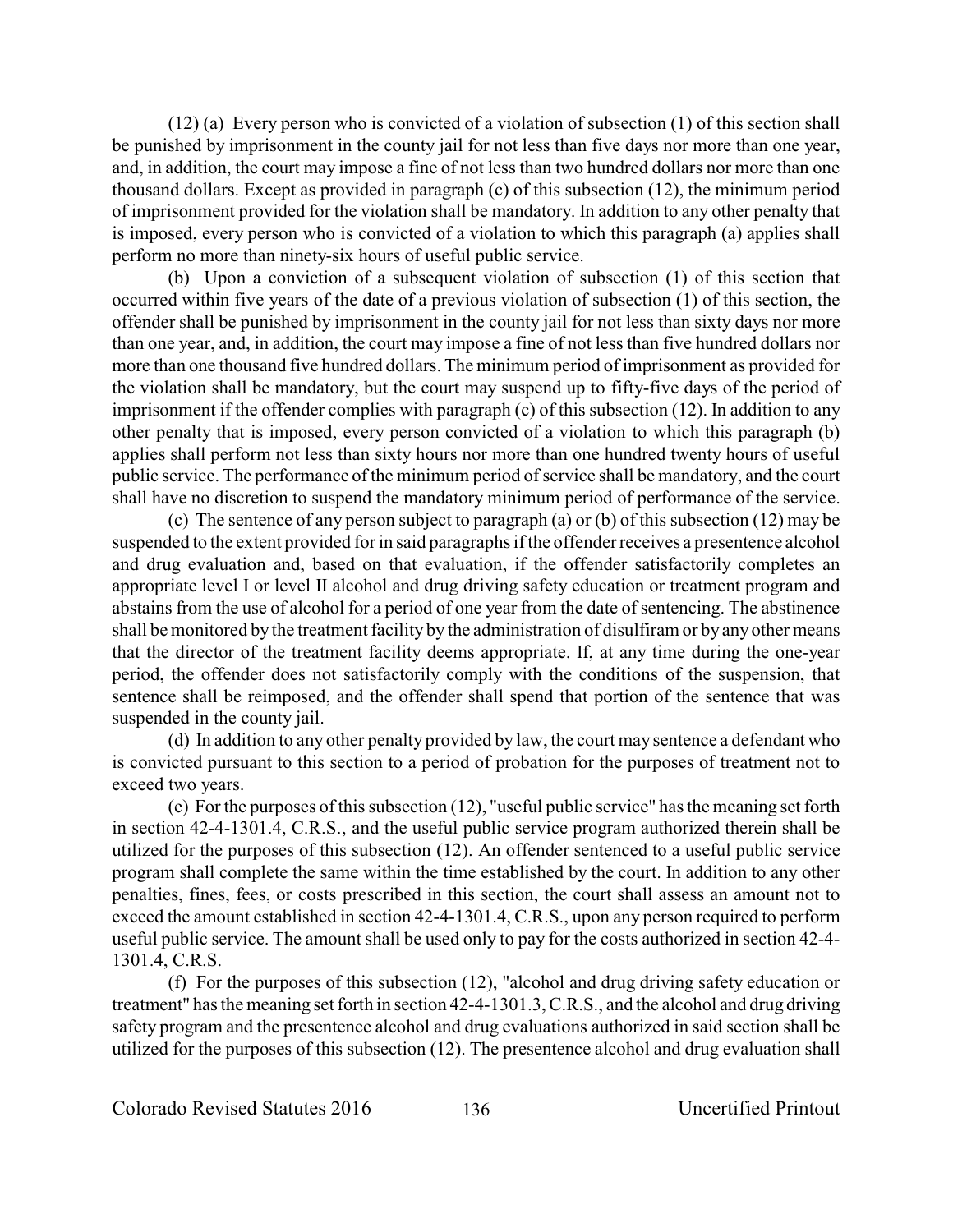be conducted on all persons convicted of a violation of subsection (1) of this section; except that this requirement shall not apply to persons who are not residents of Colorado at the time of sentencing. Any defendant sentenced to level I or level II education or treatment programs shall be instructed by the court to meet all financial obligations of the programs. If the financial obligations are not met, the sentencing court shall be notified for the purpose of collection or review and further action on the defendant's sentence. In addition to any other penalties, fines, fees, or costs prescribed in this section, the court shall assess an amount, not to exceed the amount established in section 42-4- 1301.3, C.R.S., upon any person convicted of a violation of subsection (1) of this section. The amount shall be used only to pay for the costs authorized in section 42-4-1301.3, C.R.S. The court shall consider the alcohol and drug evaluation prior to sentencing. This paragraph (f) is also applicable to any defendant who receives a diversion in accordance with section 18-1.3-101, C.R.S., or who receives a deferred sentence in accordance with section 18-1.3-102, C.R.S.

(g) Upon a conviction for a first offense for a violation of subsection (1) of this section, in addition to any other penalties, fines, fees, or costs imposed, the court shall order the person to not operate a vessel for a three-month period. Upon a conviction for a subsequent offense for a violation of subsection (1) of this section, in addition to any other penalties, fines, fees, or costs imposed, the court shall order the person to not operate a vessel for a one-year period. For the purposes of this paragraph (g), "conviction" includes a conviction in any court of record or municipal court, a plea of no contest accepted by the court, or the forfeiture of any bail or collateral deposited to secure a defendant's appearance in court or the failure to appear in court by a defendant charged with a violation of subsection (1) of this section who has been issued a summons and complaint to appear pursuant to section 33-15-102 (2).

(h) Upon a plea of guilty or a verdict of guilty by the court or a jury to any offense specified in subsection (1) of this section, the court shall order the defendant to immediately report to the sheriff's department in the county where the defendant was convicted. At that time, the defendant's fingerprints and photographs shall be taken and returned to the court, which fingerprints and photographs shall become a part of the court's official documents and records pertaining to the defendant's conviction and the defendant's identification in association with the conviction. In any trial for a violation of any of the offenses specified in subsection (1) of this section, a duly authenticated copy of the record of former convictions and judgments of any court of record for any of said crimes against the party indicted or informed against shall be prima facie evidence of the convictions and may be used in evidence against the party. Identification photographs and fingerprints that are part of the record of such former convictions and judgments of any court of record or are part of the record at the place of the party's incarceration after sentencing for any of such former convictions and judgments shall be prima facie evidence of the identity of the party and may be used in evidence against the party. Any person who fails to immediately comply with the court's order to report to the sheriff's department, to furnish fingerprints, or to have photographs taken may be held in contempt of court.

(13) (a) No owner or operator of a vessel shall knowingly authorize the vessel to be operated by or come under the actual physical control of any other person if the person is under the influence of alcohol, a controlled substance or any other drug, or any combination of alcohol, controlled substance, or drug.

(b) Any person who is convicted of a violation of paragraph (a) of this subsection (13) is

Colorado Revised Statutes 2016 137 Uncertified Printout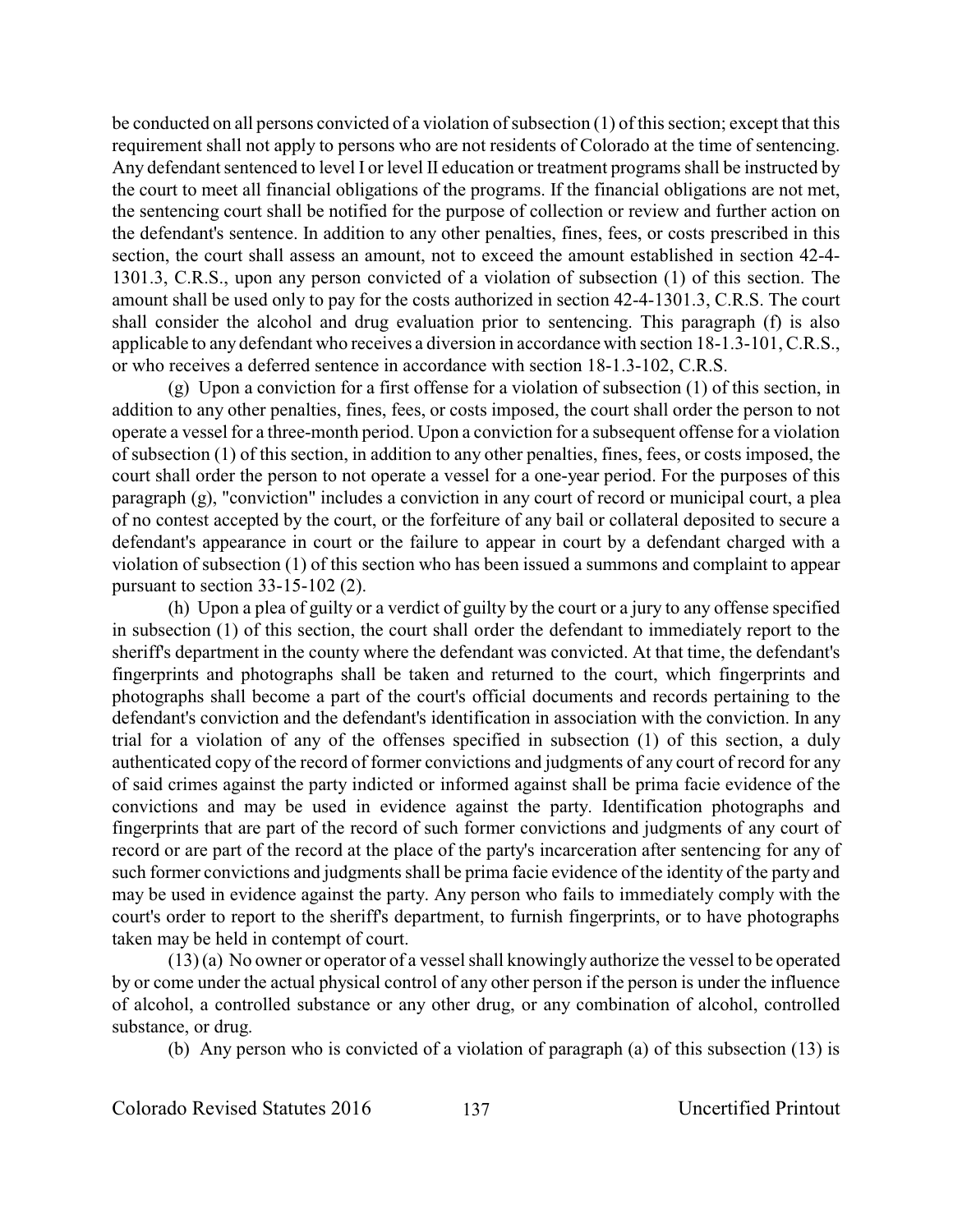guilty of a misdemeanor and, upon conviction, shall be punished by imprisonment in the county jail for not more than one year, or by a fine of not less than two hundred dollars nor more than one thousand dollars, or by both fine and imprisonment.

(14) In all actions, suits, and judicial proceedings in any court of this state concerning alcohol-related or drug-related vessel offenses, the court shall take judicial notice of methods of testing a person's alcohol or drug level and of the design and operation of devices, as certified by the department of public health and environment, for testing a person's blood, breath, saliva, or urine to determine the alcohol or drug level. This subsection (14) shall not prevent the necessity of establishing during a trial that the testing devices used were in proper working order and that the testing devices were properly operated. Nothing in this subsection (14) shall preclude a defendant from offering evidence of the accuracy of the testing device.

(15) As used in this section, "convicted" includes a plea of no contest accepted by the court.

(16) (a) Upon conviction of or plea of no contest to a violation of this section, the court shall forward a certified copy of the conviction or plea to the division.

(b) When a peace officer requests a person to submit to tests as required by subsection (4) of this section and the person refuses to submit to the tests, the officer shall forward to the division a verified report of all relevant information, including information that adequately identifies the person and a statement of the officer's probable cause for requesting the person to submit to the tests.

**33-13-108.2. Operating a vessel while the privilege to operate is suspended.** (1) Any person who operates a vessel in this state at a time when a court-ordered suspension of the operator's vessel operating privilege is in effect for a conviction of an alcohol- or drug-related operating offense pursuant to section 33-13-108.1 (1) is guilty of a misdemeanor and, upon conviction thereof, shall be punished by imprisonment in the county jail for not less than three days nor more than one hundred eighty days and, in the discretion of the court, by a fine of not less than three hundred dollars nor more than one thousand dollars. Upon a subsequent conviction, the person shall be punished by imprisonment in the county jail for not less than ninety days nor more than one year and, in the discretion of the court, by a fine of not less than five hundred dollars nor more than three thousand dollars. The minimum jail sentence imposed bythis subsection (1) shall be mandatory, and the court shall not grant probation or a suspended sentence. However, in a case where the defendant is convicted and it is established that it was necessary to operate the vessel in violation of this subsection (1) because of an emergency, the mandatory jail sentence shall not apply, and, for a conviction, the court may impose a sentence of imprisonment in the county jail for a period of not more than one year and, in the discretion of the court, a fine of not more than one thousand dollars, and, for a subsequent conviction, the court may impose a sentence of imprisonment in the county jail for a period of not more than two years and, in the discretion of the court, a fine of not more than three thousand dollars.

(2) In any trial in which a person is charged with a violation of subsection (1) of this section, a duly authenticated copy of the record of former convictions and judgments of any court of record against the partyindicted or informed against for an alcohol- or drug-related vessel operating offense pursuant to section 33-13-108.1 shall be prima facie evidence of the convictions and judgments and may be used in evidence against the party. Identification photographs and fingerprints that are part

Colorado Revised Statutes 2016 138 Uncertified Printout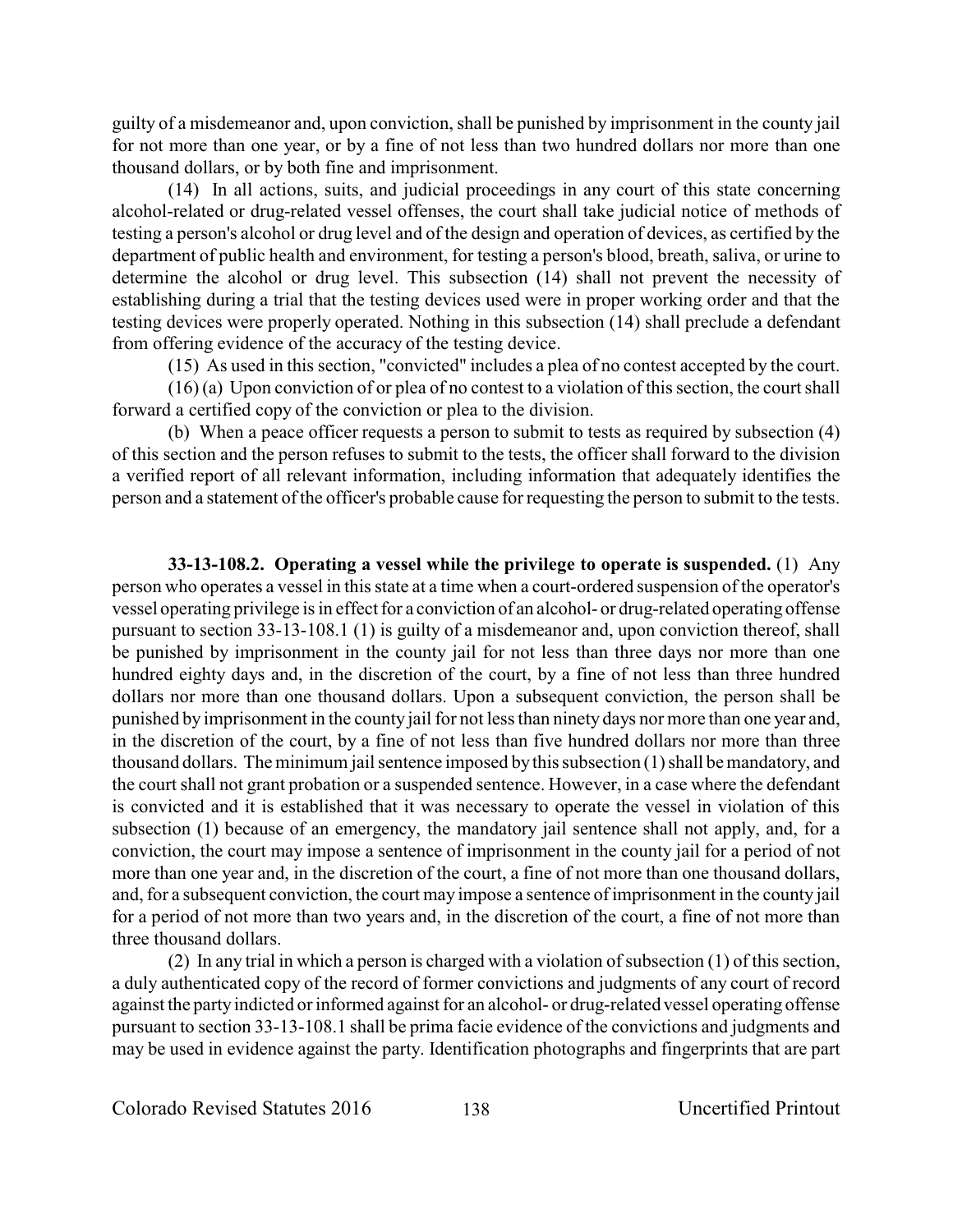of the record of such former convictions and judgments and the party's incarceration after sentencing for any of such former convictions and judgments shall be prima facie evidence of the identity of the party and may be used in evidence against the party.

(3) Upon a subsequent conviction under subsection (1) of this section within five years after the first conviction, in addition to the penalty prescribed in said subsection (1), the court shall order the defendant to not operate a vessel in this state for a period of two years after the subsequent conviction.

(4) Upon conviction of or a plea of no contest to a violation of this section, the court shall forward a certified copy of the conviction or plea to the division.

**33-13-108.3. Records to be kept by the division.** The division shall file all abstracts of court records of convictions of violations of sections 33-13-108.1 and 33-13-108.2 and shall maintain a suitable alphabetical index for such file.

**33-13-109. Collisions, accidents, and casualties - rules.** (1) The operator of a vessel involved in a collision, accident, or other casualty shall, so far as he can do so without serious danger to his own vessel, crew, and passengers, if any, render to other persons affected by the collision, accident, or casualty such assistance as may be practicable and necessary in order to save them from or to minimize any danger caused by the collision, accident, or other casualty, and he shall give his name and address and the identification of his vessel, including the name and address of the owner if different from that of the operator, in writing to any person injured and to the owner of any property damaged in the collision, accident, or other casualty.

(2) The commission shall adopt rules concerning notification and reporting procedures to be followed in the case of a collision, accident, or other casualty involving a vessel or its equipment. The regulations must be consistent with applicable federal requirements.

(3) The owner or operator of a vessel involved in a collision, accident, or other casualty shall report the collision, accident, or casualty as provided in the rules of the commission.

(4) and (5) (Deleted by amendment, L. 2003, p. 1947, § 22, effective May 22, 2003.)

(6) Any person who violates subsection (1) or (3) of this section is guilty of a class 2 petty offense and, upon conviction, shall be punished by a fine of seventy-five dollars.

**33-13-110. Water skis, aquaplanes, surfboards, inner tubes, and similar devices rules.** (1) (a) No person shall operate or manipulate any vessel, towrope, or other device by which the direction, speed, or location of water skis, an aquaplane, a surfboard, an inner tube, or any similar device may be affected or controlled in such a way as to cause such device or any person thereon to collide with or strike against any object or person.

(b) No person shall operate, manipulate, or ride water skis, an aquaplane, a surfboard, an inner tube, or any similar device towed behind a vessel in a careless or imprudent manner without due regard for other traffic and all other attendant circumstances on the water.

(c) Any person who violates this subsection (1) is guilty of a class 2 petty offense and, upon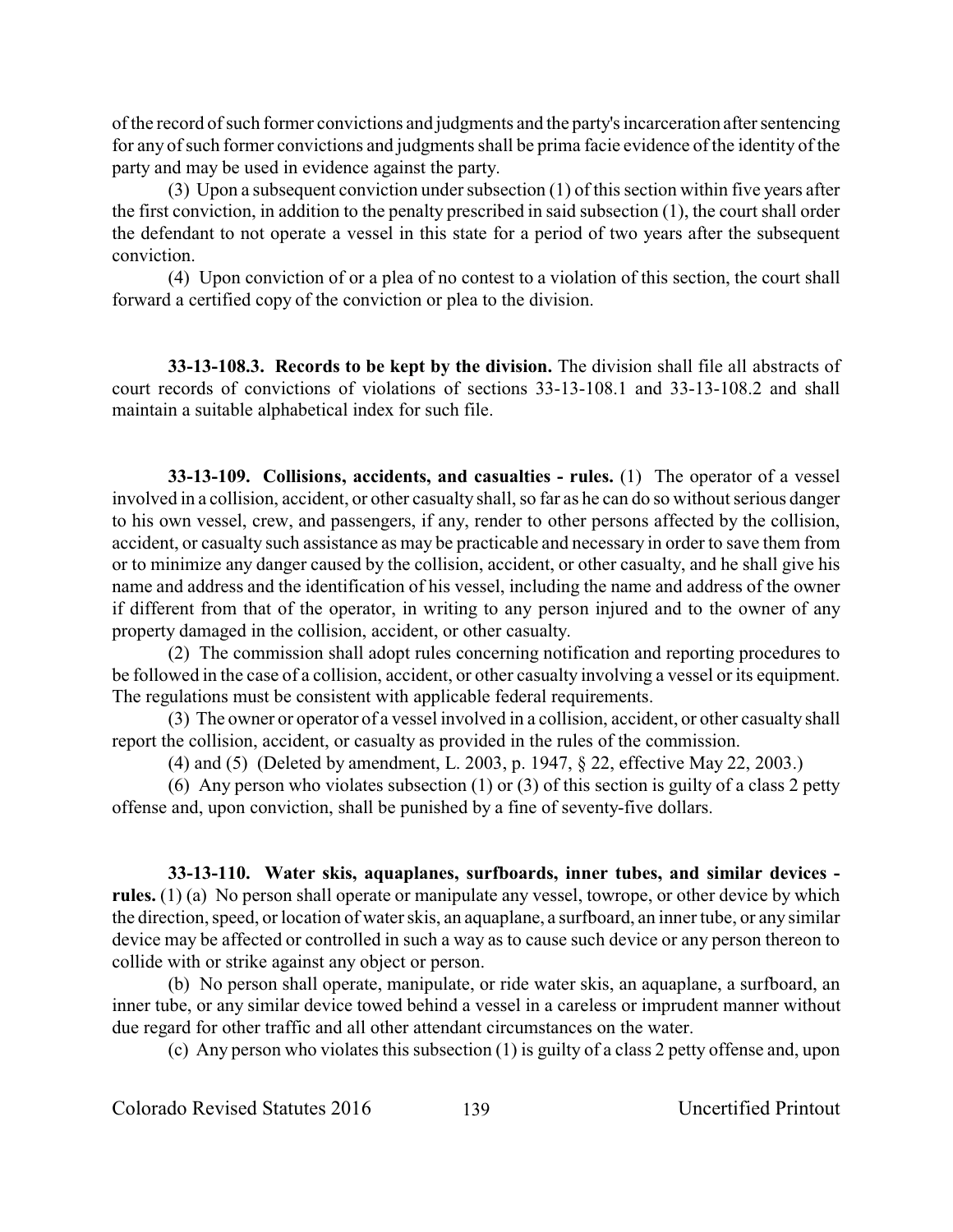conviction, shall be punished by a fine of one hundred dollars.

(2) (a) Any person on water skis, an aquaplane, a surfboard, an inner tube, or any similar device shall wear a personal flotation device.

(b) The commission shall promulgate such rules as are necessary or desirable for the safe use of water skis, aquaplanes, surfboards, inner tubes, and other similar devices.

(c) In addition, the commission may promulgate rules to prohibit recreational activities pertaining to the use of all single-chambered air-inflated devices, including inner tubes and air mattresses, on rivers and streams when water conditions are considered dangerous to such activities and when bodily injury may result to participants of those activities.

(d) Any person who violates this subsection (2) is guilty of a class 2 petty offense and, upon conviction, shall be punished by a fine of fifty dollars.

(3) (a) No person shall operate, manipulate, or ride water skis, an aquaplane, a surfboard, an inner tube, or any similar device while under the influence of alcohol, a controlled substance as defined in section 18-18-102 (5), C.R.S., or any other drug, or any combination thereof, which renders the person incapable of the safe operation of such device.

(b) Any person who violates this subsection (3) is guilty of a misdemeanor and, upon conviction, shall be punished by a fine of not less than two hundred dollars nor more than one thousand dollars, or by imprisonment in the county jail for not more than one year, or by both such fine and imprisonment.

**33-13-111. Authority to close waters - rules.** (1) (a) The commission shall promulgate rules to prohibit the operation of vessels on any waters of the state and ordering the removal of vessels from any waters of the state when such operation constitutes or may constitute a hazard to human life or safety.

(b) For purposes of this subsection (1), "vessels" shall not include whitewater canoes and kayaks except in the case of:

(I) A state of disaster emergency pursuant to section 24-33.5-704 or 24-33.5-709, C.R.S.;

(II) Disaster relief efforts that are underway and that may include debris removal;

(III) An accident or other emergency that occurs in or immediately adjacent to the water body;

(IV) Rescue efforts for victims that are actively underway and such efforts would be hindered by additional waterway traffic; or

(V) Active construction or transportation projects authorized under state or federal law.

(2) Any parks and recreation officer or other peace officer as defined in section 33-10-102 has the authority to enforce this section under the rules promulgated by the commission.

(3) Any person who fails to obey an order issued under this section is guilty of a class 2 petty offense and, upon conviction, shall be punished by a fine of one hundred dollars.

**33-13-112. Enforcement - applicability.** (1) Every parks and recreation officer and other peace officer of this state has the authority to enforce the provisions of this article and, in the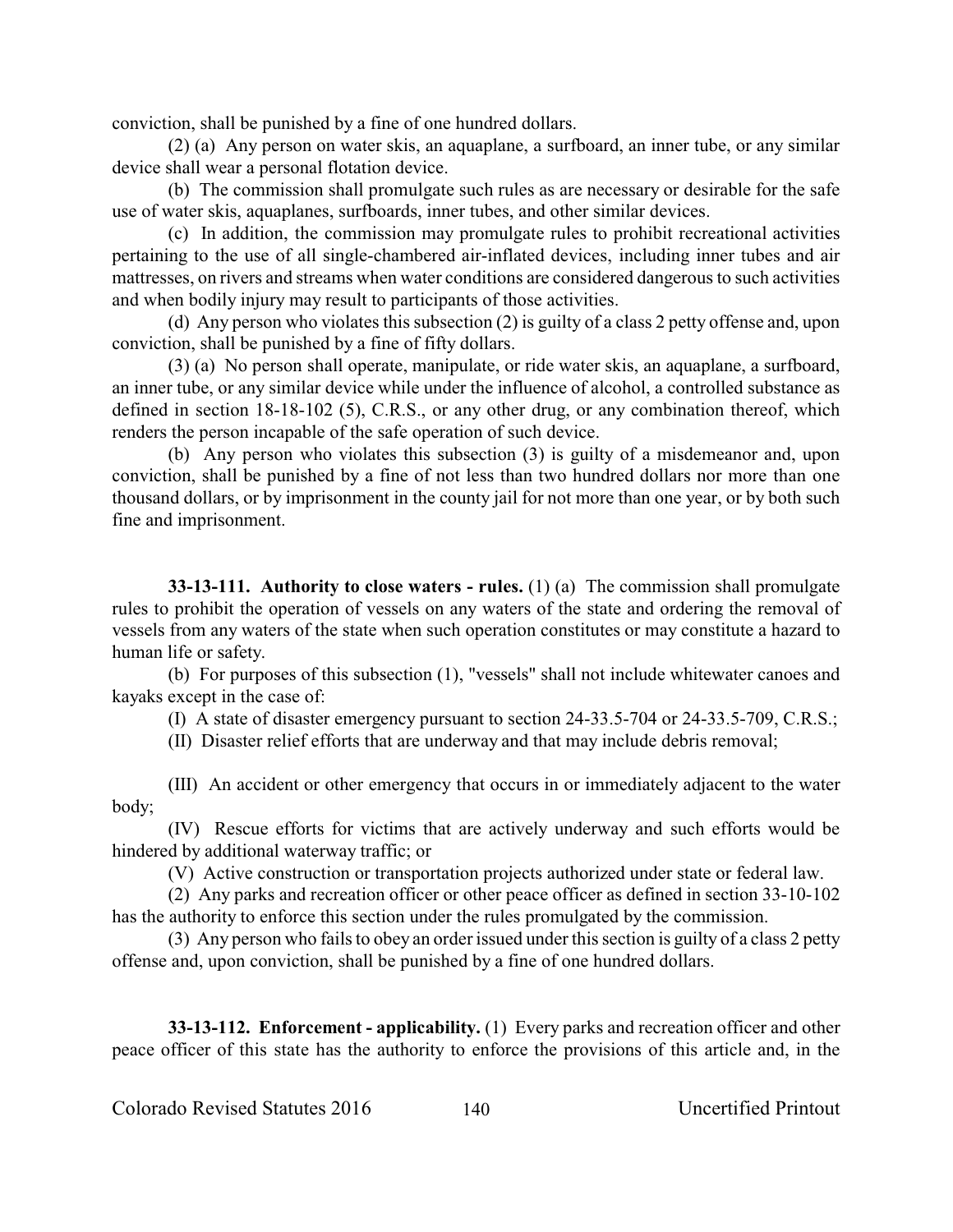exercise thereof, has the authority to stop and board any vessel; except that the officer shall have reasonable suspicion prior to boarding any vessel.

(2) The provisions of this article and the rules and regulations promulgated pursuant thereto shall apply to all waters of this state; except that such provisions shall not apply to standing bodies of water on private property which are used for private, noncommercial purposes.

**33-13-113. Municipal corporations or organizations-powers.**Nothing in this article shall be construed to prevent municipal corporations or quasi-municipal corporations, including, but not limited to, metropolitan recreation districts, from policing lakes or bodies of water located within all or part of the territorial boundaries of any such entities. Any person designated by such entities to engage in policing work upon said bodies of water may be commissioned by the division to enforce the provisions of this article as an authorized representative of the division. In addition, said entities shall also be empowered to charge and collect reasonable permit fees to defer the expense of such policing operations without the obligation of remitting such fees to the division, but such fees shall be in addition to those otherwise provided for in this article. Such entities are empowered to adopt and enforce reasonable rules and regulations governing the use of vessels on the bodies of water patrolled under their supervision if such rules and regulations do not conflict with the provisions of this article.

**33-13-113.5. Report required - when.** The division shall report immediately to the president of the senate and the speaker of the house of representatives if funds received from the federal government for recreational boating safetyunder the state boating safetyprograms, 46 U.S.C. sec. 13101 et seq., as amended, or any successor program, cease or are expected to cease for any reason.

## **33-13-114. Copies of laws and regulations furnished. (Repealed)**

## **33-13-115. Termination of functions. (Repealed)**

**33-13-116. Repeal of sections.** Sections 33-13-103, 33-13-104, 33-13-105, and 33-13-107 are repealed, effective September 1, 2026. Prior to the repeal, the function of registration and regulation of vessels shall be reviewed as provided for in section 24-34-104, C.R.S.

# **ARTICLE 14**

Snowmobiles

Colorado Revised Statutes 2016 141 Uncertified Printout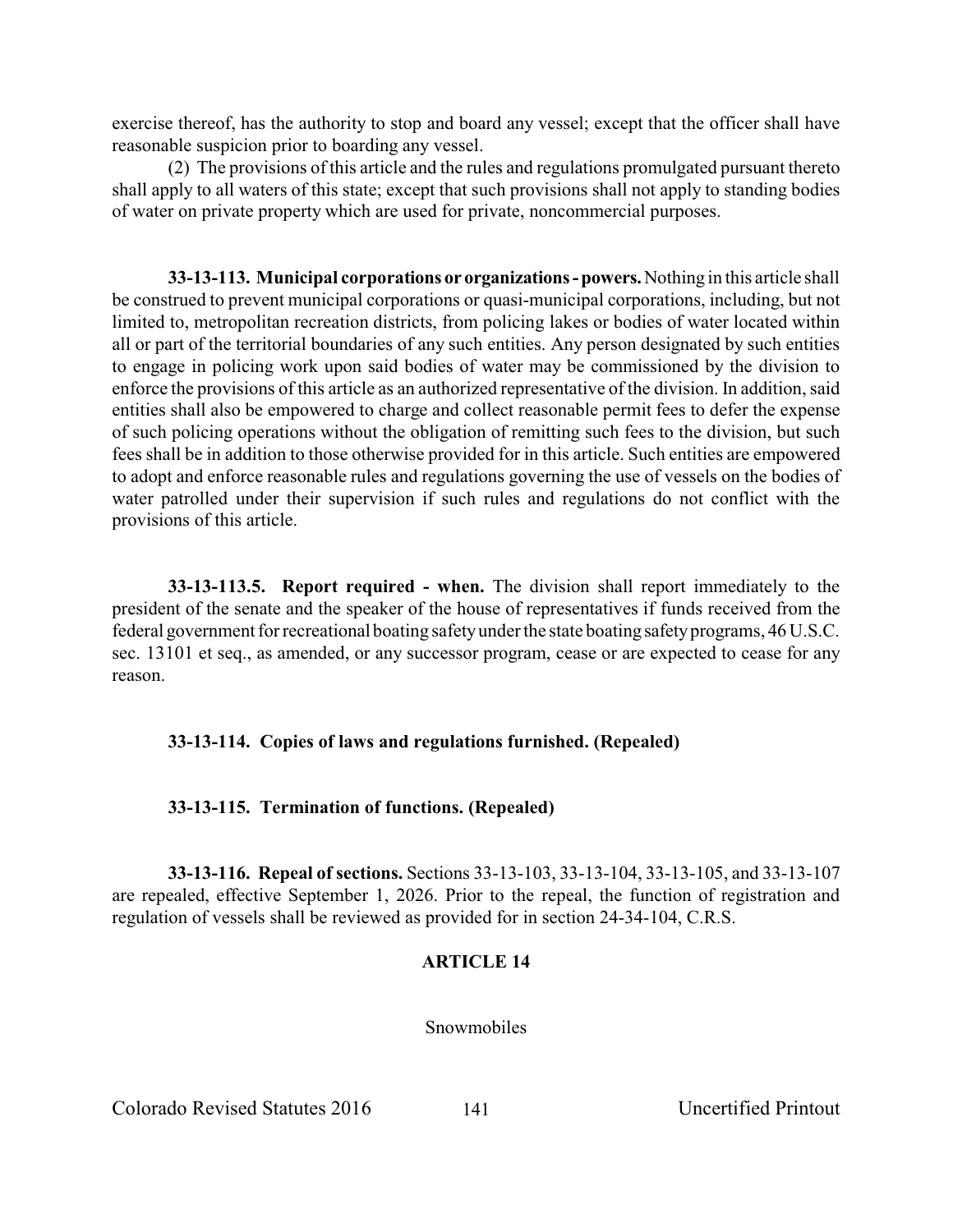**33-14-101. Definitions.** As used in this article, unless the context otherwise requires:

(1) "Administrative costs" includes, but is not limited to, printing, postage, mailing, and personnel related to registration processing.

(2) "Dealer" means a person engaged in the business of selling snowmobiles at wholesale or retail in this state.

(3) "Direct services" includes, but is not limited to, the activities and expenses associated with law enforcement, safety certification, capital equipment, rescue and first aid equipment, snowmobile facilities, and division and contract services related to clearing parking lots and providing trail maintenance.

(4) "Manufacturer" means a person engaged in the business of manufacturing snowmobiles in this state.

(5) "Operate" means to ride in or on and control the operation of a snowmobile.

(6) "Operator" means every person who operates or is in actual physical control of a snowmobile.

(7) "Owner" means a person, other than a lienholder, having title to a snowmobile and entitled to the use or possession thereof.

(8) "Person"means anyindividual, association, partnership, or public or private corporation, any municipal corporation, county, city, city and county, or other political subdivision of the state, or any other public or private organization of any character.

(8.5) "Possession" means physical custody of a snowmobile by any owner of a snowmobile or by any owner of a motor vehicle or trailer on or in which a snowmobile is placed for the purpose of transport.

(9) "Renter" means a person primarily engaged in the business of renting snowmobiles.

(10) "Roadway" means that portion of a highway improved, designed, or ordinarily used for vehicular travel.

(11) "Snowmobile" means a self-propelled vehicle primarily designed or altered for travel on snow or ice when supported in part by skis, belts, or cleats. "Snowmobile" does not include machinery used strictly for the grooming of snowmobile trails or ski slopes.

(11.5) "Staging area" means any parking lot, trailhead, or other location to or from which any snowmobile is transported by truck, trailer, or other motor vehicle where it is placed into operation or removed from operation. "Staging area" does not include any location to which a snowmobile is transported primarily for the purpose of service, maintenance, repair, storage, or sale.

(12) "Street", "road", "freeway", or "highway" means the entire right-of-way between boundary lines of any of such public ways when any part thereof is open to the use of the public as a matter of right for the purpose of motor vehicle travel.

**33-14-102. Snowmobile registration - fees - applications - requirements - penalties exemptions.** (1) (a) Except as provided in subsection (6) of this section, no person shall operate, nor have in his possession at any staging area, any snowmobile within the state unless such snowmobile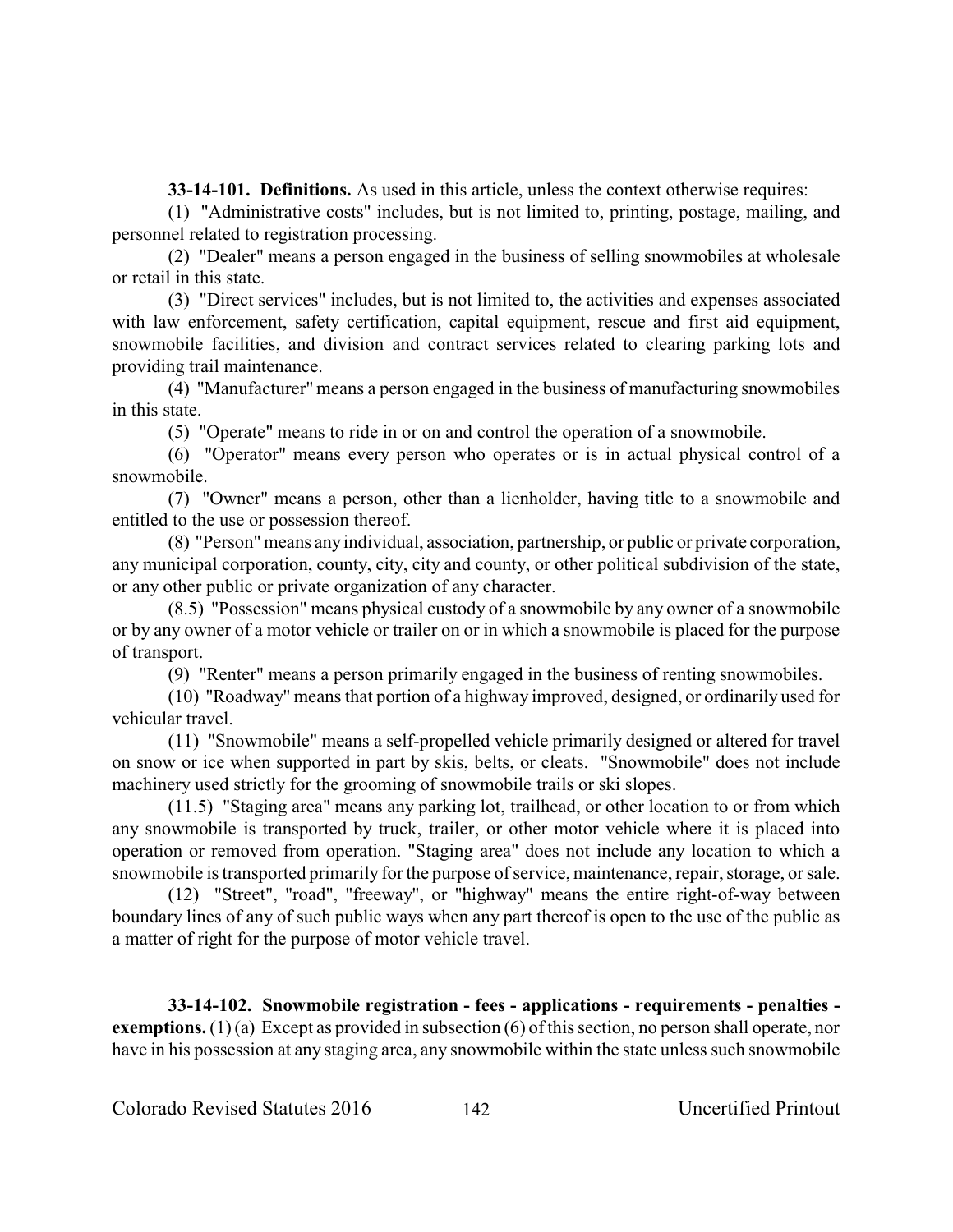has been registered and numbered in accordance with the provisions of this article. The division is authorized to assign identification numbers and register snowmobiles.

(b) The division shall employ snowmobile agents, including dealers and licensing agents serving as such for the division, for snowmobile registration pursuant to section 33-12-104. The agents shall take the registration application and issue a temporary registration and shall forward the application to the division, which shall issue the registration. Snowmobile dealers employed as licensing agents for snowmobile registration are authorized to issue annual registrations and shall retain a commission of up to one dollar, as authorized by the division, for each registration issued.

(2) (a) Every dealer shall require a purchaser of a new or used snowmobile sold at retail from the dealer's inventory to complete a registration application and pay the registration fee before the snowmobile leaves the dealer's premises, except for those snowmobiles purchased for use exclusively outside of this state. Any dealer who does not comply with this paragraph (a) is guilty of a class 2 petty offense and, upon conviction, shall be punished by a fine of one hundred dollars.

(b) (Deleted by amendment, L. 95, p. 339, § 5, effective July 1, 1995.)

(c) Each snowmobile owned by a dealer for rental purposes shall be registered pursuant to this section upon payment of an owner's fee as provided in paragraph (a) of subsection (3) of this section.

(3) (a) For all or any part of a year beginning October 1 and ending September 30, the original and each renewal registration fee by an owner shall be as specified pursuant to section 33- 10-111 (5).

(b) The fee for replacement of a lost, mutilated, or destroyed registration or validation decal shall be as specified in section 33-12-101.

(4) (a) For each year beginning October 1 and ending September 30 or portion thereof for which such registration is made, the registration fee for all snowmobiles owned by a dealer or manufacturer which are operated for demonstration or testing purposes only shall be as specified pursuant to section 33-10-111 (5).

(b) Dealer and manufacturer registrations are not transferable and shall be distinguished by appropriate means by the division from the registration required for owners other than dealers and manufacturers.

(5) A registration certificate shall be issued without the payment of a fee for snowmobiles owned by the state of Colorado or a political subdivision thereof upon application therefor.

(6) No registration under this section is required for the following snowmobiles:

(a) Snowmobiles owned by any agency of the United States, another state, or a political subdivision of either, when such ownership is clearly displayed on the machine;

(b) Snowmobiles owned by a resident of another state or country if such snowmobiles are covered by a valid license of such other state or country and such snowmobiles have not been within this state for more than thirty consecutive days;

(c) Snowmobiles used strictly on private property for private, noncommercial purposes;

(d) Snowmobiles used only in sanctioned snowmobile races, including any racing snowmobile brought into the state which is exempt from registration in the state where the owner of said snowmobile resides.

(7) (Deleted by amendment, L. 95, p. 339, § 5, effective July 1, 1995.)

(8) All registrations shall expire at the end of the year for which issued. Application for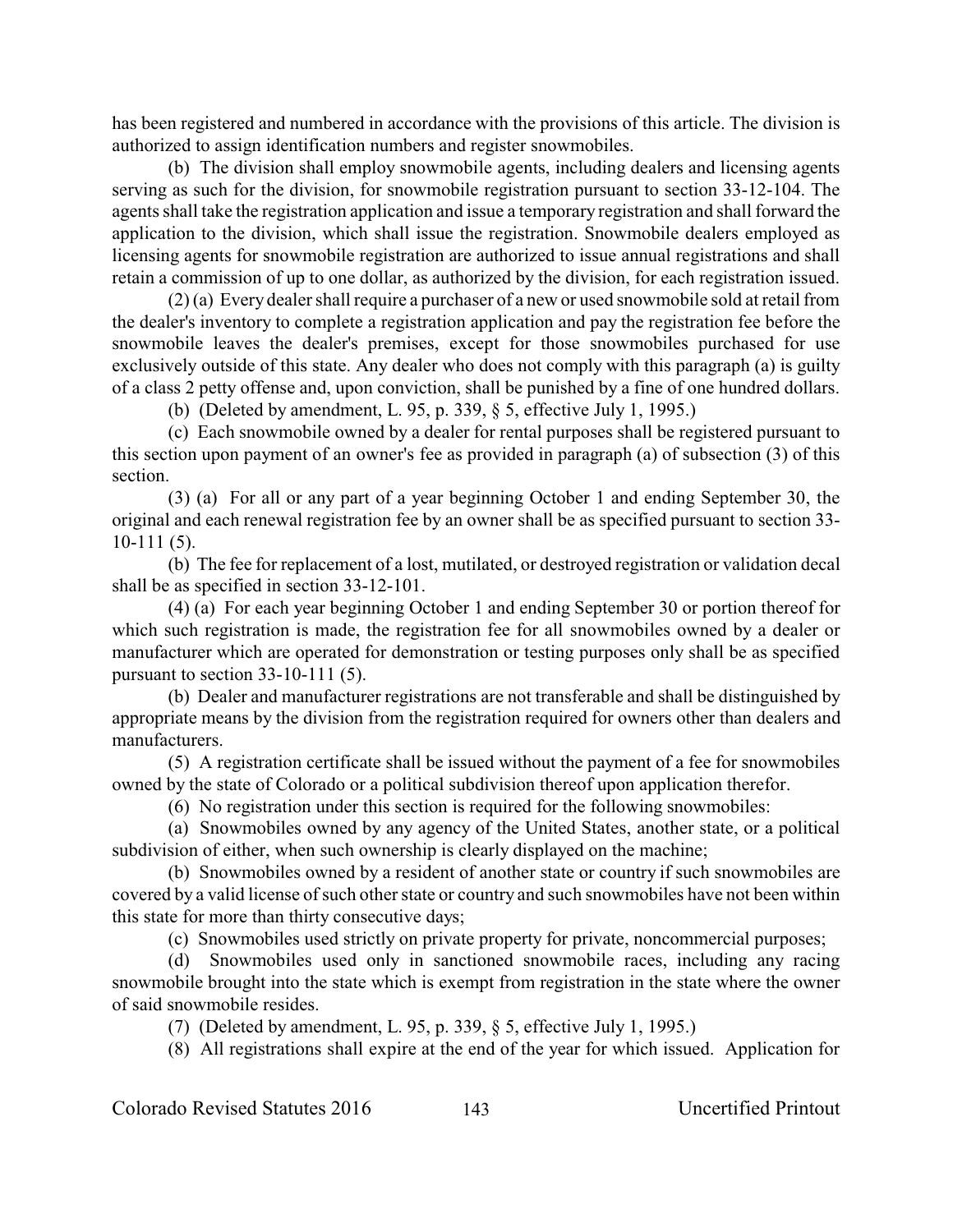renewal of registration for the succeeding year shall be made at such time and in such manner as the division shall prescribe.

(9) Any person who operates a snowmobile in violation of this section is guilty of a class 2 petty offense and, upon conviction, shall be punished by a fine of fifty dollars.

**33-14-103. Proof of ownership for registration purposes.** (1) The division shall require proof of ownership for snowmobiles purchased on or after July 1, 1976, prior to the registration of a snowmobile under this article, but such proof shall not be dependent upon any certificate of title, and no such certificate shall be issued by the division.

(2) The division shall keep a record of the manufacturer's number of all snowmobiles registered pursuant to this article and shall provide the department of revenue with a copy of said record monthly. The department of revenue shall maintain a computerized list of such record in order to aid in the recovery of stolen snowmobiles.

**33-14-104. Issuance of registration.** (1) (a) Upon receipt of a sufficient application for registration of a snowmobile, as required by section 33-14-102, the division shall enter upon its records the registration of such vehicle under the distinctive number assigned to it pursuant to this section.

(b) A number assigned to a snowmobile at the time of its original registration shall remain with the snowmobile until the machine is destroyed, abandoned, or permanently removed from the state or until such registration number is changed or terminated by the division.

(2) The division shall, upon assignment of such number, issue and deliver to the owner a registration in such form as the division shall prescribe. A registration shall not be valid unless it is signed by the person who signed the application for registration. In the event of the loss, mutilation, or destruction of any registration, the owner of the registered snowmobile may file such statement and proof of such facts as the division shall require for the issuance of a replacement registration.

 $(3)$  (a) At the time of the original registration and at the time of each annual renewal thereof, the division shall issue to said registrant a validation decal indicating the distinctive number assigned to such vehicle as provided in subsection (1) of this section and the validity of the current registration and the expiration date thereof, which validation decal shall be affixed to the snowmobile in such manner as the division may prescribe.

(b) Notwithstanding the fact that a snowmobile has been assigned an identifying number, it shall not be considered as validly registered within the meaning of this section unless a validation decal and current registration have been issued.

(4) In the event that a snowmobile sought to be registered or reregistered does not comply with the provisions respecting equipment established by the regulations of the division, the division may deny the issuance of a validation decal and current registration.

(5) The registration number assigned to a snowmobile shall be displayed on the vehicle at all times in such manner as the division may, by regulation, prescribe. No number other than the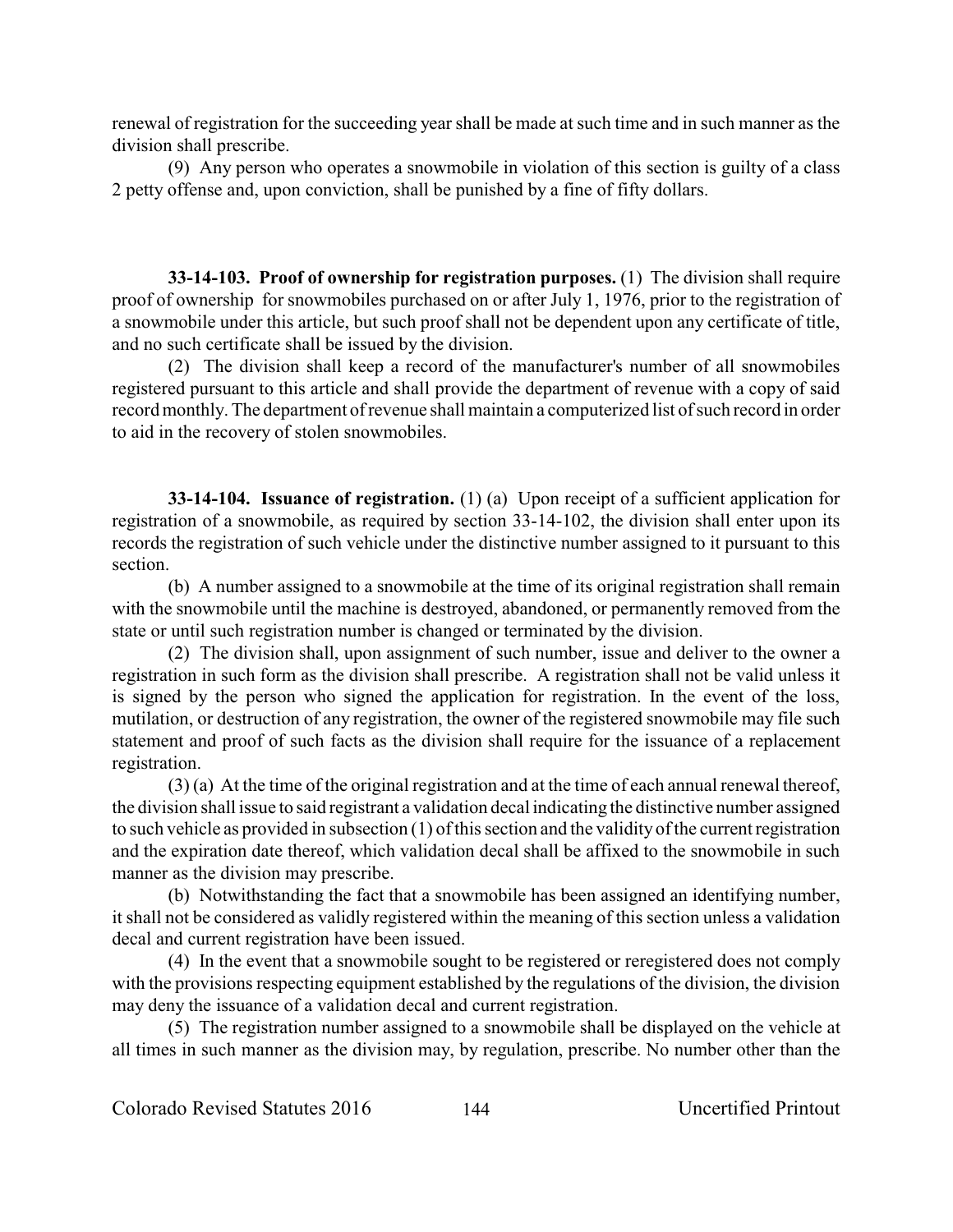number assigned to a snowmobile or the identification number of the registration in another state shall be painted, attached, or otherwise displayed on either side of the cowling; except that racing numbers on a snowmobile being operated in a prearranged organized special event may be temporarily displayed for the duration of the race.

(6) Every person, while operating a snowmobile in this state which is required to be registered under this article, shall have in his possession or carry in the snowmobile the registration therefor and shall, upon demand of any peace officer authorized to enforce this article, produce for inspection the registration for such snowmobile and furnish to such officer anyinformation necessary for the identification of such snowmobile and its owner.

(7) It is the duty of every owner holding a registration to notify the division, in writing, of any change of residence of such person within fifteen days after such change occurs and to inscribe on the registration, in the place provided, a record of such change of residence.

(8) (a) Any person who violates subsection (5) of this section is guilty of a class 2 petty offense and, upon conviction, shall be punished by a fine of twenty-five dollars.

(b) Any person who violates subsection (6) of this section is guilty of a class 2 petty offense and, upon conviction, shall be punished by a fine of fifty dollars.

**33-14-105. Transfer or other termination of ownership.** (1) When the use of a snowmobile for which a registration has already been issued is permanently discontinued, the old registration shall be properly signed and returned to the division within fifteen days after discontinuance.

(2) (a) If there is a change of ownership of a snowmobile for which a registration has been issued, the new owner shall apply for a new registration from a dealer employed as a licensing agent or from the division. Such application shall set forth the original number issued and shall be accompanied by the old registration properly signed by the previous owner and by the required fee for registration as specified pursuant to section 33-10-111 (5).

(b) In the event that such snowmobile was purchased through a bona fide dealer, said application must be accompanied by a dealer's form, as prescribed by the division, numbered, completed, and signed by the dealer or his agent and by the new owner.

(3) It is the duty of every owner of a snowmobile registered pursuant to the provisions of this article to notify the division, in writing, of the destruction, theft, or permanent removal of such snowmobile from the state within fifteen days thereafter, and, in the event of destruction or theft, he shall surrender the registration with such notice.

**33-14-106. Snowmobile recreation fund - creation - use of moneys.** Except as provided in section 33-15-103 (1) when enforcement is by a wildlife officer, all fees from the registration of snowmobiles and one-half of all moneys collected for fines under this article, and all interest earned on such moneys, shall be credited to the snowmobile recreation fund, hereby created, and shall be used for the administration of this article and for the establishment and maintenance of snowmobile trails, vehicle parking areas, and facilities. However, any moneys collected in excess of five dollars per original or renewal registration shall be used exclusively for direct services and not

Colorado Revised Statutes 2016 145 Uncertified Printout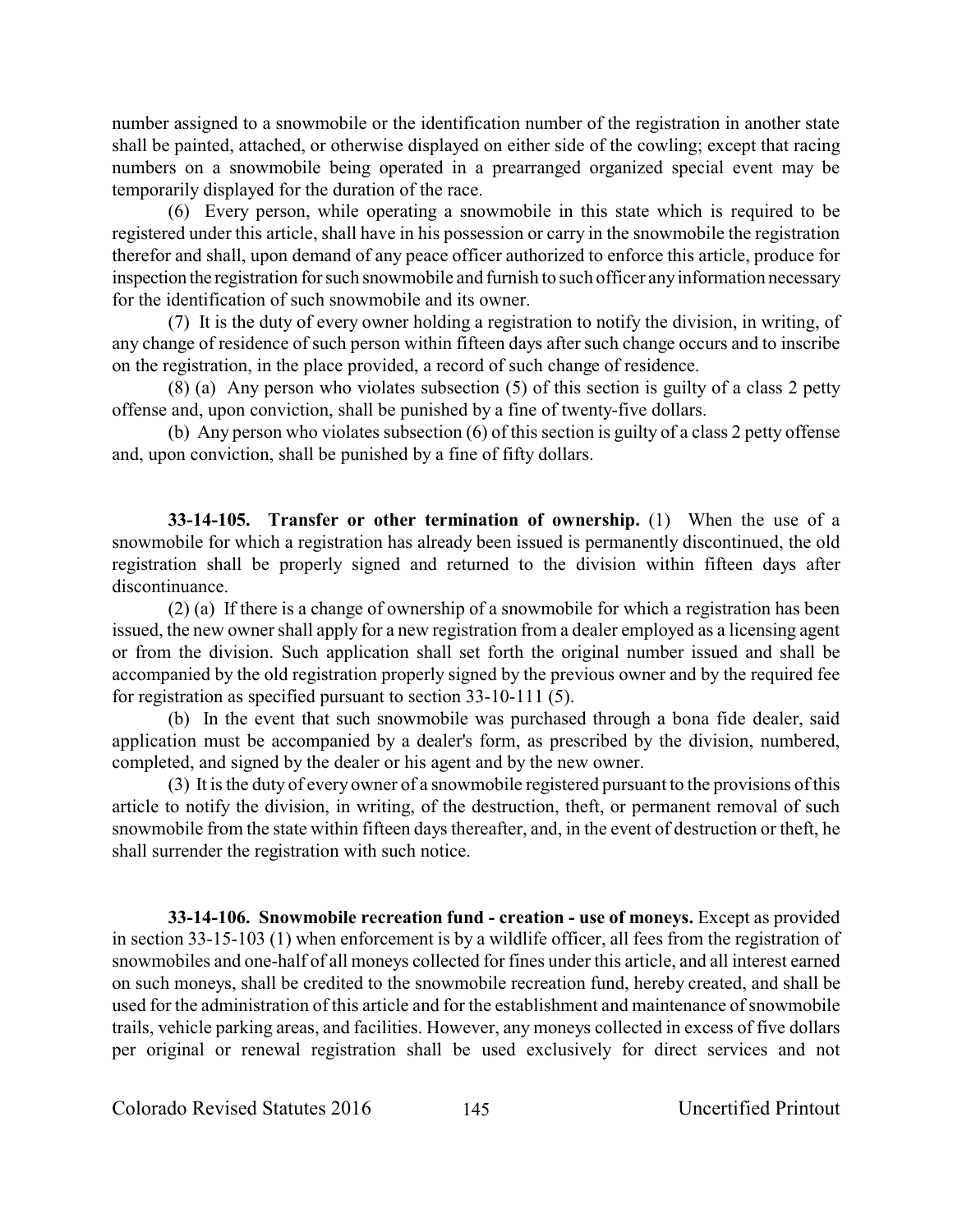administrative costs. The remaining one-half of all fines collected shall be credited to the state general fund.

**33-14-107. Rules.** (1) The commission shall adopt rules, in the manner provided by article 4 of title 24, C.R.S., for the following purposes:

(a) Registration of snowmobiles and display of registration numbers;

(b) Formulation, in cooperation with appropriate federal agencies, of regulations for uniform maps and signs for use by the state, counties, cities, city and counties, and towns to control, direct, or regulate the operation and use of snowmobiles;

(c) Formulation of other regulations concerning the use of snowmobiles, but not in any way inconsistent with the provisions of this article.

**33-14-108. Training courses.** (1) The division shall establish snowmobile information, safety, education, and training programs, including, but not limited to, the training of snowmobile operators, and shall issue snowmobile safety certificates and insignia to snowmobile operators who successfully complete the snowmobile safety education and training course.

(2) The division shall cooperate with private organizations and associations, private and public corporations, and local governmental units in furtherance of the programs established under this section.

**33-14-109. Restrictions on young operators.** (1) No person under the age of ten years may operate a snowmobile, except upon lands owned or leased by his parent or guardian, unless he is accompanied by or under the immediate supervision of a person sixteen years of age or over or by a person over fourteen years of age who holds a snowmobile safety certificate issued by the division for the successful completion of a snowmobile safety education and training course conducted by the division.

(2) Except when accompanied or supervised in the manner provided in subsection (1) of this section, no person ten years of age or over who has not reached his sixteenth birthday shall operate a snowmobile in this state, except upon lands of his parent or guardian, unless he has received a snowmobile safety certificate for the successful completion of a snowmobile safety education and training course conducted by the division.

(3) Any person who violates this section is guilty of a class 2 petty offense and, upon conviction, shall be punished by a fine of fifty dollars.

**33-14-110. Snowmobile operation on roadway of streets and highways.** (1) A snowmobile may be operated on the roadway of a street or highway in this state only as provided in this section.

(2) No snowmobile may be operated on the roadway of an interstate highway or freeway except during emergency conditions declared by the proper state authority.

Colorado Revised Statutes 2016 146 Uncertified Printout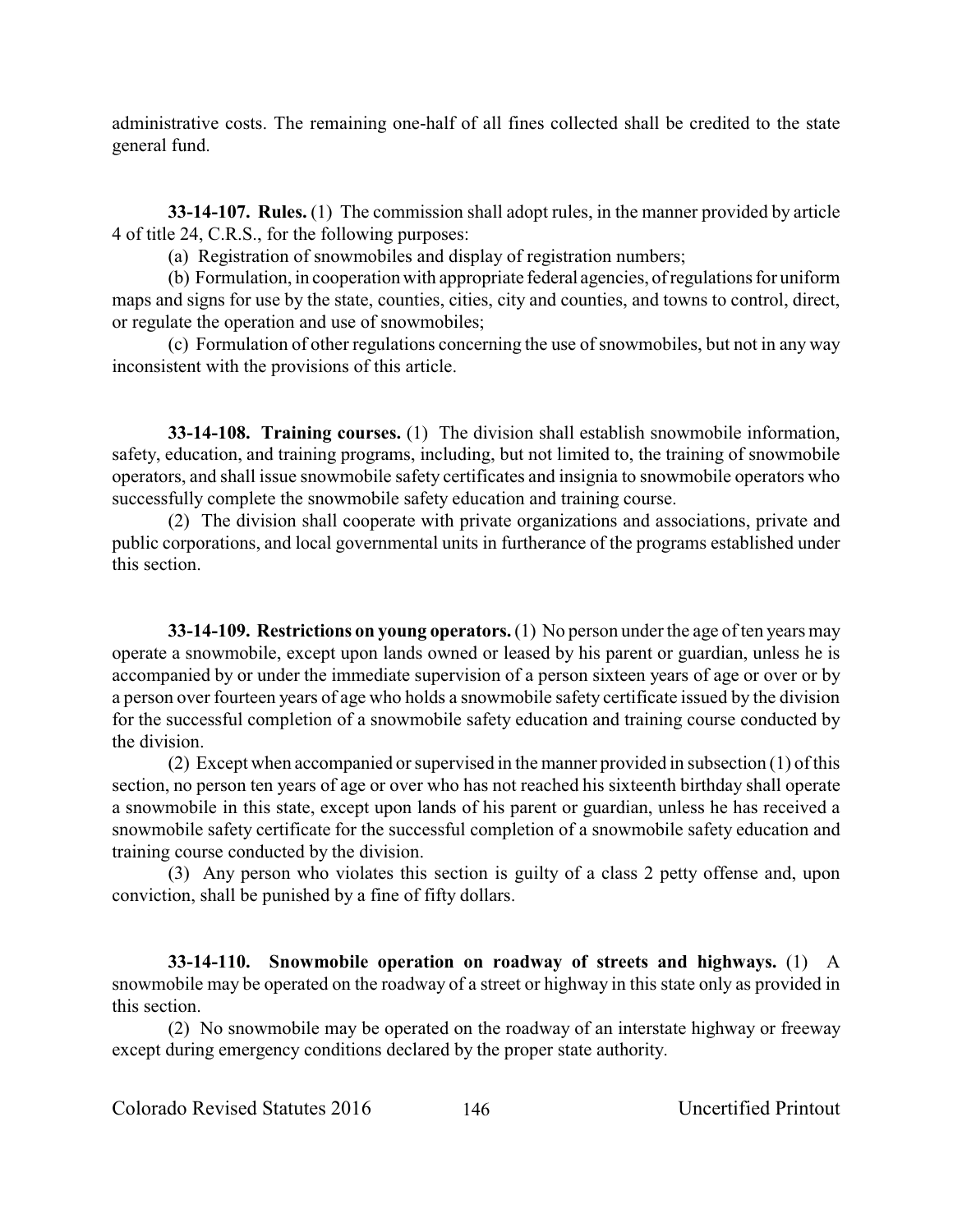(3) A snowmobile may be operated on other streets and highways under the following restrictions:

(a) To cross a street or highway in the manner provided in section 33-14-112;

(b) To traverse a bridge or culvert on such street or highway;

(c) During special snowmobile events lawfully conducted pursuant to the authority granted to local subdivisions in this article;

(d) During emergency conditions declared by proper state authority;

(e) On the roadway of streets and highways which are not maintained for winter motor vehicle traffic;

(f) When local subdivisions have authorized by ordinance or resolution the establishment of snowmobile routes to permit the operation of snowmobiles on city streets or county roads. No street or road which is part of the state highway system may be so designated.

(g) When crossing railroad tracks.

**33-14-111. Snowmobile operation on right-of-way of streets, roads, or highways.** (1) Except as provided in section 33-14-110 (2), no snowmobile shall be operated on the right-of-way of any interstate highway or freeway.

(2) (a) A snowmobile may be operated on the right-of-way of other roads, streets, and highways as far as practicable from the roadway thereof.

(b) When operating on the right-of-way of a road, street, or highway as authorized by this section during hours of darkness, a snowmobile shall be operated only in conformity with the flow of traffic on the nearest lane of the adjacent roadway.

(3) Any person who violates this section is guilty of a class 2 petty offense and, upon conviction, shall be punished by a fine of fifty dollars.

**33-14-112. Crossing roads, highways, and railroad tracks.** (1) The crossing of a road or highway by a snowmobile operator, when not prohibited by this article, shall be made only in accordance with the following provisions:

(a) The crossing shall be made at an angle of approximately ninety degrees to the direction of the highway and at a place where no obstruction prevents a quick and safe crossing.

(b) The snowmobile shall be brought to a complete stop before crossing the shoulder or, if none, the roadway, before proceeding.

(c) The operator shall yield the right-of-way to all motor vehicle traffic on such road or highway which constitutes an immediate hazard to such crossing.

(d) The crossing of a divided highway, when permitted under this article, shall be made only at an intersection of such highway with another road or highway.

(2) No snowmobile may be driven upon the right-of-way of any operating railroad, except for the crossing of the tracks at their intersection with a road or highway.

(3) Any person who violates this section is guilty of a class 2 petty offense and, upon conviction, shall be punished by a fine of fifty dollars.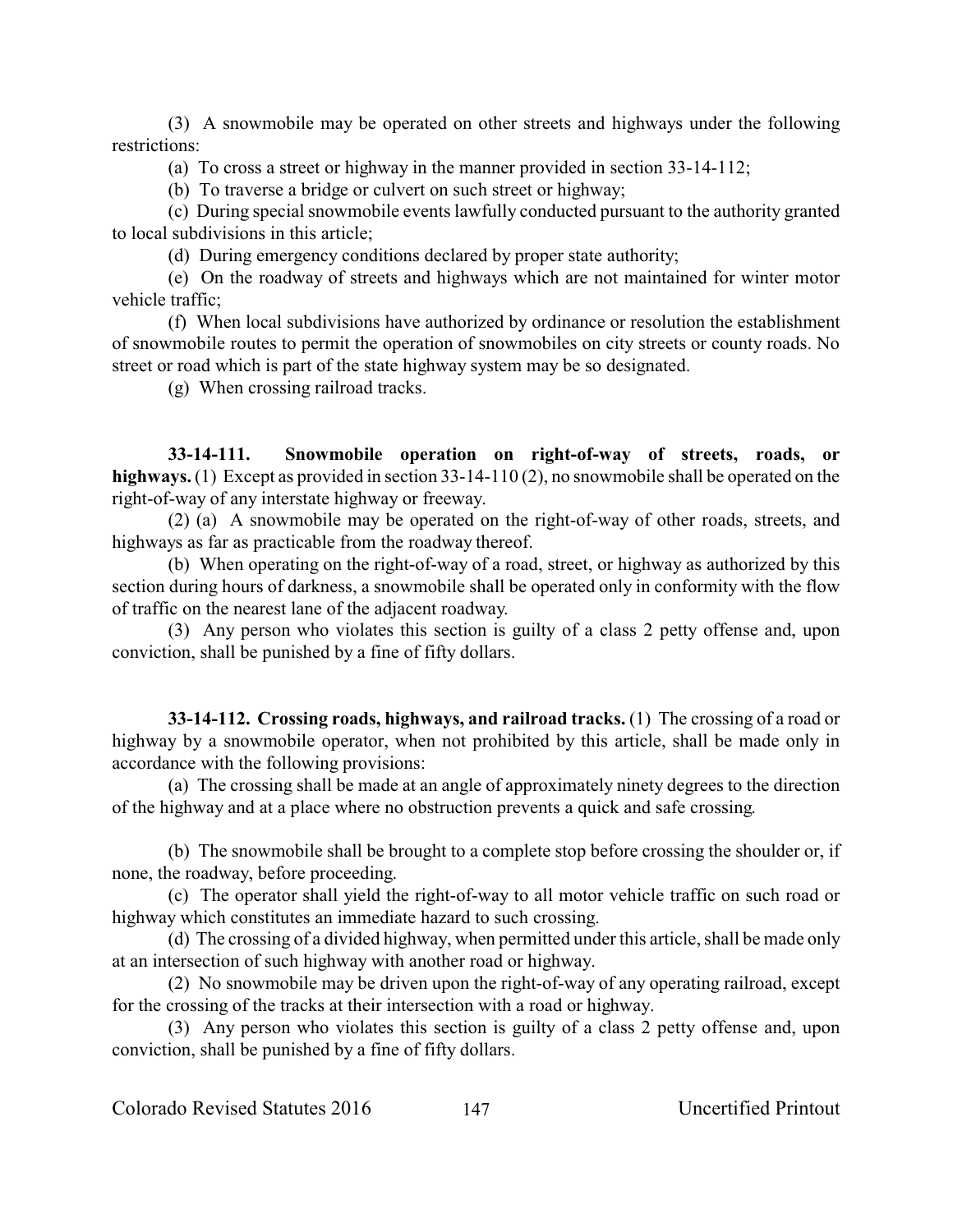**33-14-113. Operation of snowmobiles on private property.** No snowmobile shall be operated on private property other than that owned or leased by the operator or except when prior permission has been obtained from the owner, lessee, or agent of the owner or lessee. Any person who violates this section is guilty of a class 2 petty offense and, upon conviction, shall be punished by a fine of one hundred dollars.

**33-14-114. Required equipment - snowmobiles.** (1) No snowmobile shall be operated upon a public street or highway unless it is equipped with the following:

(a) While being operated between the hours of sunset and sunrise, at least one lighted head lamp and one lighted tail lamp, each of a minimum candlepower as prescribed by regulation of the division;

(b) Brakes and a muffler which conform to the standards prescribed by regulation of the division, which shall be applicable in all cases, except for snowmobiles being operated in organized races or similar competitive events held on private lands with the permission of the owner, lessee, or custodian of the land, on public lands and waters under the jurisdiction of the division with its permission, or on other public lands with the consent of the public agency owning the land.

(2) No person shall sell or offer for sale in this state any snowmobile that is not equipped pursuant to the provisions of this section.

(3) Any person who violates this section is guilty of a class 2 petty offense and, upon conviction, shall be punished by a fine of fifty dollars.

**33-14-115. Notice of accident.** (1) The operator of a snowmobile involved in an accident resultingin propertydamage of fifteen hundred dollars or more or injuries resulting in hospitalization or death, or some person acting for the operator, or the owner of the snowmobile having knowledge of the accident shall immediately, by the quickest available means of communication, notify an officer of the Colorado state patrol, the sheriff's office of the county wherein the accident occurred, or the office of the police department of the municipality wherein the accident occurred.

(2) Any law enforcement agency receiving a report of accident under this section shall forward a copy thereof to the division which shall compile statistics annually based upon such reports.

(3) Within forty-eight hours after an accident involving a snowmobile, the accident shall be reported to the Denver office of the division. The report shall be made on forms furnished by the division and shall be made by the owner of the vehicle or someone acting for him.

(4) Any person who violates subsection (1) or (3) of this section is guilty of a class 2 petty offense and, upon conviction, shall be punished by a fine of seventy-five dollars.

**33-14-116. Other operating restrictions.** (1) No person shall operate a snowmobile in a careless or imprudent manner without due regard for width, grade, corners, curves, or traffic of trails,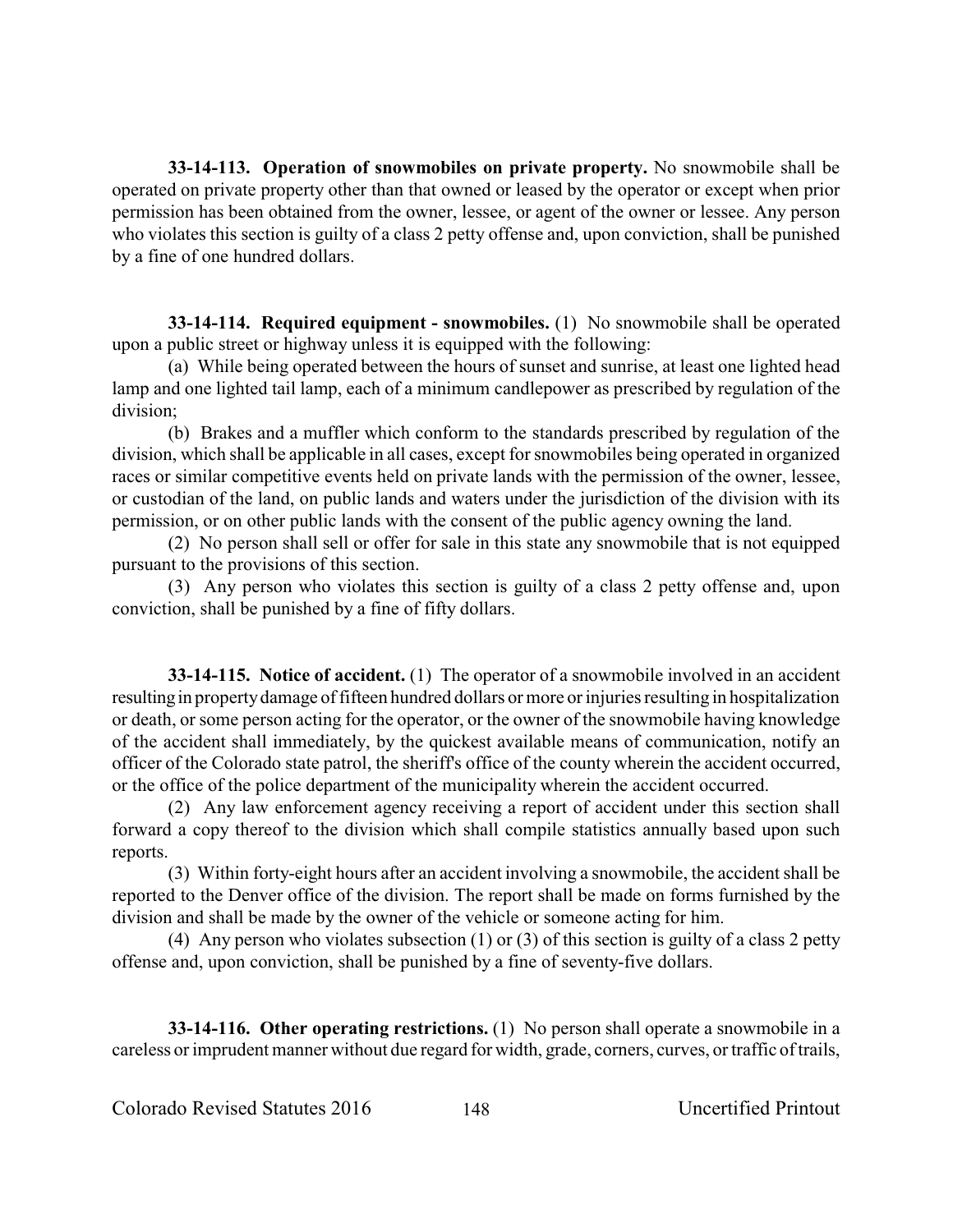the requirements of section 33-14-110 (3), and all other attendant circumstances.

(2) No person shall operate a snowmobile in such a manner as to indicate either a wanton or a willful disregard for the safety of persons or property.

(3) No person shall operate a snowmobile while under the influence of alcohol, a controlled substance, as defined in section 18-18-102 (5), C.R.S., or any other drug, or anycombination thereof, which renders the person incapable of the safe operation of a snowmobile.

(4) No owner shall permit such snowmobile, while under his control, to be operated in violation of the provisions of this article.

(5) Any person who violates subsection (1) of this section is guilty of a class 2 petty offense and, upon conviction, shall be punished by a fine of one hundred dollars.

(6) Any person who violates subsection (2) or (3) of this section is guilty of a misdemeanor and, upon conviction, shall be punished by a fine of not less than two hundred dollars nor more than one thousand dollars, or by imprisonment in the county jail for not more than one year, or by both such fine and imprisonment.

(7) Any person who violates subsection (4) of this section is guilty of a class 2 petty offense and, upon conviction, shall be punished by a fine of fifty dollars.

**33-14-117. Hunting, carrying weapons on snowmobiles - prohibitions.** (1) It is unlawful for any person to:

(a) Hunt any wildlife from a snowmobile;

(b) Operate or ride on any snowmobile with any firearm in his or her possession, unless such firearm is unloaded and enclosed in a carrying case or inserted in a scabbard, or with any bow unless it is unstrung or cased, but this paragraph (b) does not apply to any person to whom the division has issued a permit for the control of predators such as coyotes, foxes, bobcats, and the like;

(c) Pursue, drive, or otherwise intentionally disturb or harass any wildlife by use of a snowmobile, but this paragraph (c) shall not prevent any person from using a snowmobile to protect his crops and other property.

(2) Permits to use snowmobiles for the control of predators such as coyotes, foxes, bobcats, and the like may be issued by the division or its district wildlife managers at no charge to persons applying therefor whose purpose is to protect livestock and other wildlife.

(3) Any person who violates subsection (1) of this section is guilty of a class 2 petty offense and, upon conviction, shall be punished by a fine as follows:

(a) For a violation of paragraph (a) of subsection (1) of this section, two hundred dollars;

(b) For a violation of paragraph (b) of subsection (1) of this section, fifty dollars; and

(c) For a violation of paragraph (c) of subsection (1) of this section, two hundred dollars.

**33-14-118. Regulation by political subdivisions.** (1) Any county, city and county, city, or town acting by its governing body may regulate the operation of snowmobiles on public lands, waters, and property under its jurisdiction and on streets and highways within its boundaries by resolution or ordinance of the governing body and by giving appropriate notice thereof if such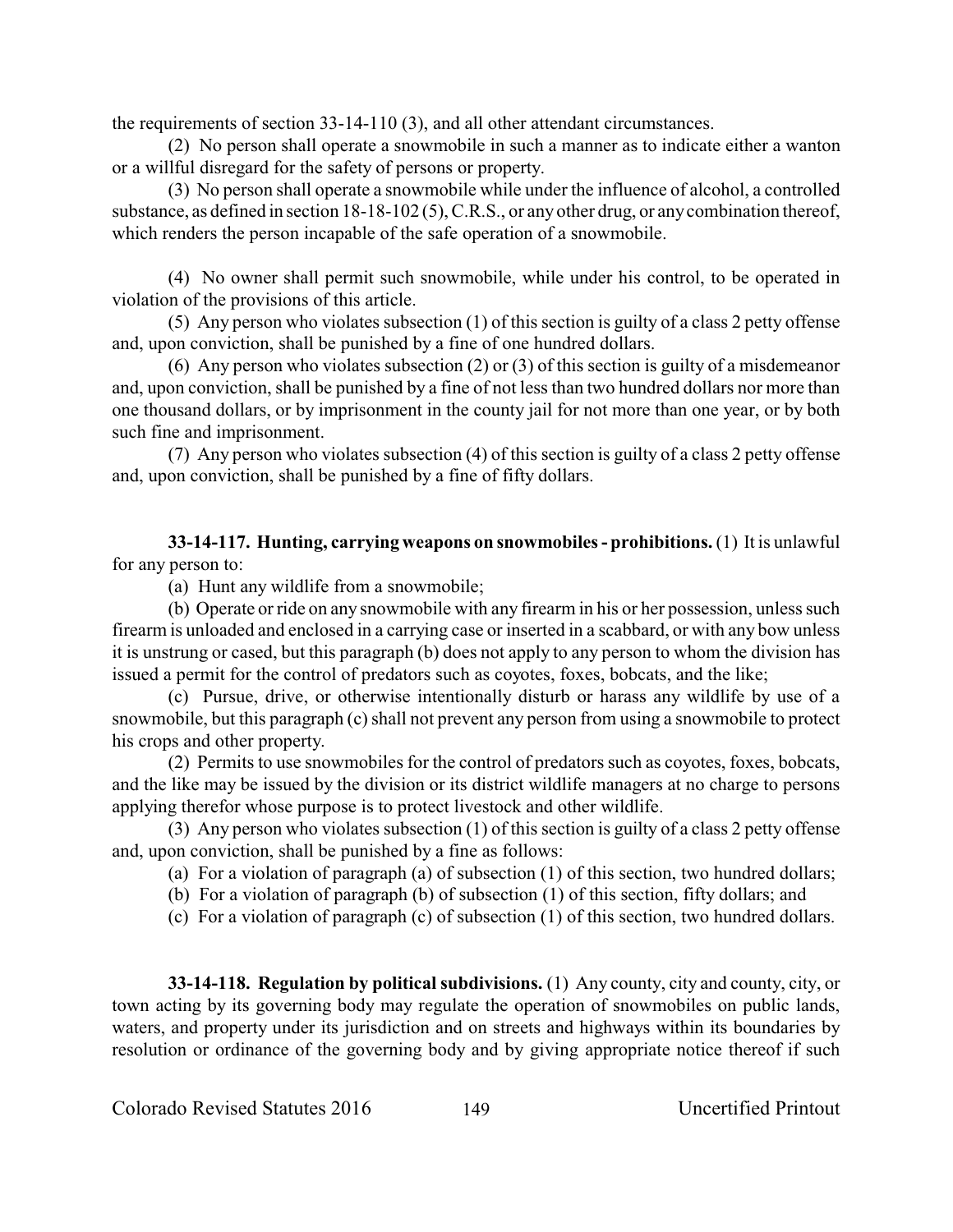regulation is not inconsistent with the provisions of this article and the rules and regulations promulgated pursuant thereto.

(2) No such political subdivision may adopt an ordinance which imposes a fee for the use of public land or water under the jurisdiction of any agency of the state or for the use of any access thereto owned by the state, county, city and county, city, or town; nor shall it require a snowmobile to be licensed or registered in such political subdivision.

**33-14-119. Enforcement - federal cooperation.** (1) Every parks and recreation officer, every peace officer of this state and its political subdivisions, and every person commissioned by the division shall have the authority to enforce the provisions of this article.

(2) The division, with the advice and consent of the commission, is authorized to enter into cooperative agreements with federal land management agencies for the purpose of regulating snowmobile use on federal lands.

## **33-14-120. Repeal of sections. (Repealed)**

## **ARTICLE 14.5**

## Off-highway Vehicles

**33-14.5-101. Definitions.** As used in this article, unless the context otherwise requires:

(1) "Dealer" means a person engaged in the business of selling off-highway vehicles at wholesale or retail in this state.

(2) "Direct services" includes, but is not limited to, the activities and expenses associated with law enforcement, capital equipment, rescue and first aid equipment, off-highway vehicle facilities, and division and contract services related to clearing parking lots and providing trail maintenance.

(3) "Off-highway vehicle" means any self-propelled vehicle which is designed to travel on wheels or tracks in contact with the ground, which is designed primarily for use off of the public highways, and which is generally and commonly used to transport persons for recreational purposes. "Off-highway vehicle" does not include the following:

(a) Vehicles designed and used primarily for travel on, over, or in the water;

- (b) Snowmobiles;
- (c) Military vehicles;
- (d) Golf carts;
- (e) Vehicles designed and used to carry individuals with disabilities;

Colorado Revised Statutes 2016 150 Uncertified Printout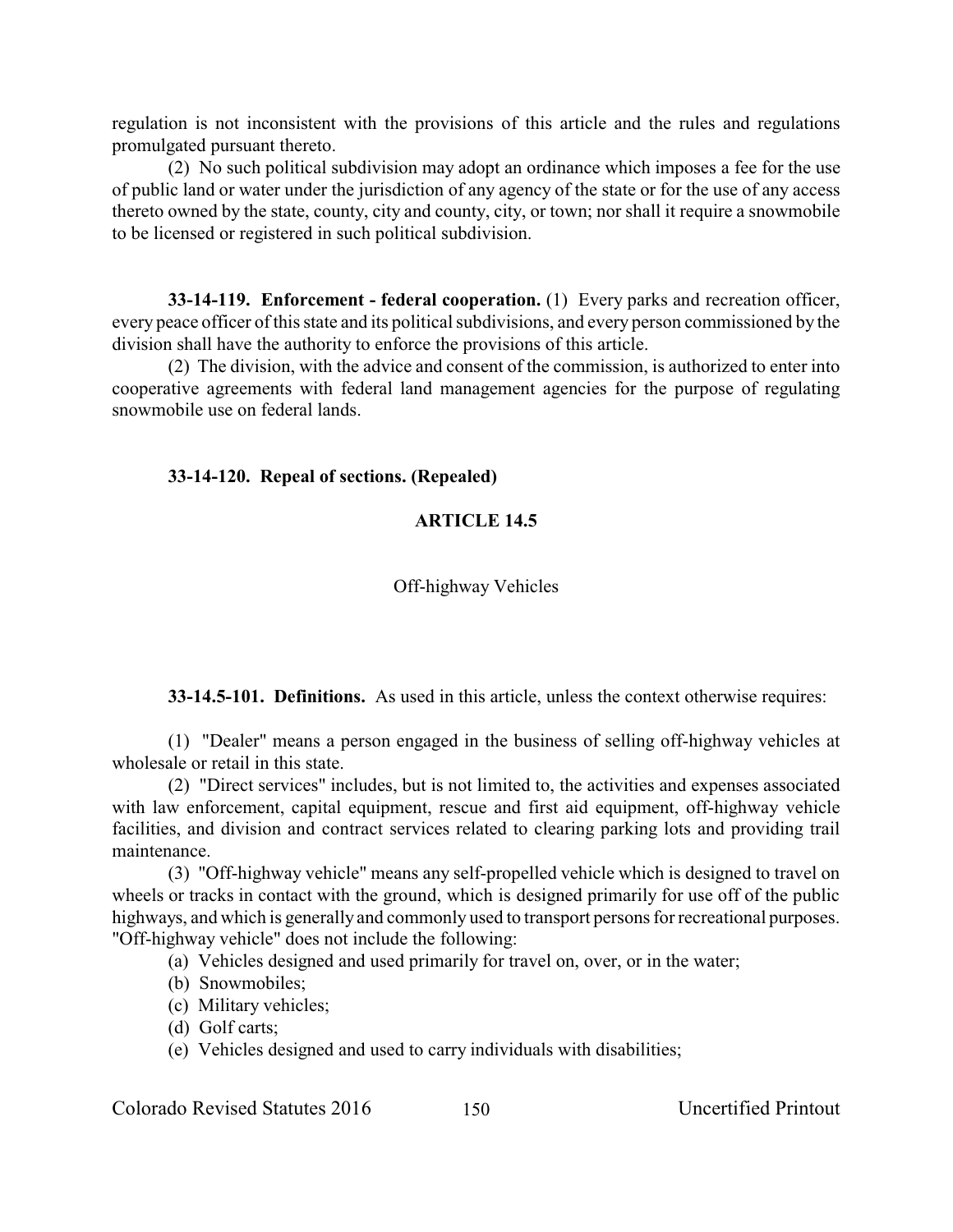(f) Vehicles designed and used specifically for agricultural, logging, or mining purposes; or

(g) Vehicles registered pursuant to article 3 of title 42, C.R.S.

(4) "Off-highwayvehicle route"means any road, trail, or wayowned or managed by the state or any agency or political subdivision thereof or the United States for off-highway vehicle travel.

(5) "Owner" means any person, other than a lienholder, having a property interest in an offhighway vehicle and entitled to the use and possession thereof.

(6) "Possession" means physical custody of an off-highway vehicle by any person or by any owner of a motor vehicle or trailer on or in which an off-highway vehicle is placed for the purpose of transport.

(7) "Staging area" means any parking lot, trail head, or other location to or from which any off-highway vehicle is transported by truck, trailer, or other motor vehicle so that it may be placed into operation or removed from operation. "Staging area" does not include any location to which an off-highwayvehicle is transported primarily for the purpose of service, maintenance, repair, storage, or sale.

**33-14.5-102. Off-highway vehicle registration - nonresident-owned or -operated offhighway vehicle permits - fees - applications - requirements - exemptions.** (1) (a) Except as provided in subsection (6) of this section, and except as provided for nonresident-owned and operated off-highway vehicles in subsection (9) of this section, no person shall operate, nor have in his or her possession at any staging area, any off-highway vehicle within the state unless such offhighway vehicle has been registered and numbered in accordance with the provisions of this article. The division is authorized to assign identification numbers and register off-highway vehicles.

(b) The division shall employ off-highway vehicle agents, including dealers and licensing agents serving as such for the division, for off-highway vehicle registration pursuant to section 33- 12-104. Upon receiving a registration application, an agent shall collect the fee specified pursuant to section 33-10-111 (5) and issue a temporary registration and shall forward the application to the division, which shall issue the registration. An agent may retain a commission of not in excess of one dollar, as authorized by the division, for each registration issued. Any dealer is authorized to issue a temporary registration when a person purchases an off-highway vehicle from such dealer.

(2) (a) Every dealer shall require a purchaser of an off-highway vehicle to complete a registration application and pay the registration fee before the vehicle leaves the dealer's premises, except for those off-highway vehicles purchased for use exclusively outside of this state.

(b) Each off-highway vehicle owned by a lessor for rental purposes shall be registered pursuant to this article upon the payment of a registration fee, as provided in paragraph (a) of subsection (3) of this section.

(3) (a) For each year, or portion thereof, beginning April 1 and ending the following March 31, the original and each renewal registration fee by an owner shall be the fee specified pursuant to section 33-10-111 (5).

(b) The fee for the replacement of a lost, mutilated, or destroyed registration certificate shall be the fee specified in section 33-12-101.

(4) (a) For each year, or portion thereof, beginning April 1 and ending the following March

Colorado Revised Statutes 2016 151 Uncertified Printout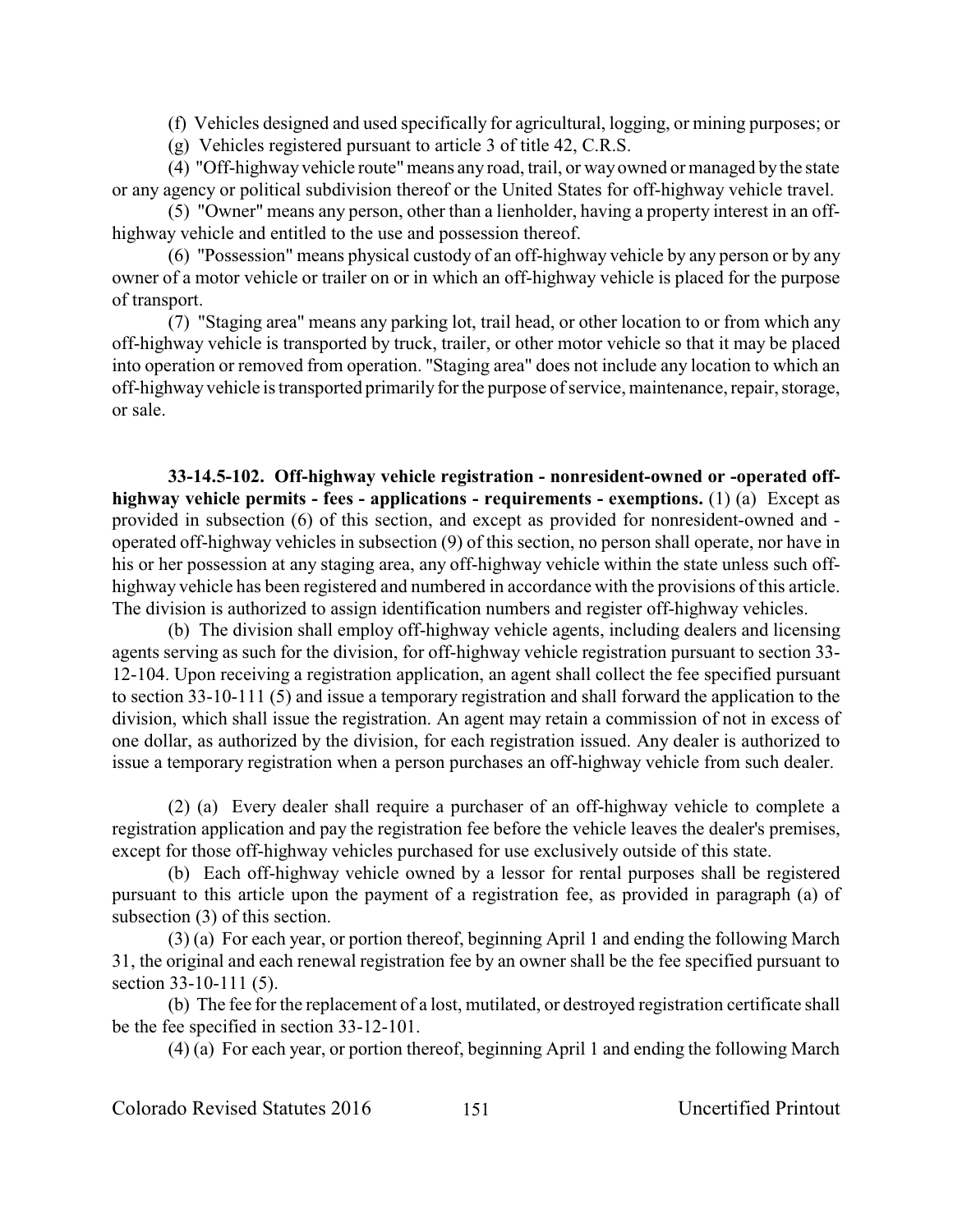31, for which such registration is made, the registration fee for all off-highway vehicles owned by a dealer or manufacturer and operated solely for demonstration or testing purposes shall be a fee specified pursuant to section 33-10-111 (5).

(b) Dealer and manufacturer registrations are not transferable and shall be distinguished from the registration required for owners.

(5) A registration certificate shall be issued without the payment of a fee for any off-highway vehicle owned by the state of Colorado or a political subdivision thereof upon application therefor.

(6) No registration under this article is required for any:

(a) Off-highway vehicle owned by any agency of the United States or another state or a political subdivision thereof when such ownership is clearly displayed on such vehicle;

(b) Off-highway vehicle owned by a resident of another state or country if such off-highway vehicle is covered by a valid license or registration of such other state or country and such offhighway vehicle has not been within this state for more than thirty consecutive days;

(c) Off-highway vehicle used strictly for agricultural purposes;

(d) Off-highway vehicle used strictly on private property;

(e) Off-highway vehicle operated in an organized competitive or noncompetitive event on publicly or privately owned or leased land; except that this exemption shall not apply unless the agency exercising jurisdiction over such land specifically authorizes the organized competitive or noncompetitive event;

(f) Off-highway vehicle used by a dealer or manufacturer, or an authorized designee thereof, for off-highway vehicle operator education or safety programs.

(7) Any person who operates an off-highway vehicle in violation of this section is guilty of a class 2 petty offense and, upon conviction, shall be punished by a fine of fifty dollars.

(8) Any dealer who does not comply with paragraph (a) of subsection (2) of this section is guilty of a class 2 petty offense and, upon conviction, shall be punished by a fine of one hundred dollars.

(9) (a) Notwithstanding the provisions of subsections (1) to (8) of this section, on and after April 1, 2000, no person shall operate, nor have in his or her possession at any staging area, any nonresident-owned or -operated off-highway vehicle within the state of Colorado unless such offhighway vehicle is covered by a valid license or registration of another state or country and such nonresident-owned or -operated off-highway vehicle has not been within this state for more than thirty consecutive days, or such nonresident-owned or -operated off-highway vehicle has been issued a permit pursuant to this subsection (9).

(b) The division is herebyauthorized to issue permits to nonresident-owned or -operated offhighway vehicles.

(c) (I) Nonresident off-highway vehicle permits shall be sold by the agents designated pursuant to section 33-12-104, and the fee for said permits shall be the fee provided pursuant to section 33-10-111 (5).

(II) Nonresident off-highway vehicle permits shall be valid for one year or until the following March 31, whichever comes first.

(III) The fee for the replacement of a lost, mutilated, or destroyed nonresident off-highway vehicle permit shall be the fee specified in section 33-12-101 for replacement of passes and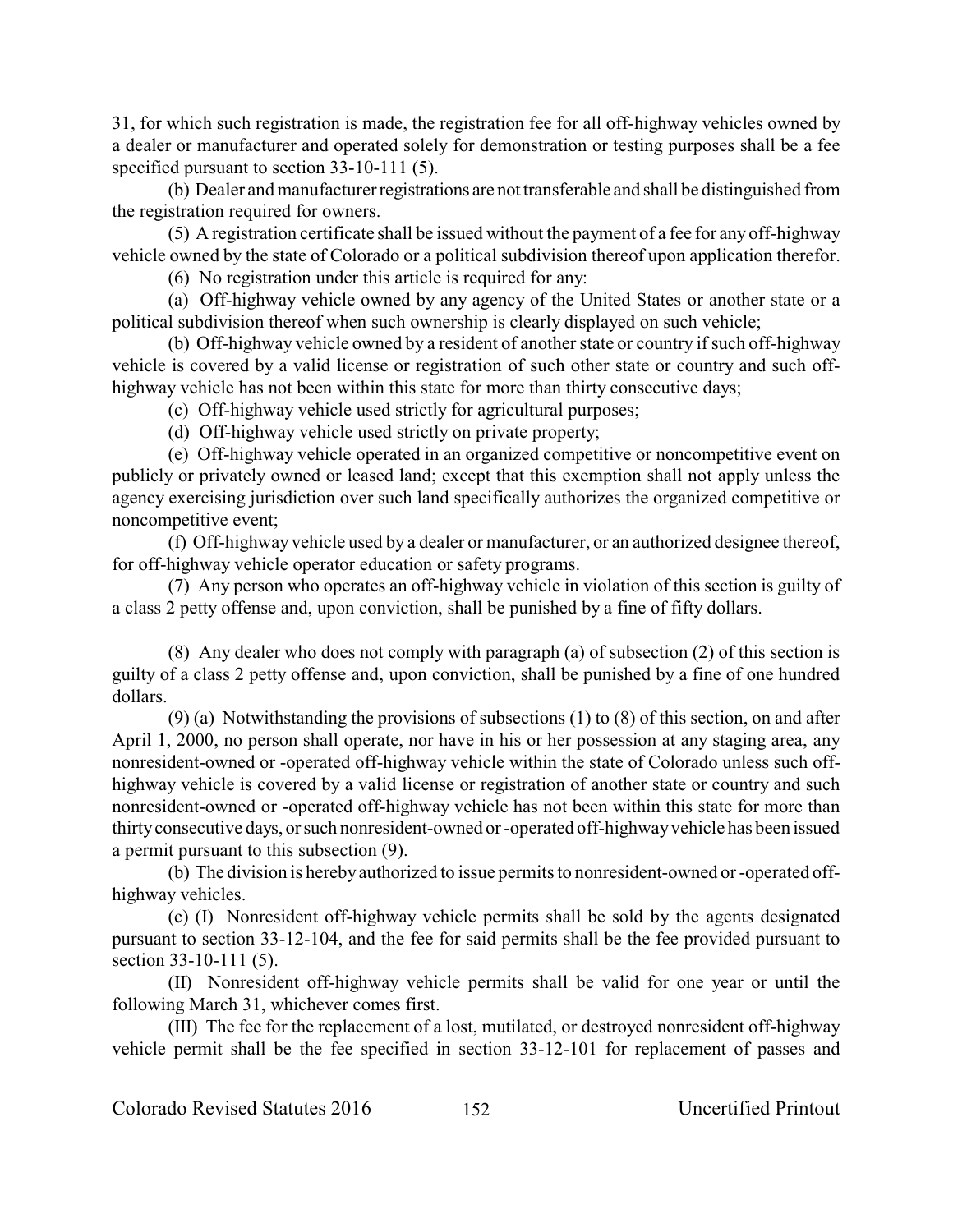registrations.

(d) Nonresident off-highway vehicle permits shall be displayed as required by the division.

(e) The following nonresident off-highway vehicles shall be exempt from the requirements of this subsection (9):

(I) Vehicles owned by the United States or another state or political subdivision thereof if such ownership is clearly displayed on such vehicles;

(II) Vehicles operated in an organized competitive or noncompetitive event on publicly or privately owned or leased land; except that this exemption shall not apply unless the agency exercising jurisdiction over such land specifically authorizes the organized competitive or noncompetitive event;

(III) Vehicles used strictly on private property.

(f) Any person who violates the provisions of this subsection (9) is guilty of a class 2 petty offense and, upon conviction thereof, shall be punished by a fine of thirty-five dollars.

**33-14.5-103. Proof of ownership for registration purposes.** (1) The division shall require proof of ownership for an off-highway vehicle prior to the initial registration required under this article, but the division shall not issue a certificate of title for the vehicle.

(2) The division shall keep a record of the manufacturer's numbers of all off-highway vehicles registered pursuant to this article and shall provide the department of revenue with a copy of said record monthly. The department of revenue shall maintain a computerized list of such record in order to aid in the recovery of stolen off-highway vehicles.

**33-14.5-104. Issuance of registration.** (1) (a) Upon the receipt of a sufficient application for registration of an off-highway vehicle, as required by section 33-14.5-102, the division shall assign a distinctive number to the vehicle and shall enter upon its records the registration of such offhighway vehicle under the distinctive number assigned to it pursuant to this section.

(b) A number assigned to an off-highway vehicle at the time of its original registration shall remain with the off-highway vehicle until such off-highway vehicle is destroyed, abandoned, or permanently removed from the state or until such registration number is changed or terminated by the division.

(2) The division shall, upon assignment of such number, issue and deliver to the owner a registration in such form as the division shall prescribe. In the event of the loss, mutilation, or destruction of any registration, the owner of the registered off-highway vehicle shall file a statement containing such facts as the division shall require for the issuance of a replacement registration, together with the fee specified in section 33-12-101.

(3) At the time of the original registration and at the time of each annual renewal thereof, the division shall issue to said registrant a validation decal indicating the distinctive number assigned to such vehicle, as provided in subsection (1) of this section, and the validity of the current registration and the expiration date thereof, which validation decal shall be affixed to the offhighway vehicle in such manner as the division may prescribe. Notwithstanding the fact that an offhighway vehicle has been assigned an identifying number, it shall not be considered as validly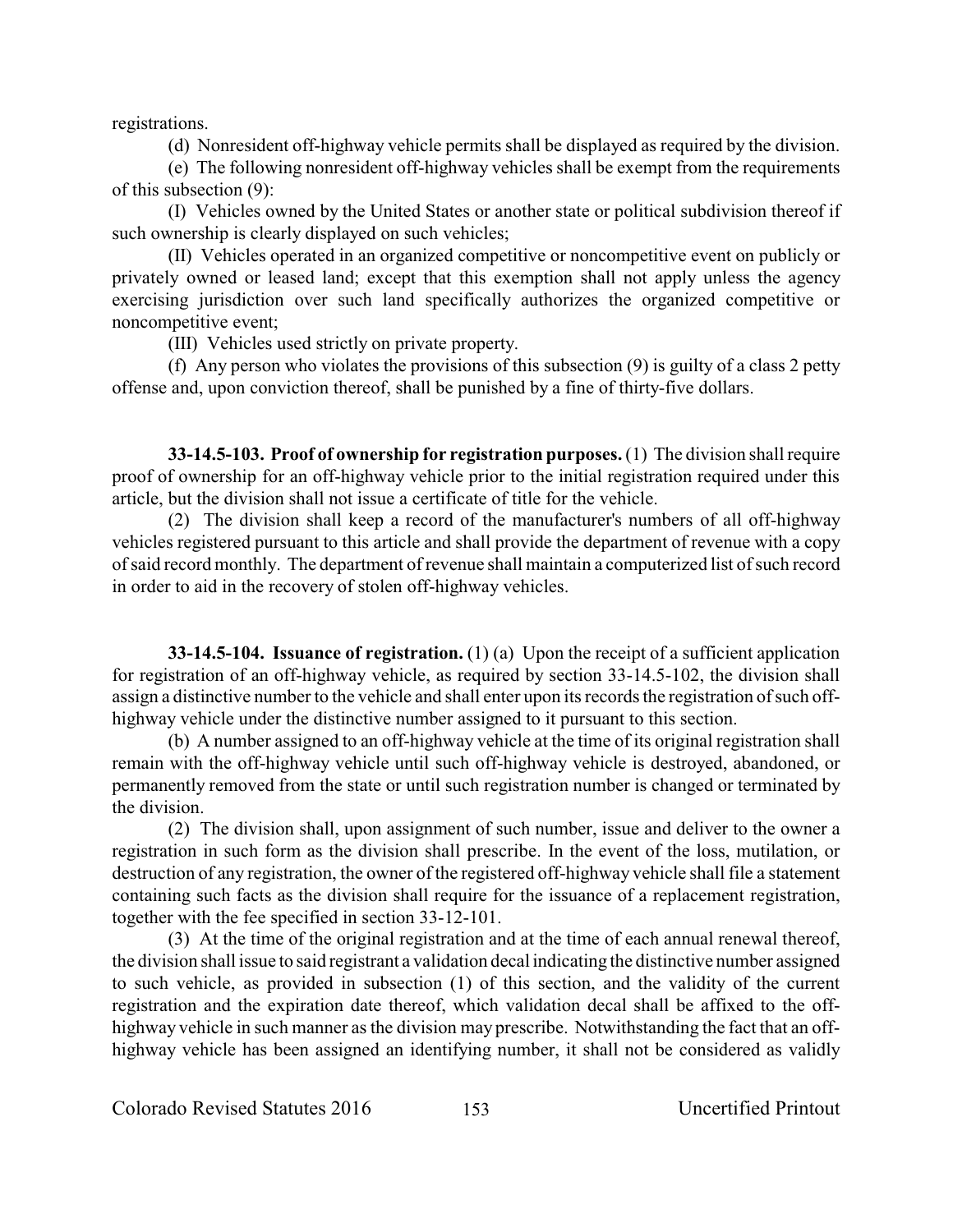registered within the meaning of this article unless a validation decal and current registration have been issued.

(4) In the event that an off-highway vehicle sought to be registered or reregistered does not comply with the provisions respecting equipment established by the regulations of the division, the division may deny the issuance of a current registration.

(5) The registration number assigned to an off-highway vehicle shall be displayed on the vehicle at all times in such manner as the division may, by regulation, prescribe.

(6) Every person, while operating an off-highway vehicle in this state which is required to be registered under this article, shall have on his person or in the off-highway vehicle the registration therefor and shall, upon demand of any peace officer authorized to enforce this article, produce for inspection the registration for such off-highway vehicle.

(7) (a) Any person who violates subsection (5) of this section is guilty of a class 2 petty offense and, upon conviction, shall be punished by a fine of twenty-five dollars.

(b) Any person who violates subsection (6) of this section is guilty of a class 2 petty offense and, upon conviction, shall be punished by a fine of fifty dollars.

**33-14.5-105. Transfer or other termination of ownership.** (1) If there is a change of ownership of an off-highway vehicle for which a registration has been issued, the new owner shall apply for a new registration from a dealer employed as a licensing agent or from the division. Such application shall set forth the original number issued and shall be accompanied by the old registration properly signed by the previous owner and by the required fee for registration, pursuant to section 33-10-111 (5).

(2) In the event that an off-highwayvehicle was purchased through a dealer, such application must be accompanied by a dealer's form, as prescribed by the division, numbered, completed, and signed by the dealer or his agent and by the new owner.

**33-14.5-106. Off-highway vehicle recreation fund - creation - use of moneys.** (1) All fees collected from the registration of off-highway vehicles and all fees collected from the sale of off-highwayuse permits, plus all interest earned on such moneys shall be credited to the off-highway vehicle recreation fund, which fund is hereby created, and shall be used for the administration of this article, for information and awareness on the availability of off-highway vehicle recreational opportunities, for the promotion of off-highway vehicle safety, for the establishment and maintenance of off-highwayvehicle routes, parking areas, and facilities, and for the purchase or lease of private land for the purposes of access to public land for uses consistent with the provisions of this article; however, any moneys collected in excess of four dollars per original or renewal registration shall be used exclusively for direct services and not administrative costs. The general assembly shall make annual appropriations from the off-highway vehicle recreation fund for the purposes enumerated in this subsection (1).

(2) All moneys collected for fines imposed pursuant to the provisions of this article shall be distributed as follows:

(a) One-half of such amount collected shall be transferred to the state treasurer for credit to

Colorado Revised Statutes 2016 154 Uncertified Printout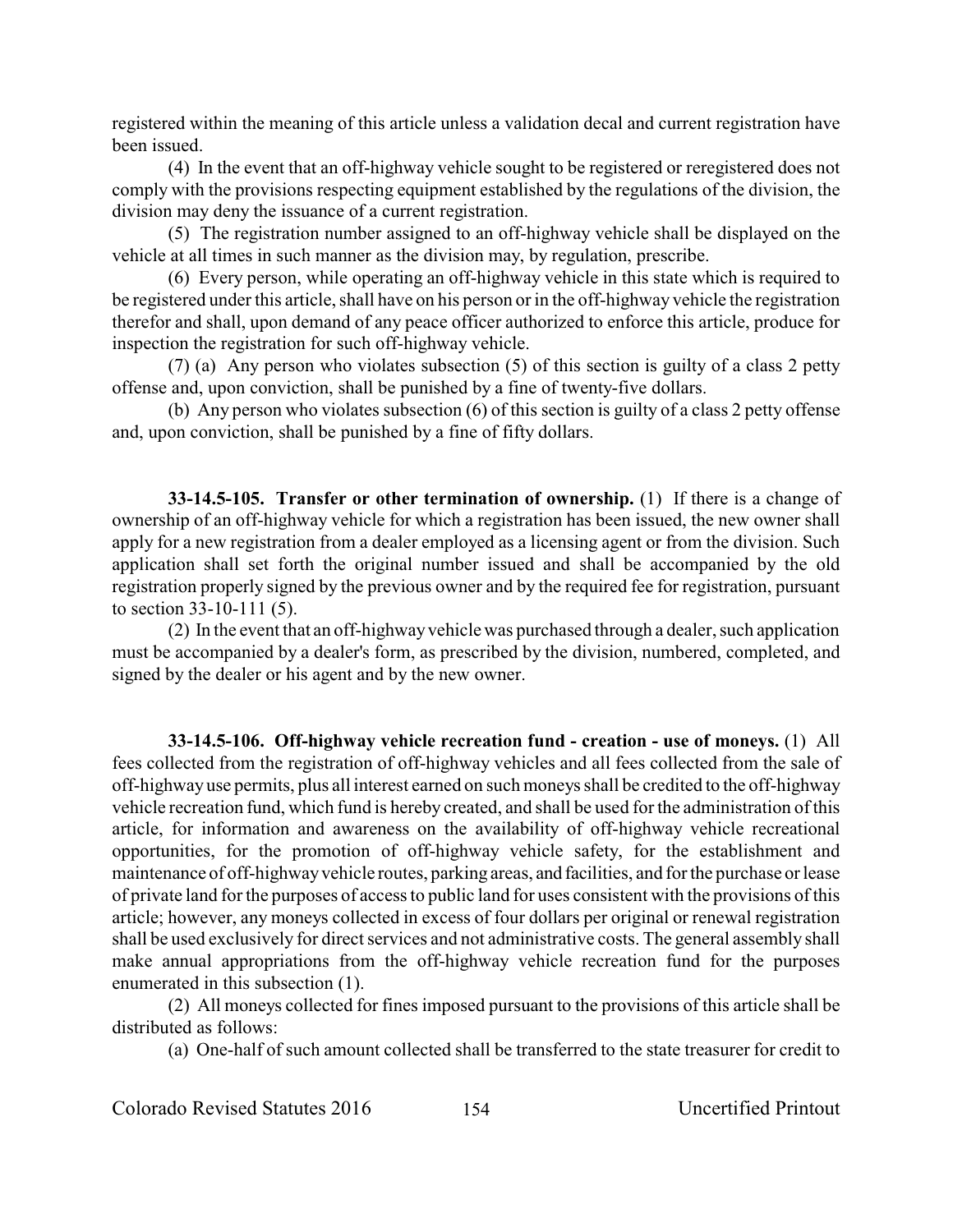the general fund; and

(b) One-half of such amount collected shall be distributed as follows:

(I) If the citing officer is a park officer, the amount shall be transferred to the state treasurer and credited to the off-highway vehicle recreation fund; or

(II) If the citing officer is a wildlife officer or special wildlife officer, the amount shall be transferred to the state treasurer and credited to the wildlife cash fund; or

(III) If the citing officer is any other peace officer, such amount shall be transferred to the treasurer of the local jurisdiction in which the violation occurred to be credited to the appropriate fund.

(3) Repealed.

**33-14.5-107. Rules.** (1) The commission shall adopt rules in the manner provided by article 4 of title 24, C.R.S., concerning the following:

(a) Registration of off-highway vehicles and display of registration numbers;

(b) Procedures and requirements to implement and administer the off-highway use permit program, including guidelines in connection with the exemptions therefrom;

(c) Formulation, in cooperation with appropriate federal agencies, of guidelines for uniform maps and signs for use by the state, counties, cities, city and counties, and towns to control, direct, or regulate the operation and use of off-highway vehicles;

(d) The use of off-highway vehicles, but such regulations shall not be inconsistent with the provisions of this article in any way.

**33-14.5-108. Off-highway vehicle operation prohibited on streets, roads, and highways.** (1) No off-highway vehicle may be operated on the public streets, roads, or highways of this state except in the following cases:

(a) When a street, road, or highway is designated open by the state or any agency or political subdivision thereof;

(b) When crossing streets or when crossing roads, highways, or railroad tracks in accordance with section 33-14.5-108.5;

(c) When traversing a bridge or culvert;

(d) During special off-highway vehicle events lawfully conducted pursuant to the authority granted to local political subdivisions in this article;

(e) During emergency conditions declared by the proper state or local authority;

(f) When local political subdivisions have authorized by ordinance or resolution the establishment of off-highway vehicle routes to permit the operation of off-highway vehicles on city streets or county roads, but no street or road which is part of the state highway system may be so designated;

(g) When using an off-highway vehicle for agricultural purposes;

(h) When authorized under subsection (3) of this section; and

(i) When a public utility, as defined in section 40-1-103 (1), C.R.S., or a cooperative electric association, as defined in section 40-9.5-102, C.R.S., or any agent thereof designated specifically for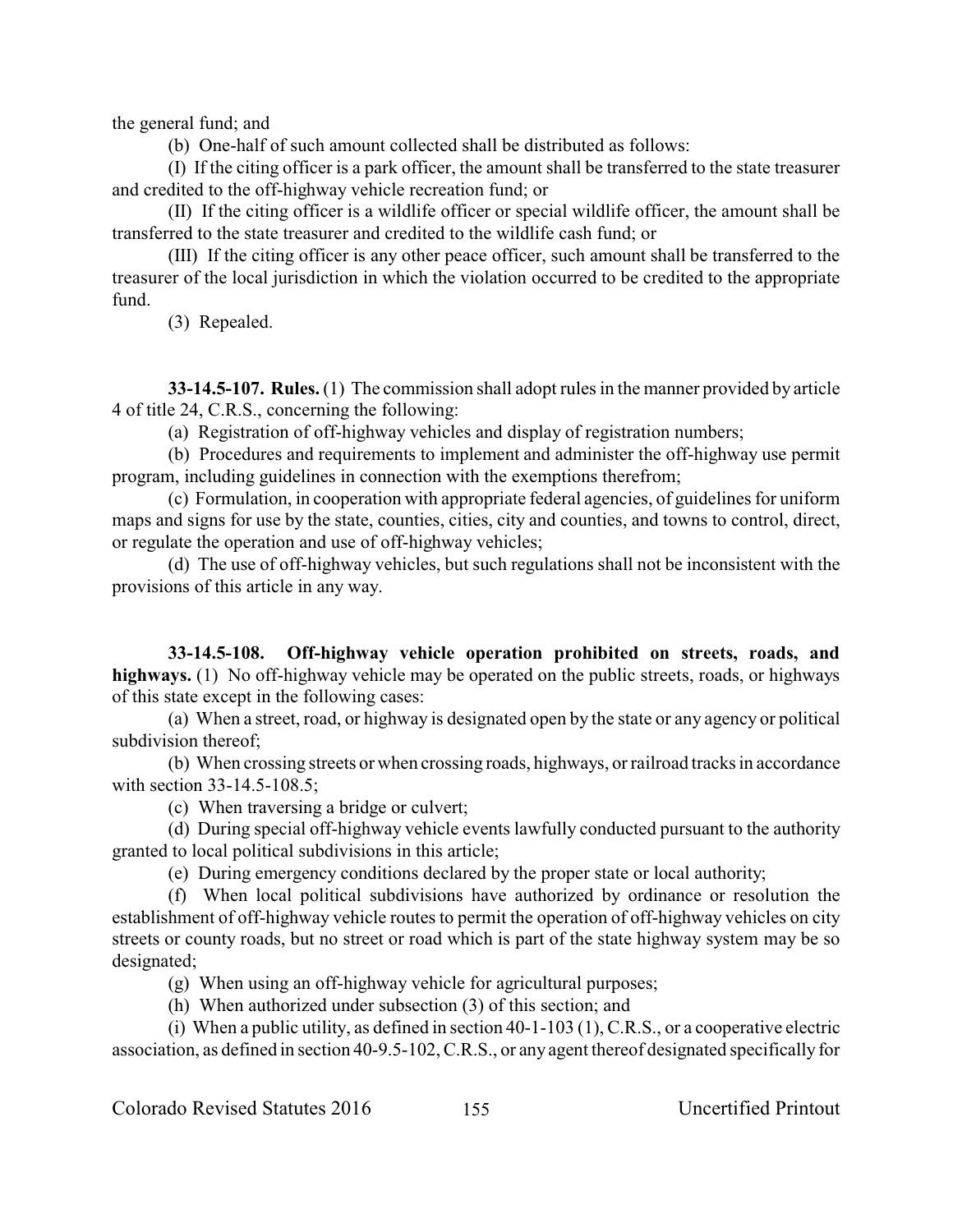the purpose of meter reading or repair, is using an off-highway vehicle for business purposes.

(2) Any person who violates subsection (1) of this section is guilty of a class 2 petty offense and, upon conviction, shall be punished by a fine of fifty dollars.

(3) (a) Except as otherwise provided in paragraph (d) of this subsection (3), it is unlawful for a person to operate a motor vehicle on any federal public land, trail, or road unless the federal public land, trail, or road is signed or otherwise authorized for such use. A peace officer shall not enforce this paragraph (a) within an administrative unit of federal public land until the controlling land management agency identifies whether a route is available for motorized travel by maps, route markers, or signs that are available to the public and provide information to determine whether the route is authorized. Except for violations occurring within a federal wilderness area, a person who violates this paragraph (a) is guilty of a misdemeanor and, upon conviction thereof, shall be punished by a fine of one hundred dollars. A person who violates this paragraph (a) within a federal wilderness area is guilty of a misdemeanor and, upon conviction thereof, shall be punished by a fine of two hundred dollars.

(b) A person is guilty of a misdemeanor and, upon conviction thereof, shall be punished by a fine of one hundred fifty dollars if the person, without authorization, takes either of the following actions with regard to a sign located on federal public land that affects whether motor vehicle travel is or purports to be authorized:

(I) Removes, defaces, or destroys such a sign that was installed by the controlling land management agency; or

(II) Installs such a sign.

(c) A peace officer may enforce this subsection (3).

(d) (I) The prohibition and penalties expressed in paragraphs (a) and (b) of this subsection (3) do not apply to a peace officer in the performance of his or her official duties, a person acting at the direction of a peace officer, or a person otherwise authorized to operate a motor vehicle on the federal public land, trail, or road by legal right or by permission of the controlling land management agency, including administrative and emergency access, facility maintenance, ski area operations, oil and gas operations, logging operations, and motor vehicle use that is authorized under permits, including for special events, recreational uses, firewood gathering, and livestock operations and activities.

(II) Nothing in this subsection (3) affects any authority that the parks and wildlife commission has pursuant to law other than this subsection (3) to regulate motor vehicle travel on lands subject to the commission's jurisdiction.

**33-14.5-108.5. Crossing roads, highways, and railroad tracks.** (1) The driver of an offhighway vehicle may directly cross a roadway, including a state highway, at an at-grade crossing to continue using the off-highway vehicle on the other side.

(2) A person shall not cross a highway while driving an off-highway vehicle unless the crossing is made in accordance with the following:

(a) The crossing must be made at an angle of approximately ninety degrees to the direction of the highway and at a place where no obstruction prevents a quick and safe crossing.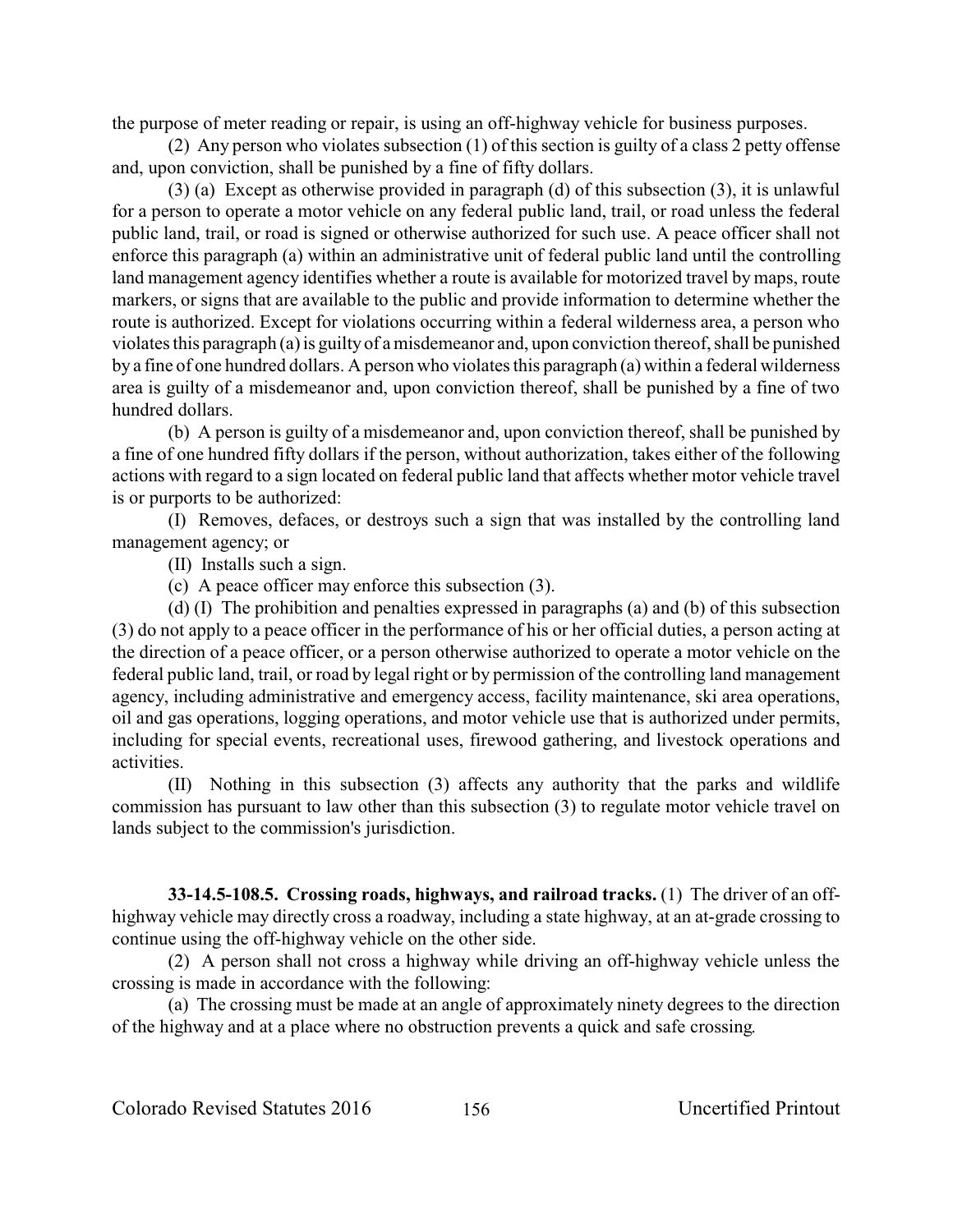(b) The off-highway vehicle must be brought to a complete stop before crossing the shoulder or, if none, the roadway before proceeding.

(c) The driver must yield the right-of-way to all motor vehicle traffic on the roadway that constitutes an immediate hazard to the crossing.

(d) A driver of an off-highway vehicle must cross a divided highway at an intersection of the highway with another road or highway.

(3) A person who violates this section is guilty of a class 2 petty offense and, upon conviction, shall be punished by a fine of fifty dollars.

**33-14.5-109. Required equipment - off-highway vehicles.** (1) No off-highway vehicle shall be operated upon public land unless it is equipped with the following:

(a) At least one lighted head lamp and one lighted tail lamp, each having the minimum candlepower prescribed by regulation of the division while being operated between the hours of sunset and sunrise;

(b) Brakes and a muffler and spark arrester which conform to the standards prescribed by regulation of the division, which shall be applicable in all cases except for off-highway vehicles being operated in organized competitive events held on private lands with the permission of the landowner, lessee, or custodian of the land, on public lands and waters under the jurisdiction of the division with its permission, or on other public lands with the consent of the public agency owning the land.

(2) A person who violates subsection (1) of this section is guilty of a class 2 petty offense and, upon conviction, shall be punished by a fine of fifty dollars; except that the fine for a violation relating to a spark arrester is one hundred fifty dollars.

**33-14.5-110. Regulation by political subdivisions.** (1) (a) Except as provided in paragraph (b) of this subsection (1), any county, city and county, city, or town acting by its governing bodymay regulate the operation of off-highway vehicles on public lands, waters, and property under its jurisdiction and on streets and highways within its boundaries by resolution or ordinance of the governing body and bygiving appropriate notice ofthe regulation if the regulation is not inconsistent with this article and the rules promulgated under this article.

(b) (I) Notwithstanding the requirement that its ordinance or resolution not be inconsistent with this article or a rule promulgated under this article, a county, city and county, city, or town may require the driver who is driving an off-highway vehicle on a street, road, or highway within the jurisdiction of the county, city and county, city, or town to:

- (A) Have a driver's license; or
- (B) Carry liability insurance.

(II) Notwithstanding subparagraph (I) of this paragraph (b), a county, city and county, city, or town does not have authority to require a driver to have a driver's license or carry liability insurance under the circumstances described in section 33-14.5-108 (1) (a) to (1) (e) and (1) (g) to (1) (i).

(2) No county, city and county, city or town acting by its governing body may adopt an

Colorado Revised Statutes 2016 157 Uncertified Printout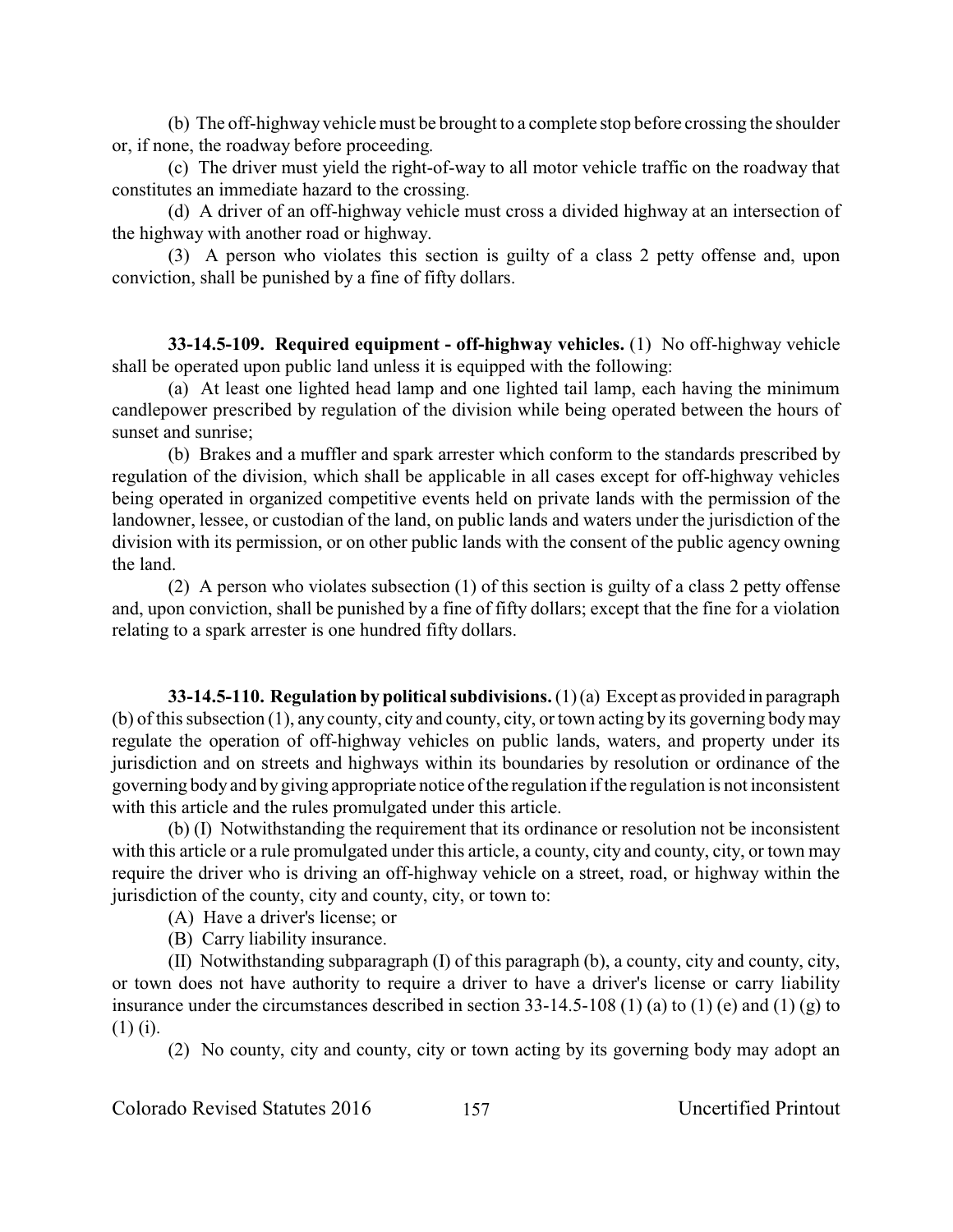ordinance which imposes a fee for the use of public land or water under the jurisdiction of any agency of the state or for the use of any access thereto owned by the county, city and county, city, or town; nor shall it require an off-highway vehicle to be licensed or registered in such political subdivision.

(3) For a city or town to regulate the crossing of a state highway under the jurisdiction of the Colorado department of transportation, the city or town must request in writing that the regional office of the department approve the regulation. The regional office shall not unreasonablywithhold approval. If the regional office does not approve or deny the request within sixty days after received, the request is deemed approved.

**33-14.5-111. Enforcement - federal, state, and local cooperation.** (1) Every parks and recreation officer, every peace officer of this state and its political subdivisions, and every person commissioned by the division has the authority to enforce the provisions of this article.

(2) The division is authorized to enter into cooperative agreements with federal land management agencies for the purpose of regulating off-highway vehicle use on federal lands.

**33-14.5-112. Off-highway use permit - fees - applications - requirements exemptions.** (1) (a) No later than January 1, 1990, the division of parks and recreation shall devise a plan for implementation of the off-highway use permit program.

(b) On and after January 1, 1991, the owner of every vehicle required to be registered pursuant to article 3 of title 42, C.R.S., and the owner or operator of every motor vehicle and offhighway vehicle from another state or country, when such vehicle is being used for recreational travel upon designated off-highway vehicle routes, shall obtain and display on such vehicle an offhighway use permit.

(2) Off-highway use permits shall be sold by the agents referred to in section 33-12-104, and the fee for said permits shall be the fee provided pursuant to section 33-10-111 (5).

(3) Off-highway use permits, when issued on April 1, shall be valid for a one-year period, which runs from April 1 through the following March 31. All permits issued during the year at any time after April 1 shall expire on the following March 31.

(4) Off-highway use permits shall be displayed as required by the division.

(5) The following vehicles shall be exempt from the requirements of this section:

(a) Vehicles owned by the United States or another state or political subdivision thereof if such ownership is clearly displayed on such vehicles;

(b) Vehicles operated in an organized competitive or noncompetitive event on publicly or privately owned or leased land; except that this exemption shall not apply unless the agency exercising jurisdiction over such land specifically authorizes the organized competitive or noncompetitive event;

(c) Vehicles operated on public land for purposes other than recreational use, which purposes shall include but not be limited to logging, mining, grazing of livestock, firewood-cutting, and the taking of trees for noncommercial purposes.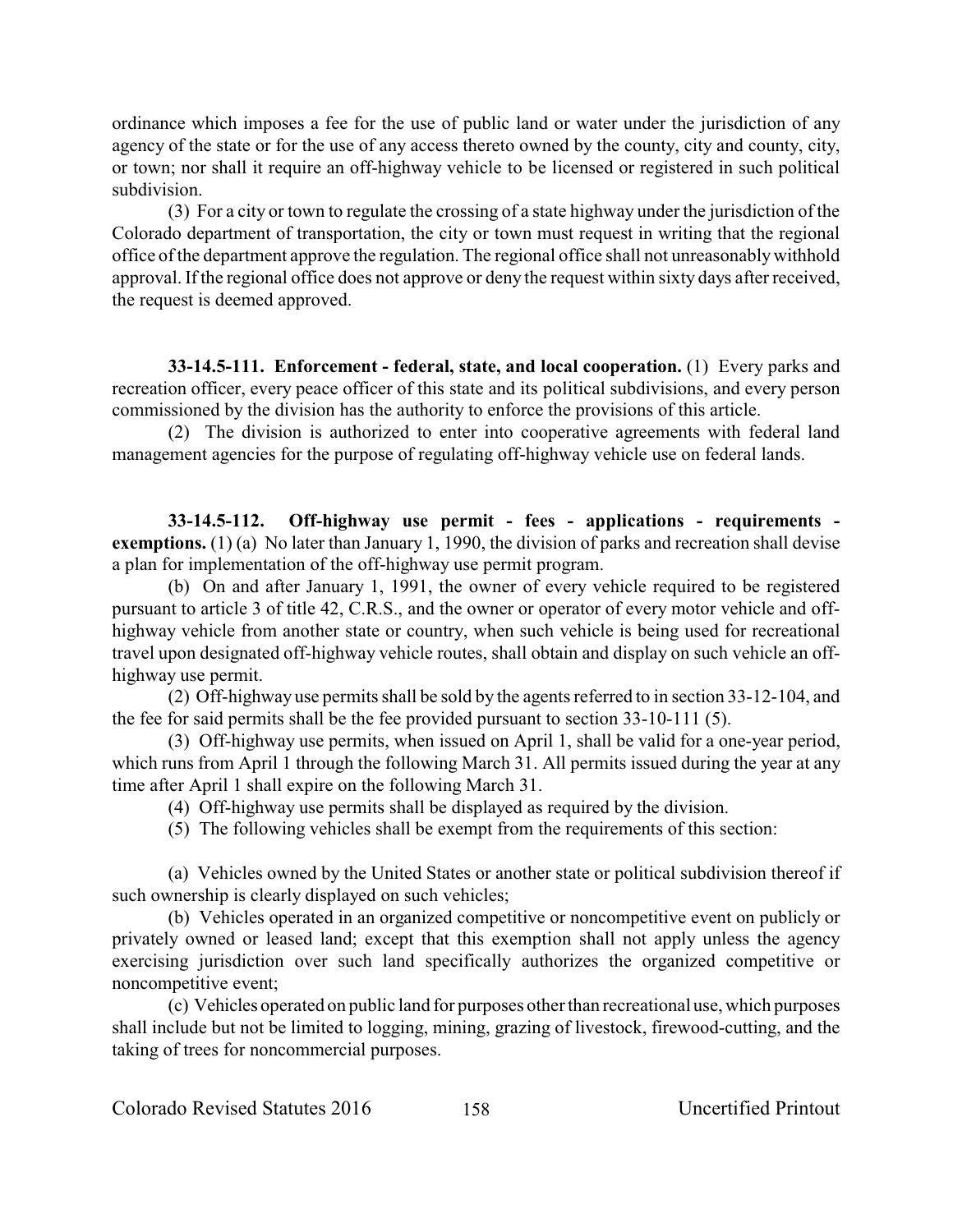(6) Any person who violates paragraph (b) of subsection (1) of this section is guilty of a class 2 petty offense and, upon conviction, shall be punished by a fine of fifty dollars.

**33-14.5-113. Notice of accident.** (1) The operator of an off-highway vehicle involved in an accident resulting in property damage of fifteen hundred dollars or more or injuries resulting in hospitalization or death, or some person acting for the operator, or the owner of the off-highway vehicle having knowledge of the accident shall immediately, by the quickest available means of communication, notify an officer of the Colorado state patrol, the sheriff's office of the county wherein the accident occurred, or the office of the police department of the municipality wherein the accident occurred.

(2) Any law enforcement agency receiving a report of accident under this section shall forward a copy thereof to the division, which shall compile statistics annually based upon such reports.

(3) Within forty-eight hours after an accident involving an off-highwayvehicle, the accident shall be reported to the Denver office of the division. The report shall be made on forms furnished by the division and shall be made by the owner or operator of the vehicle or someone acting for the owner or operator.

(4) Any person who violates subsection (1) or (3) of this section is guilty of a class 2 petty offense and, upon conviction, shall be punished by a fine of seventy-five dollars.

## **ARTICLE 15**

Law Enforcement and Penalties - Parks and Outdoor Recreation

**33-15-101. Powers of officers.** (1) Every peace officer, as defined in section 33-10-102 (17), has the authority to enforce this article and shall assist parks and recreation officers in the enforcement of articles 10 to 15 and 32 of this title and the rules of the commission adopted pursuant thereto. Each such officer has the full power and authority to arrest any person who such officer has probable cause to believe is guilty of a violation of articles 10 to 15 or 32 of this title or any rule adopted pursuant thereto, and, in accordance with the constitutions and laws of the United States and the state of Colorado, to open, enter, and search all places of concealment including motor vehicles and vessels and all other places as provided by law where such officer has probable cause to believe evidence relating to a violation of this title is to be found and to seize the same.

(2) When the public health, safety, welfare, or necessity requires, any officer having the power to enforce the provisions of articles 10 to 15 and 32 of this title shall have the authority to make use of any motor vehicle or other means of transportation, whether privately or publicly owned, to aid such officer in the performance of such officer's duties. In such a case, payment of

Colorado Revised Statutes 2016 159 Uncertified Printout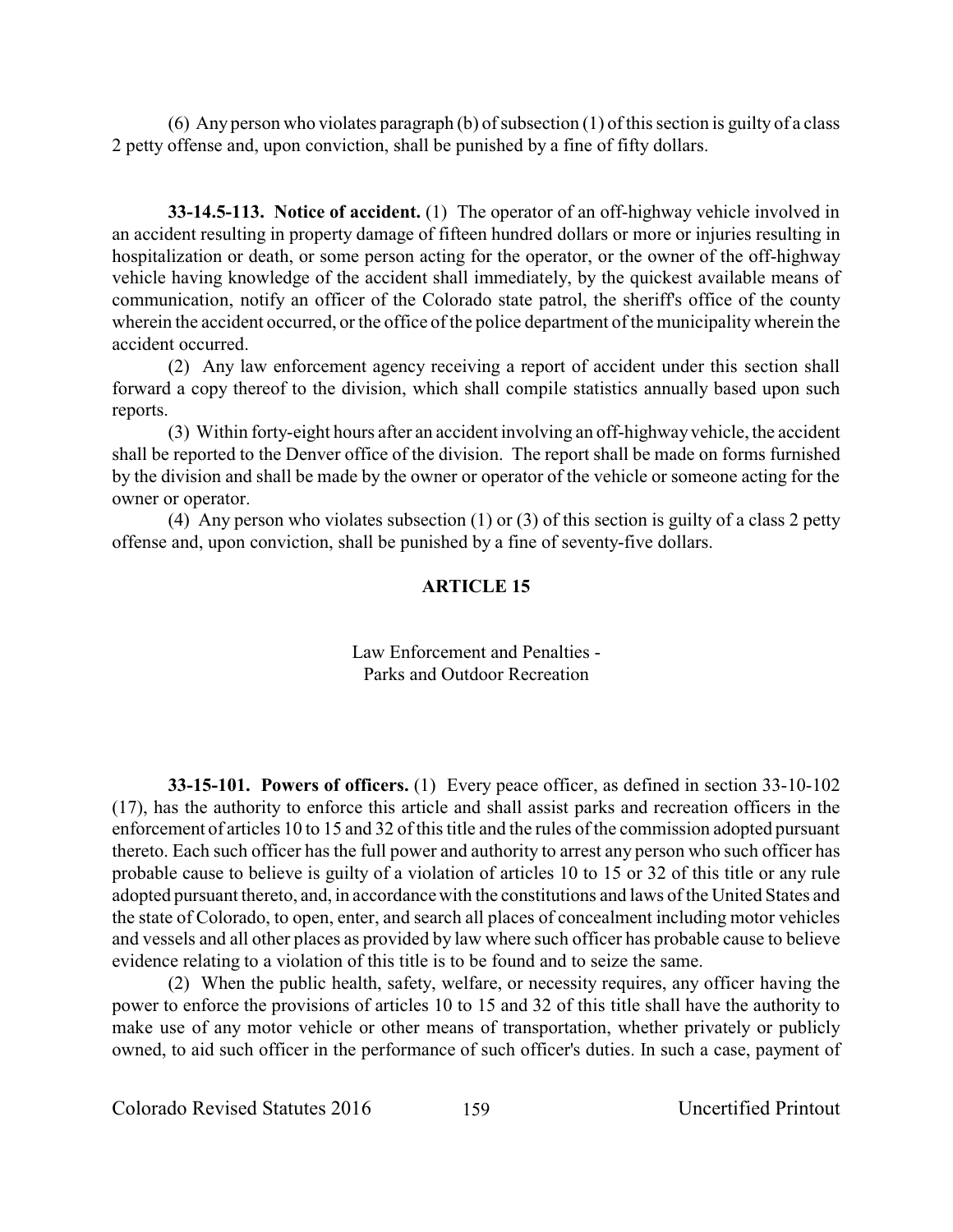reasonable compensation shall be made for the use of such motor vehicle or other means of transportation. Any person who refuses to comply with the provisions of this subsection (2) is guilty of a class 2 petty offense and, upon conviction thereof, shall be punished by a fine of fifty dollars.

**33-15-102. Imposition of penalty - procedures.** (1) Any person who violates any of the provisions of articles 10 to 15 or 32 of this title or any rule of the commission that does not have a specific penalty listed is guilty of a class 2 petty offense and, upon conviction, shall be punished by a fine of fifty dollars.

(2) At the time that any person is charged with violating any petty offense or misdemeanor provisions of articles 10 to 15 or 32 of this title or any rule of the commission, the officer shall issue a summons and complaint to the alleged offender or, in the case of a violation for which a fine of a fixed amount is prescribed, may give the alleged offender an opportunity to voluntarily pay the fine and surcharge in the form of a penalty assessment. Penalty assessments shall not be issued for violations for which minimum and maximum fines have been established. The penalty assessment notice given to the alleged offender shall contain the information required in and be in the form of a summons and complaint and shall specify in dollars the amount of the penalty to be assessed for the alleged offense and the amount of the surcharge to be collected pursuant to section 24-33.5- 415.6, C.R.S. If the alleged offender accepts such notice and pays the fine and surcharge entered thereon to the division within twenty days of issuance of the notice, such acceptance and payment shall constitute an acknowledgment of guilt by such person of the violation set forth in the penalty assessment notice. Any person who accepts a penalty assessment notice but who does not furnish satisfactory evidence of identity or who the officer has reasonable and probable grounds to believe will disregard a written promise to pay the specified fine and surcharge may be taken by the officer to the nearest known post-office facility and be required to remit the amount of the specified fine and surcharge to the division immediately by mail in United States currency or other legal tender or by money order or personal check. Refusal or inability to remit the specified fine and surcharge bymail when required shall constitute a refusal to accept a penalty assessment notice. Checks tendered by the violator to and accepted by the division and on which payment is received by the division shall be deemed sufficient receipt. If the fine and surcharge are not so paid, then the officer who issued the penalty assessment notice shall docket the summons and complaint with a court of competent jurisdiction for appearance by the person to answer the charges therein contained at such time and place as is specified in the summons and complaint.

**33-15-103. Disposition of fines - notice of court decisions.** (1) (a) All moneys collected for fines under this article and articles 10 to 13 and 32 of this title, either by payment of a penalty assessment or assessed by a court upon conviction, shall be transmitted to the state treasurer, who shall credit such moneys to the parks and outdoor recreation cash fund; except that, when an arrest has been made or the citation for anyoffense, including those committed under article 14 of this title, has been issued by a wildlife officer of the division of parks and wildlife, all moneys collected for the fine shall be transmitted to the state treasurer, who shall credit one-half to the wildlife cash fund and one-half to the general fund.

Colorado Revised Statutes 2016 160 Uncertified Printout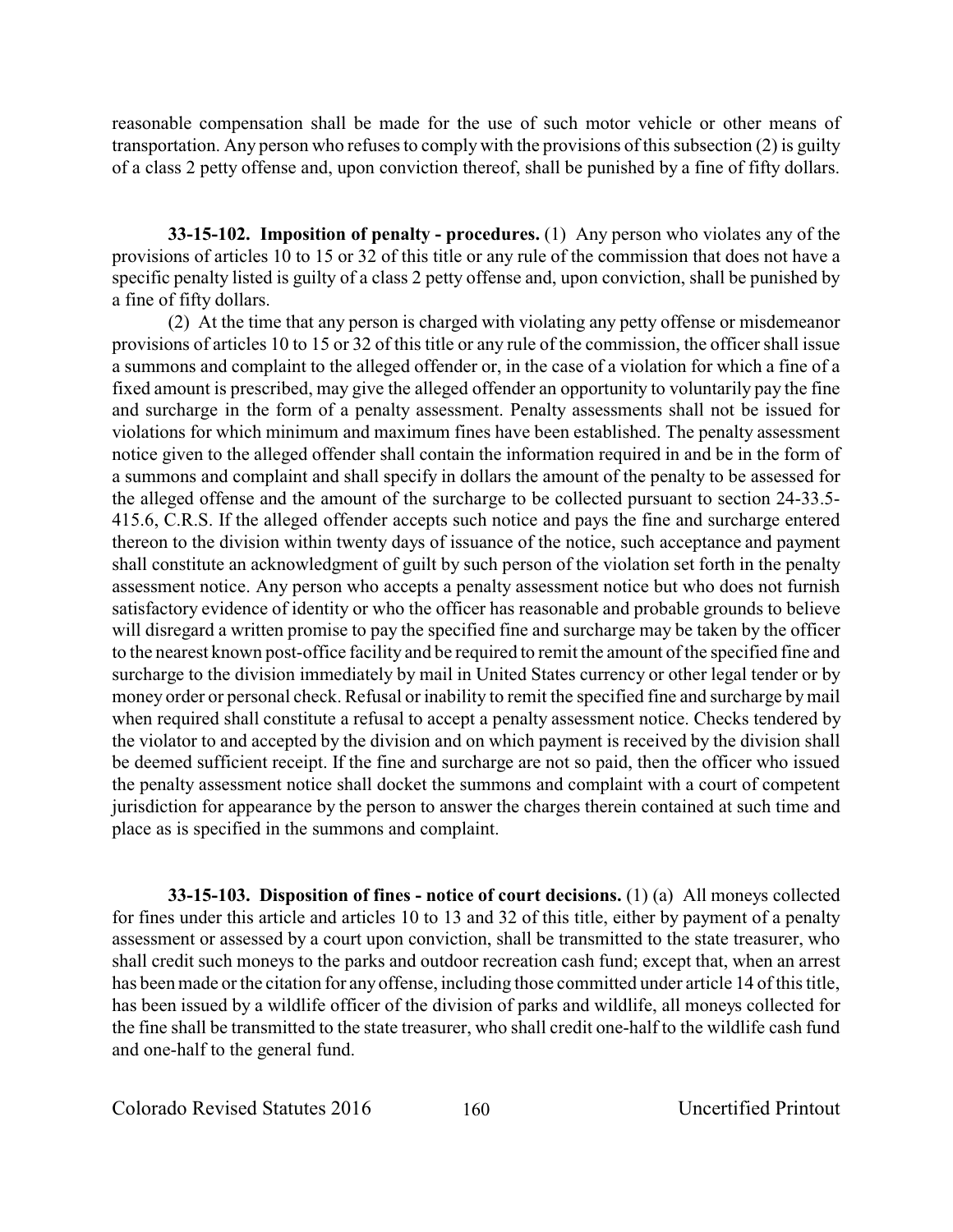(b) All moneys collected for fines imposed pursuant to the provisions of article 14.5 of this title shall be distributed as follows:

(I) One-half of such amount collected shall be transferred to the state treasurer for credit to the general fund; and

(II) One-half of such amount collected shall be distributed as follows:

(A) If the citing officer is a park officer, the amount shall be transferred to the state treasurer and credited to the off-highway vehicle recreation fund; or

(B) If the citing officer is a wildlife officer or special wildlife officer, the amount shall be transferred to the state treasurer and credited to the wildlife cash fund; or

(C) If the citing officer is any other peace officer, such amount shall be transferred to the treasurer of the local jurisdiction in which the violation occurred to be credited to the appropriate fund.

(2) The provisions of the "Colorado Crime Victim Compensation Act", article 4.1 of title 24, C.R.S., shall not apply to articles 10 to 15 or 32 of this title, and the costs imposed by said act shall not be levied on criminal actions for violations of articles 10 to 15 or 32 of this title.

(3) It is the duty of every clerk of a court before whom prosecutions and appeals of violators of articles 10 to 15 and 32 of this title are heard, within twenty days after any such trial, appeal, or dismissal thereof, to notify the division in writing of the result thereof and the amount of fine collected, if any, and the disposition of such fine.

(4) No fine, penalty, or judgment assessed or rendered under the provisions of articles 10 to 15 or 32 of this title shall be suspended, reduced, or remitted otherwise than as expressly provided by law.

**33-15-104. Items constituting public nuisance - when - seizure.** (1) Everymotor vehicle, vessel, firearm, or other personal property used or intended for use in recreational pursuits in violation of the provisions of articles 10 to 15 of this title is declared to be a public nuisance. Every such item shall be subject to seizure, confiscation, and forfeiture or destruction as provided in this section, unless the possession of said property is not unlawful and the owner of said property was not a party to the violation and would suffer undue hardship by the sale, confiscation, or destruction of the property.

(2) Anypersonal propertysubject to seizure, confiscation, and forfeiture or destruction under the provisions of this section, which is seized as a part of or incident to a criminal proceeding for violation of the provisions of articles 10 to 15 of this title and for which disposition is not provided by another statute of this state, shall be disposed of as provided in this section.

(3) Any personal property, the possession of which is illegal and which in the opinion of the court having jurisdiction over the criminal proceeding is not properly the subject of sale, may be destroyed pursuant to a warrant for the destruction of personal property issued by the court and directed to the division. The court shall stay the execution of any such warrant during the period in which the property is used as evidence in any pending criminal or civil proceeding.

(4) Except as otherwise provided in this section, the court may order any personal property sold by the division in the manner provided for sales on execution. The proceeds of the sale shall be applied as follows: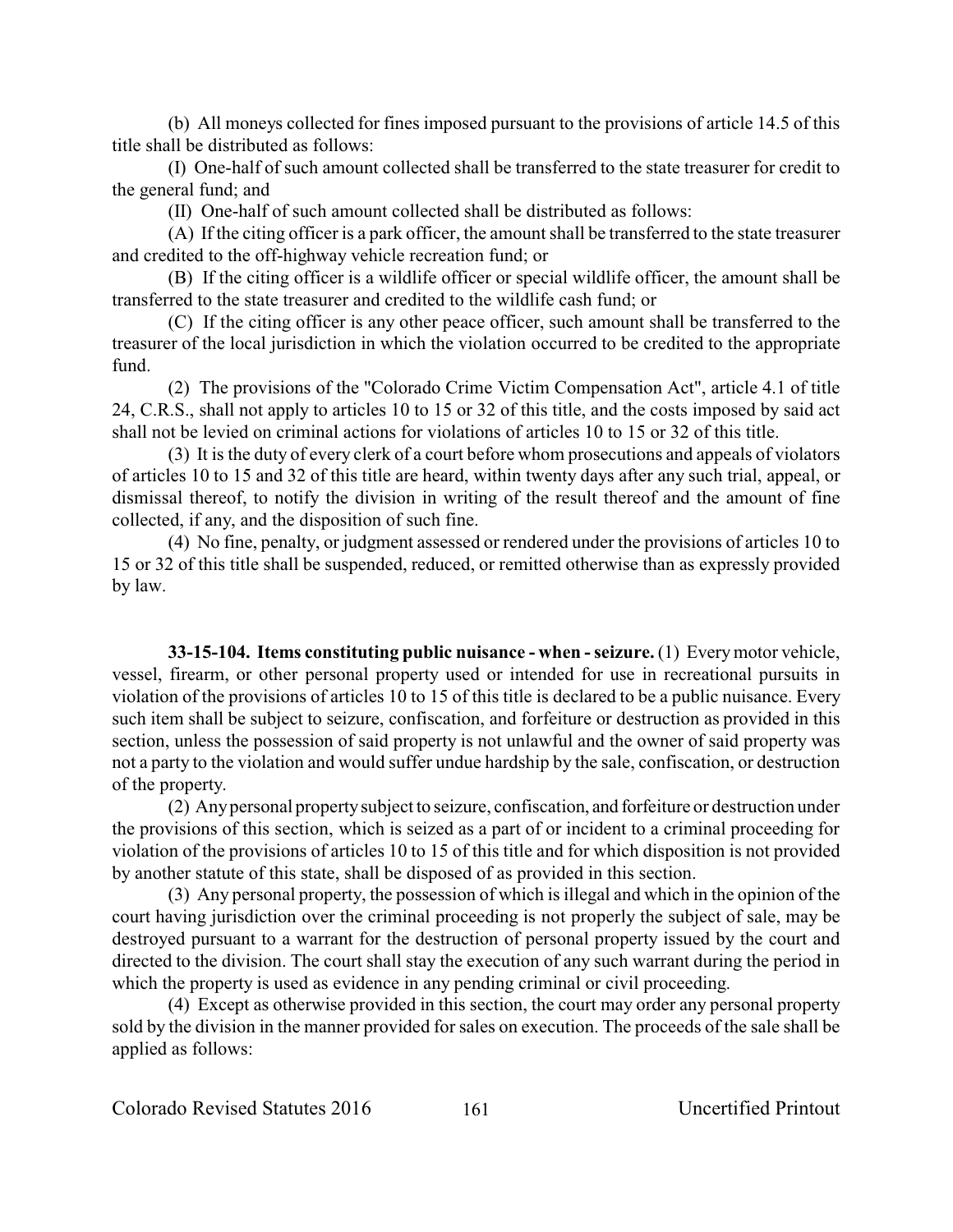(a) To the fees and costs of removal and sale;

(b) To the payment of the state's costs on such action; and

(c) The balance, if any, or any portion thereof not otherwise distributed pursuant to this paragraph (c), to the parks and outdoor recreation cash fund. Instead of being deposited in the parks and outdoor recreation cash fund, the court may order that such balance or any portion thereof be transmitted as follows:

(I) To the seizing agency, if the court finds that the proceeds can be used by such agency;

(II) To any person who suffers bodily injury or property damage as a result of the action which constitutes the violation, if said person petitions the court therefor.

(5) In lieu of ordering the sale or destruction of personal property pursuant to this section, the court may, if it finds that it can be used by the agency which seized it, order it delivered to the agency for such use.

**33-15-105. Eluding.** It is unlawful for any person to elude or attempt to elude by any means a parks and recreation officer or other commissioned officer of the division after having received a visual or audible signal such as a red or red and blue light, a siren, or a voice command directing him to stop. Any person who violates this section is guilty of a misdemeanor and, upon conviction thereof, shall be punished by a fine of three hundred dollars.

**33-15-106. Fires.** (1) On any property under the control of the division, it is unlawful for any person to:

(a) Leave a fire unattended or fail to thoroughly extinguish a fire before leaving it;

(b) Start, build, tend, or maintain a fire in violation of the provisions of any applicable order lawfully issued by a governmental authority that prohibits, bans, or regulates fires during periods of extreme fire hazard and that is designed to promote the safety of persons and property.

(2) (a) Any person who violates paragraph (a) of subsection (1) of this section is guilty of a class 2 petty offense and, upon conviction thereof, shall be punished by a fine of fifty dollars.

(b) Except as otherwise provided in paragraph (c) of this subsection (2), any person who violates paragraph (b) of subsection (1) of this section is guilty of a class 2 misdemeanor and, upon conviction thereof, shall be punished by a fine of not less than two hundred fifty dollars and not greater than one thousand dollars. The fine imposed by this paragraph (b) shall be mandatory and not subject to suspension. Nothing in this paragraph (b) shall be construed to limit the court's discretion in exercising other available sentencing alternatives in addition to the mandatory fine.

(c) Any person who knowingly violates paragraph (b) of subsection (1) of this section and who knows or reasonably should know that he or she violates any order described in such paragraph that prohibits, bans, or regulates fires commits a class 6 felony.

(3) Any person who starts, builds, tends, or maintains a fire in a careless or reckless manner that indicates either a lack of due regard for the fire hazard present or a wanton and willful disregard for the safety of persons and property is guilty of a misdemeanor and, upon conviction thereof, shall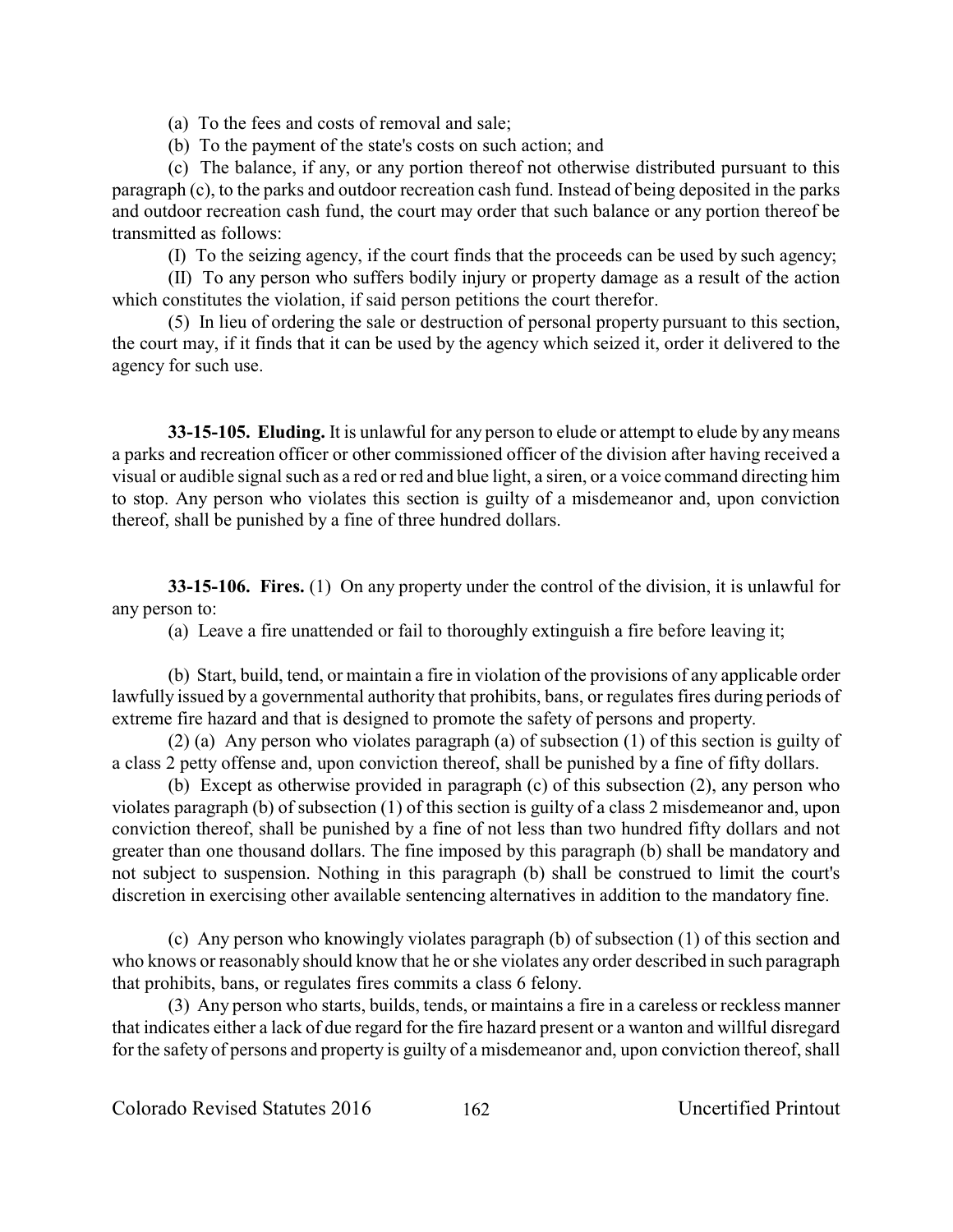be punished by a fine of one thousand dollars.

(4) In addition to the penalties provided by this section, the court may require the defendant to reimburse the division for the costs of fire suppression in the case of wildfires.

**33-15-107. Camping.** It is unlawful for any person to camp on land or water under the control of the division unless the area is so designated and posted pursuant to rule of the commission. Any person who violates this section is guilty of a class 2 petty offense and, upon conviction, shall be punished by a fine of fifty dollars.

**33-15-108. Littering.** (1) It is unlawful for any person to litter any land or water under the control of the division. Except as otherwise provided in subsection (2) of this section, any person who violates this section commits a class 2 petty offense and, upon conviction thereof, shall be punished as provided in section 18-4-511, C.R.S.

(2) Any person who throws, drops, or otherwise expels a lighted cigarette, cigar, match, or other burning material from a motor vehicle upon land under the control of the division commits a class 2 misdemeanor and shall be punished as provided in title 18, C.R.S.

**33-15-109. Damage to state property.** It is unlawful for any person to damage, alter, or destroy any real or personal property or property under the control of the division. Any person who violates this section commits a class 2 misdemeanor and shall be punished as provided in section 18- 1.3-501, C.R.S. In addition, the court may require the defendant to reimburse the division for damages.

**33-15-110. Vehicles and vessels - operation on state property.** (1) On any property under the control of the division, it is unlawful for any person:

(a) To operate or park a motor vehicle or vessel, except in designated areas where such operation or parking is authorized by the division;

(b) To operate a motor vehicle or vessel in excess of the posted speed limit;

(c) To park a motor vehicle or vessel in such a manner as to constitute or impede the normal flow of traffic or to leave a motor vehicle or vessel unattended for more than twenty-four hours. Any peace officer may order the removal or towing of any motor vehicle or vessel which is so parked, and such removal or towing shall be done at the expense of the owner and shall be in addition to any other penalty provided by law.

(d) To operate or park a motor vehicle without first purchasing the required valid passes or permits.

(2) Any person who violates this section is guilty of a class 2 petty offense and, upon conviction, shall be punished by a fine of fifty dollars.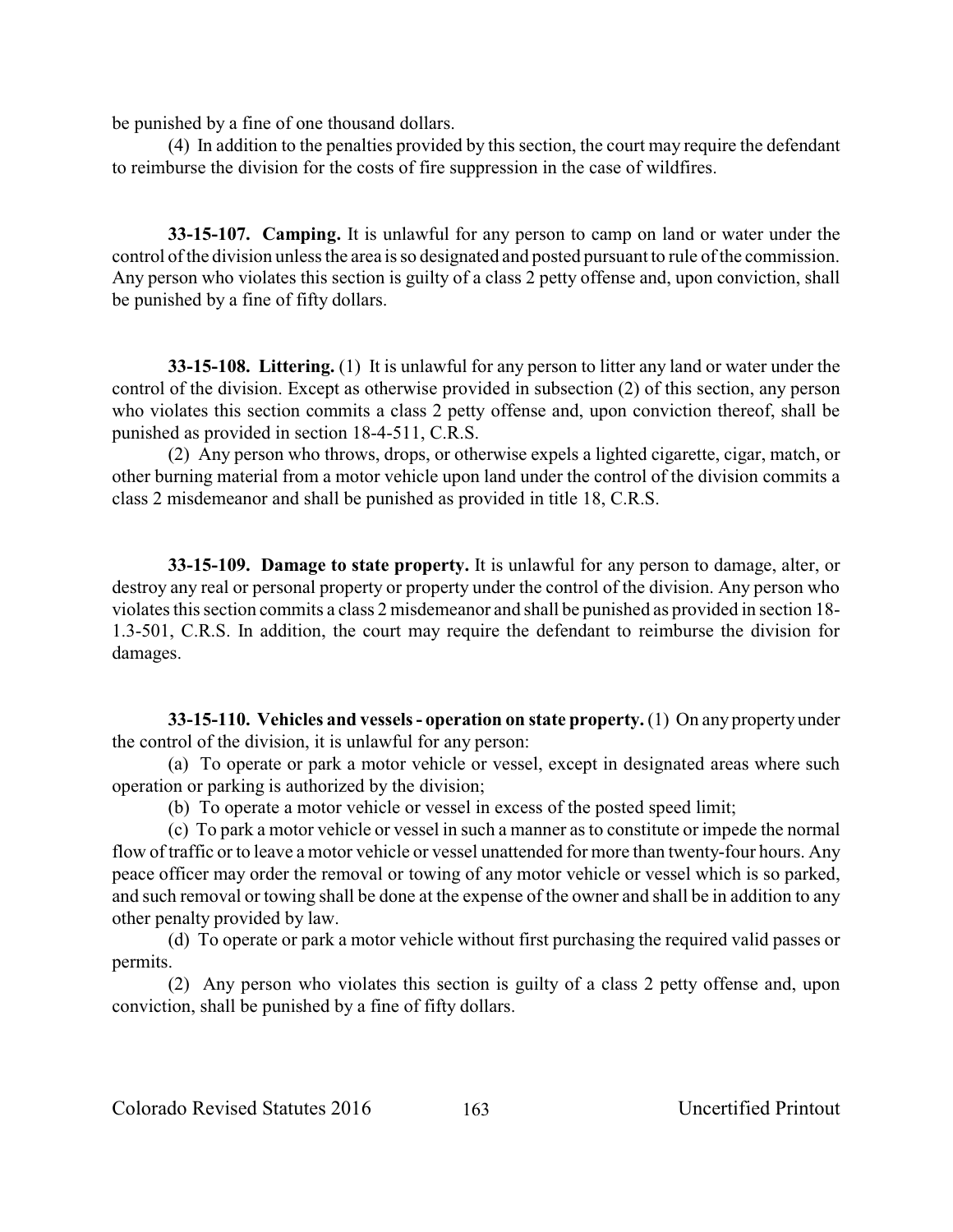### **33-15-111. Motor vehicles - reckless operation. (Repealed)**

**33-15-112. Motor vehicles - careless operation.** It is unlawful for any person to operate a motor vehicle on any property under the control of the division in a careless or imprudent manner without due regard for the width, grade, corners, or curves of, the traffic on, or the traffic regulations governing public roads andwithout due regard for all other attendant circumstances. Anyperson who violates this section is guilty of a class 2 petty offense and, upon conviction, shall be punished by a fine of one hundred dollars.

**33-15-113. Unattended vehicles without valid pass.** (1) If an unattended vehicle is parked within an area where a valid parks pass is required and does not display a valid parks pass, a peace officer mayplace upon the vehicle a notice of summons and complaint pursuant to section 33-15-102 (2). Such notice shall contain the license plate number and state of registration of the vehicle but does not need to contain the identification of the alleged offender.

(2) The notice of summons and complaint shall direct the owner or operator of the vehicle to remit a penalty assessment pursuant to section 33-15-102 to the division within ten days after the issuance of such notice unless the person wishes to appear before a court of competent jurisdiction. If the penalty assessment is not paid within ten days after issuance, the peace officer shall mail a notice to the registered owner of the vehicle, setting forth the offense and the time and place where such offense occurred and directing the payment of the penalty assessment within twenty days after the issuance of the notice unless the person wishes to appear before a court of competent jurisdiction. If the penalty assessment is not paid within twenty days after the date of mailing of the second notice, the peace officer who issued the original penalty assessment notice shall file a complaint with a court of competent jurisdiction and issue and serve upon the registered owner of the vehicle a summons to appear in court at a time and place specified in the summons and to show cause why a penalty should not be imposed pursuant to section 33-15-110.

(3) Payment of a penalty assessment pursuant to subsection (2) of this section to the division shall be deemed to be received on the date it is postmarked.

(4) The registered owner of a motor vehicle is liable for payment of a penalty assessment regardless of whether the owner knew or should have known that the vehicle would be or was parked or left unattended in a manner that violated section 33-15-110.

**33-15-114. Commercial use of state property.** It is unlawful to operate any commercial business or to solicit business on any property owned or managed by the division without first obtaining written permission from the division or the commission pursuant to this title or any applicable rules promulgated by the commission. Any person who violates this section is guilty of a misdemeanor and, upon conviction, shall be punished by a fine of not less than one hundred dollars nor more than one thousand dollars, or by imprisonment in the county jail for not more than one year, or by both such fine and imprisonment.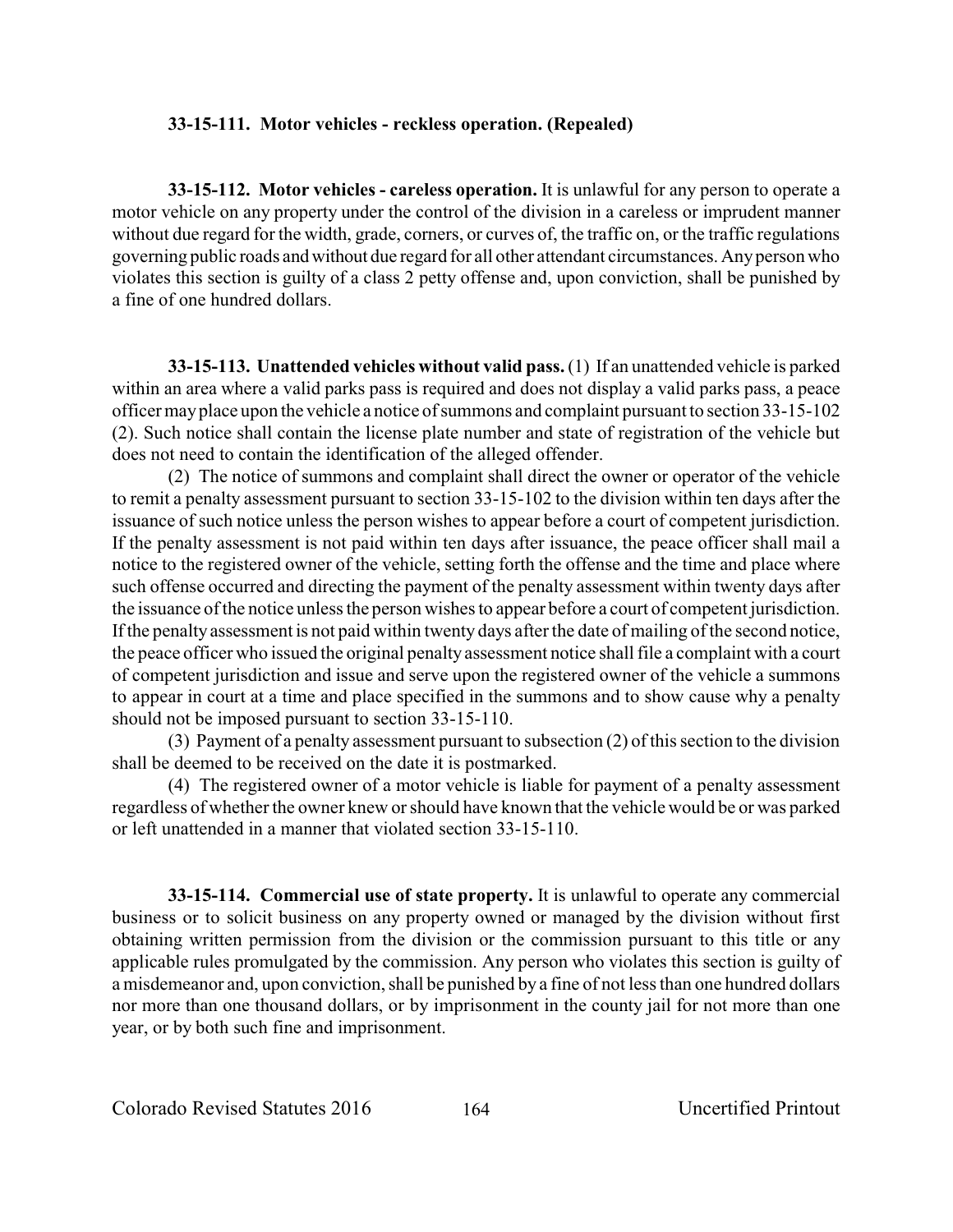# **WILDLIFE - Continued**

## **ARTICLE 20**

Birds - Hunting Dogs

# **33-20-101 to 33-20-116. (Repealed)**

# **ARTICLE 21**

Fishing

## **33-21-101 to 33-21-112. (Repealed)**

# **ARTICLE 22**

Furbearers and Trapping

### **33-22-101 to 33-22-114. (Repealed)**

# **ARTICLE 23**

Outfitters, Guides, and Assistant Guides

**33-23-101 to 33-23-108. (Repealed)** 

# **OUTDOOR RECREATION**

Colorado Revised Statutes 2016 165 Uncertified Printout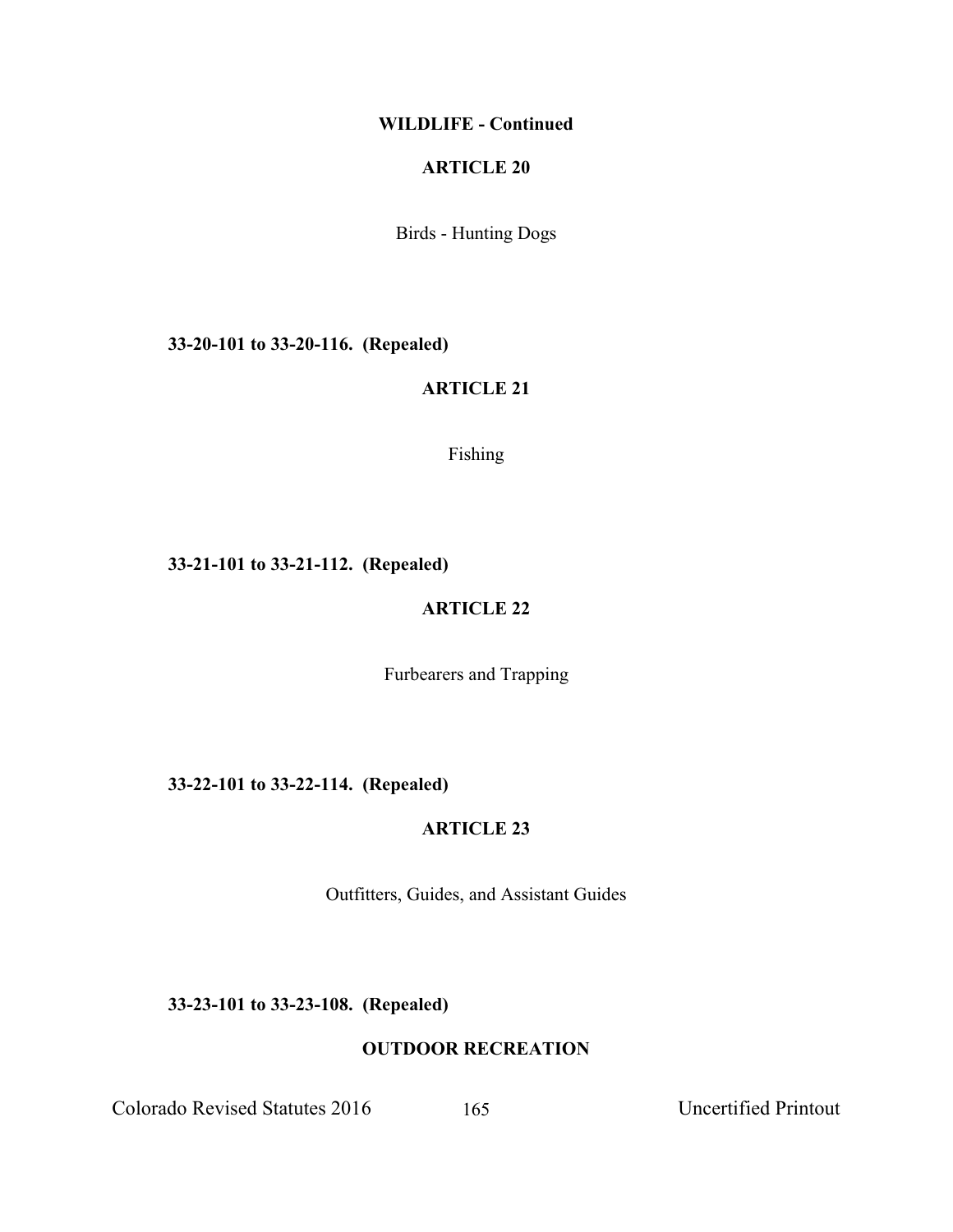## **ARTICLE 30**

Division of Parks and Outdoor Recreation

#### **33-30-101 to 33-30-110. (Repealed)**

#### **ARTICLE 31**

Vessels

#### **33-31-101 to 33-31-115. (Repealed)**

### **ARTICLE 32**

### River Outfitters

**33-32-101. Legislative declaration.** The general assembly declares that it is the policy of this state to promote and encourage residents and nonresidents alike to participate in the enjoyment and use of the rivers of this state and, to that end, in the exercise of the police powers of this state for the purpose of safeguarding the health, safety, welfare, and freedom from injury or danger of such residents and nonresidents, to license and regulate those persons who provide river-running services in the nature of equipment or personal services to such residents and nonresidents for the purpose of floating on rivers in this state unless the provider of such river-running services is providing such river-running services exclusively for family or friends. It is not the intent of the general assembly to interfere in any way with private land owner rights along rivers or to prevent the owners of whitewater equipment from using said equipment to accommodate friends when no consideration is involved; nor is it the intent of the general assembly to interfere in any way with the general public's ability to enjoy the recreational value of state rivers when the services of river outfitters are not utilized or to interfere with the right of the United States to manage public lands and waters under its control. The general assembly recognizes that river outfitters, as an established business

Colorado Revised Statutes 2016 166 Uncertified Printout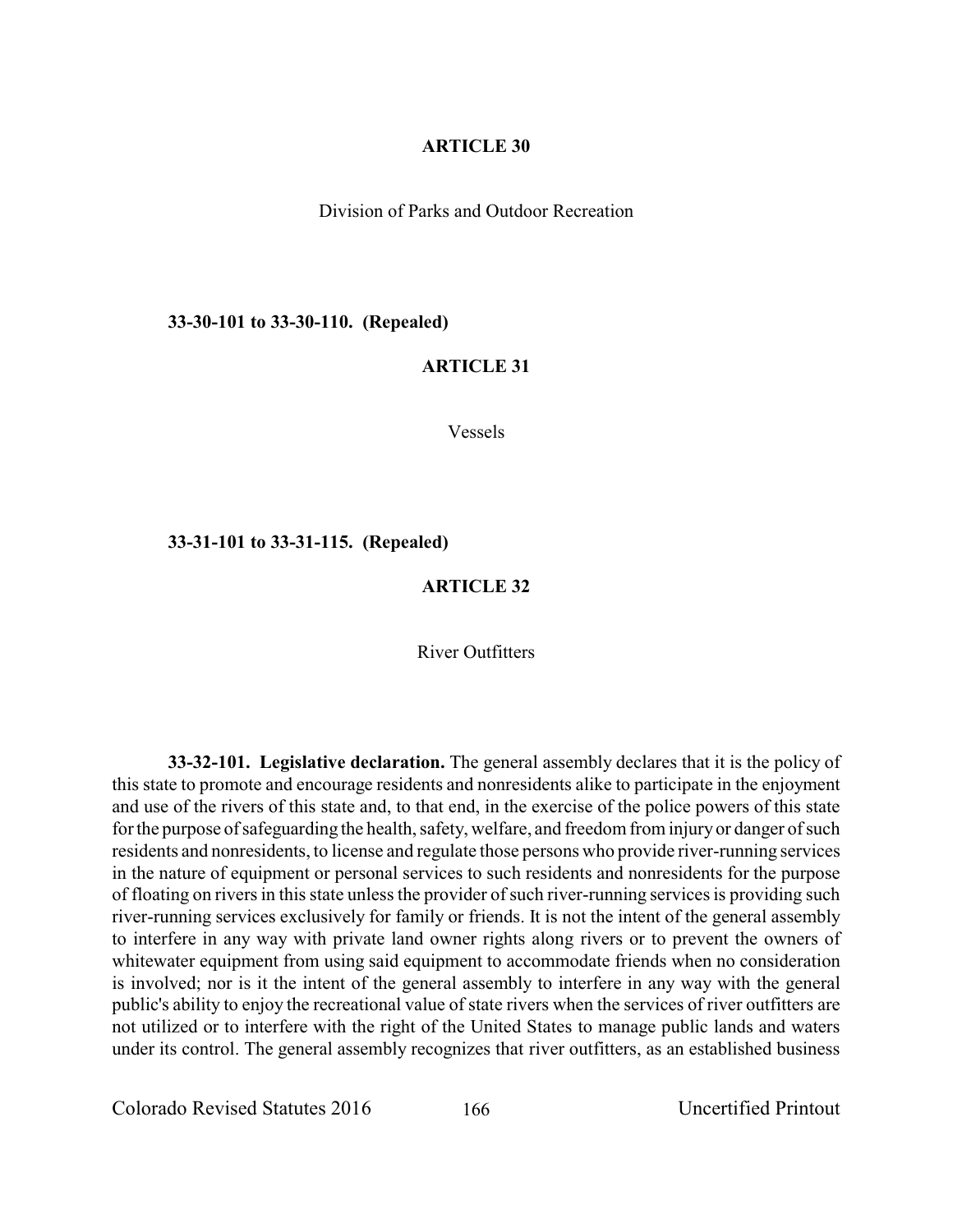on rivers flowing within and without this state, make a significant contribution to the economy of this state and that the number of residents and nonresidents who are participating in river-running is steadily increasing.

**33-32-102. Definitions.** As used in this article, unless the context otherwise requires:

(1) "Advertise" or "advertisement"means anymessage in any printed materials or electronic media used in the marketing and messaging of river outfitter operations.

(1.4) and (2) Repealed.

(3) "Guide" means any individual, including but not limited to subcontractors, employed for compensation by any river outfitter for the purpose of operating vessels.

(4) "Guide instructor" means any qualified guide whose job responsibilities include the training of guides.

(5) "Person" means any individual, sole proprietorship, partnership, corporation, nonprofit corporation or organization as defined in section 13-21-115.5 (3), C.R.S., limited liability company, firm, association, or other legal entity either located within or outside of this state.

(5.5) (a) "Regulated trip" means any river trip for which river-running services are provided which has been the subject of an advertisement or for which a fee has been charged regardless of whether such fee is:

(I) Charged exclusively for the river trip or as part of a packaged trip, recreational excursion, or camp; or

(II) Calculated to monetarily profit the river outfitter or is calculated merely to offset some or all of the actual costs of the river trip.

(b) "Regulated trip" does not include a trip in which a person is providing river-running services exclusively for family or friends as part of a social gathering of such family or friends.

(6) "River outfitter" means any person advertising to provide or providing river-running services in the nature of facilities, guide services, or transportation for the purpose of river-running; except that "river outfitter" does not include any person whose only service is providing motor vehicles, vessels, and other equipment for rent, any person whose only service is providing instruction in canoeing or kayaking skills, or any person who is providing river-running services exclusively for family or friends.

(7) "Trip leader" means any guide whose job responsibilities include being placed in charge of a river trip.

(8) "Vessel" means every description of watercraft used or capable of being used as a means of transportation of persons and property on the water, other than single-chambered air-inflated devices or seaplanes.

**33-32-103. Powers and duties of the commission - rules.** The commission shall promulgate rules to govern the licensing of river outfitters, to regulate river outfitters, guides, trip leaders, and guide instructors, to ensure the safety of associated river-running activities, to establish guidelines to enable a river outfitter, guide, or trip leader to make a determination that the condition of the river constitutes a hazard to the life and safety of certain persons, and to carry out the purposes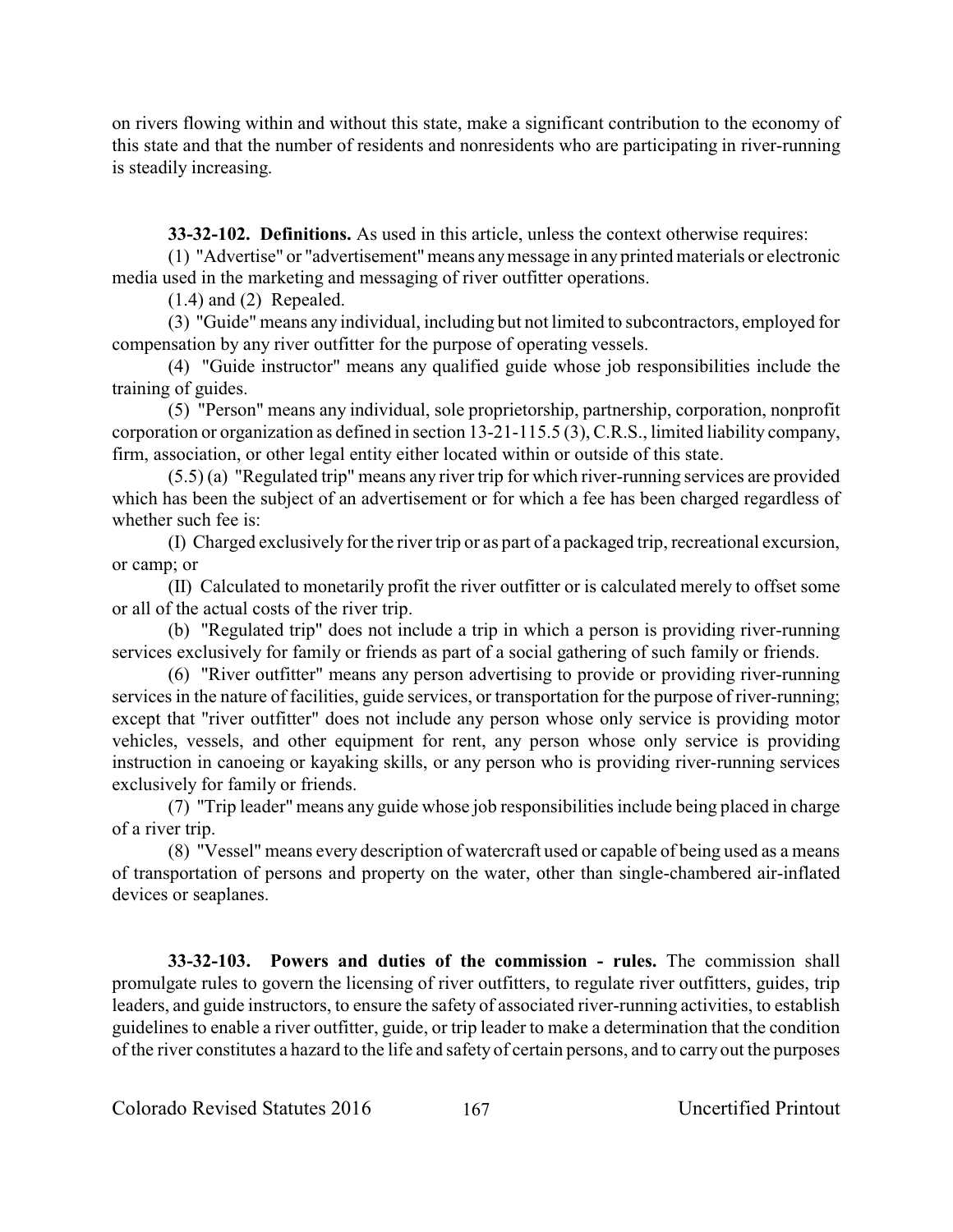of this article. The commission may promulgate rules specifically outlining the procedures to be followed by the commission and by the enforcement section of the division in the event of a death or serious injury during a regulated trip. The commission shall e-mail a notice of everyproposed rule to each licensee. The commission shall adopt rules regarding notification to outfitters of certain division personnel changes within ten days of the change and safety training standards and customer and outfitter interaction training standards for division rangers who monitor regulated trips.

**33-32-103.5. Variances.** The director may grant variances from rules adopted by the commission pursuant to section 33-32-103 to anyriver outfitter on a case-by-case basis if the director determines that the health, safety, and welfare of the general public will not be endangered by the issuance of such variance.

**33-32-104. License required - fee.** (1) No person shall act in the capacity of a paid river outfitter or advertise or represent himself or herself as a river outfitter in this state without first obtaining a river outfitter's license in accordance with rules prescribed by the commission.

(2) An applicant for a river outfitter's license shall meet the minimum qualifications pursuant to section 33-32-105 and shall apply on a form prescribed by the commission. All applicants shall pay a nonrefundable license fee in an amount determined by the commission, which fee shall be adequate to cover the expenses incurred for inspections, licensing, and enforcement required by this article, and shall renew such license pursuant to a schedule adopted by the commission upon payment of the fee. License terms shall not exceed three years. The commission may offer licenses that differ in the length of their terms and may stagger the length of license terms so that approximately equal numbers of licensees renew their licenses each year.

(3) Every river outfitter's license shall, at all times, be conspicuously placed on the premises set forth in the license.

**33-32-105. Minimum qualifications and conditions for a river outfitter's license.** (1) A river outfitter's license may be granted to any river outfitter, either within or without this state, meeting the following minimum qualifications and conditions:

(a) The river outfitter, if a corporation, shall be incorporated pursuant to the laws of this state or duly qualified to do business in this state.

(b) The river outfitter shall submit to the commission evidence of liability insurance in the minimum amount of three hundred thousand dollars' combined single limit for property damage and bodily injury.

(c) The river outfitter shall meet the safety standards for river-running established by the commission by regulation.

**33-32-105.5. Minimum qualifications of guides, trip leaders, and guide instructors.** (1) Individuals providing the services of guides, trip leaders, or guide instructors shall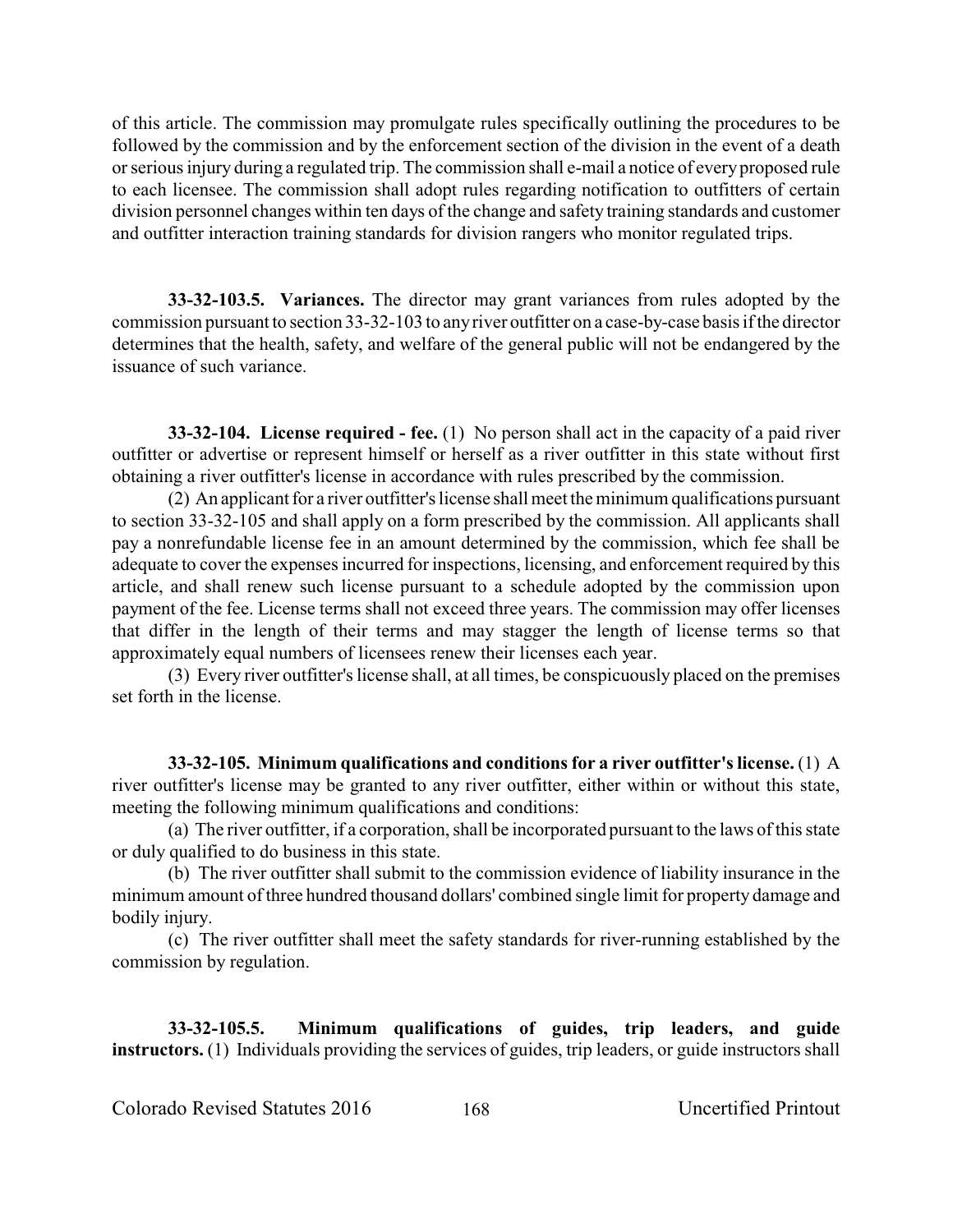have the following minimum qualifications and such additional qualifications as the commission may establish by rule:

(a) Guides shall be eighteen years of age or older, possess a valid standard first-aid card, be trained in cardiopulmonaryresuscitation, and have fifty hours of training on the river as a guide from a qualified guide instructor.

(b) Trip leaders shall be eighteen years of age or older, possess a valid standard first-aid card, be trained in cardiopulmonary resuscitation, and have logged at least five hundred river miles, of which at least two hundred fifty river miles shall have been logged while acting as a qualified guide and no more than two hundred fifty river miles shall have been logged while acting as a guide on nonregulated trips. Miles from nonregulated trips shall be documented and signed by the trip leader under penalty of perjury, and the licensee shall retain the documents during the term of the trip leader's employment.

(c) Guide instructors shall be eighteen years of age or older, possess a valid standard first-aid card, be trained in cardiopulmonary resuscitation, and have logged at least fifteen hundred river miles, of which at least seven hundred fifty river miles shall have been logged while acting as a qualified guide.

(2) (Deleted by amendment, L. 2010, (HB 10-1221), ch. 353, p. 1642, § 7, effective August 11, 2010.)

**33-32-106. Equipment required - employees required to meet minimum qualifications.** (1) All licensed river outfitters shall provide the river-outfitting equipment required by rules promulgated by the commission, and said equipment shall be in a serviceable condition for its operation as required by the rules promulgated by the commission.

(2) All river outfitters who employ or contract with guides, trip leaders, or guide instructors shall employ or contract only with such individuals who meet the qualifications provided in section 33-32-105.5 (1) and provided by those rules promulgated by the commission.

**33-32-107. River outfitters - prohibited operations - penalties.** (1) (a) No river outfitter shall operate a river-outfitting business without a valid license as prescribed by section 33-32-104 or without insurance as provided in section 33-32-105 (1) (b). Any river outfitter that violates this paragraph (a):

(I) Commits a class 2 misdemeanor and shall be punished as provided in section 18-1.3-501, C.R.S.;

(II) Is liable for an administrative penalty of five times the annual licensing fee established pursuant to section 33-32-104 (2).

(b) If the river outfitter is a corporation, violation of this subsection (1) shall result in the officers of said corporation jointlyand severallycommitting a class 2misdemeanor, and said officers shall be punished as provided in section 18-1.3-501, C.R.S.

(2) It is unlawful for any river outfitter, guide, trip leader, or guide instructor to:

(a) Violate the safety equipment provisions of section 33-13-106. Any person who violates the provisions of this paragraph (a) is guilty of a misdemeanor and, upon conviction thereof, shall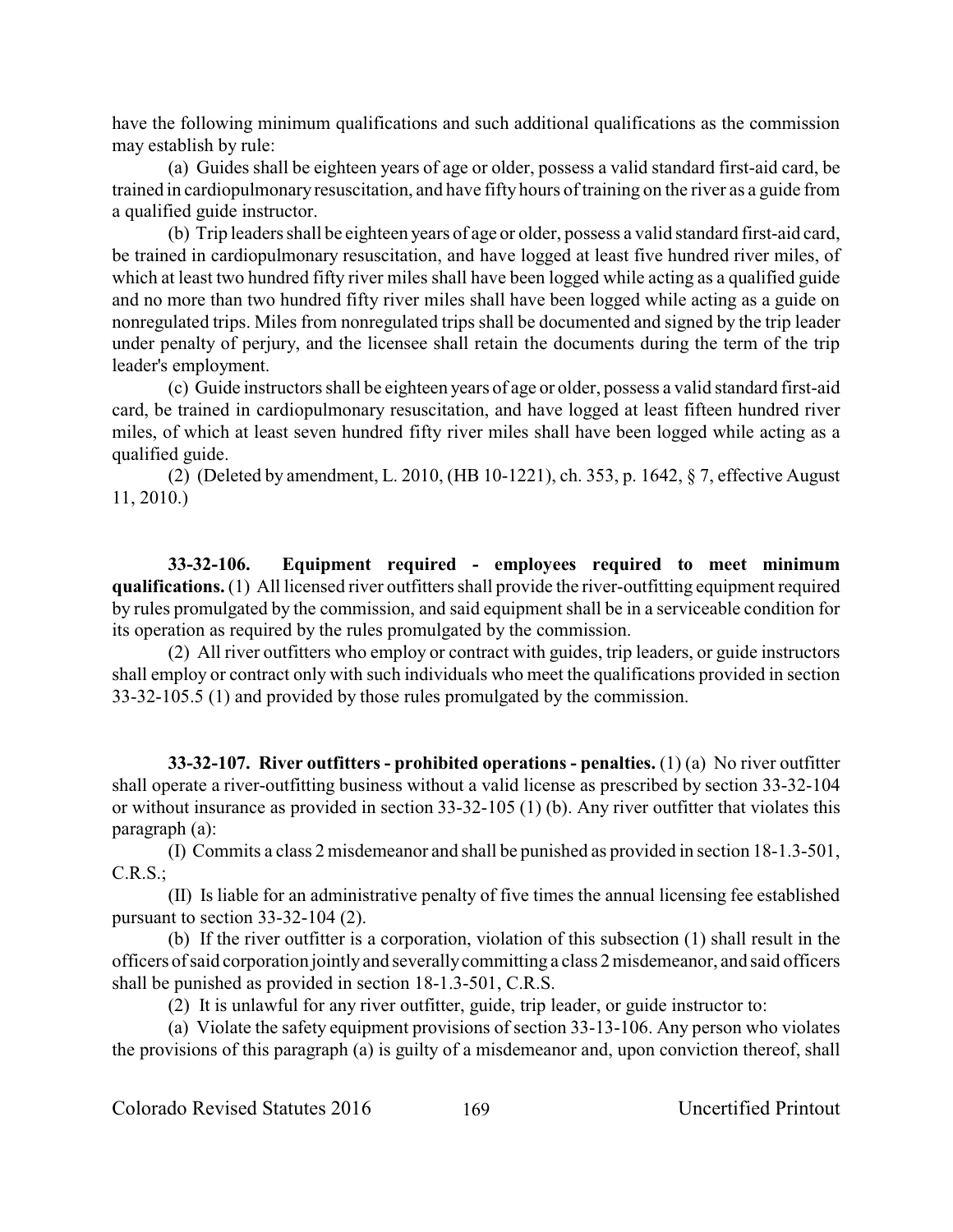be punished by a fine of one hundred dollars; except that any person who fails to have one personal flotation device for each person on board as required by section 33-13-106 (3) (a) commits a class 3 misdemeanor and, upon conviction thereof, shall be punished as provided in section 18-1.3-501, C.R.S.

(b) Operate a vessel in a careless or imprudent manner without due regard for river conditions or other attending circumstances, or in such a manner as to endanger anyperson, property, or wildlife. Any person who violates the provisions of this paragraph (b) is guilty of a class 3 misdemeanor and, upon conviction thereof, shall be punished as provided in section 18-1.3-501, C.R.S.

(c) Operate a vessel with wanton or willful disregard for the safety of persons or property. Any person who violates the provisions of this paragraph (c) is guilty of a class 2 misdemeanor and, upon conviction thereof, shall be punished as provided in section 18-1.3-501, C.R.S.

(3) (Deleted by amendment, L. 94, p. 1229, § 6, effective July 1, 1994.)

(4) (a) No river outfitter or guide shall operate or maintain physical control of or allow any other person to operate or maintain physical control of a vessel on a regulated trip if such river outfitter, guide, or person is under the influence of alcohol or any controlled substance or any combination thereof, as specified in section 33-13-108.1.

(b) Any person who violates this subsection (4) commits a class 1 misdemeanor and shall be punished as provided in section 18-1.3-501, C.R.S.

**33-32-108. Enforcement.** (1) (a) Every peace officer, as defined in this section, has the authority to enforce the provisions of this article and in the exercise of such authority is authorized to stop and board any vessel.

(b) As used in this section, "peace officer" means any division of parks and wildlife officer or any sheriff or city and county law enforcement officer certified by the peace officers standards and training board pursuant to part 3 of article 31 of title 24, C.R.S.

(2) (a) Any actual expenses incurred by a governmental entity for search and rescue efforts stemming from any river running activity conducted for consideration by a river outfitter pursuant to the provisions of this article shall be reimbursed by said river outfitter. Such expenses shall include but not be limited to hours worked, fuel, a reasonable fee for use of equipment, and equipment repair or replacement costs, if any.

(b) Pursuant to paragraph (a) of this subsection (2), any expenses incurred by governmental entities stemming from search and rescue efforts that are reimbursed by a river outfitter shall be distributed as follows:

(I) If to local law enforcement agencies, on a pro rata basis in proportion to the amount of assistance rendered thereby;

(II) If to the division of parks and wildlife, one-half of the moneys shall be credited to the parks and outdoor recreation cash fund, created in section 33-10-111, and one-half shall be credited to the wildlife cash fund, created in section 33-1-112.

(III) (Deleted by amendment, L. 2011, (SB 11-208), ch. 293, p. 1393, § 24, effective July 1, 2011.)

(3) (a) (I) If an authorized representative of the division conducts an inspection or

Colorado Revised Statutes 2016 170 Uncertified Printout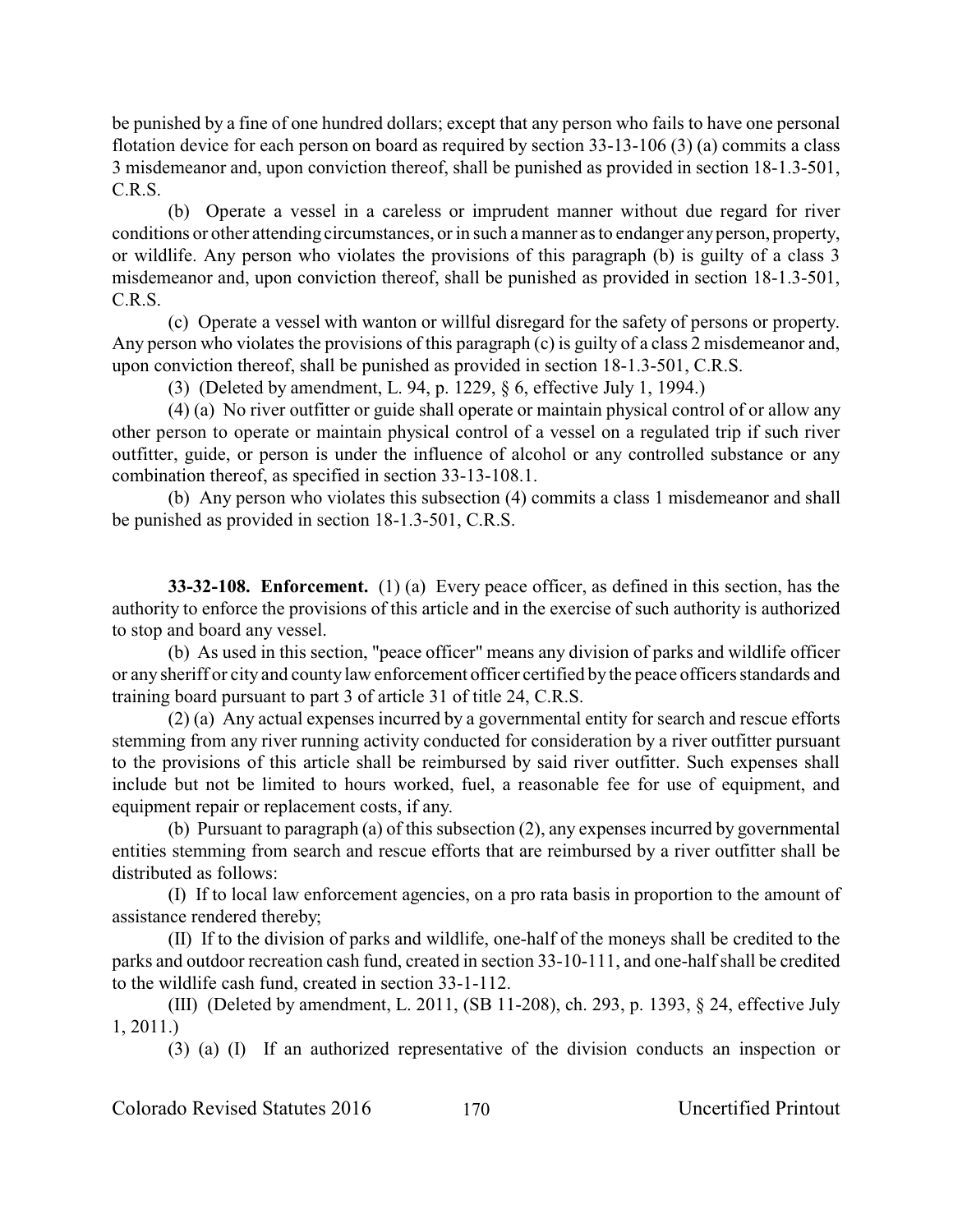investigation and determines that anyprovision of this article or anyregulation promulgated pursuant to this article has been violated and that such violation creates or may create an emergency condition which may have a significant adverse effect on the health, safety, or welfare of any person, then such authorized representative shall immediately issue an order to the violating party to cease and desist the violating activity.

(II) Any order issued pursuant to this paragraph (a) shall set forth:

(A) The section of this article or the regulation promulgated pursuant to this article allegedly violated;

(B) The factual basis for the allegation of a violation; and

(C) A mandate that all violating activities cease immediately.

(III) (A) The recipient of any cease and desist order issued pursuant to this paragraph (a) may request a hearing to determine whether a violation of this article or of any regulation promulgated pursuant to this article has actually occurred if such request is made in writing within thirty days after the date of the service of the cease and desist order.

(B) Any hearing conducted pursuant to this subparagraph (III) shall be in accordance with article 4 of title 24, C.R.S.

(b) If a person fails to comply with a cease and desist order issued pursuant to paragraph (a) of this subsection (3), the director may request the attorney general or the district attorney for the judicial district in which the alleged violation occurred to bring an action for a temporary restraining order and for injunctive relief to enforce such cease and desist order.

(c) No stay of a cease and desist order may be issued until a hearing at which all parties are present has been held.

**33-32-109. Denial, suspension, or revocation of license - disciplinary actions.** (1) The commission may deny, suspend, or revoke a river outfitter license, place a licensed river outfitter on probation, or issue a letter of admonition to a licensed river outfitter if the applicant or holder:

(a) Violates section 33-32-105 or 33-32-106 or uses fraud, misrepresentation, or deceit in applying for or attempting to apply for licensure;

(b) Unlawfully acts as a river outfitter if such violation results in a conviction;

(c) Advertises as a river outfitter in this state without first obtaining a river outfitter license;

(d) Violates any provision of law regulating the practice of river outfitting in another jurisdiction if such violation resulted in disciplinary action against the applicant or holder. Evidence of such disciplinary action shall be prima facie evidence for the possible denial of a license or other disciplinary action in this state if the violation resulting in the disciplinary action in such other jurisdiction would be grounds for disciplinary action in this state.

(e) Violates section 18-4-503 or 18-4-504, C.R.S., resulting in two or more second or third degree criminal trespass convictions within any three- to five-year period while acting as a river outfitter or guide; except that the commission shall be governed by section 24-5-101, C.R.S., when considering any such conviction;

(f) Violates section 33-32-105.5 (1) by employing any person as a guide who fails to meet the requirements of such section; or

(g) Violates any order of the division or commission or any other provision of this article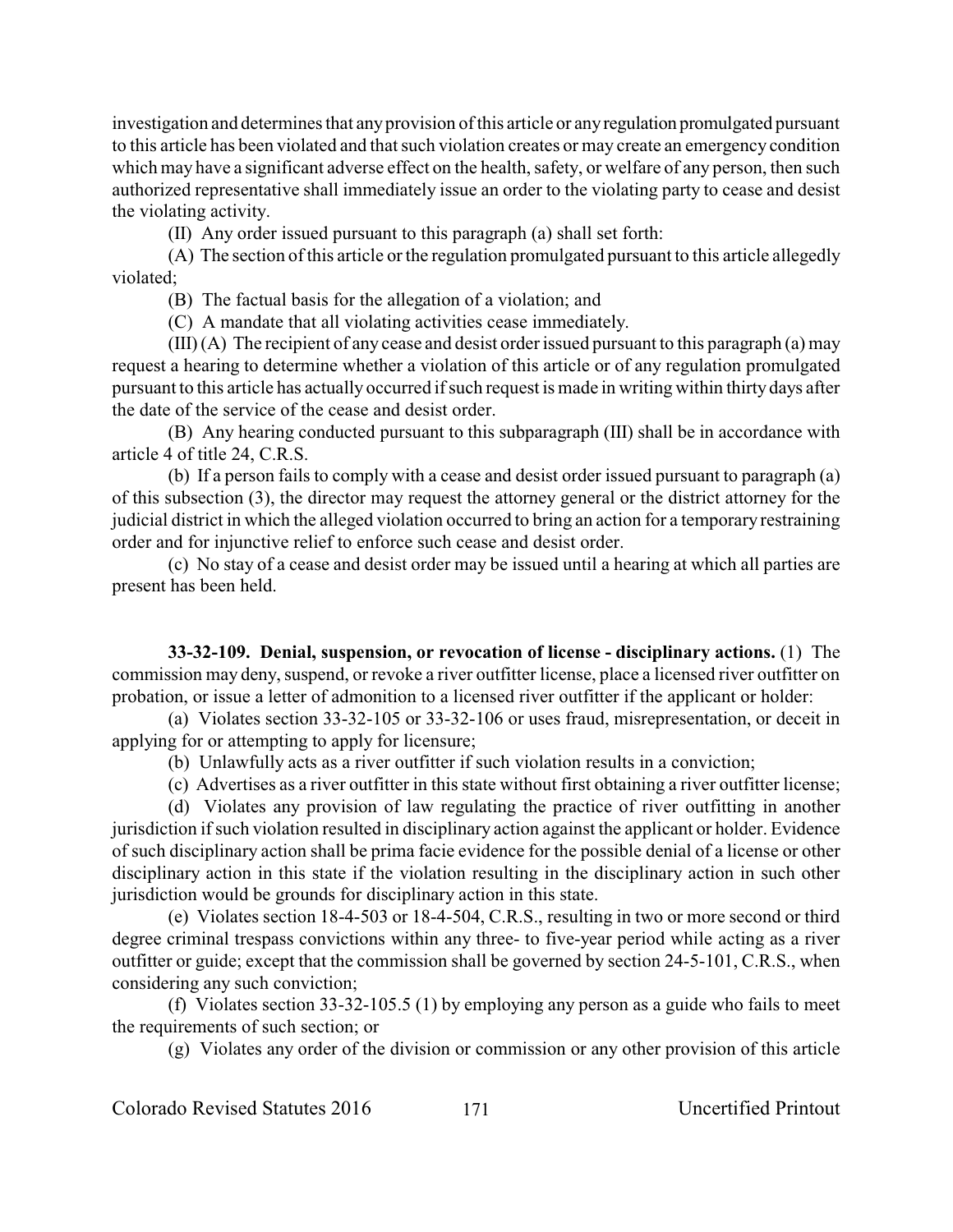or any rules promulgated under this article.

(2) A plea of nolo contendere or a deferred prosecution shall be considered a violation for the purposes of this section.

(3) (a) Any proceeding to deny, suspend, or revoke a license granted under this article or to place a licensee on probation shall be pursuant to sections 24-4-104 and 24-4-105, C.R.S. Such proceeding may be conducted by an administrative law judge designated pursuant to part 10 of article 30 of title 24, C.R.S.

(b) Any proceeding conducted pursuant to this subsection (3) shall be deemed final for purposes of judicial review. Any appeal of any such proceeding shall be made to the court of appeals pursuant to section 24-4-106 (11), C.R.S.

(4) The commission may deny an application for a river outfitter license or a renewal of a river outfitter's license if the applicant does not meet the requirements specified in section 33-32-105 or 33-32-106.

**33-32-110. Advisory committee - repeal.** (1) The commission shall appoint a river outfitter advisory committee, consisting of two river outfitters and one representative of the division. The committee shall review and make recommendations concerning rules promulgated and proposed pursuant to this article.

(2) (a) This section is repealed, effective July 1, 2019.

(b) Prior to its repeal, the advisory committee shall be reviewed as provided for in section 2-3-1203, C.R.S.

**33-32-111. Fees - river outfitters cash fund.** All fees collected under this article shall be transmitted to the state treasurer who shall credit the same to the river outfitters cash fund, which fund is hereby created. The general assembly shall make annual appropriations from such fund for the direct and indirect costs of administration of this article.

**33-32-112. Repeal of article.** This article and the licensing function of the division are repealed, effective September 1, 2019. Prior to such termination, the licensing function shall be reviewed as provided for in section 24-34-104, C.R.S.

## **COLORADO NATURAL AREAS**

### **ARTICLE 33**

Colorado Natural Areas

Colorado Revised Statutes 2016 172 Uncertified Printout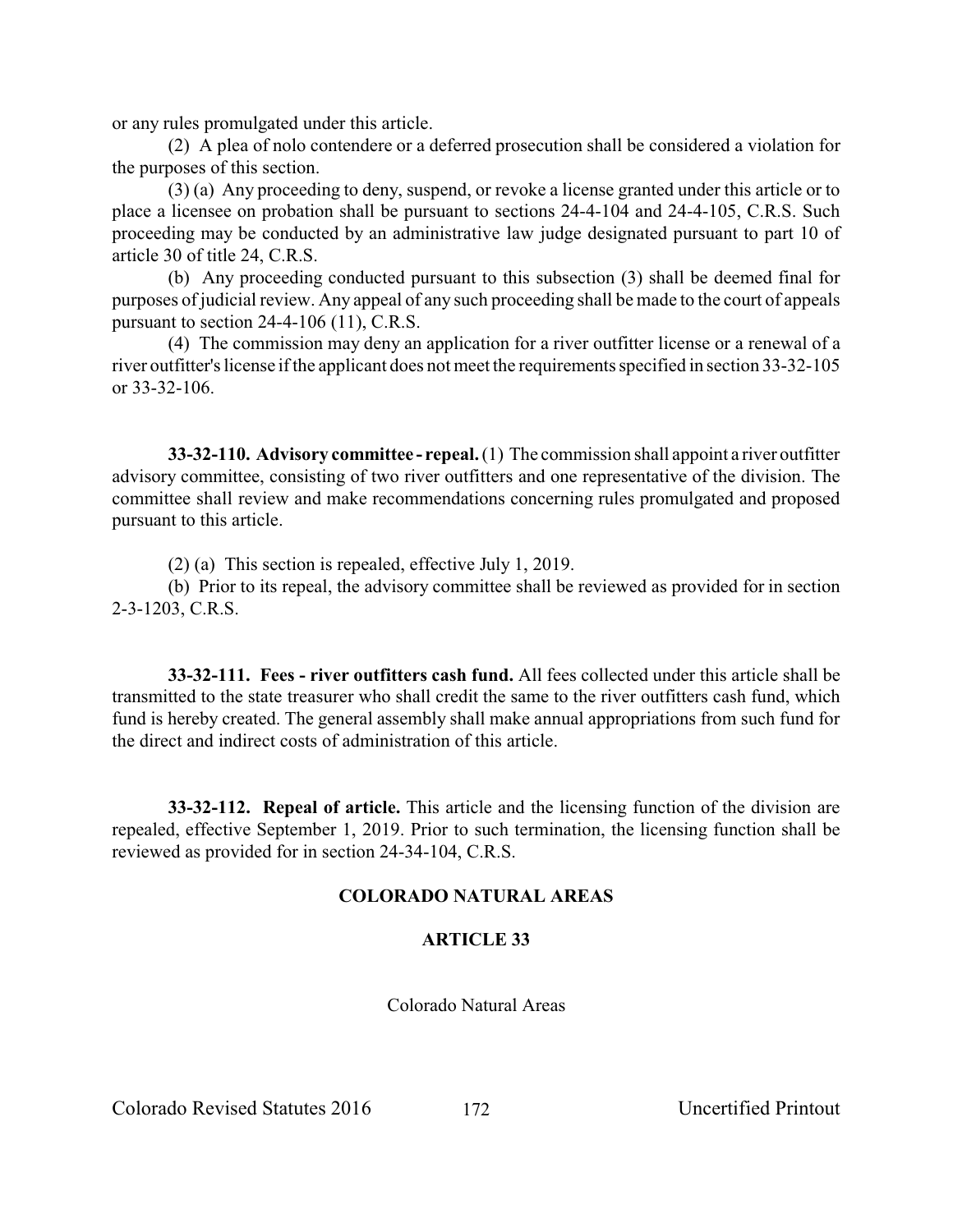**33-33-101. Short title.** This article shall be known and may be cited as the "Colorado Natural Areas Act".

**33-33-102. Legislative declaration.** The general assembly hereby finds and declares that certain lands and waters of this state representing diverse ecosystems, ecological communities, and other natural features or phenomena, which are our natural heritage, are increasingly threatened with irreversible change and are in need of special identification and protection and that it is in the public interest of present and future generations to preserve, protect, perpetuate, and enhance specific examples of these natural features and phenomena as an enduring resource. It is the intent of this article to provide a means by which these natural features and phenomena can be identified, evaluated, and protected through a statewide system of designated natural areas.

**33-33-103. Definitions.** As used in this article, unless the context otherwise requires:

(1) "Articles" or "articles of designation" means the documents filed by or at the direction of the owner of a natural area or a government agency having ownership or control thereof with the commission and accepted by the commission in the process of the designation of a natural area as provided in section 33-33-108.

(2) Repealed.

(3) "Council" means the Colorado natural areas council created as an advisory council to the commission by section 33-33-106.

(4) "Designated natural area" means a natural area which is formally designated under the provisions of this article.

(5) and (6) Repealed.

(7) "Inventory" means a compilation of data to identify areas described in subsection (8) of this section.

(8) "Natural area" means a physical and biological area which either retains or has reestablished its natural character, although it need not be completelyundisturbed, and which typifies native vegetation and associated biological and geological features or provides habitat for rare or endangered animal or plant species or includes geologic or other natural features of scientific or educational value.

(9) "Program" means the statewide Colorado natural areas program established by this article.

(10) "Registry" means the list of natural areas identified by the council as areas eligible for designation.

(11) "System" means those natural areas designated under the provisions of this article for which articles of designation have been accepted.

## **33-33-104. Colorado natural areas program.** (1) There is hereby established a statewide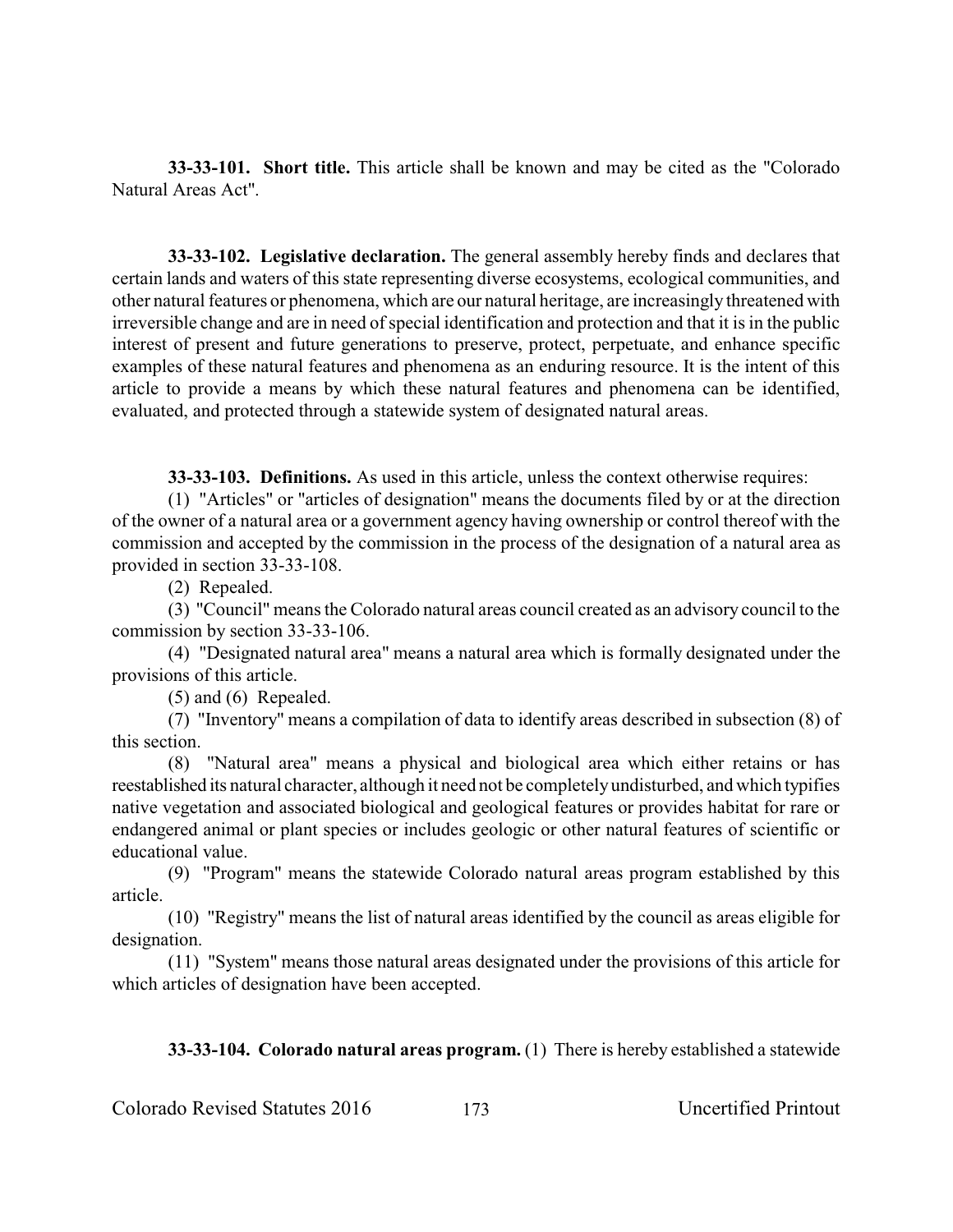Colorado natural areas program to implement the intent and provisions of this article. The program shall be administered by the commission through the division with the advice of the council.

(2) The program shall identify and protect certain natural areas in this state which provide, among other benefits, the following benefits:

(a) Serve as examples of the native condition in studies relating to air, water, and soil quality and habitat productivity;

(b) Serve as resource material from which new knowledge may be derived and as a reservoir of genetic material which has present and future value to scientific inquiry;

(c) Provide habitat for rare or endangered animal or plant species;

(d) Serve as outdoor classrooms and laboratories for scientific study by students of all ages;

(e) Serve as areas of natural beauty, inspiration, and diversity which meet aesthetic needs and which enrich the meaning and enjoyment of human life.

**33-33-105. Powers and duties of the commission - rules.** (1) The commission, through the division and with the advice of the council, shall administer the program in accordance with this article and has the following additional powers and duties:

(a) To establish and continue an inventory and a registry;

or

(b) To establish criteria by which inventoried natural areas can be evaluated and selected for the registry and for designation as natural areas; except that no area shall be included in the registry without permission of the owner of the land;

(c) To promulgate rules for the registry and designation of natural areas and for the development of plans for the management and use of designated natural areas;

(d) To seek and approve, upon recommendation by the council, the designation of natural areas under the provisions of section 33-33-108 and, when necessary, to acquire by gift, devise, or grant the fee or other interest in real property or accept, under section 33-33-108, the designation of real property for inclusion in the system; except that the commission does not have the power of eminent domain for such purposes;

(e) To encourage and oversee scientific research and educational use of the designated natural areas; to conduct or encourage conduction of interpretive programs; and to establish and disseminate information and recommendations pertaining to the system and other natural areas;

(f) To administer and enforce this article and rules adopted pursuant thereto, including the provisions of the articles of a designated natural area; except that the commission has no regulatory jurisdiction under this article over lands or interests therein which are not part of the system;

(g) To cooperate and contract with any federal, state, or local governmental agency, educational institution, private organization, or individual for the purpose of carrying out the provisions of this article;

(h) To publish and submit to the governor every three years, or more often as it deems necessary, a report on the status and condition of each designated natural area and each natural area in the registry;

(i) To accept and disburse moneys and grants made available to the commission under any

Colorado Revised Statutes 2016 174 Uncertified Printout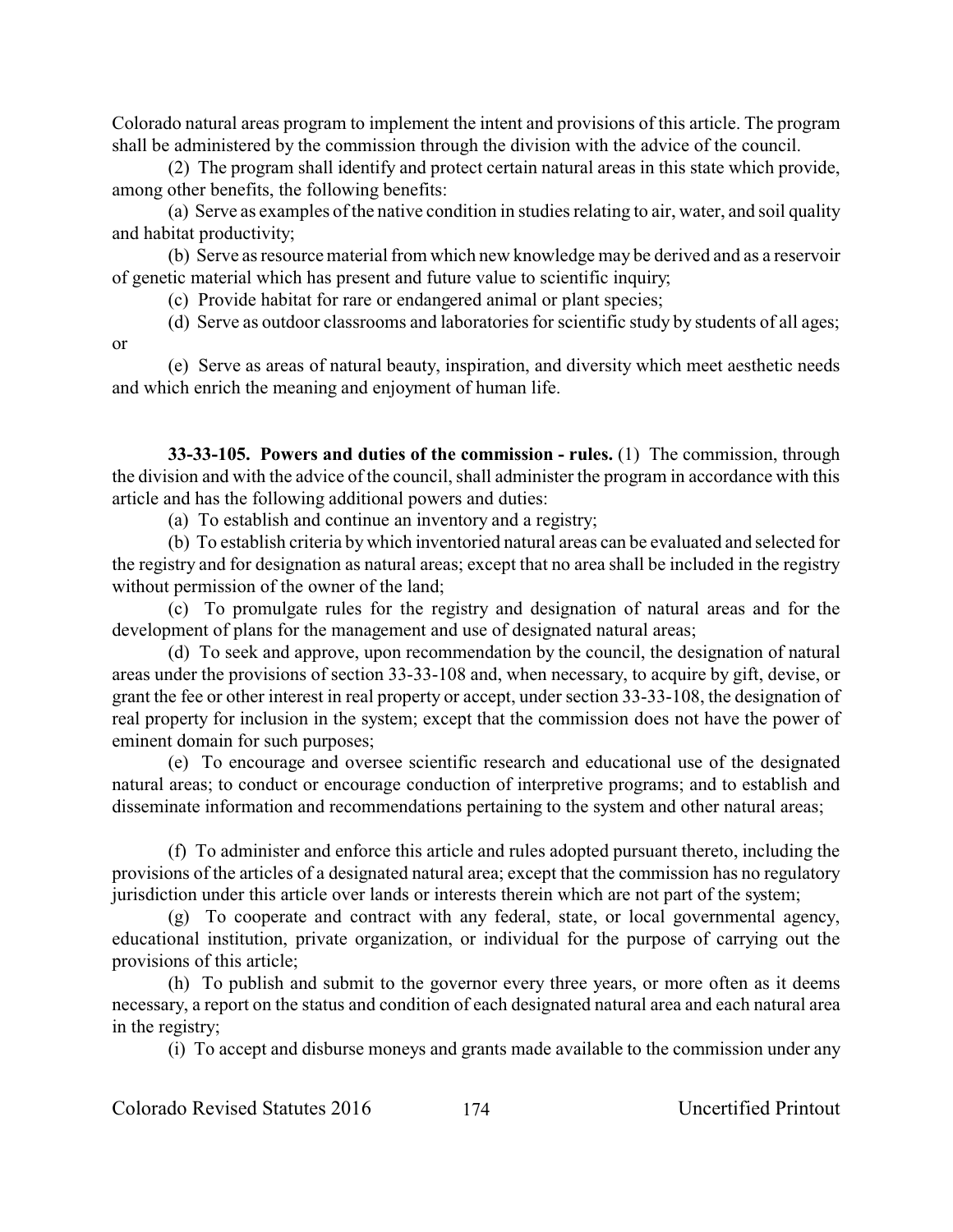federal law for the purposes of this article; and

(j) To notify, ninety days prior to the final designation action, the board of county commissioners in the county in which any designation is being considered. At the request of the board of county commissioners, the commission shall hold a public hearing in said county for the purpose of evaluating any local concerns regarding the proposed designation.

(2) It is not a permitted function of the commission under this article to make or pursue direct or indirect objection or opposition before any governing body to any application for development of private lands.

**33-33-106. Colorado natural areas council.** (1) There is hereby created the Colorado natural areas council as an advisory council to the commission. The council shall advise the commission on the administration of the program and shall approve the registry and recommend the designation of natural areas by the commission.

(2) The council consists of the following seven members:

(a) One member each from the commission and the state board of land commissioners, appointed by their respective commission or board, who serve for three-year terms; and

(b) Five members appointed by the governor, who are individuals with a substantial interest in the preservation of natural areas and who serve for four-year terms.

(3) Vacancies shall be filled in the same manner as original appointments for the balance of the unexpired term. All members of the council shall be residents of the state of Colorado, and no member appointed by the governor shall serve longer than two successive terms.

(4) The council shall, by majority vote of all members, elect its chairman from among the members appointed by the governor. A simple majority of the council membership shall constitute a quorum for the transaction of business.

(5) Members of the council shall receive no compensation for their service on the council but shall be reimbursed for necessary expenses incurred in the performance of their duties.

(6) The council shall hold at least one regular meeting in each quarter of each calendar year and shall keep a record of its proceedings, which shall be open to the public for inspection. Special meetings may be called by the chairman and shall be called by him upon written request therefor signed by two or more members. A written notice of the time and place of each meeting shall be sent to each member.

(7) Any person who was a member of the Colorado natural areas council on January 1, 1988, shall continue to serve for the remainder of the term to which he was appointed.

**33-33-107. Responsibilities of the council.** (1) The council has the following responsibilities:

(a) To establish procedures for the conduct of council business;

(b) To review the inventory and to approve the registry;

(c) To review and make recommendations on the commission's criteria for and selection of natural areas to be included in the registry and the system; except that no area shall be included in the registry without permission of the owner of the land;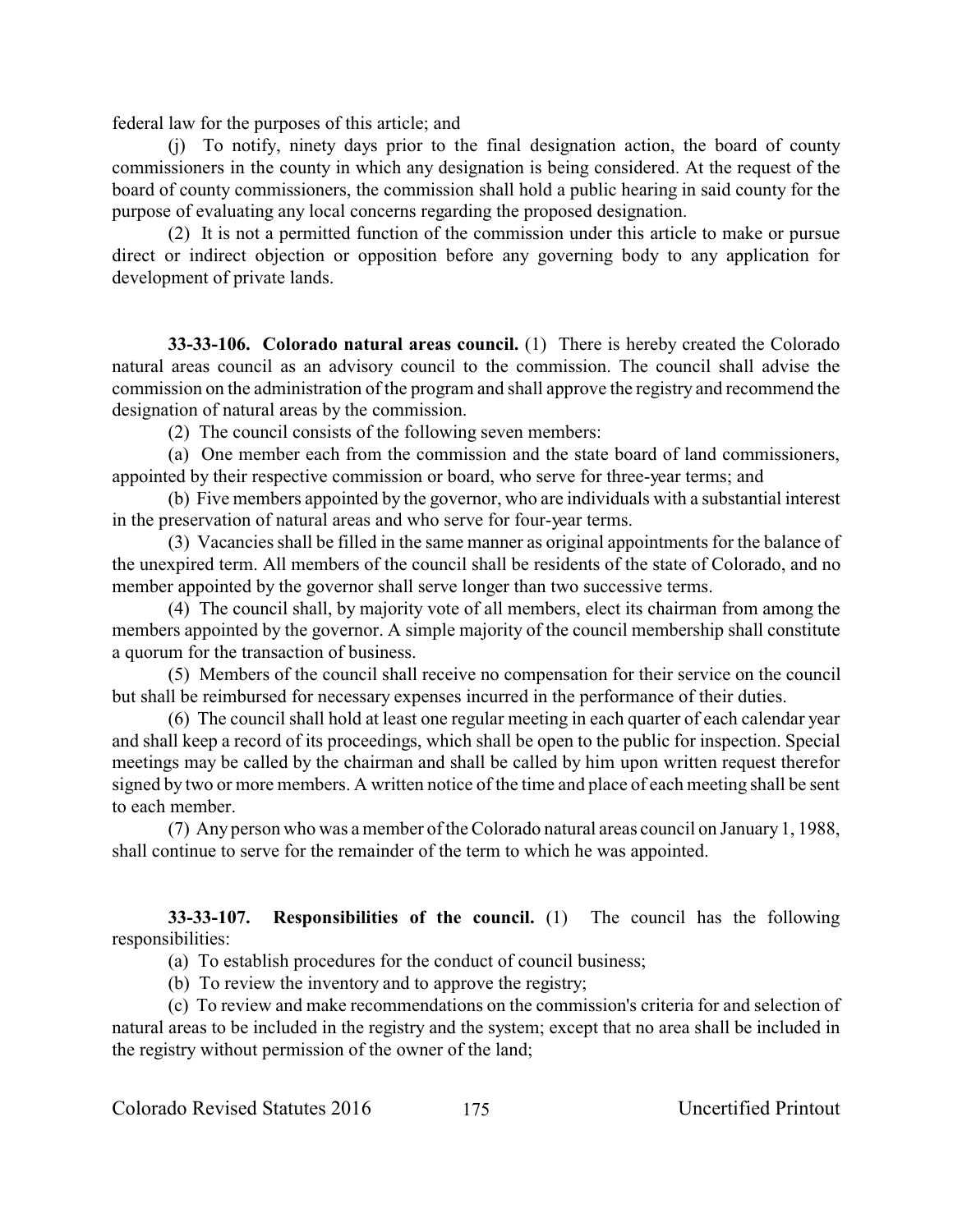(d) To advise the commission of the promulgation of rules for the registry and for the designation, management, protection, and use of designated natural areas;

(e) To seek and recommend the designation of natural areas by the board as part of the system, as provided in section 33-33-108;

(f) To review and make recommendations regarding scientific research, educational use, interpretive programs, and public information pertaining to designated natural areas;

(g) To review and make recommendations regarding the negotiation and enforcement of the articles of a designated natural area;

(h) To advise the commission on the disbursement of funds for the purposes of this article; and

(i) To review and make recommendations on commission reports made to the governor on the status of the program.

**33-33-108. Designation of a natural area.** (1) A natural area that has been found by the commission, pursuant to its criteria, to be desirable for inclusion within the system and which inclusion has been approved by the owner of the land, becomes a designated natural area when articles of designation have been filed with the commission by the owner of the land or by a governmental agency having ownership or control of the land and such articles have been accepted by the commission with the advice and recommendation of the council.

(2) Articles of designation filed with the commission under subsection (1) of this section shall:

(a) Constitute a management agreement for the designated natural area;

(b) Contain a purpose clause defining the attributes which are the basis for the area's designation;

(c) Define the respective rights and duties of the owner and the commission;

(d) Contain provisions relating to management, development, use, public access, sale, or transfer of the area;

(e) Provide procedures to be applied in case of any violation of such articles;

(f) Contain such other provisions as may be necessary or advisable to carry out the purposes of this article, which shall include the recognition of reversionary rights if less than fee simple title has been acquired; and

(g) Contain the legal description of the designated property.

(3) The commission may, with the approval or upon the request of the owner of an interest therein and with the approval of the council, amend the articles of a designated natural area.

(4) A notice of the designation shall be certified by the commission to the county clerk and recorder in the county or counties in which the designated natural area is located for filing in the same manner as any document affecting real property.

**33-33-109. Effect of article - rights of property owners - water rights - prior** designations. (1) Nothing in this article shall be construed as:

(a) Diminishing the rights of owners of property as provided in the constitution of this state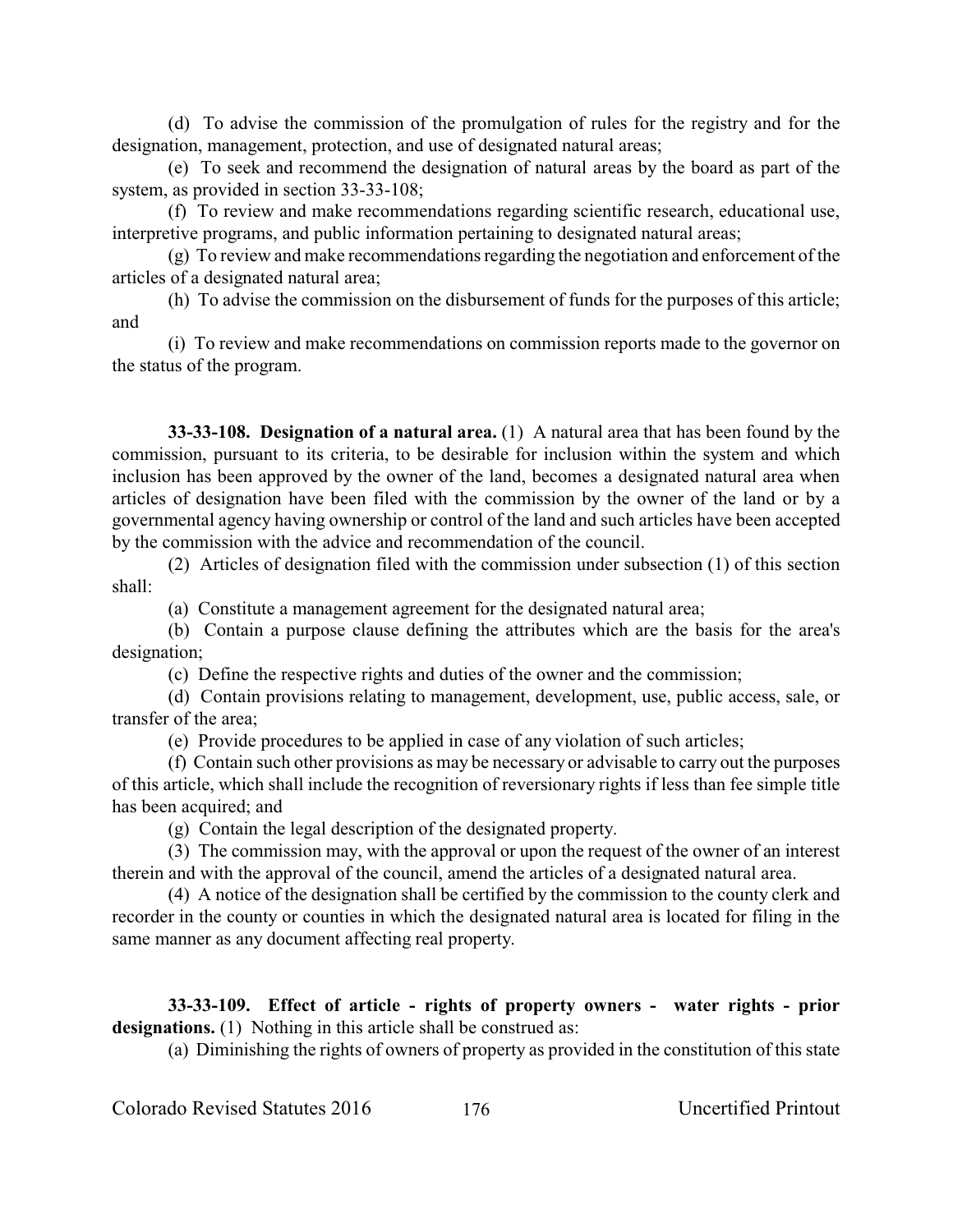or in the constitution of the United States;

(b) Modifying or amending existing laws or court decrees with respect to the determination or administration of water rights;

(c) Affecting any previous designation of an area as a natural area.

**33-33-110. Public entities urged to encourage designation of natural areas.** State agencies, counties, municipalities, institutions of higher education, and all other entities and institutions of the state and its political subdivisions are empowered and urged to recommend to the commission natural areas within their jurisdictions for inclusion in the system.

**33-33-111. Periodic evaluation to be made by commission.** The commission shall make an evaluation of each designated natural area every three years, or more often as it deems necessary, to determine whether it is being administered in accordance with the conditions and provisions of the articles of designation. If such conditions and provisions are not being met, the commission may remove the area from the system.

**33-33-112. Supplemental protection.** The provisions of this article shall supplement and not replace or otherwise affect any existing protective status that a designated natural area may have under any other law.

**33-33-113. Legislative review - termination.** (1) The council terminates on September 1, 2024, unless the general assembly votes to renew the legislative mandate of this article. Absent a vote to renew the legislative mandate of this article, the council shall cease all operations within a twelve-month period after September 1, 2024.

(2) Prior to the termination, the department of regulatory agencies shall review the advisory committee as provided for in section 2-3-1203, C.R.S.

# **RECREATIONAL AREAS AND SKI SAFETY**

# **ARTICLE 40**

Parks and Fishing and Hunting Areas

# **33-40-101 to 33-40-122. (Repealed)**

Colorado Revised Statutes 2016 177 Uncertified Printout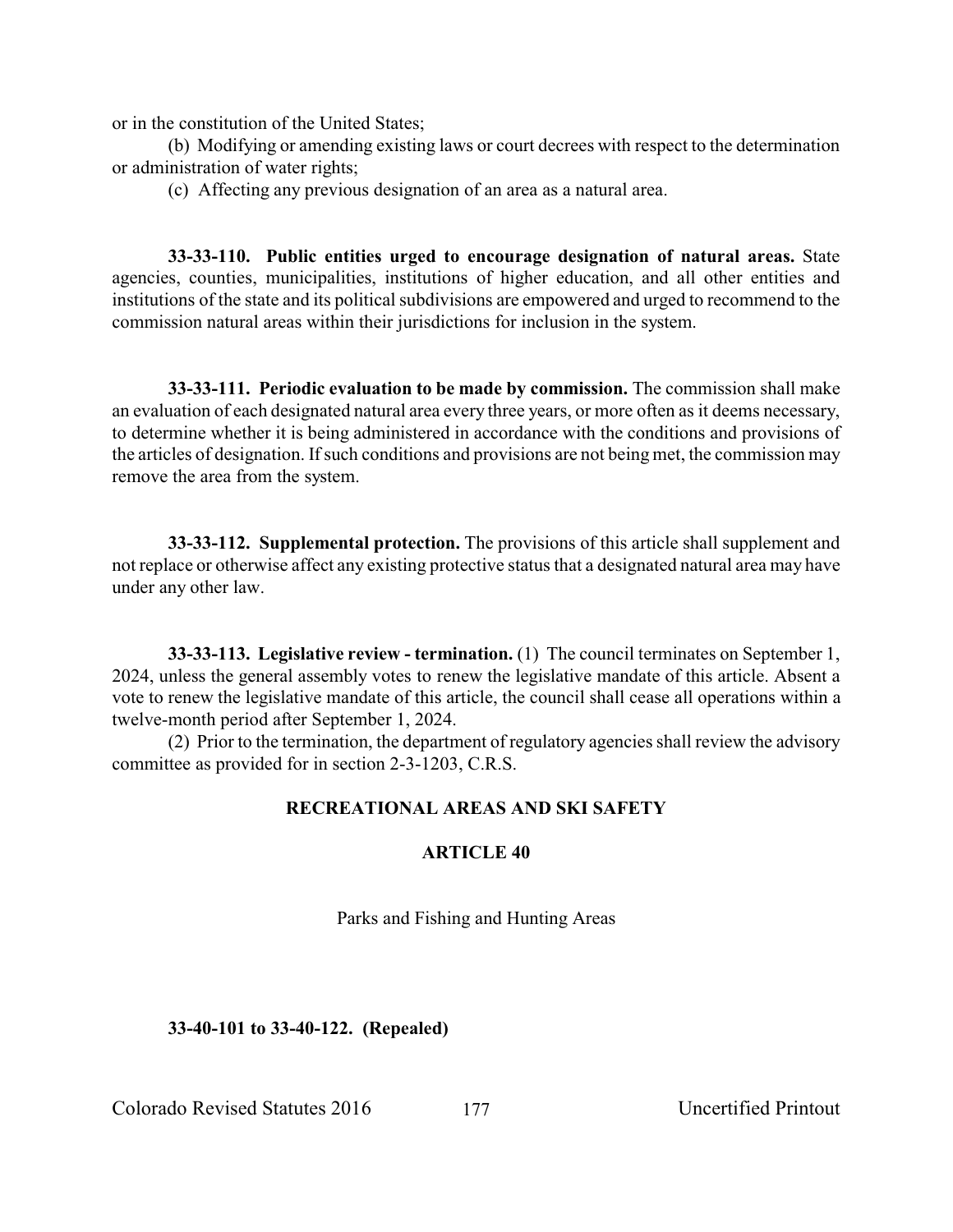## **ARTICLE 41**

### Owners of Recreational Areas - Liability

**33-41-101. Legislative declaration.** The purpose of this article is to encourage owners of land to make land and water areas available for recreational purposes by limiting their liability toward persons entering thereon for such purposes.

**33-41-102. Definitions.** As used in this article, unless the context otherwise requires:

(1) "Charge" means a consideration paid for entry upon or use of the land or any facilities thereon or adjacent thereto; except that, in a case of land leased to a public entity or in which a public entity has been granted an easement or other rights to use land for recreational purposes, any consideration received by the owner for such lease, easement, or other right shall not be deemed a charge within the meaning of this article nor shall any consideration received by an owner from any federal governmental agency for the purposes of admitting any person constitute such a charge.

(2) "Land" also means roads, water, watercourses, private ways, and buildings, structures, and machinery or equipment thereon, when attached to real property.

(3) "Owner" includes, but is not limited to, the possessor of a fee interest, a tenant, lessee, occupant, the possessor of any other interest in land, or any person having a right to grant permission to use the land, or any public entity as defined in the "Colorado Governmental ImmunityAct", article 10 of title 24, C.R.S., which has an interest in land.

(4) "Person" includes any individual, regardless of age, maturity, or experience, or any corporation, government or governmental subdivision or agency, business trust, estate, trust, partnership, or association, or any other legal entity.

(4.5) "Public entity" means the same as defined in section 24-10-103 (5), C.R.S.

(5) "Recreational purpose" includes, but is not limited to, any sports or other recreational activity of whatever nature undertaken by a person while using the land, including ponds, lakes, reservoirs, streams, paths, and trails appurtenant thereto, of another and includes, but is not limited to, any hobby, diversion, or other sports or other recreational activity such as: Hunting, fishing, camping, picnicking, hiking, horseback riding, snowshoeing, cross country skiing, bicycling, riding or driving motorized recreational vehicles, swimming, tubing, diving, spelunking, sight-seeing, exploring, hang gliding, rock climbing, kite flying, roller skating, bird watching, gold panning, target shooting, ice skating, ice fishing, photography, or engaging in any other form of sports or other recreational activity.

**33-41-103. Limitation on landowner's liability.** (1) Subject to the provision of section 33- 41-105, an owner of land who either directly or indirectly invites or permits, without charge, any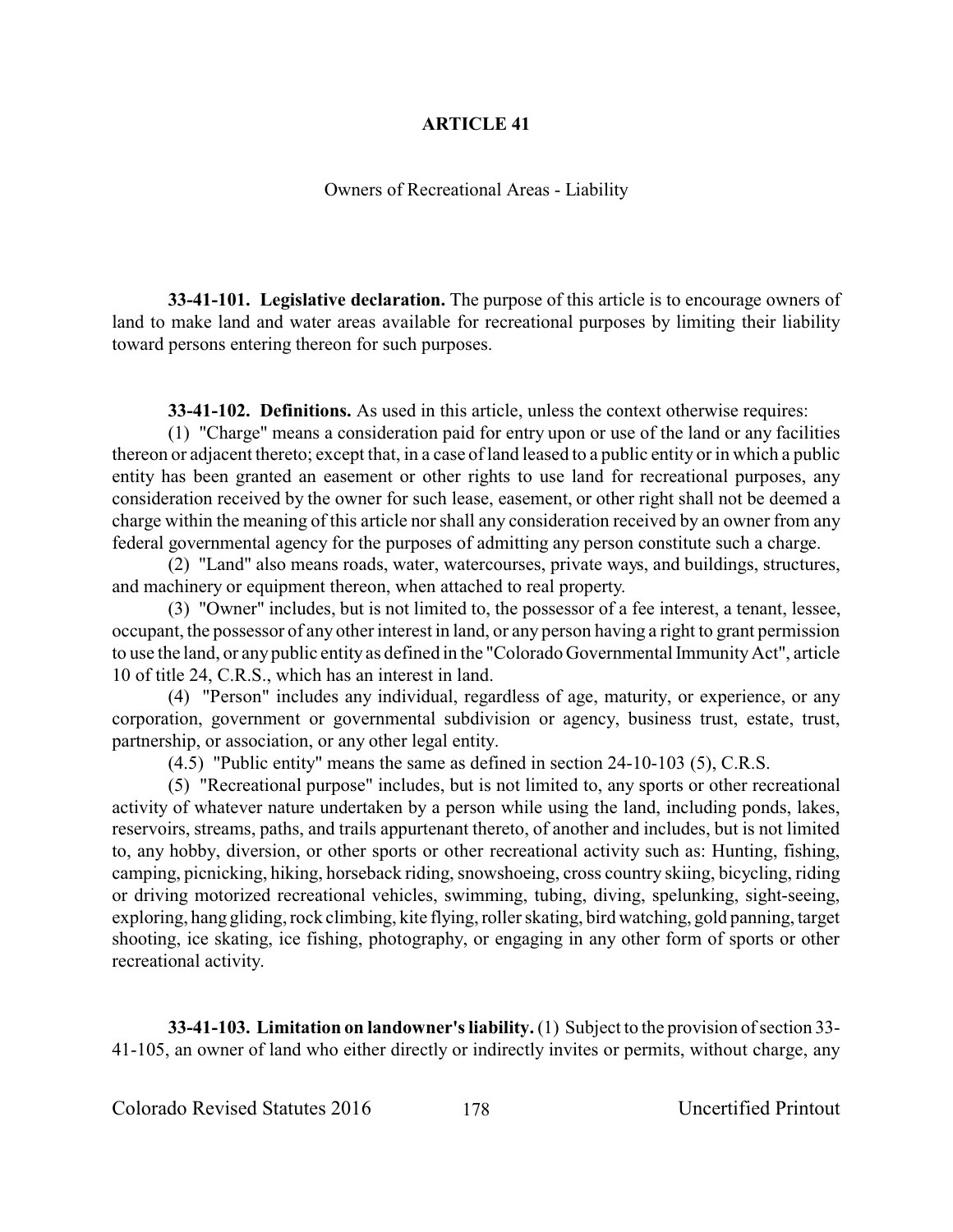person to use such property for recreational purposes does not thereby:

(a) Extend any assurance that the premises are safe for any purpose;

(b) Confer upon such person the legal status of an invitee or licensee to whom a duty of care is owed;

(c) Assume responsibility or incur liability for any injury to person or property or for the death of any person caused by an act or omission of such person.

(2) (a) To the extent liability is found, notwithstanding subsection (1) of this section, the total amount of damages that may be recovered from a private landowner who leases land or a portion thereof to a public entity for recreational purposes or who grants an easement or other rights to use land or a portion thereof to a public entity for recreational purposes for injuries resulting from the use of the land by invited guests for recreational purposes shall be:

(I) For any injury to one person in any single occurrence, the amount specified in section 24- 10-114 (1) (a) (I), C.R.S.;

(II) For an injury to two or more persons in any single occurrence, the amount specified in section 24-10-114 (1) (a) (II), C.R.S.

(b) The limitations in this subsection (2) shall apply only when access to the property is limited, to the extent practicable, to invited guests, when the person injured is an invited guest of the public entity, when such use of the land by the injured person is for recreational purposes, and only during the term of such lease, easement, or other grant.

(c) Nothing in this subsection (2) shall limit, enlarge, or otherwise affect the liability of a public entity.

(d) In order to ensure the independence of public entities in the management of their recreational programs and to protect private landowners ofland used for public recreational purposes from liability therefor, except as otherwise agreed by the public entity and a private landowner, a private landowner shall not be liable for a public entity's management of the land or portion thereof which is used for recreational purposes.

(e) For purposes of this subsection (2) only, unless the context otherwise requires:

(I) "Invited guests" means all persons or guests of persons present on the land for recreational purposes, at the invitation or consent of the public entity, and with or without permit or license to enter the land, and all persons present on the land at the invitation or consent of the public entity or the landowner for business or other purposes relating to or arising from the use of the land for recreational purposes if the public entity receives all of the revenues, if any, which are collected for entry onto the land. "Invited guests" does not include any such persons or guests of any person present on the land for recreational purposes at the invitation or consent of the public entity or the landowner if the landowner retains all or a portion of the revenue collected for entry onto the land or if the landowner shares the revenue collected for entry onto the land with the public entity. For the purposes of this subparagraph (I), "revenue collected for entry" does not include lease payments, lease-purchase payments, or rental payments.

(II) "Land" means real property, or a body of water and the real property appurtenant thereto, or real property that was subject to mining operations under state or federal law and that has been abandoned or left in an inadequate reclamation status prior to August 3, 1977, for coal mining operations, or July 1, 1976, for hard rock mining operations, which is leased to a public entity or for

Colorado Revised Statutes 2016 179 Uncertified Printout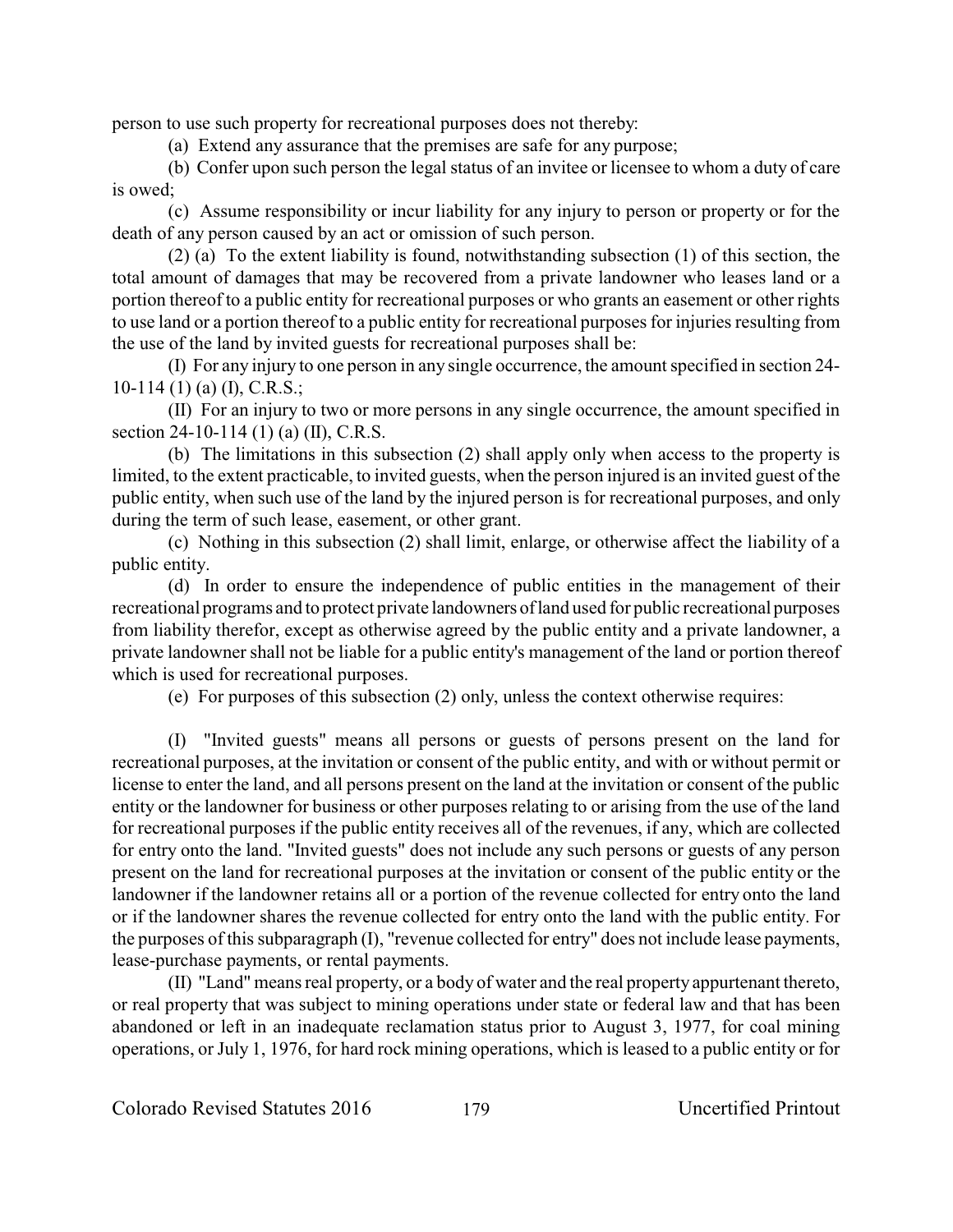which an easement or other right is granted to a public entity for recreational purposes or for which the landowner has acquiesced to public use of existing trails that have historically been used by the public for recreational purposes. "Land", as used in this subsection (2), does not include real property, buildings, or portions thereof which are not the subject of a lease, easement, or other right of use granted to a public entity; except that land on which a landowner has acquiesced to public use of existing trails that have historically been used by the public for recreational purposes need not be subject to a lease, easement, or other right of use granted to a public entity. Nothing in this subparagraph (II) shall be construed to create a prescriptive easement on lands on which a landowner has acquiesced to public use of existing trails that have historically been used by the public for recreational purposes. The incidental use of such private property for recreational purposes shall not establish or presume facts to support land use classification or zoning.

(II.5) "Lease" or "leased" includes a lease-purchase agreement containing an option to purchase the property. Any lease in which a private landowner leases land or a portion thereof to a public entity for recreational purposes shall contain a disclosure advising the private landowner of the right to bargain for indemnification from liability for injury resulting from use of the land by invited guests for recreational purposes.

(II.7) "Management" means the entire range of activities, whether undertaken or not by the public entity, associated with controlling, directing, allowing, and administering the use, operation, protection, development, repair, and maintenance of private land for public recreational purposes.

(III) "Recreational purposes" includes, but is not limited to, any sports or other recreational activity of whatever nature undertaken by an invited guest while using the land, including ponds, lakes, reservoirs, streams, paths, and trails appurtenant to, of another and includes, but is not limited to, any hobby, diversion, or other sports or other recreational activity such as: Fishing, picnicking, hiking, horseback riding, snowshoeing, cross country skiing, bicycling, swimming, tubing, diving, sight-seeing, exploring, kite flying, bird watching, gold panning, ice skating, ice fishing, photography, or engaging in any other form of sports or other recreational activity, as well as any activities related to such sports or recreational activities, and any activities directly or indirectly resulting from such sports or recreational activity.

(f) Nothing in this subsection (2) shall limit the protections provided, as applicable, to a landowner under section 13-21-115, C.R.S.

**33-41-104. When liability is not limited.** (1) Nothing in this article limits in any way any liability which would otherwise exist:

(a) For willful or malicious failure to guard or warn against a known dangerous condition, use, structure, or activity likely to cause harm;

(b) For injury suffered by any person in any case where the owner of land charges the person who enters or goes on the land for the recreational use thereof; except that, in case of land leased to a public entity or in which a public entity has been granted an easement or other rights to use land for recreational purposes any consideration received by the owner for such lease, easement, or other right shall not be deemed a charge within the meaning of this article nor shall any consideration received by an owner from any federal governmental agency for the purpose of admitting any person constitute such a charge;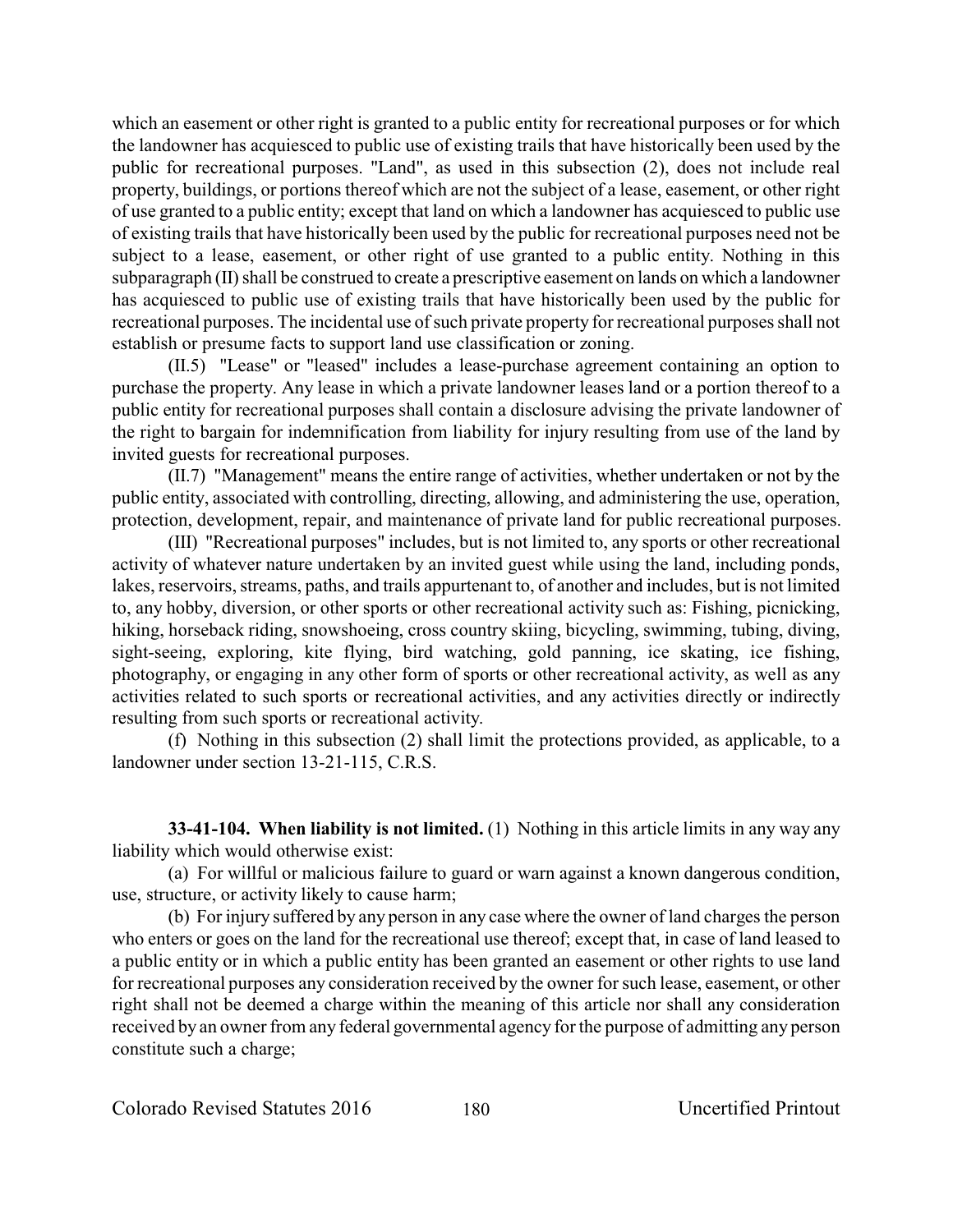(c) For maintaining an attractive nuisance; except that, if the property used for public recreational purposes contains mining operations that were abandoned or left in an inadequate reclamation status as provided in section 33-41-103 (2) (e) (II) or was constructed or is used for or in connection with the diversion, storage, conveyance, or use of water, the property and the water or abandoned mining operations within such property shall not constitute an attractive nuisance;

(d) For injury received on land incidental to the use of land on which a commercial or business enterprise of any description is being carried on; except that in the case of land leased to a public entity for recreational purposes or in which a public entity has been granted an easement or other rights to use land for recreational purposes, such land shall not be considered to be land upon which a business or commercial enterprise is being carried on.

**33-41-105. Article not to create liability or relieve obligation.** (1) Nothing in this article shall be construed to:

(a) Create, enlarge, or affect in any manner any liability for willful or malicious failure to guard or warn against a known dangerous condition, use, structure, or activity likely to cause harm, or for injury suffered by any person in any case where the owner of land charges for that person to enter or go on the land for the recreational use thereof;

(b) Relieve any person using the land of another for recreational purposes from any obligation which he may have in the absence of this article to exercise care in his use of such land and in his activities thereon or from the legal consequences of failure to employ such care;

(c) Limit any liability of any owner to any person for damages resulting from any occurrence which took place prior to January 1, 1970.

**33-41-105.5. Prevailing party - attorney fees and costs.** The prevailing party in any civil action by a recreational user for damages against a landowner who allows the use of the landowner's property for public recreational purposes shall recover the costs of the action together with reasonable attorney fees as determined by the court.

**33-41-106. Ownership of recreational area by another state.** No other state of the United States, or agency or political subdivision thereof, shall acquire, own, or operate any land or interest therein in the state of Colorado for park or recreational purposes, except under the terms of an interstate compact.

# **ARTICLE 42**

## Recreational Trails

Colorado Revised Statutes 2016 181 Uncertified Printout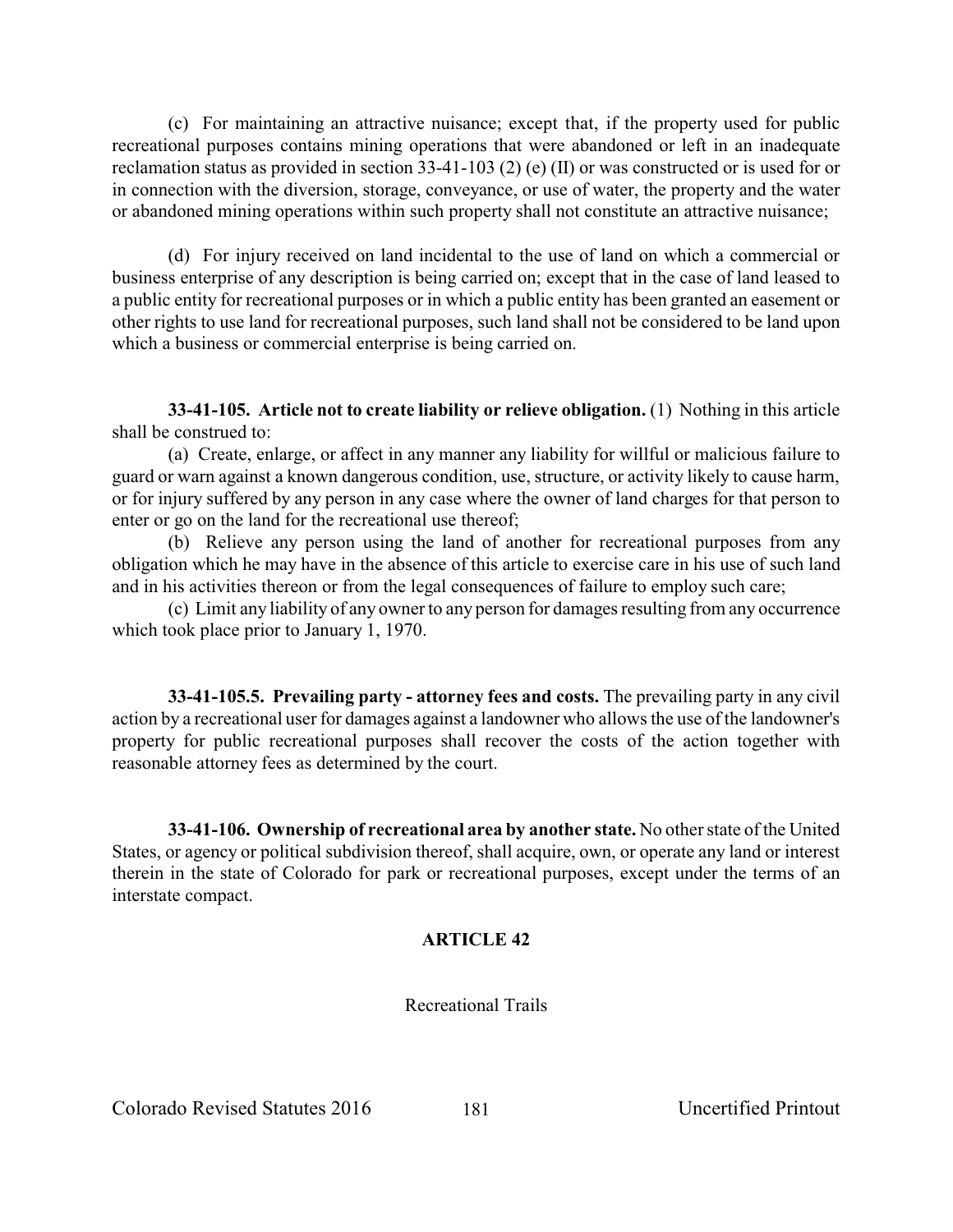#### **33-42-101 to 33-42-112. (Repealed)**

#### **ARTICLE 43**

Registration of Recreational Vehicles

#### **33-43-101 to 33-43-107. (Repealed)**

## **ARTICLE 44**

Ski Safety and Liability

**33-44-101. Short title.** This article shall be known and may be cited as the "Ski Safety Act of 1979".

**33-44-102. Legislative declaration.** The general assembly hereby finds and declares that it is in the interest of the state of Colorado to establish reasonable safety standards for the operation of ski areas and for the skiers using them. Realizing the dangers that inhere in the sport of skiing, regardless of any and all reasonable safety measures which can be employed, the purpose of this article is to supplement the passenger tramway safety provisions of part 7 of article 5 of title 25, C.R.S.; to further define the legal responsibilities of ski area operators and their agents and employees; to define the responsibilities of skiers using such ski areas; and to define the rights and liabilities existing between the skier and the ski area operator and between skiers.

**33-44-103. Definitions.** As used in this article, unless the context otherwise requires:

(1) "Base area lift" means any passenger tramway which skiers ordinarily use without first using some other passenger tramway.

(2) "Competitor" means a skier actually engaged in competition, a special event, or training or practicing for competition or a special event on any portion of the area made available by the ski area operator.

(3) "Conditions of ordinary visibility" means daylight and, where applicable, nighttime in

Colorado Revised Statutes 2016 182 Uncertified Printout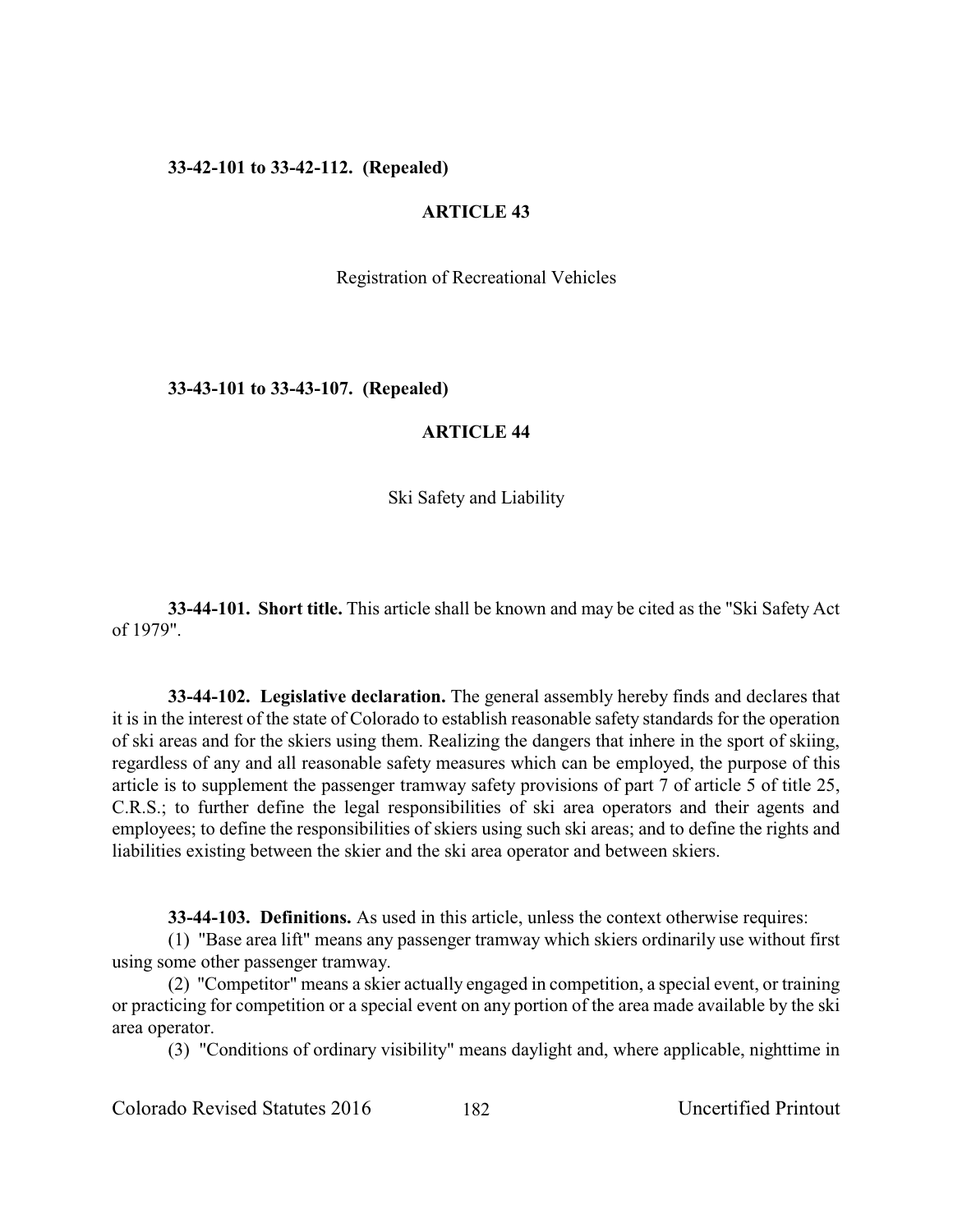nonprecipitating weather.

 $(3.1)$  "Extreme terrain" means any place within the ski area boundary that contains cliffs with a minimum twenty-foot rise over a fifteen-foot run, and slopes with a minimum fifty-degree average pitch over a one-hundred-foot run.

(3.3) "Freestyle terrain" includes, but is not limited to, terrain parks and terrain park features such as jumps, rails, fun boxes, and all other constructed and natural features, half-pipes, quarterpipes, and freestyle-bump terrain.

(3.5) "Inherent dangers and risks of skiing" means those dangers or conditions that are part of the sport of skiing, including changing weather conditions; snow conditions as they exist or may change, such as ice, hard pack, powder, packed powder, wind pack, corn, crust, slush, cut-up snow, and machine-made snow; surface or subsurface conditions such as bare spots, forest growth, rocks, stumps, streambeds, cliffs, extreme terrain, and trees, or other natural objects, and collisions with such natural objects; impact with lift towers, signs, posts, fences or enclosures, hydrants, water pipes, or other man-made structures and their components; variations in steepness or terrain, whether natural or as a result of slope design, snowmaking or grooming operations, including but not limited to roads, freestyle terrain, jumps, and catwalks or other terrain modifications; collisions with other skiers; and the failure of skiers to ski within their own abilities. The term "inherent dangers and risks of skiing" does not include the negligence of a ski area operator as set forth in section 33-44-104 (2). Nothing in this section shall be construed to limit the liability of the ski area operator for injury caused by the use or operation of ski lifts.

(4) "Passenger" means any person who is lawfully using any passenger tramway.

(5) "Passenger tramway" means a device as defined in section 25-5-702 (4), C.R.S.

(6) "Ski area" means all ski slopes or trails and all other places within the ski area boundary, marked in accordance with section 33-44-107 (6), under the control of a ski area operator and administered as a single enterprise within this state.

(7) "Ski area operator" means an "area operator" as defined in section 25-5-702 (1), C.R.S., and any person, partnership, corporation, or other commercial entity having operational responsibility for any ski areas, including an agency of this state or a political subdivision thereof.

(8) "Skier" means any person using a ski area for the purpose of skiing, which includes, without limitation, sliding downhill or jumping on snow or ice on skis, a toboggan, a sled, a tube, a snowbike, a snowboard, or any other device; or for the purpose of using any of the facilities of the ski area, including but not limited to ski slopes and trails.

(9) "Ski slopes or trails" means all ski slopes or trails and adjoining skiable terrain, including all their edges and features, and those areas designated by the ski area operator to be used by skiers for any of the purposes enumerated in subsection (8) of this section. Such designation shall be set forth on trail maps, if provided, and designated by signs indicating to the skiing public the intent that such areas be used by skiers for the purpose of skiing. Nothing in this subsection (9) or in subsection (8) of this section, however, shall imply that ski slopes or trails may not be restricted for use by persons using skis only or for use by persons using any other device described in subsection (8) of this section.

**33-44-104. Negligence - civil actions.** (1) A violation of any requirement of this article

Colorado Revised Statutes 2016 183 Uncertified Printout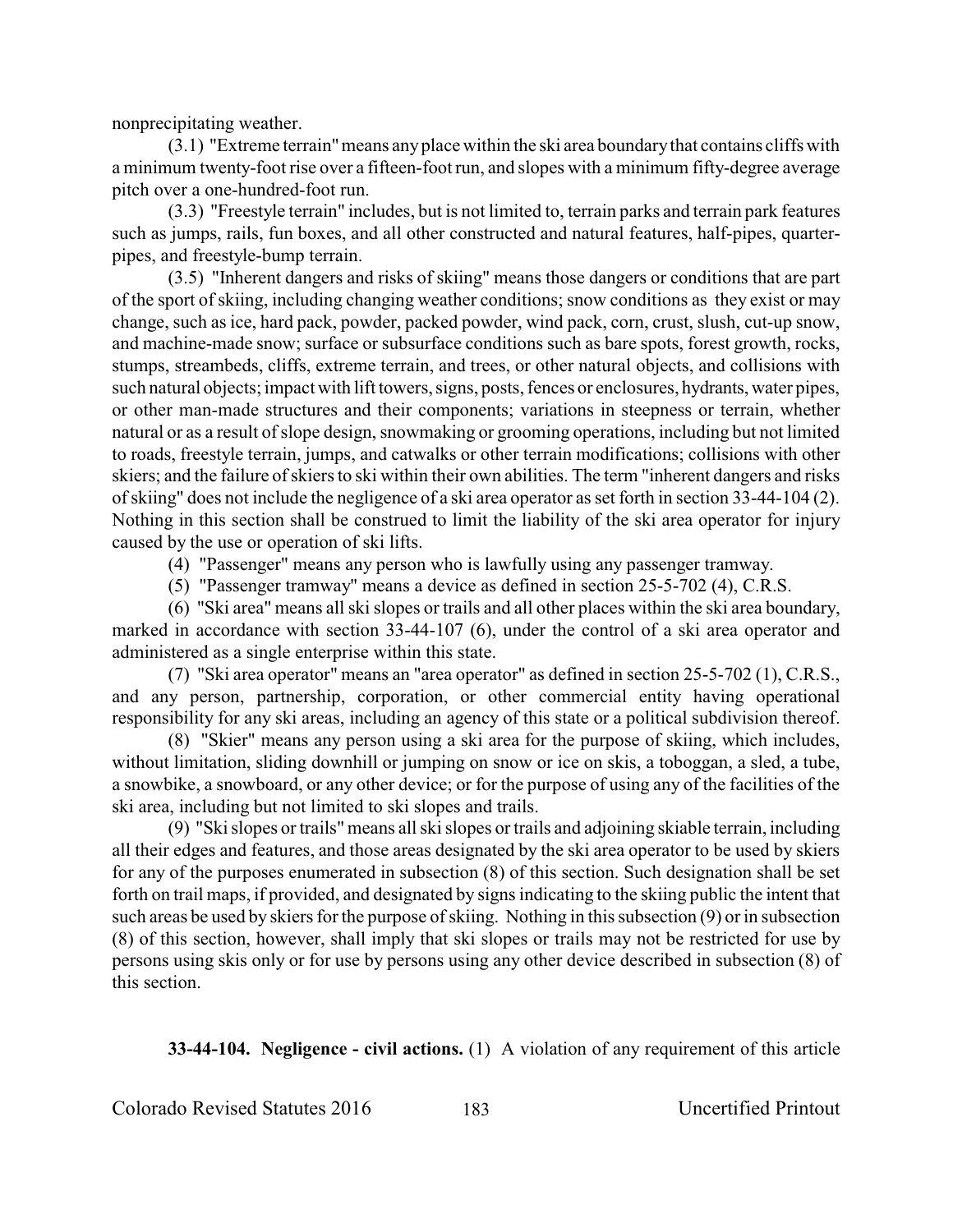shall, to the extent such violation causes injury to any person or damage to property, constitute negligence on the part of the person violating such requirement.

(2) A violation by a ski area operator of any requirement of this article or any rule or regulation promulgated by the passenger tramway safety board pursuant to section 25-5-704 (1) (a), C.R.S., shall, to the extent such violation causes injury to any person or damage to property, constitute negligence on the part of such operator.

(3) All rules adopted or amended by the passenger tramway safety board are subject to sections 24-4-103 (8) (c) and (8) (d) and 24-34-104 (6) (b), C.R.S.

**33-44-105. Duties of passengers.** (1) No passenger shall board a passenger tramway if he does not have sufficient physical dexterity, ability, and knowledge to negotiate or use such facility safely or until such passenger has asked for and received information sufficient to enable him to use the equipment safely. A passenger is required to follow any written or verbal instructions that are given to him regarding the use of the passenger tramway.

(2) No passenger shall:

(a) Embark upon or disembark from a passenger tramway except at a designated area except in the event of a stoppage of the passenger tramway (and then only under the supervision of the operator) or unless reasonably necessary in the event of an emergency to prevent injury to the passenger or others;

(b) Throw or expel any object from any passenger tramway while riding on such device, except as permitted by the operator;

(c) Act, while riding on a passenger tramway, in any manner that may interfere with proper or safe operation of such passenger tramway;

(d) Engage in any type of conduct that may contribute to or cause injury to any person;

(e) Place in an uphill track of a J-bar, T-bar, platter pull, rope tow, or any other surface lift any object that could cause another skier to fall;

(f) Embark upon a passenger tramway marked as closed;

(g) Disobey any instructions posted in accordance with this article or any verbal instructions by the ski area operator regarding the proper or safe use of a passenger tramway unless such verbal instructions are contrary to this article or the rules promulgated under it, or contrary to posted instructions.

**33-44-106. Duties of operators - signs.** (1) Each ski area operator shall maintain a sign system with concise, simple, and pertinent information for the protection and instruction of passengers. Signs shall be prominently placed on each passenger tramway readable in conditions of ordinary visibility and, where applicable, adequately lighted for nighttime passengers. Signs shall be posted as follows:

(a) At or near the loading point of each passenger tramway, regardless of the type, advising that any person not familiar with the operation of the device shall ask the operator of the device for assistance and instruction;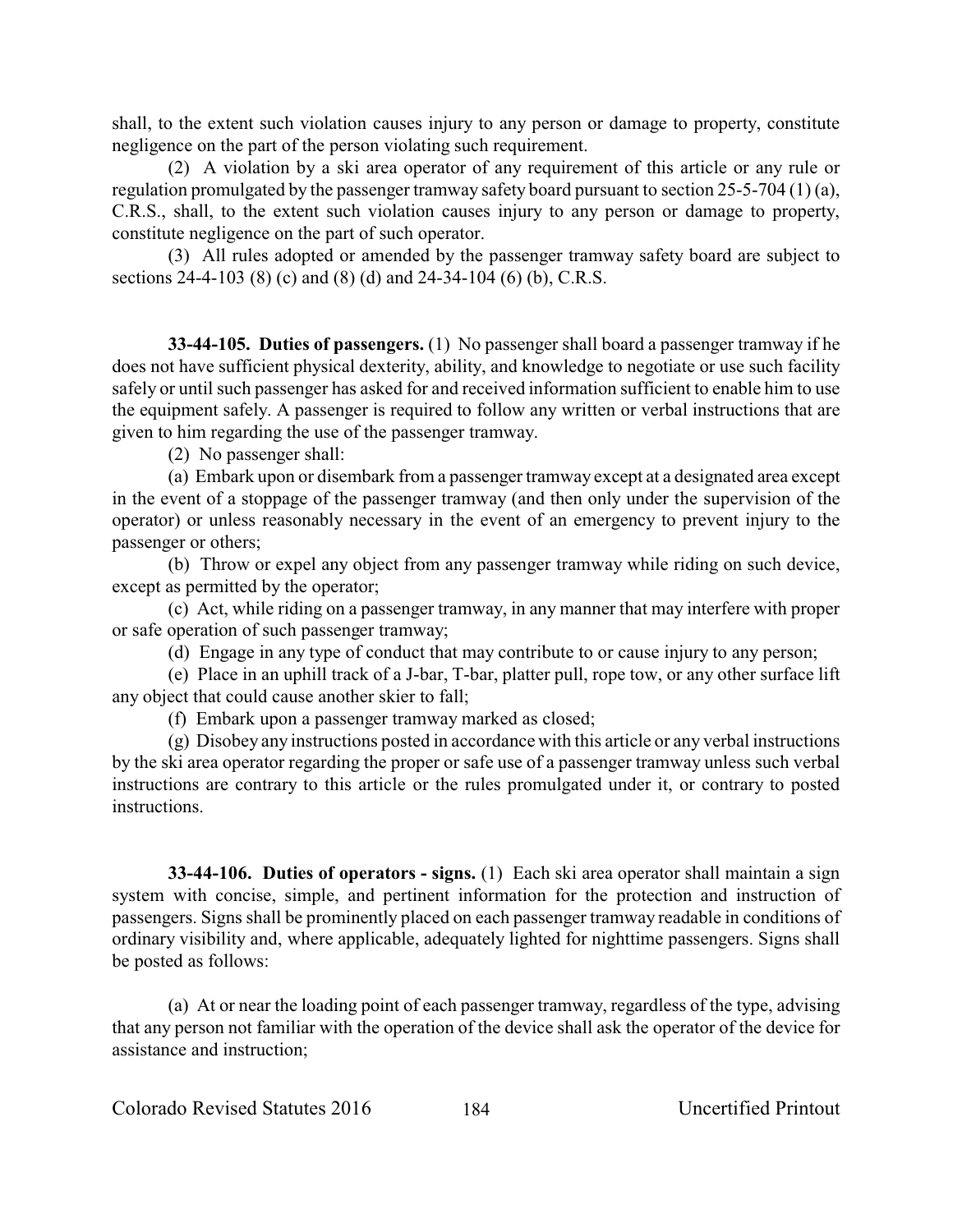(b) At the interior of each two-car and multicar passenger tramway, showing:

(I) The maximum capacity in pounds of the car and the maximum number of passengers allowed;

(II) Instructions for procedures in emergencies;

(c) In a conspicuous place at each loading area of two-car and multicar passenger tramways, stating the maximum capacity in pounds of the car and the maximum number of passengers allowed;

(d) At all chair lifts, stating the following:

(I) "Prepare to Unload", which shall be located not less than fifty feet ahead of the unloading area;

(II) "Keep Ski Tips Up", which shall be located ahead of any point where the skis may come in contact with a platform or the snow surface;

(III) "Unload Here", which shall be located at the point designated for unloading;

(IV) "Safety Gate", which shall be located where applicable;

(V) "Remove Pole Straps from Wrists", which shall be located prominently at each loading area;

(VI) "Check for Loose Clothing and Equipment", which shall be located before the "Prepare to Unload" sign;

(e) At all J-bars, T-bars, platter pulls, rope tows, and any other surface lift, stating the following:

(I) "Remove Pole Straps from Wrists", which shall be placed at or near the loading area;

(II) "Stay in Tracks", "Unload Here", and "Safety Gate", which shall be located where applicable;

(III) "Prepare to Unload", which shall be located not less than fifty feet ahead of each unloading area;

(f) Near the boarding area of all J-bars, T-bars, platter pulls, rope tows, and any other surface lift, advising passengers to check to be certain that clothing, scarves, and hair will not become entangled with the lift;

(g) At or near the boarding area of all lifts, regarding the requirements of section 33-44-109 (6).

(2) Other signs not specified by subsection (1) of this section may be posted at the discretion of the ski area operator.

(3) The ski area operator, before opening the passenger tramway to the public each day, shall inspect such passenger tramway for the presence and visibility of the signs required by subsection (1) of this section.

(4) The extent of the responsibility of the ski area operator under this section shall be to post and maintain such signs as are required by subsection (1) of this section in such condition that they may be viewed during conditions of ordinary visibility. Evidence that signs required by subsection (1) of this section were present, visible, and readable where required at the beginning of the passenger tramway operation on any given day raises a presumption that all passengers using said devices have seen and understood said signs.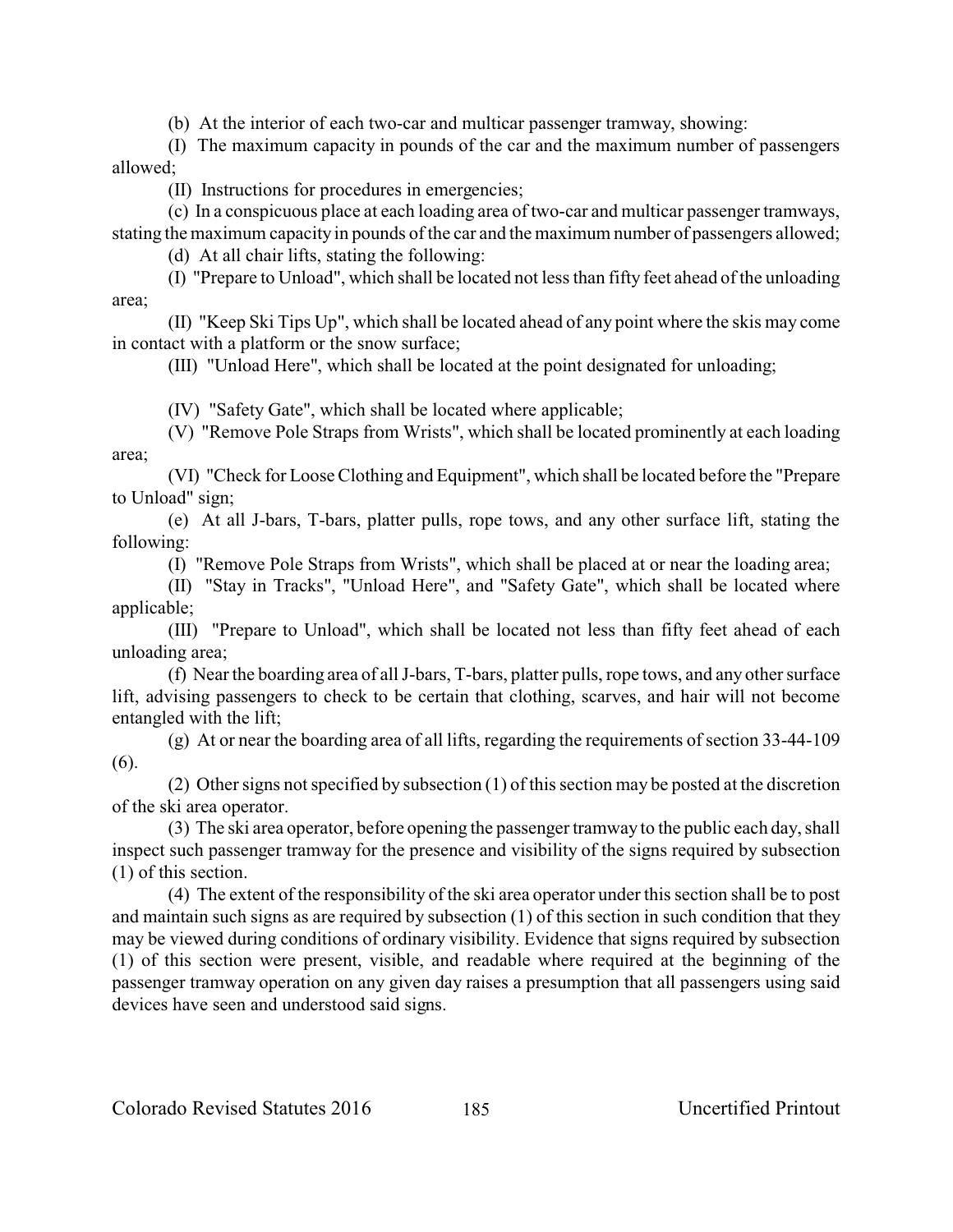**33-44-107. Duties of ski area operators - signs and notices required for skiers' information.** (1) Each ski area operator shall maintain a sign and marking system as set forth in this section in addition to that required by section 33-44-106. All signs required by this section shall be maintained so as to be readable and recognizable under conditions of ordinary visibility.

(2) A sign shall be placed in such a position as to be recognizable as a sign to skiers proceeding to the uphill loading point of each base area lift depicting and explaining signs and symbols which the skier may encounter at the ski area as follows:

(a) The ski area's least difficult trails and slopes, designated by a green circle and the word "easiest";

(b) The ski area's most difficult trails and slopes, designated by a black diamond and the words "most difficult";

(c) The ski area's trails and slopes which have a degree of difficulty that falls between the green circle and the black diamond designation, designated by a blue square and the words "more difficult";

(d) The ski area's extreme terrain shall be signed at the commonly used access designated with two black diamonds containing the letters "E" in one and "X" in the other in white and the words "extreme terrain". The ski area's specified freestyle terrain areas shall be designated with an orange oval.

(e) Closed trails or slopes, designated by an octagonal-shaped sign with a red border around a white interior containing a black figure in the shape of a skier with a black band running diagonally across the sign from the upper right-hand side to the lower left-hand side and with the word "Closed" printed beneath the emblem.

(3) If applicable, a sign shall be placed at or near the loading point of each passenger tramway, as follows:

"WARNING: This lift services (most difficult) or (most difficult and more difficult) or (more difficult) slopes only."

(4) If a particular trail or slope or portion of a trail or slope is closed to the public by a ski area operator, such operator shall place a sign notifying the public of that fact at each identified entrance of each portion of the trail or slope involved. Alternatively, such a trail or slope or portion thereof may be closed with ropes or fences.

(5) The ski area operator shall place a sign at or near the beginning of each trail or slope, which sign shall contain the appropriate symbol of the relative degree of difficulty of that particular trail or slope as set forth by subsection (2) of this section. This requirement shall not apply to a slope or trail designated "easiest" which to a skier is substantially visible in its entirety under conditions of ordinary visibility prior to his beginning to ski the same.

(6) The ski area operator shall mark its ski area boundaries in a fashion readily visible to skiers under conditions of ordinary visibility. Where the owner of land adjoining a ski area closes all or part of his land and so advises the ski area operator, such portions of the boundary shall be signed as required by paragraph (e) of subsection (2) of this section. This requirement shall not apply in heavily wooded areas or other nonskiable terrain.

(7) The ski area operator shall mark hydrants, water pipes, and all other man-made structures on slopes and trails which are not readilyvisible to skiers under conditions of ordinaryvisibility from a distance of at least one hundred feet and shall adequately and appropriately cover such obstructions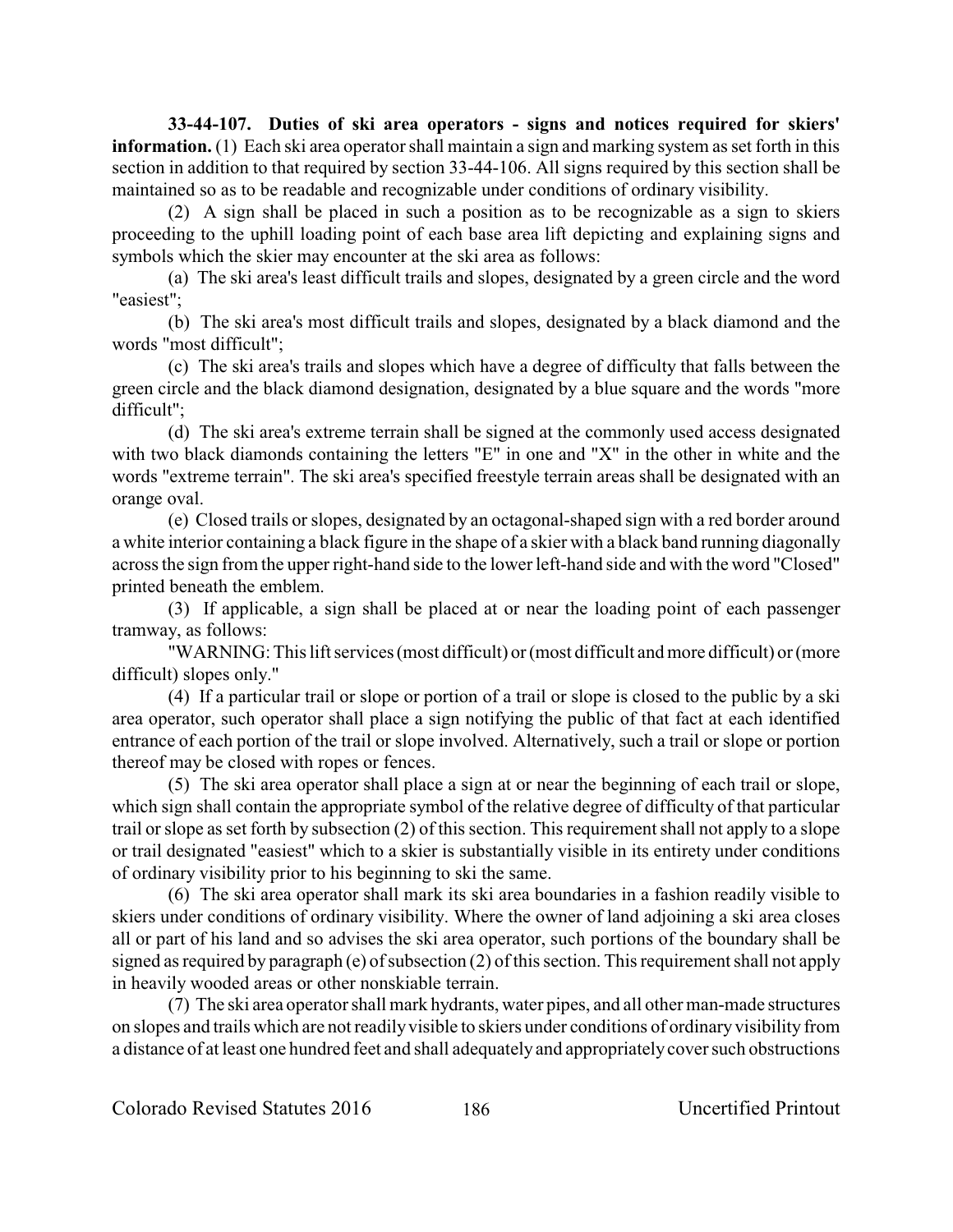with a shock-absorbent material that will lessen injuries. Any type of marker shall be sufficient, including but not limited to wooden poles, flags, or signs, if the marker is visible from a distance of one hundred feet and if the marker itself does not constitute a serious hazard to skiers. Variations in steepness or terrain, whether natural or as a result of slope design or snowmaking or grooming operations, including but not limited to roads and catwalks or other terrain modifications, are not man-made structures, as that term is used in this article.

(8) (a) Each ski area operator shall post and maintain signs which contain the warning notice specified in paragraph (c) of this subsection (8). Such signs shall be placed in a clearly visible location at the ski area where the lift tickets and ski school lessons are sold and in such a position to be recognizable as a sign to skiers proceeding to the uphill loading point of each base area lift. Each sign shall be no smaller than three feet by three feet. Each sign shall be white with black and red letters as specified in this paragraph (a). The words "WARNING" shall appear on the sign in red letters. The warning notice specified in paragraph (c) of this subsection (8) shall appear on the sign in black letters, with each letter to be a minimum of one inch in height.

(b) Every ski lift ticket sold or made available for sale to skiers by any ski area operator shall contain in clearly readable print the warning notice specified in paragraph (c) of this subsection (8).

(c) The signs described in paragraph (a) of this subsection (8) and the lift tickets described in paragraph (b) of this subsection (8) shall contain the following warning notice:

#### WARNING

Under Colorado law, a skier assumes the risk of any injury to person or property resulting from any of the inherent dangers and risks of skiing and may not recover from any ski area operator for any injury resulting from any of the inherent dangers and risks of skiing, including: Changing weather conditions; existing and changing snow conditions; bare spots; rocks; stumps; trees; collisions with natural objects, man-made objects, or other skiers; variations in terrain; and the failure of skiers to ski within their own abilities.

**33-44-108. Ski area operators - additional duties.** (1) Any motorized snow-grooming vehicle shall be equipped with a light visible at any time the vehicle is moving on or in the vicinity of a ski slope or trail.

(2) Whenever maintenance equipment is being employed to maintain or groom any ski slope or trail while such ski slope or trail is open to the public, the ski area operator shall place or cause to be placed a conspicuous notice to that effect at or near the top of that ski slope or trail. This requirement shall not apply to maintenance equipment transiting to or from a grooming project.

(3) All snowmobiles operated on the ski slopes or trails of a ski area shall be equipped with at least the following: One lighted headlamp, one lighted red tail lamp, a brake system maintained in operable condition, and a fluorescent flag at least forty square inches mounted at least six feet above the bottom of the tracks.

(4) The ski area operator shall have no duty arising out of its status as a ski area operator to any skier skiing beyond the area boundaries marked as required by section 33-44-107 (6).

Colorado Revised Statutes 2016 187 Uncertified Printout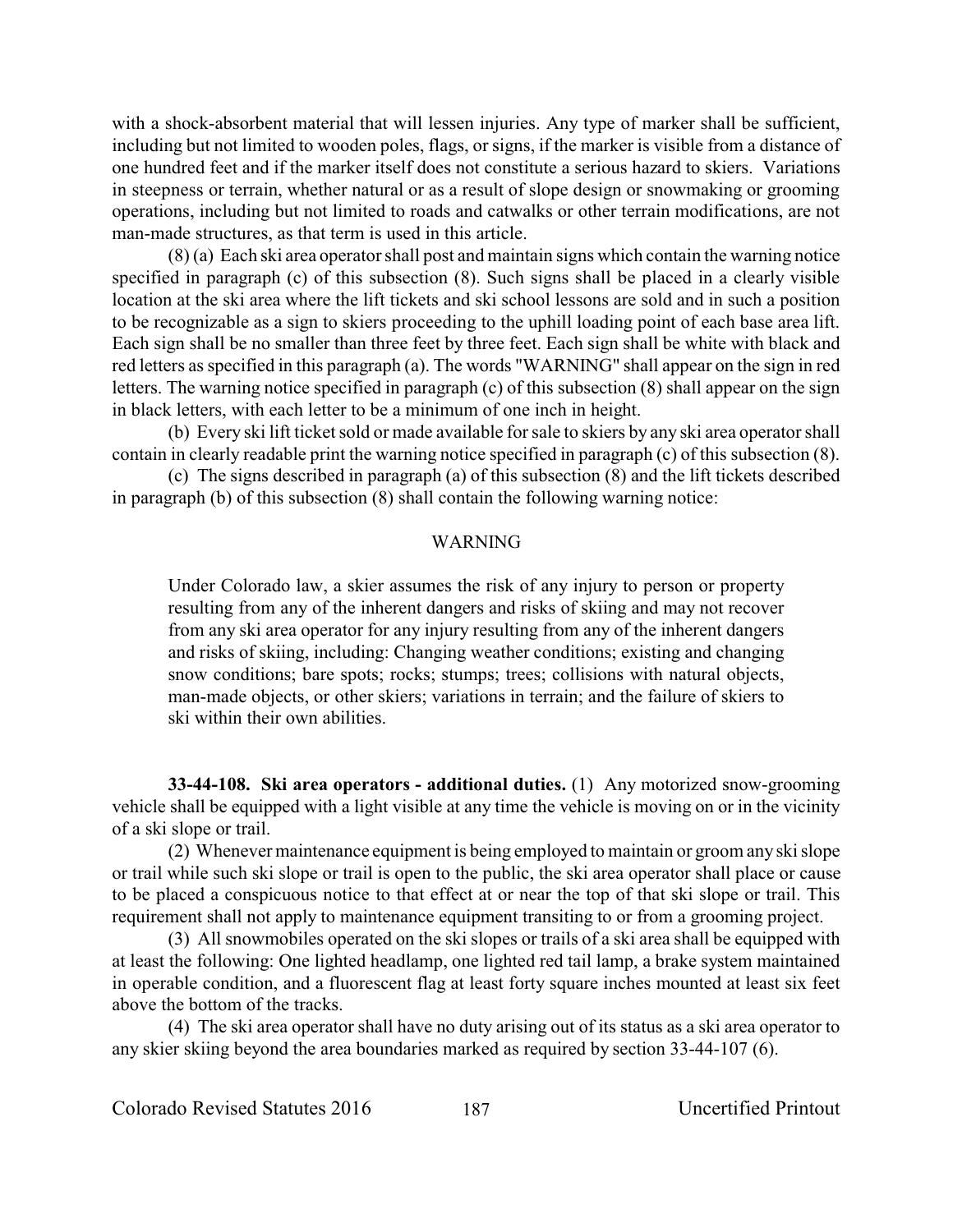(5) The ski area operator, upon finding a person skiing in a careless and reckless manner, may revoke that person's skiing privileges. This subsection (5) shall not be construed to create an affirmative duty on the part of the ski area operator to protect skiers from their own or from another skier's carelessness or recklessness.

**33-44-109. Duties of skiers - penalties.** (1) Each skier solely has the responsibility for knowing the range of his own ability to negotiate any ski slope or trail and to ski within the limits of such ability. Each skier expressly accepts and assumes the risk of and all legal responsibility for any injury to person or property resulting from any of the inherent dangers and risks of skiing; except that a skier is not precluded under this article from suing another skier for any injury to person or property resulting from such other skier's acts or omissions. Notwithstanding any provision of law or statute to the contrary, the risk of a skier/skier collision is neither an inherent risk nor a risk assumed by a skier in an action by one skier against another.

(2) Each skier has the duty to maintain control of his speed and course at all times when skiing and to maintain a proper lookout so as to be able to avoid other skiers and objects. However, the primary duty shall be on the person skiing downhill to avoid collision with any person or objects below him.

(3) No skier shall ski on a ski slope or trail that has been posted as "Closed" pursuant to section 33-44-107 (2) (e) and (4).

(4) Each skier shall stay clear of snow-grooming equipment, all vehicles, lift towers, signs, and any other equipment on the ski slopes and trails.

(5) Each skier has the duty to heed all posted information and other warnings and to refrain from acting in a manner which may cause or contribute to the injury of the skier or others. Each skier shall be presumed to have seen and understood all information posted in accordance with this article near base area lifts, on the passenger tramways, and on such ski slopes or trails as he is skiing. Under conditions of decreased visibility, the duty is on the skier to locate and ascertain the meaning of all signs posted in accordance with sections 33-44-106 and 33-44-107.

(6) Each ski or snowboard used by a skier while skiing shall be equipped with a strap or other device capable of stopping the ski or snowboard should the ski or snowboard become unattached from the skier. This requirement shall not apply to cross country skis.

(7) No skier shall cross the uphill track of a J-bar, T-bar, platter pull, or rope tow except at locations designated by the operator; nor shall a skier place any object in such an uphill track.

(8) Before beginning to ski from a stationary position or before entering a ski slope or trail from the side, the skier shall have the duty of avoiding moving skiers already on the ski slope or trail.

(9) No person shall move uphill on any passenger tramway or use any ski slope or trail while such person's ability to do so is impaired by the consumption of alcohol or by the use of any controlled substance, as defined in section 18-18-102 (5), C.R.S., or other drug or while such person is under the influence of alcohol or any controlled substance, as defined in section 18-18-102 (5), C.R.S., or other drug.

(10) No skier involved in a collision with another skier or person in which an injury results shall leave the vicinity of the collision before giving his or her name and current address to an employee of the ski area operator or a member of the ski patrol, except for the purpose of securing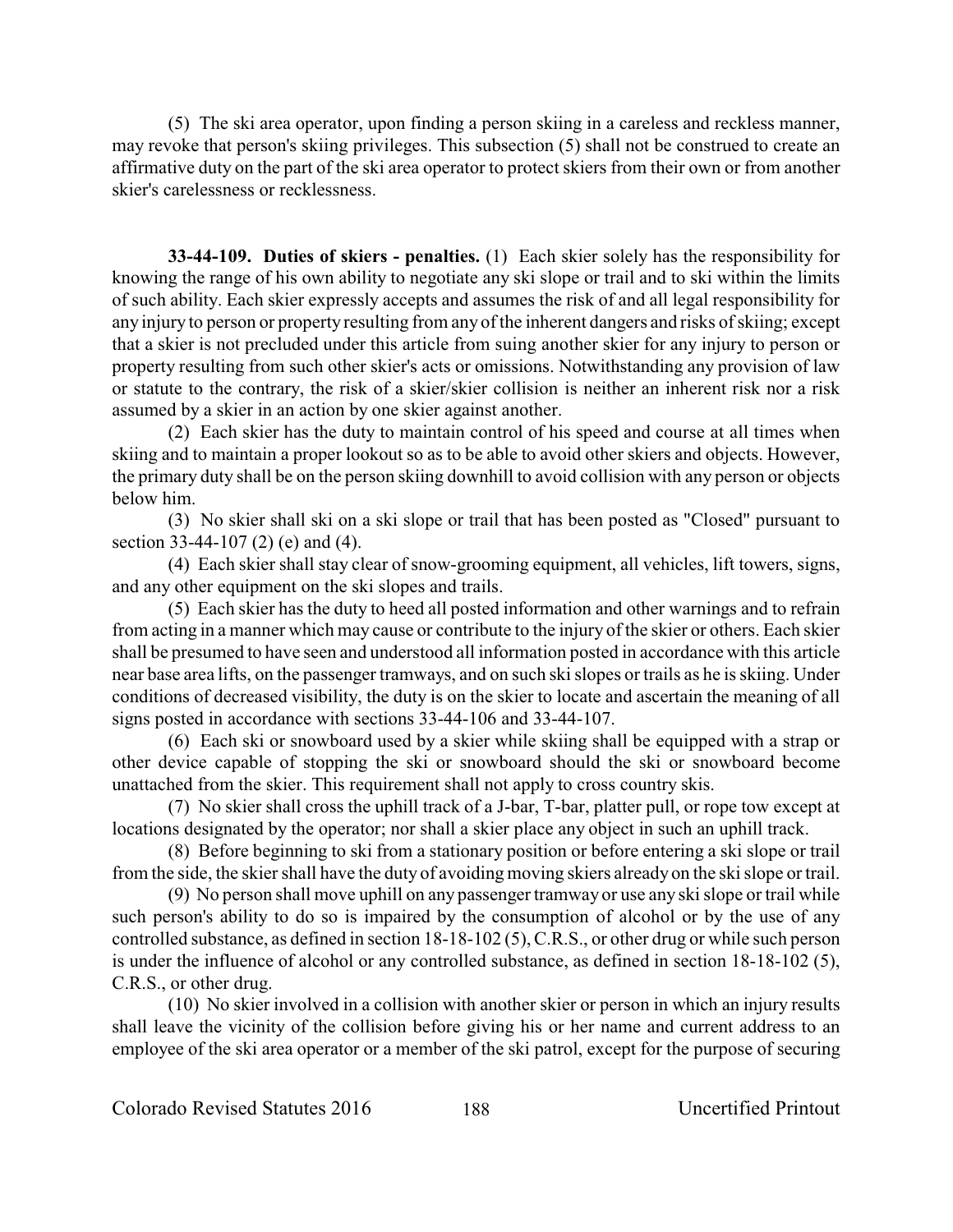aid for a person injured in the collision; in which event the person so leaving the scene of the collision shall give his or her name and current address as required by this subsection (10) after securing such aid.

(11) No person shall knowingly enter upon public or private lands from an adjoining ski area when such land has been closed by its owner and so posted by the owner or by the ski area operator pursuant to section 33-44-107 (6).

(12) Any person who violates any of the provisions of subsection  $(3)$ ,  $(9)$ ,  $(10)$ , or  $(11)$  of this section is guilty of a class 2 petty offense and, upon conviction thereof, shall be punished by a fine of not more than one thousand dollars.

**33-44-110. Competition and freestyle terrain.** (1) The ski area operator shall, prior to use of any portion of the area made available by the ski area operator, allow each competitor an opportunity to reasonably visually inspect the course, venue, or area.

(2) The competitor shall be held to assume the risk of all course, venue, or area conditions, including, but not limited to, weather and snow conditions; obstacles; course or feature location, construction, or layout; freestyle terrain configuration and conditions; and other courses, layouts, or configurations of the area to be used. No liability shall attach to a ski area operator for injury or death to any competitor caused by course, venue, or area conditions that a visual inspection should have revealed or by collisions with other competitors.

**33-44-111. Statute of limitation.** All actions against any ski area operator or its employees brought to recover damages for injury to person or property caused by the maintenance, supervision, or operation of a passenger tramway or a ski area shall be brought within two years after the claim for relief arises and not thereafter.

**33-44-112. Limitation on actions for injury resulting from inherent dangers and risks ofskiing.** Notwithstanding any judicial decision or any other law or statute to the contrary, including but not limited to sections 13-21-111 and 13-21-111.7, C.R.S., no skier maymake any claim against or recover from any ski area operator for injury resulting from any of the inherent dangers and risks of skiing.

**33-44-113. Limitation of liability.** The total amount of damages which may be recovered from a ski area operator by a skier who uses a ski area for the purpose of skiing or for the purpose of sliding downhill on snow or ice on skis, a toboggan, a sled, a tube, a skibob, a snowboard, or any other device and who is injured, excluding those associated with an injury occurring to a passenger while riding on a passenger tramway, shall not exceed one million dollars, present value, including any derivative claim by any other claimant, which shall not exceed two hundred fifty thousand dollars, present value, and including any claim attributable to noneconomic loss or injury, as defined in section 13-21-102.5 (2), C.R.S., whether past damages, future damages, or a combination of both,

Colorado Revised Statutes 2016 189 Uncertified Printout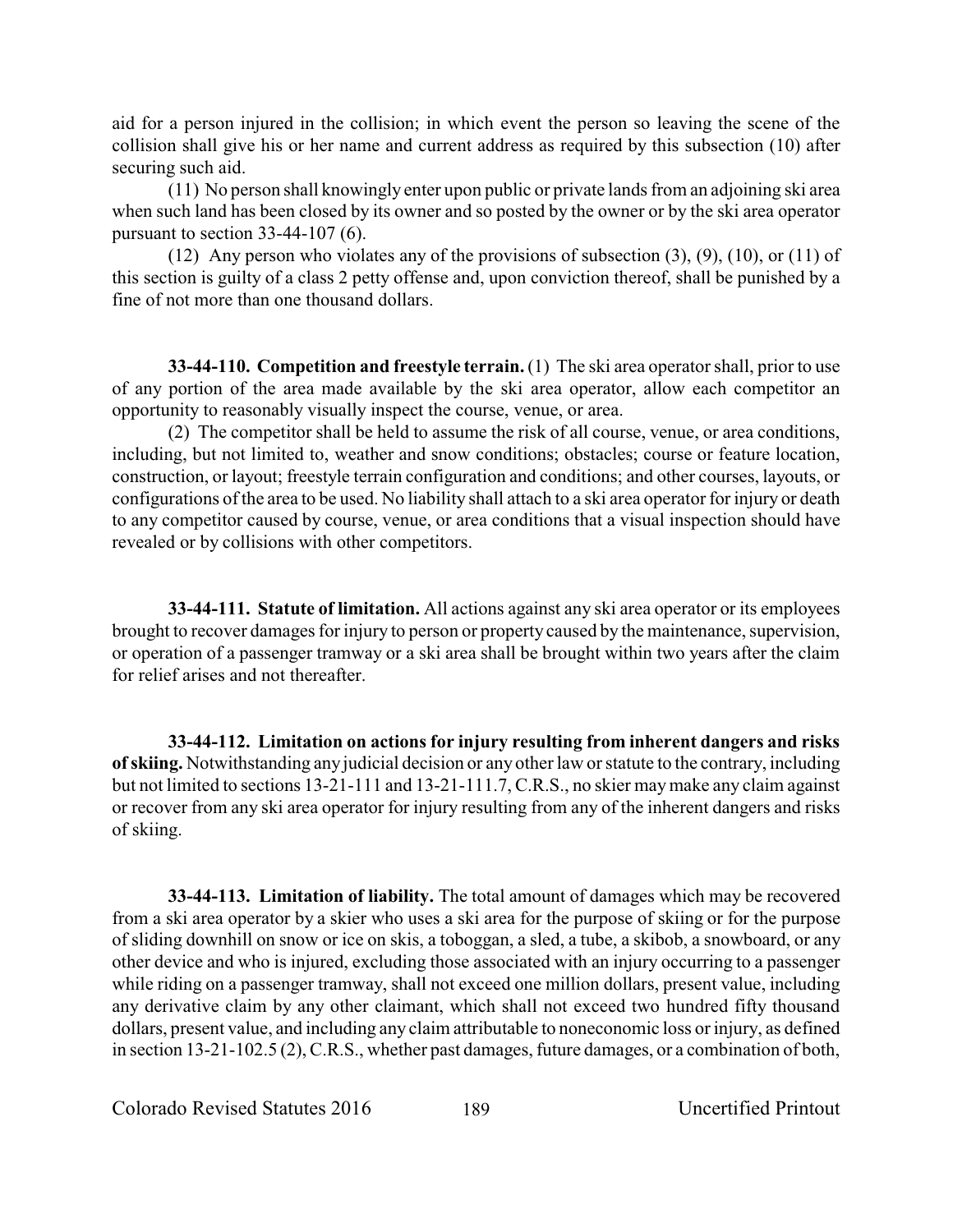which shall not exceed two hundred fifty thousand dollars. If, upon good cause shown, the court determines that the present value of the amount of lost past earnings and the present value of lost future earnings, or the present value of past medical and other health care costs and the present value of the amount of future medical and other health care costs, or both, when added to the present value of other past damages and the present value of other future damages, would exceed such limitation and that the application of such limitation would be unfair, the court may award damages in excess of the limitation equal to the present value of additional future damages, but only for the loss of such excess future earnings, or such excess future medical and other health care costs, or both. For purposes of this section, "present value" has the same meaning as that set forth in section 13-64-202 (7), C.R.S., and "past damages" has the same meaning as that set forth in section 13-64-202 (6), C.R.S. The existence of the limitations and exceptions thereto provided in this section shall not be disclosed to a jury.

**33-44-114. Inconsistent law or statute.** Insofar as any provision of law or statute is inconsistent with the provisions of this article, this article controls.

## **GREAT OUTDOORS PROGRAM**

## **ARTICLE 60**

Great Outdoors Colorado Program - Implementation

**33-60-101. Legislative declaration.** (1) The general assembly hereby declares that the policies and procedures contained in this article are enacted to facilitate the orderly implementation of article XXVII of the state constitution, adopted at the 1992 general election. The general assembly further declares that the payment of debt service on all obligations due from the fourth quarter of fiscal year 1992-93 through the fourth quarter of fiscal year 1997-98 which are set forth in section 3 (1) (c) of article XXVII of the state constitution are intended to be paid in full from net lottery proceeds. Accordingly, the general assembly finds that legislation which sets forth an orderly method for ensuring that such payments are made in a timely manner is necessary and that the orderly implementation of article XXVII of the state constitution promotes the health, safety, security, and general welfare of the people of the state of Colorado.

(2) The general assembly further declares that the powers granted to the trust fund board to issue bonds and to pledge any moneys deposited or to be deposited into the trust fund for the payment of such bonds are in furtherance of and are consistent with the powers granted to the board created by article XXVII of the Colorado constitution.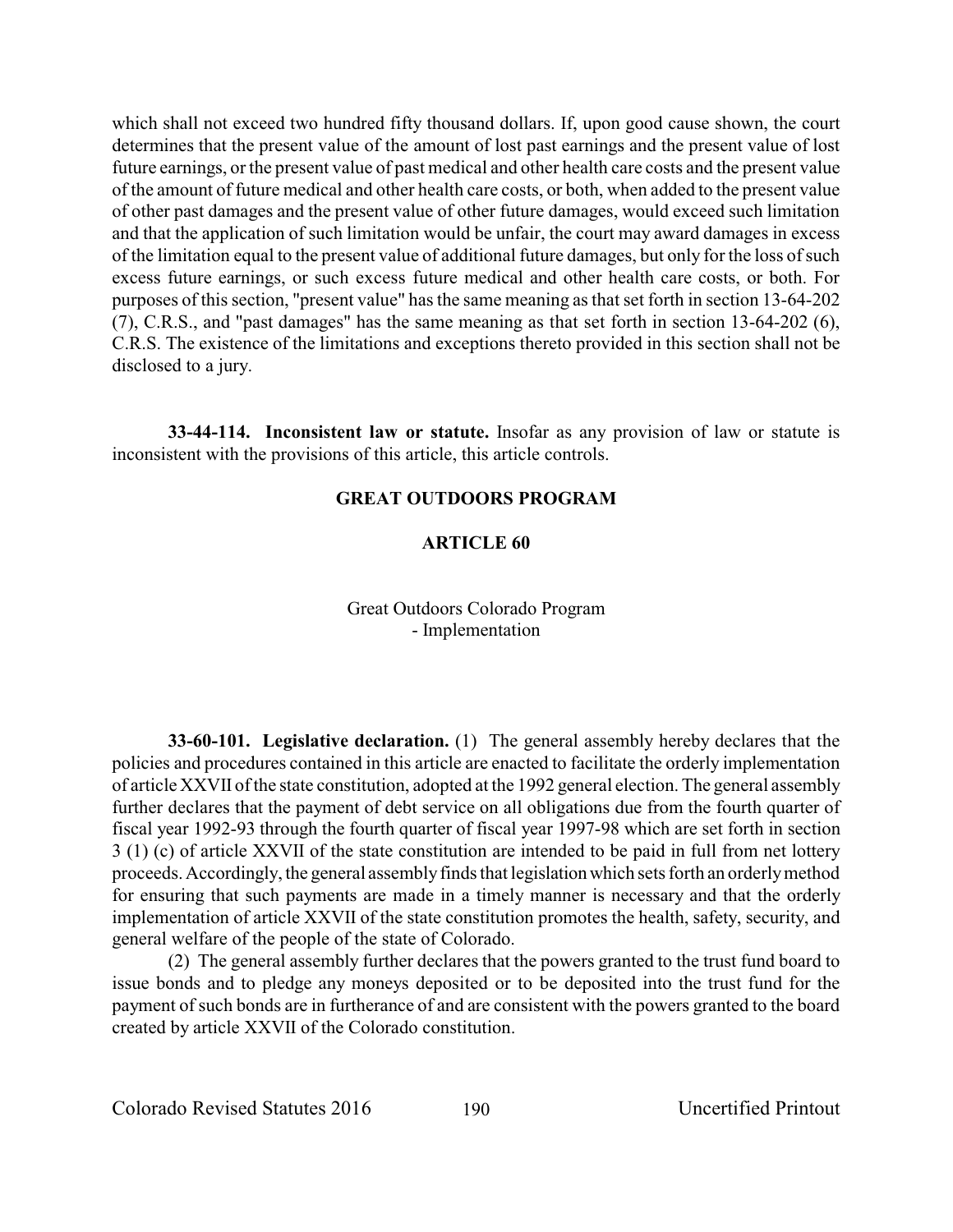**33-60-102. Definitions.** As used in this article, unless the context otherwise requires:

(1) "Bond" means any bond, note, certificate, contract, or obligation for the repayment of borrowed money of the trust fund board authorized by this article.

(1.5) "Net lottery proceeds" means the proceeds of the lottery after the payment of the expenses of the state lottery division and any prizes for the lottery and after a sufficient amount of money has been reserved, as of the end of any fiscal quarter, to ensure the operation of the lottery for the ensuing fiscal quarter.

(2) "State agency" means: The state; every executive department, board, commission, committee, bureau, and office of the state; every state institution of higher education, whether established by the state constitution or by law, and every governing board thereof; and every independent commission and other political subdivision of the state government. However, such term does not include the state board of the great outdoors Colorado trust fund.

(3) "Trust fund" means the great outdoors Colorado trust fund created pursuant to section 2 of article XXVII of the state constitution.

(4) "Trust fund board" means the state board of the great outdoors Colorado trust fund established pursuant to section 6 of article XXVII of the state constitution.

**33-60-103. Distribution of net lottery proceeds - fourth quarter of fiscal year 1992-93 through fourth quarter of fiscal year 1997-98 - insufficiency - loan - repayment from net lottery proceeds.** (1) Beginning with the proceeds from the fourth quarter of fiscal year 1992-93 through the fourth quarter of fiscal year 1997-98, the state treasurer shall make monthly distributions of net lottery proceeds as follows:

(a) To the conservation trust fund in the amounts provided in section 24-35-210 (4), C.R.S.; except that, beginning with the proceeds from the fourth quarter of fiscal year 1993-94 through the fourth quarter of fiscal year 1997-98, such distributions shall be made on a quarterly basis;

(a.5) To the division of parks and outdoor recreation in the amounts provided in section 24- 35-210 (4), C.R.S.;

(b) (I) No later than September 1, 1993, the state treasurer shall pay the sum of six million dollars out of net lottery proceeds to the city and county of Denver as the final payment under the Colorado convention center contract between the state and the city and county of Denver in the original amount of \$36,000,000.

(II) In the event the trust fund board submits a resolution approved by a majority of the members of such board to the state treasurer authorizing that the payment specified in subparagraph (I) of this paragraph (b) be made before September 1, 1993, the state treasurer shall make the payment on that date. Copies of any such resolution shall be submitted to the general assembly and the city and county of Denver.

(c) To the debt service repayment account in the capital construction fund created pursuant to the provisions of section 24-75-302 (3), C.R.S., in an amount sufficient to defray all payments of principal and interest due on or before the date of the distribution for the payment of the following outstanding financial obligations of the state:

(I) 1992 master lease purchase agreement in the original principal amount of \$108,310,000,

Colorado Revised Statutes 2016 191 Uncertified Printout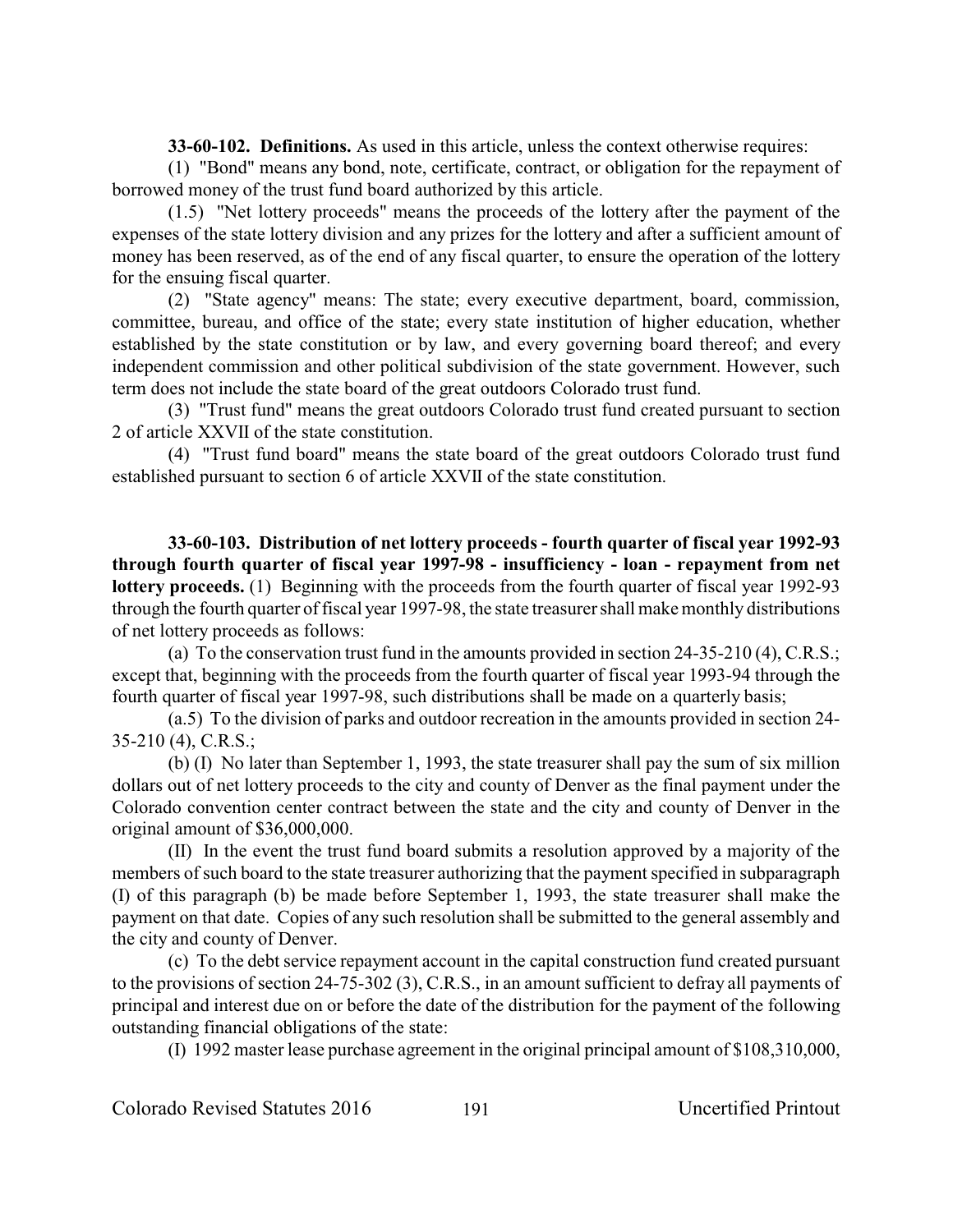less the principal amount of \$5,700,000 or the appraised value, whichever is greater, for the Kipling facility building, which shall not be included. The 1992 master lease purchase agreement represents the refunding of the following certificates of participation:

(A) 1979 certificates of participation for the following projects: Wheat Ridge, Colorado project (issue A) in the original amount of \$6,895,000; Pueblo, Colorado project (issue B) in the original amount of \$5,320,000; and Grand Junction, Colorado project (issue C) in the original amount of \$4,735,000;

(B) 1986 master lease purchase agreement in the original amount of \$36,495,000;

(C) 1988 master lease purchase agreement in the original amount of \$63,025,000;

(D) 1989 master lease purchase agreement in the original amount of \$66,894,861.85; except that such refunding represents only that portion of the certificates which mature on and after November 1, 1999;

(II) 1990 master lease purchase agreement in the original amount of \$28,635,000; and

(III) 1989 master lease purchase agreement in the original amount of \$66,894,861.85, but only to the extent of payment for debt service from and including September 1, 1993, to and including November 30, 1998.

(2) (a) Pursuant to article XXVII of the state constitution, payments on the obligations set forth in subsection (1) of this section shall be made from the lottery fund created in section 24-35- 210, C.R.S., pursuant to the following schedule of principal and interest payments: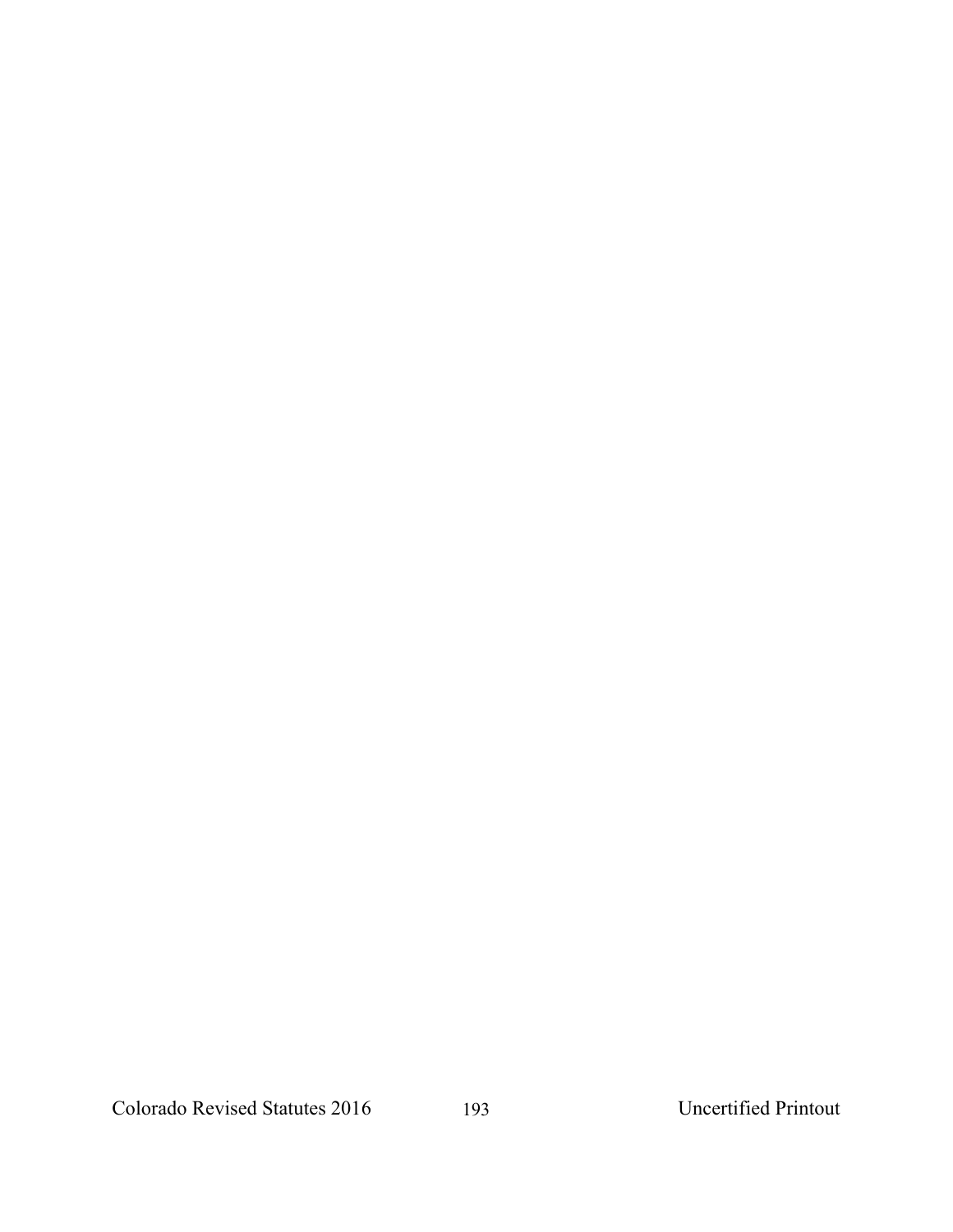|                  | 1992         | 1989                                          |                 | 1989 |            | 1989                        |              | 1990                                                               |                | $\overline{1}$ |              | 9                               |              |   |                | 9         |                |                | $\overline{0}$ |
|------------------|--------------|-----------------------------------------------|-----------------|------|------------|-----------------------------|--------------|--------------------------------------------------------------------|----------------|----------------|--------------|---------------------------------|--------------|---|----------------|-----------|----------------|----------------|----------------|
|                  |              |                                               |                 |      | <b>DOT</b> |                             |              |                                                                    |                |                |              |                                 |              |   |                |           |                |                |                |
| AURARIA          |              | PAYMENT CONVENTION PRISON<br><b>REFUNDING</b> |                 |      |            |                             |              | AURARIA HIGHWAY P                                                  |                |                | R            |                                 | $\mathbf{I}$ |   | S              |           | $\Omega$       |                | N              |
| <b>DATE</b><br>Ш |              | <b>CENTER</b><br><b>BLEACHERS</b>             | $\mathbf{I}$    |      |            | CLASSROOM C<br><b>ISSUE</b> | <b>TOTAL</b> |                                                                    | $\overline{O}$ | M              | $\mathbf{P}$ | $\mathbf U$                     |              | T |                | ${\bf E}$ | $\mathbf R$    |                | S              |
| 09/01/93         |              |                                               | $6,000,000.00*$ |      |            |                             |              |                                                                    |                |                |              |                                 |              |   |                |           |                |                |                |
|                  |              |                                               |                 |      |            | 6,000.000.00                |              |                                                                    |                |                |              |                                 |              |   |                |           |                |                |                |
| 11/01/93         |              | 2,389,645.00                                  |                 |      |            |                             |              | 3,429,265.68 1,792,815.72<br>62,202.50 9,416,936.88 17,143,931.88  |                |                |              | $5 \t3 \t, \t0 \t6$             |              |   |                | 6         |                | $\mathbf{1}$   | $\overline{0}$ |
| 05/01/94         | 2,375,622.50 |                                               |                 |      |            | 3,493,486.00                |              | $379,921.54$ 1, 3 3 9, 0<br>60,470.00 3,526,731.88 11,175,251.88   |                |                |              |                                 |              |   | $\mathbf{1}$   |           | 9              | .9             | -6             |
| 11/01/94         |              | 2,224,462.50                                  |                 |      |            |                             |              | 2,364,849.69 1,783,805.06<br>58,710.00 12,695,963.13 19,150,475.63 |                |                |              | $2\quad 2\quad ,\quad 6\quad 8$ |              |   |                | 5         |                | $\overline{2}$ | $\overline{5}$ |
| 05/01/95         |              |                                               |                 |      |            | 2,382,696.55                |              | 275,358.10 1, 3 8 9, 8                                             |                |                |              |                                 |              |   | $\overline{2}$ |           | $\overline{2}$ | .85            |                |
| 11/01/95         | 2,231,342.50 |                                               |                 |      |            |                             |              | 61,950.00 8,577,041.25 14,918,211.25<br>1,934,687.89 1,763,069.61  |                |                |              |                                 |              |   |                |           |                |                |                |
| 05/01/96         | 1,590,442.50 |                                               |                 |      |            | 1,960,261.79 144,965.71     |              | 12,883,231.25 18,171,431.25                                        |                |                |              |                                 |              |   |                |           |                |                |                |
| 11/01/96         | 1,638,555.00 |                                               |                 |      |            |                             |              | 8,386,076.25 12,129,858.75<br>1,704,875.79 1,746,182.21            |                |                |              |                                 |              |   |                |           |                |                |                |
| 05/01/97         | 2,763,295.00 |                                               |                 |      |            | 1,452,198.40 297,801.60     |              | 17,791,696.25 24,006,049.25                                        |                |                |              |                                 |              |   |                |           |                |                |                |
| 11/01/97         | 2,784,590.00 |                                               |                 |      |            |                             |              | 8,002,106.25 12,536,696.25<br>4,393,873.38 2,021,126.62            |                |                |              |                                 |              |   |                |           |                |                |                |
|                  | 1,026,342.50 |                                               |                 |      |            |                             |              | 8,607,875.00 16,049,217.50                                         |                |                |              |                                 |              |   |                |           |                |                |                |
| 05/01/98         |              |                                               |                 |      |            | 4,298,134.18 416,865.82     |              |                                                                    |                |                |              |                                 |              |   |                |           |                |                |                |

Colorado Revised Statutes 2016 194 Uncertified Printout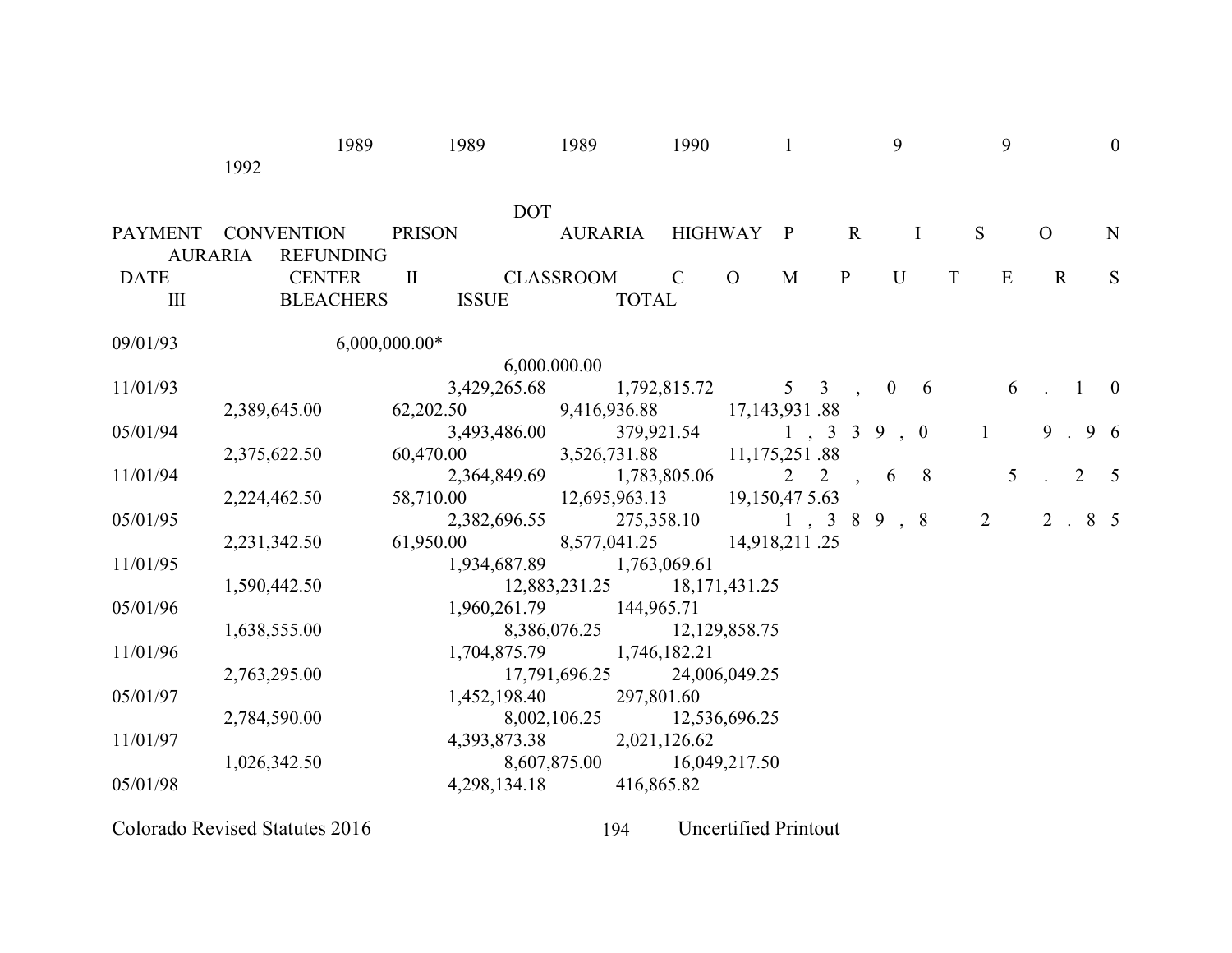| 1,039,207.50  | 7,945,356.25 | 13,699,563.75 |  |  |  |  |  |
|---------------|--------------|---------------|--|--|--|--|--|
| 11/01/98      | 1,700,000.00 |               |  |  |  |  |  |
| 2,465,307.5 0 | 6,820,231.25 | 10,985,538.75 |  |  |  |  |  |

TOTAL 6,000,000.00 27,414,329.35 1 2 , 3 2 1 , 9 1 1 . 9 9 2,804,594.16 22,528,812.50 243,332.50 1 0 4 , 6 5 3 , 2 4 5 . 6 4 175,966,226.14

Colorado Revised Statutes 2016 195 Uncertified Printout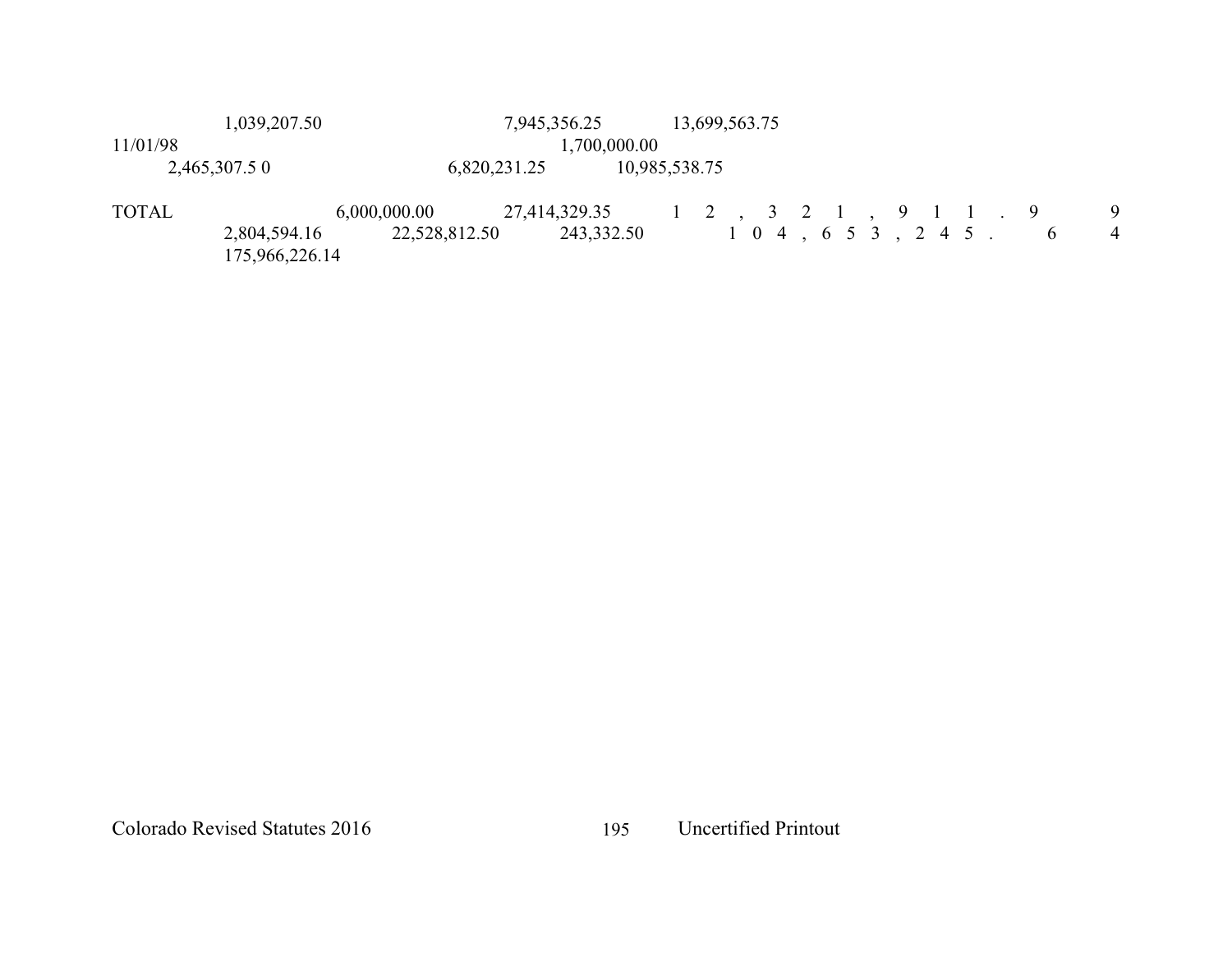\* Payment may be made prior to September 1, 1993, if authorized by the trust fund pursuant to section 33-60-103 (1) (b) (II).

(b) All principal and interest payment amounts set forth in paragraph (a) of this subsection (2) are subject to bank charges, arbitrage calculation, insurance premiums, and other miscellaneous charges which were not calculable at the time principal and interest payment amounts were determined and are determined and payable in the year in which any given payment is due. Such charges are a part of each payment due pursuant to the certificates of participation enumerated in this section.

(3) Subject to the provisions of subsection (4) of this section, remaining net lottery proceeds, if any, shall be deposited no less frequently than quarterly in trust for the trust fund board. Deposits in trust for the trust fund board, or a portion thereof, may be deferred only to the extent that payments on certificates of participation pursuant to paragraph (c) of subsection (1) of this section are due on or before the date of distribution or balances due on loans authorized pursuant to subsection (4) of this section are outstanding on the date of distribution.

(4) Pursuant to amendment XXVII of the state constitution, the sum of all distributions of net lottery proceeds made to the capital construction fund from the fourth quarter of fiscal year 1992- 93 through the fourth quarter of fiscal year 1997-98 shall include payment in full of all debt service due from and including September 1, 1993, to and including November 30, 1998, on all obligations set forth in section 3 (1) (c) of article XXVII of the state constitution. In the event net lottery proceeds are insufficient to defray payments of principal and interest on the obligations according to the schedule set forth in subsection (2) of this section, the state treasurer shall transfer sufficient funds in an amount not to exceed the amount of such insufficiency to the debt service repayment account in the capital construction fund created by section 24-75-302 (3), C.R.S., for the purpose of defraying such payments. Such transfer shall be in the form of a loan from moneys in the general fund not immediately required to be disbursed and shall bear interest at the earnings rate calculated monthly by the state treasurer. In the event any such loan is required to be made, succeeding distributions of net lottery proceeds shall be made in accordance with subsections (1) and (2) of this section. Thereafter, net lottery proceeds in an amount not to exceed the outstanding amount of the loan plus interest accrued shall be transferred to the debt service repayment account in the capital construction fund created by section 24-75-302 (3), C.R.S., for the purpose of repaying the general fund for such loan. No distribution shall be made pursuant to subsection (3) of this section until the principal and interest on such loan is repaid in full.

**33-60-104. Distribution of net lottery proceeds beginning first quarter of fiscal year 1998-99.** (1) For the first quarter of fiscal year 1998-99 and for each quarter thereafter, the state treasurer shall distribute net lottery proceeds as follows:

(a) Fortypercent to the conservation trust fund for distribution to municipalities and counties and other eligible entities for parks, recreation, and open space purposes;

(b) Ten percent to the division of parks and wildlife for the acquisition, development, and improvement of new and existing state parks, recreation areas, and recreational trails; and

(c) All remaining net lottery proceeds in trust to the trust fund board; except that, in any state fiscal year in which the portion of net lottery proceeds which would otherwise be given in trust to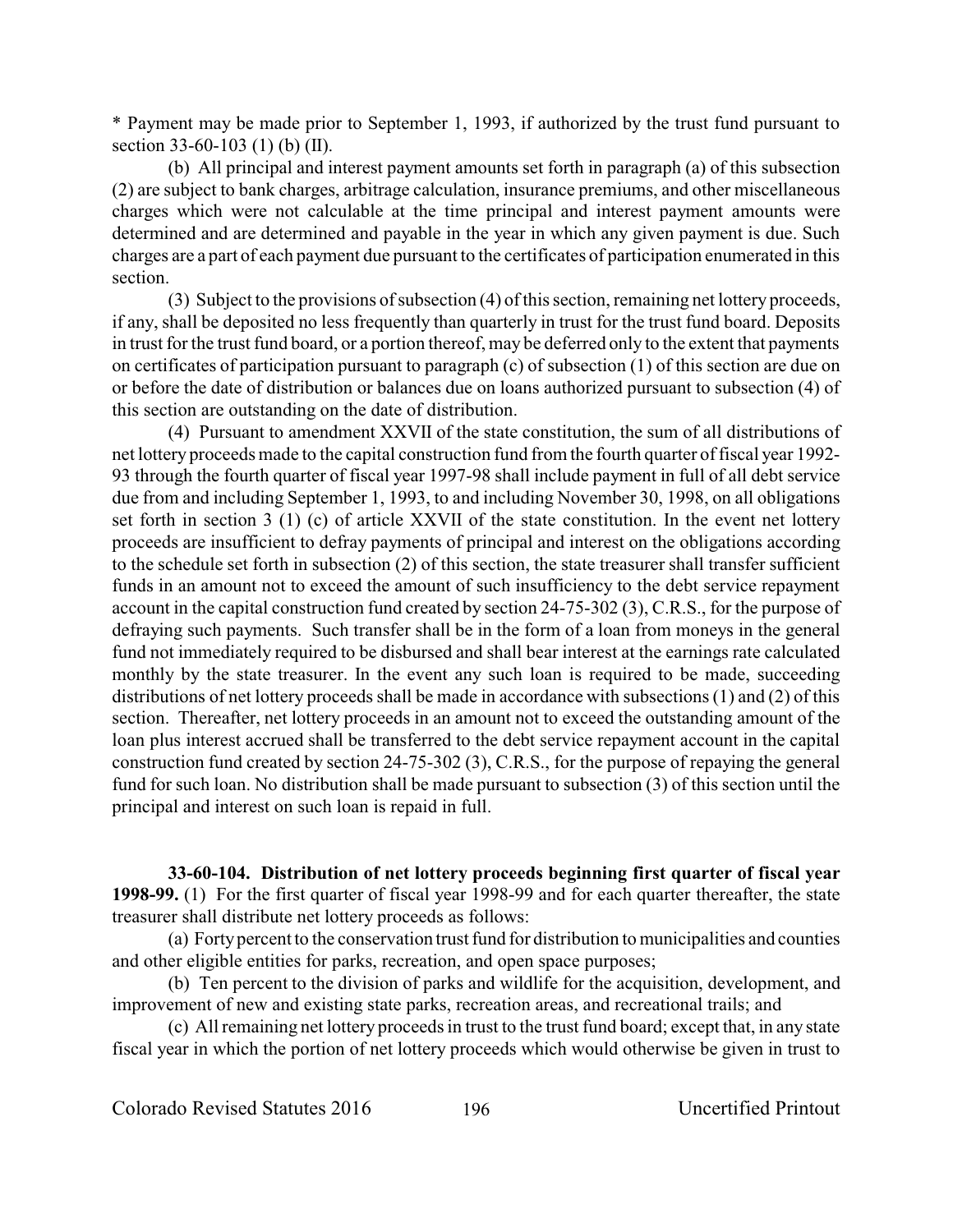the trust fund board exceeds the adjusted amount of thirty-five million dollars as determined by the state treasurer in accordance with subsection (2) of this section, the net lottery proceeds in excess of such adjusted amount shall be allocated to the general fund.

(2) Beginning with the first quarter of fiscal year 1998-99 and each fiscal year thereafter, the base amount of thirty-five million dollars shall be adjusted annually based on the decrease or increase, if any, in the consumer price index for the Denver metropolitan area, for the preceding calendar year reported by the United States bureau of labor statistics, or its successor index. Such adjustment shall reflect changes, if any, in such index from the actual consumer price index for the Denver metropolitan area, for the calendar year 1992.

**33-60-104.5. Property acquired by state agencies with funds from the great outdoors Colorado trust fund - payments in lieu of taxes - restrictions - legislative declaration.** (1) (a) The general assembly hereby finds and declares that:

(I) The withdrawal of property from county tax rolls as a result of the purchase of interests in real property by state agencies with funds provided from the great outdoors Colorado trust fund may have a significant financial impact on the counties and other political subdivisions in which such property is located;

(II) When state agencies acquire interests in real property with moneys from the great outdoors Colorado trust fund and remove them from the tax rolls, the agencies acquiring the interests shall make payments in lieu of taxes to the counties in which the property underlying the interest is located in order to alleviate the financial burdens such acquisitions create; and

(III) Section 10 of article XXVII of the state constitution provides that payments in lieu of taxes for acquisitions of property pursuant to article XXVII shall be made from moneys made available by the great outdoors Colorado trust fund.

(b) It is therefore the intent of this section to address the financial impact resulting from acquisitions of interests in real property by state agencies and to implement section 10 of article XXVII of the state constitution by establishing a mechanism for payments in lieu of taxes to be made from the great outdoors Colorado trust fund.

(2) Whenever a state agency acquires an interest in real property using moneys from the trust fund pursuant to article XXVII of the state constitution and the interest is no longer subject to property taxation as a result of such acquisition, the agency that holds the interest shall pay annually to the treasurer of the county in which the property is located a payment in lieu of taxes that shall not exceed the amount of taxes that would be due if the interest was taxable.

(3) (a) In accordance with section 10 of article XXVII of the state constitution and subject to the provisions of this section, the annual payments described in subsection (2) of this section shall be made with funds made available from the trust fund in the manner set forth in this subsection (3).

(b) Each year during the regular tax assessment period, the board of county commissioners of each county in which a real property interest described in subsection (2) of this section is located shall provide to each state agency that holds such real property interests the following information in the same manner as such information is provided to any other owner of property in the county:

(I) The current assessed value of each real property interest, expressed in dollars;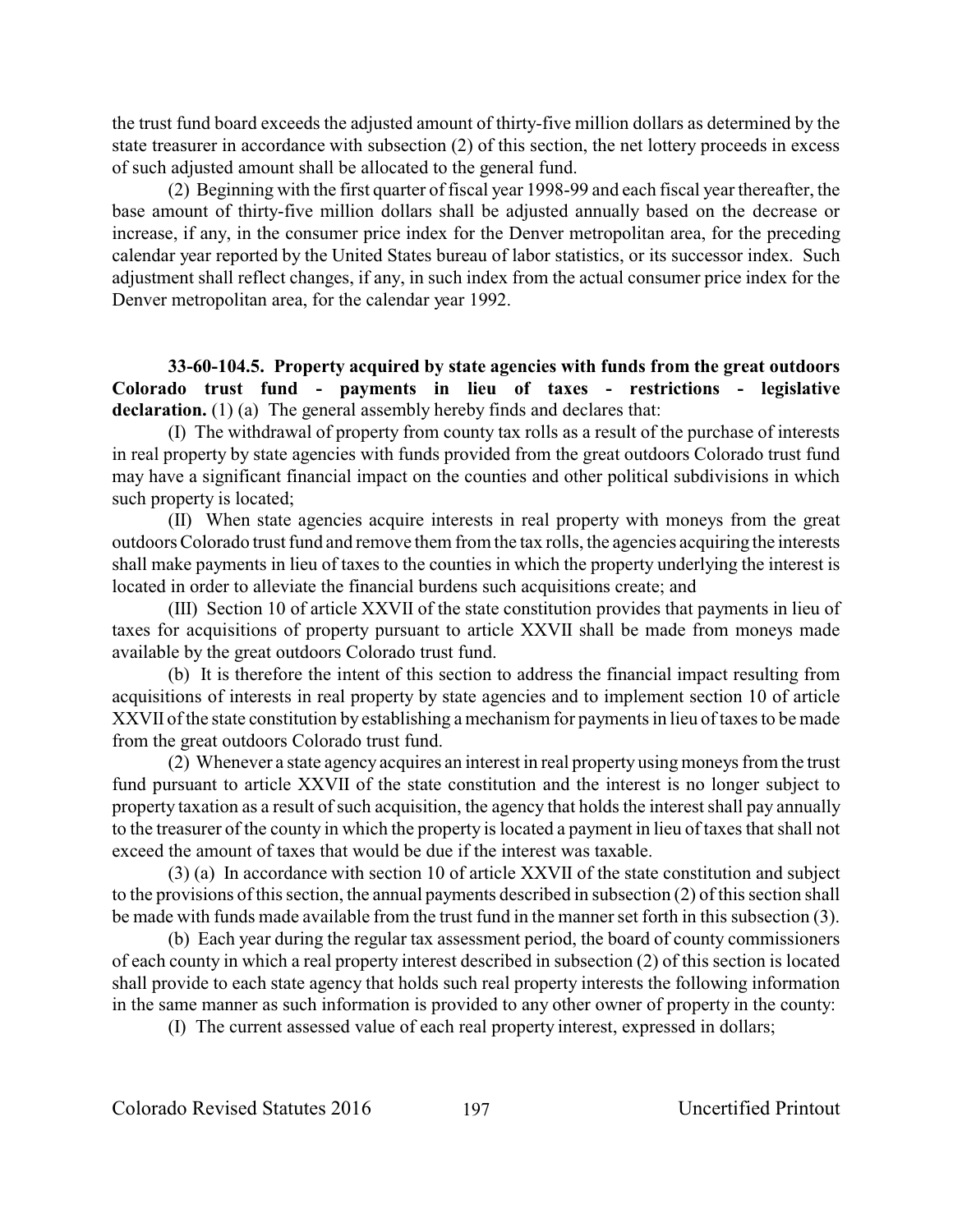(II) The amount of the payment in lieu of taxes due on each real property interest, based on the value and tax rate that would be applicable to the real property interest if it were taxable; and

(III) The date the payment in lieu of taxes is due for such real property interests, based on the date property taxes within the county are due.

(c) Each state agency that receives information from a board of county commissioners pursuant to this subsection (3) shall promptly forward such information to the trust fund board. In addition, for each real property interest reported, the agency shall provide information to the trust fund board concerning the portion of the total acquisition cost of the interest that was paid with moneys from the trust fund.

(d) The trust fund board shall pay from the trust fund to the reporting state agency that portion of the payment in lieu of taxes that is equivalent to the portion of the total acquisition cost of the interest that was paid with moneys from the trust fund. The trust fund board shall be responsible for ensuring that timely payment is made to each state agency.

(e) Each state agency that receives a payment from the trust fund board pursuant to this subsection (3) shall promptly transmit the payment, along with any other amounts payable by the agency as part of the payment in lieu of taxes and appropriated by the general assembly, to the county entitled to receive it.

(4) The treasurer of each county that receives a payment in lieu of taxes pursuant to this section shall pay over to each school district, special district, or other political subdivision in which a real property interest described in subsection (2) of this section is located its appropriate share of the total payment; except that the treasurer may deduct the costs incurred by the treasurer in administering this subsection (4).

(5) Every state agency that makes a payment in lieu of taxes that will be distributed, in whole or in part, to a school district and every school district that receives a payment in lieu of taxes shall report the amount paid or received to the state board of education.

(6) The general assembly may make appropriations for the purpose of funding a state agency's share of payments in lieu of taxes to any county entitled to receive such payments. Appropriations concerning lands purchased with wildlife cash or other wildlife moneys shall be made from the wildlife cash fund. Appropriations concerning lands purchased with parks and outdoor recreation cash or other parks and outdoor recreation moneys shall be made from the parks and outdoor recreation cash fund.

(7) In the event a state agency does not receive funds from the trust fund board to make the payments in lieu of taxes described in this section by the date that property taxes within the county are due, the agency shall not be authorized to accept any grants or other funding assistance from the trust fund board for acquisition of interests in real property until such payments are brought up to date.

(8) Nothing in this section shall be construed to alter the requirements of section 30-25-302, C.R.S., pertaining to property acquired by the division of parks and wildlife without assistance from the trust fund board.

**33-60-105. Use of general fund moneys by state agencies - prohibition - cash funds.** The general assembly finds that the enactment of article XXVII of the state constitution dedicates a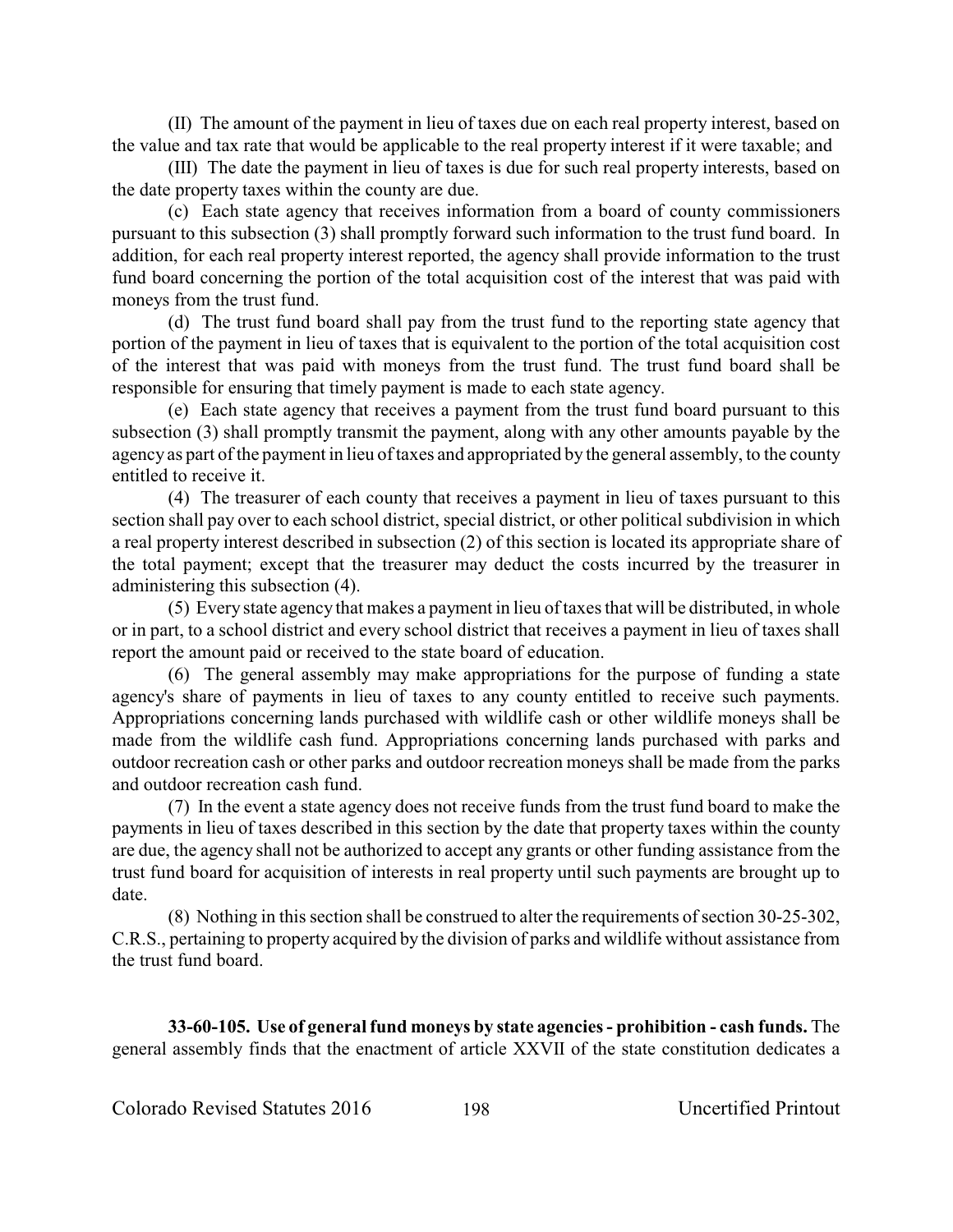significant amount of moneys previously available to meet other state needs to the great outdoors Colorado trust fund and provides for the unrestricted expenditure of such moneys by the trust fund board for the preservation, protection, enhancement, and management of the state's wildlife, park, river trail, and open space heritage. Accordingly, no general fund moneys shall be used by any state agency for the purpose of funding necessary or incidental management costs which result from a distribution of moneys, land, or any other asset of the great outdoors Colorado trust fund, unless otherwise approved by the general assembly. Moneys derived from user fees and other revenue sources which are generated from programs and completed facilities funded by the great outdoors Colorado trust fund board shall not be transferred or revert to the general fund. Moneys generated from such programs and facilities at state parks shall be credited to the parks and outdoor recreation cash fund created by section 33-10-111 (1). All such moneys shall be subject to annual appropriation by the general assembly.

**33-60-106. Report required - general appropriations act.** On or before September 1 of each year beginning with 1993, each state agency that has received or is scheduled to receive moneys from the great outdoors Colorado trust fund shall provide the senate agriculture, natural resources, and energy committee and the house of representatives agriculture, livestock, and natural resources committee with a detailed accounting of all such moneys received or to be received along with a detailed accounting of how such moneys have been or will be expended. For informational purposes, the expenditure of such moneys may be indicated in the annual general appropriation act.

**33-60-107. State board of the great outdoors Colorado trust fund.** (1) Public members of the state board of the great outdoors Colorado trust fund shall be appointed by the governor. Such appointments shall be subject to the consent of the senate.

(2) Members of the state board of the great outdoors Colorado trust fund shall be subject to removal pursuant to section 6 of article IV of the Colorado constitution.

(3) In addition to its other powers under article XXVII of the Colorado constitution and this article, the trust fund board shall have the power to issue bonds to finance any expenditure to address urgent and permanent land acquisition priorities, including the acquisition of perpetual conservation easements, that may be made from the trust fund and may pledge all or any portion of the moneys deposited or to be deposited into the trust fund for the payment of the bonds. The owners or holders of the bonds may not look to any other revenues of the state other than the trust fund for the payment of the bonds. The bonds shall be issued on the terms and subject to the conditions set forth in section 33-60-108. Notwithstanding any other provision of this article, the bonds may only be issued if the registered electors of the state approve the ballot question submitted at the November 2001 statewide election pursuant to section 33-60-114. The amount of any debt incurred and the repayment costs for any bonds issued by the board shall not exceed the maximum amounts of debt and repayment costs approved by the voters in such election.

**33-60-108. Bonds.** (1) The trust fund board may, from time to time, issue bonds to finance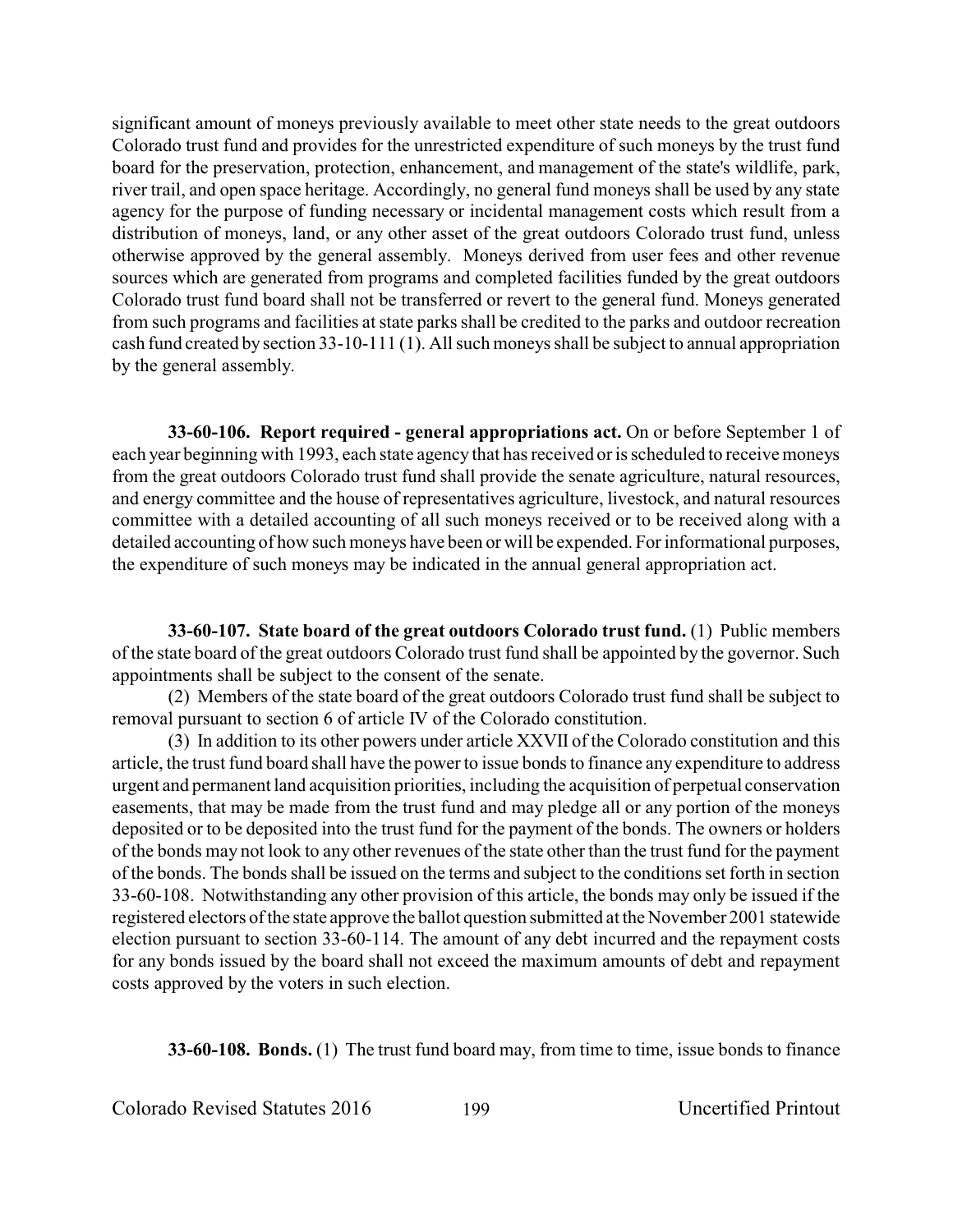anyexpenditure to address urgent and permanent land acquisition priorities, including the acquisition of perpetual conservation easements, that may be made from the trust fund. The bonds shall be issued pursuant to a resolution of the trust fund board and shall be payable solely out of all or any portion of the moneys deposited or to be deposited into the trust fund as specified by the trust fund board.

(2) As provided in the resolution of the trust fund board under which the bonds are authorized to be issued or as provided in a trust indenture between the trust fund board and any commercial bank or trust company having trust powers, the bonds may:

(a) Be executed and delivered by the trust fund board at such times as may be provided in the resolution or indenture;

(b) Be in such form and denominations and include such terms and maturities as may be provided in the resolution or indenture;

(c) Be subject to optional or mandatory redemption prior to maturity with or without a premium;

(d) Be in fully registered form or bearer form registrable as to principal or interest or both or be in the form of coupon bonds that have attached interest coupons bearing a manual or facsimile signature of an officer of the trust fund board;

(e) Bear such conversion privileges as may be provided in the resolution or indenture;

(f) Be payable in such installments and at such times not exceeding twenty years from the date thereof;

(g) Be payable at such place or places whether within or without the state;

(h) Bear interest at such rate or rates per annum, which may be fixed or vary according to index, procedure, or formula, or as determined by the trust fund board or its agents, without regard to any interest rate limitation appearing in any other law of the state;

(i) Be subject to purchase at the option of the holder or the trust fund board and evidenced in such manner;

(j) Be executed by the officers of the trust fund board, including the use of one or more facsimile signatures so long as at least one manual signature appears on the bonds, which signatures may be either of an officer of the trust fund board or of an agent authenticating the same; and

(k) Contain such other provisions not inconsistent with this article.

(3) The bonds may be sold at public or private sale at such price, in such manner, and at such times as determined by the trust fund board, and the trust fund board may pay all fees, expenses, and commissions that it deems necessary or advantageous in connection with the sale of the bonds. The power to fix the date of sale of the bonds, to receive bids or proposals, to award and sell bonds, to fix interest rates, and to take all other action necessary to sell and deliver the bonds may be delegated to an officer or agent of the trust fund board. Any outstanding bonds may be refunded by the trust fund board pursuant to article 56 of title 11, C.R.S. All bonds and any interest coupons applicable thereto are declared to be negotiable instruments. The trust fund board may apply any or all of the provisions of articles 55 and 57 of title 11, C.R.S., in connection with the issuance of the bonds.

(4) The resolution or trust indenture authorizing the issuance of the bonds may pledge all or any portion of the moneys deposited or to be deposited into the trust fund, may contain such provisions for protecting and enforcing the rights and remedies of holders of any of the bonds as the trust fund board deems appropriate, may set forth the rights and remedies of the holders of any of

Colorado Revised Statutes 2016 200 Uncertified Printout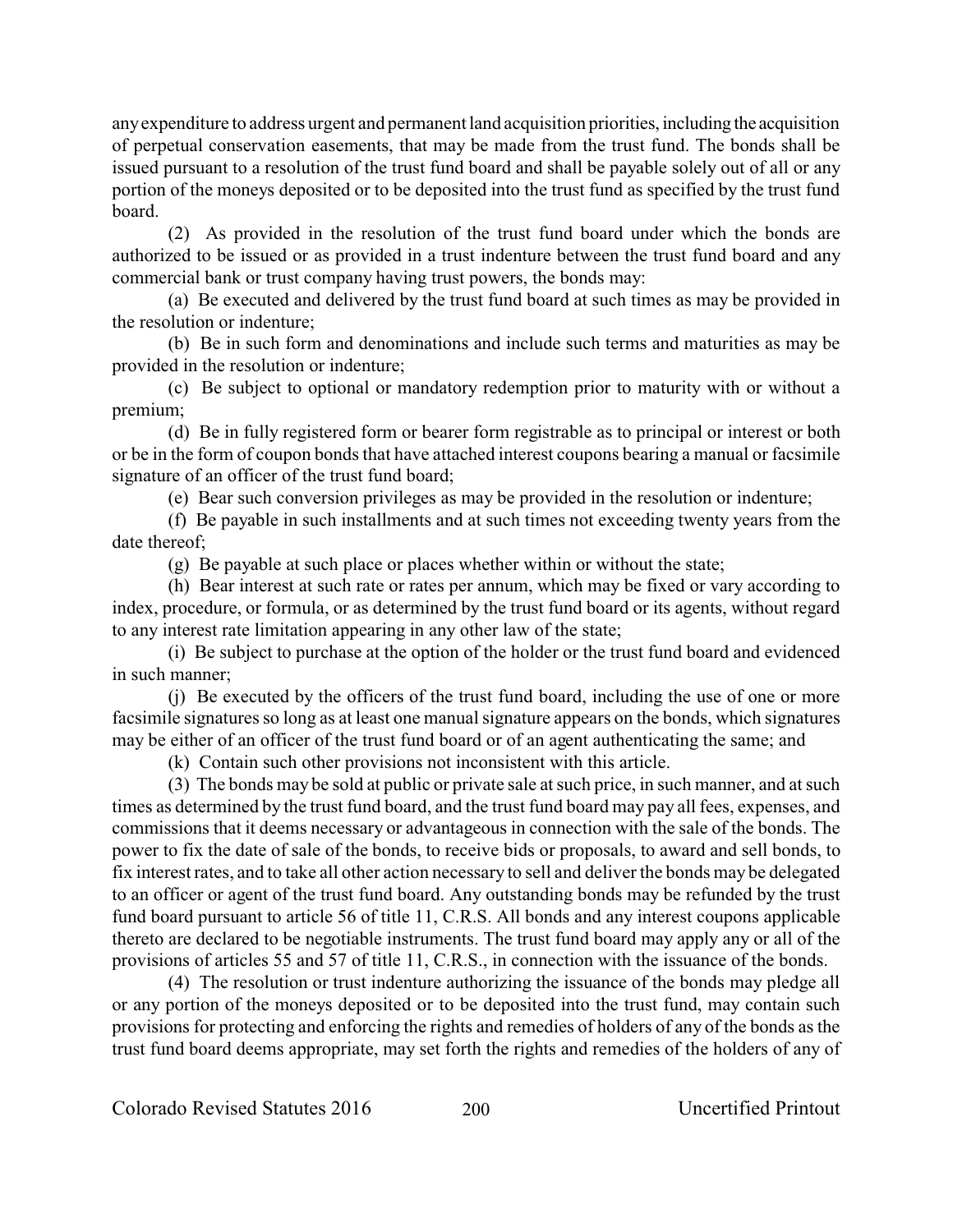the bonds, and may contain provisions that the trust fund board deems appropriate for the security of the holders of the bonds, including, but not limited to, provisions for letters of credit, insurance, standby credit agreements, or other forms of credit ensuring timely payment of the bonds, including the redemption price or the purchase price.

(5) Any pledge of moneys, revenues, or property for the payment of the bonds made by the trust fund board or by any other person shall be valid and binding from the time the pledge is made. The pledge shall be valid and binding as of the time it is made and the moneys, revenues, or property so pledged shall immediately be subject to the lien of the pledge without any physical delivery, filing, or further act. The lien of the pledge and the obligations of the trust fund board and any other person to perform the contractual provisions made in the instrument authorizing the issuance of the bonds shall be valid and binding against all persons having claims of any kind in tort, contract, or otherwise against the trust fund board and any other person, irrespective of whether such claiming party has notice of such lien and irrespective of whether such instrument is recorded or filed, and shall, except as otherwise provided in the instrument authorizing the issuance of the bonds or making the pledge, have priority over any and all obligations and liabilities of the trust fund board. The creation, perfection, enforcement, and priority of the pledge of money, revenues, or property for the payment of the bonds shall be governed by this article and the instrument authorizing the issuance of the bonds.

(6) None of the directors or employees of the trust fund board or any person executing the bonds shall be liable personally on the bonds or subject to any personal liability or accountability by reason of the issuance thereof.

(7) The trust fund board may purchase its bonds out of any available funds and may hold, pledge, cancel, or resell the bonds subject to and in accordance with agreements with the holders thereof.

**33-60-109. Investments.** (1) Except as provided in subsection (2) of this section, any proceeds from the issuance of bonds by the trust fund board that are credited to the trust fund shall be invested in the same manner as all other moneys credited to the trust fund as provided by law.

(2) The trust fund board may direct a corporate trustee that holds proceeds from the issuance of bonds to invest or deposit the proceeds in investments or deposits other than those authorized for the trust fund if the trust fund board determines, by resolution, that the investment or deposit meets the standard established in section 15-1-304, C.R.S., the income is at least comparable to income available on investments or deposits authorized for the trust fund, and the investment will assist the trust fund board in making expenditures in furtherance of the great outdoors Colorado program.

**33-60-110. Exemption from taxation.** Any bonds issued by the trust fund board and the transfer of and the income from any bonds issued by the trust fund board are exempt from all taxation and assessments in the state. In the resolution authorizing the bonds, the trust fund board may waive the exemption from federal income taxation for interest on the bonds.